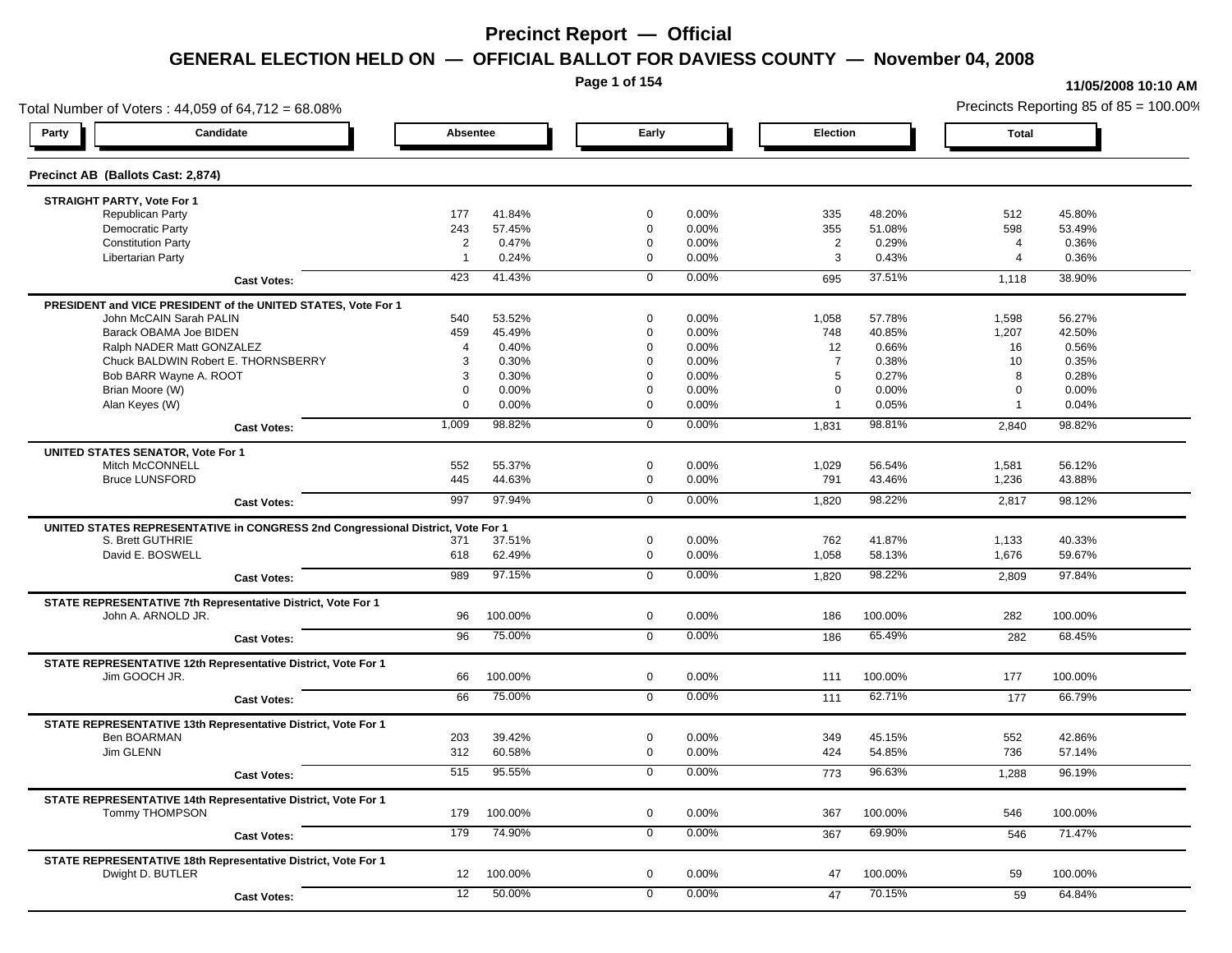**Page 2 of 154**

#### **11/05/2008 10:10 AM**

Total Number of Voters : 44,059 of 64,712 = 68.08% Precincts Reporting 85 of 85 = 100.00% **Party Candidate Absentee Early Election Total Precinct AB (Ballots Cast: 2,874) COMMONWEALTH'S ATTORNEY 6th Judicial Circuit, Vote For 1** Bruce E. KUEGEL 773 100.00% 0 0.00% 1,296 100.00% 2,069 100.00% **Cast Votes:** 773 75.93% 0 0.00% 1,296 69.94% 2,069 72.07% **CIRCUIT JUDGE 6th Judicial Circuit 2nd Division, Vote For 1** Joe CASTLEN 726 100.00% 0 0.00% 1,308 100.00% 2,034 100.00% **Cast Votes:** 726 71.32% 0 0.00% 1,308 70.59% 2,034 70.85% **SOIL and WATER CONSERVATION DISTRICT SUPERVISORS, Vote For 4** Thomas E. NEAL 500 34.01% 0 0.00% 706 33.94% 1,206 33.97% Richard STRODE 490 33.33% 0 0.00% 715 34.38% 1,205 33.94% C. A. PANTLE JR. 480 32.65% 0 0.00% 657 31.59% 1,137 32.03% Daniel R GOODWIN (W) 0 0.00% 0 0.00% 2 0.10% 2 0.06% **Cast Votes:** 1,470 36.10% 0 0.00% 2,080 28.06% 3,550 30.91% **MEMBER BOARD of EDUCATION 3rd Educational District, Vote For 1**<br>144.63% Dianne Burns MACKEY Dianne Burns MACKEY 54 44.63% 0 0.00% 80 43.96% 134 44.22% Joe H. OVERBY 67 55.37% 0 0.00% 102 56.04% 169 55.78% **Cast Votes:** 121 61.11% 0 0.00% 182 69.47% 303 65.87% **MEMBER BOARD of EDUCATION 4th Educational District, Vote For 1** Frank G. RINEY III. 59 100.00% 0 0.00% 138 100.00% 197 100.00% **Cast Votes:** 59 77.63% 0 0.00% 138 62.16% 197 66.11% **MEMBER BOARD of EDUCATION 5th Educational District, Vote For 1** Mary Tim GRIFFIN 75 100.00% 0 0.00% 126 100.00% 201 100.00% **Cast Votes:** 75 68.18% 0 0.00% 126 55.51% 201 59.64% **MEMBER BOARD of EDUCATION Owensboro Independent School District, Vote For 3** Jane Miller HAASE 159 24.39% 0 0.00% 219 23.08% 378 23.61% Wes ROBERTS 129 19.79% 0 0.00% 178 18.76% 307 19.18% Cate LAUZON 126 19.33% 0 0.00% 213 22.44% 339 21.17% George S. GILLIAM 177 27.15% 0 0.00% 246 25.92% 423 26.42% James LOTT 61 9.36% 0 0.00% 93 9.80% 154 9.62% **Cast Votes:** 652 62.81% 0 0.00% 949 64.30% 1,601 63.68% **MAYOR City of Owensboro, Vote For 1** Ron PAYNE 234 43.41% 0 0.00% 474 50.16% 708 47.71% Al MATTINGLY JR. 305 56.59% 0 0.00% 471 49.84% 776 52.29% **Cast Votes:** 539 80.21% 0 0.00% 945 90.34% 1,484 86.38% **CITY COMMISSIONERS City of Owensboro, Vote For 4** David L. JOHNSON 359 20.00% 0 0.00% 564 19.03% 923 19.39% Charlie CASTLEN 403 22.45% 0 0.00% 627 21.15% 1,030 21.64% Candance Castlen BRAKE 349 19.44% 0 0.00% 581 19.60% 930 19.54% John M. KAZLAUSKAS 365 20.33% 0 0.00% 608 20.51% 973 20.45% Cathy ARMOUR 319 17.77% 0 0.00% 584 19.70% 903 18.97% **Cast Votes:** 1,795 66.78% 0 0.00% 2,964 70.84% 4,759 69.25%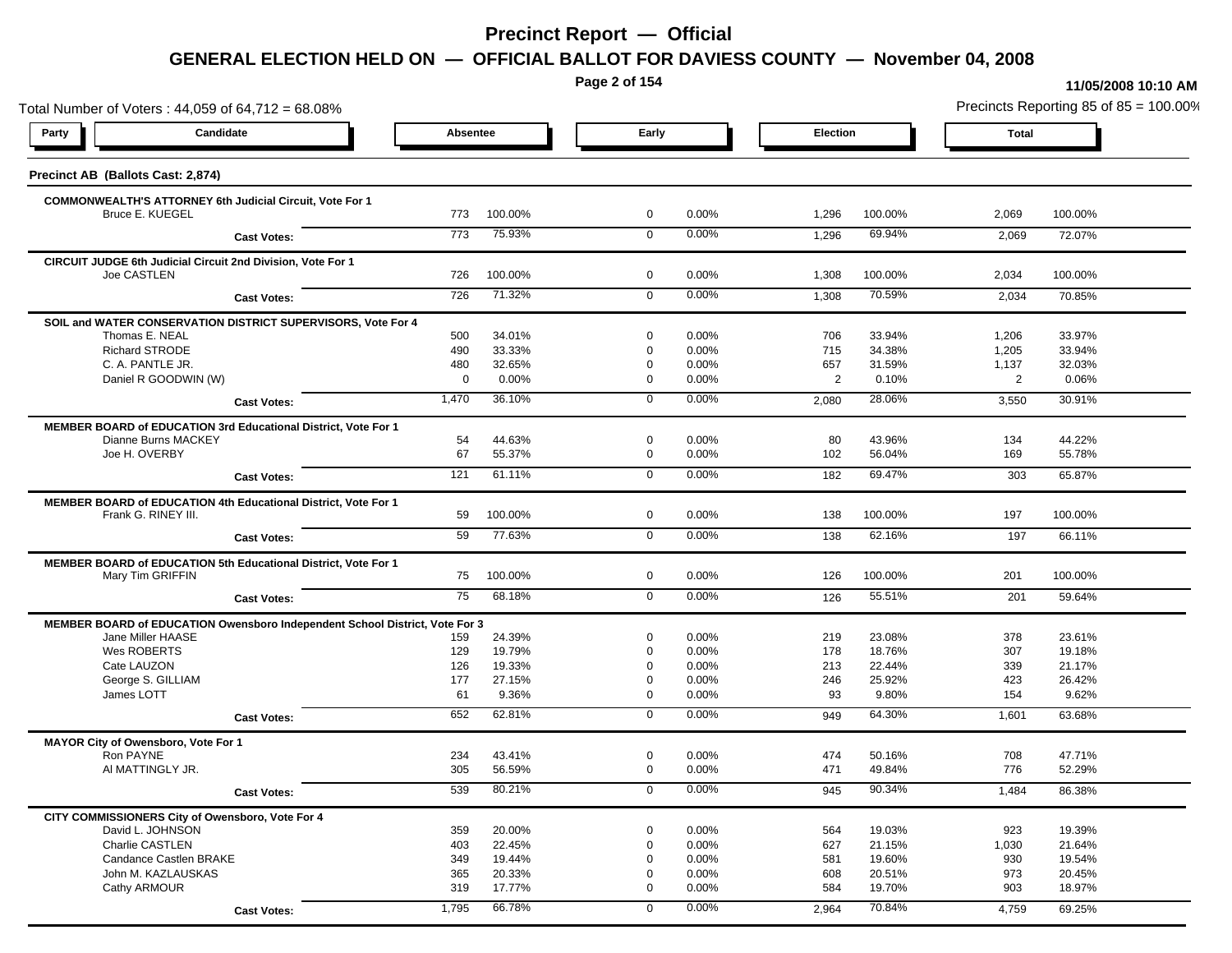**Page 3 of 154**

|                                   | Total Number of Voters : 44,059 of 64,712 = 68.08% |          |        |       |          |                 |        |              | Precincts Reporting 85 of 85 = 100.00% |  |
|-----------------------------------|----------------------------------------------------|----------|--------|-------|----------|-----------------|--------|--------------|----------------------------------------|--|
| Party                             | Candidate                                          | Absentee |        | Early |          | <b>Election</b> |        | <b>Total</b> |                                        |  |
| Precinct AB (Ballots Cast: 2,874) |                                                    |          |        |       |          |                 |        |              |                                        |  |
|                                   | CITY COMMISSIONERS City of Whitesville, Vote For 4 |          |        |       |          |                 |        |              |                                        |  |
|                                   | Stephen L. MORRIS                                  |          | 9.09%  | 0     | $0.00\%$ |                 | 14.29% |              | 11.11%                                 |  |
|                                   | John "Bud" BOARMAN                                 |          | 22.73% |       | $0.00\%$ |                 | 21.43% |              | 22.22%                                 |  |
|                                   | Roger D. BELLAMY                                   |          | 13.64% |       | $0.00\%$ |                 | 14.29% |              | 13.89%                                 |  |
| Joseph BEATTY                     |                                                    |          | 9.09%  |       | $0.00\%$ |                 | 14.29% |              | 11.11%                                 |  |
| Keith MORRIS                      |                                                    |          | 22.73% |       | $0.00\%$ |                 | 14.29% |              | 19.44%                                 |  |
| Patsy MAYFIELD                    |                                                    |          | 22.73% |       | $0.00\%$ |                 | 21.43% | 8            | 22.22%                                 |  |
|                                   | <b>Cast Votes:</b>                                 | 22       | 78.57% |       | $0.00\%$ | 14              | 70.00% | 36           | 75.00%                                 |  |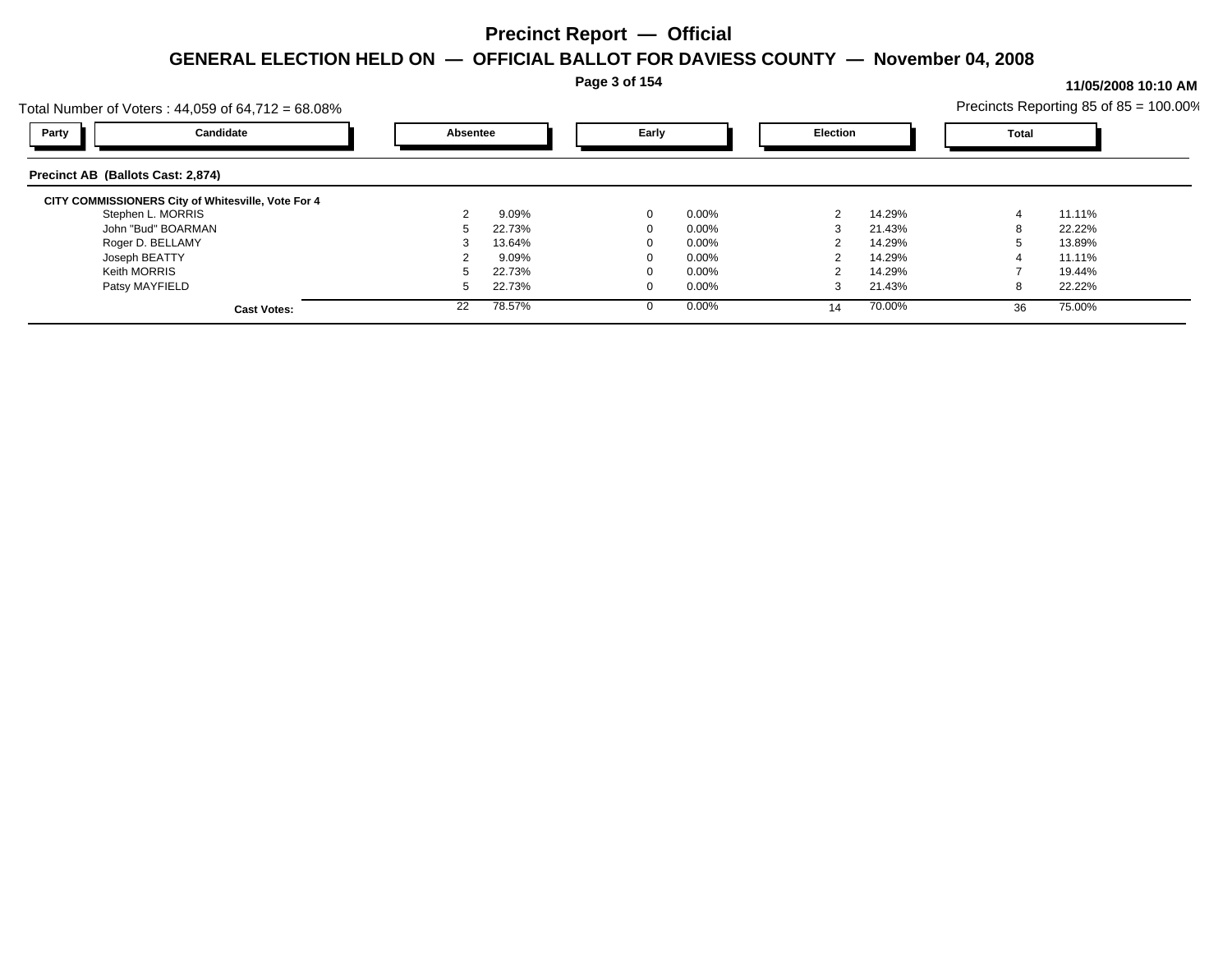**Page 4 of 154**

#### **11/05/2008 10:10 AM**

Total Number of Voters : 44,059 of 64,712 = 68.08% Precincts Reporting 85 of 85 = 100.00% **Party Candidate Absentee Early Election Total Precinct A101 (Ballots Cast: 338) STRAIGHT PARTY, Vote For 1** Republican Party 0 0.00% 0 0.00% 52 37.41% 52 37.41% Democratic Party 0 0.00% 0 0.00% 83 59.71% 83 59.71% Constitution Party 0 0.00% 0 0.00% 2 1.44% 2 1.44% Libertarian Party 0 0.00% 0 0.00% 2 1.44% 2 1.44% **Cast Votes:** 0 0.00% 0 0.00% 139 41.12% 139 41.12% **PRESIDENT and VICE PRESIDENT of the UNITED STATES, Vote For 1** John McCAIN Sarah PALIN John McCAIN Sarah PALIN 0 0.00% 0 0.00% 141 42.09% 141 42.09% Barack OBAMA Joe BIDEN 0 0.00% 0 0.00% 186 55.52% 186 55.52% Ralph NADER Matt GONZALEZ  $0$  0.00% 0 0.00% 5 1.49% 5 1.49% 5 1.49% Chuck BALDWIN Robert E. THORNSBERRY 0 0.00% 0 0.00% 3 0.90% 3 0.90%  $B$ ob BARR Wayne A. ROOT  $0.00\%$   $0.00\%$   $0.00\%$   $0.00\%$   $0.00\%$   $0.00\%$   $0.00\%$   $0.00\%$ Brian Moore (W) 0 0.00% 0 0.00% 0 0.00% 0 0.00% Alan Keyes (W) 0 0.00% 0 0.00% 0 0.00% 0 0.00% **Cast Votes:** 0 0.00% 0 0.00% 335 99.11% 335 99.11% **UNITED STATES SENATOR, Vote For 1** Mitch McCONNELL 0 0.00% 0 0.00% 135 40.42% 135 40.42% Bruce LUNSFORD 0 0.00% 0 0.00% 199 59.58% 199 59.58% **Cast Votes:** 0 0.00% 0 0.00% 334 98.82% 334 98.82% **UNITED STATES REPRESENTATIVE in CONGRESS 2nd Congressional District, Vote For 1** S. Brett GUTHRIE 0 0.00% 0 0.00% 85 25.45% 85 25.45% David E. BOSWELL 0 0.00% 0 0.00% 249 74.55% 249 74.55% **Cast Votes:** 0 0.00% 0 0.00% 334 98.82% 334 98.82% **STATE REPRESENTATIVE 13th Representative District, Vote For 1** Ben BOARMAN 0 0.00% 0 0.00% 111 33.84% 111 33.84% Jim GLENN 0 0.00% 0 0.00% 217 66.16% 217 66.16% **Cast Votes:** 0 0.00% 0 0.00% 328 97.04% 328 97.04% **COMMONWEALTH'S ATTORNEY 6th Judicial Circuit, Vote For 1** Bruce E. KUEGEL 0 0.00% 0 0.00% 274 100.00% 274 100.00% **Cast Votes:** 0 0.00% 0 0.00% 274 81.07% 274 81.07% **CIRCUIT JUDGE 6th Judicial Circuit 2nd Division, Vote For 1** Joe CASTLEN 0 0.00% 0 0.00% 280 100.00% 280 100.00% **Cast Votes:** 0 0.00% 0 0.00% 280 82.84% 280 82.84% **SOIL and WATER CONSERVATION DISTRICT SUPERVISORS, Vote For 4** Thomas E. NEAL 0 0.00% 0 0.00% 190 33.81% 190 33.81% Richard STRODE 0 0.00% 0 0.00% 203 36.12% 203 36.12% C. A. PANTLE JR. 0 0.00% 0 0.00% 169 30.07% 169 30.07% Daniel R GOODWIN (W) 0 0.00% 0 0.00% 0 0.00% 0 0.00% **Cast Votes:** 0 0.00% 0 0.00% 562 41.57% 562 41.57%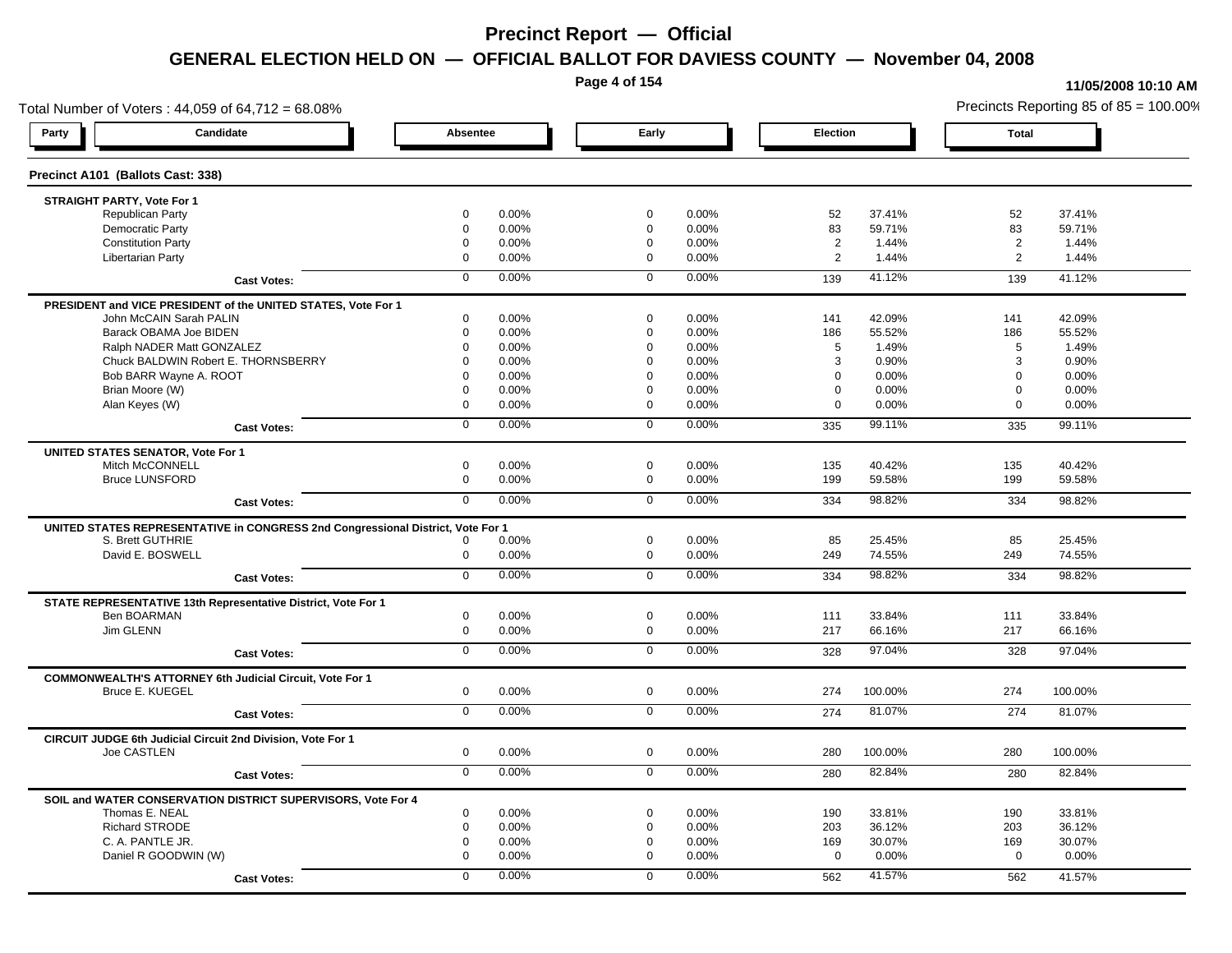### **Page 5 of 154**

| Candidate<br>Early<br><b>Party</b><br>Absentee<br><b>Election</b><br><b>Total</b><br>Precinct A101 (Ballots Cast: 338)<br>MEMBER BOARD of EDUCATION 4th Educational District, Vote For 1<br>0.00%<br>253<br>0.00%<br>253<br>100.00%<br>100.00%<br>Frank G. RINEY III.<br>$\mathbf 0$<br>0.00%<br>$0.00\%$<br>74.85%<br>74.85%<br>253<br>253<br><b>Cast Votes:</b><br>MAYOR City of Owensboro, Vote For 1<br>0.00%<br>0.00%<br>45.75%<br>45.75%<br>Ron PAYNE<br>$\Omega$<br>140<br>140<br>AI MATTINGLY JR.<br>0.00%<br>$0.00\%$<br>166<br>166<br>54.25%<br>54.25%<br>92.17%<br>0.00%<br>0.00%<br>306<br>92.17%<br>306<br><b>Cast Votes:</b><br>CITY COMMISSIONERS City of Owensboro, Vote For 4<br>0.00%<br>0.00%<br>20.53%<br>200<br>20.53%<br>David L. JOHNSON<br>200<br>$\Omega$<br>Charlie CASTLEN<br>0.00%<br>0.00%<br>201<br>201<br>20.64%<br>20.64%<br>Candance Castlen BRAKE<br>198<br>20.33%<br>0.00%<br>$0.00\%$<br>198<br>20.33%<br>0.00%<br>0.00%<br>191<br>19.61%<br>John M. KAZLAUSKAS<br>191<br>19.61% | Total Number of Voters: 44,059 of 64,712 = 68.08% |       |          |     |        |     | Precincts Reporting 85 of 85 = 100.00% |  |
|----------------------------------------------------------------------------------------------------------------------------------------------------------------------------------------------------------------------------------------------------------------------------------------------------------------------------------------------------------------------------------------------------------------------------------------------------------------------------------------------------------------------------------------------------------------------------------------------------------------------------------------------------------------------------------------------------------------------------------------------------------------------------------------------------------------------------------------------------------------------------------------------------------------------------------------------------------------------------------------------------------------------|---------------------------------------------------|-------|----------|-----|--------|-----|----------------------------------------|--|
|                                                                                                                                                                                                                                                                                                                                                                                                                                                                                                                                                                                                                                                                                                                                                                                                                                                                                                                                                                                                                      |                                                   |       |          |     |        |     |                                        |  |
|                                                                                                                                                                                                                                                                                                                                                                                                                                                                                                                                                                                                                                                                                                                                                                                                                                                                                                                                                                                                                      |                                                   |       |          |     |        |     |                                        |  |
|                                                                                                                                                                                                                                                                                                                                                                                                                                                                                                                                                                                                                                                                                                                                                                                                                                                                                                                                                                                                                      |                                                   |       |          |     |        |     |                                        |  |
|                                                                                                                                                                                                                                                                                                                                                                                                                                                                                                                                                                                                                                                                                                                                                                                                                                                                                                                                                                                                                      |                                                   |       |          |     |        |     |                                        |  |
|                                                                                                                                                                                                                                                                                                                                                                                                                                                                                                                                                                                                                                                                                                                                                                                                                                                                                                                                                                                                                      |                                                   |       |          |     |        |     |                                        |  |
|                                                                                                                                                                                                                                                                                                                                                                                                                                                                                                                                                                                                                                                                                                                                                                                                                                                                                                                                                                                                                      |                                                   |       |          |     |        |     |                                        |  |
|                                                                                                                                                                                                                                                                                                                                                                                                                                                                                                                                                                                                                                                                                                                                                                                                                                                                                                                                                                                                                      |                                                   |       |          |     |        |     |                                        |  |
|                                                                                                                                                                                                                                                                                                                                                                                                                                                                                                                                                                                                                                                                                                                                                                                                                                                                                                                                                                                                                      |                                                   |       |          |     |        |     |                                        |  |
|                                                                                                                                                                                                                                                                                                                                                                                                                                                                                                                                                                                                                                                                                                                                                                                                                                                                                                                                                                                                                      |                                                   |       |          |     |        |     |                                        |  |
|                                                                                                                                                                                                                                                                                                                                                                                                                                                                                                                                                                                                                                                                                                                                                                                                                                                                                                                                                                                                                      |                                                   |       |          |     |        |     |                                        |  |
|                                                                                                                                                                                                                                                                                                                                                                                                                                                                                                                                                                                                                                                                                                                                                                                                                                                                                                                                                                                                                      |                                                   |       |          |     |        |     |                                        |  |
|                                                                                                                                                                                                                                                                                                                                                                                                                                                                                                                                                                                                                                                                                                                                                                                                                                                                                                                                                                                                                      |                                                   |       |          |     |        |     |                                        |  |
|                                                                                                                                                                                                                                                                                                                                                                                                                                                                                                                                                                                                                                                                                                                                                                                                                                                                                                                                                                                                                      |                                                   |       |          |     |        |     |                                        |  |
|                                                                                                                                                                                                                                                                                                                                                                                                                                                                                                                                                                                                                                                                                                                                                                                                                                                                                                                                                                                                                      |                                                   |       |          |     |        |     |                                        |  |
|                                                                                                                                                                                                                                                                                                                                                                                                                                                                                                                                                                                                                                                                                                                                                                                                                                                                                                                                                                                                                      | Cathy ARMOUR                                      | 0.00% | $0.00\%$ | 184 | 18.89% | 184 | 18.89%                                 |  |
| 0.00%<br>$0.00\%$<br>73.34%<br>974<br>73.34%<br>974<br><b>Cast Votes:</b>                                                                                                                                                                                                                                                                                                                                                                                                                                                                                                                                                                                                                                                                                                                                                                                                                                                                                                                                            |                                                   |       |          |     |        |     |                                        |  |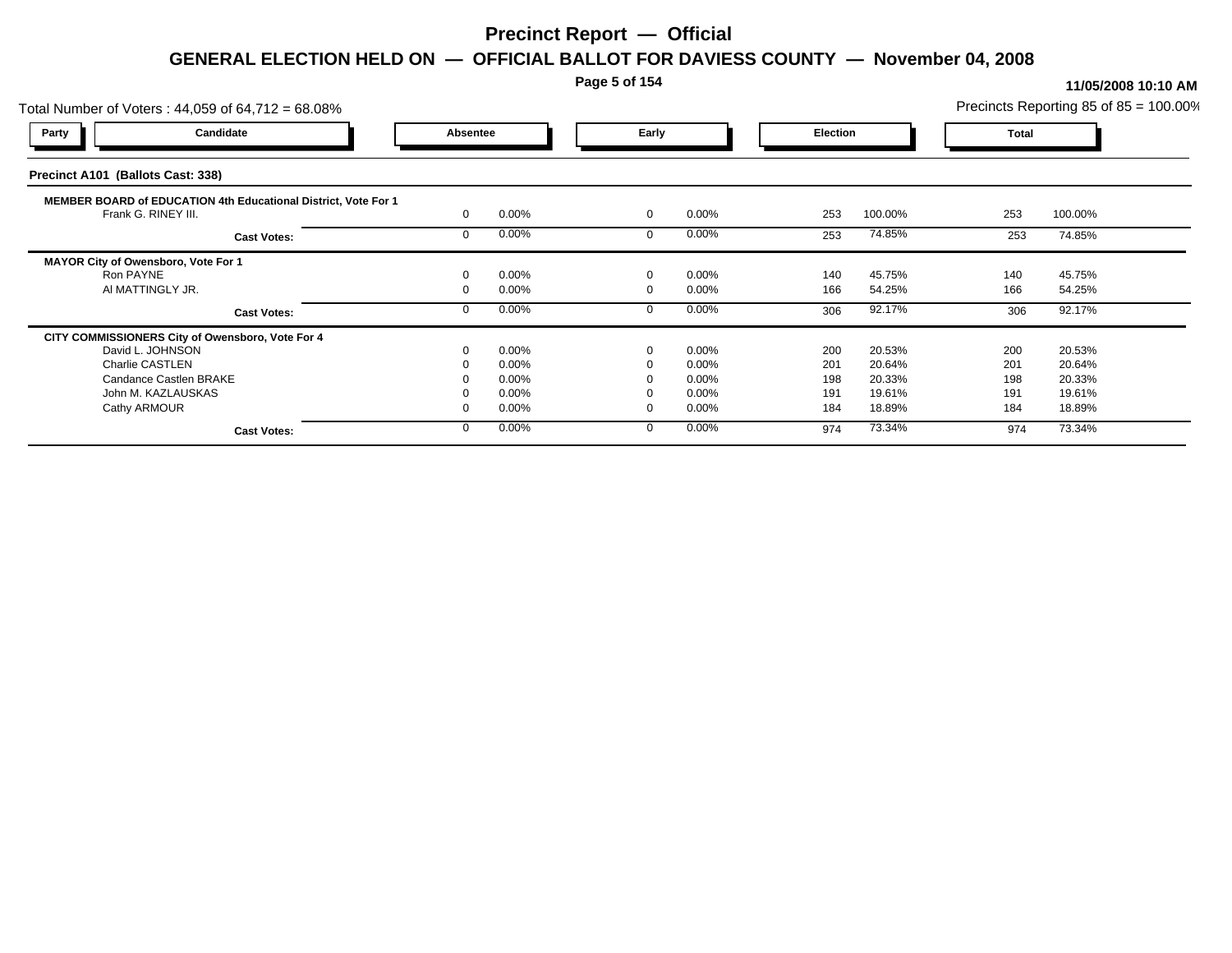**Page 6 of 154**

#### **11/05/2008 10:10 AM**

Total Number of Voters : 44,059 of 64,712 = 68.08% Precincts Reporting 85 of 85 = 100.00% **Party Candidate Absentee Early Election Total Precinct A102 (Ballots Cast: 374) STRAIGHT PARTY, Vote For 1** Republican Party 0 0.00% 0 0.00% 45 25.57% 45 25.57% Democratic Party 0 0.00% 0 0.00% 129 73.30% 129 73.30% Constitution Party 0 0.00% 0 0.00% 1 0.57% 1 0.57% Libertarian Party 0 0.00% 0 0.00% 1 0.57% 1 0.57% **Cast Votes:** 0 0.00% 0 0.00% 176 47.06% 176 47.06% **PRESIDENT and VICE PRESIDENT of the UNITED STATES, Vote For 1** John McCAIN Sarah PALIN John McCAIN Sarah PALIN 0 0.00% 0 0.00% 157 42.66% 157 42.66% Barack OBAMA Joe BIDEN 0 0.00% 0 0.00% 204 55.43% 204 55.43% Ralph NADER Matt GONZALEZ  $0$  0.00%  $0$  0.00%  $0$  0.00% 3 0.82% 3 0.82% Chuck BALDWIN Robert E. THORNSBERRY 0 0.00% 0 0.00% 3 0.82% 3 0.82% Bob BARR Wayne A. ROOT **1** 0.27% 1 0.27% 1 0.27% 1 0.27% 1 0.27% 1 0.27% 1 0.27% 1 0.27% 1 0.27% 1 0.27% 1 0.27% 1 0.27% 1 0.27% 1 0.27% 1 0.27% 1 0.27% 1 0.27% 1 0.27% 1 0.27% 1 0.27% 1 0.27% 1 0.27% 1 0.27% 1 0.27% 1 0.2 Brian Moore (W) 0 0.00% 0 0.00% 0 0.00% 0 0.00% Alan Keyes (W) 0 0.00% 0 0.00% 0 0.00% 0 0.00% **Cast Votes:** 0 0.00% 0 0.00% 368 98.40% 368 98.40% **UNITED STATES SENATOR, Vote For 1** Mitch McCONNELL 0 0.00% 0 0.00% 132 36.36% 132 36.36% Bruce LUNSFORD 0 0.00% 0 0.00% 231 63.64% 231 63.64% **Cast Votes:** 0 0.00% 0 0.00% 363 97.06% 363 97.06% **UNITED STATES REPRESENTATIVE in CONGRESS 2nd Congressional District, Vote For 1** S. Brett GUTHRIE 0 0.00% 0 0.00% 88 24.31% 88 24.31% David E. BOSWELL 0 0.00% 0 0.00% 274 75.69% 274 75.69% **Cast Votes:** 0 0.00% 0 0.00% 362 96.79% 362 96.79% **STATE REPRESENTATIVE 13th Representative District, Vote For 1** Ben BOARMAN 0 0.00% 0 0.00% 111 30.58% 111 30.58% Jim GLENN 0 0.00% 0 0.00% 252 69.42% 252 69.42% **Cast Votes:** 0 0.00% 0 0.00% 363 97.06% 363 97.06% **COMMONWEALTH'S ATTORNEY 6th Judicial Circuit, Vote For 1** Bruce E. KUEGEL 0 0.00% 0 0.00% 303 100.00% 303 100.00% **Cast Votes:** 0 0.00% 0 0.00% 303 81.02% 303 81.02% **CIRCUIT JUDGE 6th Judicial Circuit 2nd Division, Vote For 1** Joe CASTLEN 0 0.00% 0 0.00% 280 100.00% 280 100.00% **Cast Votes:** 0 0.00% 0 0.00% 280 74.87% 280 74.87% **SOIL and WATER CONSERVATION DISTRICT SUPERVISORS, Vote For 4** Thomas E. NEAL 0 0.00% 0 0.00% 187 34.57% 187 34.57% Richard STRODE 0 0.00% 0 0.00% 187 34.57% 187 34.57% C. A. PANTLE JR. 0 0.00% 0 0.00% 165 30.50% 165 30.50% Daniel R GOODWIN (W) 0 0.00% 0 0.00% 2 0.37% 2 0.37% **Cast Votes:** 0 0.00% 0 0.00% 541 36.16% 541 36.16%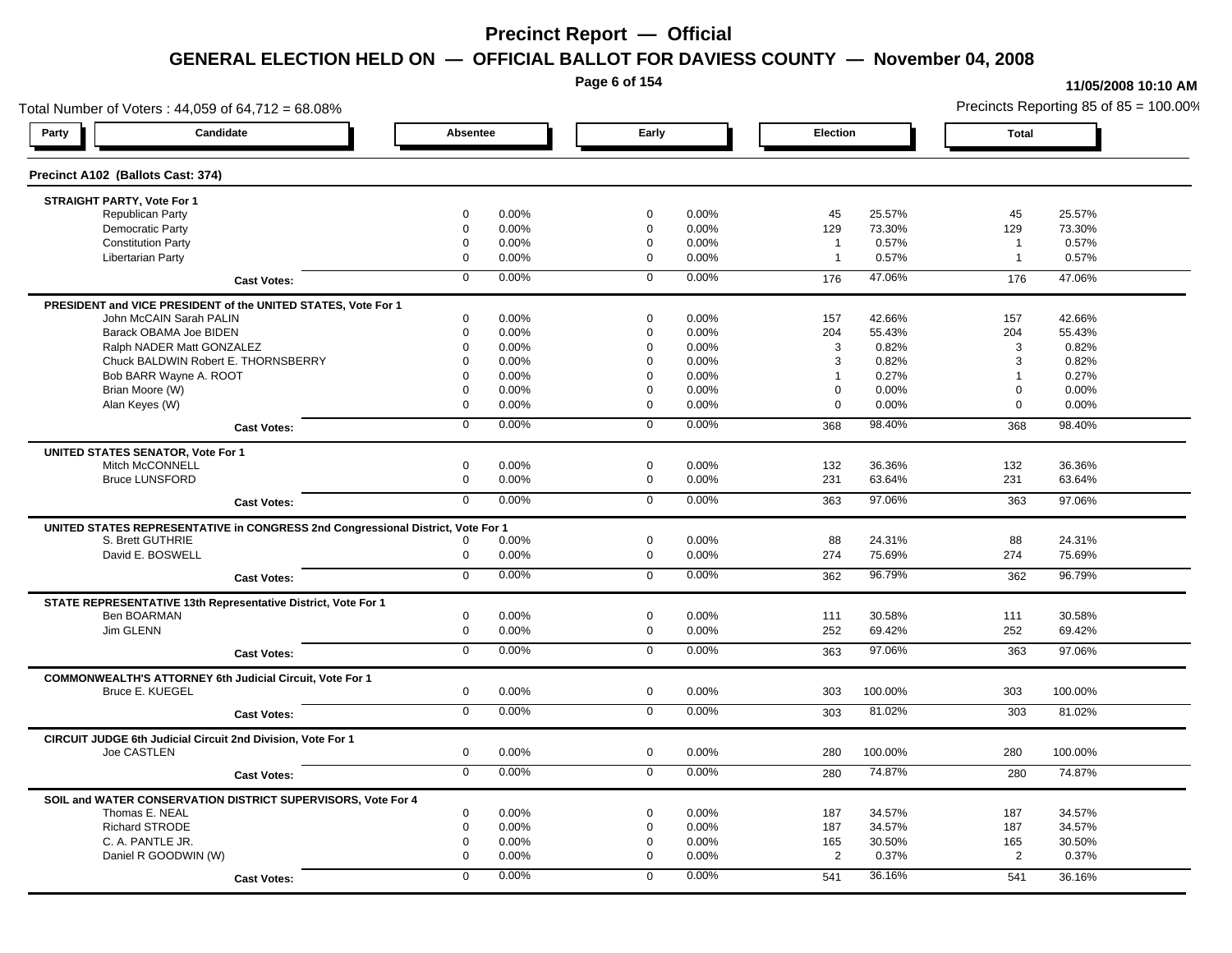### **Page 7 of 154**

| Total Number of Voters: 44,059 of 64,712 = 68.08%                           |          |       |          |          |          |        |       | Precincts Reporting 85 of $85 = 100.00\%$ |
|-----------------------------------------------------------------------------|----------|-------|----------|----------|----------|--------|-------|-------------------------------------------|
| Candidate<br>Party                                                          | Absentee |       | Early    |          | Election |        | Total |                                           |
| Precinct A102 (Ballots Cast: 374)                                           |          |       |          |          |          |        |       |                                           |
| MEMBER BOARD of EDUCATION Owensboro Independent School District, Vote For 3 |          |       |          |          |          |        |       |                                           |
| Jane Miller HAASE                                                           |          | 0.00% | $\Omega$ | $0.00\%$ | 161      | 23.23% | 161   | 23.23%                                    |
| Wes ROBERTS                                                                 |          | 0.00% |          | 0.00%    | 133      | 19.19% | 133   | 19.19%                                    |
| Cate LAUZON                                                                 |          | 0.00% |          | 0.00%    | 152      | 21.93% | 152   | 21.93%                                    |
| George S. GILLIAM                                                           |          | 0.00% |          | 0.00%    | 151      | 21.79% | 151   | 21.79%                                    |
| James LOTT                                                                  |          | 0.00% |          | 0.00%    | 96       | 13.85% | 96    | 13.85%                                    |
| <b>Cast Votes:</b>                                                          |          | 0.00% | $\Omega$ | 0.00%    | 693      | 61.76% | 693   | 61.76%                                    |
| MAYOR City of Owensboro, Vote For 1                                         |          |       |          |          |          |        |       |                                           |
| Ron PAYNE                                                                   |          | 0.00% | $\Omega$ | 0.00%    | 161      | 49.09% | 161   | 49.09%                                    |
| AI MATTINGLY JR.                                                            |          | 0.00% | $\Omega$ | 0.00%    | 167      | 50.91% | 167   | 50.91%                                    |
| <b>Cast Votes:</b>                                                          |          | 0.00% | $\Omega$ | 0.00%    | 328      | 87.70% | 328   | 87.70%                                    |
| CITY COMMISSIONERS City of Owensboro, Vote For 4                            |          |       |          |          |          |        |       |                                           |
| David L. JOHNSON                                                            |          | 0.00% | $\Omega$ | 0.00%    | 202      | 20.42% | 202   | 20.42%                                    |
| Charlie CASTLEN                                                             |          | 0.00% |          | 0.00%    | 209      | 21.13% | 209   | 21.13%                                    |
| Candance Castlen BRAKE                                                      |          | 0.00% |          | 0.00%    | 192      | 19.41% | 192   | 19.41%                                    |
| John M. KAZLAUSKAS                                                          |          | 0.00% |          | 0.00%    | 191      | 19.31% | 191   | 19.31%                                    |
| Cathy ARMOUR                                                                |          | 0.00% | - 0      | 0.00%    | 195      | 19.72% | 195   | 19.72%                                    |
| <b>Cast Votes:</b>                                                          |          | 0.00% | $\Omega$ | 0.00%    | 989      | 66.11% | 989   | 66.11%                                    |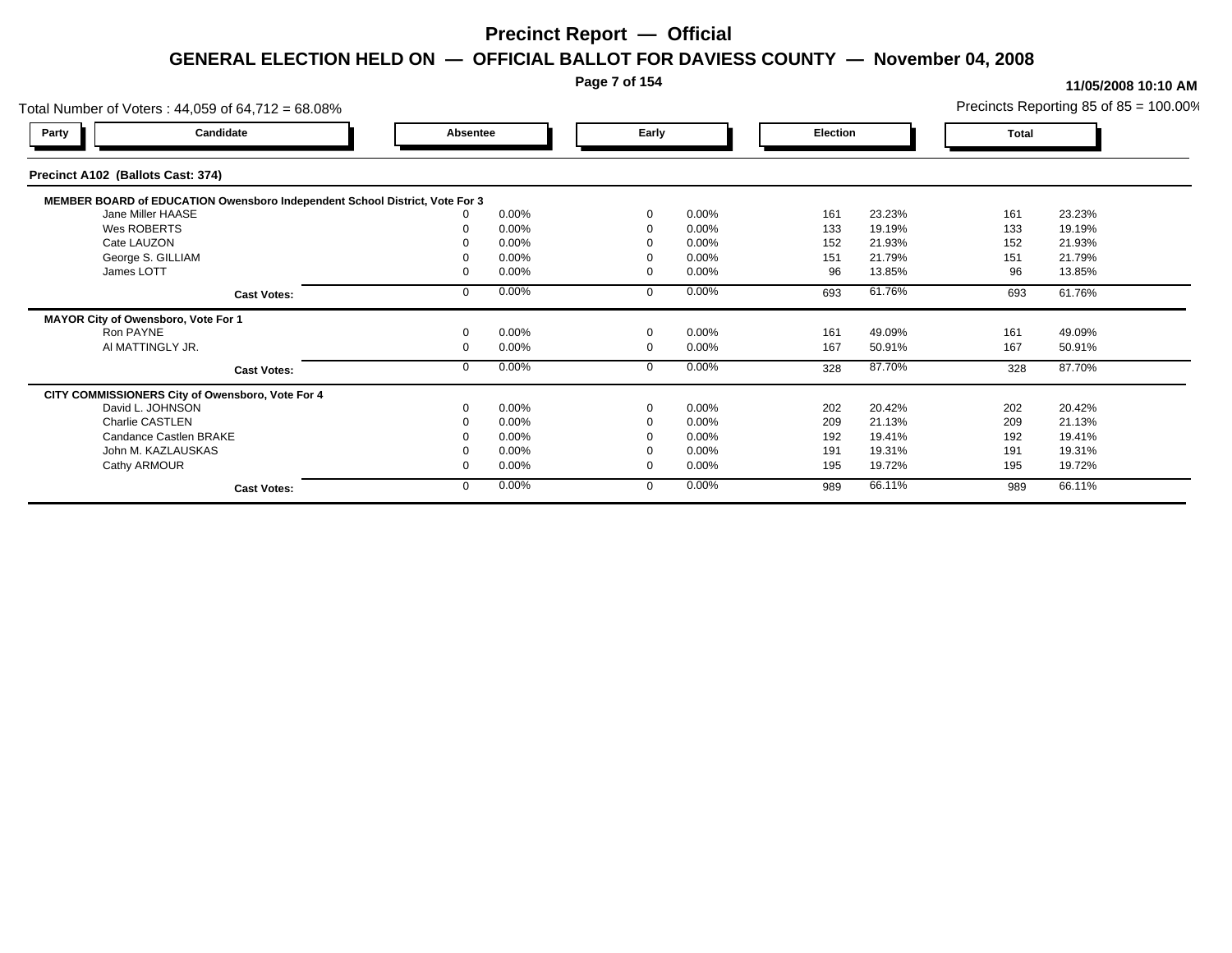**Page 8 of 154**

#### **11/05/2008 10:10 AM**

Total Number of Voters : 44,059 of 64,712 = 68.08% Precincts Reporting 85 of 85 = 100.00% **Party Candidate Absentee Early Election Total Precinct A103 (Ballots Cast: 461) STRAIGHT PARTY, Vote For 1** Republican Party 0 0.00% 0 0.00% 57 23.46% 57 23.46% Democratic Party 0 0.00% 0 0.00% 183 75.31% 183 75.31% Constitution Party 0 0.00% 0 0.00% 1 0.41% 1 0.41% Libertarian Party 0 0.00% 0 0.00% 2 0.82% 2 0.82% **Cast Votes:** 0 0.00% 0 0.00% 243 52.71% 243 52.71% **PRESIDENT and VICE PRESIDENT of the UNITED STATES, Vote For 1** John McCAIN Sarah PALIN John McCAIN Sarah PALIN 0 0.00% 0 0.00% 159 35.25% 159 35.25% Barack OBAMA Joe BIDEN 0 0.00% 0 0.00% 288 63.86% 288 63.86% Ralph NADER Matt GONZALEZ  $0$  0.00% 0 0.00% 4 0.89% 4 0.89% 4 0.89% Chuck BALDWIN Robert E. THORNSBERRY 0 0.00% 0 0.00% 0 0.00% 0 0.00%  $B$ ob BARR Wayne A. ROOT  $0.00\%$   $0.00\%$   $0.00\%$   $0.00\%$   $0.00\%$   $0.00\%$   $0.00\%$   $0.00\%$ Brian Moore (W) 0 0.00% 0 0.00% 0 0.00% 0 0.00% Alan Keyes (W) 0 0.00% 0 0.00% 0 0.00% 0 0.00% **Cast Votes:** 0 0.00% 0 0.00% 451 97.83% 451 97.83% **UNITED STATES SENATOR, Vote For 1** Mitch McCONNELL 0 0.00% 0 0.00% 163 35.75% 163 35.75% Bruce LUNSFORD 0 0.00% 0 0.00% 293 64.25% 293 64.25% **Cast Votes:** 0 0.00% 0 0.00% 456 98.92% 456 98.92% **UNITED STATES REPRESENTATIVE in CONGRESS 2nd Congressional District, Vote For 1** S. Brett GUTHRIE 0 0.00% 0 0.00% 100 21.98% 100 21.98% David E. BOSWELL 0 0.00% 0 0.00% 355 78.02% 355 78.02% **Cast Votes:** 0 0.00% 0 0.00% 455 98.70% 455 98.70% **STATE REPRESENTATIVE 13th Representative District, Vote For 1** Ben BOARMAN 0 0.00% 0 0.00% 126 28.25% 126 28.25% Jim GLENN 0 0.00% 0 0.00% 320 71.75% 320 71.75% **Cast Votes:** 0 0.00% 0 0.00% 446 96.75% 446 96.75% **COMMONWEALTH'S ATTORNEY 6th Judicial Circuit, Vote For 1** Bruce E. KUEGEL 0 0.00% 0 0.00% 386 100.00% 386 100.00% **Cast Votes:** 0 0.00% 0 0.00% 386 83.73% 386 83.73% **CIRCUIT JUDGE 6th Judicial Circuit 2nd Division, Vote For 1** Joe CASTLEN 0 0.00% 0 0.00% 340 100.00% 340 100.00% **Cast Votes:** 0 0.00% 0 0.00% 340 73.75% 340 73.75% **SOIL and WATER CONSERVATION DISTRICT SUPERVISORS, Vote For 4** Thomas E. NEAL 0 0.00% 0 0.00% 214 35.91% 214 35.91% Richard STRODE 0 0.00% 0 0.00% 209 35.07% 209 35.07% C. A. PANTLE JR. 0 0.00% 0 0.00% 172 28.86% 172 28.86% Daniel R GOODWIN (W) 0 0.00% 0 0.00% 1 0.17% 1 0.17% **Cast Votes:** 0 0.00% 0 0.00% 596 32.32% 596 32.32%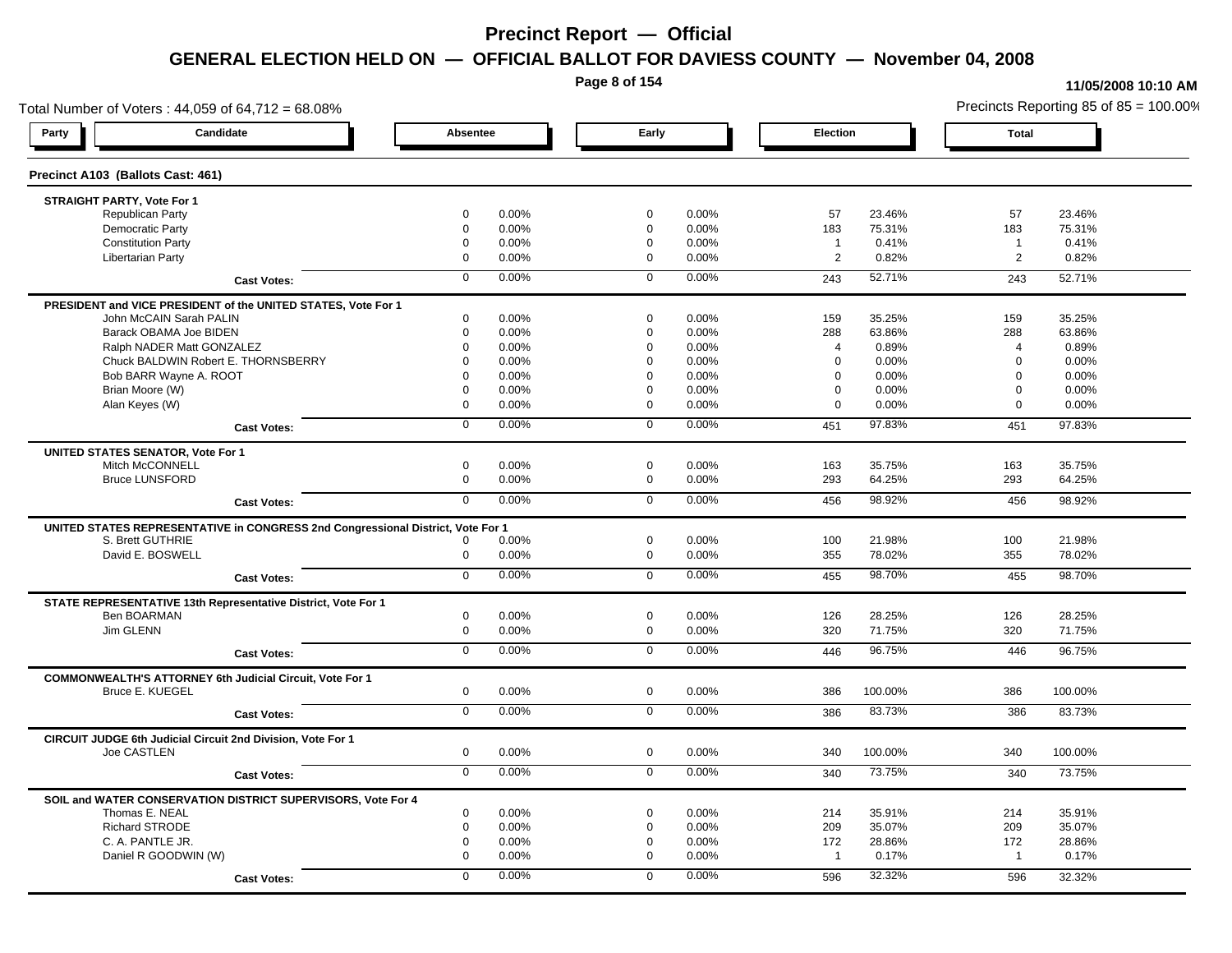### **Page 9 of 154**

| Total Number of Voters: 44,059 of 64,712 = 68.08%                           |          |       |             |       |          |          |        |       | Precincts Reporting 85 of $85 = 100.00\%$ |
|-----------------------------------------------------------------------------|----------|-------|-------------|-------|----------|----------|--------|-------|-------------------------------------------|
| Candidate<br>Party                                                          | Absentee |       |             | Early |          | Election |        | Total |                                           |
| Precinct A103 (Ballots Cast: 461)                                           |          |       |             |       |          |          |        |       |                                           |
| MEMBER BOARD of EDUCATION Owensboro Independent School District, Vote For 3 |          |       |             |       |          |          |        |       |                                           |
| Jane Miller HAASE                                                           |          | 0.00% | $\Omega$    |       | 0.00%    | 180      | 23.11% | 180   | 23.11%                                    |
| Wes ROBERTS                                                                 |          | 0.00% | $\Omega$    |       | 0.00%    | 146      | 18.74% | 146   | 18.74%                                    |
| Cate LAUZON                                                                 |          | 0.00% |             |       | 0.00%    | 156      | 20.03% | 156   | 20.03%                                    |
| George S. GILLIAM                                                           |          | 0.00% |             |       | 0.00%    | 188      | 24.13% | 188   | 24.13%                                    |
| James LOTT                                                                  |          | 0.00% | $\Omega$    |       | 0.00%    | 109      | 13.99% | 109   | 13.99%                                    |
| <b>Cast Votes:</b>                                                          |          | 0.00% | $\Omega$    |       | 0.00%    | 779      | 56.33% | 779   | 56.33%                                    |
| MAYOR City of Owensboro, Vote For 1                                         |          |       |             |       |          |          |        |       |                                           |
| Ron PAYNE                                                                   |          | 0.00% | $\mathbf 0$ |       | 0.00%    | 192      | 50.13% | 192   | 50.13%                                    |
| AI MATTINGLY JR.                                                            |          | 0.00% | $\mathbf 0$ |       | 0.00%    | 191      | 49.87% | 191   | 49.87%                                    |
| <b>Cast Votes:</b>                                                          |          | 0.00% | $\mathbf 0$ |       | 0.00%    | 383      | 83.08% | 383   | 83.08%                                    |
| CITY COMMISSIONERS City of Owensboro, Vote For 4                            |          |       |             |       |          |          |        |       |                                           |
| David L. JOHNSON                                                            |          | 0.00% | $\Omega$    |       | 0.00%    | 246      | 21.35% | 246   | 21.35%                                    |
| Charlie CASTLEN                                                             |          | 0.00% |             |       | 0.00%    | 236      | 20.49% | 236   | 20.49%                                    |
| Candance Castlen BRAKE                                                      |          | 0.00% |             |       | 0.00%    | 235      | 20.40% | 235   | 20.40%                                    |
| John M. KAZLAUSKAS                                                          |          | 0.00% |             |       | $0.00\%$ | 219      | 19.01% | 219   | 19.01%                                    |
| Cathy ARMOUR                                                                |          | 0.00% | $\Omega$    |       | 0.00%    | 216      | 18.75% | 216   | 18.75%                                    |
| <b>Cast Votes:</b>                                                          |          | 0.00% | $\mathbf 0$ |       | 0.00%    | 1,152    | 62.47% | 1,152 | 62.47%                                    |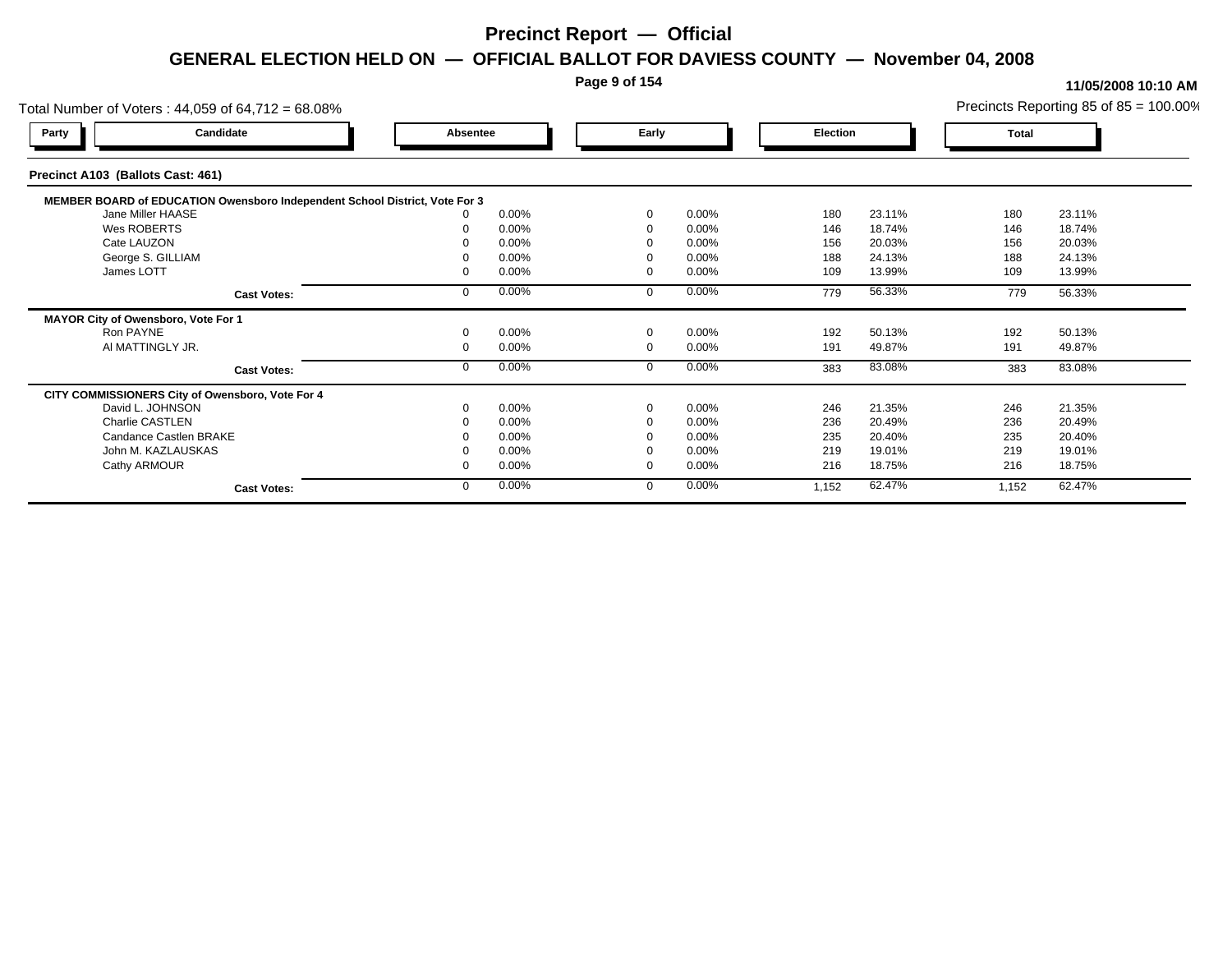**Page 10 of 154**

#### **11/05/2008 10:10 AM**

Total Number of Voters : 44,059 of 64,712 = 68.08% Precincts Reporting 85 of 85 = 100.00% **Party Candidate Absentee Early Election Total Precinct A104 (Ballots Cast: 586) STRAIGHT PARTY, Vote For 1** Republican Party 0 0.00% 0 0.00% 77 30.08% 77 30.08% Democratic Party 0 0.00% 0 0.00% 172 67.19% 172 67.19% Constitution Party 0 0.00% 0 0.00% 1 0.39% 1 0.39% Libertarian Party 0 0.00% 0 0.00% 6 2.34% 6 2.34% **Cast Votes:** 0 0.00% 0 0.00% 256 43.69% 256 43.69% **PRESIDENT and VICE PRESIDENT of the UNITED STATES, Vote For 1** John McCAIN Sarah PALIN John McCAIN Sarah PALIN 0 0.00% 0 0.00% 250 43.48% 250 43.48% Barack OBAMA Joe BIDEN 0 0.00% 0 0.00% 316 54.96% 316 54.96% Ralph NADER Matt GONZALEZ  $\begin{array}{cccc} 0 & 0.00\% & 0 & 0.00\% & 0.00\% & 6 & 1.04\% \end{array}$  6 1.04% 6 1.04% Chuck BALDWIN Robert E. THORNSBERRY 0 0.00% 0 0.00% 0 0.00% 0 0.00% Bob BARR Wayne A. ROOT **8 2010 10 0.00%** 0 0.00% 0 0.00% 0 0.00% 3 0.52% 3 0.52% 3 0.52% Brian Moore (W) 0 0.00% 0 0.00% 0 0.00% 0 0.00% Alan Keyes (W) 0 0.00% 0 0.00% 0 0.00% 0 0.00% **Cast Votes:** 0 0.00% 0 0.00% 575 98.12% 575 98.12% **UNITED STATES SENATOR, Vote For 1** Mitch McCONNELL 0 0.00% 0 0.00% 220 38.66% 220 38.66% Bruce LUNSFORD 0 0.00% 0 0.00% 349 61.34% 349 61.34% **Cast Votes:** 0 0.00% 0 0.00% 569 97.10% 569 97.10% **UNITED STATES REPRESENTATIVE in CONGRESS 2nd Congressional District, Vote For 1** S. Brett GUTHRIE 0 0.00% 0 0.00% 174 30.74% 174 30.74% David E. BOSWELL 0 0.00% 0 0.00% 392 69.26% 392 69.26% **Cast Votes:** 0 0.00% 0 0.00% 566 96.59% 566 96.59% **STATE REPRESENTATIVE 7th Representative District, Vote For 1** John A. ARNOLD JR. 0 0.00% 0 0.00% 438 100.00% 438 100.00% **Cast Votes:** 0 0.00% 0 0.00% 438 74.74% 438 74.74% **COMMONWEALTH'S ATTORNEY 6th Judicial Circuit, Vote For 1** Bruce E. KUEGEL 0 0.00% 0 0.00% 446 100.00% 446 100.00% **Cast Votes:** 0 0.00% 0 0.00% 446 76.11% 446 76.11% **CIRCUIT JUDGE 6th Judicial Circuit 2nd Division, Vote For 1** Joe CASTLEN 0 0.00% 0 0.00% 427 100.00% 427 100.00% **Cast Votes:** 0 0.00% 0 0.00% 427 72.87% 427 72.87% **SOIL and WATER CONSERVATION DISTRICT SUPERVISORS, Vote For 4** Thomas E. NEAL 0 0.00% 0 0.00% 267 33.84% 267 33.84% Richard STRODE 0 0.00% 0 0.00% 298 37.77% 298 37.77% C. A. PANTLE JR. 0 0.00% 0 0.00% 224 28.39% 224 28.39% Daniel R GOODWIN (W) 0 0.00% 0 0.00% 0 0.00% 0 0.00% **Cast Votes:** 0 0.00% 0 0.00% 789 33.66% 789 33.66%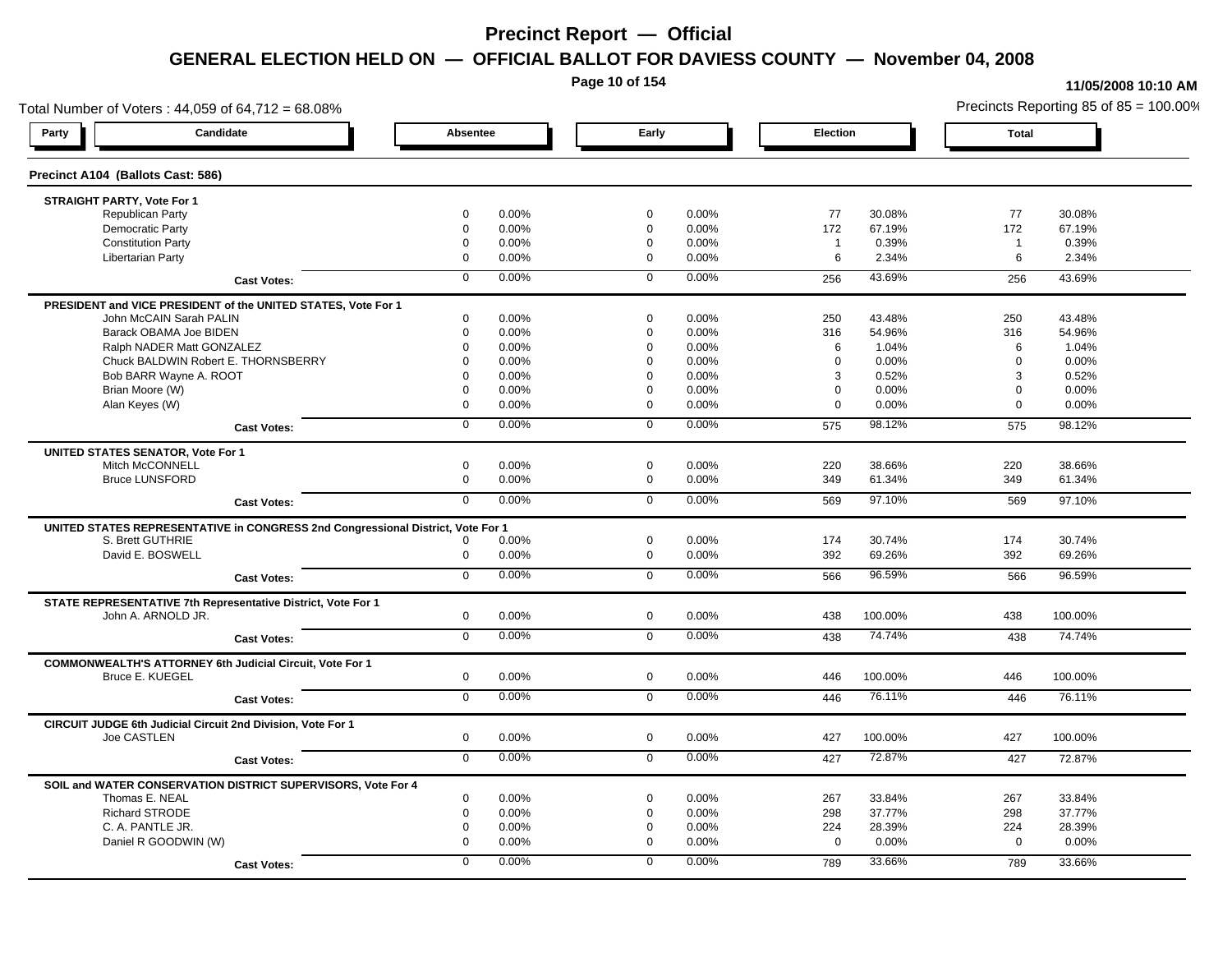### **Page 11 of 154**

| Candidate<br>Early<br>Party<br>Absentee<br><b>Election</b><br><b>Total</b><br><b>MEMBER BOARD of EDUCATION 4th Educational District, Vote For 1</b><br>367<br>Frank G. RINEY III.<br>0.00%<br>0.00%<br>367<br>100.00%<br>100.00%<br>$\mathbf 0$<br>0.00%<br>$0.00\%$<br>62.63%<br>62.63%<br>367<br>367<br>$\Omega$<br><b>Cast Votes:</b><br>MAYOR City of Owensboro, Vote For 1<br>0.00%<br>0.00%<br>48.39%<br>48.39%<br>241<br>241<br>Ron PAYNE<br>$\Omega$<br>257<br>AI MATTINGLY JR.<br>0.00%<br>$0.00\%$<br>257<br>51.61%<br>51.61%<br>0.00%<br>0.00%<br>84.98%<br>84.98%<br>498<br>498<br><b>Cast Votes:</b><br>CITY COMMISSIONERS City of Owensboro, Vote For 4<br>0.00%<br>0.00%<br>305<br>20.72%<br>305<br>20.72%<br>David L. JOHNSON<br>0<br>Charlie CASTLEN<br>0.00%<br>0.00%<br>313<br>21.26%<br>313<br>21.26%<br>296<br>Candance Castlen BRAKE<br>0.00%<br>$0.00\%$<br>296<br>20.11%<br>20.11%<br>295<br>0.00%<br>0.00%<br>295<br>20.04%<br>20.04%<br>John M. KAZLAUSKAS<br>Cathy ARMOUR<br>263<br>0.00%<br>0.00%<br>263<br>17.87%<br>17.87%<br>0.00%<br>0.00%<br>62.80%<br>62.80%<br>1,472<br>$\Omega$<br>1,472<br><b>Cast Votes:</b> | Total Number of Voters: 44,059 of 64,712 = 68.08% |  |  |  | Precincts Reporting 85 of 85 = 100.00% |  |
|----------------------------------------------------------------------------------------------------------------------------------------------------------------------------------------------------------------------------------------------------------------------------------------------------------------------------------------------------------------------------------------------------------------------------------------------------------------------------------------------------------------------------------------------------------------------------------------------------------------------------------------------------------------------------------------------------------------------------------------------------------------------------------------------------------------------------------------------------------------------------------------------------------------------------------------------------------------------------------------------------------------------------------------------------------------------------------------------------------------------------------------------------|---------------------------------------------------|--|--|--|----------------------------------------|--|
|                                                                                                                                                                                                                                                                                                                                                                                                                                                                                                                                                                                                                                                                                                                                                                                                                                                                                                                                                                                                                                                                                                                                                    |                                                   |  |  |  |                                        |  |
|                                                                                                                                                                                                                                                                                                                                                                                                                                                                                                                                                                                                                                                                                                                                                                                                                                                                                                                                                                                                                                                                                                                                                    | Precinct A104 (Ballots Cast: 586)                 |  |  |  |                                        |  |
|                                                                                                                                                                                                                                                                                                                                                                                                                                                                                                                                                                                                                                                                                                                                                                                                                                                                                                                                                                                                                                                                                                                                                    |                                                   |  |  |  |                                        |  |
|                                                                                                                                                                                                                                                                                                                                                                                                                                                                                                                                                                                                                                                                                                                                                                                                                                                                                                                                                                                                                                                                                                                                                    |                                                   |  |  |  |                                        |  |
|                                                                                                                                                                                                                                                                                                                                                                                                                                                                                                                                                                                                                                                                                                                                                                                                                                                                                                                                                                                                                                                                                                                                                    |                                                   |  |  |  |                                        |  |
|                                                                                                                                                                                                                                                                                                                                                                                                                                                                                                                                                                                                                                                                                                                                                                                                                                                                                                                                                                                                                                                                                                                                                    |                                                   |  |  |  |                                        |  |
|                                                                                                                                                                                                                                                                                                                                                                                                                                                                                                                                                                                                                                                                                                                                                                                                                                                                                                                                                                                                                                                                                                                                                    |                                                   |  |  |  |                                        |  |
|                                                                                                                                                                                                                                                                                                                                                                                                                                                                                                                                                                                                                                                                                                                                                                                                                                                                                                                                                                                                                                                                                                                                                    |                                                   |  |  |  |                                        |  |
|                                                                                                                                                                                                                                                                                                                                                                                                                                                                                                                                                                                                                                                                                                                                                                                                                                                                                                                                                                                                                                                                                                                                                    |                                                   |  |  |  |                                        |  |
|                                                                                                                                                                                                                                                                                                                                                                                                                                                                                                                                                                                                                                                                                                                                                                                                                                                                                                                                                                                                                                                                                                                                                    |                                                   |  |  |  |                                        |  |
|                                                                                                                                                                                                                                                                                                                                                                                                                                                                                                                                                                                                                                                                                                                                                                                                                                                                                                                                                                                                                                                                                                                                                    |                                                   |  |  |  |                                        |  |
|                                                                                                                                                                                                                                                                                                                                                                                                                                                                                                                                                                                                                                                                                                                                                                                                                                                                                                                                                                                                                                                                                                                                                    |                                                   |  |  |  |                                        |  |
|                                                                                                                                                                                                                                                                                                                                                                                                                                                                                                                                                                                                                                                                                                                                                                                                                                                                                                                                                                                                                                                                                                                                                    |                                                   |  |  |  |                                        |  |
|                                                                                                                                                                                                                                                                                                                                                                                                                                                                                                                                                                                                                                                                                                                                                                                                                                                                                                                                                                                                                                                                                                                                                    |                                                   |  |  |  |                                        |  |
|                                                                                                                                                                                                                                                                                                                                                                                                                                                                                                                                                                                                                                                                                                                                                                                                                                                                                                                                                                                                                                                                                                                                                    |                                                   |  |  |  |                                        |  |
|                                                                                                                                                                                                                                                                                                                                                                                                                                                                                                                                                                                                                                                                                                                                                                                                                                                                                                                                                                                                                                                                                                                                                    |                                                   |  |  |  |                                        |  |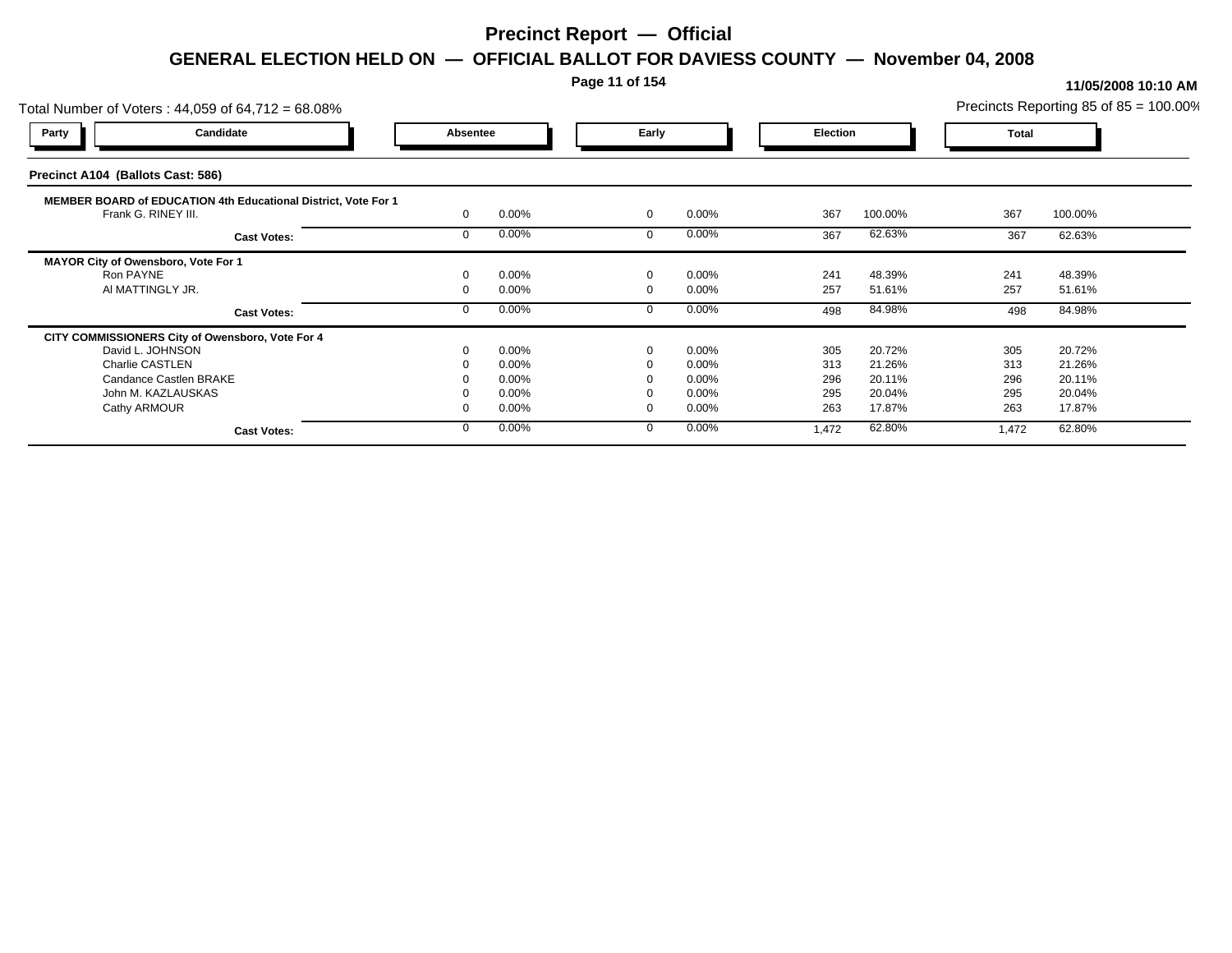**Page 12 of 154**

#### **11/05/2008 10:10 AM**

Total Number of Voters : 44,059 of 64,712 = 68.08% Precincts Reporting 85 of 85 = 100.00% **Party Candidate Absentee Early Election Total Precinct A105 (Ballots Cast: 660) STRAIGHT PARTY, Vote For 1** Republican Party 0 0.00% 0 0.00% 100 47.85% 100 47.85% Democratic Party 0 0.00% 0 0.00% 107 51.20% 107 51.20% Constitution Party 0 0.00% 0 0.00% 1 0.48% 1 0.48% Libertarian Party 0 0.00% 0 0.00% 1 0.48% 1 0.48% **Cast Votes:** 0 0.00% 0 0.00% 209 31.67% 209 31.67% **PRESIDENT and VICE PRESIDENT of the UNITED STATES, Vote For 1** John McCAIN Sarah PALIN John McCAIN Sarah PALIN 0 0.00% 0 0.00% 395 60.40% 395 60.40% Barack OBAMA Joe BIDEN 0 0.00% 0 0.00% 252 38.53% 252 38.53% Ralph NADER Matt GONZALEZ  $\begin{matrix} 0 & 0.00\% & 0 & 0.00\% \end{matrix}$  0 0.00% 6 0.92% 6 0.92% 6 0.92% Chuck BALDWIN Robert E. THORNSBERRY 0 0.00% 0 0.00% 0 0.00% 0 0.00% Bob BARR Wayne A. ROOT **1** 0.15% **0 0.00%** 1 0.00% 0 0.00% 1 0.15% 1 0.15% 1 0.15% Brian Moore (W) 0 0.00% 0 0.00% 0 0.00% 0 0.00% Alan Keyes (W) 0 0.00% 0 0.00% 0 0.00% 0 0.00% **Cast Votes:** 0 0.00% 0 0.00% 654 99.09% 654 99.09% **UNITED STATES SENATOR, Vote For 1** Mitch McCONNELL 0 0.00% 0 0.00% 350 53.52% 350 53.52% Bruce LUNSFORD 0 0.00% 0 0.00% 304 46.48% 304 46.48% **Cast Votes:** 0 0.00% 0 0.00% 654 99.09% 654 99.09% **UNITED STATES REPRESENTATIVE in CONGRESS 2nd Congressional District, Vote For 1** S. Brett GUTHRIE 0 0.00% 0 0.00% 268 41.29% 268 41.29% David E. BOSWELL 0 0.00% 0 0.00% 381 58.71% 381 58.71% **Cast Votes:** 0 0.00% 0 0.00% 649 98.33% 649 98.33% **STATE REPRESENTATIVE 13th Representative District, Vote For 1** Ben BOARMAN 0 0.00% 0 0.00% 285 44.53% 285 44.53% Jim GLENN 0 0.00% 0 0.00% 355 55.47% 355 55.47% **Cast Votes:** 0 0.00% 0 0.00% 640 96.97% 640 96.97% **COMMONWEALTH'S ATTORNEY 6th Judicial Circuit, Vote For 1** Bruce E. KUEGEL 0 0.00% 0 0.00% 460 100.00% 460 100.00% **Cast Votes:** 0 0.00% 0 0.00% 460 69.70% 460 69.70% **CIRCUIT JUDGE 6th Judicial Circuit 2nd Division, Vote For 1** Joe CASTLEN 0 0.00% 0 0.00% 478 100.00% 478 100.00% **Cast Votes:** 0 0.00% 0 0.00% 478 72.42% 478 72.42% **SOIL and WATER CONSERVATION DISTRICT SUPERVISORS, Vote For 4** Thomas E. NEAL 0 0.00% 0 0.00% 255 33.16% 255 33.16% Richard STRODE 0 0.00% 0 0.00% 264 34.33% 264 34.33% C. A. PANTLE JR. 0 0.00% 0 0.00% 250 32.51% 250 32.51% Daniel R GOODWIN (W) 0 0.00% 0 0.00% 0 0.00% 0 0.00% **Cast Votes:** 0 0.00% 0 0.00% 769 29.13% 769 29.13%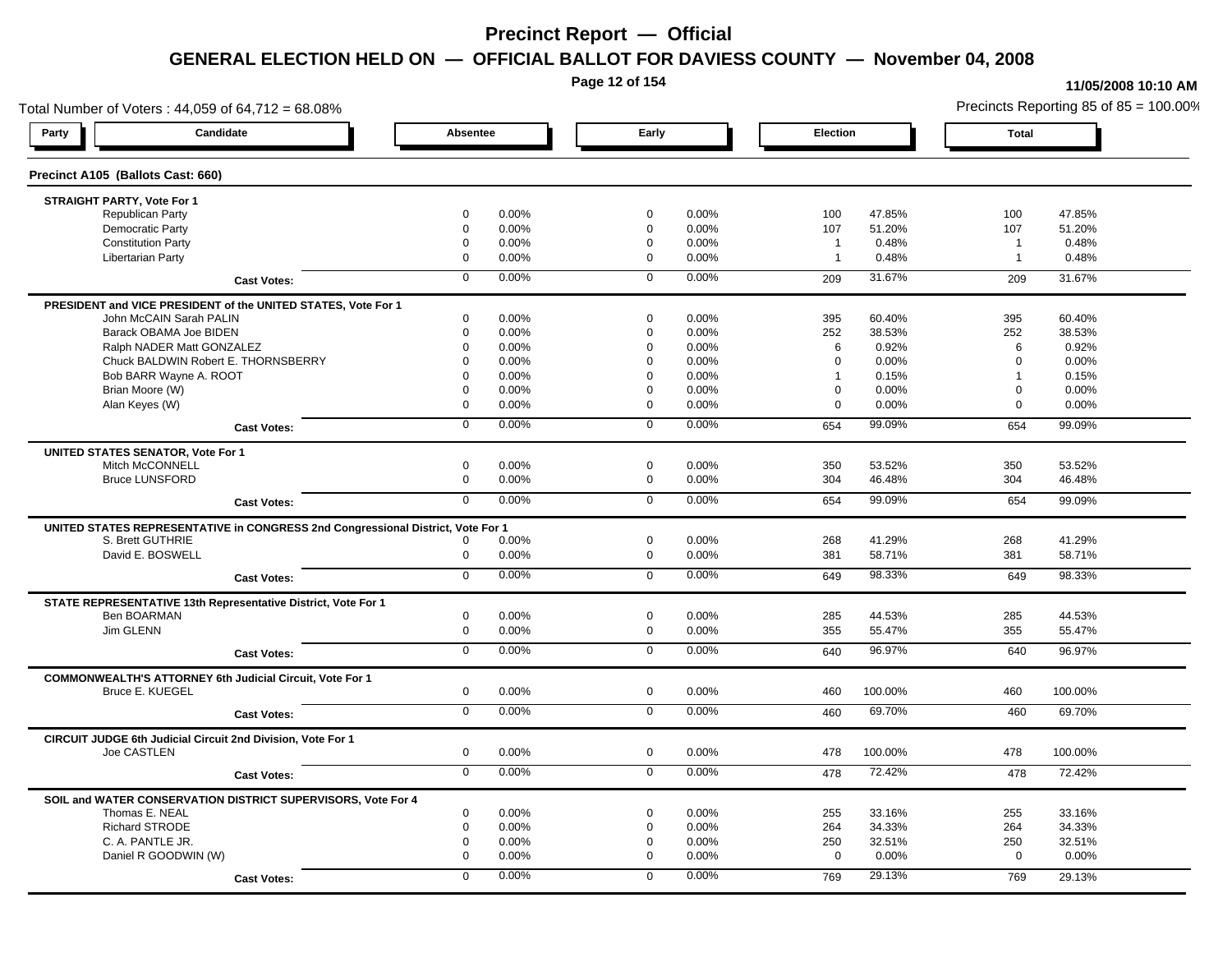**Page 13 of 154**

| Total Number of Voters: 44,059 of 64,712 = 68.08%                           |              |       |                |       |                 |         |              | Precincts Reporting 85 of 85 = 100.00% |
|-----------------------------------------------------------------------------|--------------|-------|----------------|-------|-----------------|---------|--------------|----------------------------------------|
| Candidate<br>Party                                                          | Absentee     |       | Early          |       | <b>Election</b> |         | <b>Total</b> |                                        |
| Precinct A105 (Ballots Cast: 660)                                           |              |       |                |       |                 |         |              |                                        |
| MEMBER BOARD of EDUCATION 5th Educational District, Vote For 1              |              |       |                |       |                 |         |              |                                        |
| Mary Tim GRIFFIN                                                            | $\Omega$     | 0.00% | $\overline{0}$ | 0.00% | 344             | 100.00% | 344          | 100.00%                                |
| <b>Cast Votes:</b>                                                          | $\mathbf{0}$ | 0.00% | $\mathbf 0$    | 0.00% | 344             | 55.31%  | 344          | 55.31%                                 |
| MEMBER BOARD of EDUCATION Owensboro Independent School District, Vote For 3 |              |       |                |       |                 |         |              |                                        |
| Jane Miller HAASE                                                           |              | 0.00% | $\Omega$       | 0.00% | 16              | 20.25%  | 16           | 20.25%                                 |
| Wes ROBERTS                                                                 |              | 0.00% | $\Omega$       | 0.00% | 20              | 25.32%  | 20           | 25.32%                                 |
| Cate LAUZON                                                                 |              | 0.00% |                | 0.00% | 20              | 25.32%  | 20           | 25.32%                                 |
| George S. GILLIAM                                                           |              | 0.00% |                | 0.00% | 18              | 22.78%  | 18           | 22.78%                                 |
| James LOTT                                                                  |              | 0.00% | $\Omega$       | 0.00% | -5              | 6.33%   | 5            | 6.33%                                  |
| <b>Cast Votes:</b>                                                          | $\mathbf{0}$ | 0.00% | $\mathbf 0$    | 0.00% | 79              | 69.30%  | 79           | 69.30%                                 |
| MAYOR City of Owensboro, Vote For 1                                         |              |       |                |       |                 |         |              |                                        |
| Ron PAYNE                                                                   |              | 0.00% | $\Omega$       | 0.00% | 312             | 50.81%  | 312          | 50.81%                                 |
| AI MATTINGLY JR.                                                            | $\Omega$     | 0.00% | $\mathbf 0$    | 0.00% | 302             | 49.19%  | 302          | 49.19%                                 |
| <b>Cast Votes:</b>                                                          | $\Omega$     | 0.00% | $\Omega$       | 0.00% | 614             | 94.32%  | 614          | 94.32%                                 |
| CITY COMMISSIONERS City of Owensboro, Vote For 4                            |              |       |                |       |                 |         |              |                                        |
| David L. JOHNSON                                                            |              | 0.00% | $\Omega$       | 0.00% | 348             | 18.17%  | 348          | 18.17%                                 |
| <b>Charlie CASTLEN</b>                                                      |              | 0.00% | $\Omega$       | 0.00% | 409             | 21.36%  | 409          | 21.36%                                 |
| Candance Castlen BRAKE                                                      |              | 0.00% |                | 0.00% | 369             | 19.27%  | 369          | 19.27%                                 |
| John M. KAZLAUSKAS                                                          |              | 0.00% |                | 0.00% | 426             | 22.25%  | 426          | 22.25%                                 |
| Cathy ARMOUR                                                                |              | 0.00% | $\Omega$       | 0.00% | 363             | 18.96%  | 363          | 18.96%                                 |
| <b>Cast Votes:</b>                                                          | $\mathbf{0}$ | 0.00% | $\Omega$       | 0.00% | 1,915           | 73.54%  | 1,915        | 73.54%                                 |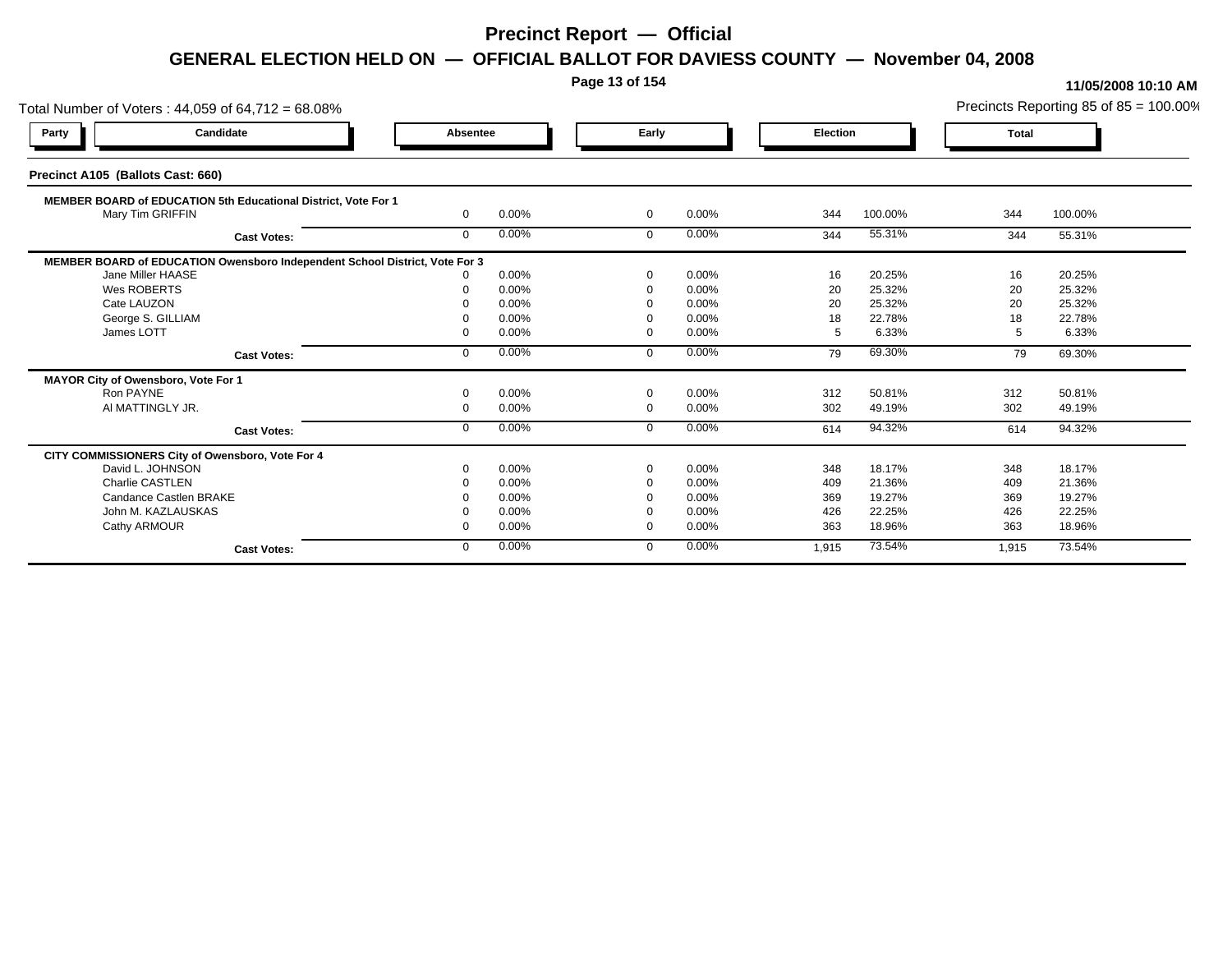**Page 14 of 154**

#### **11/05/2008 10:10 AM**

Total Number of Voters : 44,059 of 64,712 = 68.08% Precincts Reporting 85 of 85 = 100.00% **Party Candidate Absentee Early Election Total Precinct A106 (Ballots Cast: 424) STRAIGHT PARTY, Vote For 1** Republican Party 0 0.00% 0 0.00% 47 27.81% 47 27.81% Democratic Party 0 0.00% 0 0.00% 120 71.01% 120 71.01% Constitution Party 0 0.00% 0 0.00% 1 0.59% 1 0.59% Libertarian Party 0 0.00% 0 0.00% 1 0.59% 1 0.59% **Cast Votes:** 0 0.00% 0 0.00% 169 39.86% 169 39.86% **PRESIDENT and VICE PRESIDENT of the UNITED STATES, Vote For 1** John McCAIN Sarah PALIN John McCAIN Sarah PALIN 0 0.00% 0 0.00% 174 41.33% 174 41.33% Barack OBAMA Joe BIDEN 0 0.00% 0 0.00% 241 57.24% 241 57.24% Ralph NADER Matt GONZALEZ  $0$  0.00% 0 0.00% 4 0.95% 4 0.95% 4 0.95% Chuck BALDWIN Robert E. THORNSBERRY 0 0.00% 0 0.00% 2 0.48% 2 0.48%  $B$ ob BARR Wayne A. ROOT  $0.00\%$   $0.00\%$   $0.00\%$   $0.00\%$   $0.00\%$   $0.00\%$   $0.00\%$   $0.00\%$ Brian Moore (W) 0 0.00% 0 0.00% 0 0.00% 0 0.00% Alan Keyes (W) 0 0.00% 0 0.00% 0 0.00% 0 0.00% **Cast Votes:** 0 0.00% 0 0.00% 421 99.29% 421 99.29% **UNITED STATES SENATOR, Vote For 1** Mitch McCONNELL 0 0.00% 0 0.00% 154 37.11% 154 37.11% Bruce LUNSFORD 0 0.00% 0 0.00% 261 62.89% 261 62.89% **Cast Votes:** 0 0.00% 0 0.00% 415 97.88% 415 97.88% **UNITED STATES REPRESENTATIVE in CONGRESS 2nd Congressional District, Vote For 1** S. Brett GUTHRIE 0 0.00% 0 0.00% 115 28.05% 115 28.05% David E. BOSWELL 0 0.00% 0 0.00% 295 71.95% 295 71.95% **Cast Votes:** 0 0.00% 0 0.00% 410 96.70% 410 96.70% **STATE REPRESENTATIVE 13th Representative District, Vote For 1** Ben BOARMAN 0 0.00% 0 0.00% 133 32.44% 133 32.44% Jim GLENN 0 0.00% 0 0.00% 277 67.56% 277 67.56% **Cast Votes:** 0 0.00% 0 0.00% 410 96.70% 410 96.70% **COMMONWEALTH'S ATTORNEY 6th Judicial Circuit, Vote For 1** Bruce E. KUEGEL 0 0.00% 0 0.00% 341 100.00% 341 100.00% **Cast Votes:** 0 0.00% 0 0.00% 341 80.42% 341 80.42% **CIRCUIT JUDGE 6th Judicial Circuit 2nd Division, Vote For 1** Joe CASTLEN 0 0.00% 0 0.00% 332 100.00% 332 100.00% **Cast Votes:** 0 0.00% 0 0.00% 332 78.30% 332 78.30% **SOIL and WATER CONSERVATION DISTRICT SUPERVISORS, Vote For 4** Thomas E. NEAL 0 0.00% 0 0.00% 216 37.11% 216 37.11% Richard STRODE 0 0.00% 0 0.00% 188 32.30% 188 32.30% C. A. PANTLE JR. 0 0.00% 0 0.00% 178 30.58% 178 30.58% Daniel R GOODWIN (W) 0 0.00% 0 0.00% 0 0.00% 0 0.00% **Cast Votes:** 0 0.00% 0 0.00% 582 34.32% 582 34.32%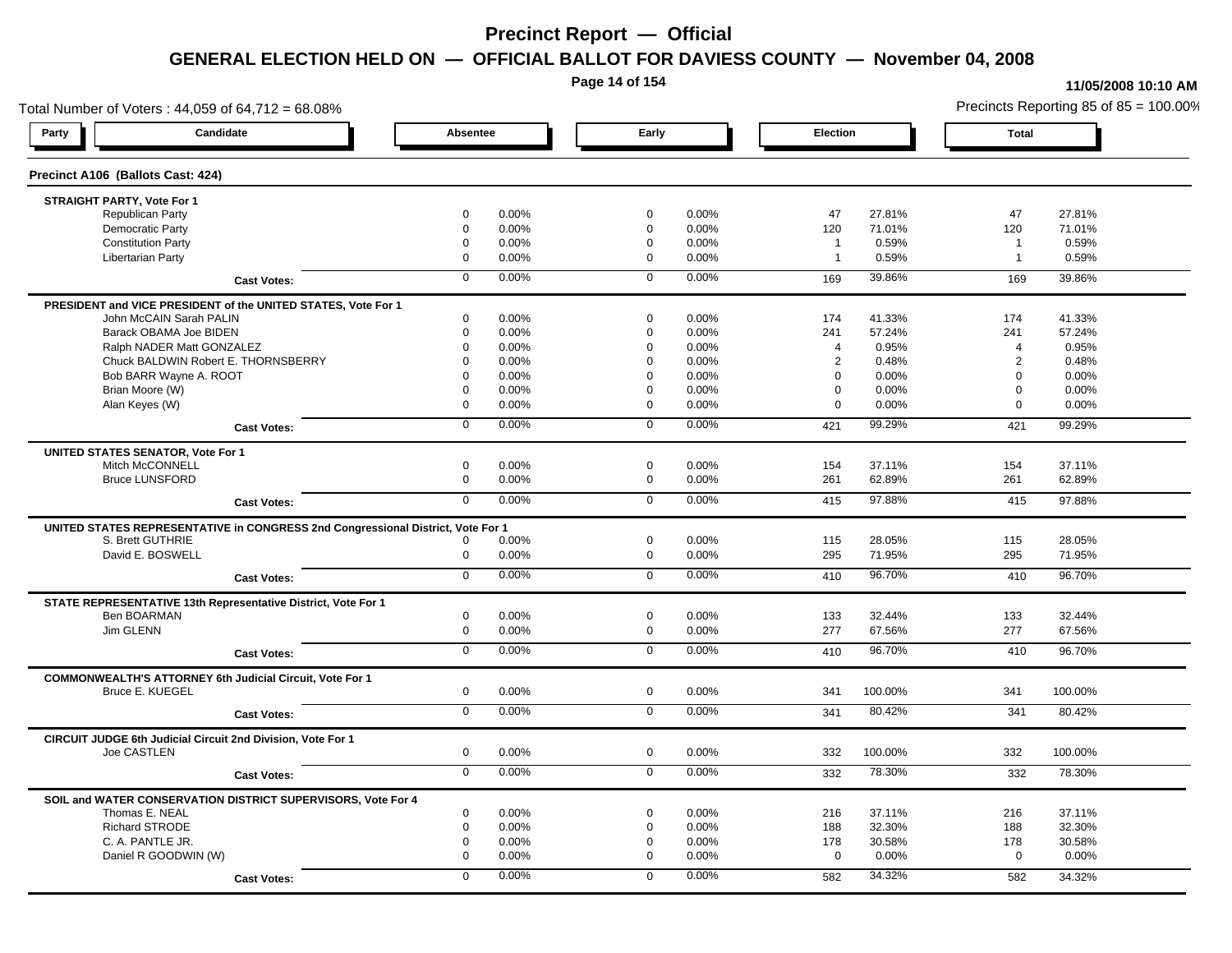### **Page 15 of 154**

| Total Number of Voters: 44,059 of 64,712 = 68.08%                           |          |       |             |          |          |        |       | Precincts Reporting 85 of $85 = 100.00\%$ |
|-----------------------------------------------------------------------------|----------|-------|-------------|----------|----------|--------|-------|-------------------------------------------|
| Candidate<br>Party                                                          | Absentee |       | Early       |          | Election |        | Total |                                           |
| Precinct A106 (Ballots Cast: 424)                                           |          |       |             |          |          |        |       |                                           |
| MEMBER BOARD of EDUCATION Owensboro Independent School District, Vote For 3 |          |       |             |          |          |        |       |                                           |
| Jane Miller HAASE                                                           |          | 0.00% | $\Omega$    | 0.00%    | 175      | 24.48% | 175   | 24.48%                                    |
| Wes ROBERTS                                                                 |          | 0.00% | $\Omega$    | 0.00%    | 130      | 18.18% | 130   | 18.18%                                    |
| Cate LAUZON                                                                 |          | 0.00% |             | 0.00%    | 167      | 23.36% | 167   | 23.36%                                    |
| George S. GILLIAM                                                           |          | 0.00% |             | 0.00%    | 145      | 20.28% | 145   | 20.28%                                    |
| James LOTT                                                                  |          | 0.00% | $\Omega$    | 0.00%    | 98       | 13.71% | 98    | 13.71%                                    |
| <b>Cast Votes:</b>                                                          |          | 0.00% | $\Omega$    | 0.00%    | 715      | 62.39% | 715   | 62.39%                                    |
| MAYOR City of Owensboro, Vote For 1                                         |          |       |             |          |          |        |       |                                           |
| Ron PAYNE                                                                   |          | 0.00% | $\mathbf 0$ | 0.00%    | 205      | 53.81% | 205   | 53.81%                                    |
| AI MATTINGLY JR.                                                            |          | 0.00% | $\mathbf 0$ | 0.00%    | 176      | 46.19% | 176   | 46.19%                                    |
| <b>Cast Votes:</b>                                                          |          | 0.00% | $\mathbf 0$ | 0.00%    | 381      | 89.86% | 381   | 89.86%                                    |
| CITY COMMISSIONERS City of Owensboro, Vote For 4                            |          |       |             |          |          |        |       |                                           |
| David L. JOHNSON                                                            |          | 0.00% | $\Omega$    | 0.00%    | 216      | 18.41% | 216   | 18.41%                                    |
| Charlie CASTLEN                                                             |          | 0.00% |             | 0.00%    | 243      | 20.72% | 243   | 20.72%                                    |
| Candance Castlen BRAKE                                                      |          | 0.00% |             | 0.00%    | 233      | 19.86% | 233   | 19.86%                                    |
| John M. KAZLAUSKAS                                                          |          | 0.00% |             | $0.00\%$ | 245      | 20.89% | 245   | 20.89%                                    |
| Cathy ARMOUR                                                                |          | 0.00% | $\Omega$    | 0.00%    | 236      | 20.12% | 236   | 20.12%                                    |
| <b>Cast Votes:</b>                                                          |          | 0.00% | $\mathbf 0$ | 0.00%    | 1,173    | 69.16% | 1,173 | 69.16%                                    |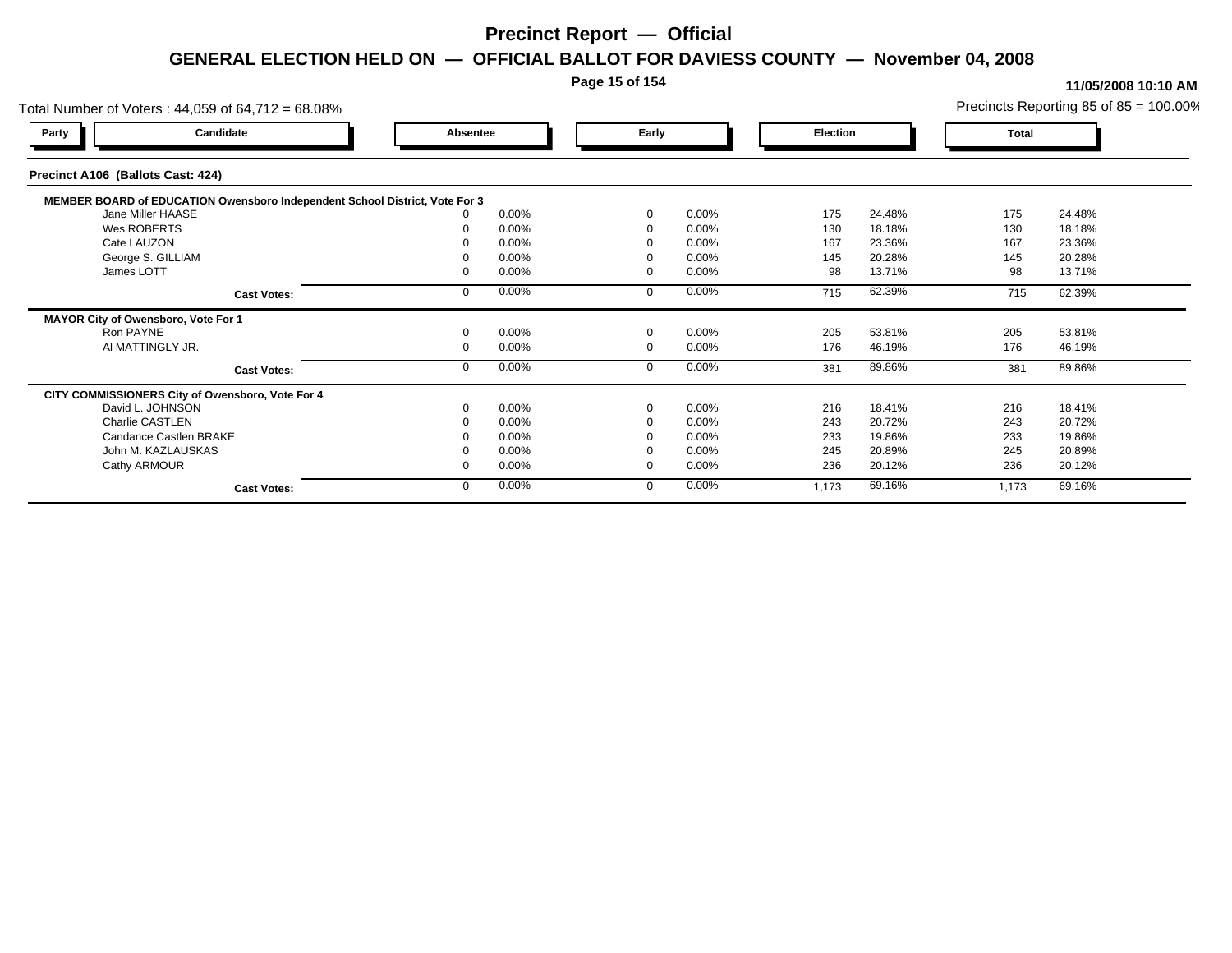**Page 16 of 154**

#### **11/05/2008 10:10 AM**

Total Number of Voters : 44,059 of 64,712 = 68.08% Precincts Reporting 85 of 85 = 100.00% **Party Candidate Absentee Early Election Total Precinct A107 (Ballots Cast: 258) STRAIGHT PARTY, Vote For 1** Republican Party 0 0.00% 0 0.00% 28 18.92% 28 18.92% Democratic Party 0 0.00% 0 0.00% 118 79.73% 118 79.73% Constitution Party 0 0.00% 0 0.00% 0 0.00% 0 0.00% Libertarian Party 0 0.00% 0 0.00% 2 1.35% 2 1.35% **Cast Votes:** 0 0.00% 0 0.00% 148 57.36% 148 57.36% **PRESIDENT and VICE PRESIDENT of the UNITED STATES, Vote For 1** John McCAIN Sarah PALIN John McCAIN Sarah PALIN 0 0.00% 0 0.00% 82 32.54% 82 32.54% Barack OBAMA Joe BIDEN 0 0.00% 0 0.00% 168 66.67% 168 66.67% Ralph NADER Matt GONZALEZ  $\begin{array}{cccc} 0 & 0.00\% & 0 & 0.00\% & 1 & 0.40\% \end{array}$  1 0.40% 1 0.40% Chuck BALDWIN Robert E. THORNSBERRY 0 0.00% 0 0.00% 0 0.00% 0 0.00% Bob BARR Wayne A. ROOT **1** 0.40% 0 0.00% 0 0.00% 0 0.00% 1 0.40% 1 0.40% 1 0.40% Brian Moore (W) 0 0.00% 0 0.00% 0 0.00% 0 0.00% Alan Keyes (W) 0 0.00% 0 0.00% 0 0.00% 0 0.00% **Cast Votes:** 0 0.00% 0 0.00% 252 97.67% 252 97.67% **UNITED STATES SENATOR, Vote For 1** Mitch McCONNELL 0 0.00% 0 0.00% 90 35.43% 90 35.43% Bruce LUNSFORD 0 0.00% 0 0.00% 164 64.57% 164 64.57% **Cast Votes:** 0 0.00% 0 0.00% 254 98.45% 254 98.45% **UNITED STATES REPRESENTATIVE in CONGRESS 2nd Congressional District, Vote For 1** S. Brett GUTHRIE 0 0.00% 0 0.00% 56 22.76% 56 22.76% David E. BOSWELL 0 0.00% 0 0.00% 190 77.24% 190 77.24% **Cast Votes:** 0 0.00% 0 0.00% 246 95.35% 246 95.35% **STATE REPRESENTATIVE 13th Representative District, Vote For 1** Ben BOARMAN 0 0.00% 0 0.00% 53 21.12% 53 21.12% Jim GLENN 0 0.00% 0 0.00% 198 78.88% 198 78.88% **Cast Votes:** 0 0.00% 0 0.00% 251 97.29% 251 97.29% **COMMONWEALTH'S ATTORNEY 6th Judicial Circuit, Vote For 1** Bruce E. KUEGEL 0 0.00% 0 0.00% 219 100.00% 219 100.00% **Cast Votes:** 0 0.00% 0 0.00% 219 84.88% 219 84.88% **CIRCUIT JUDGE 6th Judicial Circuit 2nd Division, Vote For 1** Joe CASTLEN 0 0.00% 0 0.00% 203 100.00% 203 100.00% **Cast Votes:** 0 0.00% 0 0.00% 203 78.68% 203 78.68% **SOIL and WATER CONSERVATION DISTRICT SUPERVISORS, Vote For 4** Thomas E. NEAL 0 0.00% 0 0.00% 116 33.92% 116 33.92% Richard STRODE 0 0.00% 0 0.00% 121 35.38% 121 35.38% C. A. PANTLE JR. 0 0.00% 0 0.00% 105 30.70% 105 30.70% Daniel R GOODWIN (W) 0 0.00% 0 0.00% 0 0.00% 0 0.00% **Cast Votes:** 0 0.00% 0 0.00% 342 33.14% 342 33.14%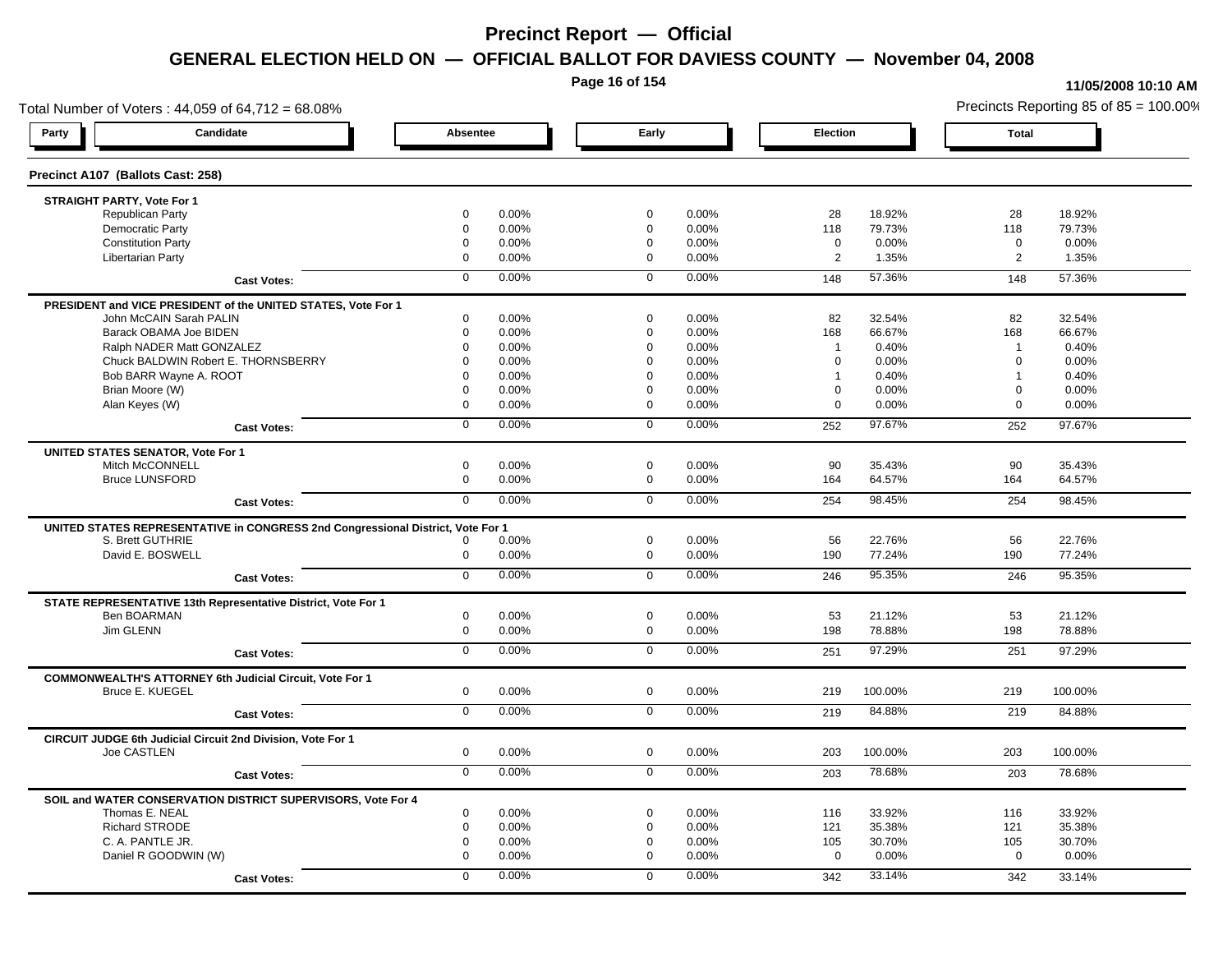#### **Page 17 of 154**

#### **11/05/2008 10:10 AM**

Total Number of Voters : 44,059 of 64,712 = 68.08% Precincts Reporting 85 of 85 = 100.00% **Party Candidate Absentee Early Election Total Precinct A107 (Ballots Cast: 258) MEMBER BOARD of EDUCATION Owensboro Independent School District, Vote For 3**<br>10.00% 0.00% Jane Miller HAASE 0 0.00% 0 0.00% 122 26.01% 122 26.01% Wes ROBERTS 0 0.00% 0 0.00% 87 18.55% 87 18.55% Cate LAUZON 0 0.00% 0 0.00% 104 22.17% 104 22.17% George S. GILLIAM 0 0.00% 0 0.00% 102 21.75% 102 21.75% James LOTT 0 0.00% 0 0.00% 54 11.51% 54 11.51% **Cast Votes:** 0 0.00% 0 0.00% 469 60.59% 469 60.59% **MAYOR City of Owensboro, Vote For 1** Ron PAYNE 0 0.00% 0 0.00% 120 54.05% 120 54.05% Al MATTINGLY JR. 0 0.00% 0 0.00% 102 45.95% 102 45.95% **Cast Votes:** 0 0.00% 0 0.00% 222 86.05% 222 86.05% **CITY COMMISSIONERS City of Owensboro, Vote For 4** David L. JOHNSON 0 0.00% 0 0.00% 135 20.52% 135 20.52% Charlie CASTLEN 0 0.00% 0 0.00% 143 21.73% 143 21.73% Candance Castlen BRAKE 0 0.00% 0 0.00% 131 19.91% 131 19.91% John M. KAZLAUSKAS 0 0.00% 0 0.00% 117 17.78% 117 17.78% Cathy ARMOUR 0 0.00% 0 0.00% 132 20.06% 132 20.06% **Cast Votes:** 0 0.00% 0 0.00% 658 63.76% 658 63.76%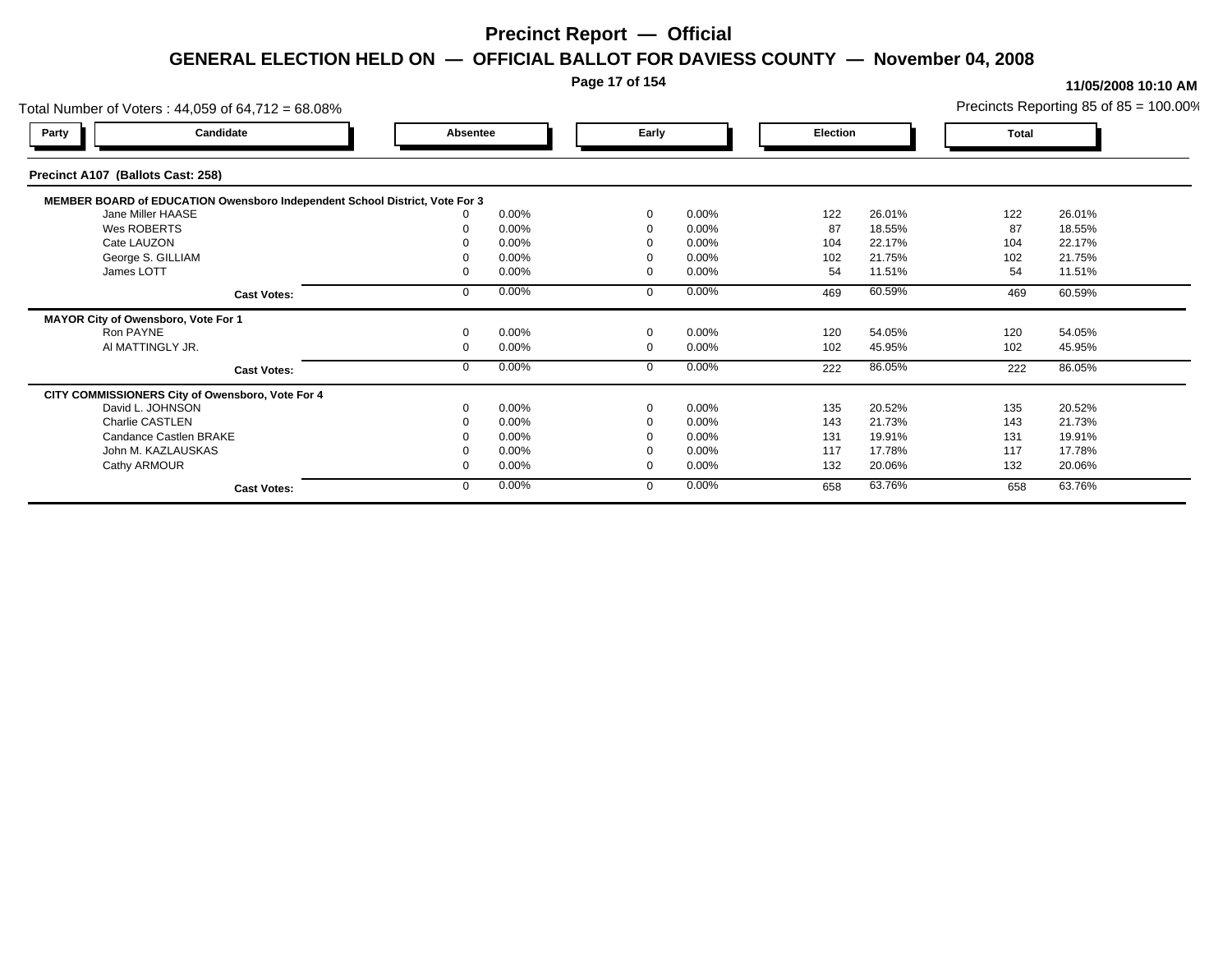**Page 18 of 154**

#### **11/05/2008 10:10 AM**

Total Number of Voters : 44,059 of 64,712 = 68.08% Precincts Reporting 85 of 85 = 100.00% **Party Candidate Absentee Early Election Total Precinct A108 (Ballots Cast: 325) STRAIGHT PARTY, Vote For 1** Republican Party 0 0.00% 0 0.00% 62 58.49% 62 58.49% Democratic Party 0 0.00% 0 0.00% 44 41.51% 44 41.51% Constitution Party 0 0.00% 0 0.00% 0 0.00% 0 0.00% Libertarian Party 0 0.00% 0 0.00% 0 0.00% 0 0.00% **Cast Votes:** 0 0.00% 0 0.00% 106 32.62% 106 32.62% **PRESIDENT and VICE PRESIDENT of the UNITED STATES, Vote For 1** John McCAIN Sarah PALIN John McCAIN Sarah PALIN 0 0.00% 0 0.00% 175 54.69% 175 54.69% Barack OBAMA Joe BIDEN 0 0.00% 0 0.00% 141 44.06% 141 44.06% Ralph NADER Matt GONZALEZ  $0$  0.00%  $0$  0.00%  $0$  0.00%  $3$  0.94%  $3$  0.94%  $3$  0.94% Chuck BALDWIN Robert E. THORNSBERRY 0 0.00% 0 0.00% 1 0.31% 1 0.31%  $B$ ob BARR Wayne A. ROOT  $0.00\%$   $0.00\%$   $0.00\%$   $0.00\%$   $0.00\%$   $0.00\%$   $0.00\%$   $0.00\%$ Brian Moore (W) 0 0.00% 0 0.00% 0 0.00% 0 0.00% Alan Keyes (W) 0 0.00% 0 0.00% 0 0.00% 0 0.00% **Cast Votes:** 0 0.00% 0 0.00% 320 98.46% 320 98.46% **UNITED STATES SENATOR, Vote For 1** Mitch McCONNELL 0 0.00% 0 0.00% 187 58.07% 187 58.07% Bruce LUNSFORD 0 0.00% 0 0.00% 135 41.93% 135 41.93% **Cast Votes:** 0 0.00% 0 0.00% 322 99.08% 322 99.08% **UNITED STATES REPRESENTATIVE in CONGRESS 2nd Congressional District, Vote For 1** S. Brett GUTHRIE 0 0.00% 0 0.00% 114 35.63% 114 35.63% David E. BOSWELL 0 0.00% 0 0.00% 206 64.38% 206 64.38% **Cast Votes:** 0 0.00% 0 0.00% 320 98.46% 320 98.46% **STATE REPRESENTATIVE 13th Representative District, Vote For 1** Ben BOARMAN 0 0.00% 0 0.00% 138 43.67% 138 43.67% Jim GLENN 0 0.00% 0 0.00% 178 56.33% 178 56.33% **Cast Votes:** 0 0.00% 0 0.00% 316 97.23% 316 97.23% **COMMONWEALTH'S ATTORNEY 6th Judicial Circuit, Vote For 1** Bruce E. KUEGEL 0 0.00% 0 0.00% 237 100.00% 237 100.00% **Cast Votes:** 0 0.00% 0 0.00% 237 72.92% 237 72.92% **CIRCUIT JUDGE 6th Judicial Circuit 2nd Division, Vote For 1** Joe CASTLEN 0 0.00% 0 0.00% 241 100.00% 241 100.00% **Cast Votes:** 0 0.00% 0 0.00% 241 74.15% 241 74.15% **SOIL and WATER CONSERVATION DISTRICT SUPERVISORS, Vote For 4** Thomas E. NEAL 0 0.00% 0 0.00% 152 35.68% 152 35.68% Richard STRODE 0 0.00% 0 0.00% 145 34.04% 145 34.04% C. A. PANTLE JR. 0 0.00% 0 0.00% 129 30.28% 129 30.28% Daniel R GOODWIN (W) 0 0.00% 0 0.00% 0 0.00% 0 0.00% **Cast Votes:** 0 0.00% 0 0.00% 426 32.77% 426 32.77%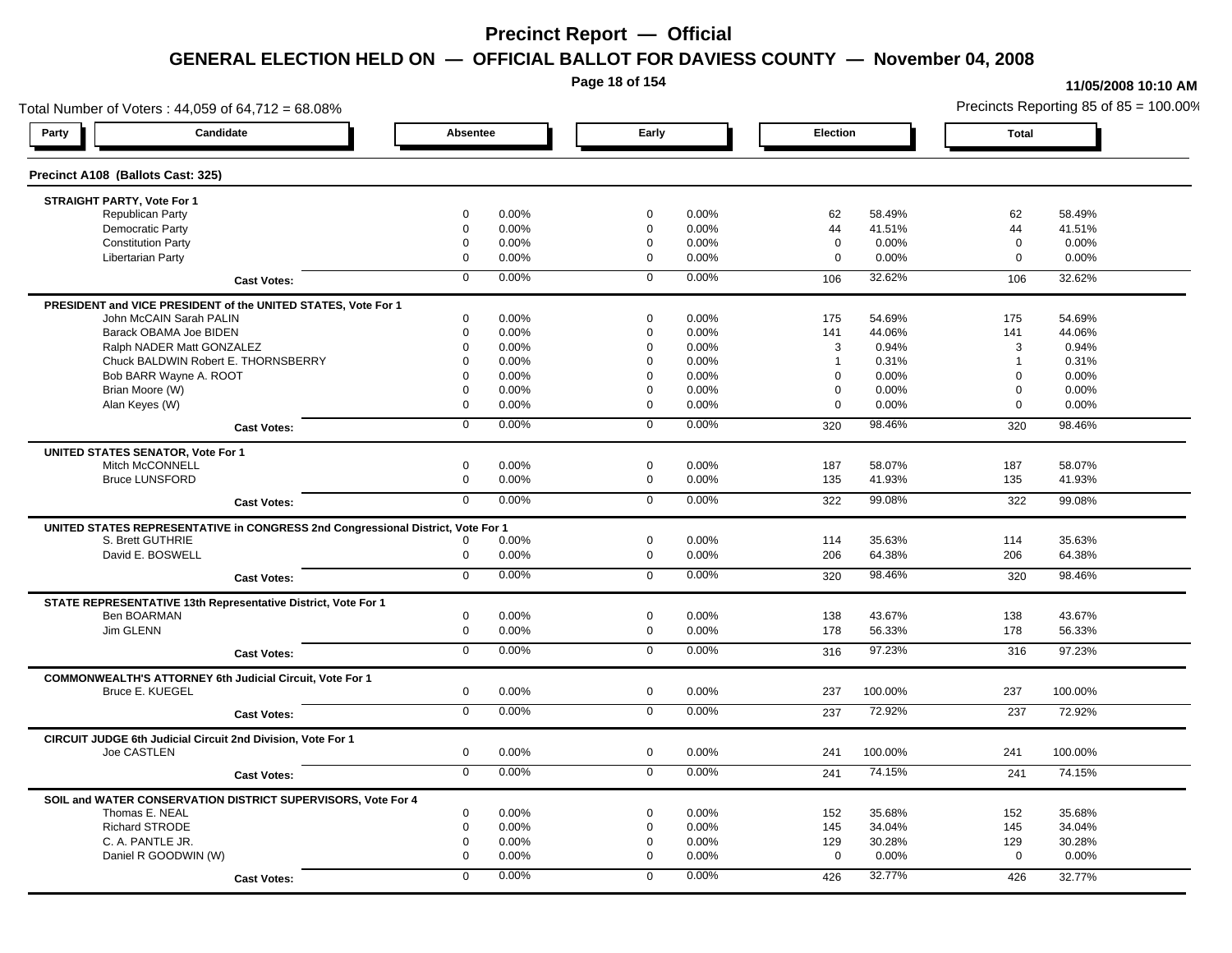### **Page 19 of 154**

| Total Number of Voters: 44,059 of 64,712 = 68.08%                           |          |       |          |          |          |        |       | Precincts Reporting 85 of $85 = 100.00\%$ |
|-----------------------------------------------------------------------------|----------|-------|----------|----------|----------|--------|-------|-------------------------------------------|
| Candidate<br>Party                                                          | Absentee |       | Early    |          | Election |        | Total |                                           |
| Precinct A108 (Ballots Cast: 325)                                           |          |       |          |          |          |        |       |                                           |
| MEMBER BOARD of EDUCATION Owensboro Independent School District, Vote For 3 |          |       |          |          |          |        |       |                                           |
| Jane Miller HAASE                                                           |          | 0.00% | $\Omega$ | $0.00\%$ | 142      | 22.98% | 142   | 22.98%                                    |
| Wes ROBERTS                                                                 |          | 0.00% |          | 0.00%    | 103      | 16.67% | 103   | 16.67%                                    |
| Cate LAUZON                                                                 |          | 0.00% |          | 0.00%    | 158      | 25.57% | 158   | 25.57%                                    |
| George S. GILLIAM                                                           |          | 0.00% |          | 0.00%    | 152      | 24.60% | 152   | 24.60%                                    |
| James LOTT                                                                  |          | 0.00% |          | 0.00%    | 63       | 10.19% | 63    | 10.19%                                    |
| <b>Cast Votes:</b>                                                          |          | 0.00% | $\Omega$ | 0.00%    | 618      | 63.38% | 618   | 63.38%                                    |
| MAYOR City of Owensboro, Vote For 1                                         |          |       |          |          |          |        |       |                                           |
| Ron PAYNE                                                                   |          | 0.00% | $\Omega$ | 0.00%    | 150      | 51.72% | 150   | 51.72%                                    |
| AI MATTINGLY JR.                                                            |          | 0.00% | $\Omega$ | 0.00%    | 140      | 48.28% | 140   | 48.28%                                    |
| <b>Cast Votes:</b>                                                          |          | 0.00% | $\Omega$ | 0.00%    | 290      | 89.23% | 290   | 89.23%                                    |
| CITY COMMISSIONERS City of Owensboro, Vote For 4                            |          |       |          |          |          |        |       |                                           |
| David L. JOHNSON                                                            |          | 0.00% | $\Omega$ | 0.00%    | 175      | 19.60% | 175   | 19.60%                                    |
| Charlie CASTLEN                                                             |          | 0.00% |          | 0.00%    | 186      | 20.83% | 186   | 20.83%                                    |
| Candance Castlen BRAKE                                                      |          | 0.00% |          | 0.00%    | 172      | 19.26% | 172   | 19.26%                                    |
| John M. KAZLAUSKAS                                                          |          | 0.00% |          | 0.00%    | 183      | 20.49% | 183   | 20.49%                                    |
| Cathy ARMOUR                                                                |          | 0.00% | $\Omega$ | 0.00%    | 177      | 19.82% | 177   | 19.82%                                    |
| <b>Cast Votes:</b>                                                          |          | 0.00% | $\Omega$ | 0.00%    | 893      | 68.69% | 893   | 68.69%                                    |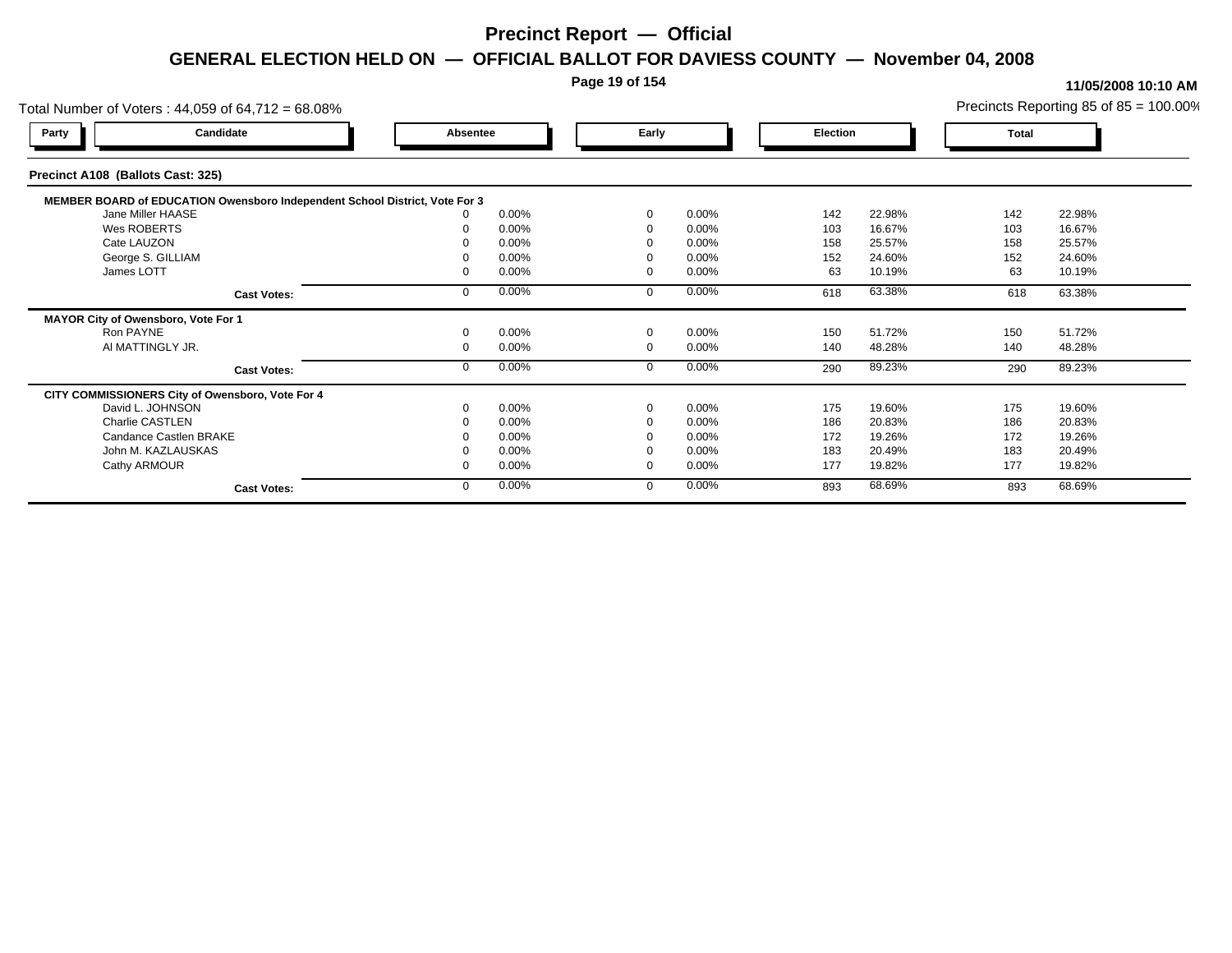**Page 20 of 154**

#### **11/05/2008 10:10 AM**

Total Number of Voters : 44,059 of 64,712 = 68.08% Precincts Reporting 85 of 85 = 100.00% **Party Candidate Absentee Early Election Total Precinct A109 (Ballots Cast: 467) STRAIGHT PARTY, Vote For 1** Republican Party 0 0.00% 0 0.00% 50 27.17% 50 27.17% Democratic Party 0 0.00% 0 0.00% 127 69.02% 127 69.02% Constitution Party 0 0.00% 0 0.00% 0 0.00% 0 0.00% Libertarian Party 0 0.00% 0 0.00% 7 3.80% 7 3.80% **Cast Votes:** 0 0.00% 0 0.00% 184 39.40% 184 39.40% **PRESIDENT and VICE PRESIDENT of the UNITED STATES, Vote For 1** John McCAIN Sarah PALIN John McCAIN Sarah PALIN 0 0.00% 0 0.00% 187 40.39% 187 40.39% Barack OBAMA Joe BIDEN 0 0.00% 0 0.00% 262 56.59% 262 56.59% Ralph NADER Matt GONZALEZ  $\begin{array}{cccc} 6 & 1.30\%\\ 6 & 1.30\% \end{array}$  6 1.30% 6 1.30% Chuck BALDWIN Robert E. THORNSBERRY 0 0.00% 0 0.00% 2 0.43% 2 0.43% Bob BARR Wayne A. ROOT COME COME COME COME COME COME COME O 0.00% 0 0.00% 6 1.30% 6 1.30% 6 1.30% Brian Moore (W) 0 0.00% 0 0.00% 0 0.00% 0 0.00% Alan Keyes (W) 0 0.00% 0 0.00% 0 0.00% 0 0.00% **Cast Votes:** 0 0.00% 0 0.00% 463 99.14% 463 99.14% **UNITED STATES SENATOR, Vote For 1** Mitch McCONNELL 0 0.00% 0 0.00% 200 43.67% 200 43.67% Bruce LUNSFORD 0 0.00% 0 0.00% 258 56.33% 258 56.33% **Cast Votes:** 0 0.00% 0 0.00% 458 98.07% 458 98.07% **UNITED STATES REPRESENTATIVE in CONGRESS 2nd Congressional District, Vote For 1** S. Brett GUTHRIE 0 0.00% 0 0.00% 143 31.64% 143 31.64% David E. BOSWELL 0 0.00% 0 0.00% 309 68.36% 309 68.36% **Cast Votes:** 0 0.00% 0 0.00% 452 96.79% 452 96.79% **STATE REPRESENTATIVE 13th Representative District, Vote For 1** Ben BOARMAN 0 0.00% 0 0.00% 161 35.54% 161 35.54% Jim GLENN 0 0.00% 0 0.00% 292 64.46% 292 64.46% **Cast Votes:** 0 0.00% 0 0.00% 453 97.00% 453 97.00% **COMMONWEALTH'S ATTORNEY 6th Judicial Circuit, Vote For 1** Bruce E. KUEGEL 0 0.00% 0 0.00% 368 100.00% 368 100.00% **Cast Votes:** 0 0.00% 0 0.00% 368 78.80% 368 78.80% **CIRCUIT JUDGE 6th Judicial Circuit 2nd Division, Vote For 1** Joe CASTLEN 0 0.00% 0 0.00% 348 100.00% 348 100.00% **Cast Votes:** 0 0.00% 0 0.00% 348 74.52% 348 74.52% **SOIL and WATER CONSERVATION DISTRICT SUPERVISORS, Vote For 4** Thomas E. NEAL 0 0.00% 0 0.00% 216 34.29% 216 34.29% Richard STRODE 0 0.00% 0 0.00% 214 33.97% 214 33.97% C. A. PANTLE JR. 0 0.00% 0 0.00% 200 31.75% 200 31.75% Daniel R GOODWIN (W) 0 0.00% 0 0.00% 0 0.00% 0 0.00% **Cast Votes:** 0 0.00% 0 0.00% 630 33.73% 630 33.73%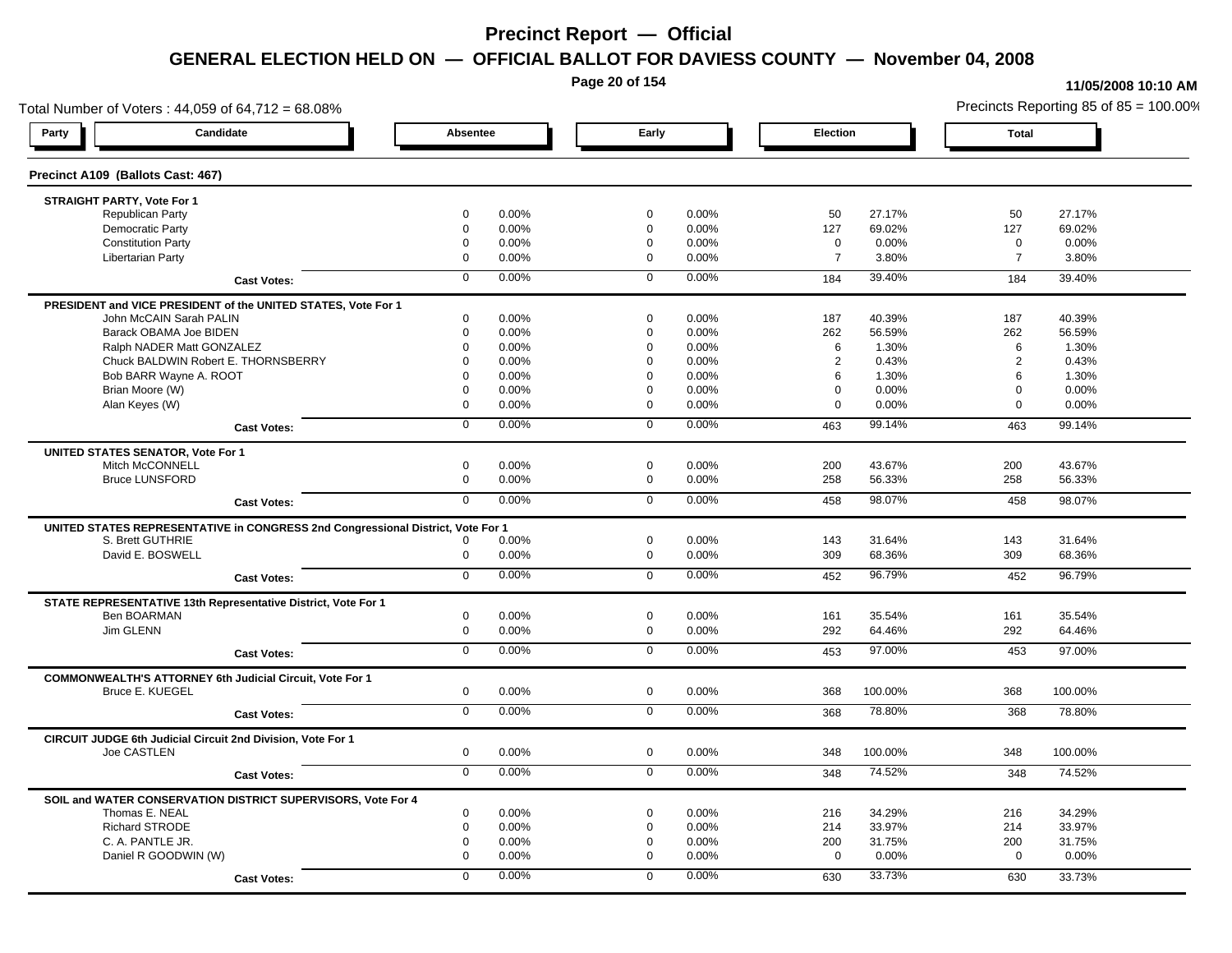#### **Page 21 of 154**

#### **11/05/2008 10:10 AM**

Total Number of Voters : 44,059 of 64,712 = 68.08% Precincts Reporting 85 of 85 = 100.00% **Party Candidate Absentee Early Election Total Precinct A109 (Ballots Cast: 467) MEMBER BOARD of EDUCATION Owensboro Independent School District, Vote For 3**<br>10.00% 0.00% Jane Miller HAASE 0 0.00% 0 0.00% 191 22.11% 191 22.11% Wes ROBERTS 0 0.00% 0 0.00% 150 17.36% 150 17.36% Cate LAUZON 0 0.00% 0 0.00% 214 24.77% 214 24.77% George S. GILLIAM 0 0.00% 0 0.00% 208 24.07% 208 24.07% James LOTT 0 0.00% 0 0.00% 101 11.69% 101 11.69% **Cast Votes:** 0 0.00% 0 0.00% 864 61.67% 864 61.67% **MAYOR City of Owensboro, Vote For 1** Ron PAYNE 0 0.00% 0 0.00% 241 58.50% 241 58.50% Al MATTINGLY JR. 0 0.00% 0 0.00% 171 41.50% 171 41.50% **Cast Votes:** 0 0.00% 0 0.00% 412 88.22% 412 88.22% **CITY COMMISSIONERS City of Owensboro, Vote For 4** David L. JOHNSON 0 0.00% 0 0.00% 237 19.17% 237 19.17% Charlie CASTLEN 0 0.00% 0 0.00% 247 19.98% 247 19.98% Candance Castlen BRAKE 0 0.00% 0 0.00% 236 19.09% 236 19.09% John M. KAZLAUSKAS 0 0.00% 0 0.00% 248 20.06% 248 20.06% Cathy ARMOUR 0 0.00% 0 0.00% 268 21.68% 268 21.68% **Cast Votes:** 0 0.00% 0 0.00% 1,236 66.17% 1,236 66.17%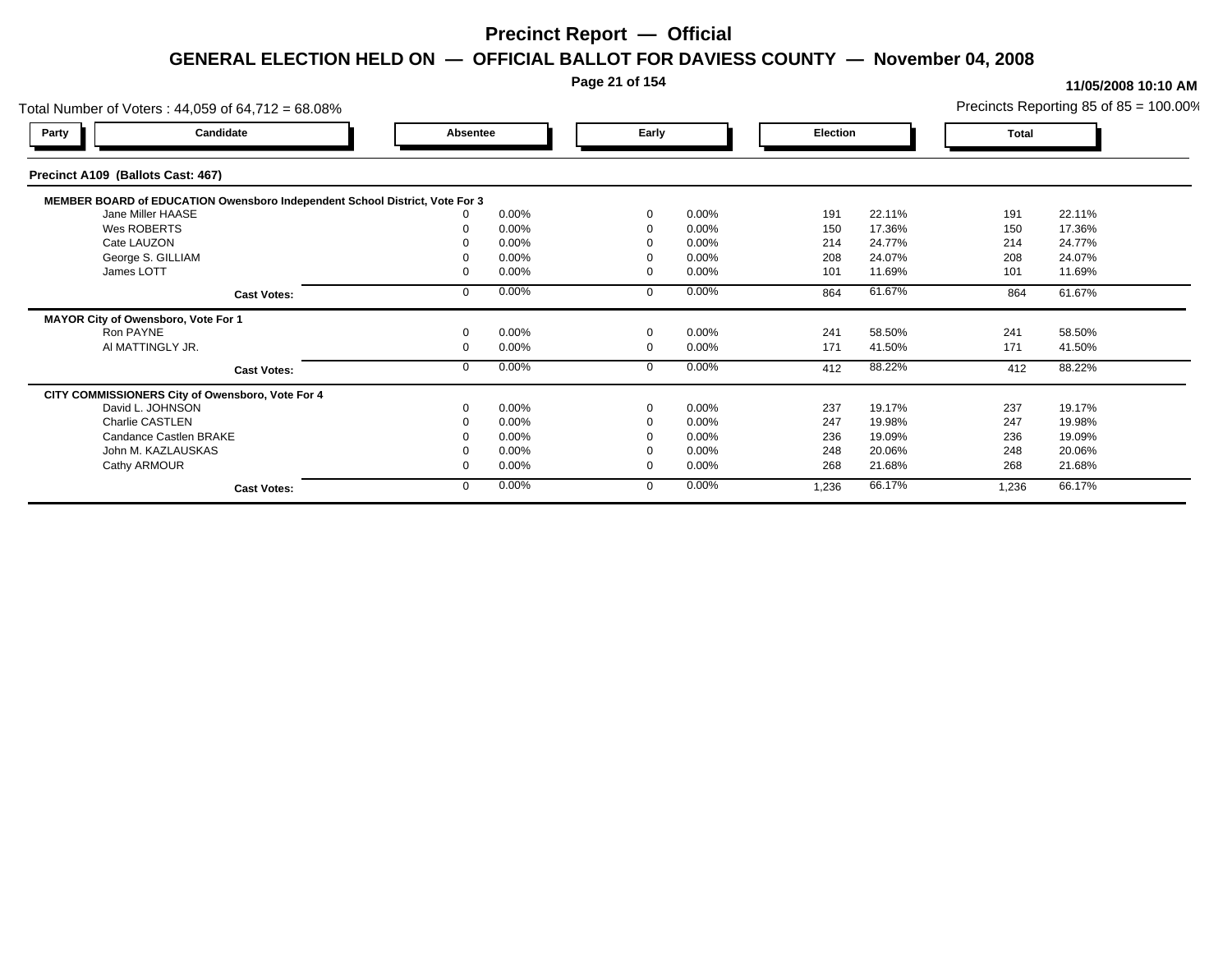**Page 22 of 154**

#### **11/05/2008 10:10 AM**

Total Number of Voters : 44,059 of 64,712 = 68.08% Precincts Reporting 85 of 85 = 100.00% **Party Candidate Absentee Early Election Total Precinct A110 (Ballots Cast: 452) STRAIGHT PARTY, Vote For 1** Republican Party 0 0.00% 0 0.00% 60 36.81% 60 36.81% Democratic Party 0 0.00% 0 0.00% 102 62.58% 102 62.58% Constitution Party 0 0.00% 0 0.00% 1 0.61% 1 0.61% Libertarian Party 0 0.00% 0 0.00% 0 0.00% 0 0.00% **Cast Votes:** 0 0.00% 0 0.00% 163 36.06% 163 36.06% **PRESIDENT and VICE PRESIDENT of the UNITED STATES, Vote For 1** John McCAIN Sarah PALIN John McCAIN Sarah PALIN 0 0.00% 0 0.00% 216 48.32% 216 48.32% Barack OBAMA Joe BIDEN 0 0.00% 0 0.00% 227 50.78% 227 50.78% Ralph NADER Matt GONZALEZ  $0$  0.00%  $0$  0.00%  $0$  0.00%  $3$  0.67%  $3$  0.67%  $3$  0.67% Chuck BALDWIN Robert E. THORNSBERRY 0 0.00% 0 0.00% 1 0.22% 1 0.22%  $B$ ob BARR Wayne A. ROOT  $0.00\%$   $0.00\%$   $0.00\%$   $0.00\%$   $0.00\%$   $0.00\%$   $0.00\%$   $0.00\%$ Brian Moore (W) 0 0.00% 0 0.00% 0 0.00% 0 0.00% Alan Keyes (W) 0 0.00% 0 0.00% 0 0.00% 0 0.00% **Cast Votes:** 0 0.00% 0 0.00% 447 98.89% 447 98.89% **UNITED STATES SENATOR, Vote For 1** Mitch McCONNELL 0 0.00% 0 0.00% 206 46.61% 206 46.61% Bruce LUNSFORD 0 0.00% 0 0.00% 236 53.39% 236 53.39% **Cast Votes:** 0 0.00% 0 0.00% 442 97.79% 442 97.79% **UNITED STATES REPRESENTATIVE in CONGRESS 2nd Congressional District, Vote For 1** S. Brett GUTHRIE 0 0.00% 0 0.00% 130 29.48% 130 29.48% David E. BOSWELL 0 0.00% 0 0.00% 311 70.52% 311 70.52% **Cast Votes:** 0 0.00% 0 0.00% 441 97.57% 441 97.57% **STATE REPRESENTATIVE 7th Representative District, Vote For 1** John A. ARNOLD JR. 0 0.00% 0 0.00% 339 100.00% 339 100.00% **Cast Votes:** 0 0.00% 0 0.00% 339 75.00% 339 75.00% **COMMONWEALTH'S ATTORNEY 6th Judicial Circuit, Vote For 1** Bruce E. KUEGEL 0 0.00% 0 0.00% 349 100.00% 349 100.00% **Cast Votes:** 0 0.00% 0 0.00% 349 77.21% 349 77.21% **CIRCUIT JUDGE 6th Judicial Circuit 2nd Division, Vote For 1** Joe CASTLEN 0 0.00% 0 0.00% 330 100.00% 330 100.00% **Cast Votes:** 0 0.00% 0 0.00% 330 73.01% 330 73.01% **SOIL and WATER CONSERVATION DISTRICT SUPERVISORS, Vote For 4** Thomas E. NEAL 0 0.00% 0 0.00% 204 34.11% 204 34.11% Richard STRODE 0 0.00% 0 0.00% 218 36.45% 218 36.45% C. A. PANTLE JR. 0 0.00% 0 0.00% 176 29.43% 176 29.43% Daniel R GOODWIN (W) 0 0.00% 0 0.00% 0 0.00% 0 0.00% **Cast Votes:** 0 0.00% 0 0.00% 598 33.08% 598 33.08%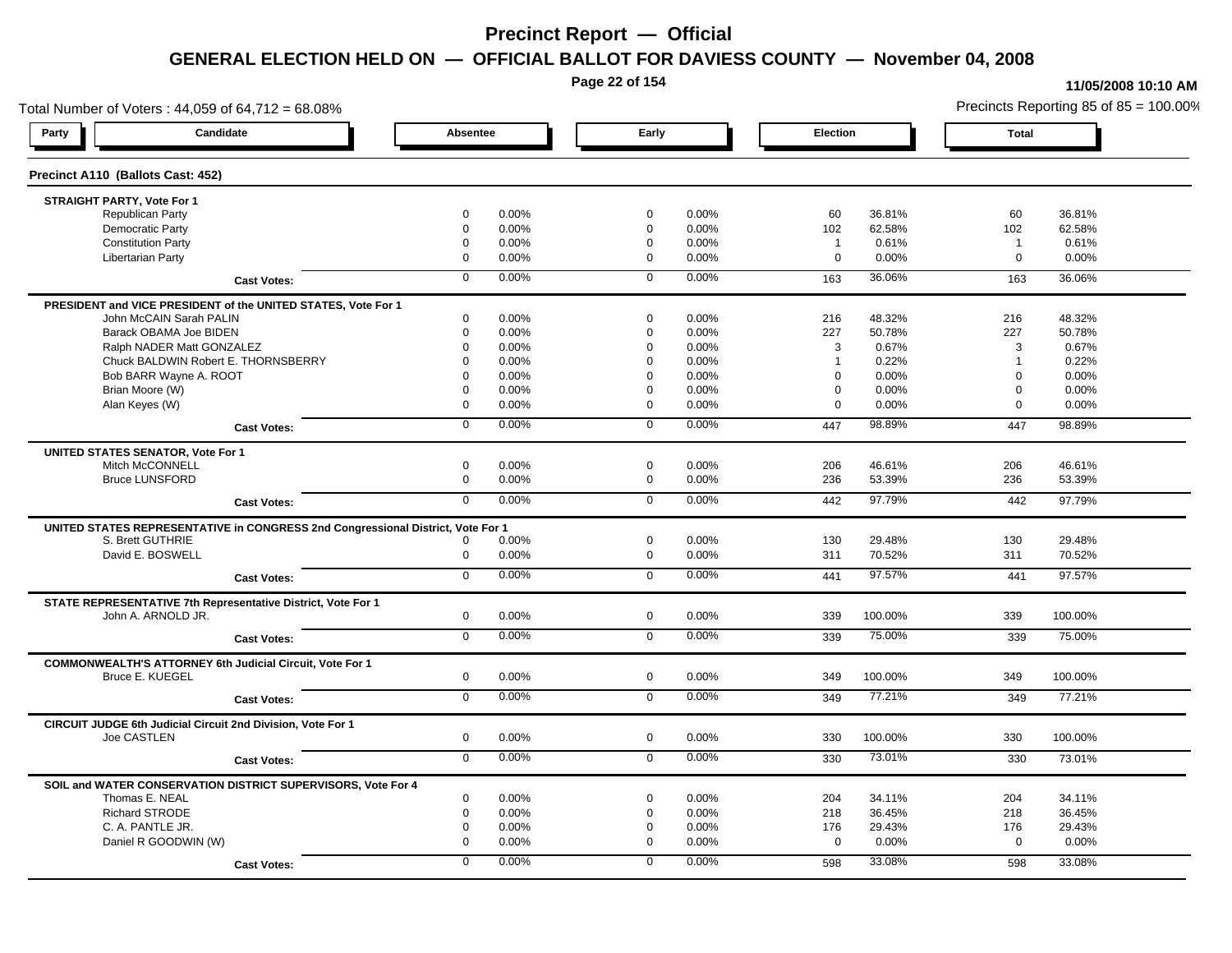### **Page 23 of 154**

| Total Number of Voters: 44,059 of 64,712 = 68.08%              |          |       |          |          |                 |         |              | Precincts Reporting 85 of 85 = 100.00% |  |
|----------------------------------------------------------------|----------|-------|----------|----------|-----------------|---------|--------------|----------------------------------------|--|
| Candidate<br>Party                                             | Absentee |       | Early    |          | <b>Election</b> |         | <b>Total</b> |                                        |  |
| Precinct A110 (Ballots Cast: 452)                              |          |       |          |          |                 |         |              |                                        |  |
| MEMBER BOARD of EDUCATION 5th Educational District, Vote For 1 |          |       |          |          |                 |         |              |                                        |  |
| Mary Tim GRIFFIN                                               |          | 0.00% | $\Omega$ | 0.00%    | 298             | 100.00% | 298          | 100.00%                                |  |
| <b>Cast Votes:</b>                                             |          | 0.00% |          | 0.00%    | 298             | 65.93%  | 298          | 65.93%                                 |  |
| MAYOR City of Owensboro, Vote For 1                            |          |       |          |          |                 |         |              |                                        |  |
| Ron PAYNE                                                      |          | 0.00% | $\Omega$ | 0.00%    | 213             | 51.33%  | 213          | 51.33%                                 |  |
| AI MATTINGLY JR.                                               |          | 0.00% |          | $0.00\%$ | 202             | 48.67%  | 202          | 48.67%                                 |  |
| <b>Cast Votes:</b>                                             |          | 0.00% |          | 0.00%    | 415             | 91.81%  | 415          | 91.81%                                 |  |
| CITY COMMISSIONERS City of Owensboro, Vote For 4               |          |       |          |          |                 |         |              |                                        |  |
| David L. JOHNSON                                               |          | 0.00% | $\Omega$ | $0.00\%$ | 255             | 19.98%  | 255          | 19.98%                                 |  |
| <b>Charlie CASTLEN</b>                                         |          | 0.00% |          | 0.00%    | 271             | 21.24%  | 271          | 21.24%                                 |  |
| Candance Castlen BRAKE                                         |          | 0.00% |          | 0.00%    | 259             | 20.30%  | 259          | 20.30%                                 |  |
| John M. KAZLAUSKAS                                             |          | 0.00% |          | 0.00%    | 254             | 19.91%  | 254          | 19.91%                                 |  |
| Cathy ARMOUR                                                   |          | 0.00% |          | 0.00%    | 237             | 18.57%  | 237          | 18.57%                                 |  |
| <b>Cast Votes:</b>                                             |          | 0.00% | $\Omega$ | 0.00%    | 1,276           | 70.58%  | 1,276        | 70.58%                                 |  |
|                                                                |          |       |          |          |                 |         |              |                                        |  |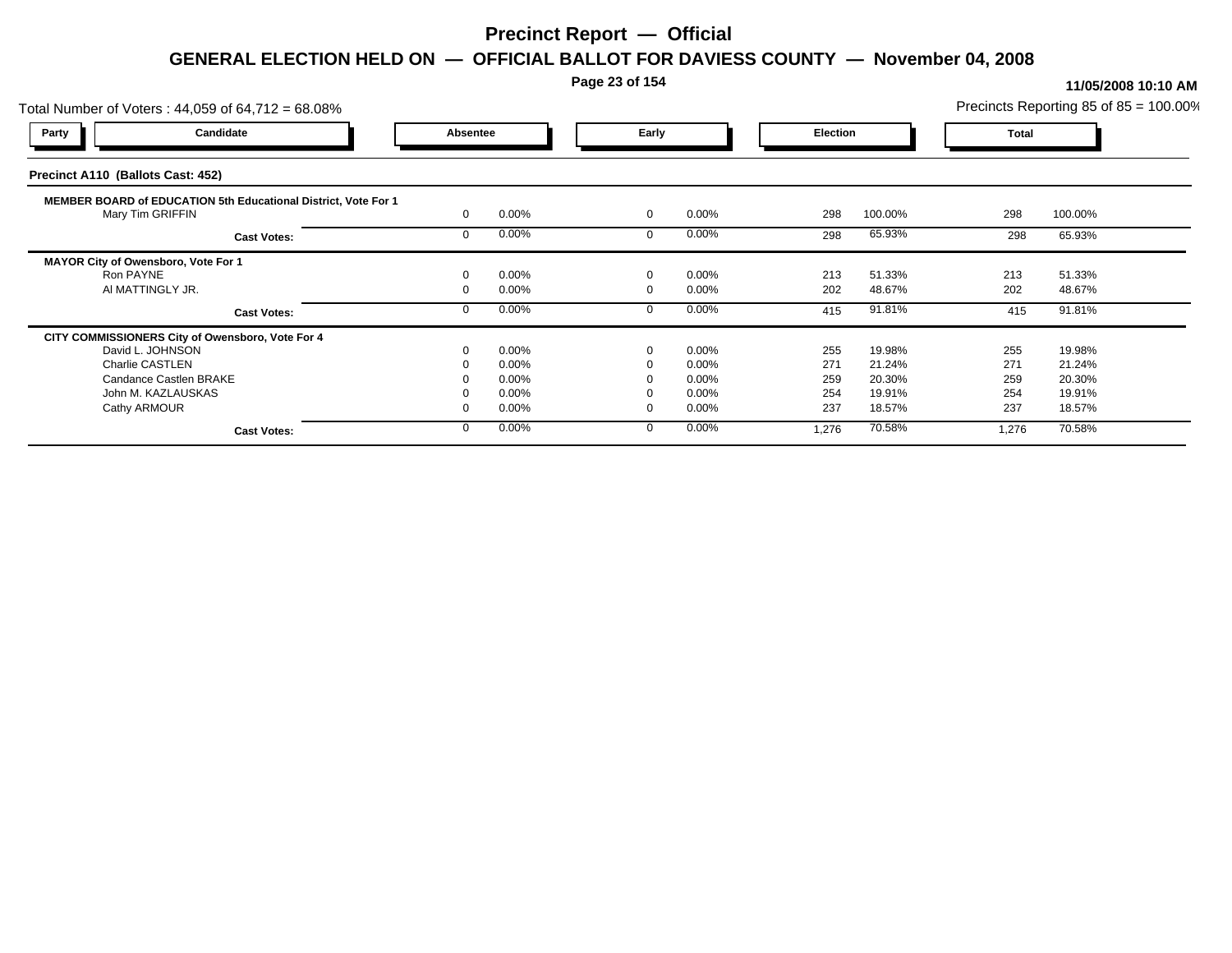**Page 24 of 154**

#### **11/05/2008 10:10 AM**

Total Number of Voters : 44,059 of 64,712 = 68.08% Precincts Reporting 85 of 85 = 100.00% **Party Candidate Absentee Early Election Total Precinct A111 (Ballots Cast: 541) STRAIGHT PARTY, Vote For 1** Republican Party 0 0.00% 0 0.00% 82 43.62% 82 43.62% Democratic Party 0 0.00% 0 0.00% 103 54.79% 103 54.79% Constitution Party 0 0.00% 0 0.00% 2 1.06% 2 1.06% Libertarian Party 0 0.00% 0 0.00% 1 0.53% 1 0.53% **Cast Votes:** 0 0.00% 0 0.00% 188 34.75% 188 34.75% **PRESIDENT and VICE PRESIDENT of the UNITED STATES, Vote For 1** John McCAIN Sarah PALIN John McCAIN Sarah PALIN 0 0.00% 0 0.00% 312 57.78% 312 57.78% Barack OBAMA Joe BIDEN 0 0.00% 0 0.00% 225 41.67% 225 41.67% Ralph NADER Matt GONZALEZ  $\begin{array}{cccc} 0 & 0.00\% & 0 & 0.00\% & 1 & 0.19\% \end{array}$  1 0.19% 1 0.19% Chuck BALDWIN Robert E. THORNSBERRY 0 0.00% 0 0.00% 1 0.19% 1 0.19% Bob BARR Wayne A. ROOT **1** 0.19% 0 0.00% 0 0.00% 0 0.00% 1 0.19% 1 0.19% 1 0.19% Brian Moore (W) 0 0.00% 0 0.00% 0 0.00% 0 0.00% Alan Keyes (W) 0 0.00% 0 0.00% 0 0.00% 0 0.00% **Cast Votes:** 0 0.00% 0 0.00% 540 99.82% 540 99.82% **UNITED STATES SENATOR, Vote For 1** Mitch McCONNELL 0 0.00% 0 0.00% 297 56.04% 297 56.04% Bruce LUNSFORD 0 0.00% 0 0.00% 233 43.96% 233 43.96% **Cast Votes:** 0 0.00% 0 0.00% 530 97.97% 530 97.97% **UNITED STATES REPRESENTATIVE in CONGRESS 2nd Congressional District, Vote For 1** S. Brett GUTHRIE 0 0.00% 0 0.00% 234 45.09% 234 45.09% David E. BOSWELL 0 0.00% 0 0.00% 285 54.91% 285 54.91% **Cast Votes:** 0 0.00% 0 0.00% 519 95.93% 519 95.93% **STATE REPRESENTATIVE 13th Representative District, Vote For 1** Ben BOARMAN 0 0.00% 0 0.00% 219 43.03% 219 43.03% Jim GLENN 0 0.00% 0 0.00% 290 56.97% 290 56.97% **Cast Votes:** 0 0.00% 0 0.00% 509 94.09% 509 94.09% **COMMONWEALTH'S ATTORNEY 6th Judicial Circuit, Vote For 1** Bruce E. KUEGEL 0 0.00% 0 0.00% 384 100.00% 384 100.00% **Cast Votes:** 0 0.00% 0 0.00% 384 70.98% 384 70.98% **CIRCUIT JUDGE 6th Judicial Circuit 2nd Division, Vote For 1** Joe CASTLEN 0 0.00% 0 0.00% 381 100.00% 381 100.00% **Cast Votes:** 0 0.00% 0 0.00% 381 70.43% 381 70.43% **SOIL and WATER CONSERVATION DISTRICT SUPERVISORS, Vote For 4** Thomas E. NEAL 0 0.00% 0 0.00% 214 34.91% 214 34.91% Richard STRODE 0 0.00% 0 0.00% 209 34.09% 209 34.09% C. A. PANTLE JR. 0 0.00% 0 0.00% 190 31.00% 190 31.00% Daniel R GOODWIN (W) 0 0.00% 0 0.00% 0 0.00% 0 0.00% **Cast Votes:** 0 0.00% 0 0.00% 613 28.33% 613 28.33%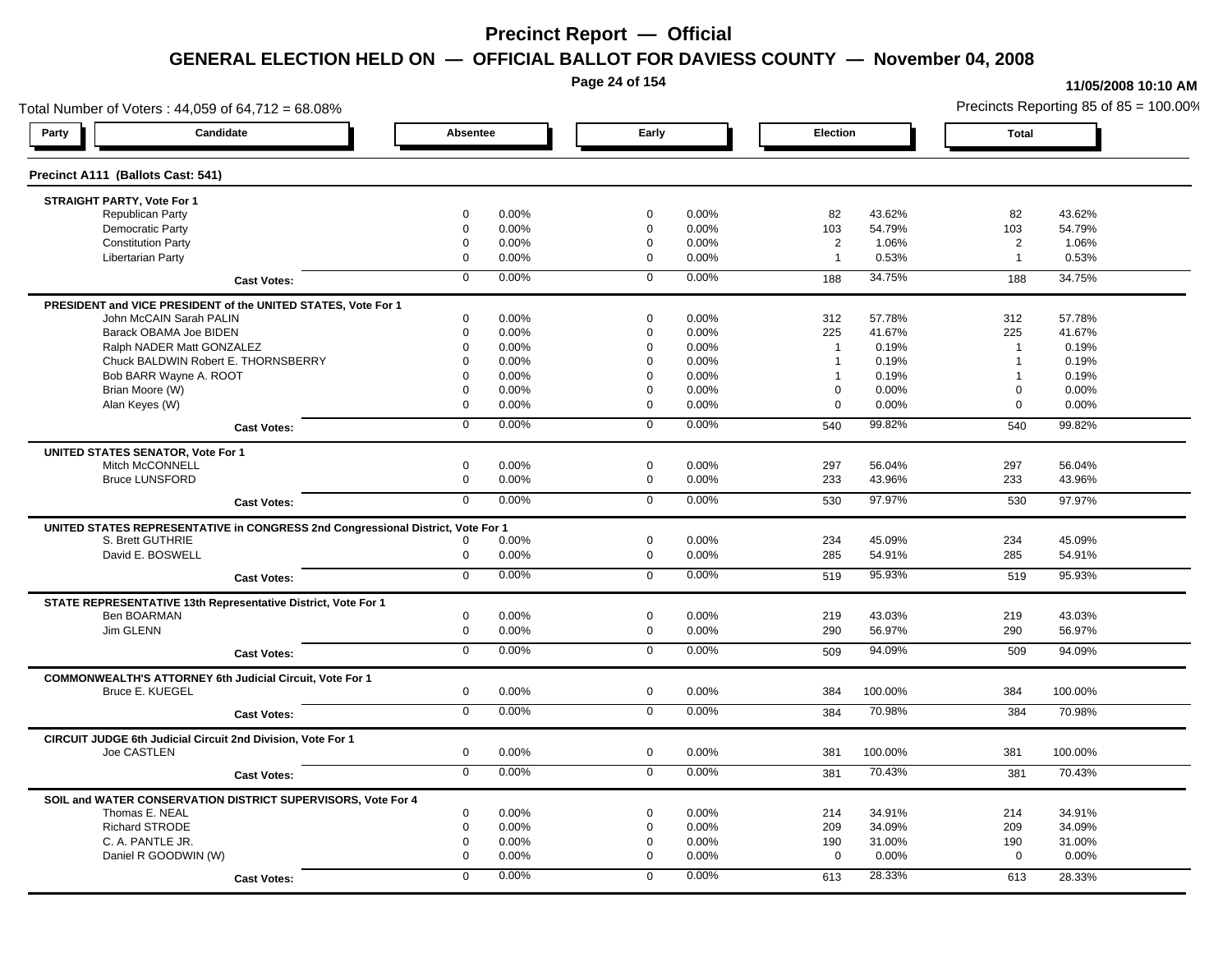### **Page 25 of 154**

| Total Number of Voters: 44,059 of 64,712 = 68.08%              |          |       |          |          |                 |        |              | Precincts Reporting 85 of $85 = 100.00\%$ |
|----------------------------------------------------------------|----------|-------|----------|----------|-----------------|--------|--------------|-------------------------------------------|
| Candidate<br><b>Party</b>                                      | Absentee |       | Early    |          | <b>Election</b> |        | <b>Total</b> |                                           |
| Precinct A111 (Ballots Cast: 541)                              |          |       |          |          |                 |        |              |                                           |
| MEMBER BOARD of EDUCATION 3rd Educational District, Vote For 1 |          |       |          |          |                 |        |              |                                           |
| Dianne Burns MACKEY                                            |          | 0.00% | $\Omega$ | 0.00%    | 237             | 58.09% | 237          | 58.09%                                    |
| Joe H. OVERBY                                                  |          | 0.00% | $\Omega$ | 0.00%    | 171             | 41.91% | 171          | 41.91%                                    |
| <b>Cast Votes:</b>                                             |          | 0.00% |          | 0.00%    | 408             | 75.42% | 408          | 75.42%                                    |
| MAYOR City of Owensboro, Vote For 1                            |          |       |          |          |                 |        |              |                                           |
| Ron PAYNE                                                      |          | 0.00% | $\Omega$ | 0.00%    | 226             | 47.68% | 226          | 47.68%                                    |
| AI MATTINGLY JR.                                               |          | 0.00% |          | 0.00%    | 248             | 52.32% | 248          | 52.32%                                    |
| <b>Cast Votes:</b>                                             |          | 0.00% |          | 0.00%    | 474             | 87.62% | 474          | 87.62%                                    |
| CITY COMMISSIONERS City of Owensboro, Vote For 4               |          |       |          |          |                 |        |              |                                           |
| David L. JOHNSON                                               |          | 0.00% | $\Omega$ | 0.00%    | 284             | 19.47% | 284          | 19.47%                                    |
| Charlie CASTLEN                                                |          | 0.00% |          | 0.00%    | 316             | 21.66% | 316          | 21.66%                                    |
| Candance Castlen BRAKE                                         |          | 0.00% |          | $0.00\%$ | 280             | 19.19% | 280          | 19.19%                                    |
| John M. KAZLAUSKAS                                             |          | 0.00% |          | 0.00%    | 310             | 21.25% | 310          | 21.25%                                    |
| Cathy ARMOUR                                                   |          | 0.00% | $\Omega$ | 0.00%    | 269             | 18.44% | 269          | 18.44%                                    |
| <b>Cast Votes:</b>                                             |          | 0.00% |          | 0.00%    | 1,459           | 67.42% | 1,459        | 67.42%                                    |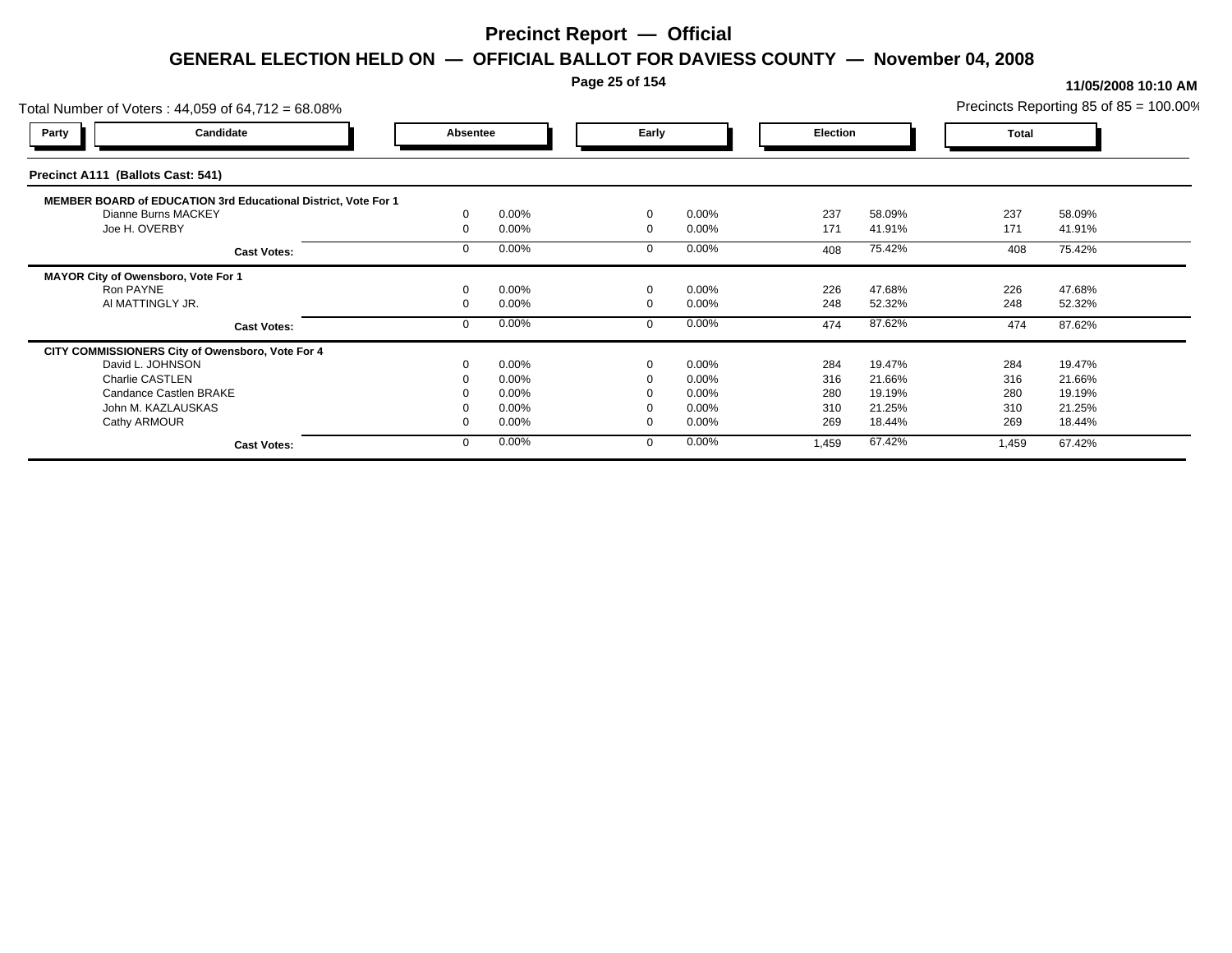**Page 26 of 154**

#### **11/05/2008 10:10 AM**

Total Number of Voters : 44,059 of 64,712 = 68.08% Precincts Reporting 85 of 85 = 100.00% **Party Candidate Absentee Early Election Total Precinct A112 (Ballots Cast: 373) STRAIGHT PARTY, Vote For 1** Republican Party 0 0.00% 0 0.00% 27 12.39% 27 12.39% Democratic Party 0 0.00% 0 0.00% 191 87.61% 191 87.61% Constitution Party 0 0.00% 0 0.00% 0 0.00% 0 0.00% Libertarian Party 0 0.00% 0 0.00% 0 0.00% 0 0.00% **Cast Votes:** 0 0.00% 0 0.00% 218 58.45% 218 58.45% **PRESIDENT and VICE PRESIDENT of the UNITED STATES, Vote For 1** John McCAIN Sarah PALIN John McCAIN Sarah PALIN 0 0.00% 0 0.00% 69 18.55% 69 18.55% Barack OBAMA Joe BIDEN 0 0.00% 0 0.00% 301 80.91% 301 80.91% Ralph NADER Matt GONZALEZ  $0$  0.00% 0 0.00% 0 0.00% 2 0.54% 2 0.54% Chuck BALDWIN Robert E. THORNSBERRY 0 0.00% 0 0.00% 0 0.00% 0 0.00%  $B$ ob BARR Wayne A. ROOT  $0.00\%$   $0.00\%$   $0.00\%$   $0.00\%$   $0.00\%$   $0.00\%$   $0.00\%$   $0.00\%$ Brian Moore (W) 0 0.00% 0 0.00% 0 0.00% 0 0.00% Alan Keyes (W) 0 0.00% 0 0.00% 0 0.00% 0 0.00% **Cast Votes:** 0 0.00% 0 0.00% 372 99.73% 372 99.73% **UNITED STATES SENATOR, Vote For 1** Mitch McCONNELL 0 0.00% 0 0.00% 96 26.52% 96 26.52% Bruce LUNSFORD 0 0.00% 0 0.00% 266 73.48% 266 73.48% **Cast Votes:** 0 0.00% 0 0.00% 362 97.05% 362 97.05% **UNITED STATES REPRESENTATIVE in CONGRESS 2nd Congressional District, Vote For 1** S. Brett GUTHRIE 0 0.00% 0 0.00% 57 16.15% 57 16.15% David E. BOSWELL 0 0.00% 0 0.00% 296 83.85% 296 83.85% **Cast Votes:** 0 0.00% 0 0.00% 353 94.64% 353 94.64% **STATE REPRESENTATIVE 7th Representative District, Vote For 1** John A. ARNOLD JR. 0 0.00% 0 0.00% 298 100.00% 298 100.00% **Cast Votes:** 0 0.00% 0 0.00% 298 79.89% 298 79.89% **COMMONWEALTH'S ATTORNEY 6th Judicial Circuit, Vote For 1** Bruce E. KUEGEL 0 0.00% 0 0.00% 310 100.00% 310 100.00% **Cast Votes:** 0 0.00% 0 0.00% 310 83.11% 310 83.11% **CIRCUIT JUDGE 6th Judicial Circuit 2nd Division, Vote For 1** Joe CASTLEN 0 0.00% 0 0.00% 255 100.00% 255 100.00% **Cast Votes:** 0 0.00% 0 0.00% 255 68.36% 255 68.36% **SOIL and WATER CONSERVATION DISTRICT SUPERVISORS, Vote For 4** Thomas E. NEAL 0 0.00% 0 0.00% 154 37.93% 154 37.93% Richard STRODE 0 0.00% 0 0.00% 133 32.76% 133 32.76% C. A. PANTLE JR. 0 0.00% 0 0.00% 119 29.31% 119 29.31% Daniel R GOODWIN (W) 0 0.00% 0 0.00% 0 0.00% 0 0.00% **Cast Votes:** 0 0.00% 0 0.00% 406 27.21% 406 27.21%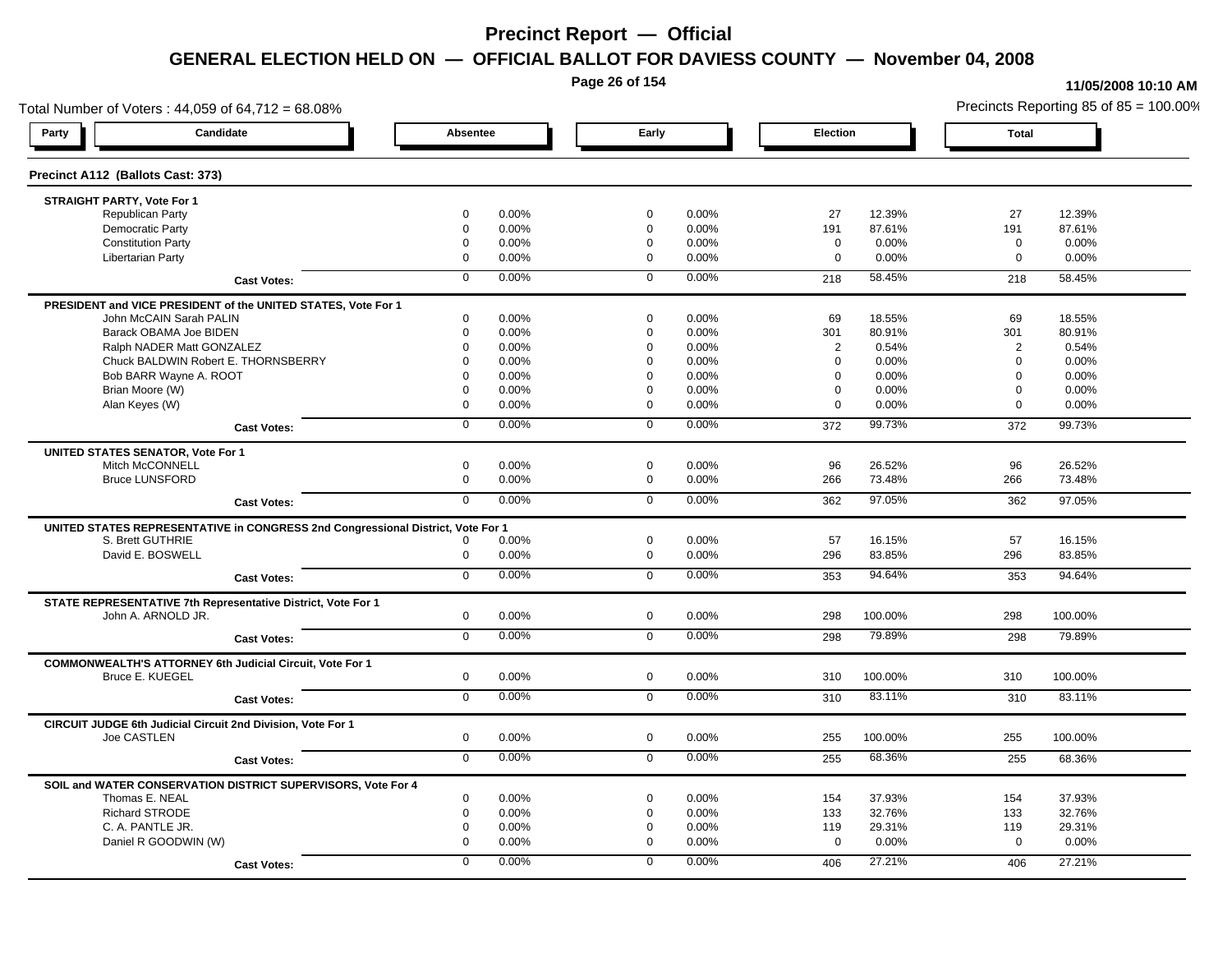**Page 27 of 154**

| Total Number of Voters: 44,059 of 64,712 = 68.08%                           |          |       |                |       |          |         |              | Precincts Reporting 85 of $85 = 100.00\%$ |
|-----------------------------------------------------------------------------|----------|-------|----------------|-------|----------|---------|--------------|-------------------------------------------|
| Candidate<br>Party                                                          | Absentee |       | Early          |       | Election |         | <b>Total</b> |                                           |
| Precinct A112 (Ballots Cast: 373)                                           |          |       |                |       |          |         |              |                                           |
| MEMBER BOARD of EDUCATION 5th Educational District, Vote For 1              |          |       |                |       |          |         |              |                                           |
| Mary Tim GRIFFIN                                                            | $\Omega$ | 0.00% | $\mathbf{0}$   | 0.00% | 58       | 100.00% | 58           | 100.00%                                   |
| <b>Cast Votes:</b>                                                          | $\Omega$ | 0.00% | $\Omega$       | 0.00% | 58       | 59.79%  | 58           | 59.79%                                    |
| MEMBER BOARD of EDUCATION Owensboro Independent School District, Vote For 3 |          |       |                |       |          |         |              |                                           |
| Jane Miller HAASE                                                           |          | 0.00% | $\Omega$       | 0.00% | 93       | 24.03%  | 93           | 24.03%                                    |
| Wes ROBERTS                                                                 |          | 0.00% | $\Omega$       | 0.00% | 68       | 17.57%  | 68           | 17.57%                                    |
| Cate LAUZON                                                                 |          | 0.00% |                | 0.00% | 79       | 20.41%  | 79           | 20.41%                                    |
| George S. GILLIAM                                                           |          | 0.00% | $\Omega$       | 0.00% | 89       | 23.00%  | 89           | 23.00%                                    |
| James LOTT                                                                  |          | 0.00% | $\Omega$       | 0.00% | 58       | 14.99%  | 58           | 14.99%                                    |
| <b>Cast Votes:</b>                                                          | $\Omega$ | 0.00% | $\Omega$       | 0.00% | 387      | 46.74%  | 387          | 46.74%                                    |
| MAYOR City of Owensboro, Vote For 1                                         |          |       |                |       |          |         |              |                                           |
| Ron PAYNE                                                                   |          | 0.00% | $\Omega$       | 0.00% | 134      | 44.22%  | 134          | 44.22%                                    |
| AI MATTINGLY JR.                                                            | $\Omega$ | 0.00% | $\overline{0}$ | 0.00% | 169      | 55.78%  | 169          | 55.78%                                    |
| <b>Cast Votes:</b>                                                          | $\Omega$ | 0.00% | $\Omega$       | 0.00% | 303      | 81.23%  | 303          | 81.23%                                    |
| CITY COMMISSIONERS City of Owensboro, Vote For 4                            |          |       |                |       |          |         |              |                                           |
| David L. JOHNSON                                                            |          | 0.00% | $\Omega$       | 0.00% | 170      | 21.09%  | 170          | 21.09%                                    |
| <b>Charlie CASTLEN</b>                                                      |          | 0.00% |                | 0.00% | 175      | 21.71%  | 175          | 21.71%                                    |
| Candance Castlen BRAKE                                                      |          | 0.00% |                | 0.00% | 157      | 19.48%  | 157          | 19.48%                                    |
| John M. KAZLAUSKAS                                                          |          | 0.00% |                | 0.00% | 171      | 21.22%  | 171          | 21.22%                                    |
| Cathy ARMOUR                                                                |          | 0.00% | $\Omega$       | 0.00% | 133      | 16.50%  | 133          | 16.50%                                    |
| <b>Cast Votes:</b>                                                          | $\Omega$ | 0.00% | $\Omega$       | 0.00% | 806      | 54.02%  | 806          | 54.02%                                    |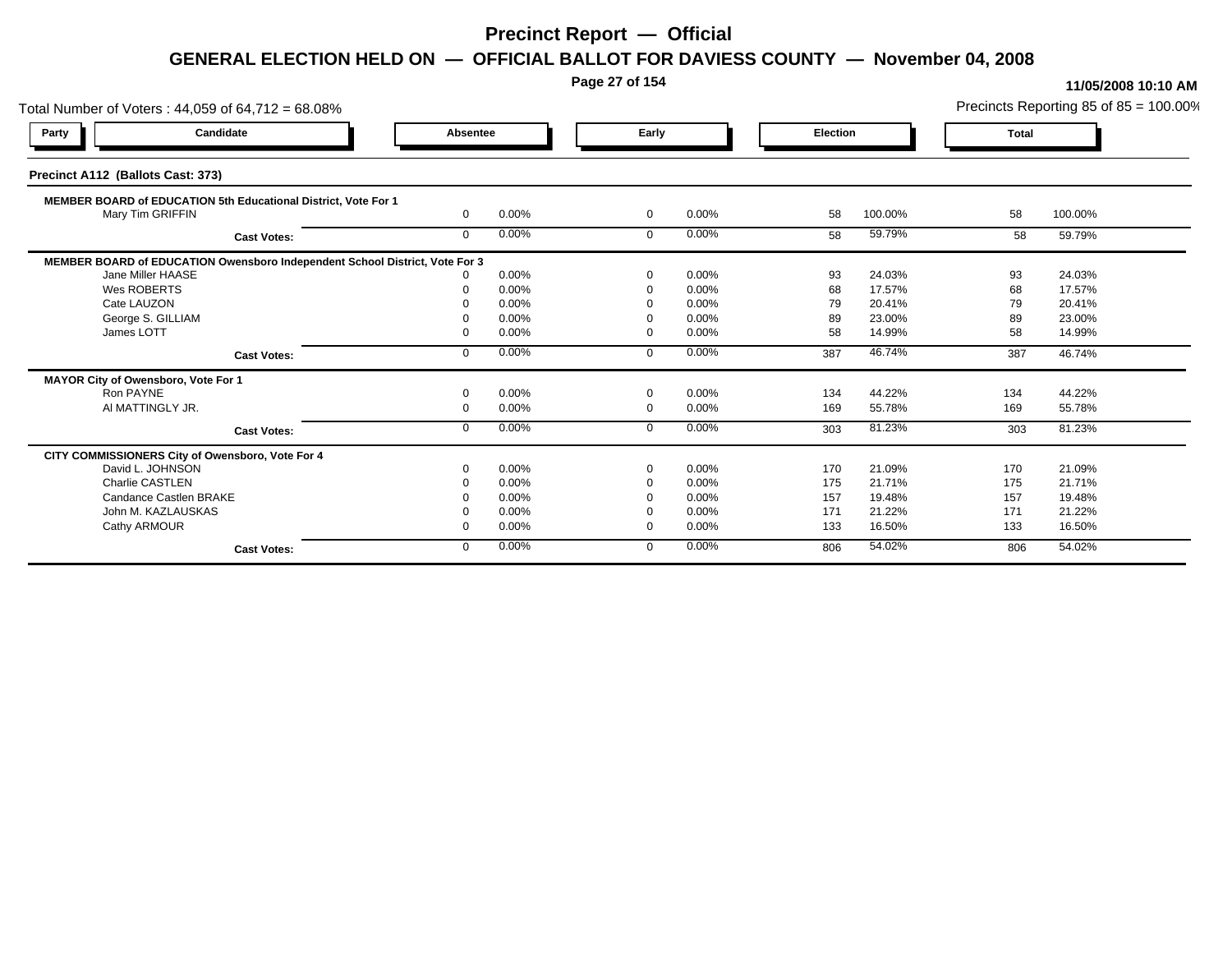**Page 28 of 154**

#### **11/05/2008 10:10 AM**

Total Number of Voters : 44,059 of 64,712 = 68.08% Precincts Reporting 85 of 85 = 100.00% **Party Candidate Absentee Early Election Total Precinct A113 (Ballots Cast: 292) STRAIGHT PARTY, Vote For 1** Republican Party 0 0.00% 0 0.00% 38 32.20% 38 32.20% Democratic Party 0 0.00% 0 0.00% 80 67.80% 80 67.80% Constitution Party 0 0.00% 0 0.00% 0 0.00% 0 0.00% Libertarian Party 0 0.00% 0 0.00% 0 0.00% 0 0.00% **Cast Votes:** 0 0.00% 0 0.00% 118 40.41% 118 40.41% **PRESIDENT and VICE PRESIDENT of the UNITED STATES, Vote For 1** John McCAIN Sarah PALIN John McCAIN Sarah PALIN 0 0.00% 0 0.00% 118 41.26% 118 41.26% Barack OBAMA Joe BIDEN 0 0.00% 0 0.00% 163 56.99% 163 56.99% Ralph NADER Matt GONZALEZ  $0$  0.00% 0 0.00% 1 0.35% 1 0.35% 1 0.35% Chuck BALDWIN Robert E. THORNSBERRY 0 0.00% 0 0.00% 0 0.00% 0 0.00% Bob BARR Wayne A. ROOT **8 1.40%** 0 0.00% 0 0.00% 0 0.00% 0 0.00% 0 1.40% 4 1.40% 4 1.40% 4 1.40% Brian Moore (W) 0 0.00% 0 0.00% 0 0.00% 0 0.00% Alan Keyes (W) 0 0.00% 0 0.00% 0 0.00% 0 0.00% **Cast Votes:** 0 0.00% 0 0.00% 286 97.95% 286 97.95% **UNITED STATES SENATOR, Vote For 1** Mitch McCONNELL 0 0.00% 0 0.00% 121 42.76% 121 42.76% Bruce LUNSFORD 0 0.00% 0 0.00% 162 57.24% 162 57.24% **Cast Votes:** 0 0.00% 0 0.00% 283 96.92% 283 96.92% **UNITED STATES REPRESENTATIVE in CONGRESS 2nd Congressional District, Vote For 1** S. Brett GUTHRIE 0 0.00% 0 0.00% 80 28.67% 80 28.67% David E. BOSWELL 0 0.00% 0 0.00% 199 71.33% 199 71.33% **Cast Votes:** 0 0.00% 0 0.00% 279 95.55% 279 95.55% **STATE REPRESENTATIVE 13th Representative District, Vote For 1** Ben BOARMAN 0 0.00% 0 0.00% 82 30.15% 82 30.15% Jim GLENN 0 0.00% 0 0.00% 190 69.85% 190 69.85% **Cast Votes:** 0 0.00% 0 0.00% 272 93.15% 272 93.15% **COMMONWEALTH'S ATTORNEY 6th Judicial Circuit, Vote For 1** Bruce E. KUEGEL 0 0.00% 0 0.00% 231 100.00% 231 100.00% **Cast Votes:** 0 0.00% 0 0.00% 231 79.11% 231 79.11% **CIRCUIT JUDGE 6th Judicial Circuit 2nd Division, Vote For 1** Joe CASTLEN 0 0.00% 0 0.00% 215 100.00% 215 100.00% **Cast Votes:** 0 0.00% 0 0.00% 215 73.63% 215 73.63% **SOIL and WATER CONSERVATION DISTRICT SUPERVISORS, Vote For 4** Thomas E. NEAL 0 0.00% 0 0.00% 124 35.13% 124 35.13% Richard STRODE 0 0.00% 0 0.00% 122 34.56% 122 34.56% C. A. PANTLE JR. 0 0.00% 0 0.00% 107 30.31% 107 30.31% Daniel R GOODWIN (W) 0 0.00% 0 0.00% 0 0.00% 0 0.00% **Cast Votes:** 0 0.00% 0 0.00% 353 30.22% 353 30.22%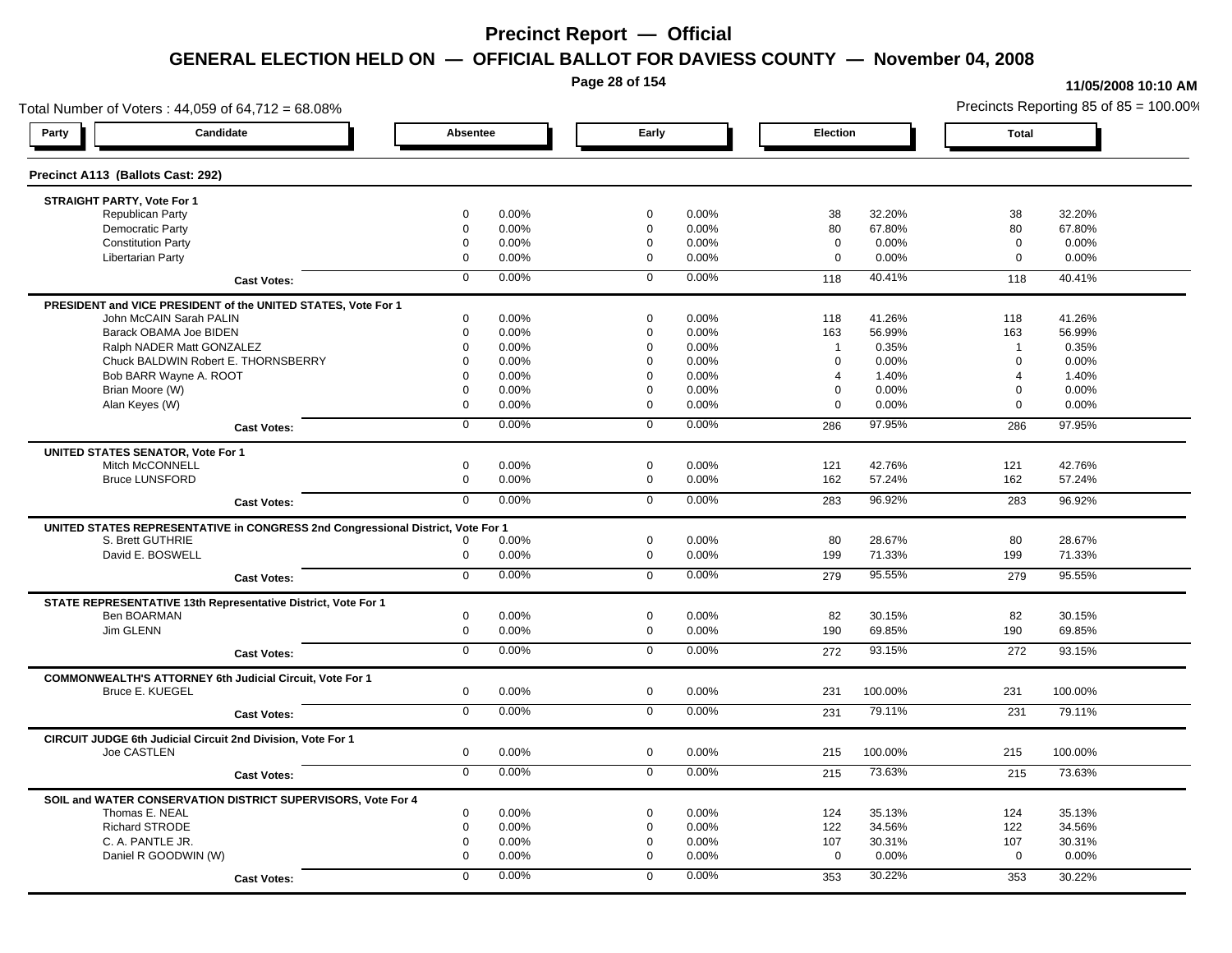**Page 29 of 154**

| Total Number of Voters: 44,059 of 64,712 = 68.08%                           |          |       |                |       |          |         |              | Precincts Reporting 85 of $85 = 100.00\%$ |
|-----------------------------------------------------------------------------|----------|-------|----------------|-------|----------|---------|--------------|-------------------------------------------|
| Candidate<br>Party                                                          | Absentee |       | Early          |       | Election |         | <b>Total</b> |                                           |
| Precinct A113 (Ballots Cast: 292)                                           |          |       |                |       |          |         |              |                                           |
| MEMBER BOARD of EDUCATION 5th Educational District, Vote For 1              |          |       |                |       |          |         |              |                                           |
| Mary Tim GRIFFIN                                                            | $\Omega$ | 0.00% | $\mathbf{0}$   | 0.00% | -5       | 100.00% | 5            | 100.00%                                   |
| <b>Cast Votes:</b>                                                          | $\Omega$ | 0.00% | $\Omega$       | 0.00% | 5        | 38.46%  | 5            | 38.46%                                    |
| MEMBER BOARD of EDUCATION Owensboro Independent School District, Vote For 3 |          |       |                |       |          |         |              |                                           |
| Jane Miller HAASE                                                           |          | 0.00% | $\Omega$       | 0.00% | 106      | 21.46%  | 106          | 21.46%                                    |
| Wes ROBERTS                                                                 |          | 0.00% | $\Omega$       | 0.00% | 94       | 19.03%  | 94           | 19.03%                                    |
| Cate LAUZON                                                                 |          | 0.00% |                | 0.00% | 103      | 20.85%  | 103          | 20.85%                                    |
| George S. GILLIAM                                                           |          | 0.00% | $\Omega$       | 0.00% | 116      | 23.48%  | 116          | 23.48%                                    |
| James LOTT                                                                  |          | 0.00% | $\Omega$       | 0.00% | 75       | 15.18%  | 75           | 15.18%                                    |
| <b>Cast Votes:</b>                                                          | $\Omega$ | 0.00% | $\Omega$       | 0.00% | 494      | 59.02%  | 494          | 59.02%                                    |
| MAYOR City of Owensboro, Vote For 1                                         |          |       |                |       |          |         |              |                                           |
| Ron PAYNE                                                                   |          | 0.00% | $\Omega$       | 0.00% | 135      | 52.94%  | 135          | 52.94%                                    |
| AI MATTINGLY JR.                                                            | $\Omega$ | 0.00% | $\overline{0}$ | 0.00% | 120      | 47.06%  | 120          | 47.06%                                    |
| <b>Cast Votes:</b>                                                          | $\Omega$ | 0.00% | $\Omega$       | 0.00% | 255      | 87.33%  | 255          | 87.33%                                    |
| CITY COMMISSIONERS City of Owensboro, Vote For 4                            |          |       |                |       |          |         |              |                                           |
| David L. JOHNSON                                                            |          | 0.00% | $\Omega$       | 0.00% | 149      | 19.48%  | 149          | 19.48%                                    |
| <b>Charlie CASTLEN</b>                                                      |          | 0.00% |                | 0.00% | 178      | 23.27%  | 178          | 23.27%                                    |
| Candance Castlen BRAKE                                                      |          | 0.00% |                | 0.00% | 143      | 18.69%  | 143          | 18.69%                                    |
| John M. KAZLAUSKAS                                                          |          | 0.00% |                | 0.00% | 146      | 19.08%  | 146          | 19.08%                                    |
| Cathy ARMOUR                                                                |          | 0.00% | $\Omega$       | 0.00% | 149      | 19.48%  | 149          | 19.48%                                    |
| <b>Cast Votes:</b>                                                          | $\Omega$ | 0.00% | $\Omega$       | 0.00% | 765      | 65.50%  | 765          | 65.50%                                    |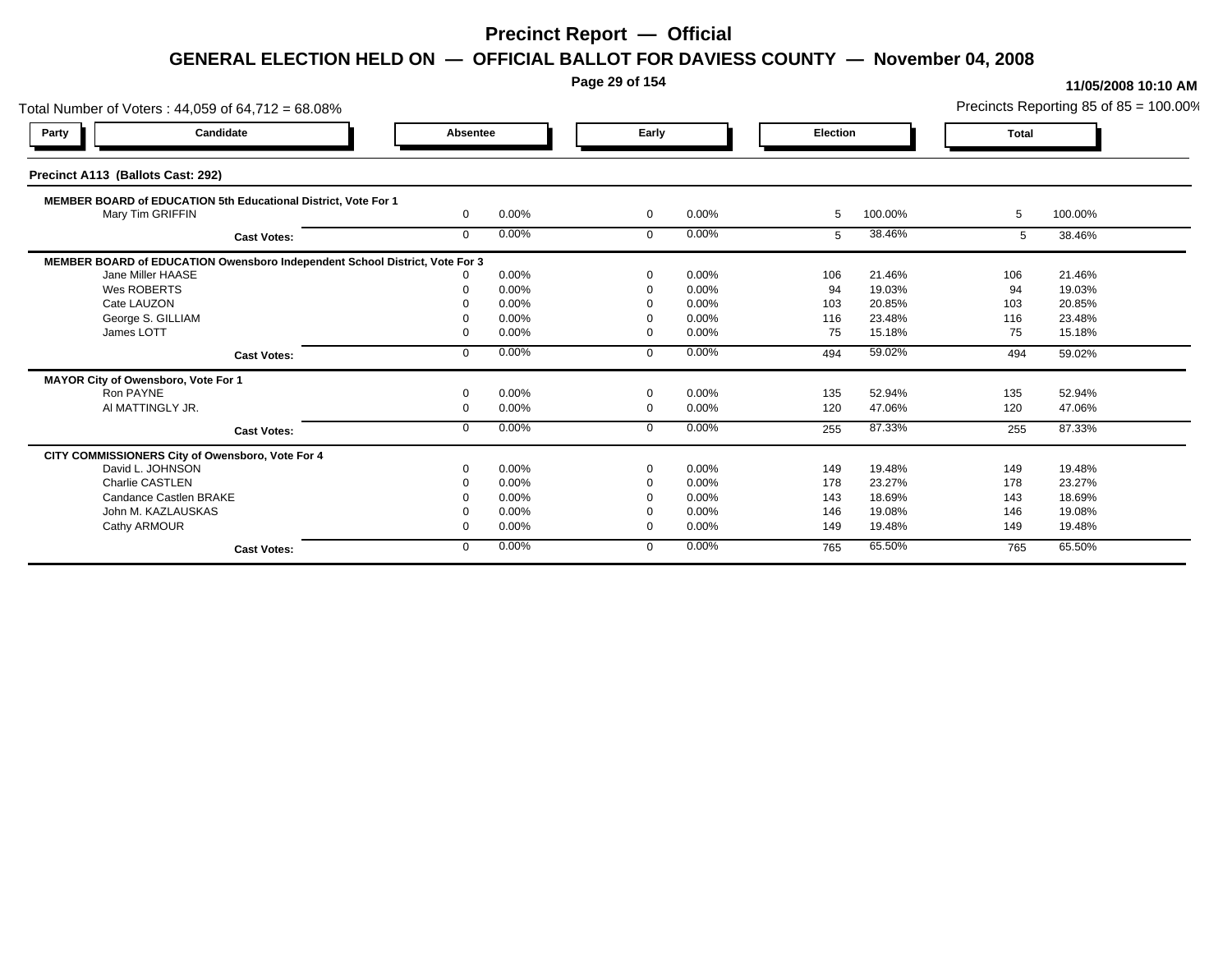**Page 30 of 154**

#### **11/05/2008 10:10 AM**

Total Number of Voters : 44,059 of 64,712 = 68.08% Precincts Reporting 85 of 85 = 100.00% **Party Candidate Absentee Early Election Total Precinct A114 (Ballots Cast: 504) STRAIGHT PARTY, Vote For 1** Republican Party 0 0.00% 0 0.00% 32 20.25% 32 20.25% Democratic Party 0 0.00% 0 0.00% 125 79.11% 125 79.11% Constitution Party 0 0.00% 0 0.00% 1 0.63% 1 0.63% Libertarian Party 0 0.00% 0 0.00% 0 0.00% 0 0.00% **Cast Votes:** 0 0.00% 0 0.00% 158 31.35% 158 31.35% **PRESIDENT and VICE PRESIDENT of the UNITED STATES, Vote For 1** John McCAIN Sarah PALIN John McCAIN Sarah PALIN 0 0.00% 0 0.00% 168 33.33% 168 33.33% Barack OBAMA Joe BIDEN 0 0.00% 0 0.00% 324 64.29% 324 64.29% Ralph NADER Matt GONZALEZ 0 0.00% 0 0.00% 6 1.19% 6 1.19% Chuck BALDWIN Robert E. THORNSBERRY 0 0.00% 0 0.00% 1 0.20% 1 0.20% Bob BARR Wayne A. ROOT 0 0.00% 0 0.00% 5 0.99% 5 0.99% Brian Moore (W) 0 0.00% 0 0.00% 0 0.00% 0 0.00% Alan Keyes (W) 0 0.00% 0 0.00% 0 0.00% 0 0.00% **Cast Votes:** 0 0.00% 0 0.00% 504 100.00% 504 100.00% **UNITED STATES SENATOR, Vote For 1** Mitch McCONNELL 0 0.00% 0 0.00% 165 33.40% 165 33.40% Bruce LUNSFORD 0 0.00% 0 0.00% 329 66.60% 329 66.60% **Cast Votes:** 0 0.00% 0 0.00% 494 98.02% 494 98.02% **UNITED STATES REPRESENTATIVE in CONGRESS 2nd Congressional District, Vote For 1** S. Brett GUTHRIE 0 0.00% 0 0.00% 112 23.00% 112 23.00% David E. BOSWELL 0 0.00% 0 0.00% 375 77.00% 375 77.00% **Cast Votes:** 0 0.00% 0 0.00% 487 96.63% 487 96.63% **STATE REPRESENTATIVE 13th Representative District, Vote For 1** Ben BOARMAN 0 0.00% 0 0.00% 119 24.64% 119 24.64% Jim GLENN 0 0.00% 0 0.00% 364 75.36% 364 75.36% **Cast Votes:** 0 0.00% 0 0.00% 483 95.83% 483 95.83% **COMMONWEALTH'S ATTORNEY 6th Judicial Circuit, Vote For 1** Bruce E. KUEGEL 0 0.00% 0 0.00% 414 100.00% 414 100.00% **Cast Votes:** 0 0.00% 0 0.00% 414 82.14% 414 82.14% **CIRCUIT JUDGE 6th Judicial Circuit 2nd Division, Vote For 1** Joe CASTLEN 0 0.00% 0 0.00% 367 100.00% 367 100.00% **Cast Votes:** 0 0.00% 0 0.00% 367 72.82% 367 72.82% **SOIL and WATER CONSERVATION DISTRICT SUPERVISORS, Vote For 4** Thomas E. NEAL 0 0.00% 0 0.00% 225 35.89% 225 35.89% Richard STRODE 0 0.00% 0 0.00% 211 33.65% 211 33.65% C. A. PANTLE JR. 0 0.00% 0 0.00% 191 30.46% 191 30.46% Daniel R GOODWIN (W) 0 0.00% 0 0.00% 0 0.00% 0 0.00% **Cast Votes:** 0 0.00% 0 0.00% 627 31.10% 627 31.10%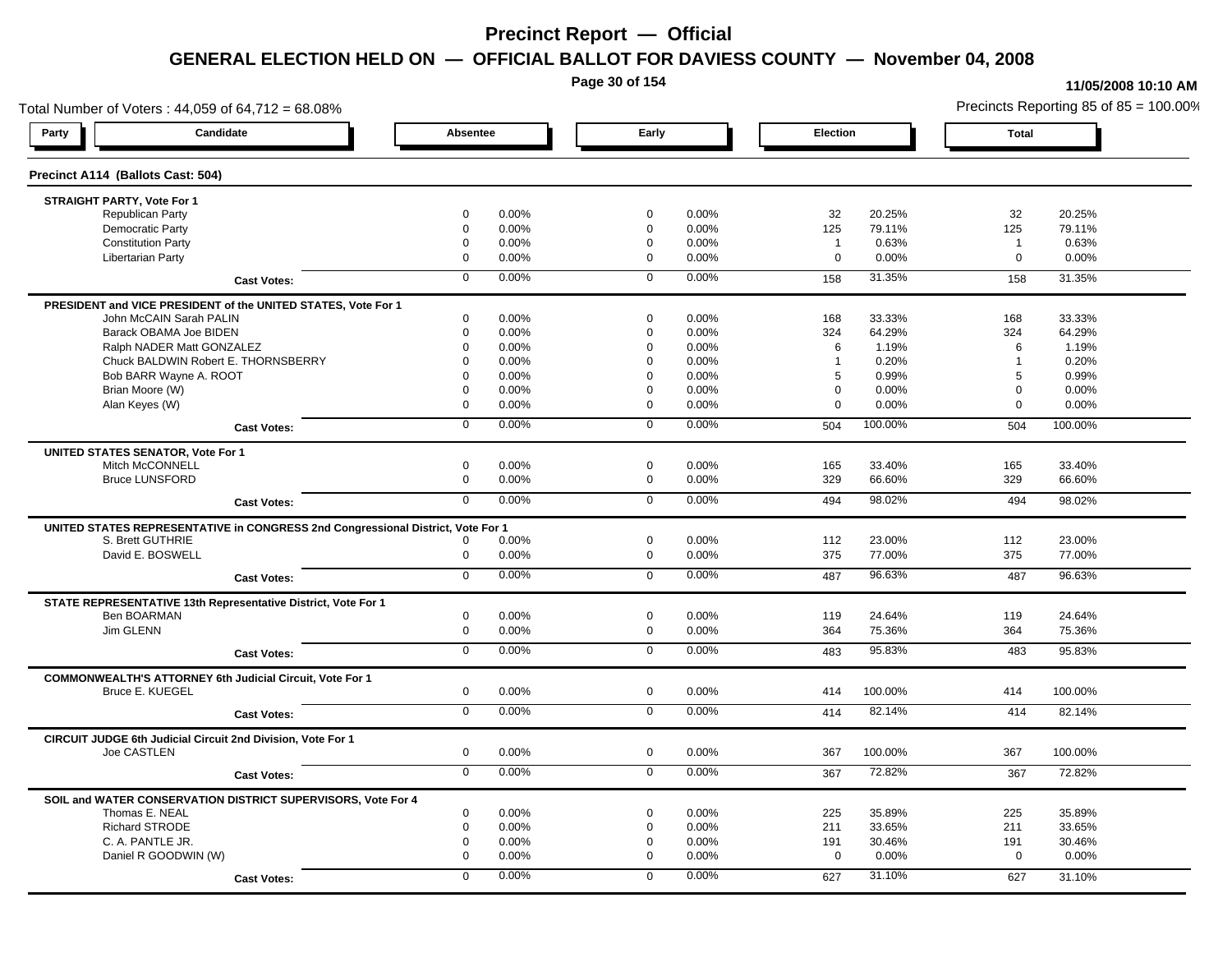#### **Page 31 of 154**

#### **11/05/2008 10:10 AM**

Total Number of Voters : 44,059 of 64,712 = 68.08% Precincts Reporting 85 of 85 = 100.00% **Party Candidate Absentee Early Election Total Precinct A114 (Ballots Cast: 504) MEMBER BOARD of EDUCATION Owensboro Independent School District, Vote For 3**<br>10.00% 0.00% Jane Miller HAASE 0 0.00% 0 0.00% 202 23.49% 202 23.49% Wes ROBERTS 0 0.00% 0 0.00% 171 19.88% 171 19.88% Cate LAUZON 0 0.00% 0 0.00% 187 21.74% 187 21.74% George S. GILLIAM 0 0.00% 0 0.00% 205 23.84% 205 23.84% James LOTT 0 0.00% 0 0.00% 95 11.05% 95 11.05% **Cast Votes:** 0 0.00% 0 0.00% 860 56.88% 860 56.88% **MAYOR City of Owensboro, Vote For 1** Ron PAYNE 0 0.00% 0 0.00% 215 48.21% 215 48.21% Al MATTINGLY JR. 0 0.00% 0 0.00% 231 51.79% 231 51.79% **Cast Votes:** 0 0.00% 0 0.00% 446 88.49% 446 88.49% **CITY COMMISSIONERS City of Owensboro, Vote For 4** David L. JOHNSON 0 0.00% 0 0.00% 248 21.29% 248 21.29% Charlie CASTLEN 0 0.00% 0 0.00% 256 21.97% 256 21.97% Candance Castlen BRAKE 0 0.00% 0 0.00% 230 19.74% 230 19.74% John M. KAZLAUSKAS 0 0.00% 0 0.00% 220 18.88% 220 18.88% Cathy ARMOUR 0 0.00% 0 0.00% 211 18.11% 211 18.11% **Cast Votes:** 0 0.00% 0 0.00% 1,165 57.79% 1,165 57.79%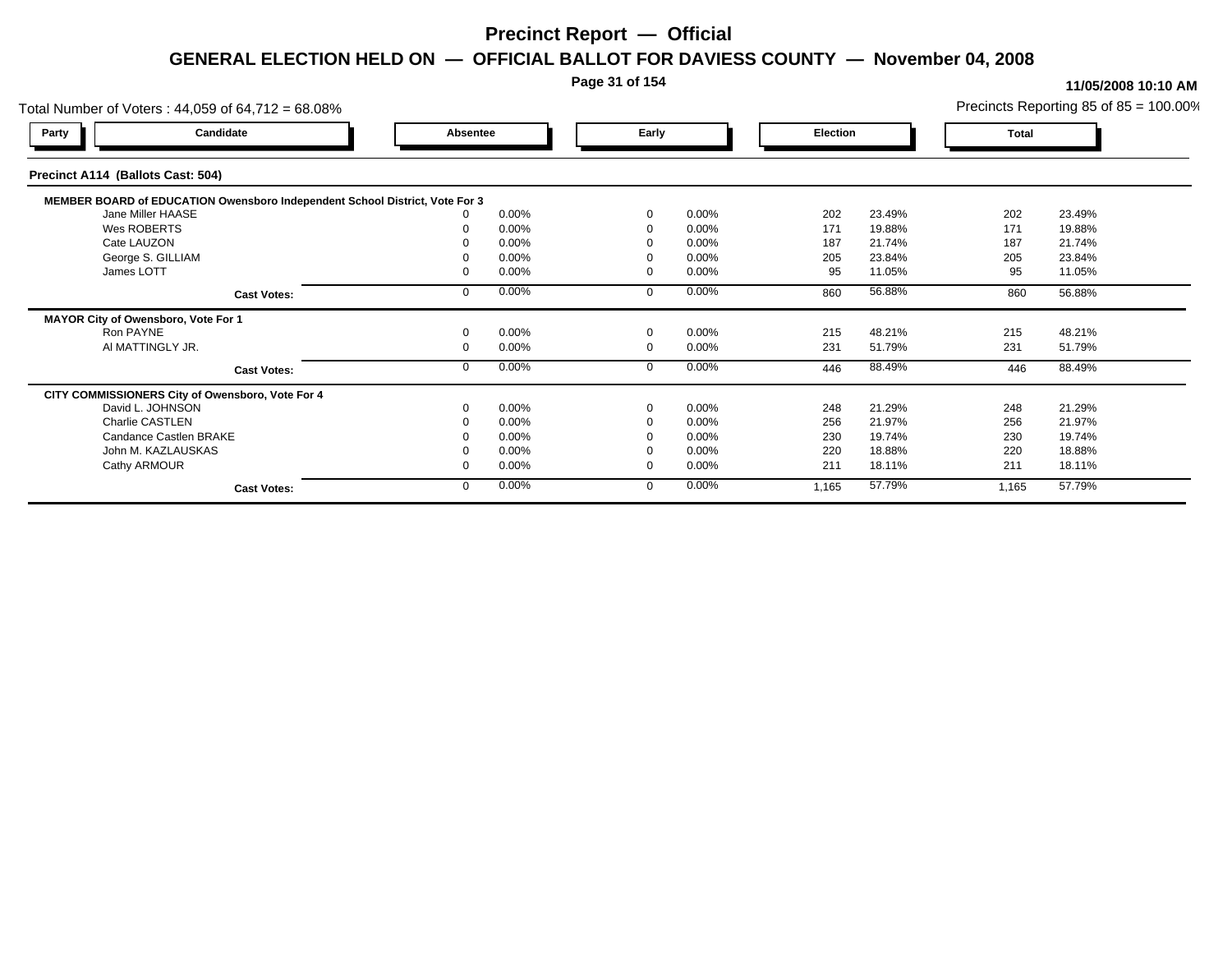**Page 32 of 154**

#### **11/05/2008 10:10 AM**

Total Number of Voters : 44,059 of 64,712 = 68.08% Precincts Reporting 85 of 85 = 100.00% **Party Candidate Absentee Early Election Total Precinct A115 (Ballots Cast: 804) STRAIGHT PARTY, Vote For 1** Republican Party 0 0.00% 0 0.00% 154 62.86% 154 62.86% Democratic Party 0 0.00% 0 0.00% 90 36.73% 90 36.73% Constitution Party 0 0.00% 0 0.00% 1 0.41% 1 0.41% Libertarian Party 0 0.00% 0 0.00% 0 0.00% 0 0.00% **Cast Votes:** 0 0.00% 0 0.00% 245 30.47% 245 30.47% **PRESIDENT and VICE PRESIDENT of the UNITED STATES, Vote For 1** John McCAIN Sarah PALIN John McCAIN Sarah PALIN 0 0.00% 0 0.00% 555 69.46% 555 69.46% Barack OBAMA Joe BIDEN 0 0.00% 0 0.00% 240 30.04% 240 30.04% Ralph NADER Matt GONZALEZ  $\begin{array}{cccc} 0 & 0.00\% & 0 & 0.00\% & 1 & 0.13\% \end{array}$  1 0.13% 1 0.13% Chuck BALDWIN Robert E. THORNSBERRY 0 0.00% 0 0.00% 1 0.13% 1 0.13% Bob BARR Wayne A. ROOT **2 2 0.25% 2 0.25% 2 0.25% 2 0.25% 2 0.25%** 2 0.25% 2 0.25% 2 0.25% 2 0.25% 2 0.25% 2 0.25% Brian Moore (W) 0 0.00% 0 0.00% 0 0.00% 0 0.00% Alan Keyes (W) 0 0.00% 0 0.00% 0 0.00% 0 0.00% **Cast Votes:** 0 0.00% 0 0.00% 799 99.38% 799 99.38% **UNITED STATES SENATOR, Vote For 1** Mitch McCONNELL 0 0.00% 0 0.00% 548 69.19% 548 69.19% Bruce LUNSFORD 0 0.00% 0 0.00% 244 30.81% 244 30.81% **Cast Votes:** 0 0.00% 0 0.00% 792 98.51% 792 98.51% **UNITED STATES REPRESENTATIVE in CONGRESS 2nd Congressional District, Vote For 1** S. Brett GUTHRIE 0 0.00% 0 0.00% 402 50.69% 402 50.69% David E. BOSWELL 0 0.00% 0 0.00% 391 49.31% 391 49.31% **Cast Votes:** 0 0.00% 0 0.00% 793 98.63% 793 98.63% **STATE REPRESENTATIVE 14th Representative District, Vote For 1** Tommy THOMPSON 0 0.00% 0 0.00% 578 100.00% 578 100.00% **Cast Votes:** 0 0.00% 0 0.00% 578 71.89% 578 71.89% **COMMONWEALTH'S ATTORNEY 6th Judicial Circuit, Vote For 1** Bruce E. KUEGEL 0 0.00% 0 0.00% 553 100.00% 553 100.00% **Cast Votes:** 0 0.00% 0 0.00% 553 68.78% 553 68.78% **CIRCUIT JUDGE 6th Judicial Circuit 2nd Division, Vote For 1** Joe CASTLEN 0 0.00% 0 0.00% 572 100.00% 572 100.00% **Cast Votes:** 0 0.00% 0 0.00% 572 71.14% 572 71.14% **SOIL and WATER CONSERVATION DISTRICT SUPERVISORS, Vote For 4** Thomas E. NEAL 0 0.00% 0 0.00% 339 34.14% 339 34.14% Richard STRODE 0 0.00% 0 0.00% 345 34.74% 345 34.74% C. A. PANTLE JR. 0 0.00% 0 0.00% 309 31.12% 309 31.12% Daniel R GOODWIN (W) 0 0.00% 0 0.00% 0 0.00% 0 0.00% **Cast Votes:** 0 0.00% 0 0.00% 993 30.88% 993 30.88%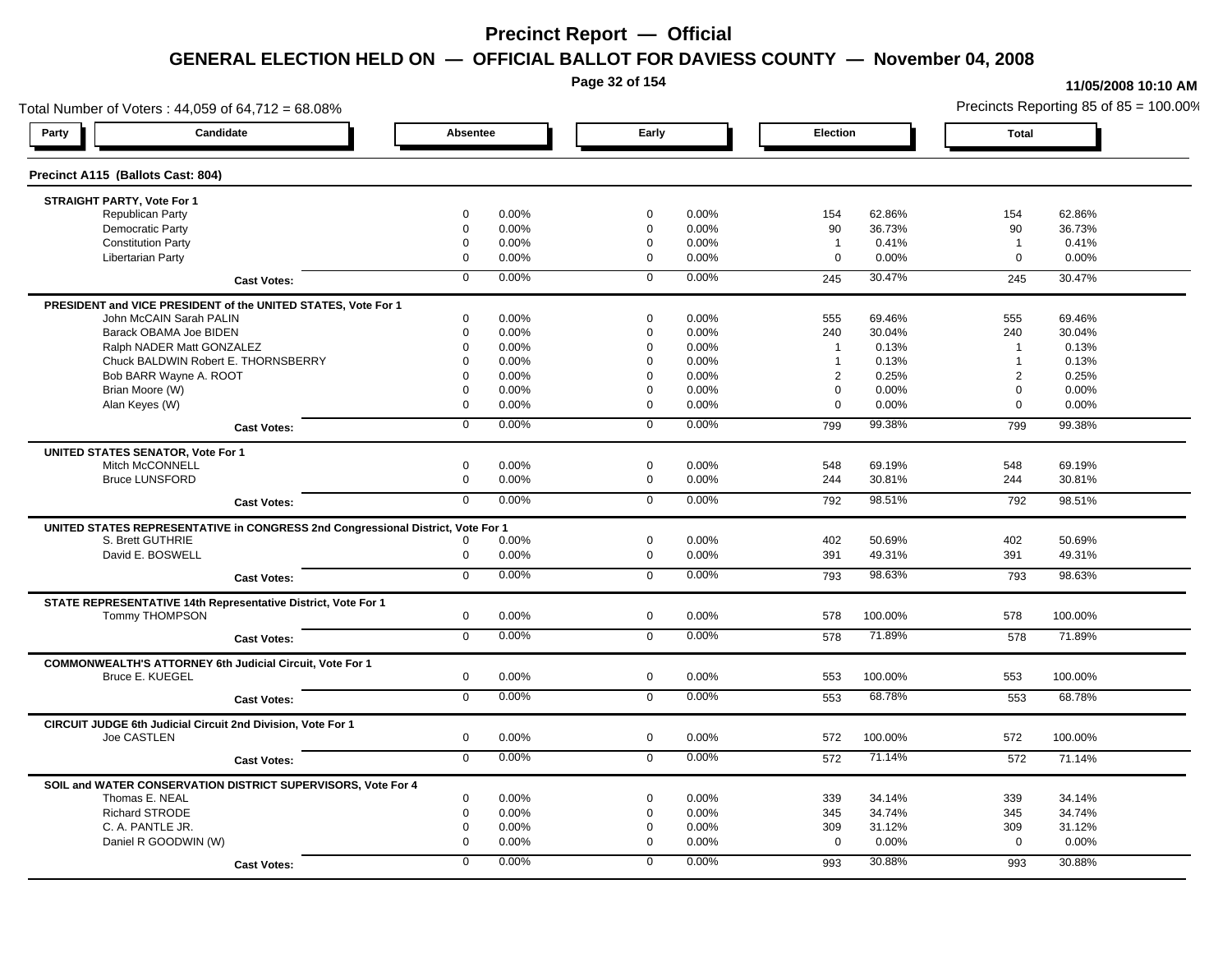**Page 33 of 154**

| Precincts Reporting 85 of $85 = 100.00\%$<br>Total Number of Voters: 44,059 of 64,712 = 68.08% |          |       |             |          |       |                 |       |              |  |
|------------------------------------------------------------------------------------------------|----------|-------|-------------|----------|-------|-----------------|-------|--------------|--|
| Candidate<br>Party                                                                             | Absentee |       | Early       |          |       | <b>Election</b> |       | <b>Total</b> |  |
| Precinct A115 (Ballots Cast: 804)                                                              |          |       |             |          |       |                 |       |              |  |
| MAYOR City of Owensboro, Vote For 1                                                            |          |       |             |          |       |                 |       |              |  |
| Ron PAYNE                                                                                      |          | 0.00% | $\mathbf 0$ | 0.00%    | 366   | 50.00%          | 366   | 50.00%       |  |
| AI MATTINGLY JR.                                                                               |          | 0.00% | $\Omega$    | $0.00\%$ | 366   | 50.00%          | 366   | 50.00%       |  |
| <b>Cast Votes:</b>                                                                             |          | 0.00% |             | $0.00\%$ | 732   | 91.16%          | 732   | 91.16%       |  |
| CITY COMMISSIONERS City of Owensboro, Vote For 4                                               |          |       |             |          |       |                 |       |              |  |
| David L. JOHNSON                                                                               |          | 0.00% | $\Omega$    | $0.00\%$ | 461   | 19.31%          | 461   | 19.31%       |  |
| <b>Charlie CASTLEN</b>                                                                         |          | 0.00% |             | $0.00\%$ | 512   | 21.45%          | 512   | 21.45%       |  |
| Candance Castlen BRAKE                                                                         |          | 0.00% |             | $0.00\%$ | 428   | 17.93%          | 428   | 17.93%       |  |
| John M. KAZLAUSKAS                                                                             |          | 0.00% |             | $0.00\%$ | 523   | 21.91%          | 523   | 21.91%       |  |
| Cathy ARMOUR                                                                                   |          | 0.00% |             | 0.00%    | 463   | 19.40%          | 463   | 19.40%       |  |
| <b>Cast Votes:</b>                                                                             |          | 0.00% |             | $0.00\%$ | 2,387 | 74.32%          | 2,387 | 74.32%       |  |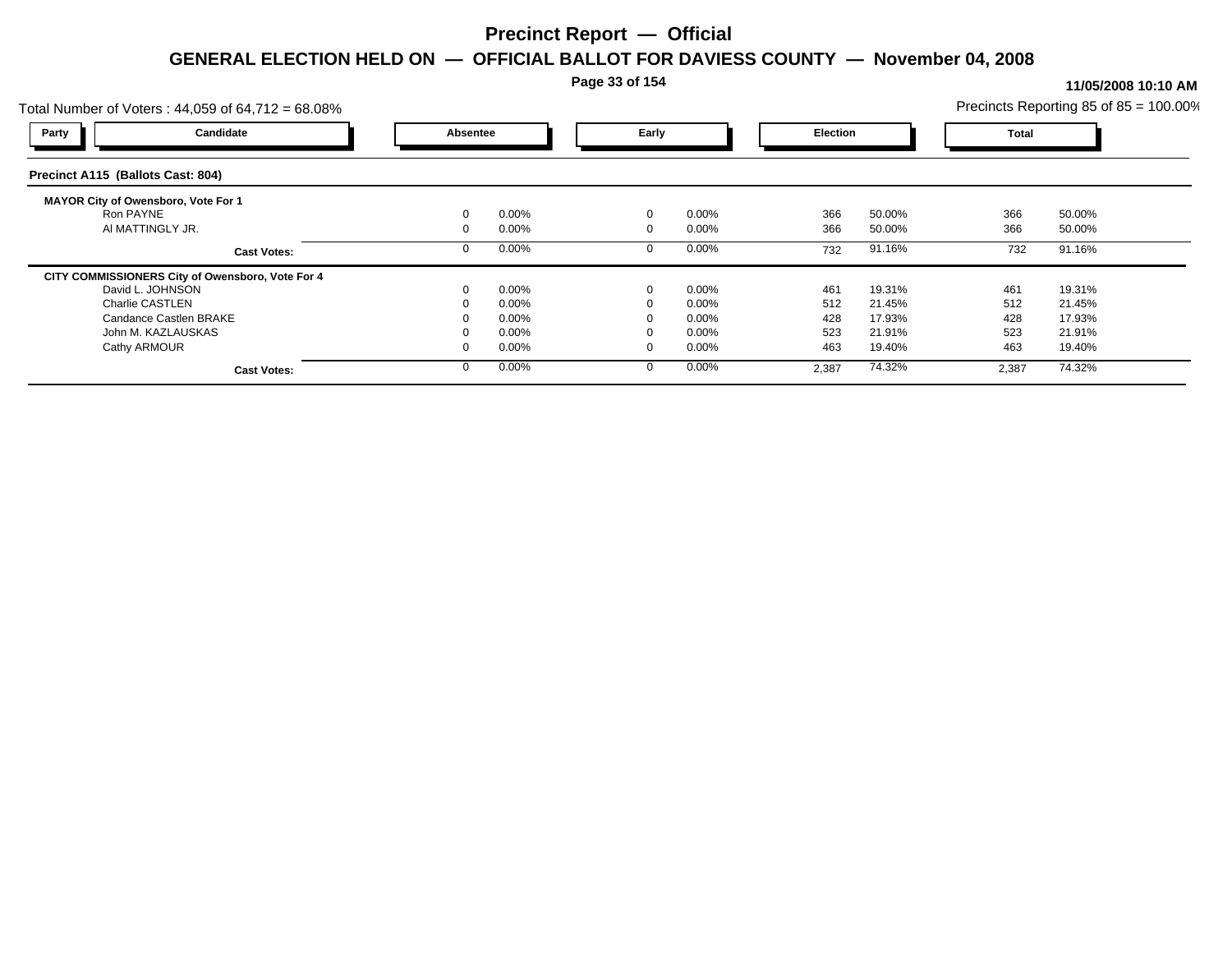**Page 34 of 154**

#### **11/05/2008 10:10 AM**

Total Number of Voters : 44,059 of 64,712 = 68.08% Precincts Reporting 85 of 85 = 100.00% **Party Candidate Absentee Early Election Total Precinct A116 (Ballots Cast: 588) STRAIGHT PARTY, Vote For 1** Republican Party 0 0.00% 0 0.00% 103 40.71% 103 40.71% Democratic Party 0 0.00% 0 0.00% 145 57.31% 145 57.31% Constitution Party 0 0.00% 0 0.00% 1 0.40% 1 0.40% Libertarian Party 0 0.00% 0 0.00% 4 1.58% 4 1.58% **Cast Votes:** 0 0.00% 0 0.00% 253 43.03% 253 43.03% **PRESIDENT and VICE PRESIDENT of the UNITED STATES, Vote For 1** John McCAIN Sarah PALIN John McCAIN Sarah PALIN 0 0.00% 0 0.00% 274 47.16% 274 47.16% Barack OBAMA Joe BIDEN 0 0.00% 0 0.00% 297 51.12% 297 51.12% Ralph NADER Matt GONZALEZ  $0$  0.00% 0 0.00% 7 1.20% 7 1.20% 7 1.20% Chuck BALDWIN Robert E. THORNSBERRY 0 0.00% 0 0.00% 1 0.17% 1 0.17% Bob BARR Wayne A. ROOT **2 0.34% 0 0.00% 0 0.00% 0 0.00% 0 0.00%** 2 0.34% 2 0.34% 2 0.34% Brian Moore (W) 0 0.00% 0 0.00% 0 0.00% 0 0.00% Alan Keyes (W) 0 0.00% 0 0.00% 0 0.00% 0 0.00% **Cast Votes:** 0 0.00% 0 0.00% 581 98.81% 581 98.81% **UNITED STATES SENATOR, Vote For 1** Mitch McCONNELL 0 0.00% 0 0.00% 268 46.45% 268 46.45% Bruce LUNSFORD 0 0.00% 0 0.00% 309 53.55% 309 53.55% **Cast Votes:** 0 0.00% 0 0.00% 577 98.13% 577 98.13% **UNITED STATES REPRESENTATIVE in CONGRESS 2nd Congressional District, Vote For 1** S. Brett GUTHRIE 0 0.00% 0 0.00% 208 36.30% 208 36.30% David E. BOSWELL 0 0.00% 0 0.00% 365 63.70% 365 63.70% **Cast Votes:** 0 0.00% 0 0.00% 573 97.45% 573 97.45% **STATE REPRESENTATIVE 13th Representative District, Vote For 1** Ben BOARMAN 0 0.00% 0 0.00% 227 40.46% 227 40.46% Jim GLENN 0 0.00% 0 0.00% 334 59.54% 334 59.54% **Cast Votes:** 0 0.00% 0 0.00% 561 95.41% 561 95.41% **COMMONWEALTH'S ATTORNEY 6th Judicial Circuit, Vote For 1** Bruce E. KUEGEL 0 0.00% 0 0.00% 453 100.00% 453 100.00% **Cast Votes:** 0 0.00% 0 0.00% 453 77.04% 453 77.04% **CIRCUIT JUDGE 6th Judicial Circuit 2nd Division, Vote For 1** Joe CASTLEN 0 0.00% 0 0.00% 429 100.00% 429 100.00% **Cast Votes:** 0 0.00% 0 0.00% 429 72.96% 429 72.96% **SOIL and WATER CONSERVATION DISTRICT SUPERVISORS, Vote For 4** Thomas E. NEAL 0 0.00% 0 0.00% 259 35.77% 259 35.77% Richard STRODE 0 0.00% 0 0.00% 243 33.56% 243 33.56% C. A. PANTLE JR. 0 0.00% 0 0.00% 222 30.66% 222 30.66% Daniel R GOODWIN (W) 0 0.00% 0 0.00% 0 0.00% 0 0.00% **Cast Votes:** 0 0.00% 0 0.00% 724 30.78% 724 30.78%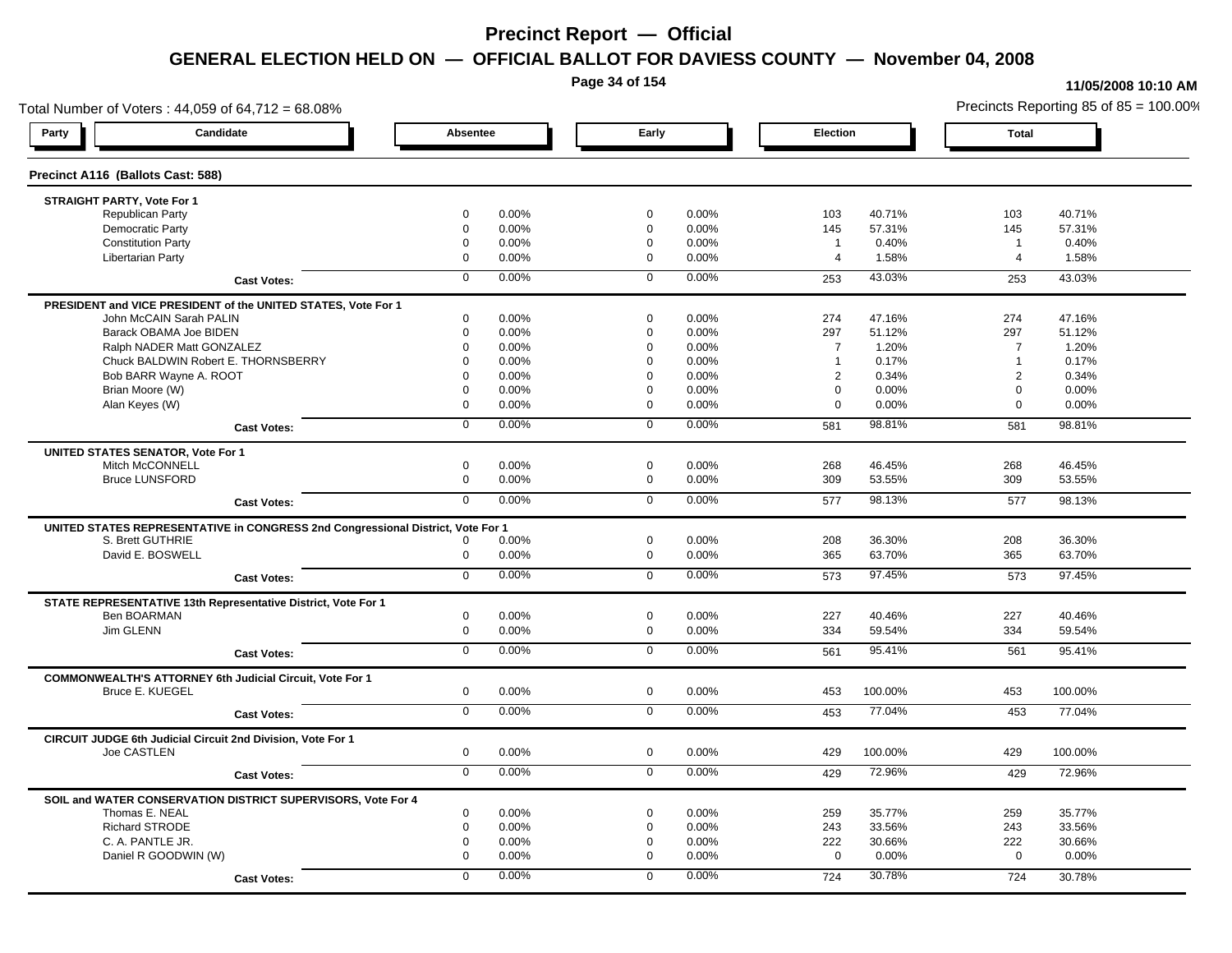### **Page 35 of 154**

|                                                  | Total Number of Voters: 44,059 of 64,712 = 68.08%                                  |  |       |             |          |       |                 |       | Precincts Reporting 85 of 85 = 100.00% |  |
|--------------------------------------------------|------------------------------------------------------------------------------------|--|-------|-------------|----------|-------|-----------------|-------|----------------------------------------|--|
| Party                                            | Candidate                                                                          |  |       |             | Early    |       | <b>Election</b> |       | <b>Total</b>                           |  |
| Precinct A116 (Ballots Cast: 588)                |                                                                                    |  |       |             |          |       |                 |       |                                        |  |
|                                                  | MEMBER BOARD of EDUCATION 5th Educational District, Vote For 1<br>Mary Tim GRIFFIN |  | 0.00% | $\mathbf 0$ | 0.00%    | 366   | 100.00%         | 366   | 100.00%                                |  |
|                                                  | <b>Cast Votes:</b>                                                                 |  | 0.00% |             | 0.00%    | 366   | 62.24%          | 366   | 62.24%                                 |  |
| MAYOR City of Owensboro, Vote For 1<br>Ron PAYNE |                                                                                    |  | 0.00% | $\Omega$    | 0.00%    | 275   | 54.03%          | 275   | 54.03%                                 |  |
|                                                  | AI MATTINGLY JR.                                                                   |  | 0.00% |             | $0.00\%$ | 234   | 45.97%          | 234   | 45.97%                                 |  |
|                                                  | <b>Cast Votes:</b>                                                                 |  | 0.00% |             | 0.00%    | 509   | 87.61%          | 509   | 87.61%                                 |  |
|                                                  | CITY COMMISSIONERS City of Owensboro, Vote For 4                                   |  |       |             |          |       |                 |       |                                        |  |
|                                                  | David L. JOHNSON                                                                   |  | 0.00% | $\mathbf 0$ | 0.00%    | 333   | 20.32%          | 333   | 20.32%                                 |  |
| <b>Charlie CASTLEN</b>                           |                                                                                    |  | 0.00% |             | $0.00\%$ | 340   | 20.74%          | 340   | 20.74%                                 |  |
|                                                  | Candance Castlen BRAKE                                                             |  | 0.00% |             | $0.00\%$ | 335   | 20.44%          | 335   | 20.44%                                 |  |
|                                                  | John M. KAZLAUSKAS                                                                 |  | 0.00% |             | 0.00%    | 313   | 19.10%          | 313   | 19.10%                                 |  |
| Cathy ARMOUR                                     |                                                                                    |  | 0.00% |             | 0.00%    | 318   | 19.40%          | 318   | 19.40%                                 |  |
|                                                  | <b>Cast Votes:</b>                                                                 |  | 0.00% | $\Omega$    | $0.00\%$ | 1,639 | 70.52%          | 1,639 | 70.52%                                 |  |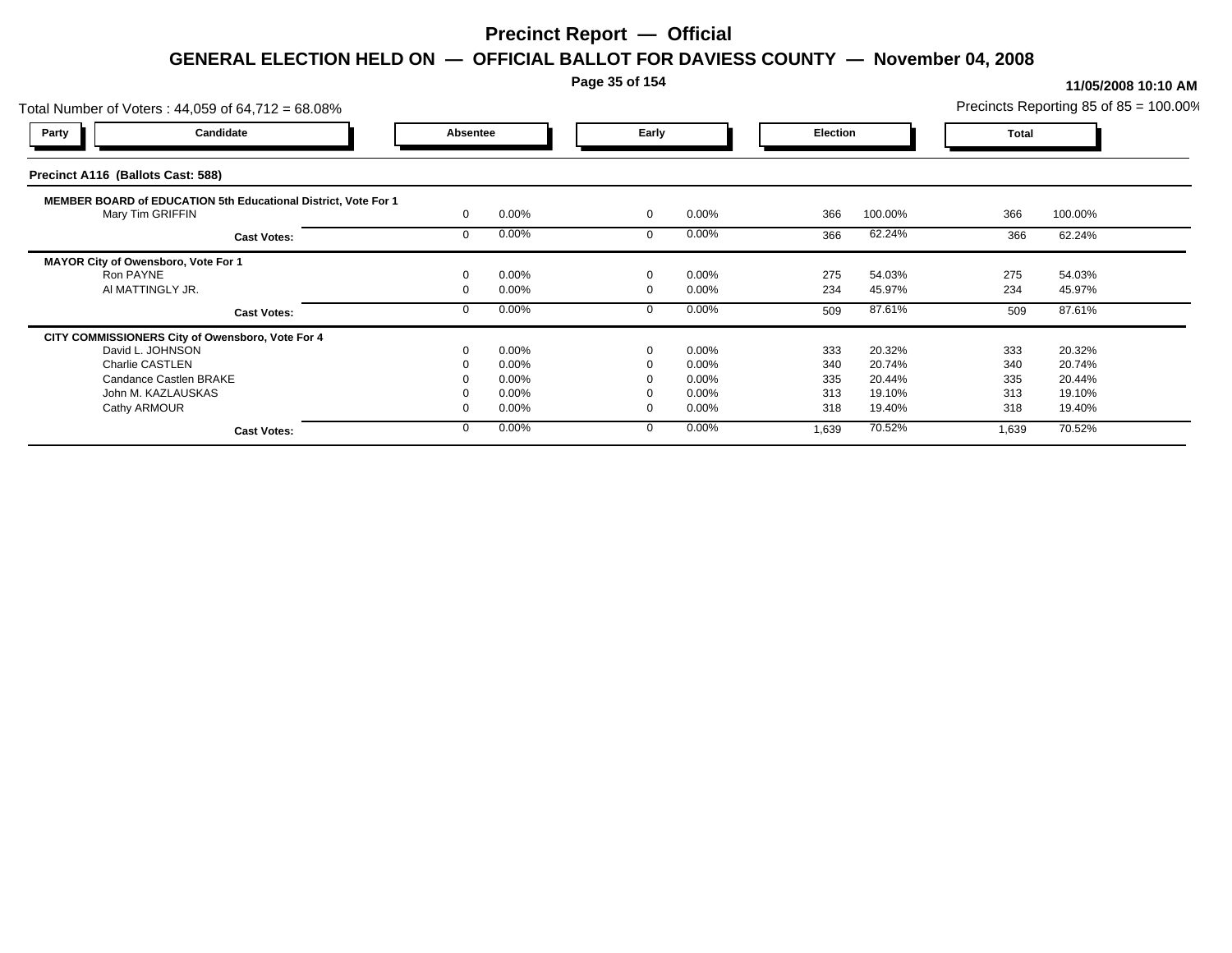**Page 36 of 154**

#### **11/05/2008 10:10 AM**

Total Number of Voters : 44,059 of 64,712 = 68.08% Precincts Reporting 85 of 85 = 100.00% **Party Candidate Absentee Early Election Total Precinct A118 (Ballots Cast: 258) STRAIGHT PARTY, Vote For 1** Republican Party 0 0.00% 0 0.00% 33 22.92% 33 22.92% Democratic Party 0 0.00% 0 0.00% 107 74.31% 107 74.31% Constitution Party 0 0.00% 0 0.00% 1 0.69% 1 0.69% Libertarian Party 0 0.00% 0 0.00% 3 2.08% 3 2.08% **Cast Votes:** 0 0.00% 0 0.00% 144 55.81% 144 55.81% **PRESIDENT and VICE PRESIDENT of the UNITED STATES, Vote For 1** John McCAIN Sarah PALIN John McCAIN Sarah PALIN 0 0.00% 0 0.00% 95 37.40% 95 37.40% Barack OBAMA Joe BIDEN 0 0.00% 0 0.00% 154 60.63% 154 60.63% Ralph NADER Matt GONZALEZ  $0$  0.00% 0 0.00% 5 1.97% 5 1.97% 5 1.97% Chuck BALDWIN Robert E. THORNSBERRY 0 0.00% 0 0.00% 0 0.00% 0 0.00%  $B$ ob BARR Wayne A. ROOT  $0.00\%$   $0.00\%$   $0.00\%$   $0.00\%$   $0.00\%$   $0.00\%$   $0.00\%$   $0.00\%$ Brian Moore (W) 0 0.00% 0 0.00% 0 0.00% 0 0.00% Alan Keyes (W) 0 0.00% 0 0.00% 0 0.00% 0 0.00% **Cast Votes:** 0 0.00% 0 0.00% 254 98.45% 254 98.45% **UNITED STATES SENATOR, Vote For 1** Mitch McCONNELL 0 0.00% 0 0.00% 98 39.68% 98 39.68% Bruce LUNSFORD 0 0.00% 0 0.00% 149 60.32% 149 60.32% **Cast Votes:** 0 0.00% 0 0.00% 247 95.74% 247 95.74% **UNITED STATES REPRESENTATIVE in CONGRESS 2nd Congressional District, Vote For 1** S. Brett GUTHRIE 0 0.00% 0 0.00% 65 26.32% 65 26.32% David E. BOSWELL 0 0.00% 0 0.00% 182 73.68% 182 73.68% **Cast Votes:** 0 0.00% 0 0.00% 247 95.74% 247 95.74% **STATE REPRESENTATIVE 13th Representative District, Vote For 1** Ben BOARMAN 0 0.00% 0 0.00% 66 27.27% 66 27.27% Jim GLENN 0 0.00% 0 0.00% 176 72.73% 176 72.73% **Cast Votes:** 0 0.00% 0 0.00% 242 93.80% 242 93.80% **COMMONWEALTH'S ATTORNEY 6th Judicial Circuit, Vote For 1** Bruce E. KUEGEL 0 0.00% 0 0.00% 212 100.00% 212 100.00% **Cast Votes:** 0 0.00% 0 0.00% 212 82.17% 212 82.17% **CIRCUIT JUDGE 6th Judicial Circuit 2nd Division, Vote For 1** Joe CASTLEN 0 0.00% 0 0.00% 197 100.00% 197 100.00% **Cast Votes:** 0 0.00% 0 0.00% 197 76.36% 197 76.36% **SOIL and WATER CONSERVATION DISTRICT SUPERVISORS, Vote For 4** Thomas E. NEAL 0 0.00% 0 0.00% 117 35.67% 117 35.67% Richard STRODE 0 0.00% 0 0.00% 115 35.06% 115 35.06% C. A. PANTLE JR. 0 0.00% 0 0.00% 96 29.27% 96 29.27% Daniel R GOODWIN (W) 0 0.00% 0 0.00% 0 0.00% 0 0.00% **Cast Votes:** 0 0.00% 0 0.00% 328 31.78% 328 31.78%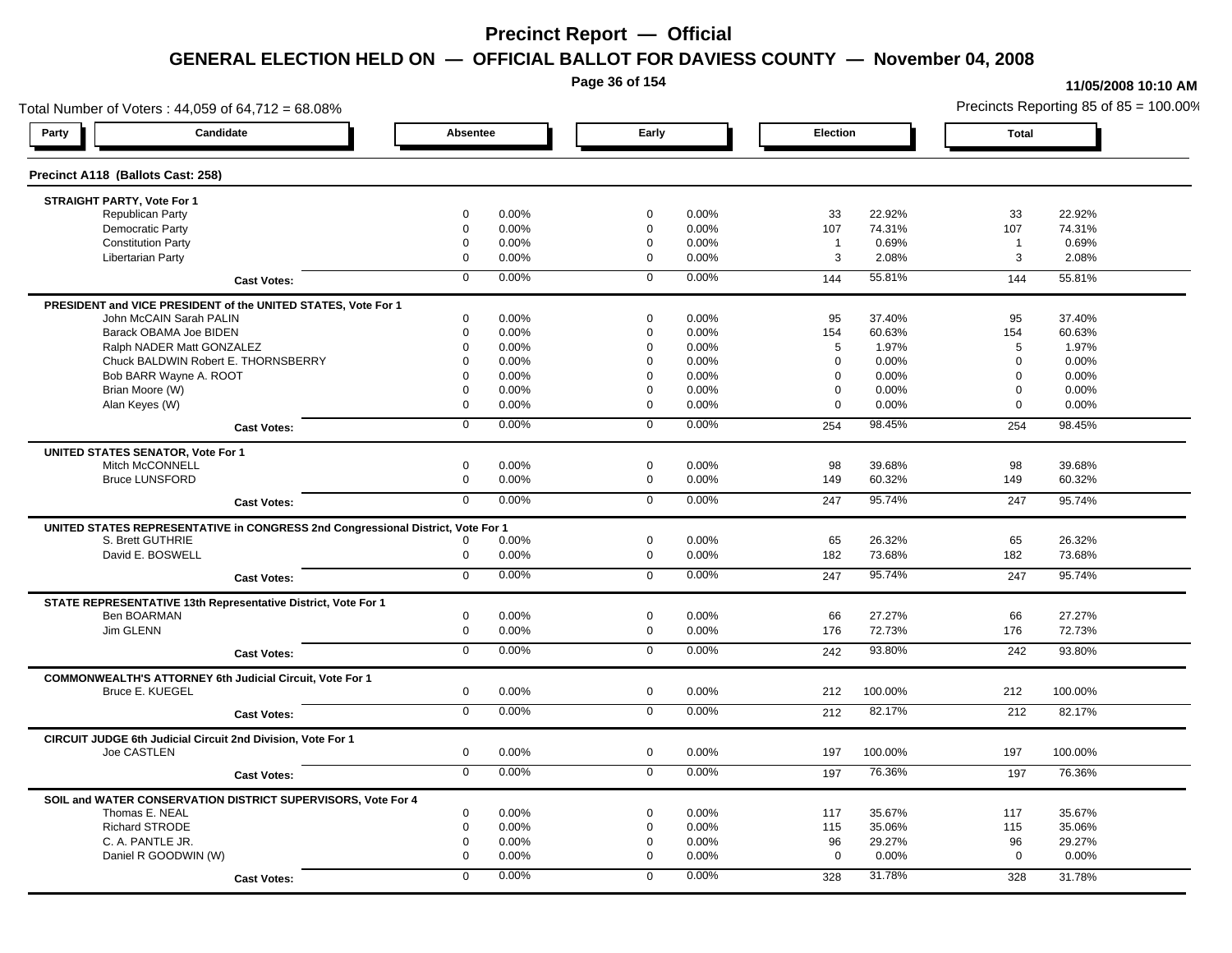### **Page 37 of 154**

| Total Number of Voters: 44,059 of 64,712 = 68.08% |                                                                             |          |       |             |          |          |        |       | Precincts Reporting 85 of $85 = 100.00\%$ |
|---------------------------------------------------|-----------------------------------------------------------------------------|----------|-------|-------------|----------|----------|--------|-------|-------------------------------------------|
| Party                                             | Candidate                                                                   | Absentee |       | Early       |          | Election |        | Total |                                           |
| Precinct A118 (Ballots Cast: 258)                 |                                                                             |          |       |             |          |          |        |       |                                           |
|                                                   | MEMBER BOARD of EDUCATION Owensboro Independent School District, Vote For 3 |          |       |             |          |          |        |       |                                           |
| Jane Miller HAASE                                 |                                                                             |          | 0.00% | $\Omega$    | 0.00%    | 94       | 25.13% | 94    | 25.13%                                    |
| Wes ROBERTS                                       |                                                                             |          | 0.00% | $\Omega$    | 0.00%    | 60       | 16.04% | 60    | 16.04%                                    |
| Cate LAUZON                                       |                                                                             |          | 0.00% |             | 0.00%    | 77       | 20.59% | 77    | 20.59%                                    |
| George S. GILLIAM                                 |                                                                             |          | 0.00% |             | 0.00%    | 94       | 25.13% | 94    | 25.13%                                    |
| James LOTT                                        |                                                                             |          | 0.00% |             | 0.00%    | 49       | 13.10% | 49    | 13.10%                                    |
|                                                   | <b>Cast Votes:</b>                                                          |          | 0.00% | $\Omega$    | 0.00%    | 374      | 54.20% | 374   | 54.20%                                    |
| MAYOR City of Owensboro, Vote For 1               |                                                                             |          |       |             |          |          |        |       |                                           |
| Ron PAYNE                                         |                                                                             |          | 0.00% | $\mathbf 0$ | 0.00%    | 103      | 47.03% | 103   | 47.03%                                    |
| AI MATTINGLY JR.                                  |                                                                             |          | 0.00% | $\mathbf 0$ | 0.00%    | 116      | 52.97% | 116   | 52.97%                                    |
|                                                   | <b>Cast Votes:</b>                                                          |          | 0.00% | $\mathbf 0$ | 0.00%    | 219      | 85.55% | 219   | 85.55%                                    |
| CITY COMMISSIONERS City of Owensboro, Vote For 4  |                                                                             |          |       |             |          |          |        |       |                                           |
| David L. JOHNSON                                  |                                                                             |          | 0.00% | $\Omega$    | 0.00%    | 125      | 19.59% | 125   | 19.59%                                    |
| Charlie CASTLEN                                   |                                                                             |          | 0.00% |             | 0.00%    | 123      | 19.28% | 123   | 19.28%                                    |
| Candance Castlen BRAKE                            |                                                                             |          | 0.00% |             | 0.00%    | 123      | 19.28% | 123   | 19.28%                                    |
| John M. KAZLAUSKAS                                |                                                                             |          | 0.00% |             | $0.00\%$ | 128      | 20.06% | 128   | 20.06%                                    |
| Cathy ARMOUR                                      |                                                                             |          | 0.00% | $\Omega$    | 0.00%    | 139      | 21.79% | 139   | 21.79%                                    |
|                                                   | <b>Cast Votes:</b>                                                          |          | 0.00% | $\mathbf 0$ | 0.00%    | 638      | 62.30% | 638   | 62.30%                                    |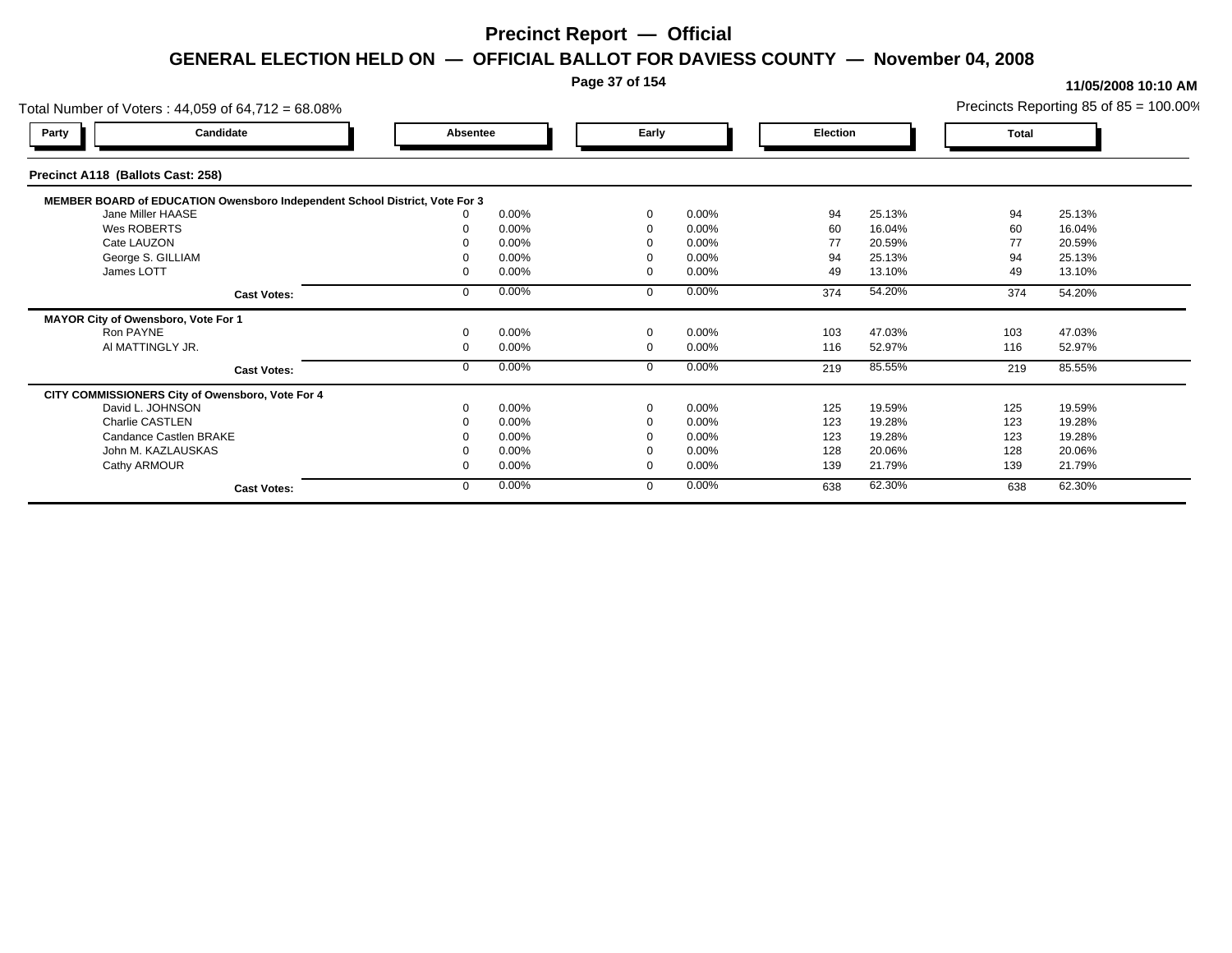**Page 38 of 154**

### **11/05/2008 10:10 AM**

Total Number of Voters : 44,059 of 64,712 = 68.08% Precincts Reporting 85 of 85 = 100.00% **Party Candidate Absentee Early Election Total Precinct A119 (Ballots Cast: 407) STRAIGHT PARTY, Vote For 1** Republican Party 0 0.00% 0 0.00% 67 35.45% 67 35.45% Democratic Party 0 0.00% 0 0.00% 118 62.43% 118 62.43% Constitution Party 0 0.00% 0 0.00% 1 0.53% 1 0.53% Libertarian Party 0 0.00% 0 0.00% 3 1.59% 3 1.59% **Cast Votes:** 0 0.00% 0 0.00% 189 46.44% 189 46.44% **PRESIDENT and VICE PRESIDENT of the UNITED STATES, Vote For 1** John McCAIN Sarah PALIN John McCAIN Sarah PALIN 0 0.00% 0 0.00% 175 43.64% 175 43.64% Barack OBAMA Joe BIDEN 0 0.00% 0 0.00% 220 54.86% 220 54.86% Ralph NADER Matt GONZALEZ  $0$  0.00%  $0$  0.00% 0 0.00% 3 0.75% 3 0.75% 3 0.75% Chuck BALDWIN Robert E. THORNSBERRY 0 0.00% 0 0.00% 0 0.00% 0 0.00% Bob BARR Wayne A. ROOT 0 0.00% 0 0.00% 3 0.75% 3 0.75% Brian Moore (W) 0 0.00% 0 0.00% 0 0.00% 0 0.00% Alan Keyes (W) 0 0.00% 0 0.00% 0 0.00% 0 0.00% **Cast Votes:** 0 0.00% 0 0.00% 401 98.53% 401 98.53% **UNITED STATES SENATOR, Vote For 1** Mitch McCONNELL 0 0.00% 0 0.00% 171 43.40% 171 43.40% Bruce LUNSFORD 0 0.00% 0 0.00% 223 56.60% 223 56.60% **Cast Votes:** 0 0.00% 0 0.00% 394 96.81% 394 96.81% **UNITED STATES REPRESENTATIVE in CONGRESS 2nd Congressional District, Vote For 1** S. Brett GUTHRIE 0 0.00% 0 0.00% 114 29.31% 114 29.31% David E. BOSWELL 0 0.00% 0 0.00% 275 70.69% 275 70.69% **Cast Votes:** 0 0.00% 0 0.00% 389 95.58% 389 95.58% **STATE REPRESENTATIVE 13th Representative District, Vote For 1** Ben BOARMAN 0 0.00% 0 0.00% 128 33.16% 128 33.16% Jim GLENN 0 0.00% 0 0.00% 258 66.84% 258 66.84% **Cast Votes:** 0 0.00% 0 0.00% 386 94.84% 386 94.84% **COMMONWEALTH'S ATTORNEY 6th Judicial Circuit, Vote For 1** Bruce E. KUEGEL 0 0.00% 0 0.00% 326 100.00% 326 100.00% **Cast Votes:** 0 0.00% 0 0.00% 326 80.10% 326 80.10% **CIRCUIT JUDGE 6th Judicial Circuit 2nd Division, Vote For 1** Joe CASTLEN 0 0.00% 0 0.00% 302 100.00% 302 100.00% **Cast Votes:** 0 0.00% 0 0.00% 302 74.20% 302 74.20% **SOIL and WATER CONSERVATION DISTRICT SUPERVISORS, Vote For 4** Thomas E. NEAL 0 0.00% 0 0.00% 200 34.42% 200 34.42% Richard STRODE 0 0.00% 0 0.00% 201 34.60% 201 34.60% C. A. PANTLE JR. 0 0.00% 0 0.00% 180 30.98% 180 30.98% Daniel R GOODWIN (W) 0 0.00% 0 0.00% 0 0.00% 0 0.00% **Cast Votes:** 0 0.00% 0 0.00% 581 35.69% 581 35.69%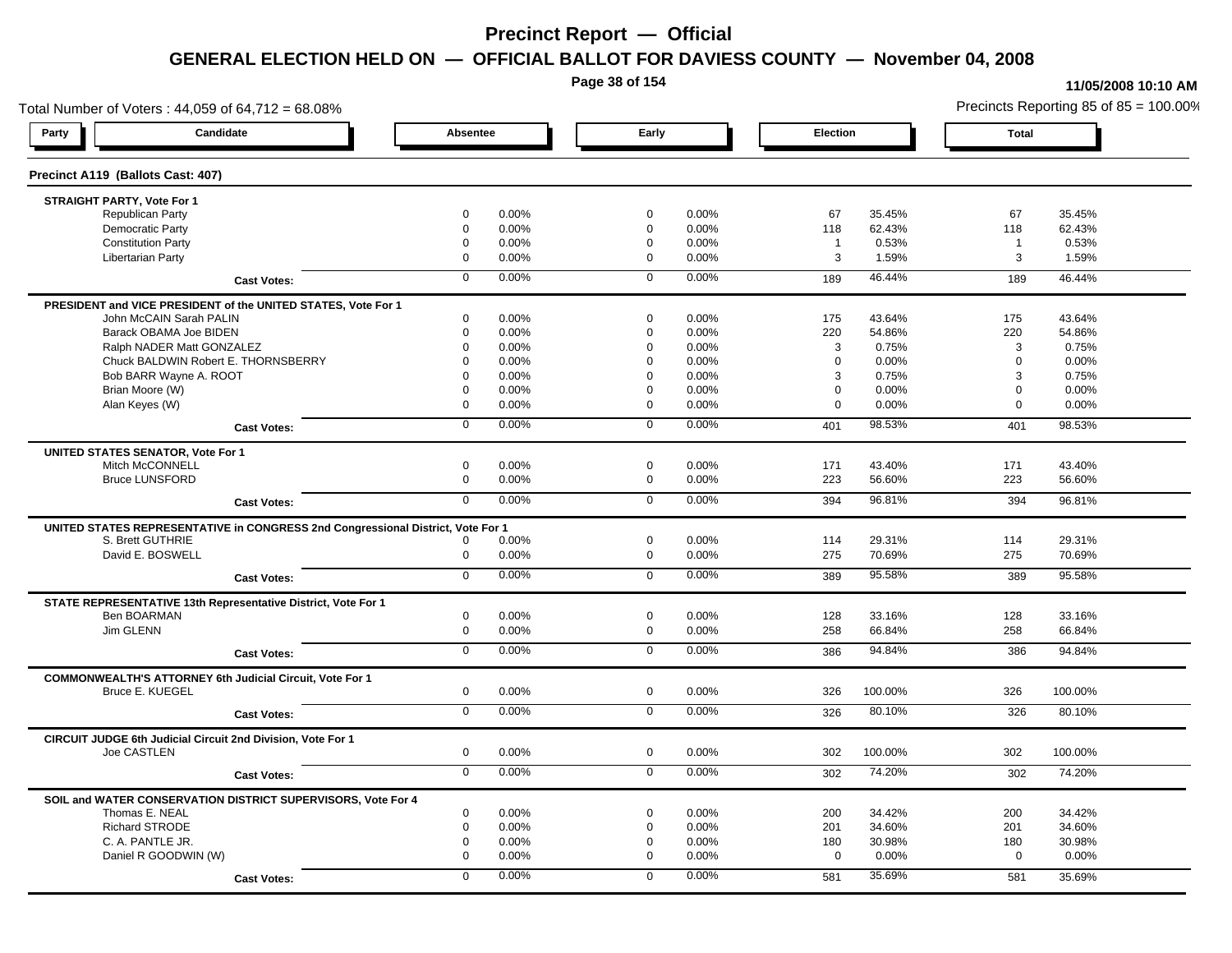### **Page 39 of 154**

| Total Number of Voters: 44,059 of 64,712 = 68.08%                           |          |       |          |          |          |        |       | Precincts Reporting 85 of $85 = 100.00\%$ |
|-----------------------------------------------------------------------------|----------|-------|----------|----------|----------|--------|-------|-------------------------------------------|
| Candidate<br>Party                                                          | Absentee |       | Early    |          | Election |        | Total |                                           |
| Precinct A119 (Ballots Cast: 407)                                           |          |       |          |          |          |        |       |                                           |
| MEMBER BOARD of EDUCATION Owensboro Independent School District, Vote For 3 |          |       |          |          |          |        |       |                                           |
| Jane Miller HAASE                                                           |          | 0.00% | $\Omega$ | $0.00\%$ | 182      | 24.20% | 182   | 24.20%                                    |
| Wes ROBERTS                                                                 |          | 0.00% |          | 0.00%    | 149      | 19.81% | 149   | 19.81%                                    |
| Cate LAUZON                                                                 |          | 0.00% |          | 0.00%    | 158      | 21.01% | 158   | 21.01%                                    |
| George S. GILLIAM                                                           |          | 0.00% |          | 0.00%    | 179      | 23.80% | 179   | 23.80%                                    |
| James LOTT                                                                  |          | 0.00% |          | 0.00%    | 84       | 11.17% | 84    | 11.17%                                    |
| <b>Cast Votes:</b>                                                          |          | 0.00% | $\Omega$ | 0.00%    | 752      | 63.95% | 752   | 63.95%                                    |
| MAYOR City of Owensboro, Vote For 1                                         |          |       |          |          |          |        |       |                                           |
| Ron PAYNE                                                                   |          | 0.00% | $\Omega$ | 0.00%    | 169      | 49.85% | 169   | 49.85%                                    |
| AI MATTINGLY JR.                                                            |          | 0.00% | $\Omega$ | 0.00%    | 170      | 50.15% | 170   | 50.15%                                    |
| <b>Cast Votes:</b>                                                          |          | 0.00% | $\Omega$ | 0.00%    | 339      | 86.26% | 339   | 86.26%                                    |
| CITY COMMISSIONERS City of Owensboro, Vote For 4                            |          |       |          |          |          |        |       |                                           |
| David L. JOHNSON                                                            |          | 0.00% | $\Omega$ | 0.00%    | 217      | 20.47% | 217   | 20.47%                                    |
| Charlie CASTLEN                                                             |          | 0.00% |          | 0.00%    | 225      | 21.23% | 225   | 21.23%                                    |
| Candance Castlen BRAKE                                                      |          | 0.00% |          | 0.00%    | 213      | 20.09% | 213   | 20.09%                                    |
| John M. KAZLAUSKAS                                                          |          | 0.00% |          | 0.00%    | 207      | 19.53% | 207   | 19.53%                                    |
| Cathy ARMOUR                                                                |          | 0.00% | - 0      | 0.00%    | 198      | 18.68% | 198   | 18.68%                                    |
| <b>Cast Votes:</b>                                                          |          | 0.00% | $\Omega$ | 0.00%    | 1,060    | 67.43% | 1,060 | 67.43%                                    |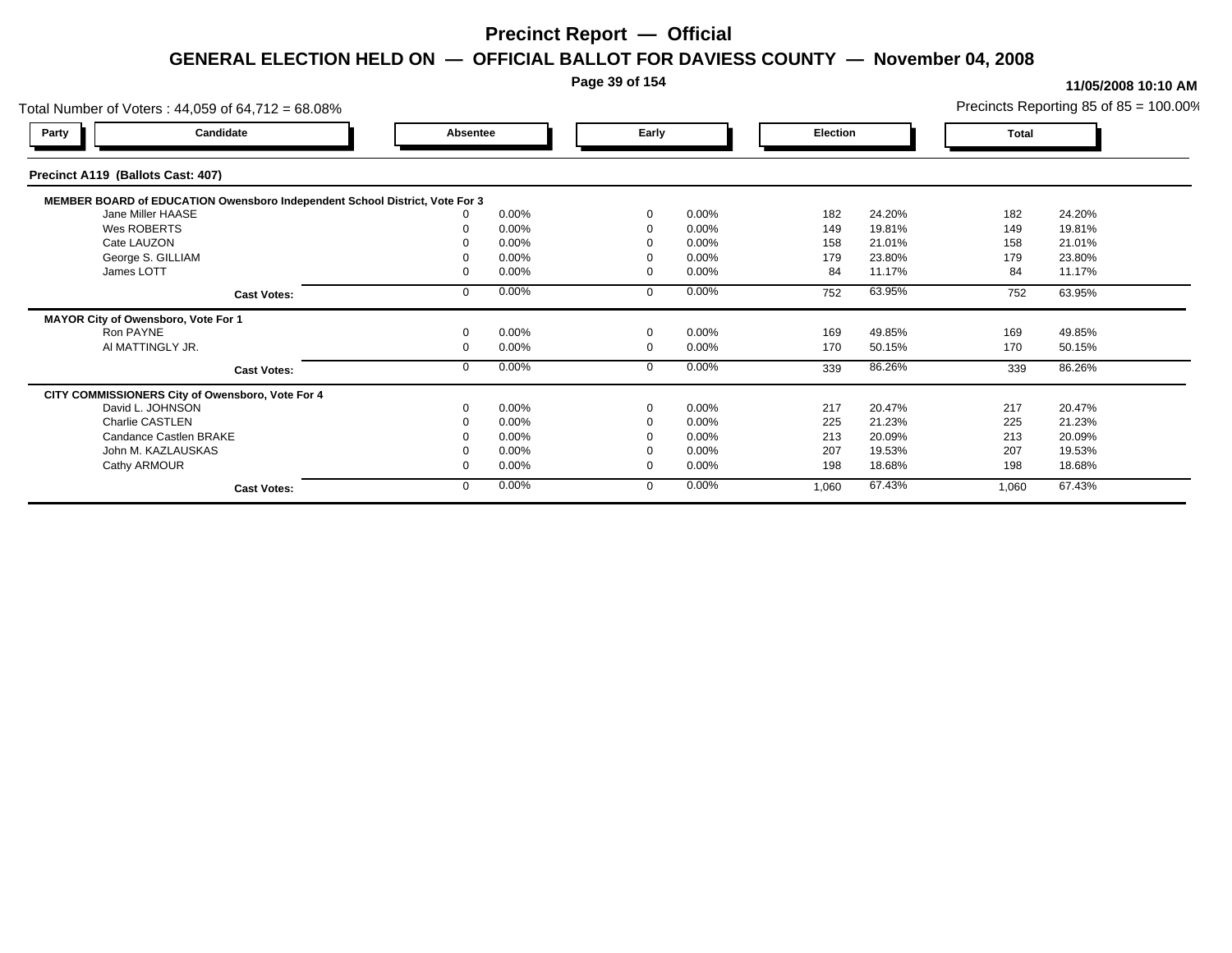**Page 40 of 154**

#### **11/05/2008 10:10 AM**

Total Number of Voters : 44,059 of 64,712 = 68.08% Precincts Reporting 85 of 85 = 100.00% **Party Candidate Absentee Early Election Total Precinct A120 (Ballots Cast: 485) STRAIGHT PARTY, Vote For 1** Republican Party 0 0.00% 0 0.00% 72 36.18% 72 36.18% Democratic Party 0 0.00% 0 0.00% 127 63.82% 127 63.82% Constitution Party 0 0.00% 0 0.00% 0 0.00% 0 0.00% Libertarian Party 0 0.00% 0 0.00% 0 0.00% 0 0.00% **Cast Votes:** 0 0.00% 0 0.00% 199 41.03% 199 41.03% **PRESIDENT and VICE PRESIDENT of the UNITED STATES, Vote For 1** John McCAIN Sarah PALIN John McCAIN Sarah PALIN 0 0.00% 0 0.00% 227 47.19% 227 47.19% Barack OBAMA Joe BIDEN 0 0.00% 0 0.00% 243 50.52% 243 50.52% Ralph NADER Matt GONZALEZ  $\begin{array}{cccc} 0 & 0.00\% & 0 & 0.00\% & 8 & 1.66\% \end{array}$  8 1.66% 8 1.66% Chuck BALDWIN Robert E. THORNSBERRY 0 0.00% 0 0.00% 0 0.00% 0 0.00% Bob BARR Wayne A. ROOT 0 0.00% 0 0.00% 3 0.62% 3 0.62% Brian Moore (W) 0 0.00% 0 0.00% 0 0.00% 0 0.00% Alan Keyes (W) 0 0.00% 0 0.00% 0 0.00% 0 0.00% **Cast Votes:** 0 0.00% 0 0.00% 481 99.18% 481 99.18% **UNITED STATES SENATOR, Vote For 1** Mitch McCONNELL 0 0.00% 0 0.00% 216 45.57% 216 45.57% Bruce LUNSFORD 0 0.00% 0 0.00% 258 54.43% 258 54.43% **Cast Votes:** 0 0.00% 0 0.00% 474 97.73% 474 97.73% **UNITED STATES REPRESENTATIVE in CONGRESS 2nd Congressional District, Vote For 1** S. Brett GUTHRIE 0 0.00% 0 0.00% 149 31.30% 149 31.30% David E. BOSWELL 0 0.00% 0 0.00% 327 68.70% 327 68.70% **Cast Votes:** 0 0.00% 0 0.00% 476 98.14% 476 98.14% **STATE REPRESENTATIVE 13th Representative District, Vote For 1** Ben BOARMAN 0 0.00% 0 0.00% 159 33.76% 159 33.76% Jim GLENN 0 0.00% 0 0.00% 312 66.24% 312 66.24% **Cast Votes:** 0 0.00% 0 0.00% 471 97.11% 471 97.11% **COMMONWEALTH'S ATTORNEY 6th Judicial Circuit, Vote For 1** Bruce E. KUEGEL 0 0.00% 0 0.00% 391 100.00% 391 100.00% **Cast Votes:** 0 0.00% 0 0.00% 391 80.62% 391 80.62% **CIRCUIT JUDGE 6th Judicial Circuit 2nd Division, Vote For 1** Joe CASTLEN 0 0.00% 0 0.00% 378 100.00% 378 100.00% **Cast Votes:** 0 0.00% 0 0.00% 378 77.94% 378 77.94% **SOIL and WATER CONSERVATION DISTRICT SUPERVISORS, Vote For 4** Thomas E. NEAL 0 0.00% 0 0.00% 250 34.39% 250 34.39% Richard STRODE 0 0.00% 0 0.00% 249 34.25% 249 34.25% C. A. PANTLE JR. 0 0.00% 0 0.00% 228 31.36% 228 31.36% Daniel R GOODWIN (W) 0 0.00% 0 0.00% 0 0.00% 0 0.00% **Cast Votes:** 0 0.00% 0 0.00% 727 37.47% 727 37.47%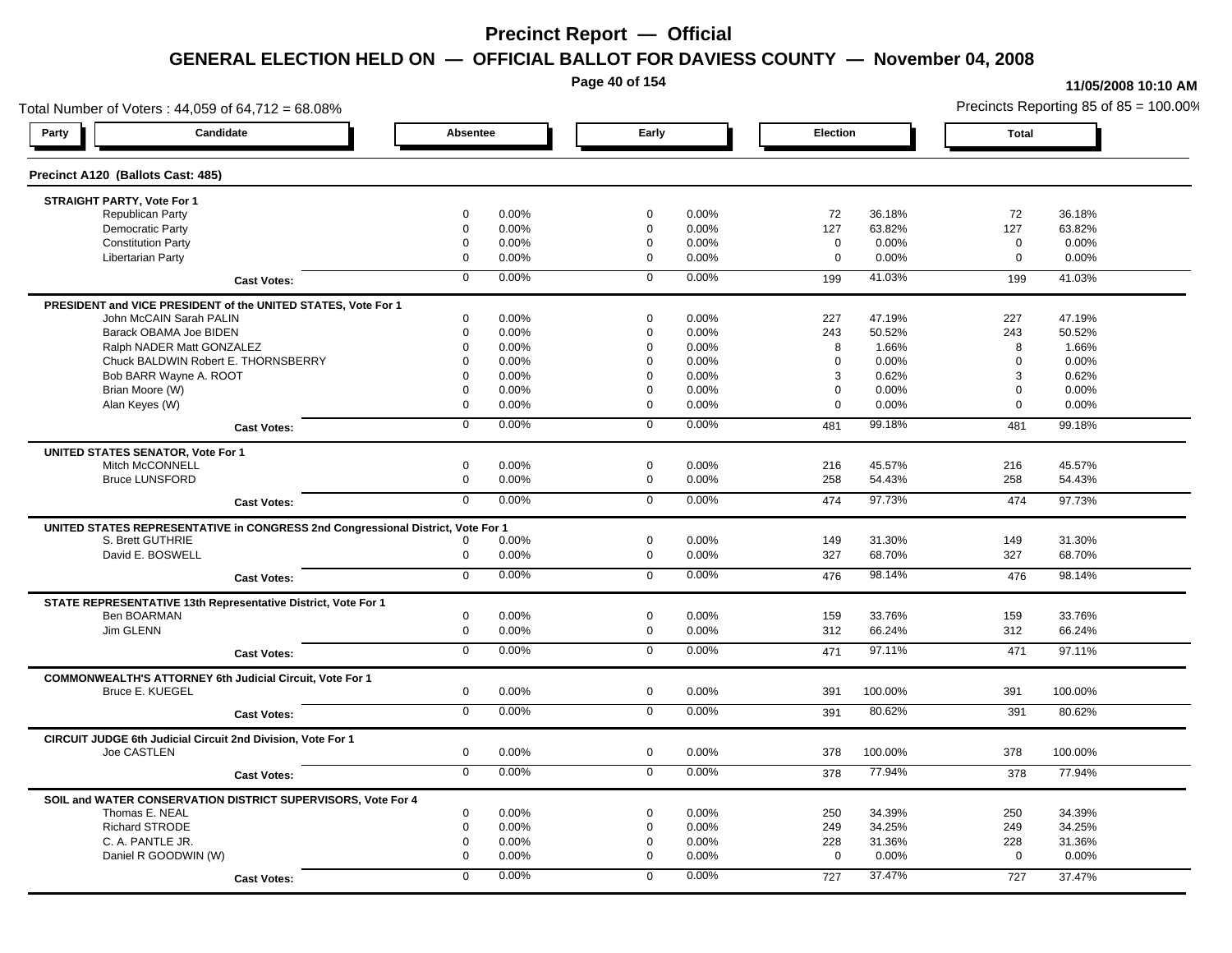**Page 41 of 154**

| Total Number of Voters: 44,059 of 64,712 = 68.08%                           |              |       |              |       |          |        |              | Precincts Reporting 85 of 85 = 100.00% |
|-----------------------------------------------------------------------------|--------------|-------|--------------|-------|----------|--------|--------------|----------------------------------------|
| Candidate<br>Party                                                          | Absentee     |       | Early        |       | Election |        | <b>Total</b> |                                        |
| Precinct A120 (Ballots Cast: 485)                                           |              |       |              |       |          |        |              |                                        |
| MEMBER BOARD of EDUCATION 3rd Educational District, Vote For 1              |              |       |              |       |          |        |              |                                        |
| Dianne Burns MACKEY                                                         | $\Omega$     | 0.00% | $\mathbf 0$  | 0.00% | 121      | 64.02% | 121          | 64.02%                                 |
| Joe H. OVERBY                                                               | $\Omega$     | 0.00% | $\mathbf{0}$ | 0.00% | 68       | 35.98% | 68           | 35.98%                                 |
| <b>Cast Votes:</b>                                                          | $\Omega$     | 0.00% | $\Omega$     | 0.00% | 189      | 73.26% | 189          | 73.26%                                 |
| MEMBER BOARD of EDUCATION Owensboro Independent School District, Vote For 3 |              |       |              |       |          |        |              |                                        |
| Jane Miller HAASE                                                           |              | 0.00% | $\Omega$     | 0.00% | 103      | 23.20% | 103          | 23.20%                                 |
| Wes ROBERTS                                                                 |              | 0.00% |              | 0.00% | 87       | 19.59% | 87           | 19.59%                                 |
| Cate LAUZON                                                                 |              | 0.00% |              | 0.00% | 92       | 20.72% | 92           | 20.72%                                 |
| George S. GILLIAM                                                           |              | 0.00% | $\Omega$     | 0.00% | 112      | 25.23% | 112          | 25.23%                                 |
| James LOTT                                                                  |              | 0.00% | $\Omega$     | 0.00% | 50       | 11.26% | 50           | 11.26%                                 |
| <b>Cast Votes:</b>                                                          | $\mathbf{0}$ | 0.00% | $\mathbf 0$  | 0.00% | 444      | 65.20% | 444          | 65.20%                                 |
| MAYOR City of Owensboro, Vote For 1                                         |              |       |              |       |          |        |              |                                        |
| Ron PAYNE                                                                   | $\Omega$     | 0.00% | $\Omega$     | 0.00% | 172      | 44.10% | 172          | 44.10%                                 |
| AI MATTINGLY JR.                                                            | $\Omega$     | 0.00% | $\Omega$     | 0.00% | 218      | 55.90% | 218          | 55.90%                                 |
| <b>Cast Votes:</b>                                                          | $\mathbf{0}$ | 0.00% | $\mathbf 0$  | 0.00% | 390      | 92.20% | 390          | 92.20%                                 |
| CITY COMMISSIONERS City of Owensboro, Vote For 4                            |              |       |              |       |          |        |              |                                        |
| David L. JOHNSON                                                            |              | 0.00% | $\mathbf 0$  | 0.00% | 232      | 18.85% | 232          | 18.85%                                 |
| Charlie CASTLEN                                                             |              | 0.00% | $\Omega$     | 0.00% | 274      | 22.26% | 274          | 22.26%                                 |
| Candance Castlen BRAKE                                                      |              | 0.00% | $\Omega$     | 0.00% | 244      | 19.82% | 244          | 19.82%                                 |
| John M. KAZLAUSKAS                                                          |              | 0.00% | $\Omega$     | 0.00% | 256      | 20.80% | 256          | 20.80%                                 |
| Cathy ARMOUR                                                                |              | 0.00% | $\Omega$     | 0.00% | 225      | 18.28% | 225          | 18.28%                                 |
| <b>Cast Votes:</b>                                                          | $\Omega$     | 0.00% | $\Omega$     | 0.00% | 1,231    | 72.75% | 1,231        | 72.75%                                 |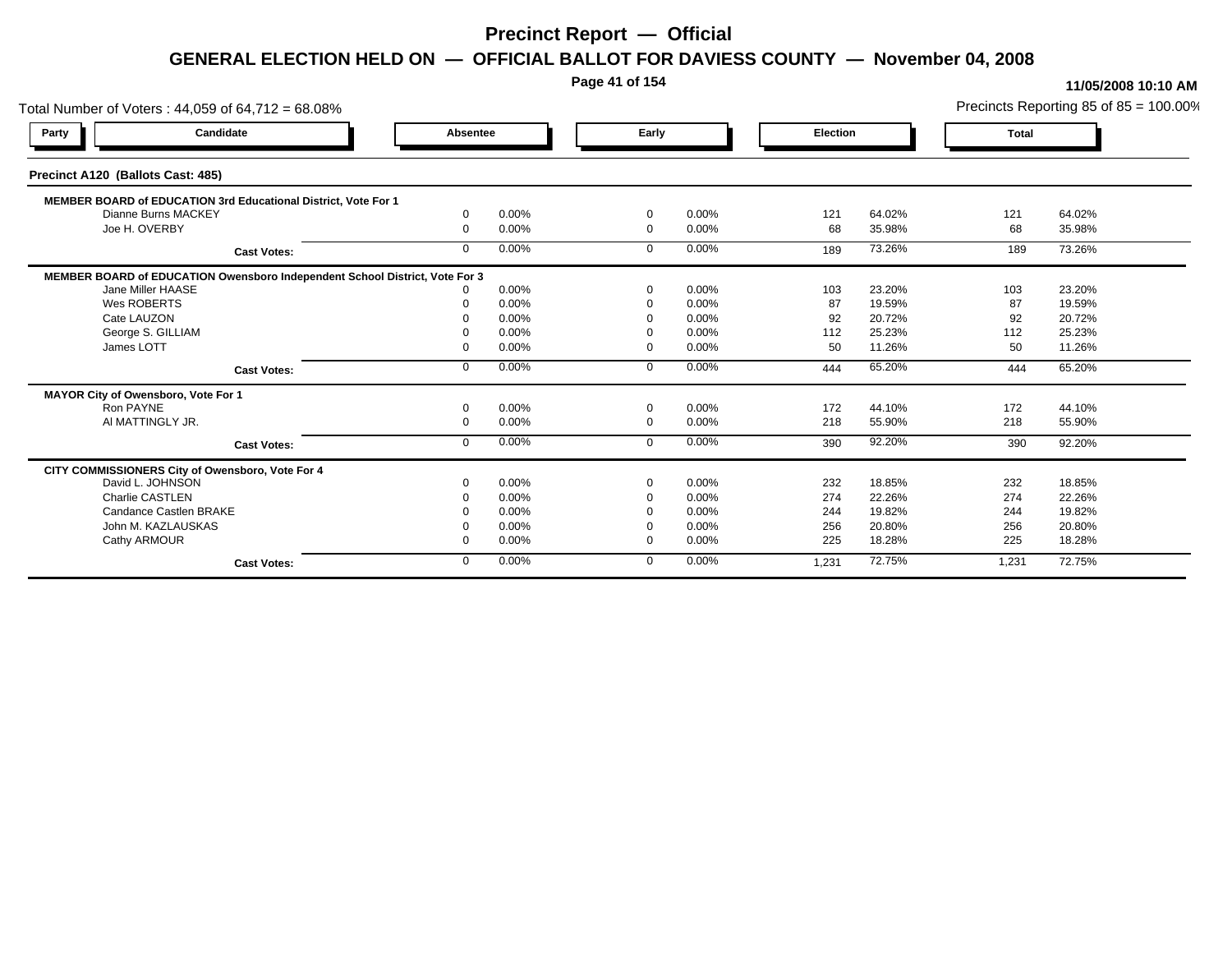**Page 42 of 154**

### **11/05/2008 10:10 AM**

Total Number of Voters : 44,059 of 64,712 = 68.08% Precincts Reporting 85 of 85 = 100.00% **Party Candidate Absentee Early Election Total Precinct A121 (Ballots Cast: 399) STRAIGHT PARTY, Vote For 1** Republican Party 0 0.00% 0 0.00% 47 33.81% 47 33.81% Democratic Party 0 0.00% 0 0.00% 90 64.75% 90 64.75% Constitution Party 0 0.00% 0 0.00% 2 1.44% 2 1.44% Libertarian Party 0 0.00% 0 0.00% 0 0.00% 0 0.00% **Cast Votes:** 0 0.00% 0 0.00% 139 34.84% 139 34.84% **PRESIDENT and VICE PRESIDENT of the UNITED STATES, Vote For 1** John McCAIN Sarah PALIN John McCAIN Sarah PALIN 0 0.00% 0 0.00% 191 48.48% 191 48.48% Barack OBAMA Joe BIDEN 0 0.00% 0 0.00% 196 49.75% 196 49.75% Ralph NADER Matt GONZALEZ  $\begin{array}{cccc} 0 & 0.00\% & 0 & 0.00\% & 4 & 1.02\% \end{array}$  4 1.02% 4 1.02% Chuck BALDWIN Robert E. THORNSBERRY 0 0.00% 0 0.00% 2 0.51% 2 0.51% Bob BARR Wayne A. ROOT **1** 0.25% 0 0.00% 0 0.00% 0 0.00% 1 0.25% 1 0.25% 1 0.25% Brian Moore (W) 0 0.00% 0 0.00% 0 0.00% 0 0.00% Alan Keyes (W) 0 0.00% 0 0.00% 0 0.00% 0 0.00% **Cast Votes:** 0 0.00% 0 0.00% 394 98.75% 394 98.75% **UNITED STATES SENATOR, Vote For 1** Mitch McCONNELL 0 0.00% 0 0.00% 200 50.76% 200 50.76% Bruce LUNSFORD 0 0.00% 0 0.00% 194 49.24% 194 49.24% **Cast Votes:** 0 0.00% 0 0.00% 394 98.75% 394 98.75% **UNITED STATES REPRESENTATIVE in CONGRESS 2nd Congressional District, Vote For 1** S. Brett GUTHRIE 0 0.00% 0 0.00% 141 35.70% 141 35.70% David E. BOSWELL 0 0.00% 0 0.00% 254 64.30% 254 64.30% **Cast Votes:** 0 0.00% 0 0.00% 395 99.00% 395 99.00% **STATE REPRESENTATIVE 13th Representative District, Vote For 1** Ben BOARMAN 0 0.00% 0 0.00% 136 34.69% 136 34.69% Jim GLENN 0 0.00% 0 0.00% 256 65.31% 256 65.31% **Cast Votes:** 0 0.00% 0 0.00% 392 98.25% 392 98.25% **COMMONWEALTH'S ATTORNEY 6th Judicial Circuit, Vote For 1** Bruce E. KUEGEL 0 0.00% 0 0.00% 303 100.00% 303 100.00% **Cast Votes:** 0 0.00% 0 0.00% 303 75.94% 303 75.94% **CIRCUIT JUDGE 6th Judicial Circuit 2nd Division, Vote For 1** Joe CASTLEN 0 0.00% 0 0.00% 305 100.00% 305 100.00% **Cast Votes:** 0 0.00% 0 0.00% 305 76.44% 305 76.44% **SOIL and WATER CONSERVATION DISTRICT SUPERVISORS, Vote For 4** Thomas E. NEAL 0 0.00% 0 0.00% 210 33.93% 210 33.93% Richard STRODE 0 0.00% 0 0.00% 210 33.93% 210 33.93% C. A. PANTLE JR. 0 0.00% 0 0.00% 199 32.15% 199 32.15% Daniel R GOODWIN (W) 0 0.00% 0 0.00% 0 0.00% 0 0.00% **Cast Votes:** 0 0.00% 0 0.00% 619 38.78% 619 38.78%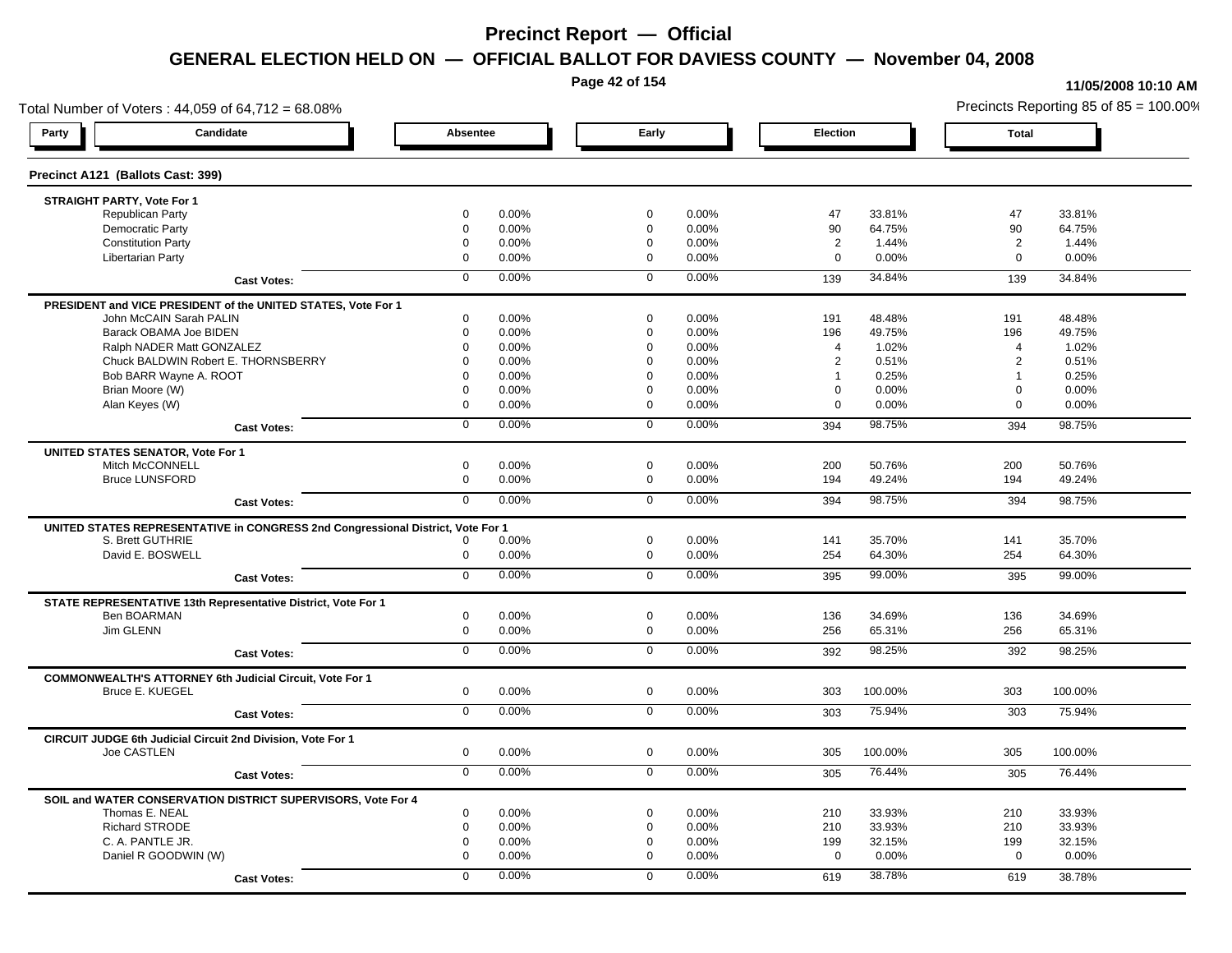### **Page 43 of 154**

| Total Number of Voters: 44,059 of 64,712 = 68.08%                           |          |       |             |          |          |        |       | Precincts Reporting 85 of $85 = 100.00\%$ |
|-----------------------------------------------------------------------------|----------|-------|-------------|----------|----------|--------|-------|-------------------------------------------|
| Candidate<br>Party                                                          | Absentee |       | Early       |          | Election |        | Total |                                           |
| Precinct A121 (Ballots Cast: 399)                                           |          |       |             |          |          |        |       |                                           |
| MEMBER BOARD of EDUCATION Owensboro Independent School District, Vote For 3 |          |       |             |          |          |        |       |                                           |
| Jane Miller HAASE                                                           |          | 0.00% | $\Omega$    | 0.00%    | 178      | 22.91% | 178   | 22.91%                                    |
| Wes ROBERTS                                                                 |          | 0.00% | $\Omega$    | 0.00%    | 158      | 20.33% | 158   | 20.33%                                    |
| Cate LAUZON                                                                 |          | 0.00% |             | 0.00%    | 192      | 24.71% | 192   | 24.71%                                    |
| George S. GILLIAM                                                           |          | 0.00% |             | 0.00%    | 180      | 23.17% | 180   | 23.17%                                    |
| James LOTT                                                                  |          | 0.00% | $\Omega$    | 0.00%    | 69       | 8.88%  | 69    | 8.88%                                     |
| <b>Cast Votes:</b>                                                          |          | 0.00% | $\Omega$    | 0.00%    | 777      | 64.91% | 777   | 64.91%                                    |
| MAYOR City of Owensboro, Vote For 1                                         |          |       |             |          |          |        |       |                                           |
| Ron PAYNE                                                                   |          | 0.00% | $\mathbf 0$ | 0.00%    | 190      | 53.82% | 190   | 53.82%                                    |
| AI MATTINGLY JR.                                                            |          | 0.00% | $\mathbf 0$ | 0.00%    | 163      | 46.18% | 163   | 46.18%                                    |
| <b>Cast Votes:</b>                                                          |          | 0.00% | $\mathbf 0$ | 0.00%    | 353      | 88.47% | 353   | 88.47%                                    |
| CITY COMMISSIONERS City of Owensboro, Vote For 4                            |          |       |             |          |          |        |       |                                           |
| David L. JOHNSON                                                            |          | 0.00% | $\Omega$    | 0.00%    | 217      | 18.69% | 217   | 18.69%                                    |
| Charlie CASTLEN                                                             |          | 0.00% |             | 0.00%    | 252      | 21.71% | 252   | 21.71%                                    |
| Candance Castlen BRAKE                                                      |          | 0.00% |             | 0.00%    | 222      | 19.12% | 222   | 19.12%                                    |
| John M. KAZLAUSKAS                                                          |          | 0.00% |             | $0.00\%$ | 245      | 21.10% | 245   | 21.10%                                    |
| Cathy ARMOUR                                                                |          | 0.00% | $\Omega$    | 0.00%    | 225      | 19.38% | 225   | 19.38%                                    |
| <b>Cast Votes:</b>                                                          |          | 0.00% | $\mathbf 0$ | 0.00%    | 1,161    | 72.74% | 1,161 | 72.74%                                    |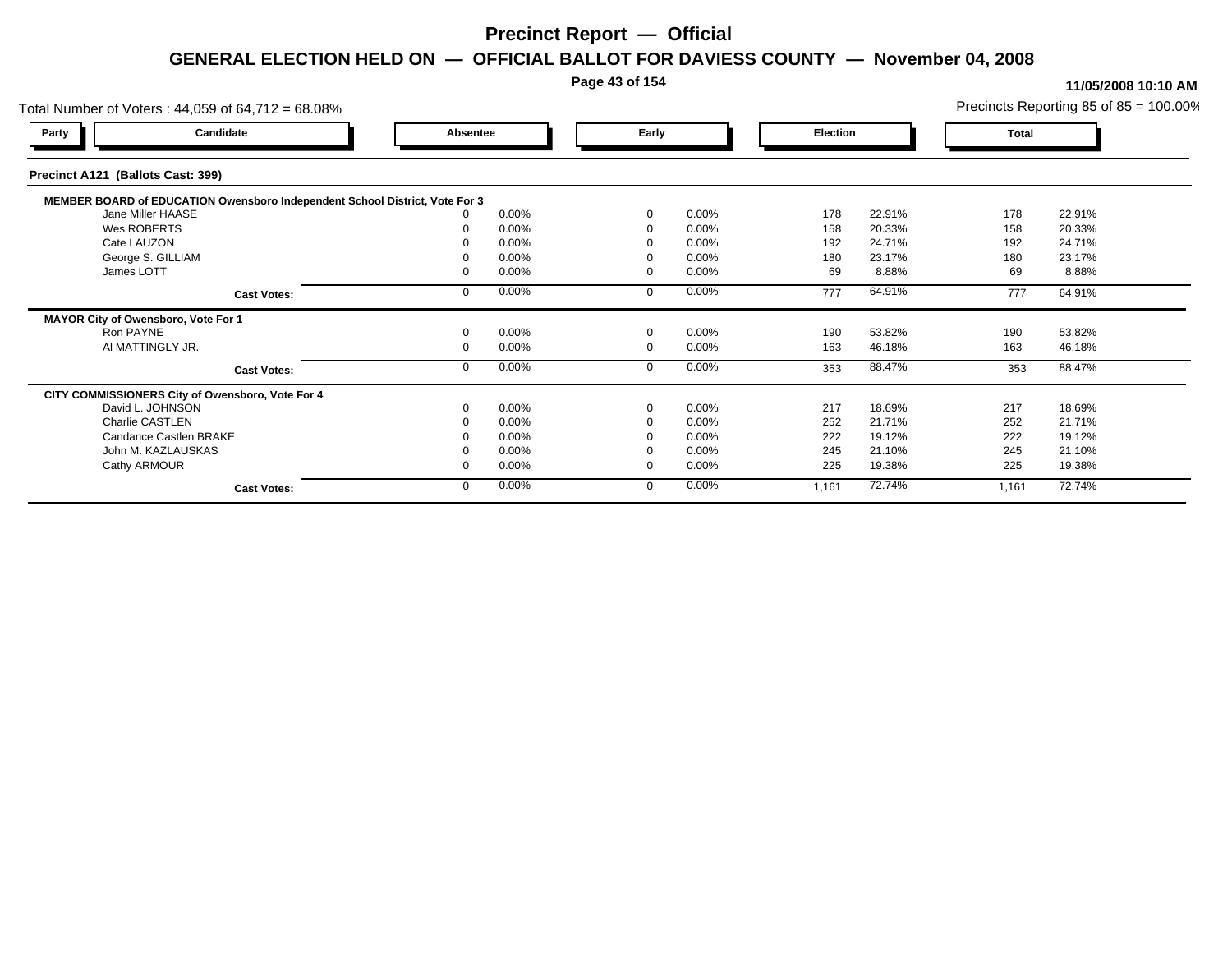**Page 44 of 154**

#### **11/05/2008 10:10 AM**

Total Number of Voters : 44,059 of 64,712 = 68.08% Precincts Reporting 85 of 85 = 100.00% **Party Candidate Absentee Early Election Total Precinct A122 (Ballots Cast: 229) STRAIGHT PARTY, Vote For 1** Republican Party 0 0.00% 0 0.00% 51 38.93% 51 38.93% Democratic Party 0 0.00% 0 0.00% 77 58.78% 77 58.78% Constitution Party 0 0.00% 0 0.00% 0 0.00% 0 0.00% Libertarian Party 0 0.00% 0 0.00% 3 2.29% 3 2.29% **Cast Votes:** 0 0.00% 0 0.00% 131 57.21% 131 57.21% **PRESIDENT and VICE PRESIDENT of the UNITED STATES, Vote For 1** John McCAIN Sarah PALIN John McCAIN Sarah PALIN 0 0.00% 0 0.00% 105 46.88% 105 46.88% Barack OBAMA Joe BIDEN 0 0.00% 0 0.00% 112 50.00% 112 50.00% Ralph NADER Matt GONZALEZ  $0$  0.00% 0 0.00% 5 2.23% 5 2.23% 5 2.23% Chuck BALDWIN Robert E. THORNSBERRY 0 0.00% 0 0.00% 0 0.00% 0 0.00% Bob BARR Wayne A. ROOT **2 0.89% 0 0.00% 0 0.000% 0 0.00% 0 0.00%** 2 0.89% 2 0.89% 2 0.89% Brian Moore (W) 0 0.00% 0 0.00% 0 0.00% 0 0.00% Alan Keyes (W) 0 0.00% 0 0.00% 0 0.00% 0 0.00% **Cast Votes:** 0 0.00% 0 0.00% 224 97.82% 224 97.82% **UNITED STATES SENATOR, Vote For 1** Mitch McCONNELL 0 0.00% 0 0.00% 105 47.09% 105 47.09% Bruce LUNSFORD 0 0.00% 0 0.00% 118 52.91% 118 52.91% **Cast Votes:** 0 0.00% 0 0.00% 223 97.38% 223 97.38% **UNITED STATES REPRESENTATIVE in CONGRESS 2nd Congressional District, Vote For 1** S. Brett GUTHRIE 0 0.00% 0 0.00% 77 34.68% 77 34.68% David E. BOSWELL 0 0.00% 0 0.00% 145 65.32% 145 65.32% **Cast Votes:** 0 0.00% 0 0.00% 222 96.94% 222 96.94% **STATE REPRESENTATIVE 13th Representative District, Vote For 1** Ben BOARMAN 0 0.00% 0 0.00% 90 40.54% 90 40.54% Jim GLENN 0 0.00% 0 0.00% 132 59.46% 132 59.46% **Cast Votes:** 0 0.00% 0 0.00% 222 96.94% 222 96.94% **COMMONWEALTH'S ATTORNEY 6th Judicial Circuit, Vote For 1** Bruce E. KUEGEL 0 0.00% 0 0.00% 165 100.00% 165 100.00% **Cast Votes:** 0 0.00% 0 0.00% 165 72.05% 165 72.05% **CIRCUIT JUDGE 6th Judicial Circuit 2nd Division, Vote For 1** Joe CASTLEN 0 0.00% 0 0.00% 146 100.00% 146 100.00% **Cast Votes:** 0 0.00% 0 0.00% 146 63.76% 146 63.76% **SOIL and WATER CONSERVATION DISTRICT SUPERVISORS, Vote For 4** Thomas E. NEAL 0 0.00% 0 0.00% 96 40.85% 96 40.85% Richard STRODE 0 0.00% 0 0.00% 71 30.21% 71 30.21% C. A. PANTLE JR. 0 0.00% 0 0.00% 68 28.94% 68 28.94% Daniel R GOODWIN (W) 0 0.00% 0 0.00% 0 0.00% 0 0.00% **Cast Votes:** 0 0.00% 0 0.00% 235 25.66% 235 25.66%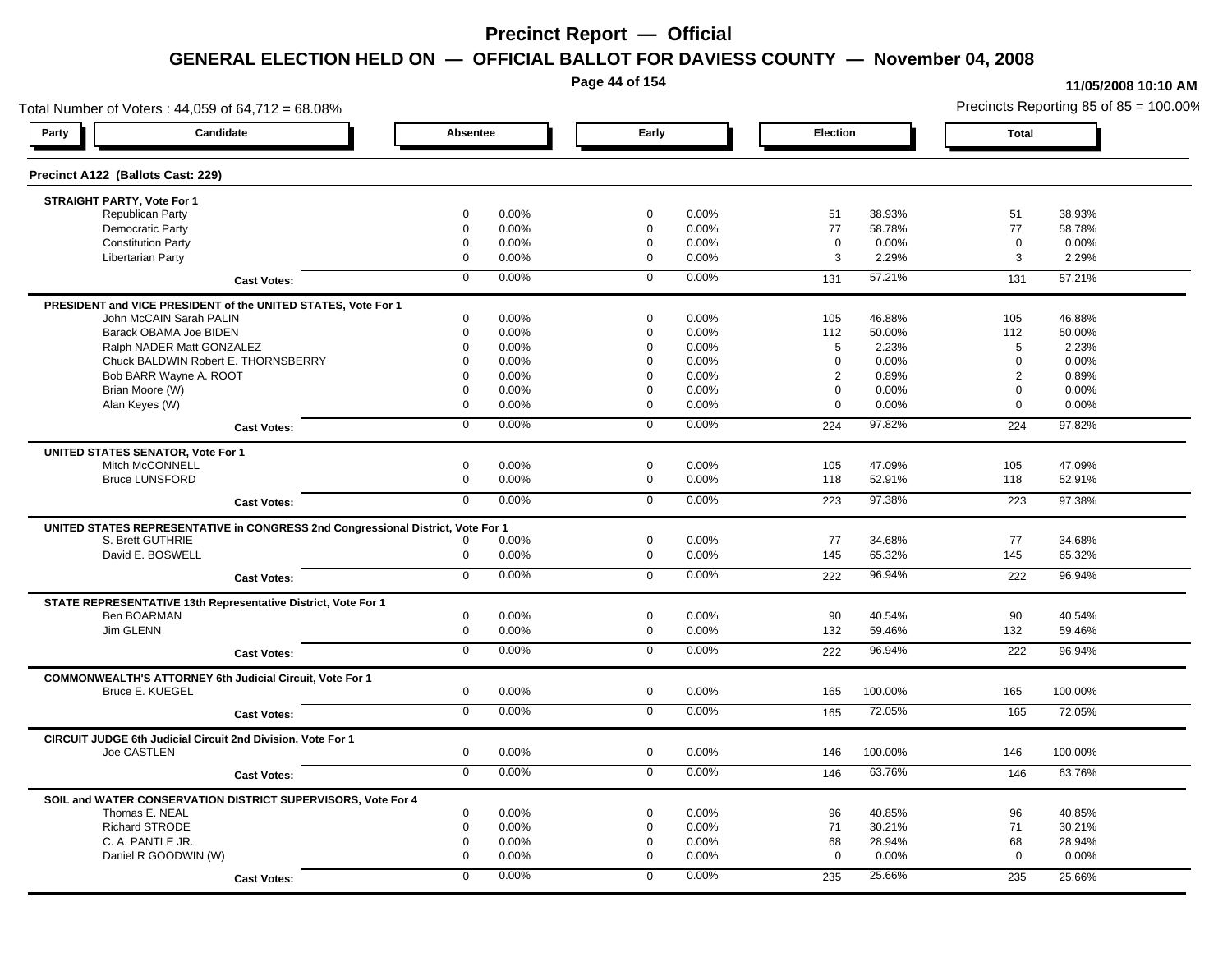### **Page 45 of 154**

| Total Number of Voters: 44,059 of 64,712 = 68.08%                           |                    |          |       |             |       |          |          |        |       | Precincts Reporting 85 of $85 = 100.00\%$ |
|-----------------------------------------------------------------------------|--------------------|----------|-------|-------------|-------|----------|----------|--------|-------|-------------------------------------------|
| Candidate<br>Party                                                          |                    | Absentee |       |             | Early |          | Election |        | Total |                                           |
| Precinct A122 (Ballots Cast: 229)                                           |                    |          |       |             |       |          |          |        |       |                                           |
| MEMBER BOARD of EDUCATION Owensboro Independent School District, Vote For 3 |                    |          |       |             |       |          |          |        |       |                                           |
| Jane Miller HAASE                                                           |                    |          | 0.00% | $\Omega$    |       | 0.00%    | 98       | 27.15% | 98    | 27.15%                                    |
| Wes ROBERTS                                                                 |                    |          | 0.00% | $\Omega$    |       | 0.00%    | 72       | 19.94% | 72    | 19.94%                                    |
| Cate LAUZON                                                                 |                    |          | 0.00% |             |       | 0.00%    | 66       | 18.28% | 66    | 18.28%                                    |
| George S. GILLIAM                                                           |                    |          | 0.00% |             |       | 0.00%    | 82       | 22.71% | 82    | 22.71%                                    |
| James LOTT                                                                  |                    |          | 0.00% | $\Omega$    |       | 0.00%    | 43       | 11.91% | 43    | 11.91%                                    |
|                                                                             | <b>Cast Votes:</b> |          | 0.00% | $\Omega$    |       | 0.00%    | 361      | 52.55% | 361   | 52.55%                                    |
| MAYOR City of Owensboro, Vote For 1                                         |                    |          |       |             |       |          |          |        |       |                                           |
| Ron PAYNE                                                                   |                    |          | 0.00% | $\mathbf 0$ |       | 0.00%    | 102      | 53.68% | 102   | 53.68%                                    |
| AI MATTINGLY JR.                                                            |                    |          | 0.00% | $\mathbf 0$ |       | 0.00%    | 88       | 46.32% | 88    | 46.32%                                    |
|                                                                             | <b>Cast Votes:</b> |          | 0.00% | $\mathbf 0$ |       | 0.00%    | 190      | 82.97% | 190   | 82.97%                                    |
| CITY COMMISSIONERS City of Owensboro, Vote For 4                            |                    |          |       |             |       |          |          |        |       |                                           |
| David L. JOHNSON                                                            |                    |          | 0.00% | $\Omega$    |       | 0.00%    | 101      | 18.77% | 101   | 18.77%                                    |
| Charlie CASTLEN                                                             |                    |          | 0.00% | - 0         |       | 0.00%    | 122      | 22.68% | 122   | 22.68%                                    |
| Candance Castlen BRAKE                                                      |                    |          | 0.00% |             |       | 0.00%    | 103      | 19.14% | 103   | 19.14%                                    |
| John M. KAZLAUSKAS                                                          |                    |          | 0.00% |             |       | $0.00\%$ | 106      | 19.70% | 106   | 19.70%                                    |
| Cathy ARMOUR                                                                |                    |          | 0.00% | $\Omega$    |       | 0.00%    | 106      | 19.70% | 106   | 19.70%                                    |
|                                                                             | <b>Cast Votes:</b> |          | 0.00% | $\mathbf 0$ |       | 0.00%    | 538      | 58.73% | 538   | 58.73%                                    |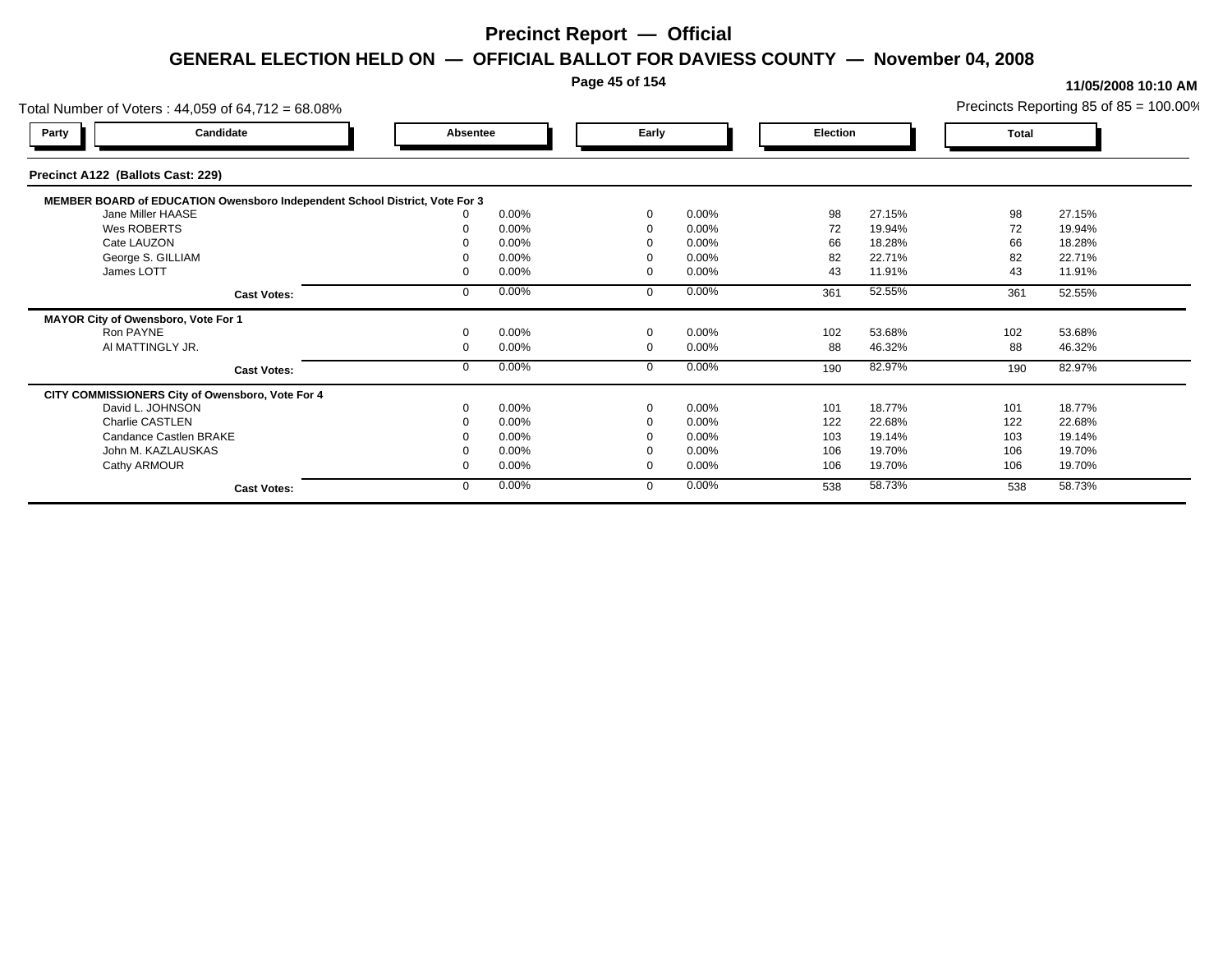**Page 46 of 154**

#### **11/05/2008 10:10 AM**

Total Number of Voters : 44,059 of 64,712 = 68.08% Precincts Reporting 85 of 85 = 100.00% **Party Candidate Absentee Early Election Total Precinct A123 (Ballots Cast: 356) STRAIGHT PARTY, Vote For 1** Republican Party 0 0.00% 0 0.00% 55 37.93% 55 37.93% Democratic Party 0 0.00% 0 0.00% 87 60.00% 87 60.00% Constitution Party 0 0.00% 0 0.00% 0 0.00% 0 0.00% Libertarian Party 0 0.00% 0 0.00% 3 2.07% 3 2.07% **Cast Votes:** 0 0.00% 0 0.00% 145 40.73% 145 40.73% **PRESIDENT and VICE PRESIDENT of the UNITED STATES, Vote For 1** John McCAIN Sarah PALIN John McCAIN Sarah PALIN 0 0.00% 0 0.00% 178 50.42% 178 50.42% Barack OBAMA Joe BIDEN 0 0.00% 0 0.00% 167 47.31% 167 47.31% Ralph NADER Matt GONZALEZ  $0$  0.00%  $0$  0.00%  $0$  0.00% 3 0.85% 3 0.85% 3 0.85% Chuck BALDWIN Robert E. THORNSBERRY 0 0.00% 0 0.00% 2 0.57% 2 0.57% Bob BARR Wayne A. ROOT 0 0.00% 0 0.00% 3 0.85% 3 0.85% Brian Moore (W) 0 0.00% 0 0.00% 0 0.00% 0 0.00% Alan Keyes (W) 0 0.00% 0 0.00% 0 0.00% 0 0.00% **Cast Votes:** 0 0.00% 0 0.00% 353 99.16% 353 99.16% **UNITED STATES SENATOR, Vote For 1** Mitch McCONNELL 0 0.00% 0 0.00% 160 45.45% 160 45.45% Bruce LUNSFORD 0 0.00% 0 0.00% 192 54.55% 192 54.55% **Cast Votes:** 0 0.00% 0 0.00% 352 98.88% 352 98.88% **UNITED STATES REPRESENTATIVE in CONGRESS 2nd Congressional District, Vote For 1** S. Brett GUTHRIE 0 0.00% 0 0.00% 110 31.34% 110 31.34% David E. BOSWELL 0 0.00% 0 0.00% 241 68.66% 241 68.66% **Cast Votes:** 0 0.00% 0 0.00% 351 98.60% 351 98.60% **STATE REPRESENTATIVE 13th Representative District, Vote For 1** Ben BOARMAN 0 0.00% 0 0.00% 127 36.81% 127 36.81% Jim GLENN 0 0.00% 0 0.00% 218 63.19% 218 63.19% **Cast Votes:** 0 0.00% 0 0.00% 345 96.91% 345 96.91% **COMMONWEALTH'S ATTORNEY 6th Judicial Circuit, Vote For 1** Bruce E. KUEGEL 0 0.00% 0 0.00% 268 100.00% 268 100.00% **Cast Votes:** 0 0.00% 0 0.00% 268 75.28% 268 75.28% **CIRCUIT JUDGE 6th Judicial Circuit 2nd Division, Vote For 1** Joe CASTLEN 0 0.00% 0 0.00% 263 100.00% 263 100.00% **Cast Votes:** 0 0.00% 0 0.00% 263 73.88% 263 73.88% **SOIL and WATER CONSERVATION DISTRICT SUPERVISORS, Vote For 4** Thomas E. NEAL 0 0.00% 0 0.00% 172 34.40% 172 34.40% Richard STRODE 0 0.00% 0 0.00% 171 34.20% 171 34.20% C. A. PANTLE JR. 0 0.00% 0 0.00% 157 31.40% 157 31.40% Daniel R GOODWIN (W) 0 0.00% 0 0.00% 0 0.00% 0 0.00% **Cast Votes:** 0 0.00% 0 0.00% 500 35.11% 500 35.11%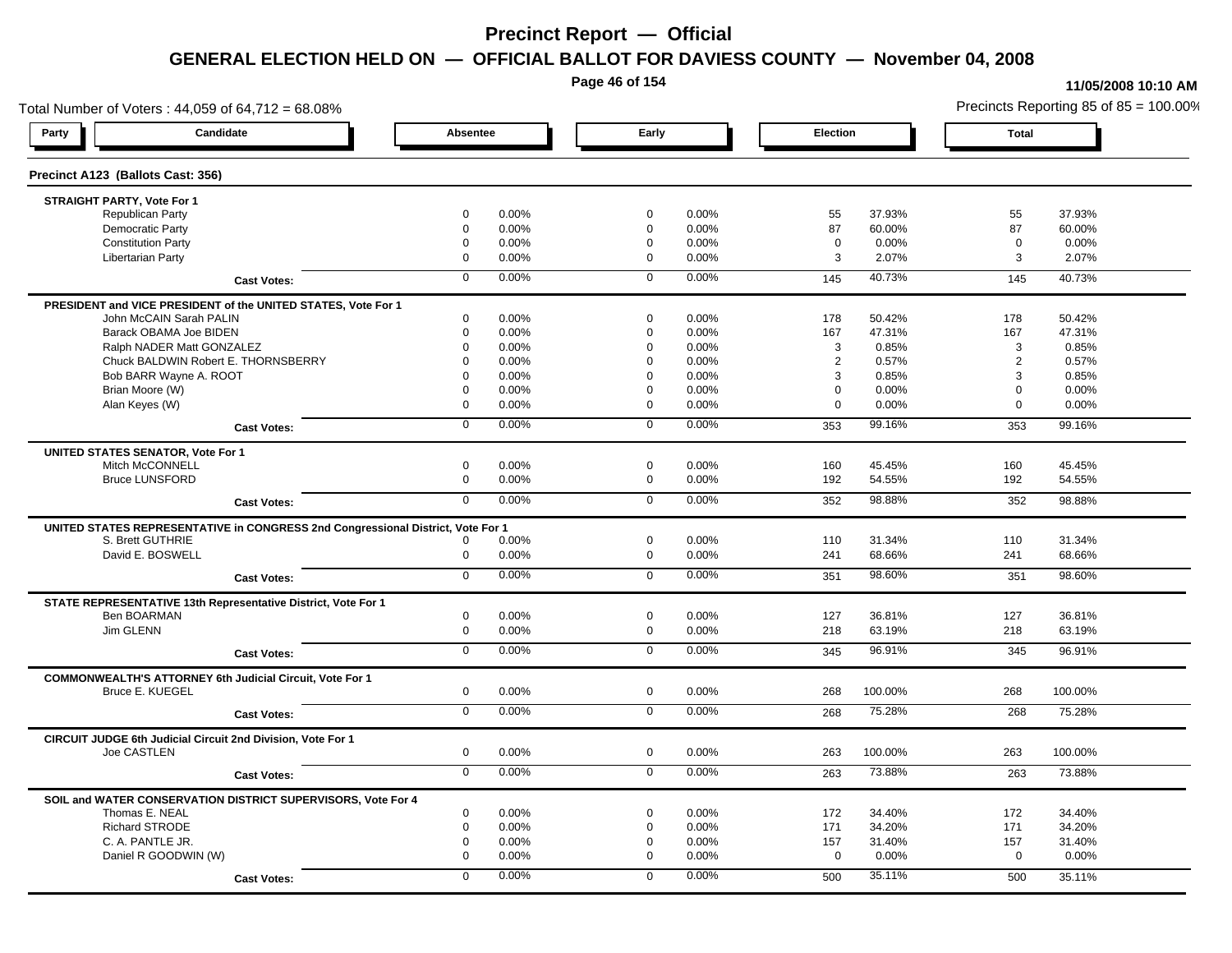**Page 47 of 154**

### **11/05/2008 10:10 AM**

Total Number of Voters : 44,059 of 64,712 = 68.08% Precincts Reporting 85 of 85 = 100.00% **Party Candidate Absentee Early Election Total Precinct A123 (Ballots Cast: 356) MEMBER BOARD of EDUCATION 3rd Educational District, Vote For 1** Dianne Burns MACKEY Dianne Burns MACKEY 0 0.00% 0 0.00% 5 62.50% 5 62.50% Joe H. OVERBY 0 0.00% 0 0.00% 3 37.50% 3 37.50% **Cast Votes:** 0 0.00% 0 0.00% 8 66.67% 8 66.67% **MEMBER BOARD of EDUCATION Owensboro Independent School District, Vote For 3**<br>10.00% 0.00% Jane Miller HAASE 0 0.00% 0 0.00% 163 23.52% 163 23.52% Wes ROBERTS 0 0.00% 0 0.00% 135 19.48% 135 19.48% Cate LAUZON 0 0.00% 0 0.00% 160 23.09% 160 23.09% George S. GILLIAM 0 0.00% 0 0.00% 154 22.22% 154 22.22% James LOTT 0 0.00% 0 0.00% 81 11.69% 81 11.69% **Cast Votes:** 0 0.00% 0 0.00% 693 67.15% 693 67.15% **MAYOR City of Owensboro, Vote For 1** Ron PAYNE 0 0.00% 0 0.00% 161 50.16% 161 50.16% Al MATTINGLY JR. 0 0.00% 0 0.00% 160 49.84% 160 49.84% **Cast Votes:** 0 0.00% 0 0.00% 321 91.19% 321 91.19% **CITY COMMISSIONERS City of Owensboro, Vote For 4** David L. JOHNSON 0 0.00% 0 0.00% 201 19.69% 201 19.69% Charlie CASTLEN 0 0.00% 0 0.00% 218 21.35% 218 21.35% Candance Castlen BRAKE 0 0.00% 0 0.00% 186 18.22% 186 18.22% John M. KAZLAUSKAS 0 0.00% 0 0.00% 223 21.84% 223 21.84% Cathy ARMOUR 0 0.00% 0 0.00% 193 18.90% 193 18.90% **Cast Votes:** 0 0.00% 0 0.00% 1,021 72.51% 1,021 72.51%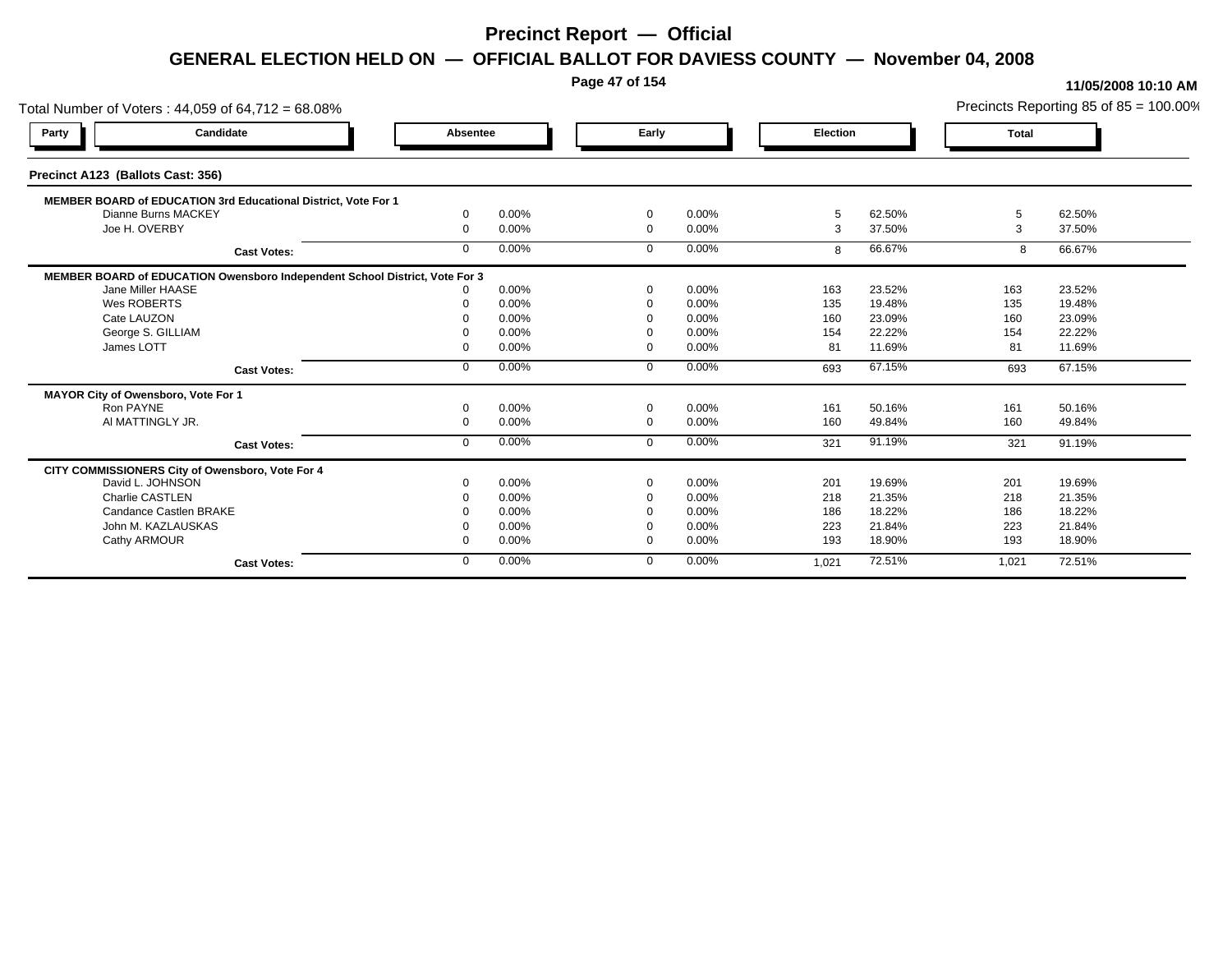**Page 48 of 154**

#### **11/05/2008 10:10 AM**

Total Number of Voters : 44,059 of 64,712 = 68.08% Precincts Reporting 85 of 85 = 100.00% **Party Candidate Absentee Early Election Total Precinct A124 (Ballots Cast: 624) STRAIGHT PARTY, Vote For 1** Republican Party 0 0.00% 0 0.00% 105 45.06% 105 45.06% Democratic Party 0 0.00% 0 0.00% 127 54.51% 127 54.51% Constitution Party 0 0.00% 0 0.00% 0 0.00% 0 0.00% Libertarian Party 0 0.00% 0 0.00% 1 0.43% 1 0.43% **Cast Votes:** 0 0.00% 0 0.00% 233 37.34% 233 37.34% **PRESIDENT and VICE PRESIDENT of the UNITED STATES, Vote For 1** John McCAIN Sarah PALIN John McCAIN Sarah PALIN 0 0.00% 0 0.00% 312 50.24% 312 50.24% Barack OBAMA Joe BIDEN 0 0.00% 0 0.00% 304 48.95% 304 48.95% Ralph NADER Matt GONZALEZ  $0$  0.00%  $0$  0.00%  $0$  0.00%  $3$  0.48%  $3$  0.48%  $3$  0.48% Chuck BALDWIN Robert E. THORNSBERRY 0 0.00% 0 0.00% 2 0.32% 2 0.32%  $Bob$  BARR Wayne A. ROOT  $0.00\%$   $0.00\%$   $0.00\%$   $0.00\%$   $0.00\%$   $0.00\%$   $0.00\%$   $0.00\%$ Brian Moore (W) 0 0.00% 0 0.00% 0 0.00% 0 0.00% Alan Keyes (W) 0 0.00% 0 0.00% 0 0.00% 0 0.00% **Cast Votes:** 0 0.00% 0 0.00% 621 99.52% 621 99.52% **UNITED STATES SENATOR, Vote For 1** Mitch McCONNELL 0 0.00% 0 0.00% 334 53.87% 334 53.87% Bruce LUNSFORD 0 0.00% 0 0.00% 286 46.13% 286 46.13% **Cast Votes:** 0 0.00% 0 0.00% 620 99.36% 620 99.36% **UNITED STATES REPRESENTATIVE in CONGRESS 2nd Congressional District, Vote For 1** S. Brett GUTHRIE 0 0.00% 0 0.00% 241 39.38% 241 39.38% David E. BOSWELL 0 0.00% 0 0.00% 371 60.62% 371 60.62% **Cast Votes:** 0 0.00% 0 0.00% 612 98.08% 612 98.08% **STATE REPRESENTATIVE 13th Representative District, Vote For 1** Ben BOARMAN 0 0.00% 0 0.00% 254 41.98% 254 41.98% Jim GLENN 0 0.00% 0 0.00% 351 58.02% 351 58.02% **Cast Votes:** 0 0.00% 0 0.00% 605 96.96% 605 96.96% **COMMONWEALTH'S ATTORNEY 6th Judicial Circuit, Vote For 1** Bruce E. KUEGEL 0 0.00% 0 0.00% 435 100.00% 435 100.00% **Cast Votes:** 0 0.00% 0 0.00% 435 69.71% 435 69.71% **CIRCUIT JUDGE 6th Judicial Circuit 2nd Division, Vote For 1** Joe CASTLEN 0 0.00% 0 0.00% 452 100.00% 452 100.00% **Cast Votes:** 0 0.00% 0 0.00% 452 72.44% 452 72.44% **SOIL and WATER CONSERVATION DISTRICT SUPERVISORS, Vote For 4** Thomas E. NEAL 0 0.00% 0 0.00% 271 34.57% 271 34.57% Richard STRODE 0 0.00% 0 0.00% 264 33.67% 264 33.67% C. A. PANTLE JR. 0 0.00% 0 0.00% 247 31.51% 247 31.51% Daniel R GOODWIN (W) 0 0.00% 0 0.00% 2 0.26% 2 0.26% **Cast Votes:** 0 0.00% 0 0.00% 784 31.41% 784 31.41%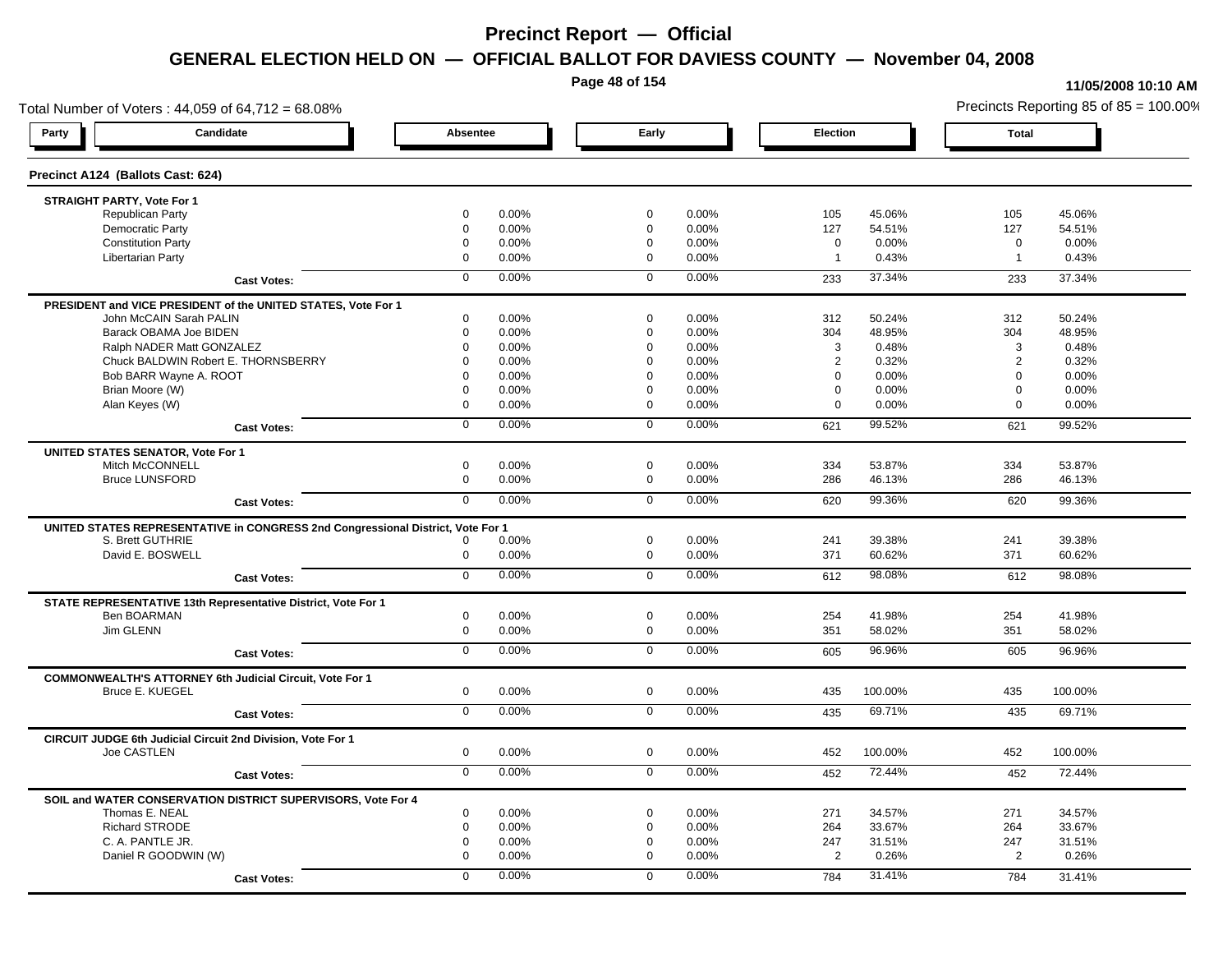### **Page 49 of 154**

| Total Number of Voters: 44,059 of 64,712 = 68.08%                           |          |       |          |          |          |        |       | Precincts Reporting 85 of $85 = 100.00\%$ |
|-----------------------------------------------------------------------------|----------|-------|----------|----------|----------|--------|-------|-------------------------------------------|
| Candidate<br>Party                                                          | Absentee |       | Early    |          | Election |        | Total |                                           |
| Precinct A124 (Ballots Cast: 624)                                           |          |       |          |          |          |        |       |                                           |
| MEMBER BOARD of EDUCATION Owensboro Independent School District, Vote For 3 |          |       |          |          |          |        |       |                                           |
| Jane Miller HAASE                                                           |          | 0.00% | $\Omega$ | 0.00%    | 295      | 23.73% | 295   | 23.73%                                    |
| Wes ROBERTS                                                                 |          | 0.00% |          | 0.00%    | 274      | 22.04% | 274   | 22.04%                                    |
| Cate LAUZON                                                                 |          | 0.00% |          | $0.00\%$ | 277      | 22.28% | 277   | 22.28%                                    |
| George S. GILLIAM                                                           |          | 0.00% |          | 0.00%    | 291      | 23.41% | 291   | 23.41%                                    |
| James LOTT                                                                  |          | 0.00% | $\Omega$ | 0.00%    | 106      | 8.53%  | 106   | 8.53%                                     |
| <b>Cast Votes:</b>                                                          |          | 0.00% | $\Omega$ | 0.00%    | 1,243    | 66.40% | 1,243 | 66.40%                                    |
| MAYOR City of Owensboro, Vote For 1                                         |          |       |          |          |          |        |       |                                           |
| Ron PAYNE                                                                   |          | 0.00% | $\Omega$ | 0.00%    | 304      | 54.58% | 304   | 54.58%                                    |
| AI MATTINGLY JR.                                                            |          | 0.00% | $\Omega$ | 0.00%    | 253      | 45.42% | 253   | 45.42%                                    |
| <b>Cast Votes:</b>                                                          |          | 0.00% | $\Omega$ | 0.00%    | 557      | 89.26% | 557   | 89.26%                                    |
| CITY COMMISSIONERS City of Owensboro, Vote For 4                            |          |       |          |          |          |        |       |                                           |
| David L. JOHNSON                                                            |          | 0.00% | $\Omega$ | 0.00%    | 345      | 19.74% | 345   | 19.74%                                    |
| Charlie CASTLEN                                                             |          | 0.00% | $\Omega$ | $0.00\%$ | 352      | 20.14% | 352   | 20.14%                                    |
| Candance Castlen BRAKE                                                      |          | 0.00% |          | $0.00\%$ | 355      | 20.31% | 355   | 20.31%                                    |
| John M. KAZLAUSKAS                                                          |          | 0.00% |          | 0.00%    | 363      | 20.77% | 363   | 20.77%                                    |
| Cathy ARMOUR                                                                |          | 0.00% | $\Omega$ | 0.00%    | 333      | 19.05% | 333   | 19.05%                                    |
| <b>Cast Votes:</b>                                                          |          | 0.00% | $\Omega$ | 0.00%    | 1,748    | 70.03% | 1,748 | 70.03%                                    |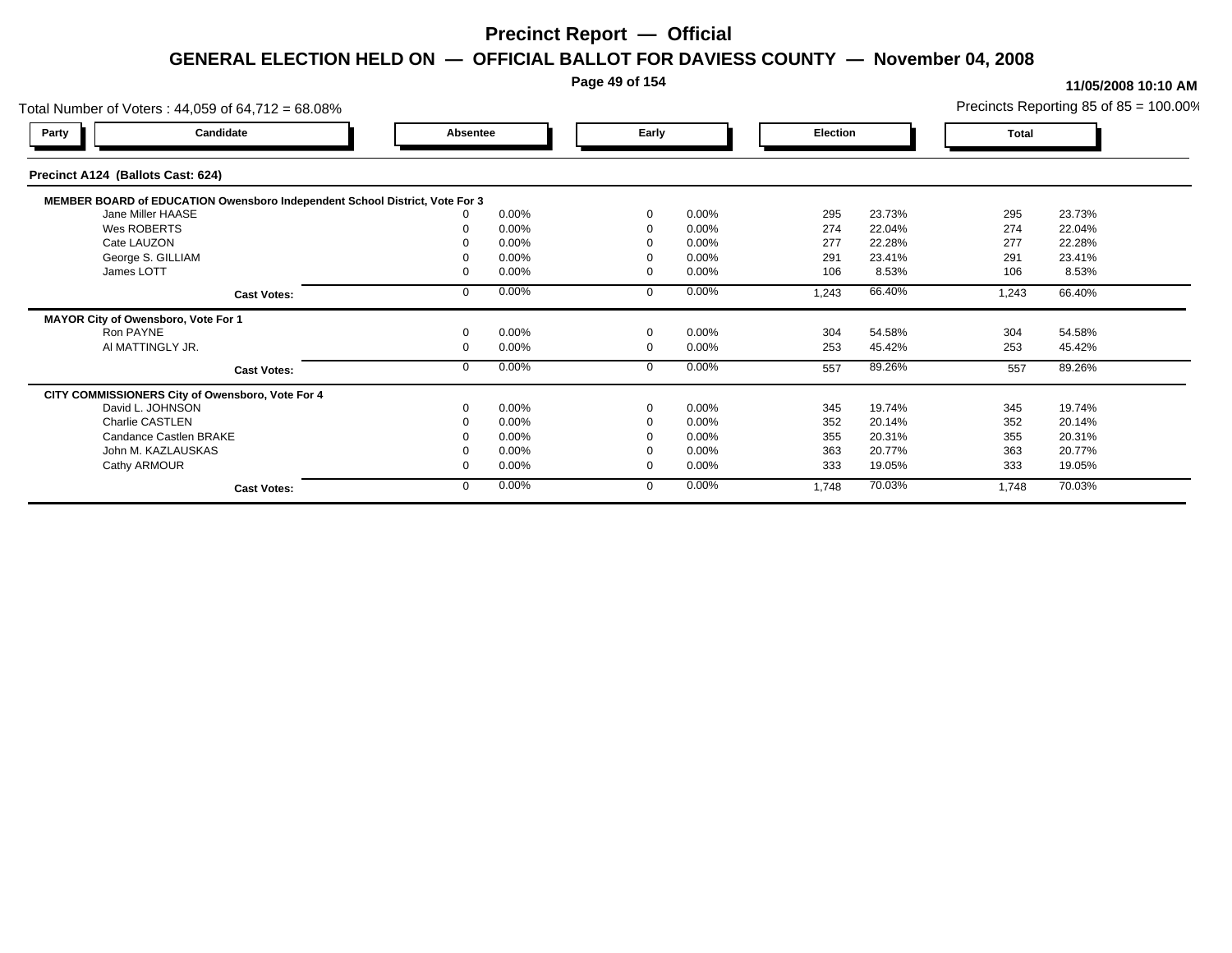**Page 50 of 154**

### **11/05/2008 10:10 AM**

Total Number of Voters : 44,059 of 64,712 = 68.08% Precincts Reporting 85 of 85 = 100.00% **Party Candidate Absentee Early Election Total Precinct A125 (Ballots Cast: 363) STRAIGHT PARTY, Vote For 1** Republican Party 0 0.00% 0 0.00% 70 65.42% 70 65.42% Democratic Party 0 0.00% 0 0.00% 36 33.64% 36 33.64% Constitution Party 0 0.00% 0 0.00% 1 0.93% 1 0.93% Libertarian Party 0 0.00% 0 0.00% 0 0.00% 0 0.00% **Cast Votes:** 0 0.00% 0 0.00% 107 29.48% 107 29.48% **PRESIDENT and VICE PRESIDENT of the UNITED STATES, Vote For 1** John McCAIN Sarah PALIN John McCAIN Sarah PALIN 0 0.00% 0 0.00% 227 63.06% 227 63.06% Barack OBAMA Joe BIDEN 0 0.00% 0 0.00% 130 36.11% 130 36.11% Ralph NADER Matt GONZALEZ  $0$  0.00% 0 0.00% 1 0.28% 1 0.28% 1 0.28% Chuck BALDWIN Robert E. THORNSBERRY 0 0.00% 0 0.00% 0 0.00% 0 0.00% Bob BARR Wayne A. ROOT **2** 0.56% 0 0.00% 0 0.00% 0 0.00% 0 0.00% 0 0.56% 2 0.56% 2 0.56% Brian Moore (W) 0 0.00% 0 0.00% 0 0.00% 0 0.00% Alan Keyes (W) 0 0.00% 0 0.00% 0 0.00% 0 0.00% **Cast Votes:** 0 0.00% 0 0.00% 360 99.17% 360 99.17% **UNITED STATES SENATOR, Vote For 1** Mitch McCONNELL 0 0.00% 0 0.00% 238 66.11% 238 66.11% Bruce LUNSFORD 0 0.00% 0 0.00% 122 33.89% 122 33.89% **Cast Votes:** 0 0.00% 0 0.00% 360 99.17% 360 99.17% **UNITED STATES REPRESENTATIVE in CONGRESS 2nd Congressional District, Vote For 1** S. Brett GUTHRIE 0 0.00% 0 0.00% 169 47.61% 169 47.61% David E. BOSWELL 0 0.00% 0 0.00% 186 52.39% 186 52.39% **Cast Votes:** 0 0.00% 0 0.00% 355 97.80% 355 97.80% **STATE REPRESENTATIVE 13th Representative District, Vote For 1** Ben BOARMAN 0 0.00% 0 0.00% 166 48.82% 166 48.82% Jim GLENN 0 0.00% 0 0.00% 174 51.18% 174 51.18% **Cast Votes:** 0 0.00% 0 0.00% 340 93.66% 340 93.66% **COMMONWEALTH'S ATTORNEY 6th Judicial Circuit, Vote For 1** Bruce E. KUEGEL 0 0.00% 0 0.00% 235 100.00% 235 100.00% **Cast Votes:** 0 0.00% 0 0.00% 235 64.74% 235 64.74% **CIRCUIT JUDGE 6th Judicial Circuit 2nd Division, Vote For 1** Joe CASTLEN 0 0.00% 0 0.00% 272 100.00% 272 100.00% **Cast Votes:** 0 0.00% 0 0.00% 272 74.93% 272 74.93% **SOIL and WATER CONSERVATION DISTRICT SUPERVISORS, Vote For 4** Thomas E. NEAL 0 0.00% 0 0.00% 150 32.19% 150 32.19% Richard STRODE 0 0.00% 0 0.00% 153 32.83% 153 32.83% C. A. PANTLE JR. 0 0.00% 0 0.00% 163 34.98% 163 34.98% Daniel R GOODWIN (W) 0 0.00% 0 0.00% 0 0.00% 0 0.00% **Cast Votes:** 0 0.00% 0 0.00% 466 32.09% 466 32.09%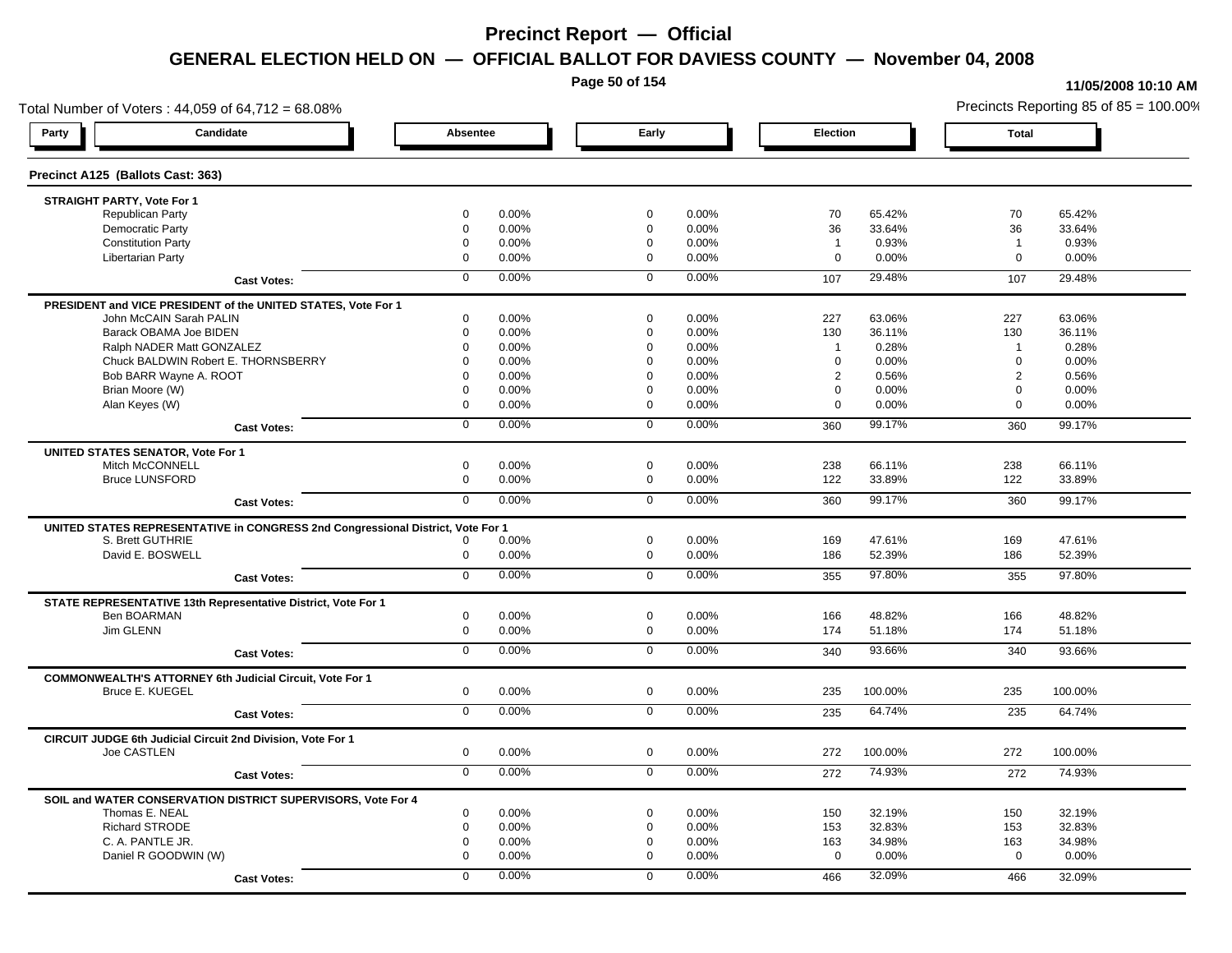### **Page 51 of 154**

|                                     | Total Number of Voters: 44,059 of 64,712 = 68.08%                           |          |       |             |       |          |        |       | Precincts Reporting 85 of $85 = 100.00\%$ |
|-------------------------------------|-----------------------------------------------------------------------------|----------|-------|-------------|-------|----------|--------|-------|-------------------------------------------|
| Party                               | Candidate                                                                   | Absentee |       | Early       |       | Election |        | Total |                                           |
| Precinct A125 (Ballots Cast: 363)   |                                                                             |          |       |             |       |          |        |       |                                           |
|                                     | MEMBER BOARD of EDUCATION Owensboro Independent School District, Vote For 3 |          |       |             |       |          |        |       |                                           |
|                                     | Jane Miller HAASE                                                           |          | 0.00% | $\Omega$    | 0.00% | 193      | 24.62% | 193   | 24.62%                                    |
| Wes ROBERTS                         |                                                                             |          | 0.00% | $\Omega$    | 0.00% | 143      | 18.24% | 143   | 18.24%                                    |
| Cate LAUZON                         |                                                                             |          | 0.00% |             | 0.00% | 190      | 24.23% | 190   | 24.23%                                    |
|                                     | George S. GILLIAM                                                           |          | 0.00% |             | 0.00% | 206      | 26.28% | 206   | 26.28%                                    |
| James LOTT                          |                                                                             |          | 0.00% | $\Omega$    | 0.00% | 52       | 6.63%  | 52    | 6.63%                                     |
|                                     | <b>Cast Votes:</b>                                                          |          | 0.00% | $\Omega$    | 0.00% | 784      | 71.99% | 784   | 71.99%                                    |
| MAYOR City of Owensboro, Vote For 1 |                                                                             |          |       |             |       |          |        |       |                                           |
| Ron PAYNE                           |                                                                             |          | 0.00% | $\mathbf 0$ | 0.00% | 196      | 57.48% | 196   | 57.48%                                    |
|                                     | AI MATTINGLY JR.                                                            |          | 0.00% | $\mathbf 0$ | 0.00% | 145      | 42.52% | 145   | 42.52%                                    |
|                                     | <b>Cast Votes:</b>                                                          |          | 0.00% | $\mathbf 0$ | 0.00% | 341      | 93.94% | 341   | 93.94%                                    |
|                                     | CITY COMMISSIONERS City of Owensboro, Vote For 4                            |          |       |             |       |          |        |       |                                           |
|                                     | David L. JOHNSON                                                            |          | 0.00% | $\Omega$    | 0.00% | 188      | 17.20% | 188   | 17.20%                                    |
| Charlie CASTLEN                     |                                                                             |          | 0.00% |             | 0.00% | 236      | 21.59% | 236   | 21.59%                                    |
|                                     | Candance Castlen BRAKE                                                      |          | 0.00% |             | 0.00% | 230      | 21.04% | 230   | 21.04%                                    |
|                                     | John M. KAZLAUSKAS                                                          |          | 0.00% |             | 0.00% | 224      | 20.49% | 224   | 20.49%                                    |
| Cathy ARMOUR                        |                                                                             |          | 0.00% | $\Omega$    | 0.00% | 215      | 19.67% | 215   | 19.67%                                    |
|                                     | <b>Cast Votes:</b>                                                          |          | 0.00% | $\mathbf 0$ | 0.00% | 1,093    | 75.28% | 1,093 | 75.28%                                    |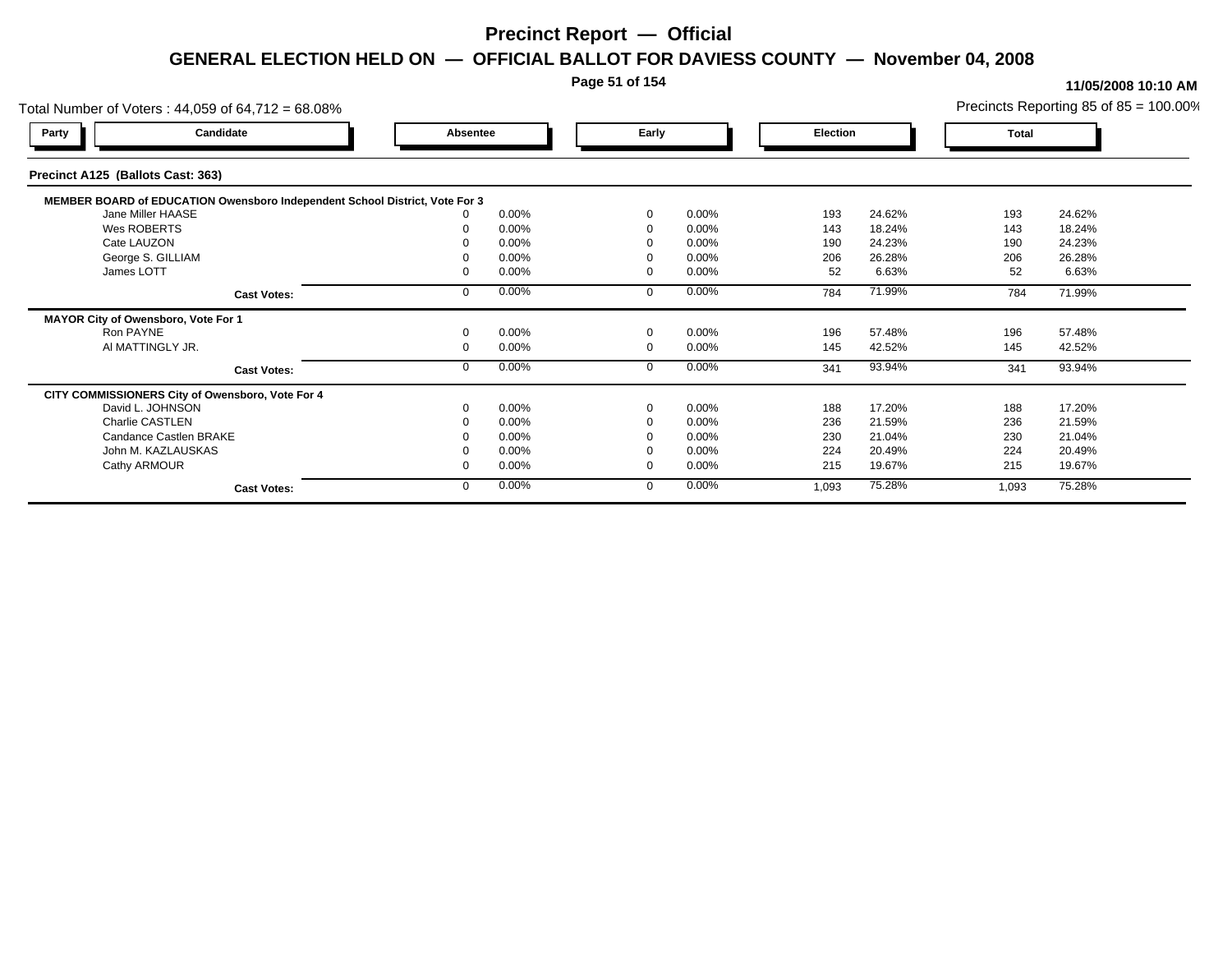**Page 52 of 154**

### **11/05/2008 10:10 AM**

Total Number of Voters : 44,059 of 64,712 = 68.08% Precincts Reporting 85 of 85 = 100.00% **Party Candidate Absentee Early Election Total Precinct A126 (Ballots Cast: 446) STRAIGHT PARTY, Vote For 1** Republican Party 0 0.00% 0 0.00% 59 40.14% 59 40.14% Democratic Party 0 0.00% 0 0.00% 87 59.18% 87 59.18% Constitution Party 0 0.00% 0 0.00% 1 0.68% 1 0.68% Libertarian Party 0 0.00% 0 0.00% 0 0.00% 0 0.00% **Cast Votes:** 0 0.00% 0 0.00% 147 32.96% 147 32.96% **PRESIDENT and VICE PRESIDENT of the UNITED STATES, Vote For 1** John McCAIN Sarah PALIN John McCAIN Sarah PALIN 0 0.00% 0 0.00% 239 54.32% 239 54.32% Barack OBAMA Joe BIDEN 0 0.00% 0 0.00% 195 44.32% 195 44.32% Ralph NADER Matt GONZALEZ  $0$  0.00% 0 0.00% 0 0.00% 2 0.45% 2 0.45% Chuck BALDWIN Robert E. THORNSBERRY 0 0.00% 0 0.00% 2 0.45% 2 0.45% Bob BARR Wayne A. ROOT **2** 0.45% 0 0.00% 0 0.00% 0 0.00% 0 0.00% 0 0.45% 2 0.45% 2 0.45% Brian Moore (W) 0 0.00% 0 0.00% 0 0.00% 0 0.00% Alan Keyes (W) 0 0.00% 0 0.00% 0 0.00% 0 0.00% **Cast Votes:** 0 0.00% 0 0.00% 440 98.65% 440 98.65% **UNITED STATES SENATOR, Vote For 1** Mitch McCONNELL 0 0.00% 0 0.00% 229 52.16% 229 52.16% Bruce LUNSFORD 0 0.00% 0 0.00% 210 47.84% 210 47.84% **Cast Votes:** 0 0.00% 0 0.00% 439 98.43% 439 98.43% **UNITED STATES REPRESENTATIVE in CONGRESS 2nd Congressional District, Vote For 1** S. Brett GUTHRIE 0 0.00% 0 0.00% 172 39.09% 172 39.09% David E. BOSWELL 0 0.00% 0 0.00% 268 60.91% 268 60.91% **Cast Votes:** 0 0.00% 0 0.00% 440 98.65% 440 98.65% **STATE REPRESENTATIVE 13th Representative District, Vote For 1** Ben BOARMAN 0 0.00% 0 0.00% 177 40.78% 177 40.78% Jim GLENN 0 0.00% 0 0.00% 257 59.22% 257 59.22% **Cast Votes:** 0 0.00% 0 0.00% 434 97.31% 434 97.31% **COMMONWEALTH'S ATTORNEY 6th Judicial Circuit, Vote For 1** Bruce E. KUEGEL 0 0.00% 0 0.00% 345 100.00% 345 100.00% **Cast Votes:** 0 0.00% 0 0.00% 345 77.35% 345 77.35% **CIRCUIT JUDGE 6th Judicial Circuit 2nd Division, Vote For 1** Joe CASTLEN 0 0.00% 0 0.00% 330 100.00% 330 100.00% **Cast Votes:** 0 0.00% 0 0.00% 330 73.99% 330 73.99% **SOIL and WATER CONSERVATION DISTRICT SUPERVISORS, Vote For 4** Thomas E. NEAL 0 0.00% 0 0.00% 199 34.19% 199 34.19% Richard STRODE 0 0.00% 0 0.00% 195 33.51% 195 33.51% C. A. PANTLE JR. 0 0.00% 0 0.00% 188 32.30% 188 32.30% Daniel R GOODWIN (W) 0 0.00% 0 0.00% 0 0.00% 0 0.00% **Cast Votes:** 0 0.00% 0 0.00% 582 32.62% 582 32.62%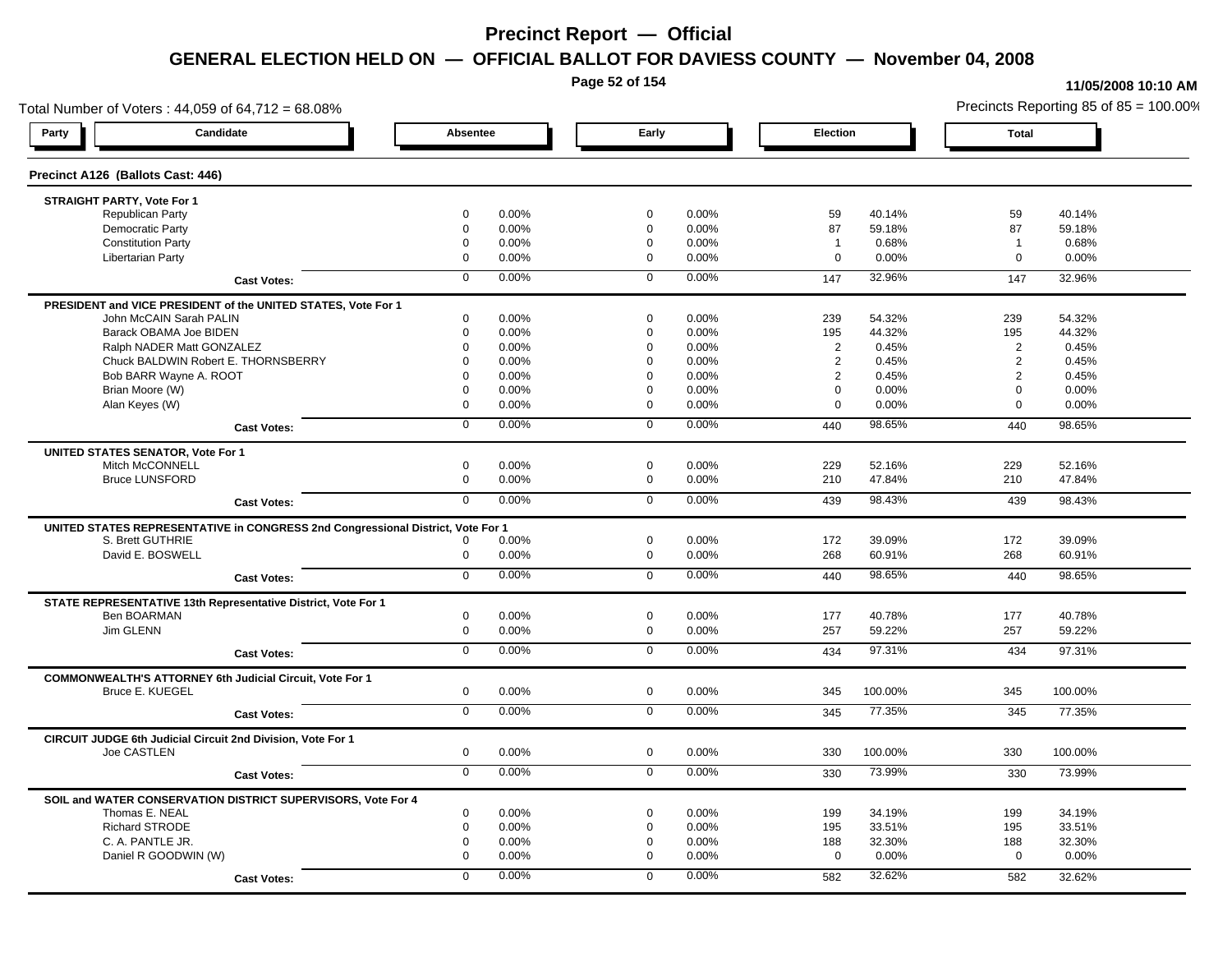**Page 53 of 154**

| Total Number of Voters: 44,059 of 64,712 = 68.08%                           |              |       |                |       |                 |         |              | Precincts Reporting 85 of 85 = 100.00% |
|-----------------------------------------------------------------------------|--------------|-------|----------------|-------|-----------------|---------|--------------|----------------------------------------|
| Candidate<br>Party                                                          | Absentee     |       | Early          |       | <b>Election</b> |         | <b>Total</b> |                                        |
| Precinct A126 (Ballots Cast: 446)                                           |              |       |                |       |                 |         |              |                                        |
| MEMBER BOARD of EDUCATION 5th Educational District, Vote For 1              |              |       |                |       |                 |         |              |                                        |
| Mary Tim GRIFFIN                                                            | $\Omega$     | 0.00% | $\overline{0}$ | 0.00% | 137             | 100.00% | 137          | 100.00%                                |
| <b>Cast Votes:</b>                                                          | $\mathbf{0}$ | 0.00% | $\mathbf 0$    | 0.00% | 137             | 59.57%  | 137          | 59.57%                                 |
| MEMBER BOARD of EDUCATION Owensboro Independent School District, Vote For 3 |              |       |                |       |                 |         |              |                                        |
| Jane Miller HAASE                                                           |              | 0.00% | $\Omega$       | 0.00% | 123             | 26.68%  | 123          | 26.68%                                 |
| Wes ROBERTS                                                                 |              | 0.00% | $\Omega$       | 0.00% | 74              | 16.05%  | 74           | 16.05%                                 |
| Cate LAUZON                                                                 |              | 0.00% |                | 0.00% | 90              | 19.52%  | 90           | 19.52%                                 |
| George S. GILLIAM                                                           |              | 0.00% |                | 0.00% | 137             | 29.72%  | 137          | 29.72%                                 |
| James LOTT                                                                  |              | 0.00% | $\Omega$       | 0.00% | 37              | 8.03%   | 37           | 8.03%                                  |
| <b>Cast Votes:</b>                                                          | $\mathbf{0}$ | 0.00% | $\mathbf 0$    | 0.00% | 461             | 71.14%  | 461          | 71.14%                                 |
| MAYOR City of Owensboro, Vote For 1                                         |              |       |                |       |                 |         |              |                                        |
| Ron PAYNE                                                                   |              | 0.00% | $\Omega$       | 0.00% | 212             | 53.40%  | 212          | 53.40%                                 |
| AI MATTINGLY JR.                                                            | $\Omega$     | 0.00% | $\overline{0}$ | 0.00% | 185             | 46.60%  | 185          | 46.60%                                 |
| <b>Cast Votes:</b>                                                          | $\Omega$     | 0.00% | $\Omega$       | 0.00% | 397             | 90.43%  | 397          | 90.43%                                 |
| CITY COMMISSIONERS City of Owensboro, Vote For 4                            |              |       |                |       |                 |         |              |                                        |
| David L. JOHNSON                                                            |              | 0.00% | $\Omega$       | 0.00% | 251             | 18.99%  | 251          | 18.99%                                 |
| <b>Charlie CASTLEN</b>                                                      |              | 0.00% | $\Omega$       | 0.00% | 275             | 20.80%  | 275          | 20.80%                                 |
| Candance Castlen BRAKE                                                      |              | 0.00% |                | 0.00% | 274             | 20.73%  | 274          | 20.73%                                 |
| John M. KAZLAUSKAS                                                          |              | 0.00% |                | 0.00% | 265             | 20.05%  | 265          | 20.05%                                 |
| Cathy ARMOUR                                                                |              | 0.00% | $\Omega$       | 0.00% | 257             | 19.44%  | 257          | 19.44%                                 |
| <b>Cast Votes:</b>                                                          | $\mathbf{0}$ | 0.00% | $\Omega$       | 0.00% | 1,322           | 75.28%  | 1,322        | 75.28%                                 |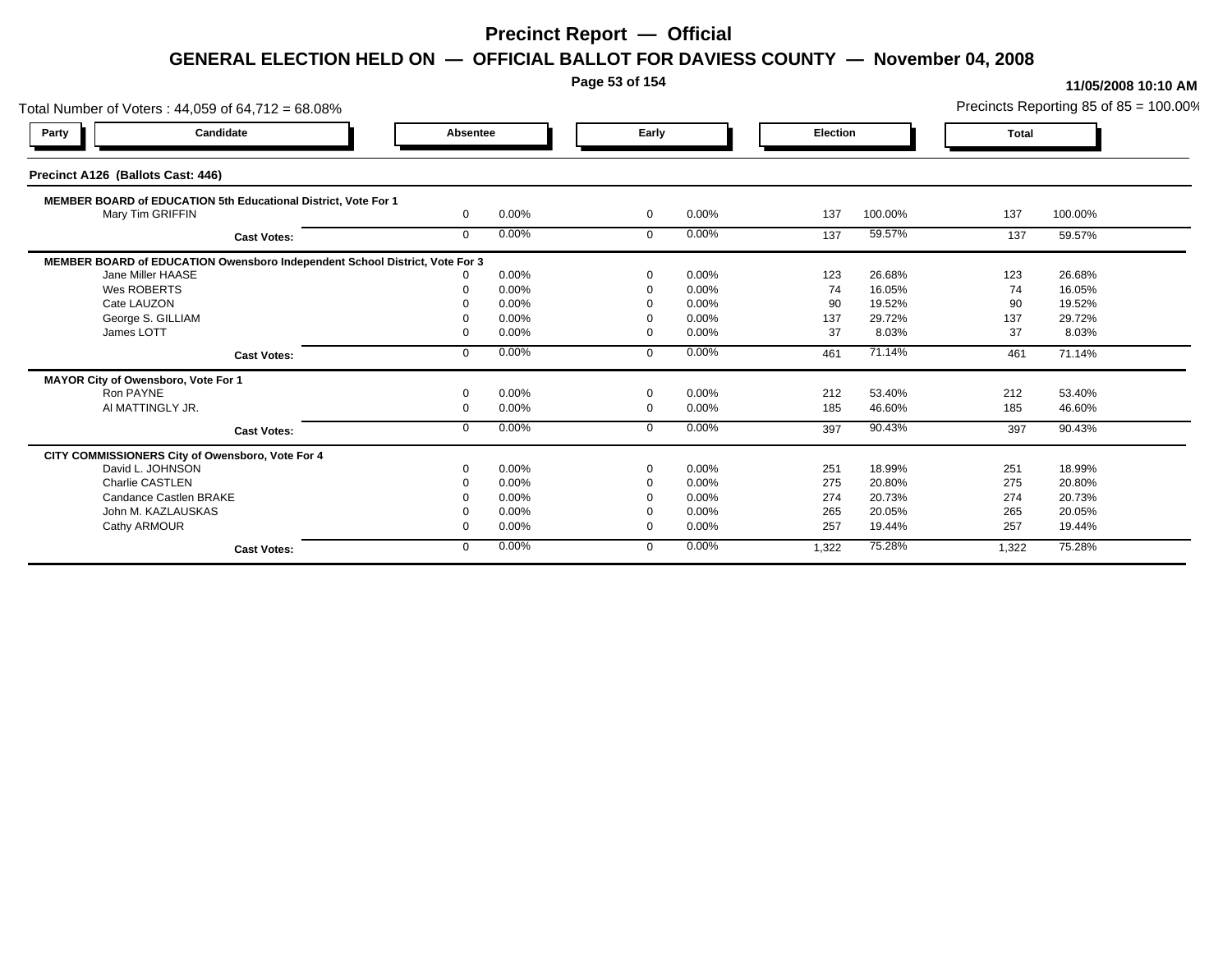**Page 54 of 154**

### **11/05/2008 10:10 AM**

Total Number of Voters : 44,059 of 64,712 = 68.08% Precincts Reporting 85 of 85 = 100.00% **Party Candidate Absentee Early Election Total Precinct A127 (Ballots Cast: 458) STRAIGHT PARTY, Vote For 1** Republican Party 0 0.00% 0 0.00% 82 61.65% 82 61.65% Democratic Party 0 0.00% 0 0.00% 51 38.35% 51 38.35% Constitution Party 0 0.00% 0 0.00% 0 0.00% 0 0.00% Libertarian Party 0 0.00% 0 0.00% 0 0.00% 0 0.00% **Cast Votes:** 0 0.00% 0 0.00% 133 29.04% 133 29.04% **PRESIDENT and VICE PRESIDENT of the UNITED STATES, Vote For 1** John McCAIN Sarah PALIN John McCAIN Sarah PALIN 0 0.00% 0 0.00% 277 60.88% 277 60.88% Barack OBAMA Joe BIDEN 0 0.00% 0 0.00% 173 38.02% 173 38.02% Ralph NADER Matt GONZALEZ  $\begin{array}{cccc} 0 & 0.00\% & 0 & 0.00\% & 4 & 0.88\% \end{array}$  4 0.88% 4 0.88% Chuck BALDWIN Robert E. THORNSBERRY 0 0.00% 0 0.00% 1 0.22% 1 0.22%  $Bob$  BARR Wayne A. ROOT  $0.00\%$   $0.00\%$   $0.00\%$   $0.00\%$   $0.00\%$   $0.00\%$   $0.00\%$   $0.00\%$ Brian Moore (W) 0 0.00% 0 0.00% 0 0.00% 0 0.00% Alan Keyes (W) 0 0.00% 0 0.00% 0 0.00% 0 0.00% **Cast Votes:** 0 0.00% 0 0.00% 455 99.34% 455 99.34% **UNITED STATES SENATOR, Vote For 1** Mitch McCONNELL 0 0.00% 0 0.00% 281 62.31% 281 62.31% Bruce LUNSFORD 0 0.00% 0 0.00% 170 37.69% 170 37.69% **Cast Votes:** 0 0.00% 0 0.00% 451 98.47% 451 98.47% **UNITED STATES REPRESENTATIVE in CONGRESS 2nd Congressional District, Vote For 1** S. Brett GUTHRIE 0 0.00% 0 0.00% 192 42.67% 192 42.67% David E. BOSWELL 0 0.00% 0 0.00% 258 57.33% 258 57.33% **Cast Votes:** 0 0.00% 0 0.00% 450 98.25% 450 98.25% **STATE REPRESENTATIVE 13th Representative District, Vote For 1** Ben BOARMAN 0 0.00% 0 0.00% 203 46.56% 203 46.56% Jim GLENN 0 0.00% 0 0.00% 233 53.44% 233 53.44% **Cast Votes:** 0 0.00% 0 0.00% 436 95.20% 436 95.20% **COMMONWEALTH'S ATTORNEY 6th Judicial Circuit, Vote For 1** Bruce E. KUEGEL 0 0.00% 0 0.00% 296 100.00% 296 100.00% **Cast Votes:** 0 0.00% 0 0.00% 296 64.63% 296 64.63% **CIRCUIT JUDGE 6th Judicial Circuit 2nd Division, Vote For 1** Joe CASTLEN 0 0.00% 0 0.00% 324 100.00% 324 100.00% **Cast Votes:** 0 0.00% 0 0.00% 324 70.74% 324 70.74% **SOIL and WATER CONSERVATION DISTRICT SUPERVISORS, Vote For 4** Thomas E. NEAL 0 0.00% 0 0.00% 209 35.30% 209 35.30% Richard STRODE 0 0.00% 0 0.00% 192 32.43% 192 32.43% C. A. PANTLE JR. 0 0.00% 0 0.00% 191 32.26% 191 32.26% Daniel R GOODWIN (W) 0 0.00% 0 0.00% 0 0.00% 0 0.00% **Cast Votes:** 0 0.00% 0 0.00% 592 32.31% 592 32.31%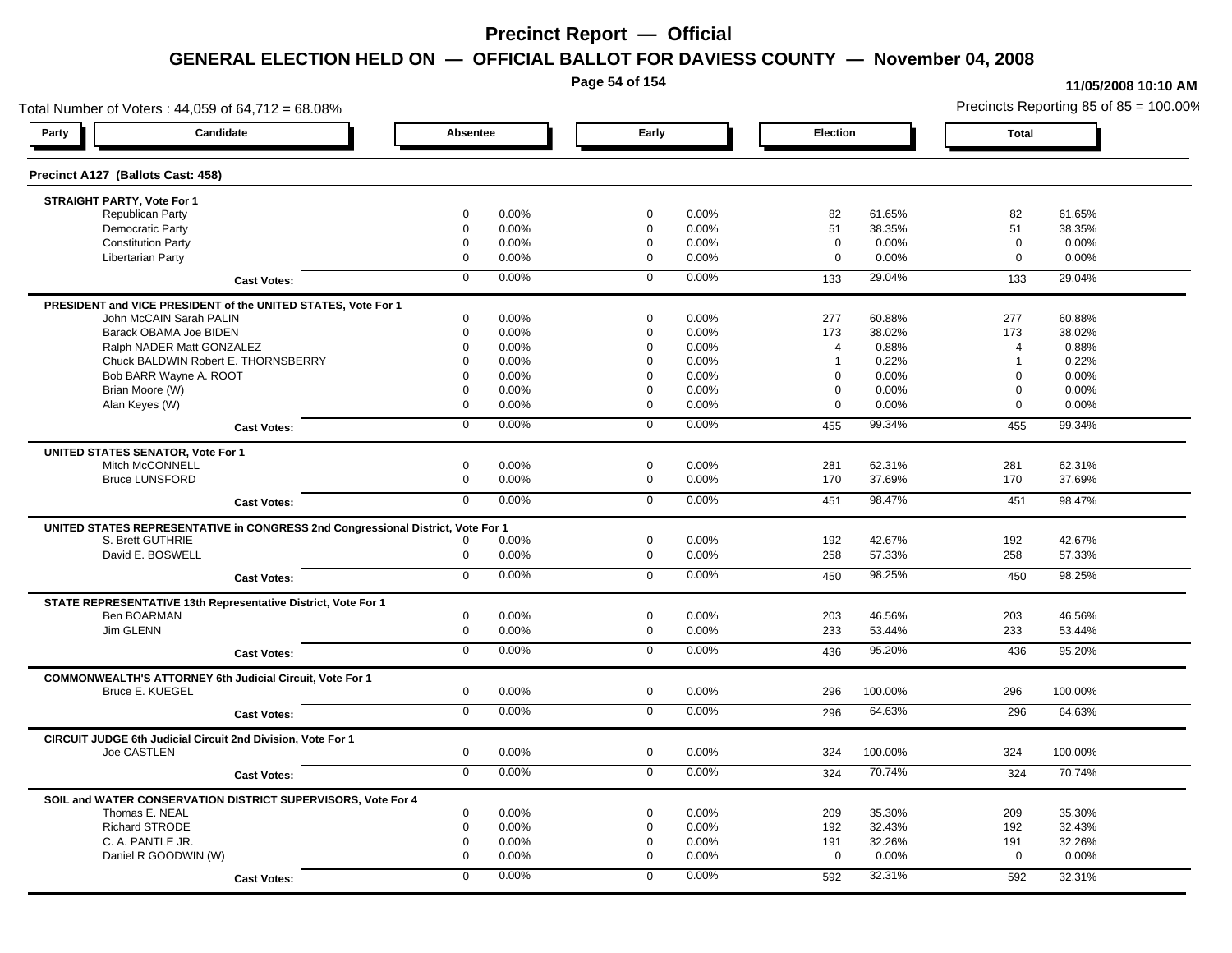**Page 55 of 154**

### **11/05/2008 10:10 AM**

Total Number of Voters : 44,059 of 64,712 = 68.08% Precincts Reporting 85 of 85 = 100.00% **Party Candidate Absentee Early Election Total Precinct A127 (Ballots Cast: 458) MEMBER BOARD of EDUCATION 5th Educational District, Vote For 1** Mary Tim GRIFFIN **10** Mary Tim GRIFFIN 0 0.00% 0 0.00% 12 100.00% 12 100.00% **Cast Votes:** 0 0.00% 0 0.00% 12 54.55% 12 54.55% **MEMBER BOARD of EDUCATION Owensboro Independent School District, Vote For 3**<br>10.00% 0.00% Jane Miller HAASE 0 0.00% 0 0.00% 247 26.30% 247 26.30% Wes ROBERTS 0 0.00% 0 0.00% 171 18.21% 171 18.21% Cate LAUZON 0 0.00% 0 0.00% 199 21.19% 199 21.19% George S. GILLIAM 0 0.00% 0 0.00% 221 23.54% 221 23.54% James LOTT 0 0.00% 0 0.00% 101 10.76% 101 10.76% **Cast Votes:** 0 0.00% 0 0.00% 939 71.79% 939 71.79% **MAYOR City of Owensboro, Vote For 1** Ron PAYNE 0 0.00% 0 0.00% 223 55.06% 223 55.06% Al MATTINGLY JR. 0 0.00% 0 0.00% 182 44.94% 182 44.94% **Cast Votes:** 0 0.00% 0 0.00% 405 92.47% 405 92.47% **CITY COMMISSIONERS City of Owensboro, Vote For 4** David L. JOHNSON 0 0.00% 0 0.00% 216 16.85% 216 16.85% Charlie CASTLEN 0 0.00% 0 0.00% 268 20.90% 268 20.90% Candance Castlen BRAKE 0 0.00% 0 0.00% 272 21.22% 272 21.22% John M. KAZLAUSKAS 0 0.00% 0 0.00% 267 20.83% 267 20.83% Cathy ARMOUR 0 0.00% 0 0.00% 259 20.20% 259 20.20% **Cast Votes:** 0 0.00% 0 0.00% 1,282 73.17% 1,282 73.17%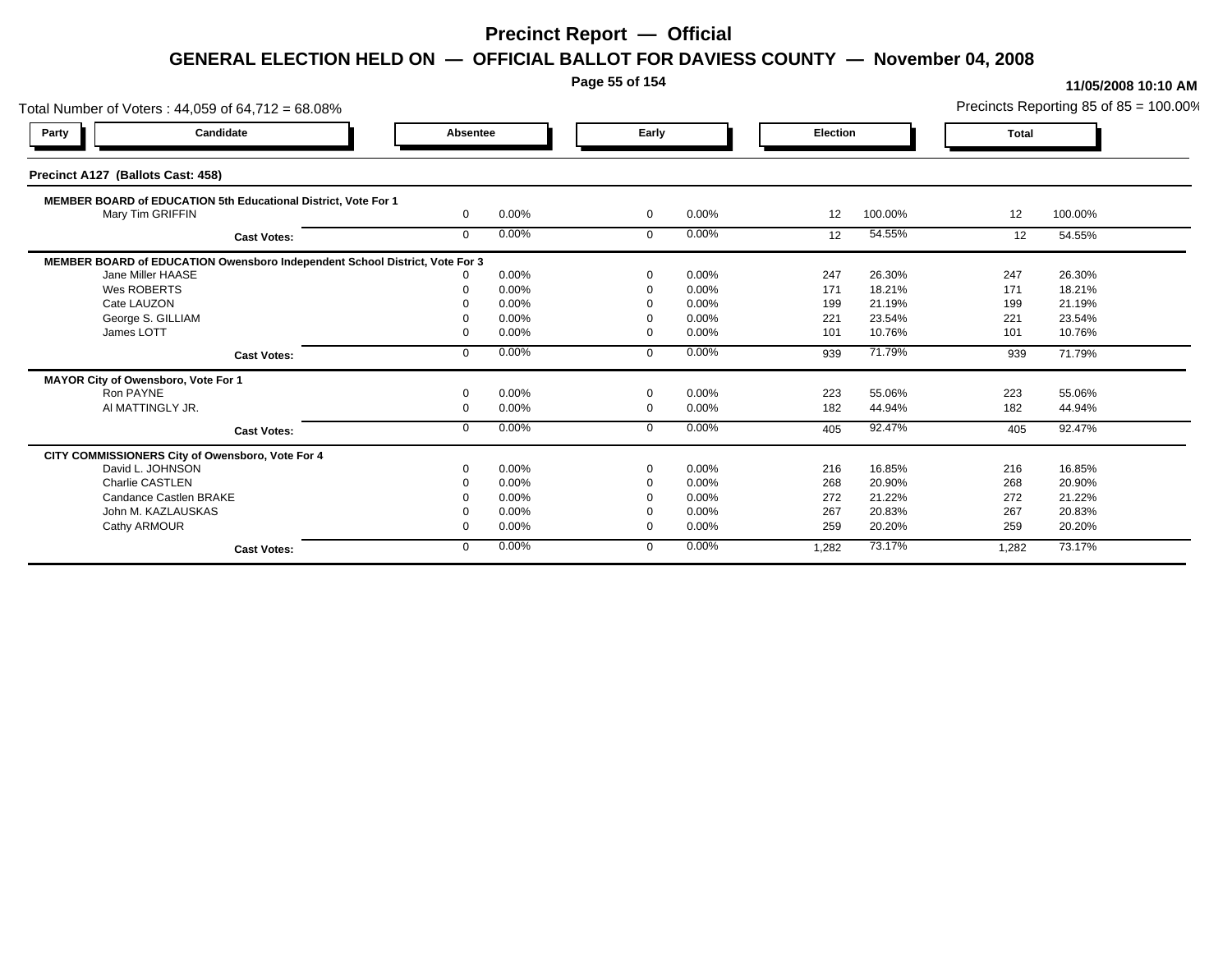**Page 56 of 154**

#### **11/05/2008 10:10 AM**

Total Number of Voters : 44,059 of 64,712 = 68.08% Precincts Reporting 85 of 85 = 100.00% **Party Candidate Absentee Early Election Total Precinct A128 (Ballots Cast: 407) STRAIGHT PARTY, Vote For 1** Republican Party 0 0.00% 0 0.00% 58 41.43% 58 41.43% Democratic Party 0 0.00% 0 0.00% 81 57.86% 81 57.86% Constitution Party 0 0.00% 0 0.00% 1 0.71% 1 0.71% Libertarian Party 0 0.00% 0 0.00% 0 0.00% 0 0.00% **Cast Votes:** 0 0.00% 0 0.00% 140 34.40% 140 34.40% **PRESIDENT and VICE PRESIDENT of the UNITED STATES, Vote For 1** John McCAIN Sarah PALIN John McCAIN Sarah PALIN 0 0.00% 0 0.00% 218 54.50% 218 54.50% Barack OBAMA Joe BIDEN 0 0.00% 0 0.00% 172 43.00% 172 43.00% Ralph NADER Matt GONZALEZ  $0$  0.00% 0 0.00% 8 2.00% 8 2.00% 8 2.00% Chuck BALDWIN Robert E. THORNSBERRY 0 0.00% 0 0.00% 1 0.25% 1 0.25% Bob BARR Wayne A. ROOT **1** 0.25% 0 0.00% 0 0.00% 0 0.00% 1 0.25% 1 0.25% 1 0.25% Brian Moore (W) 0 0.00% 0 0.00% 0 0.00% 0 0.00% Alan Keyes (W) 0 0.00% 0 0.00% 0 0.00% 0 0.00% **Cast Votes:** 0 0.00% 0 0.00% 400 98.28% 400 98.28% **UNITED STATES SENATOR, Vote For 1** Mitch McCONNELL 0 0.00% 0 0.00% 208 52.26% 208 52.26% Bruce LUNSFORD 0 0.00% 0 0.00% 190 47.74% 190 47.74% **Cast Votes:** 0 0.00% 0 0.00% 398 97.79% 398 97.79% **UNITED STATES REPRESENTATIVE in CONGRESS 2nd Congressional District, Vote For 1** S. Brett GUTHRIE 0 0.00% 0 0.00% 143 35.93% 143 35.93% David E. BOSWELL 0 0.00% 0 0.00% 255 64.07% 255 64.07% **Cast Votes:** 0 0.00% 0 0.00% 398 97.79% 398 97.79% **STATE REPRESENTATIVE 13th Representative District, Vote For 1** Ben BOARMAN 0 0.00% 0 0.00% 152 38.58% 152 38.58% Jim GLENN 0 0.00% 0 0.00% 242 61.42% 242 61.42% **Cast Votes:** 0 0.00% 0 0.00% 394 96.81% 394 96.81% **COMMONWEALTH'S ATTORNEY 6th Judicial Circuit, Vote For 1** Bruce E. KUEGEL 0 0.00% 0 0.00% 296 100.00% 296 100.00% **Cast Votes:** 0 0.00% 0 0.00% 296 72.73% 296 72.73% **CIRCUIT JUDGE 6th Judicial Circuit 2nd Division, Vote For 1** Joe CASTLEN 0 0.00% 0 0.00% 290 100.00% 290 100.00% **Cast Votes:** 0 0.00% 0 0.00% 290 71.25% 290 71.25% **SOIL and WATER CONSERVATION DISTRICT SUPERVISORS, Vote For 4** Thomas E. NEAL 0 0.00% 0 0.00% 177 35.05% 177 35.05% Richard STRODE 0 0.00% 0 0.00% 168 33.27% 168 33.27% C. A. PANTLE JR. 0 0.00% 0 0.00% 160 31.68% 160 31.68% Daniel R GOODWIN (W) 0 0.00% 0 0.00% 0 0.00% 0 0.00% **Cast Votes:** 0 0.00% 0 0.00% 505 31.02% 505 31.02%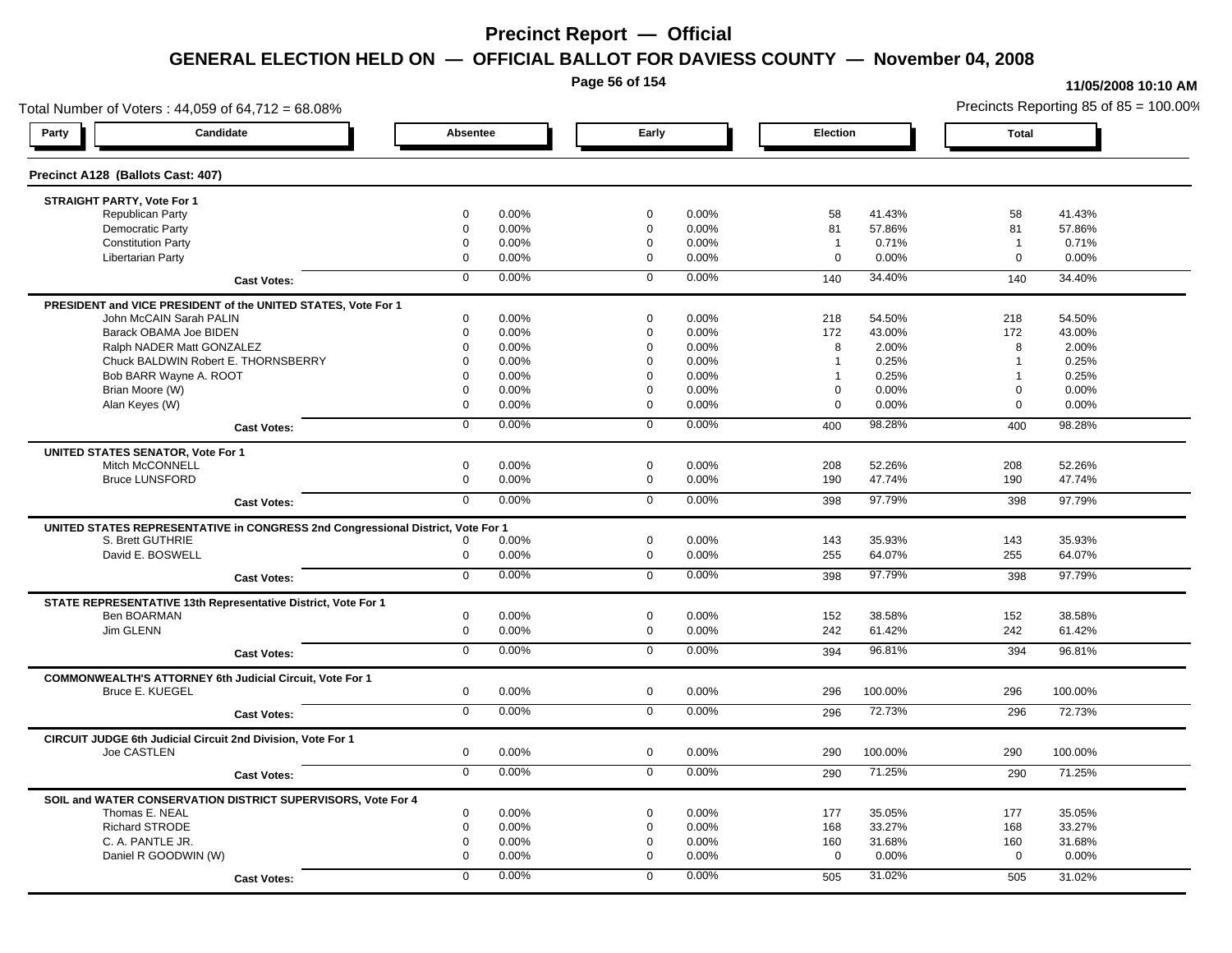### **Page 57 of 154**

| Total Number of Voters: 44,059 of 64,712 = 68.08%                           |          |       |             |       |          |        |       | Precincts Reporting 85 of $85 = 100.00\%$ |
|-----------------------------------------------------------------------------|----------|-------|-------------|-------|----------|--------|-------|-------------------------------------------|
| Candidate<br>Party                                                          | Absentee |       | Early       |       | Election |        | Total |                                           |
| Precinct A128 (Ballots Cast: 407)                                           |          |       |             |       |          |        |       |                                           |
| MEMBER BOARD of EDUCATION Owensboro Independent School District, Vote For 3 |          |       |             |       |          |        |       |                                           |
| Jane Miller HAASE                                                           |          | 0.00% | $\Omega$    | 0.00% | 182      | 22.89% | 182   | 22.89%                                    |
| Wes ROBERTS                                                                 |          | 0.00% |             | 0.00% | 159      | 20.00% | 159   | 20.00%                                    |
| Cate LAUZON                                                                 |          | 0.00% |             | 0.00% | 180      | 22.64% | 180   | 22.64%                                    |
| George S. GILLIAM                                                           |          | 0.00% |             | 0.00% | 202      | 25.41% | 202   | 25.41%                                    |
| James LOTT                                                                  |          | 0.00% |             | 0.00% | 72       | 9.06%  | 72    | 9.06%                                     |
| <b>Cast Votes:</b>                                                          |          | 0.00% | $\mathbf 0$ | 0.00% | 795      | 65.11% | 795   | 65.11%                                    |
| MAYOR City of Owensboro, Vote For 1                                         |          |       |             |       |          |        |       |                                           |
| Ron PAYNE                                                                   |          | 0.00% | $\Omega$    | 0.00% | 169      | 46.17% | 169   | 46.17%                                    |
| AI MATTINGLY JR.                                                            |          | 0.00% | $\Omega$    | 0.00% | 197      | 53.83% | 197   | 53.83%                                    |
| <b>Cast Votes:</b>                                                          |          | 0.00% | $\Omega$    | 0.00% | 366      | 89.93% | 366   | 89.93%                                    |
| CITY COMMISSIONERS City of Owensboro, Vote For 4                            |          |       |             |       |          |        |       |                                           |
| David L. JOHNSON                                                            |          | 0.00% | $\Omega$    | 0.00% | 234      | 19.97% | 234   | 19.97%                                    |
| <b>Charlie CASTLEN</b>                                                      |          | 0.00% |             | 0.00% | 243      | 20.73% | 243   | 20.73%                                    |
| Candance Castlen BRAKE                                                      |          | 0.00% |             | 0.00% | 225      | 19.20% | 225   | 19.20%                                    |
| John M. KAZLAUSKAS                                                          |          | 0.00% |             | 0.00% | 247      | 21.08% | 247   | 21.08%                                    |
| Cathy ARMOUR                                                                |          | 0.00% | $\Omega$    | 0.00% | 223      | 19.03% | 223   | 19.03%                                    |
| <b>Cast Votes:</b>                                                          |          | 0.00% | $\Omega$    | 0.00% | 1,172    | 71.99% | 1,172 | 71.99%                                    |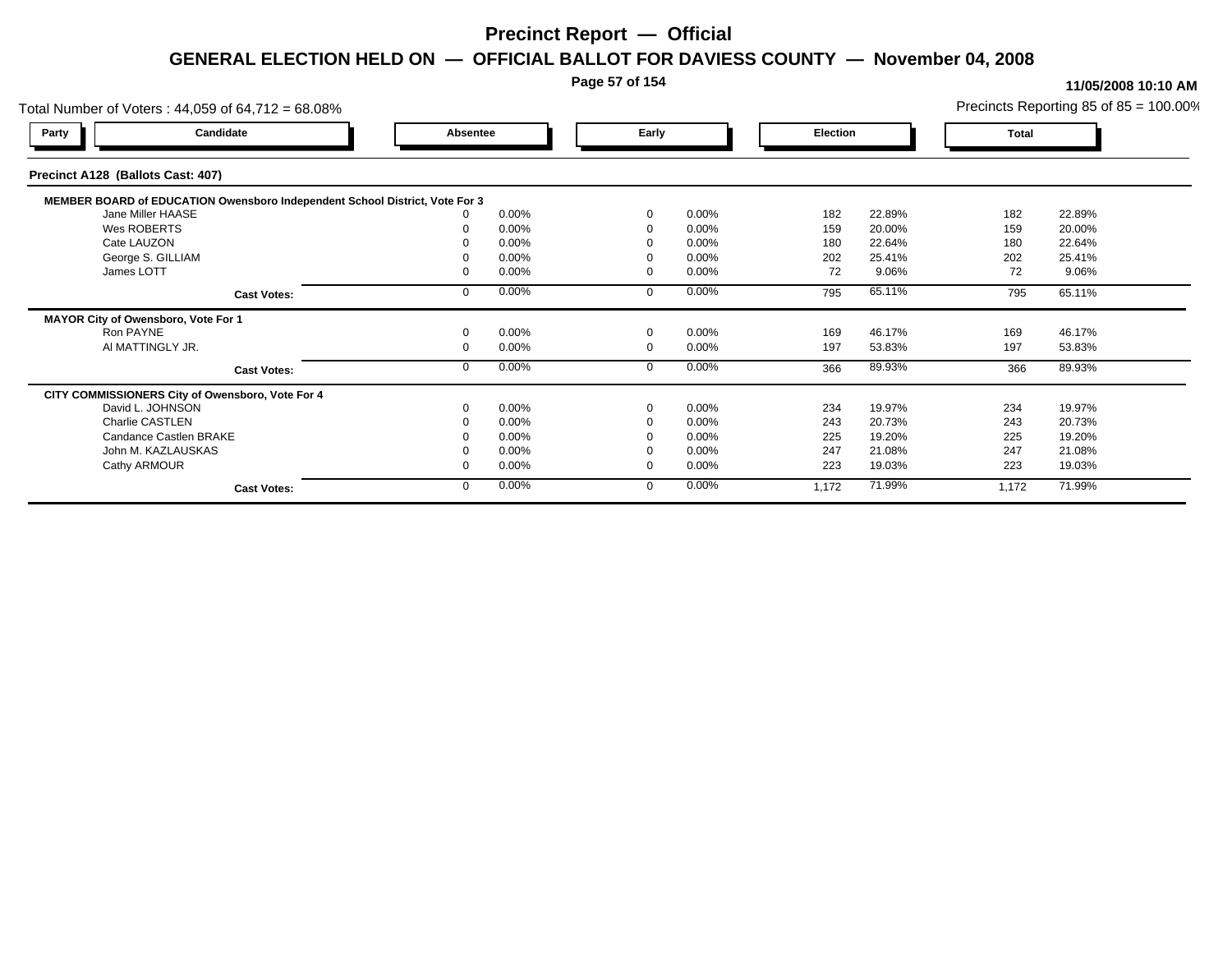**Page 58 of 154**

### **11/05/2008 10:10 AM**

Total Number of Voters : 44,059 of 64,712 = 68.08% Precincts Reporting 85 of 85 = 100.00% **Party Candidate Absentee Early Election Total Precinct A129 (Ballots Cast: 404) STRAIGHT PARTY, Vote For 1** Republican Party 0 0.00% 0 0.00% 61 41.50% 61 41.50% Democratic Party 0 0.00% 0 0.00% 85 57.82% 85 57.82% Constitution Party 0 0.00% 0 0.00% 1 0.68% 1 0.68% Libertarian Party 0 0.00% 0 0.00% 0 0.00% 0 0.00% **Cast Votes:** 0 0.00% 0 0.00% 147 36.39% 147 36.39% **PRESIDENT and VICE PRESIDENT of the UNITED STATES, Vote For 1** John McCAIN Sarah PALIN John McCAIN Sarah PALIN 0 0.00% 0 0.00% 205 51.12% 205 51.12% Barack OBAMA Joe BIDEN 0 0.00% 0 0.00% 191 47.63% 191 47.63% Ralph NADER Matt GONZALEZ  $0$  0.00% 0 0.00% 0 0.00% 2 0.50% 2 0.50% 2 0.50% Chuck BALDWIN Robert E. THORNSBERRY 0 0.00% 0 0.00% 2 0.50% 2 0.50% Bob BARR Wayne A. ROOT **1** 0.25% 0 0.00% 0 0.00% 0 0.00% 1 0.25% 1 0.25% 1 0.25% Brian Moore (W) 0 0.00% 0 0.00% 0 0.00% 0 0.00% Alan Keyes (W) 0 0.00% 0 0.00% 0 0.00% 0 0.00% **Cast Votes:** 0 0.00% 0 0.00% 401 99.26% 401 99.26% **UNITED STATES SENATOR, Vote For 1** Mitch McCONNELL 0 0.00% 0 0.00% 199 50.64% 199 50.64% Bruce LUNSFORD 0 0.00% 0 0.00% 194 49.36% 194 49.36% **Cast Votes:** 0 0.00% 0 0.00% 393 97.28% 393 97.28% **UNITED STATES REPRESENTATIVE in CONGRESS 2nd Congressional District, Vote For 1** S. Brett GUTHRIE 0 0.00% 0 0.00% 135 34.62% 135 34.62% David E. BOSWELL 0 0.00% 0 0.00% 255 65.38% 255 65.38% **Cast Votes:** 0 0.00% 0 0.00% 390 96.53% 390 96.53% **STATE REPRESENTATIVE 13th Representative District, Vote For 1** Ben BOARMAN 0 0.00% 0 0.00% 131 34.29% 131 34.29% Jim GLENN 0 0.00% 0 0.00% 251 65.71% 251 65.71% **Cast Votes:** 0 0.00% 0 0.00% 382 94.55% 382 94.55% **COMMONWEALTH'S ATTORNEY 6th Judicial Circuit, Vote For 1** Bruce E. KUEGEL 0 0.00% 0 0.00% 299 100.00% 299 100.00% **Cast Votes:** 0 0.00% 0 0.00% 299 74.01% 299 74.01% **CIRCUIT JUDGE 6th Judicial Circuit 2nd Division, Vote For 1** Joe CASTLEN 0 0.00% 0 0.00% 292 100.00% 292 100.00% **Cast Votes:** 0 0.00% 0 0.00% 292 72.28% 292 72.28% **SOIL and WATER CONSERVATION DISTRICT SUPERVISORS, Vote For 4** Thomas E. NEAL 0 0.00% 0 0.00% 172 34.82% 172 34.82% Richard STRODE 0 0.00% 0 0.00% 173 35.02% 173 35.02% C. A. PANTLE JR. 0 0.00% 0 0.00% 149 30.16% 149 30.16% Daniel R GOODWIN (W) 0 0.00% 0 0.00% 0 0.00% 0 0.00% **Cast Votes:** 0 0.00% 0 0.00% 494 30.57% 494 30.57%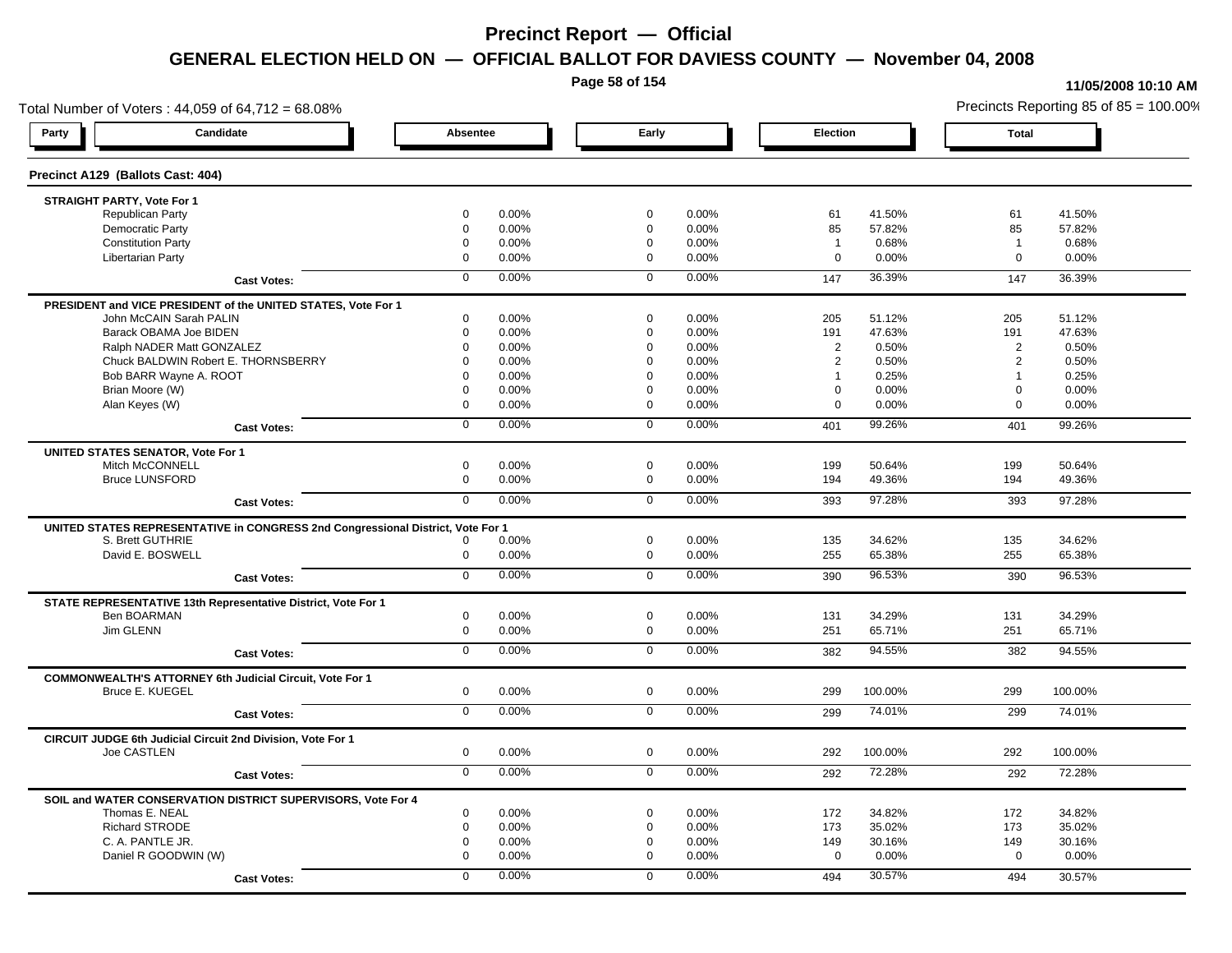### **Page 59 of 154**

| Total Number of Voters: 44,059 of 64,712 = 68.08%                           |                    |          |       |             |       |          |        |       | Precincts Reporting 85 of $85 = 100.00\%$ |
|-----------------------------------------------------------------------------|--------------------|----------|-------|-------------|-------|----------|--------|-------|-------------------------------------------|
| Candidate<br>Party                                                          |                    | Absentee |       | Early       |       | Election |        | Total |                                           |
| Precinct A129 (Ballots Cast: 404)                                           |                    |          |       |             |       |          |        |       |                                           |
| MEMBER BOARD of EDUCATION Owensboro Independent School District, Vote For 3 |                    |          |       |             |       |          |        |       |                                           |
| Jane Miller HAASE                                                           |                    |          | 0.00% | $\Omega$    | 0.00% | 170      | 21.25% | 170   | 21.25%                                    |
| Wes ROBERTS                                                                 |                    |          | 0.00% | $\Omega$    | 0.00% | 164      | 20.50% | 164   | 20.50%                                    |
| Cate LAUZON                                                                 |                    |          | 0.00% |             | 0.00% | 184      | 23.00% | 184   | 23.00%                                    |
| George S. GILLIAM                                                           |                    |          | 0.00% |             | 0.00% | 221      | 27.63% | 221   | 27.63%                                    |
| James LOTT                                                                  |                    |          | 0.00% | $\Omega$    | 0.00% | 61       | 7.63%  | 61    | 7.63%                                     |
|                                                                             | <b>Cast Votes:</b> |          | 0.00% | $\Omega$    | 0.00% | 800      | 66.01% | 800   | 66.01%                                    |
| MAYOR City of Owensboro, Vote For 1                                         |                    |          |       |             |       |          |        |       |                                           |
| Ron PAYNE                                                                   |                    |          | 0.00% | $\mathbf 0$ | 0.00% | 198      | 53.51% | 198   | 53.51%                                    |
| AI MATTINGLY JR.                                                            |                    |          | 0.00% | $\mathbf 0$ | 0.00% | 172      | 46.49% | 172   | 46.49%                                    |
|                                                                             | <b>Cast Votes:</b> |          | 0.00% | $\mathbf 0$ | 0.00% | 370      | 91.58% | 370   | 91.58%                                    |
| CITY COMMISSIONERS City of Owensboro, Vote For 4                            |                    |          |       |             |       |          |        |       |                                           |
| David L. JOHNSON                                                            |                    |          | 0.00% | $\Omega$    | 0.00% | 222      | 19.53% | 222   | 19.53%                                    |
| Charlie CASTLEN                                                             |                    |          | 0.00% |             | 0.00% | 246      | 21.64% | 246   | 21.64%                                    |
| Candance Castlen BRAKE                                                      |                    |          | 0.00% |             | 0.00% | 227      | 19.96% | 227   | 19.96%                                    |
| John M. KAZLAUSKAS                                                          |                    |          | 0.00% |             | 0.00% | 227      | 19.96% | 227   | 19.96%                                    |
| Cathy ARMOUR                                                                |                    |          | 0.00% | $\Omega$    | 0.00% | 215      | 18.91% | 215   | 18.91%                                    |
|                                                                             | <b>Cast Votes:</b> |          | 0.00% | $\mathbf 0$ | 0.00% | 1,137    | 70.36% | 1,137 | 70.36%                                    |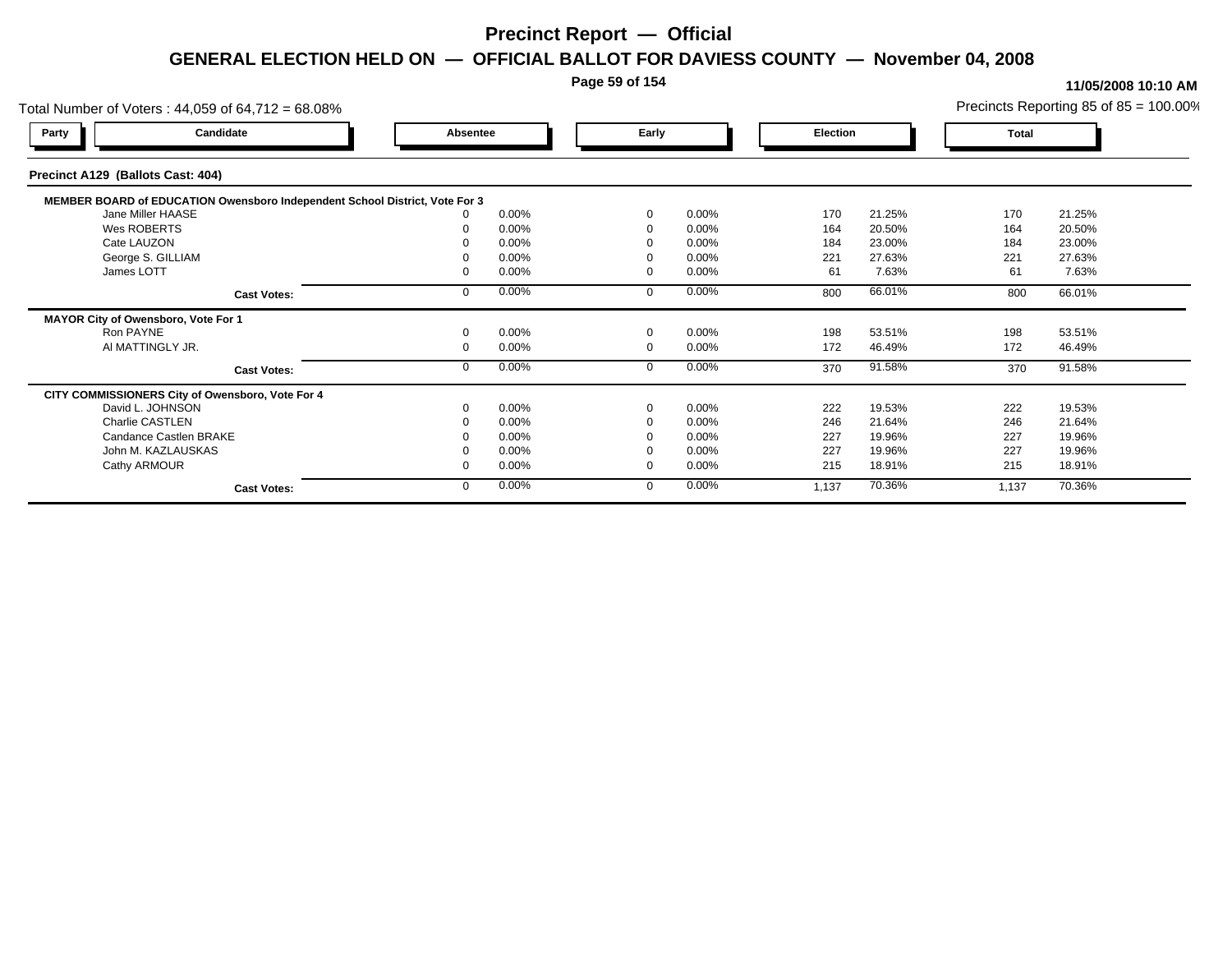**Page 60 of 154**

#### **11/05/2008 10:10 AM**

Total Number of Voters : 44,059 of 64,712 = 68.08% Precincts Reporting 85 of 85 = 100.00% **Party Candidate Absentee Early Election Total Precinct A130 (Ballots Cast: 437) STRAIGHT PARTY, Vote For 1** Republican Party 0 0.00% 0 0.00% 77 41.18% 77 41.18% Democratic Party 0 0.00% 0 0.00% 107 57.22% 107 57.22% Constitution Party 0 0.00% 0 0.00% 1 0.53% 1 0.53% Libertarian Party 0 0.00% 0 0.00% 2 1.07% 2 1.07% **Cast Votes:** 0 0.00% 0 0.00% 187 42.79% 187 42.79% **PRESIDENT and VICE PRESIDENT of the UNITED STATES, Vote For 1** John McCAIN Sarah PALIN John McCAIN Sarah PALIN 0 0.00% 0 0.00% 212 48.96% 212 48.96% Barack OBAMA Joe BIDEN 0 0.00% 0 0.00% 218 50.35% 218 50.35% Ralph NADER Matt GONZALEZ  $0$  0.00%  $0$  0.00%  $0$  0.00%  $3$  0.69%  $3$  0.69%  $3$  0.69% Chuck BALDWIN Robert E. THORNSBERRY 0 0.00% 0 0.00% 0 0.00% 0 0.00%  $Bob$  BARR Wayne A. ROOT  $0.00\%$   $0.00\%$   $0.00\%$   $0.00\%$   $0.00\%$   $0.00\%$   $0.00\%$   $0.00\%$ Brian Moore (W) 0 0.00% 0 0.00% 0 0.00% 0 0.00% Alan Keyes (W) 0 0.00% 0 0.00% 0 0.00% 0 0.00% **Cast Votes:** 0 0.00% 0 0.00% 433 99.08% 433 99.08% **UNITED STATES SENATOR, Vote For 1** Mitch McCONNELL 0 0.00% 0 0.00% 198 46.26% 198 46.26% Bruce LUNSFORD 0 0.00% 0 0.00% 230 53.74% 230 53.74% **Cast Votes:** 0 0.00% 0 0.00% 428 97.94% 428 97.94% **UNITED STATES REPRESENTATIVE in CONGRESS 2nd Congressional District, Vote For 1** S. Brett GUTHRIE 0 0.00% 0 0.00% 153 35.92% 153 35.92% David E. BOSWELL 0 0.00% 0 0.00% 273 64.08% 273 64.08% **Cast Votes:** 0 0.00% 0 0.00% 426 97.48% 426 97.48% **STATE REPRESENTATIVE 13th Representative District, Vote For 1** Ben BOARMAN 0 0.00% 0 0.00% 157 37.03% 157 37.03% Jim GLENN 0 0.00% 0 0.00% 267 62.97% 267 62.97% **Cast Votes:** 0 0.00% 0 0.00% 424 97.03% 424 97.03% **COMMONWEALTH'S ATTORNEY 6th Judicial Circuit, Vote For 1** Bruce E. KUEGEL 0 0.00% 0 0.00% 321 100.00% 321 100.00% **Cast Votes:** 0 0.00% 0 0.00% 321 73.46% 321 73.46% **CIRCUIT JUDGE 6th Judicial Circuit 2nd Division, Vote For 1** Joe CASTLEN 0 0.00% 0 0.00% 301 100.00% 301 100.00% **Cast Votes:** 0 0.00% 0 0.00% 301 68.88% 301 68.88% **SOIL and WATER CONSERVATION DISTRICT SUPERVISORS, Vote For 4** Thomas E. NEAL 0 0.00% 0 0.00% 172 34.40% 172 34.40% Richard STRODE 0 0.00% 0 0.00% 181 36.20% 181 36.20% C. A. PANTLE JR. 0 0.00% 0 0.00% 147 29.40% 147 29.40% Daniel R GOODWIN (W) 0 0.00% 0 0.00% 0 0.00% 0 0.00% **Cast Votes:** 0 0.00% 0 0.00% 500 28.60% 500 28.60%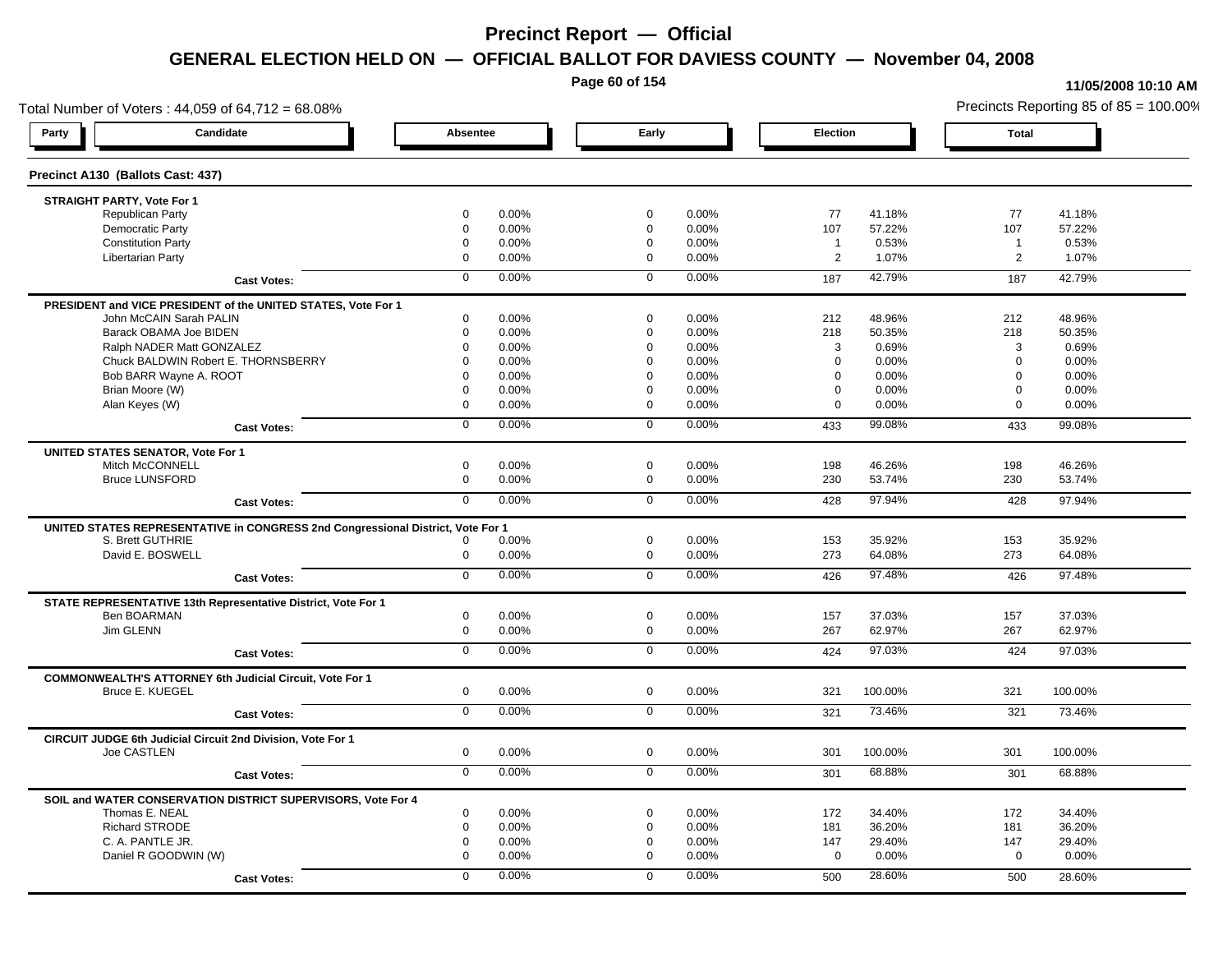### **Page 61 of 154**

| Total Number of Voters: 44,059 of 64,712 = 68.08%                           |          |       |             |          |          |        |       | Precincts Reporting 85 of $85 = 100.00\%$ |
|-----------------------------------------------------------------------------|----------|-------|-------------|----------|----------|--------|-------|-------------------------------------------|
| Candidate<br>Party                                                          | Absentee |       | Early       |          | Election |        | Total |                                           |
| Precinct A130 (Ballots Cast: 437)                                           |          |       |             |          |          |        |       |                                           |
| MEMBER BOARD of EDUCATION Owensboro Independent School District, Vote For 3 |          |       |             |          |          |        |       |                                           |
| Jane Miller HAASE                                                           |          | 0.00% | $\Omega$    | 0.00%    | 173      | 22.07% | 173   | 22.07%                                    |
| Wes ROBERTS                                                                 |          | 0.00% |             | 0.00%    | 163      | 20.79% | 163   | 20.79%                                    |
| Cate LAUZON                                                                 |          | 0.00% |             | 0.00%    | 164      | 20.92% | 164   | 20.92%                                    |
| George S. GILLIAM                                                           |          | 0.00% |             | 0.00%    | 203      | 25.89% | 203   | 25.89%                                    |
| James LOTT                                                                  |          | 0.00% |             | 0.00%    | 81       | 10.33% | 81    | 10.33%                                    |
| <b>Cast Votes:</b>                                                          |          | 0.00% | $\mathbf 0$ | 0.00%    | 784      | 59.80% | 784   | 59.80%                                    |
| MAYOR City of Owensboro, Vote For 1                                         |          |       |             |          |          |        |       |                                           |
| Ron PAYNE                                                                   |          | 0.00% | $\Omega$    | 0.00%    | 185      | 47.93% | 185   | 47.93%                                    |
| AI MATTINGLY JR.                                                            |          | 0.00% | $\Omega$    | 0.00%    | 201      | 52.07% | 201   | 52.07%                                    |
| <b>Cast Votes:</b>                                                          |          | 0.00% | $\Omega$    | 0.00%    | 386      | 88.33% | 386   | 88.33%                                    |
| CITY COMMISSIONERS City of Owensboro, Vote For 4                            |          |       |             |          |          |        |       |                                           |
| David L. JOHNSON                                                            |          | 0.00% | $\Omega$    | $0.00\%$ | 228      | 19.83% | 228   | 19.83%                                    |
| <b>Charlie CASTLEN</b>                                                      |          | 0.00% |             | 0.00%    | 253      | 22.00% | 253   | 22.00%                                    |
| Candance Castlen BRAKE                                                      |          | 0.00% |             | $0.00\%$ | 225      | 19.57% | 225   | 19.57%                                    |
| John M. KAZLAUSKAS                                                          |          | 0.00% |             | $0.00\%$ | 228      | 19.83% | 228   | 19.83%                                    |
| Cathy ARMOUR                                                                |          | 0.00% | $\Omega$    | 0.00%    | 216      | 18.78% | 216   | 18.78%                                    |
| <b>Cast Votes:</b>                                                          |          | 0.00% | $\Omega$    | 0.00%    | 1,150    | 65.79% | 1,150 | 65.79%                                    |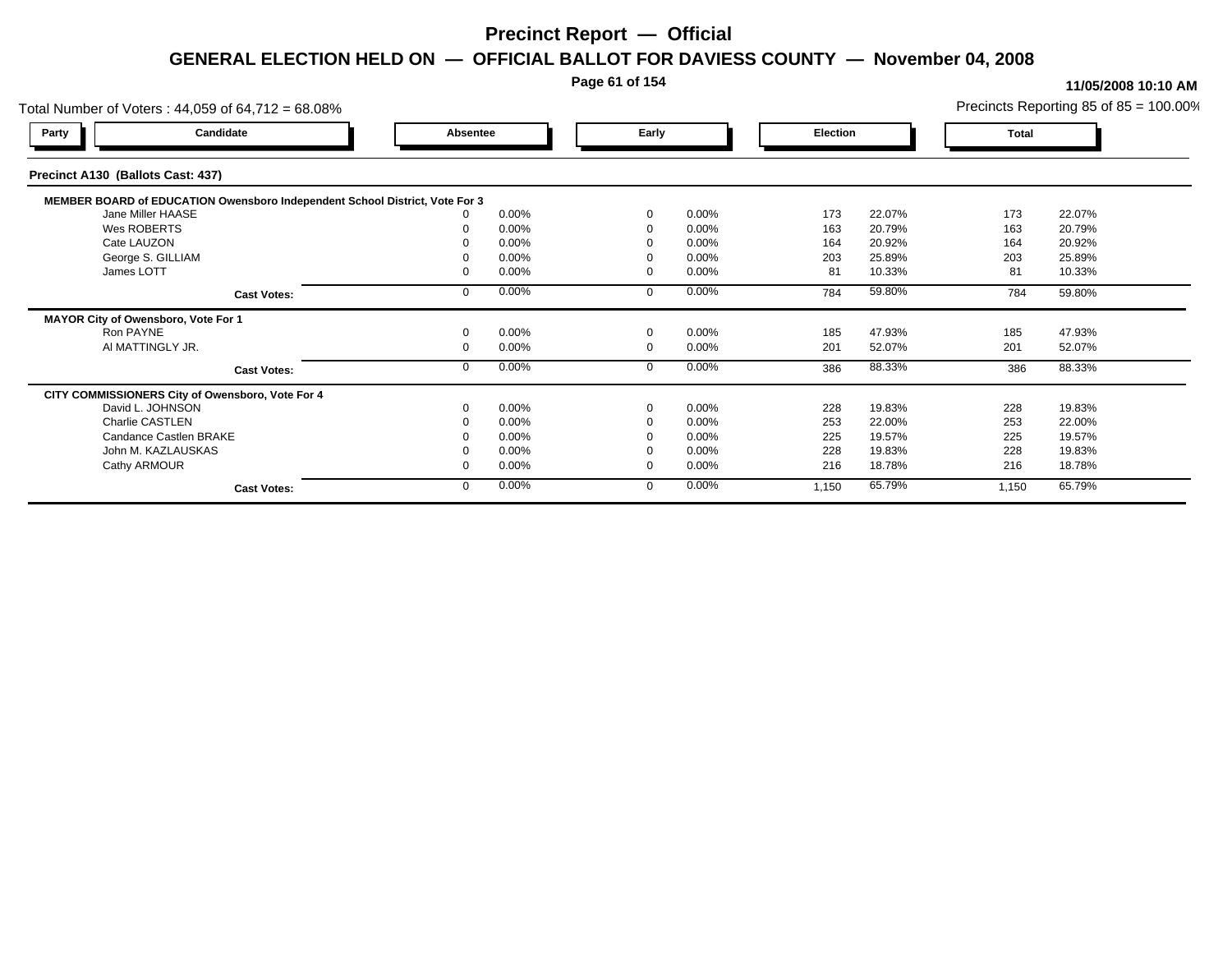**Page 62 of 154**

#### **11/05/2008 10:10 AM**

Total Number of Voters : 44,059 of 64,712 = 68.08% Precincts Reporting 85 of 85 = 100.00% **Party Candidate Absentee Early Election Total Precinct A131 (Ballots Cast: 429) STRAIGHT PARTY, Vote For 1** Republican Party 0 0.00% 0 0.00% 50 37.88% 50 37.88% Democratic Party 0 0.00% 0 0.00% 81 61.36% 81 61.36% Constitution Party 0 0.00% 0 0.00% 1 0.76% 1 0.76% Libertarian Party 0 0.00% 0 0.00% 0 0.00% 0 0.00% **Cast Votes:** 0 0.00% 0 0.00% 132 30.77% 132 30.77% **PRESIDENT and VICE PRESIDENT of the UNITED STATES, Vote For 1** John McCAIN Sarah PALIN John McCAIN Sarah PALIN 0 0.00% 0 0.00% 227 53.41% 227 53.41% Barack OBAMA Joe BIDEN 0 0.00% 0 0.00% 193 45.41% 193 45.41% Ralph NADER Matt GONZALEZ  $0$  0.00% 0 0.00% 0 0.00% 2 0.47% 2 0.47% Chuck BALDWIN Robert E. THORNSBERRY 0 0.00% 0 0.00% 2 0.47% 2 0.47% Bob BARR Wayne A. ROOT **1** 0.24% **0 0.00%** 1 0.24% 1 0.24% 1 0.24% 1 0.24% 1 0.24% 1 0.24% 1 0.24% 1 0.24% 1 0.24% Brian Moore (W) 0 0.00% 0 0.00% 0 0.00% 0 0.00% Alan Keyes (W) 0 0.00% 0 0.00% 0 0.00% 0 0.00% **Cast Votes:** 0 0.00% 0 0.00% 425 99.07% 425 99.07% **UNITED STATES SENATOR, Vote For 1** Mitch McCONNELL 0 0.00% 0 0.00% 229 53.88% 229 53.88% Bruce LUNSFORD 0 0.00% 0 0.00% 196 46.12% 196 46.12% **Cast Votes:** 0 0.00% 0 0.00% 425 99.07% 425 99.07% **UNITED STATES REPRESENTATIVE in CONGRESS 2nd Congressional District, Vote For 1** S. Brett GUTHRIE 0 0.00% 0 0.00% 147 34.92% 147 34.92% David E. BOSWELL 0 0.00% 0 0.00% 274 65.08% 274 65.08% **Cast Votes:** 0 0.00% 0 0.00% 421 98.14% 421 98.14% **STATE REPRESENTATIVE 13th Representative District, Vote For 1** Ben BOARMAN 0 0.00% 0 0.00% 147 36.03% 147 36.03% Jim GLENN 0 0.00% 0 0.00% 261 63.97% 261 63.97% **Cast Votes:** 0 0.00% 0 0.00% 408 95.10% 408 95.10% **COMMONWEALTH'S ATTORNEY 6th Judicial Circuit, Vote For 1** Bruce E. KUEGEL 0 0.00% 0 0.00% 305 100.00% 305 100.00% **Cast Votes:** 0 0.00% 0 0.00% 305 71.10% 305 71.10% **CIRCUIT JUDGE 6th Judicial Circuit 2nd Division, Vote For 1** Joe CASTLEN 0 0.00% 0 0.00% 289 100.00% 289 100.00% **Cast Votes:** 0 0.00% 0 0.00% 289 67.37% 289 67.37% **SOIL and WATER CONSERVATION DISTRICT SUPERVISORS, Vote For 4** Thomas E. NEAL 0 0.00% 0 0.00% 174 33.79% 174 33.79% Richard STRODE 0 0.00% 0 0.00% 174 33.79% 174 33.79% C. A. PANTLE JR. 0 0.00% 0 0.00% 167 32.43% 167 32.43% Daniel R GOODWIN (W) 0 0.00% 0 0.00% 0 0.00% 0 0.00% **Cast Votes:** 0 0.00% 0 0.00% 515 30.01% 515 30.01%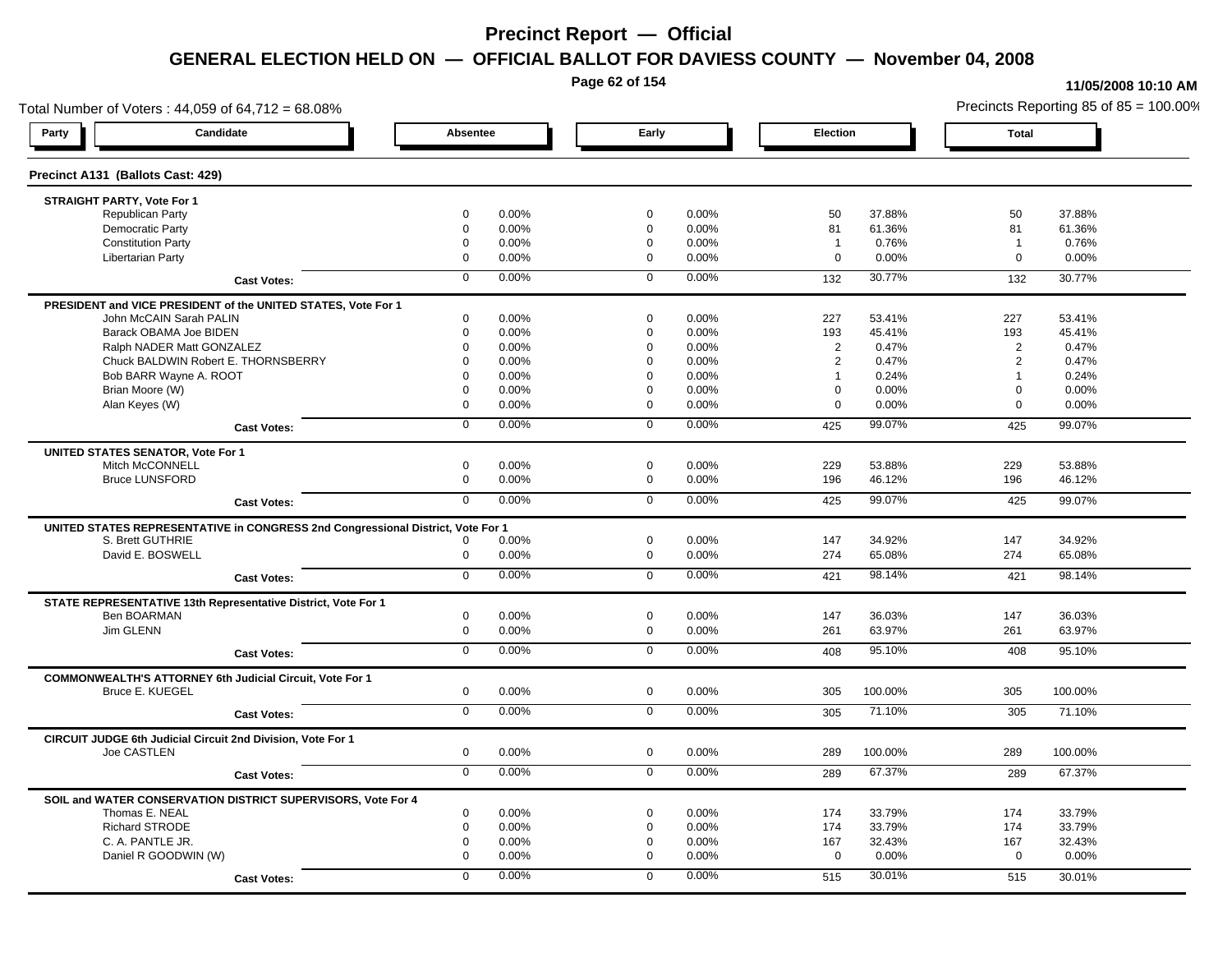### **Page 63 of 154**

| Total Number of Voters: 44,059 of 64,712 = 68.08%                           |                    |          |       |             |          |          |        |       | Precincts Reporting 85 of $85 = 100.00\%$ |
|-----------------------------------------------------------------------------|--------------------|----------|-------|-------------|----------|----------|--------|-------|-------------------------------------------|
| Party                                                                       | Candidate          | Absentee |       | Early       |          | Election |        | Total |                                           |
| Precinct A131 (Ballots Cast: 429)                                           |                    |          |       |             |          |          |        |       |                                           |
| MEMBER BOARD of EDUCATION Owensboro Independent School District, Vote For 3 |                    |          |       |             |          |          |        |       |                                           |
| Jane Miller HAASE                                                           |                    |          | 0.00% | $\Omega$    | 0.00%    | 188      | 23.18% | 188   | 23.18%                                    |
| Wes ROBERTS                                                                 |                    |          | 0.00% | $\Omega$    | 0.00%    | 166      | 20.47% | 166   | 20.47%                                    |
| Cate LAUZON                                                                 |                    |          | 0.00% |             | 0.00%    | 195      | 24.04% | 195   | 24.04%                                    |
| George S. GILLIAM                                                           |                    |          | 0.00% |             | 0.00%    | 206      | 25.40% | 206   | 25.40%                                    |
| James LOTT                                                                  |                    |          | 0.00% | $\Omega$    | 0.00%    | 56       | 6.91%  | 56    | 6.91%                                     |
|                                                                             | <b>Cast Votes:</b> |          | 0.00% | $\Omega$    | 0.00%    | 811      | 63.01% | 811   | 63.01%                                    |
| MAYOR City of Owensboro, Vote For 1                                         |                    |          |       |             |          |          |        |       |                                           |
| Ron PAYNE                                                                   |                    |          | 0.00% | $\mathbf 0$ | 0.00%    | 198      | 50.90% | 198   | 50.90%                                    |
| AI MATTINGLY JR.                                                            |                    |          | 0.00% | $\mathbf 0$ | 0.00%    | 191      | 49.10% | 191   | 49.10%                                    |
|                                                                             | <b>Cast Votes:</b> |          | 0.00% | $\mathbf 0$ | 0.00%    | 389      | 90.68% | 389   | 90.68%                                    |
| CITY COMMISSIONERS City of Owensboro, Vote For 4                            |                    |          |       |             |          |          |        |       |                                           |
| David L. JOHNSON                                                            |                    |          | 0.00% | $\Omega$    | 0.00%    | 244      | 19.68% | 244   | 19.68%                                    |
| Charlie CASTLEN                                                             |                    |          | 0.00% |             | 0.00%    | 246      | 19.84% | 246   | 19.84%                                    |
| Candance Castlen BRAKE                                                      |                    |          | 0.00% |             | 0.00%    | 254      | 20.48% | 254   | 20.48%                                    |
| John M. KAZLAUSKAS                                                          |                    |          | 0.00% |             | $0.00\%$ | 262      | 21.13% | 262   | 21.13%                                    |
| Cathy ARMOUR                                                                |                    |          | 0.00% | $\Omega$    | 0.00%    | 234      | 18.87% | 234   | 18.87%                                    |
|                                                                             | <b>Cast Votes:</b> |          | 0.00% | $\mathbf 0$ | 0.00%    | 1,240    | 72.26% | 1,240 | 72.26%                                    |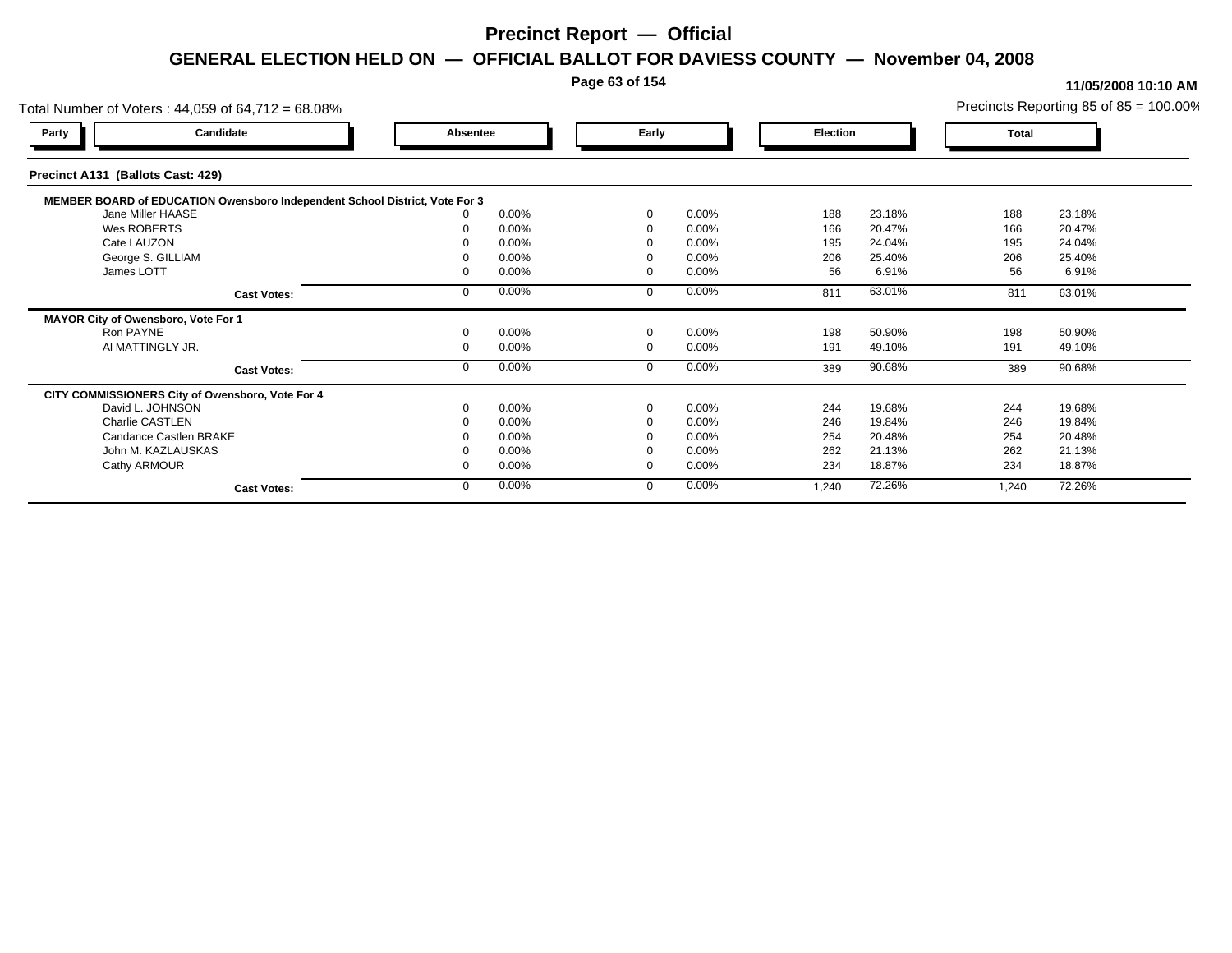**Page 64 of 154**

#### **11/05/2008 10:10 AM**

Total Number of Voters : 44,059 of 64,712 = 68.08% Precincts Reporting 85 of 85 = 100.00% **Party Candidate Absentee Early Election Total Precinct A132 (Ballots Cast: 529) STRAIGHT PARTY, Vote For 1** Republican Party 0 0.00% 0 0.00% 74 36.27% 74 36.27% Democratic Party 0 0.00% 0 0.00% 130 63.73% 130 63.73% Constitution Party 0 0.00% 0 0.00% 0 0.00% 0 0.00% Libertarian Party 0 0.00% 0 0.00% 0 0.00% 0 0.00% **Cast Votes:** 0 0.00% 0 0.00% 204 38.56% 204 38.56% **PRESIDENT and VICE PRESIDENT of the UNITED STATES, Vote For 1** John McCAIN Sarah PALIN John McCAIN Sarah PALIN 0 0.00% 0 0.00% 269 51.43% 269 51.43% Barack OBAMA Joe BIDEN 0 0.00% 0 0.00% 248 47.42% 248 47.42% Ralph NADER Matt GONZALEZ  $0$  0.00% 0 0.00% 5 0.96% 5 0.96% 5 0.96% Chuck BALDWIN Robert E. THORNSBERRY 0 0.00% 0 0.00% 1 0.19% 1 0.19%  $B$ ob BARR Wayne A. ROOT  $0.00\%$   $0.00\%$   $0.00\%$   $0.00\%$   $0.00\%$   $0.00\%$   $0.00\%$   $0.00\%$ Brian Moore (W) 0 0.00% 0 0.00% 0 0.00% 0 0.00% Alan Keyes (W) 0 0.00% 0 0.00% 0 0.00% 0 0.00% **Cast Votes:** 0 0.00% 0 0.00% 523 98.87% 523 98.87% **UNITED STATES SENATOR, Vote For 1** Mitch McCONNELL 0 0.00% 0 0.00% 265 50.96% 265 50.96% Bruce LUNSFORD 0 0.00% 0 0.00% 255 49.04% 255 49.04% **Cast Votes:** 0 0.00% 0 0.00% 520 98.30% 520 98.30% **UNITED STATES REPRESENTATIVE in CONGRESS 2nd Congressional District, Vote For 1** S. Brett GUTHRIE 0 0.00% 0 0.00% 179 34.69% 179 34.69% David E. BOSWELL 0 0.00% 0 0.00% 337 65.31% 337 65.31% **Cast Votes:** 0 0.00% 0 0.00% 516 97.54% 516 97.54% **STATE REPRESENTATIVE 13th Representative District, Vote For 1** Ben BOARMAN 0 0.00% 0 0.00% 196 38.58% 196 38.58% Jim GLENN 0 0.00% 0 0.00% 312 61.42% 312 61.42% **Cast Votes:** 0 0.00% 0 0.00% 508 96.03% 508 96.03% **COMMONWEALTH'S ATTORNEY 6th Judicial Circuit, Vote For 1** Bruce E. KUEGEL 0 0.00% 0 0.00% 382 100.00% 382 100.00% **Cast Votes:** 0 0.00% 0 0.00% 382 72.21% 382 72.21% **CIRCUIT JUDGE 6th Judicial Circuit 2nd Division, Vote For 1** Joe CASTLEN 0 0.00% 0 0.00% 343 100.00% 343 100.00% **Cast Votes:** 0 0.00% 0 0.00% 343 64.84% 343 64.84% **SOIL and WATER CONSERVATION DISTRICT SUPERVISORS, Vote For 4** Thomas E. NEAL 0 0.00% 0 0.00% 208 34.38% 208 34.38% Richard STRODE 0 0.00% 0 0.00% 211 34.88% 211 34.88% C. A. PANTLE JR. 0 0.00% 0 0.00% 186 30.74% 186 30.74% Daniel R GOODWIN (W) 0 0.00% 0 0.00% 0 0.00% 0 0.00% **Cast Votes:** 0 0.00% 0 0.00% 605 28.59% 605 28.59%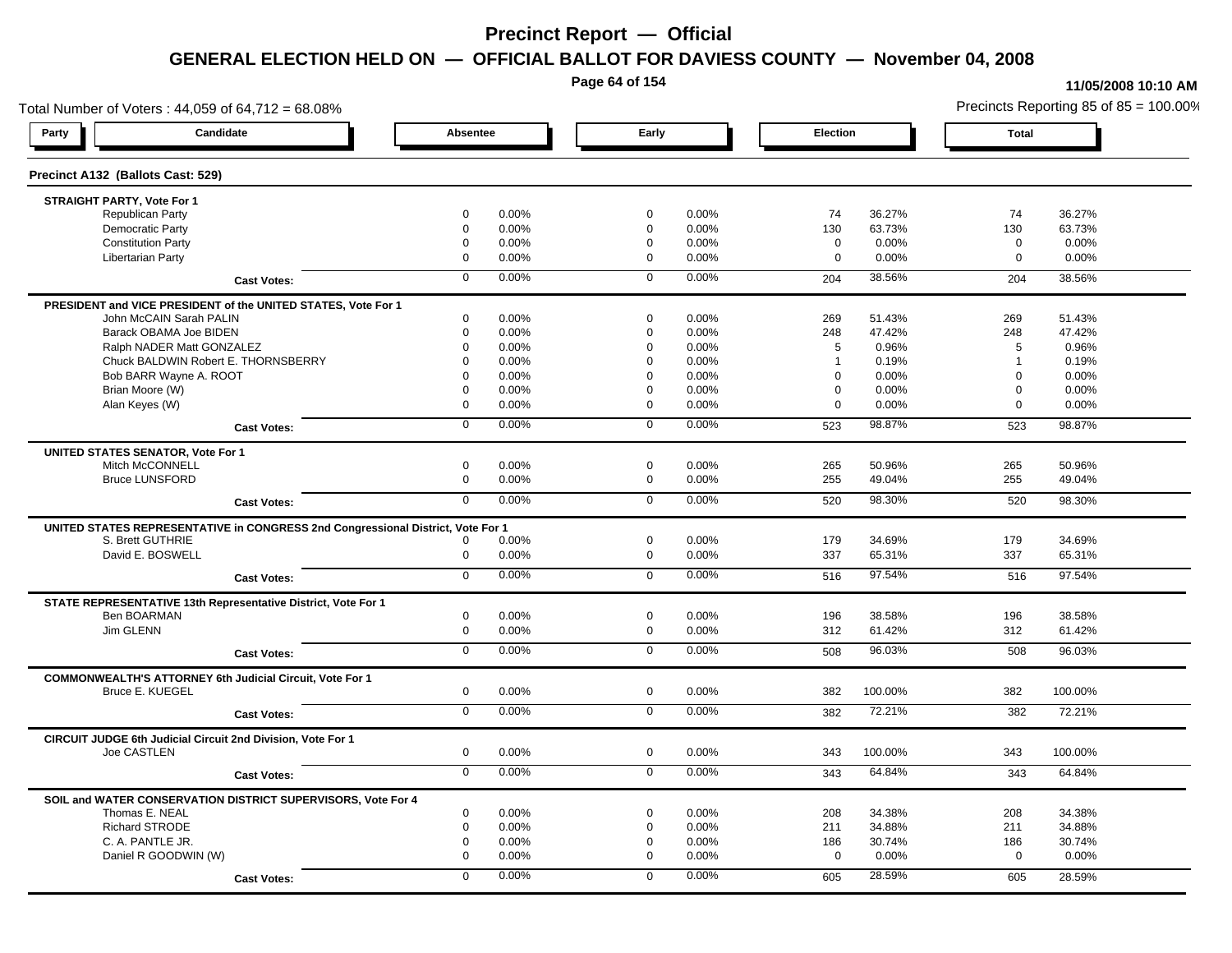### **Page 65 of 154**

| Total Number of Voters: 44,059 of 64,712 = 68.08% |                                                                             |          |       |             |          |       |          |       | Precincts Reporting 85 of $85 = 100.00\%$ |  |
|---------------------------------------------------|-----------------------------------------------------------------------------|----------|-------|-------------|----------|-------|----------|-------|-------------------------------------------|--|
| Party                                             | Candidate                                                                   | Absentee |       | Early       |          |       | Election |       | Total                                     |  |
| Precinct A132 (Ballots Cast: 529)                 |                                                                             |          |       |             |          |       |          |       |                                           |  |
|                                                   | MEMBER BOARD of EDUCATION Owensboro Independent School District, Vote For 3 |          |       |             |          |       |          |       |                                           |  |
| Jane Miller HAASE                                 |                                                                             |          | 0.00% | $\Omega$    | 0.00%    | 185   | 20.65%   | 185   | 20.65%                                    |  |
| Wes ROBERTS                                       |                                                                             |          | 0.00% | $\Omega$    | 0.00%    | 230   | 25.67%   | 230   | 25.67%                                    |  |
| Cate LAUZON                                       |                                                                             |          | 0.00% |             | 0.00%    | 179   | 19.98%   | 179   | 19.98%                                    |  |
| George S. GILLIAM                                 |                                                                             |          | 0.00% |             | 0.00%    | 225   | 25.11%   | 225   | 25.11%                                    |  |
| James LOTT                                        |                                                                             |          | 0.00% | $\Omega$    | 0.00%    | 77    | 8.59%    | 77    | 8.59%                                     |  |
|                                                   | <b>Cast Votes:</b>                                                          |          | 0.00% | $\Omega$    | 0.00%    | 896   | 56.46%   | 896   | 56.46%                                    |  |
| MAYOR City of Owensboro, Vote For 1               |                                                                             |          |       |             |          |       |          |       |                                           |  |
| Ron PAYNE                                         |                                                                             |          | 0.00% | $\mathbf 0$ | 0.00%    | 244   | 53.51%   | 244   | 53.51%                                    |  |
| AI MATTINGLY JR.                                  |                                                                             |          | 0.00% | $\mathbf 0$ | 0.00%    | 212   | 46.49%   | 212   | 46.49%                                    |  |
|                                                   | <b>Cast Votes:</b>                                                          |          | 0.00% | $\mathbf 0$ | 0.00%    | 456   | 86.20%   | 456   | 86.20%                                    |  |
| CITY COMMISSIONERS City of Owensboro, Vote For 4  |                                                                             |          |       |             |          |       |          |       |                                           |  |
| David L. JOHNSON                                  |                                                                             |          | 0.00% | $\Omega$    | 0.00%    | 279   | 20.07%   | 279   | 20.07%                                    |  |
| Charlie CASTLEN                                   |                                                                             |          | 0.00% |             | 0.00%    | 296   | 21.29%   | 296   | 21.29%                                    |  |
| Candance Castlen BRAKE                            |                                                                             |          | 0.00% |             | 0.00%    | 267   | 19.21%   | 267   | 19.21%                                    |  |
| John M. KAZLAUSKAS                                |                                                                             |          | 0.00% |             | $0.00\%$ | 297   | 21.37%   | 297   | 21.37%                                    |  |
| Cathy ARMOUR                                      |                                                                             |          | 0.00% | $\Omega$    | 0.00%    | 251   | 18.06%   | 251   | 18.06%                                    |  |
|                                                   | <b>Cast Votes:</b>                                                          |          | 0.00% | $\mathbf 0$ | 0.00%    | 1,390 | 65.69%   | 1,390 | 65.69%                                    |  |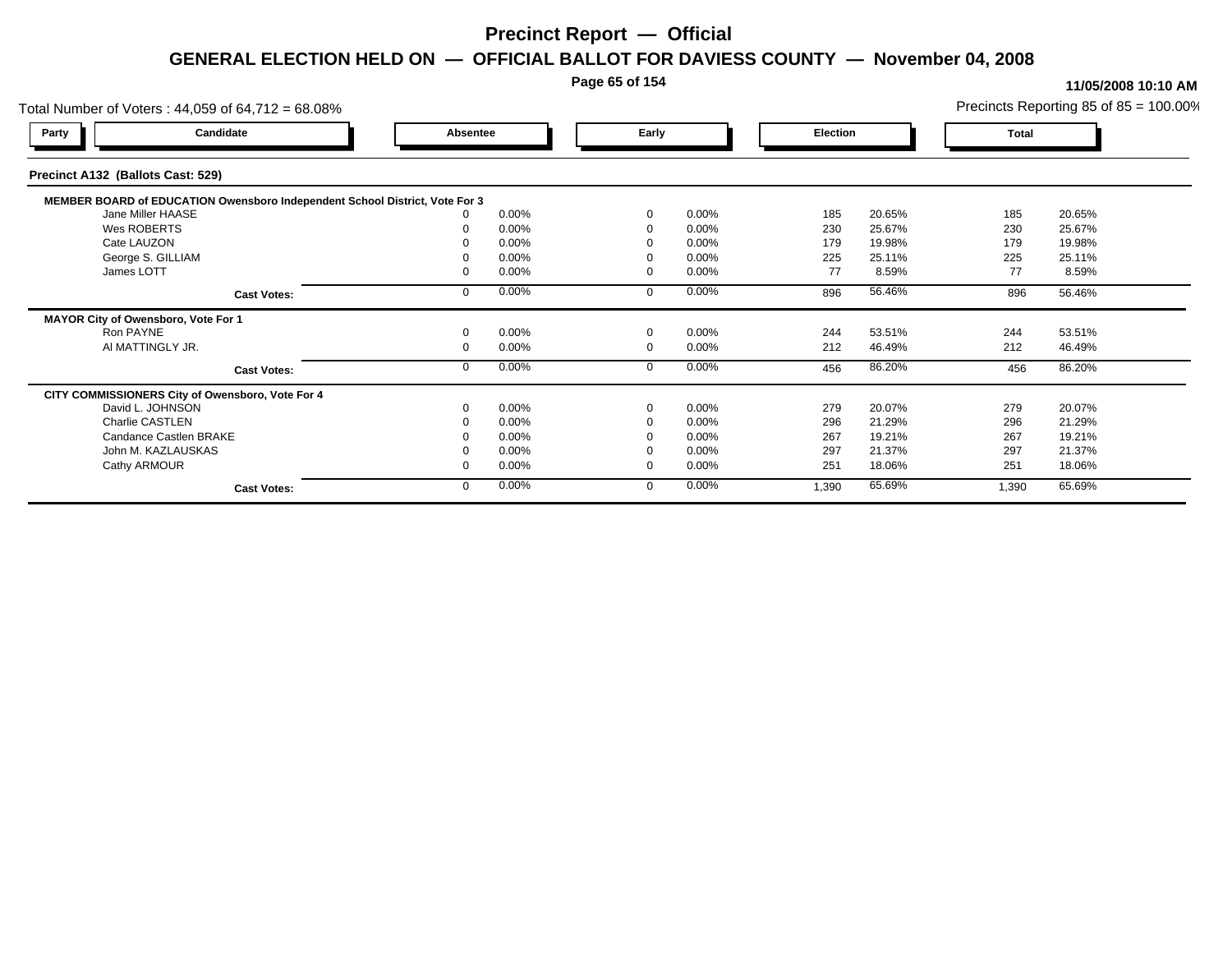**Page 66 of 154**

#### **11/05/2008 10:10 AM**

Total Number of Voters : 44,059 of 64,712 = 68.08% Precincts Reporting 85 of 85 = 100.00% **Party Candidate Absentee Early Election Total Precinct A133 (Ballots Cast: 405) STRAIGHT PARTY, Vote For 1** Republican Party 0 0.00% 0 0.00% 72 48.32% 72 48.32% Democratic Party 0 0.00% 0 0.00% 77 51.68% 77 51.68% Constitution Party 0 0.00% 0 0.00% 0 0.00% 0 0.00% Libertarian Party 0 0.00% 0 0.00% 0 0.00% 0 0.00% **Cast Votes:** 0 0.00% 0 0.00% 149 36.79% 149 36.79% **PRESIDENT and VICE PRESIDENT of the UNITED STATES, Vote For 1** John McCAIN Sarah PALIN John McCAIN Sarah PALIN 0 0.00% 0 0.00% 233 58.40% 233 58.40% Barack OBAMA Joe BIDEN 0 0.00% 0 0.00% 161 40.35% 161 40.35% Ralph NADER Matt GONZALEZ  $0$  0.00% 0 0.00% 3 0.75% 3 0.75% 3 0.75% Chuck BALDWIN Robert E. THORNSBERRY 0 0.00% 0 0.00% 0 0.00% 0 0.00% Bob BARR Wayne A. ROOT **2** 0.50% 0 0.00% 0 0.00% 0 0.00% 0 0.00% 2 0.50% 2 0.50% 2 0.50% Brian Moore (W) 0 0.00% 0 0.00% 0 0.00% 0 0.00% Alan Keyes (W) 0 0.00% 0 0.00% 0 0.00% 0 0.00% **Cast Votes:** 0 0.00% 0 0.00% 399 98.52% 399 98.52% **UNITED STATES SENATOR, Vote For 1** Mitch McCONNELL 0 0.00% 0 0.00% 233 58.54% 233 58.54% Bruce LUNSFORD 0 0.00% 0 0.00% 165 41.46% 165 41.46% **Cast Votes:** 0 0.00% 0 0.00% 398 98.27% 398 98.27% **UNITED STATES REPRESENTATIVE in CONGRESS 2nd Congressional District, Vote For 1** S. Brett GUTHRIE 0 0.00% 0 0.00% 161 40.66% 161 40.66% David E. BOSWELL 0 0.00% 0 0.00% 235 59.34% 235 59.34% **Cast Votes:** 0 0.00% 0 0.00% 396 97.78% 396 97.78% **STATE REPRESENTATIVE 13th Representative District, Vote For 1** Ben BOARMAN 0 0.00% 0 0.00% 182 46.67% 182 46.67% Jim GLENN 0 0.00% 0 0.00% 208 53.33% 208 53.33% **Cast Votes:** 0 0.00% 0 0.00% 390 96.30% 390 96.30% **COMMONWEALTH'S ATTORNEY 6th Judicial Circuit, Vote For 1** Bruce E. KUEGEL 0 0.00% 0 0.00% 283 100.00% 283 100.00% **Cast Votes:** 0 0.00% 0 0.00% 283 69.88% 283 69.88% **CIRCUIT JUDGE 6th Judicial Circuit 2nd Division, Vote For 1** Joe CASTLEN 0 0.00% 0 0.00% 302 100.00% 302 100.00% **Cast Votes:** 0 0.00% 0 0.00% 302 74.57% 302 74.57% **SOIL and WATER CONSERVATION DISTRICT SUPERVISORS, Vote For 4** Thomas E. NEAL 0 0.00% 0 0.00% 178 33.09% 178 33.09% Richard STRODE 0 0.00% 0 0.00% 182 33.83% 182 33.83% C. A. PANTLE JR. 0 0.00% 0 0.00% 178 33.09% 178 33.09% Daniel R GOODWIN (W) 0 0.00% 0 0.00% 0 0.00% 0 0.00% **Cast Votes:** 0 0.00% 0 0.00% 538 33.21% 538 33.21%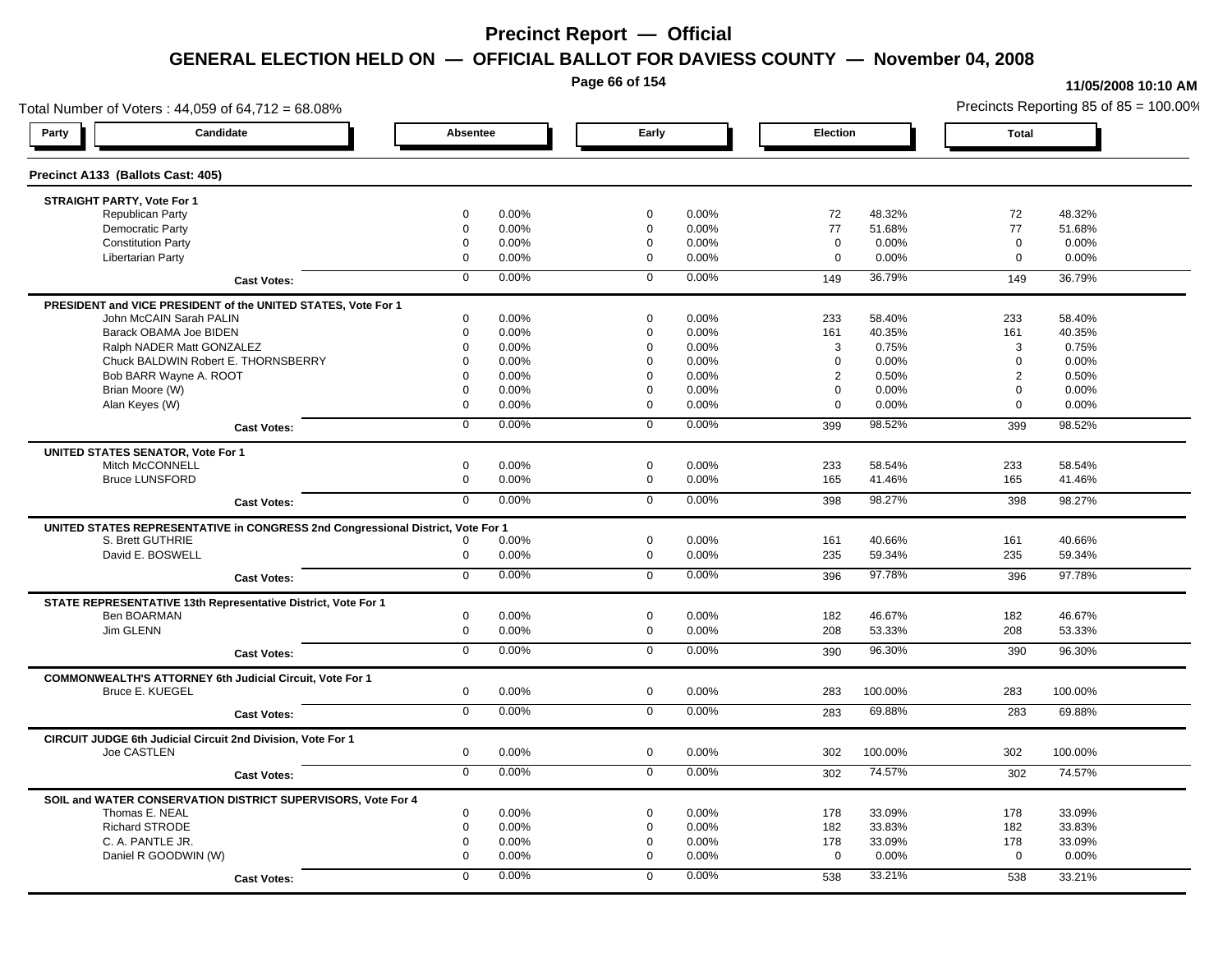### **Page 67 of 154**

| Total Number of Voters: 44,059 of 64,712 = 68.08%                           |                    |          |       |             |          |          |        |       | Precincts Reporting 85 of $85 = 100.00\%$ |
|-----------------------------------------------------------------------------|--------------------|----------|-------|-------------|----------|----------|--------|-------|-------------------------------------------|
| Party                                                                       | Candidate          | Absentee |       | Early       |          | Election |        | Total |                                           |
| Precinct A133 (Ballots Cast: 405)                                           |                    |          |       |             |          |          |        |       |                                           |
| MEMBER BOARD of EDUCATION Owensboro Independent School District, Vote For 3 |                    |          |       |             |          |          |        |       |                                           |
| Jane Miller HAASE                                                           |                    |          | 0.00% | $\Omega$    | 0.00%    | 202      | 22.88% | 202   | 22.88%                                    |
| Wes ROBERTS                                                                 |                    |          | 0.00% | $\Omega$    | 0.00%    | 167      | 18.91% | 167   | 18.91%                                    |
| Cate LAUZON                                                                 |                    |          | 0.00% |             | 0.00%    | 212      | 24.01% | 212   | 24.01%                                    |
| George S. GILLIAM                                                           |                    |          | 0.00% |             | 0.00%    | 226      | 25.59% | 226   | 25.59%                                    |
| James LOTT                                                                  |                    |          | 0.00% | $\Omega$    | 0.00%    | 76       | 8.61%  | 76    | 8.61%                                     |
|                                                                             | <b>Cast Votes:</b> |          | 0.00% | $\Omega$    | 0.00%    | 883      | 72.67% | 883   | 72.67%                                    |
| MAYOR City of Owensboro, Vote For 1                                         |                    |          |       |             |          |          |        |       |                                           |
| Ron PAYNE                                                                   |                    |          | 0.00% | $\mathbf 0$ | 0.00%    | 180      | 48.26% | 180   | 48.26%                                    |
| AI MATTINGLY JR.                                                            |                    |          | 0.00% | $\mathbf 0$ | 0.00%    | 193      | 51.74% | 193   | 51.74%                                    |
|                                                                             | <b>Cast Votes:</b> |          | 0.00% | $\mathbf 0$ | 0.00%    | 373      | 92.10% | 373   | 92.10%                                    |
| CITY COMMISSIONERS City of Owensboro, Vote For 4                            |                    |          |       |             |          |          |        |       |                                           |
| David L. JOHNSON                                                            |                    |          | 0.00% | $\Omega$    | 0.00%    | 230      | 19.12% | 230   | 19.12%                                    |
| Charlie CASTLEN                                                             |                    |          | 0.00% |             | 0.00%    | 257      | 21.36% | 257   | 21.36%                                    |
| Candance Castlen BRAKE                                                      |                    |          | 0.00% |             | 0.00%    | 242      | 20.12% | 242   | 20.12%                                    |
| John M. KAZLAUSKAS                                                          |                    |          | 0.00% |             | $0.00\%$ | 253      | 21.03% | 253   | 21.03%                                    |
| Cathy ARMOUR                                                                |                    |          | 0.00% | $\Omega$    | 0.00%    | 221      | 18.37% | 221   | 18.37%                                    |
|                                                                             | <b>Cast Votes:</b> |          | 0.00% | $\mathbf 0$ | 0.00%    | 1,203    | 74.26% | 1,203 | 74.26%                                    |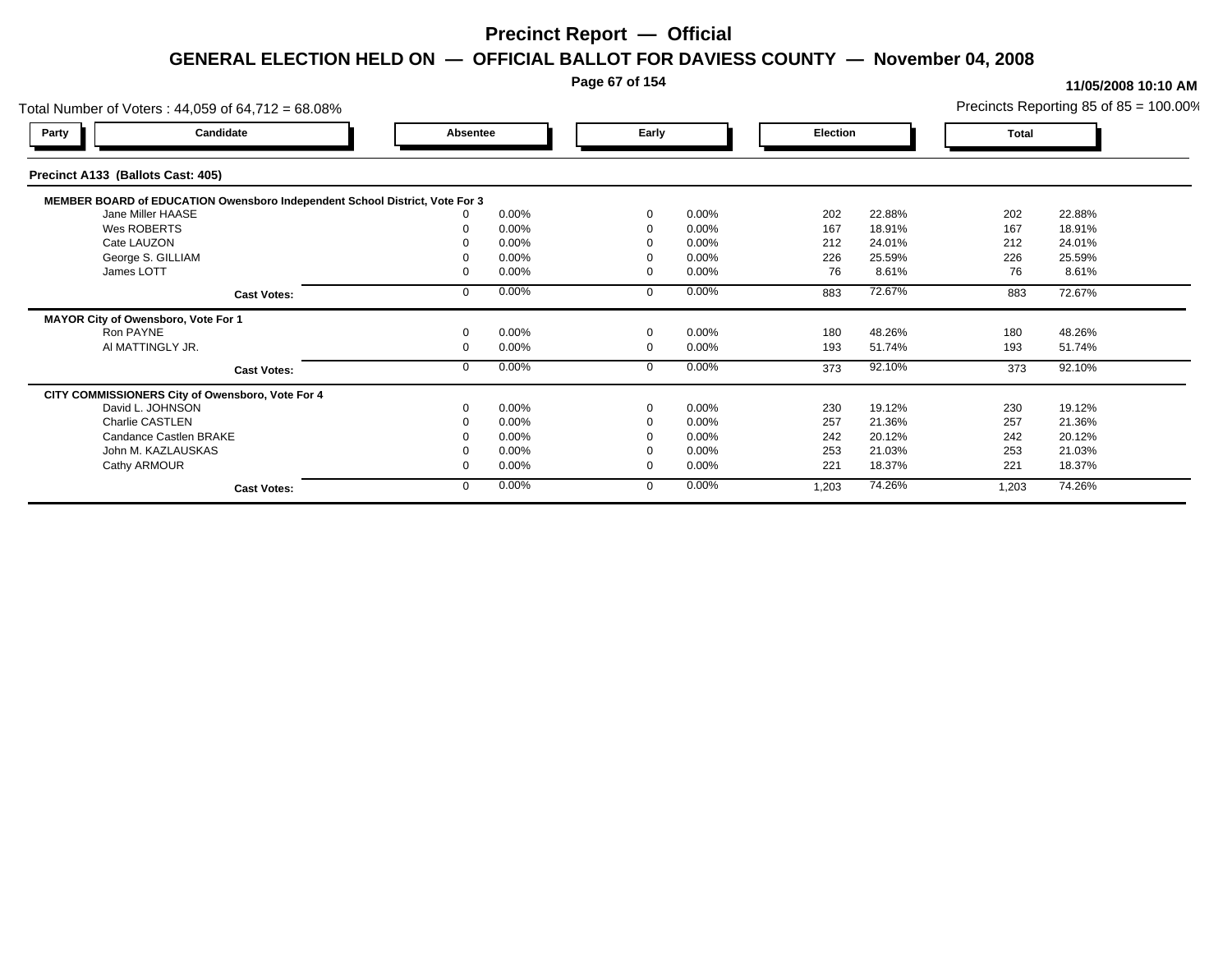**Page 68 of 154**

#### **11/05/2008 10:10 AM**

Total Number of Voters : 44,059 of 64,712 = 68.08% Precincts Reporting 85 of 85 = 100.00% **Party Candidate Absentee Early Election Total Precinct A134 (Ballots Cast: 508) STRAIGHT PARTY, Vote For 1** Republican Party 0 0.00% 0 0.00% 89 50.00% 89 50.00% Democratic Party 0 0.00% 0 0.00% 88 49.44% 88 49.44% Constitution Party 0 0.00% 0 0.00% 0 0.00% 0 0.00% Libertarian Party 0 0.00% 0 0.00% 1 0.56% 1 0.56% **Cast Votes:** 0 0.00% 0 0.00% 178 35.04% 178 35.04% **PRESIDENT and VICE PRESIDENT of the UNITED STATES, Vote For 1** John McCAIN Sarah PALIN John McCAIN Sarah PALIN 0 0.00% 0 0.00% 316 62.95% 316 62.95% Barack OBAMA Joe BIDEN 0 0.00% 0 0.00% 178 35.46% 178 35.46% Ralph NADER Matt GONZALEZ  $\begin{array}{cccc} 0 & 0.00\% & 0.00\% & 0.00\% & 4 & 0.80\% \end{array}$  4 0.80% 4 0.80% Chuck BALDWIN Robert E. THORNSBERRY 0 0.00% 0 0.00% 2 0.40% 2 0.40% Bob BARR Wayne A. ROOT **2** 0.40% 0 0.00% 0 0.00% 0 0.00% 0 0.00% 2 0.40% 2 0.40% 2 0.40% Brian Moore (W) 0 0.00% 0 0.00% 0 0.00% 0 0.00% Alan Keyes (W) 0 0.00% 0 0.00% 0 0.00% 0 0.00% **Cast Votes:** 0 0.00% 0 0.00% 502 98.82% 502 98.82% **UNITED STATES SENATOR, Vote For 1** Mitch McCONNELL 0 0.00% 0 0.00% 297 59.76% 297 59.76% Bruce LUNSFORD 0 0.00% 0 0.00% 200 40.24% 200 40.24% **Cast Votes:** 0 0.00% 0 0.00% 497 97.83% 497 97.83% **UNITED STATES REPRESENTATIVE in CONGRESS 2nd Congressional District, Vote For 1** S. Brett GUTHRIE 0 0.00% 0 0.00% 220 44.81% 220 44.81% David E. BOSWELL 0 0.00% 0 0.00% 271 55.19% 271 55.19% **Cast Votes:** 0 0.00% 0 0.00% 491 96.65% 491 96.65% **STATE REPRESENTATIVE 13th Representative District, Vote For 1** Ben BOARMAN 0 0.00% 0 0.00% 212 44.44% 212 44.44% Jim GLENN 0 0.00% 0 0.00% 265 55.56% 265 55.56% **Cast Votes:** 0 0.00% 0 0.00% 477 93.90% 477 93.90% **COMMONWEALTH'S ATTORNEY 6th Judicial Circuit, Vote For 1** Bruce E. KUEGEL 0 0.00% 0 0.00% 346 100.00% 346 100.00% **Cast Votes:** 0 0.00% 0 0.00% 346 68.11% 346 68.11% **CIRCUIT JUDGE 6th Judicial Circuit 2nd Division, Vote For 1** Joe CASTLEN 0 0.00% 0 0.00% 338 100.00% 338 100.00% **Cast Votes:** 0 0.00% 0 0.00% 338 66.54% 338 66.54% **SOIL and WATER CONSERVATION DISTRICT SUPERVISORS, Vote For 4** Thomas E. NEAL 0 0.00% 0 0.00% 219 34.76% 219 34.76% Richard STRODE 0 0.00% 0 0.00% 206 32.70% 206 32.70% C. A. PANTLE JR. 0 0.00% 0 0.00% 205 32.54% 205 32.54% Daniel R GOODWIN (W) 0 0.00% 0 0.00% 0 0.00% 0 0.00% **Cast Votes:** 0 0.00% 0 0.00% 630 31.00% 630 31.00%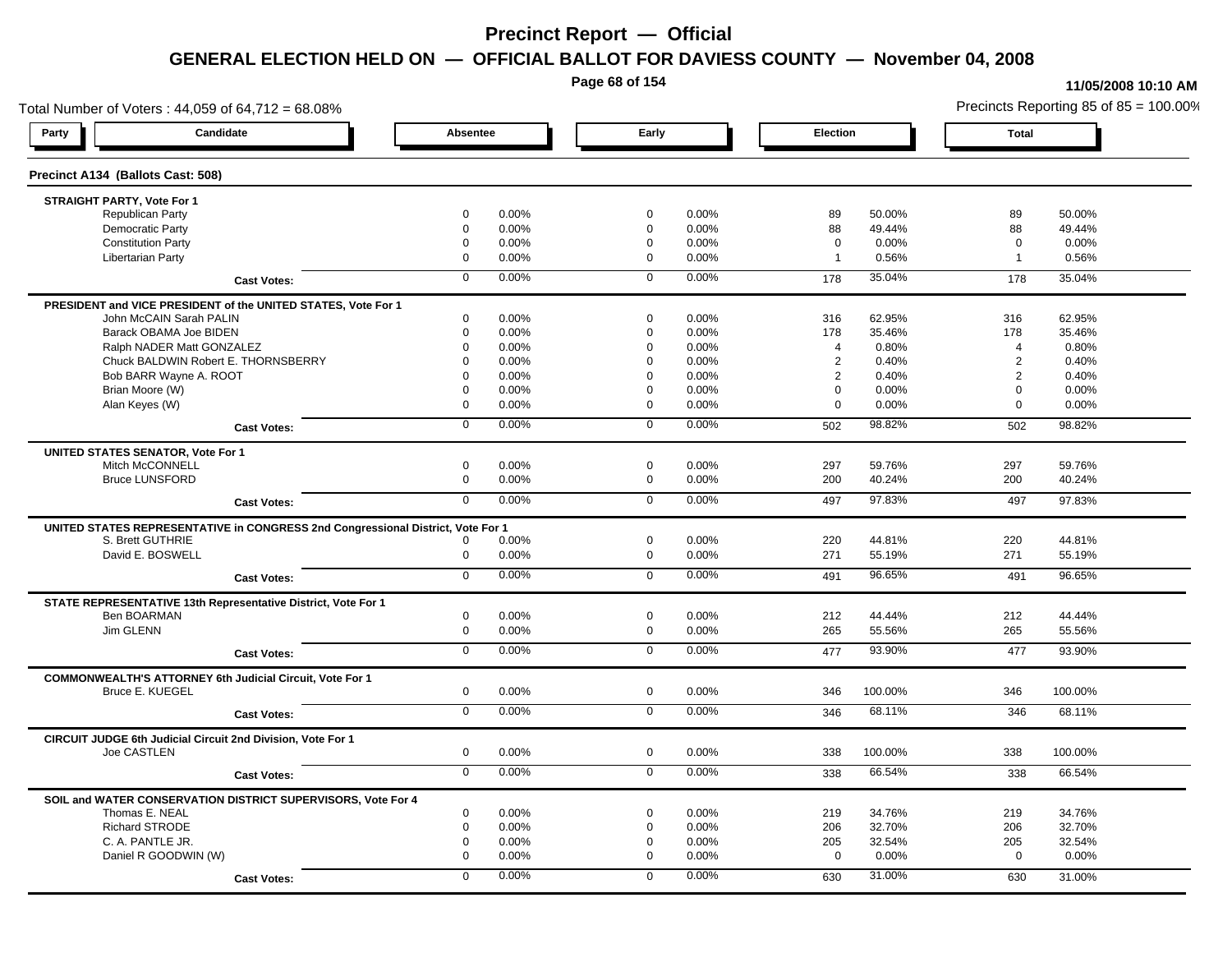**Page 69 of 154**

| Total Number of Voters: 44,059 of 64,712 = 68.08%                           |              | Precincts Reporting 85 of 85 = 100.00% |                |       |          |         |              |         |
|-----------------------------------------------------------------------------|--------------|----------------------------------------|----------------|-------|----------|---------|--------------|---------|
| Candidate<br>Party                                                          | Absentee     |                                        | Early          |       | Election |         | <b>Total</b> |         |
| Precinct A134 (Ballots Cast: 508)                                           |              |                                        |                |       |          |         |              |         |
| MEMBER BOARD of EDUCATION 5th Educational District, Vote For 1              |              |                                        |                |       |          |         |              |         |
| Mary Tim GRIFFIN                                                            | $\mathbf{0}$ | 0.00%                                  | $\overline{0}$ | 0.00% | 127      | 100.00% | 127          | 100.00% |
| <b>Cast Votes:</b>                                                          | $\mathbf{0}$ | 0.00%                                  | $\mathbf 0$    | 0.00% | 127      | 58.53%  | 127          | 58.53%  |
| MEMBER BOARD of EDUCATION Owensboro Independent School District, Vote For 3 |              |                                        |                |       |          |         |              |         |
| Jane Miller HAASE                                                           |              | 0.00%                                  | $\Omega$       | 0.00% | 139      | 23.48%  | 139          | 23.48%  |
| Wes ROBERTS                                                                 |              | 0.00%                                  | $\Omega$       | 0.00% | 111      | 18.75%  | 111          | 18.75%  |
| Cate LAUZON                                                                 |              | 0.00%                                  |                | 0.00% | 126      | 21.28%  | 126          | 21.28%  |
| George S. GILLIAM                                                           |              | 0.00%                                  | - 0            | 0.00% | 158      | 26.69%  | 158          | 26.69%  |
| James LOTT                                                                  |              | 0.00%                                  | $\Omega$       | 0.00% | 58       | 9.80%   | 58           | 9.80%   |
| <b>Cast Votes:</b>                                                          | $\Omega$     | 0.00%                                  | $\Omega$       | 0.00% | 592      | 67.81%  | 592          | 67.81%  |
| MAYOR City of Owensboro, Vote For 1                                         |              |                                        |                |       |          |         |              |         |
| Ron PAYNE                                                                   |              | 0.00%                                  | $\Omega$       | 0.00% | 226      | 48.39%  | 226          | 48.39%  |
| AI MATTINGLY JR.                                                            | $\Omega$     | 0.00%                                  | $\overline{0}$ | 0.00% | 241      | 51.61%  | 241          | 51.61%  |
| <b>Cast Votes:</b>                                                          | $\Omega$     | 0.00%                                  | $\Omega$       | 0.00% | 467      | 91.93%  | 467          | 91.93%  |
| CITY COMMISSIONERS City of Owensboro, Vote For 4                            |              |                                        |                |       |          |         |              |         |
| David L. JOHNSON                                                            |              | 0.00%                                  | $\Omega$       | 0.00% | 279      | 19.08%  | 279          | 19.08%  |
| <b>Charlie CASTLEN</b>                                                      |              | 0.00%                                  | $\Omega$       | 0.00% | 321      | 21.96%  | 321          | 21.96%  |
| Candance Castlen BRAKE                                                      |              | 0.00%                                  |                | 0.00% | 283      | 19.36%  | 283          | 19.36%  |
| John M. KAZLAUSKAS                                                          |              | 0.00%                                  |                | 0.00% | 305      | 20.86%  | 305          | 20.86%  |
| Cathy ARMOUR                                                                |              | 0.00%                                  | $\Omega$       | 0.00% | 274      | 18.74%  | 274          | 18.74%  |
| <b>Cast Votes:</b>                                                          | $\mathbf{0}$ | 0.00%                                  | $\Omega$       | 0.00% | 1,462    | 71.95%  | 1,462        | 71.95%  |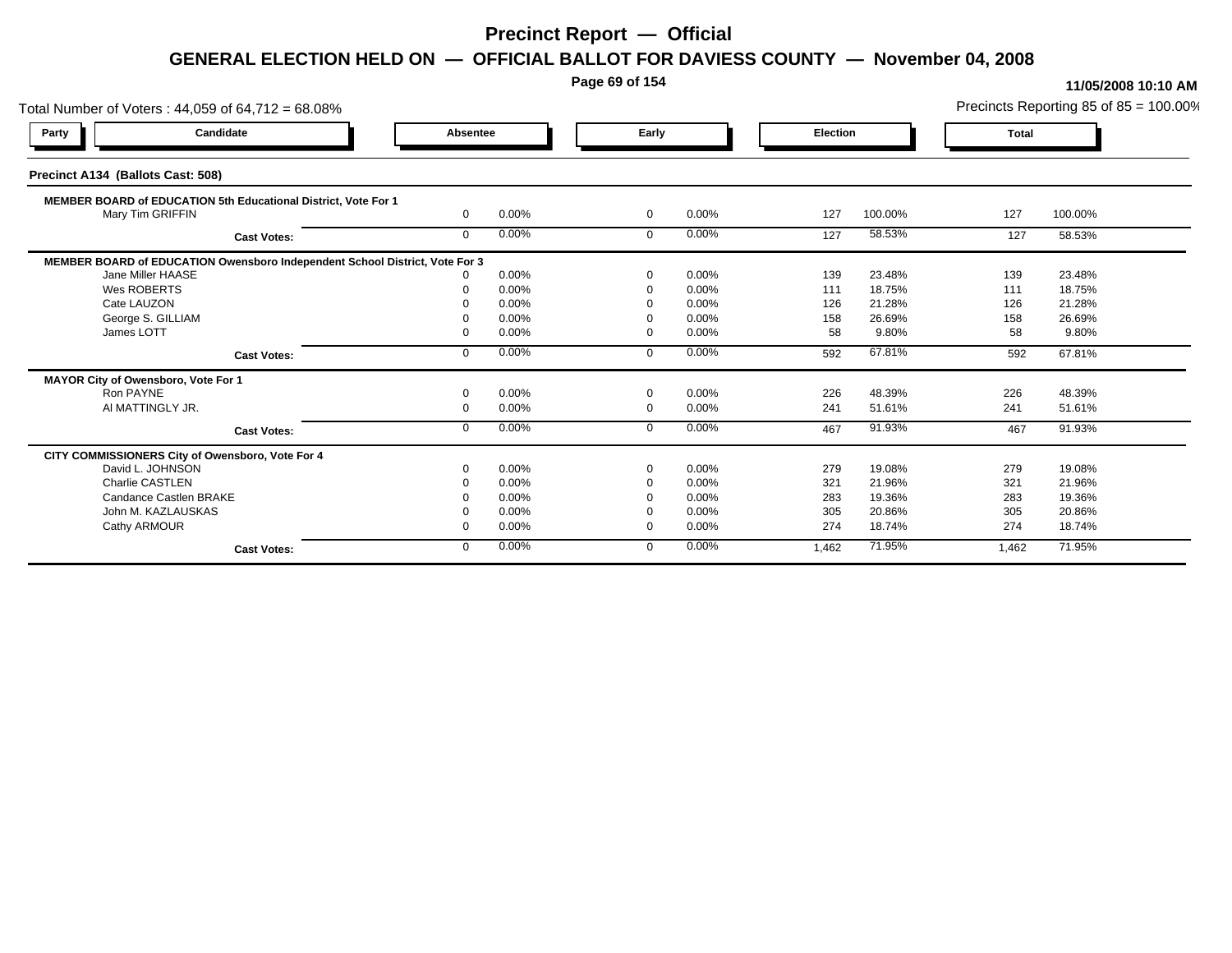**Page 70 of 154**

### **11/05/2008 10:10 AM**

Total Number of Voters : 44,059 of 64,712 = 68.08% Precincts Reporting 85 of 85 = 100.00% **Party Candidate Absentee Early Election Total Precinct A135 (Ballots Cast: 302) STRAIGHT PARTY, Vote For 1** Republican Party 0 0.00% 0 0.00% 29 29.59% 29 29.59% Democratic Party 0 0.00% 0 0.00% 68 69.39% 68 69.39% Constitution Party 0 0.00% 0 0.00% 1 1.02% 1 1.02% Libertarian Party 0 0.00% 0 0.00% 0 0.00% 0 0.00% **Cast Votes:** 0 0.00% 0 0.00% 98 32.45% 98 32.45% **PRESIDENT and VICE PRESIDENT of the UNITED STATES, Vote For 1** John McCAIN Sarah PALIN John McCAIN Sarah PALIN 0 0.00% 0 0.00% 140 46.51% 140 46.51% Barack OBAMA Joe BIDEN 0 0.00% 0 0.00% 149 49.50% 149 49.50% Ralph NADER Matt GONZALEZ  $0$  0.00% 0 0.00% 12 3.99% 12 3.99% Chuck BALDWIN Robert E. THORNSBERRY 0 0.00% 0 0.00% 0 0.00% 0 0.00%  $B$ ob BARR Wayne A. ROOT  $0.00\%$   $0.00\%$   $0.00\%$   $0.00\%$   $0.00\%$   $0.00\%$   $0.00\%$   $0.00\%$ Brian Moore (W) 0 0.00% 0 0.00% 0 0.00% 0 0.00% Alan Keyes (W) 0 0.00% 0 0.00% 0 0.00% 0 0.00% **Cast Votes:** 0 0.00% 0 0.00% 301 99.67% 301 99.67% **UNITED STATES SENATOR, Vote For 1** Mitch McCONNELL 0 0.00% 0 0.00% 111 37.76% 111 37.76% Bruce LUNSFORD 0 0.00% 0 0.00% 183 62.24% 183 62.24% **Cast Votes:** 0 0.00% 0 0.00% 294 97.35% 294 97.35% **UNITED STATES REPRESENTATIVE in CONGRESS 2nd Congressional District, Vote For 1** S. Brett GUTHRIE 0 0.00% 0 0.00% 61 20.61% 61 20.61% David E. BOSWELL 0 0.00% 0 0.00% 235 79.39% 235 79.39% **Cast Votes:** 0 0.00% 0 0.00% 296 98.01% 296 98.01% **STATE REPRESENTATIVE 13th Representative District, Vote For 1** Ben BOARMAN 0 0.00% 0 0.00% 87 29.90% 87 29.90% Jim GLENN 0 0.00% 0 0.00% 204 70.10% 204 70.10% **Cast Votes:** 0 0.00% 0 0.00% 291 96.36% 291 96.36% **COMMONWEALTH'S ATTORNEY 6th Judicial Circuit, Vote For 1** Bruce E. KUEGEL 0 0.00% 0 0.00% 247 100.00% 247 100.00% **Cast Votes:** 0 0.00% 0 0.00% 247 81.79% 247 81.79% **CIRCUIT JUDGE 6th Judicial Circuit 2nd Division, Vote For 1** Joe CASTLEN 0 0.00% 0 0.00% 233 100.00% 233 100.00% **Cast Votes:** 0 0.00% 0 0.00% 233 77.15% 233 77.15% **SOIL and WATER CONSERVATION DISTRICT SUPERVISORS, Vote For 4** Thomas E. NEAL 0 0.00% 0 0.00% 147 34.11% 147 34.11% Richard STRODE 0 0.00% 0 0.00% 158 36.66% 158 36.66% C. A. PANTLE JR. 0 0.00% 0 0.00% 125 29.00% 125 29.00% Daniel R GOODWIN (W) 0 0.00% 0 0.00% 1 0.23% 1 0.23% **Cast Votes:** 0 0.00% 0 0.00% 431 35.68% 431 35.68%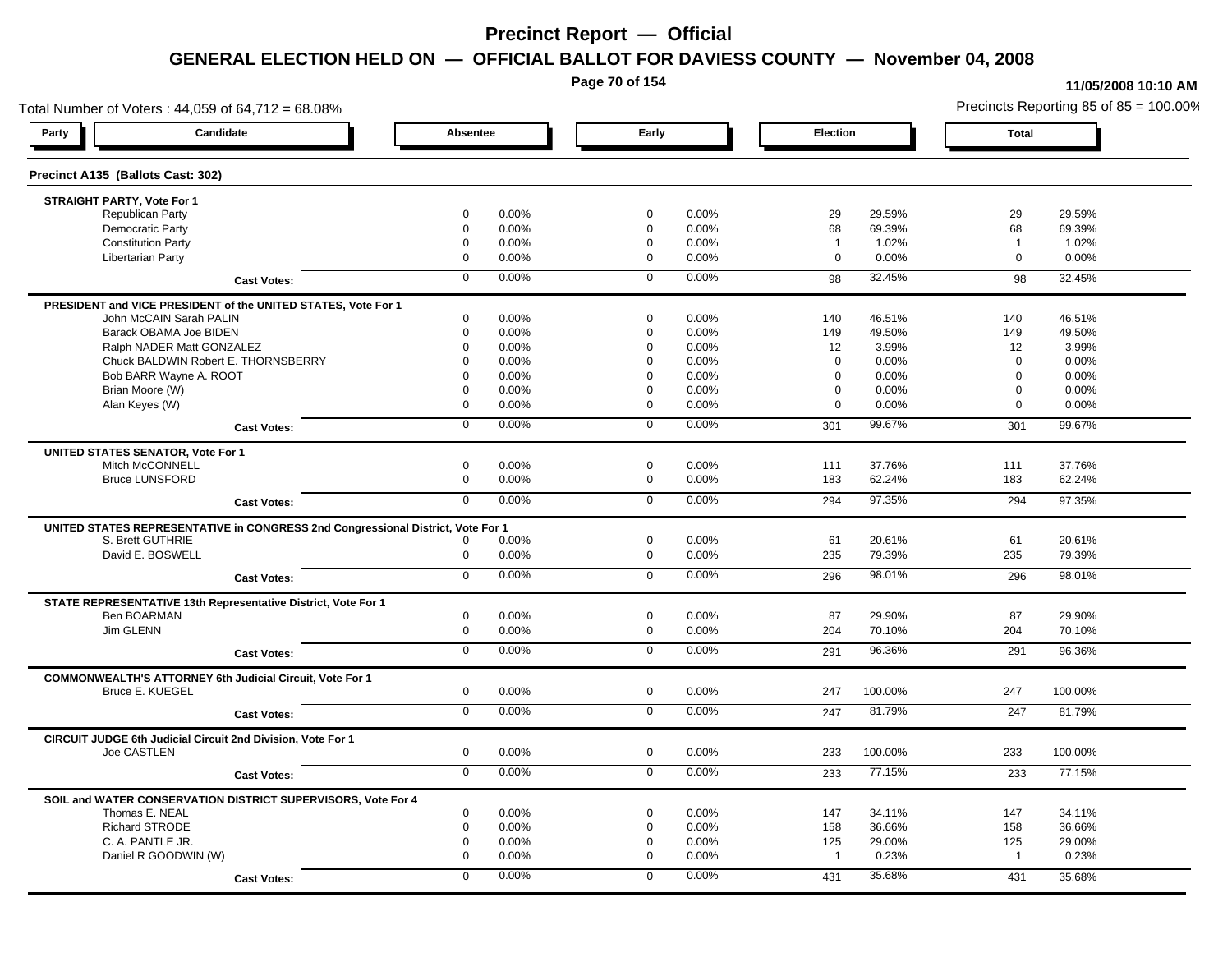**Page 71 of 154**

| Total Number of Voters: 44,059 of 64,712 = 68.08%                           | Precincts Reporting 85 of 85 = 100.00% |       |                |       |          |         |              |         |
|-----------------------------------------------------------------------------|----------------------------------------|-------|----------------|-------|----------|---------|--------------|---------|
| Candidate<br>Party                                                          | Absentee                               |       | Early          |       | Election |         | <b>Total</b> |         |
| Precinct A135 (Ballots Cast: 302)                                           |                                        |       |                |       |          |         |              |         |
| MEMBER BOARD of EDUCATION 4th Educational District, Vote For 1              |                                        |       |                |       |          |         |              |         |
| Frank G. RINEY III.                                                         | $\mathbf{0}$                           | 0.00% | $\mathbf{0}$   | 0.00% | 89       | 100.00% | 89           | 100.00% |
| <b>Cast Votes:</b>                                                          | $\mathbf{0}$                           | 0.00% | $\mathbf 0$    | 0.00% | 89       | 74.17%  | 89           | 74.17%  |
| MEMBER BOARD of EDUCATION Owensboro Independent School District, Vote For 3 |                                        |       |                |       |          |         |              |         |
| Jane Miller HAASE                                                           |                                        | 0.00% | $\Omega$       | 0.00% | 95       | 23.51%  | 95           | 23.51%  |
| Wes ROBERTS                                                                 |                                        | 0.00% | $\Omega$       | 0.00% | 83       | 20.54%  | 83           | 20.54%  |
| Cate LAUZON                                                                 |                                        | 0.00% |                | 0.00% | 83       | 20.54%  | 83           | 20.54%  |
| George S. GILLIAM                                                           |                                        | 0.00% | - 0            | 0.00% | 93       | 23.02%  | 93           | 23.02%  |
| James LOTT                                                                  |                                        | 0.00% | $\Omega$       | 0.00% | 50       | 12.38%  | 50           | 12.38%  |
| <b>Cast Votes:</b>                                                          | $\Omega$                               | 0.00% | $\Omega$       | 0.00% | 404      | 73.99%  | 404          | 73.99%  |
| MAYOR City of Owensboro, Vote For 1                                         |                                        |       |                |       |          |         |              |         |
| Ron PAYNE                                                                   |                                        | 0.00% | $\Omega$       | 0.00% | 129      | 46.40%  | 129          | 46.40%  |
| AI MATTINGLY JR.                                                            | $\Omega$                               | 0.00% | $\overline{0}$ | 0.00% | 149      | 53.60%  | 149          | 53.60%  |
| <b>Cast Votes:</b>                                                          | $\Omega$                               | 0.00% | $\Omega$       | 0.00% | 278      | 92.05%  | 278          | 92.05%  |
| CITY COMMISSIONERS City of Owensboro, Vote For 4                            |                                        |       |                |       |          |         |              |         |
| David L. JOHNSON                                                            |                                        | 0.00% | $\Omega$       | 0.00% | 175      | 19.32%  | 175          | 19.32%  |
| <b>Charlie CASTLEN</b>                                                      |                                        | 0.00% | $\Omega$       | 0.00% | 194      | 21.41%  | 194          | 21.41%  |
| Candance Castlen BRAKE                                                      |                                        | 0.00% |                | 0.00% | 163      | 17.99%  | 163          | 17.99%  |
| John M. KAZLAUSKAS                                                          |                                        | 0.00% |                | 0.00% | 191      | 21.08%  | 191          | 21.08%  |
| Cathy ARMOUR                                                                |                                        | 0.00% | $\Omega$       | 0.00% | 183      | 20.20%  | 183          | 20.20%  |
| <b>Cast Votes:</b>                                                          | $\mathbf{0}$                           | 0.00% | $\Omega$       | 0.00% | 906      | 75.00%  | 906          | 75.00%  |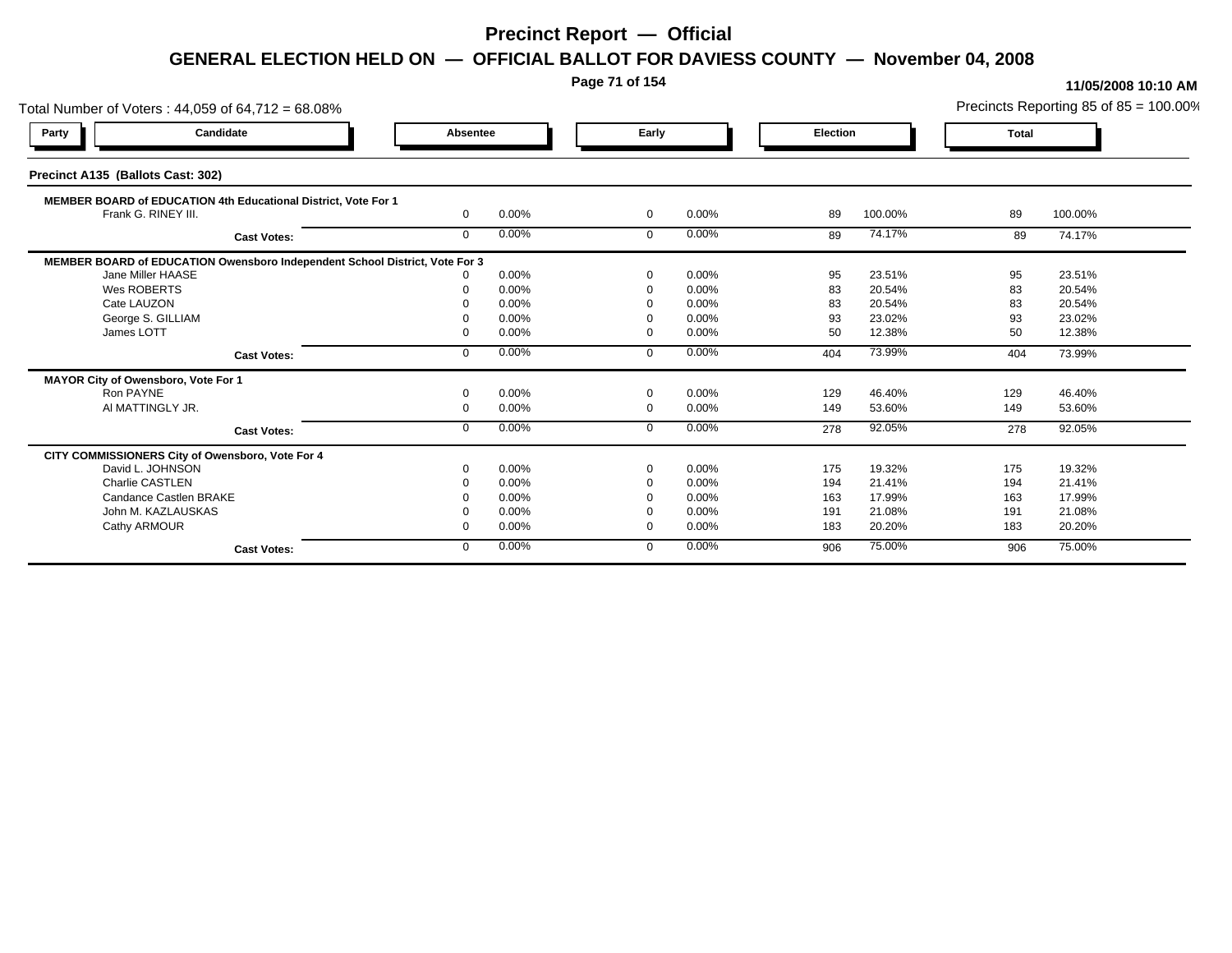**Page 72 of 154**

### **11/05/2008 10:10 AM**

Total Number of Voters : 44,059 of 64,712 = 68.08% Precincts Reporting 85 of 85 = 100.00% **Party Candidate Absentee Early Election Total Precinct A136 (Ballots Cast: 416) STRAIGHT PARTY, Vote For 1** Republican Party 0 0.00% 0 0.00% 47 29.01% 47 29.01% Democratic Party 0 0.00% 0 0.00% 114 70.37% 114 70.37% Constitution Party 0 0.00% 0 0.00% 0 0.00% 0 0.00% Libertarian Party 0 0.00% 0 0.00% 1 0.62% 1 0.62% **Cast Votes:** 0 0.00% 0 0.00% 162 38.94% 162 38.94% **PRESIDENT and VICE PRESIDENT of the UNITED STATES, Vote For 1** John McCAIN Sarah PALIN John McCAIN Sarah PALIN 0 0.00% 0 0.00% 176 42.93% 176 42.93% Barack OBAMA Joe BIDEN 0 0.00% 0 0.00% 224 54.63% 224 54.63% Ralph NADER Matt GONZALEZ  $\begin{array}{cccc} 0 & 0.00\% & 0 & 0.00\% & 0.00\% & 6 & 1.46\% \end{array}$  6 1.46% Chuck BALDWIN Robert E. THORNSBERRY 0 0.00% 0 0.00% 1 0.24% 1 0.24% Bob BARR Wayne A. ROOT **8 20.000 10.000 10.000 10.000 10.000 10.000** 10.00% 3 0.73% 3 0.73% 3 0.73% Brian Moore (W) 0 0.00% 0 0.00% 0 0.00% 0 0.00% Alan Keyes (W) 0 0.00% 0 0.00% 0 0.00% 0 0.00% **Cast Votes:** 0 0.00% 0 0.00% 410 98.56% 410 98.56% **UNITED STATES SENATOR, Vote For 1** Mitch McCONNELL 0 0.00% 0 0.00% 200 48.90% 200 48.90% Bruce LUNSFORD 0 0.00% 0 0.00% 209 51.10% 209 51.10% **Cast Votes:** 0 0.00% 0 0.00% 409 98.32% 409 98.32% **UNITED STATES REPRESENTATIVE in CONGRESS 2nd Congressional District, Vote For 1** S. Brett GUTHRIE 0 0.00% 0 0.00% 117 28.96% 117 28.96% David E. BOSWELL 0 0.00% 0 0.00% 287 71.04% 287 71.04% **Cast Votes:** 0 0.00% 0 0.00% 404 97.12% 404 97.12% **STATE REPRESENTATIVE 13th Representative District, Vote For 1** Ben BOARMAN 0 0.00% 0 0.00% 128 31.76% 128 31.76% Jim GLENN 0 0.00% 0 0.00% 275 68.24% 275 68.24% **Cast Votes:** 0 0.00% 0 0.00% 403 96.88% 403 96.88% **COMMONWEALTH'S ATTORNEY 6th Judicial Circuit, Vote For 1** Bruce E. KUEGEL 0 0.00% 0 0.00% 337 100.00% 337 100.00% **Cast Votes:** 0 0.00% 0 0.00% 337 81.01% 337 81.01% **CIRCUIT JUDGE 6th Judicial Circuit 2nd Division, Vote For 1** Joe CASTLEN 0 0.00% 0 0.00% 312 100.00% 312 100.00% **Cast Votes:** 0 0.00% 0 0.00% 312 75.00% 312 75.00% **SOIL and WATER CONSERVATION DISTRICT SUPERVISORS, Vote For 4** Thomas E. NEAL 0 0.00% 0 0.00% 185 35.99% 185 35.99% Richard STRODE 0 0.00% 0 0.00% 170 33.07% 170 33.07% C. A. PANTLE JR. 0 0.00% 0 0.00% 159 30.93% 159 30.93% Daniel R GOODWIN (W) 0 0.00% 0 0.00% 0 0.00% 0 0.00% **Cast Votes:** 0 0.00% 0 0.00% 514 30.89% 514 30.89%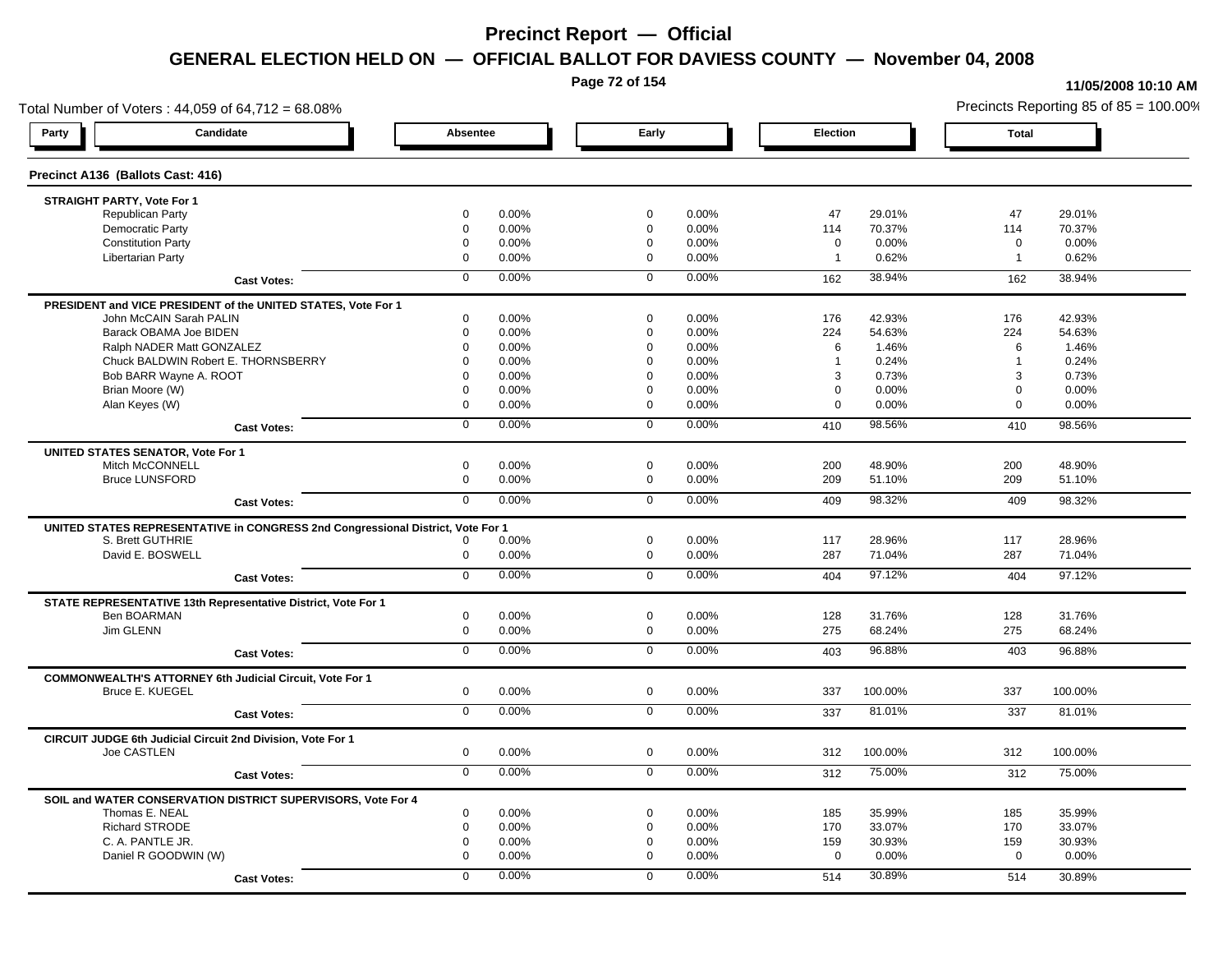**Page 73 of 154**

#### **11/05/2008 10:10 AM**

Total Number of Voters : 44,059 of 64,712 = 68.08% Precincts Reporting 85 of 85 = 100.00% **Party Candidate Absentee Early Election Total Precinct A136 (Ballots Cast: 416) MEMBER BOARD of EDUCATION 3rd Educational District, Vote For 1** Dianne Burns MACKEY Dianne Burns MACKEY 0 0.00% 0 0.00% 146 62.93% 146 62.93% Joe H. OVERBY 0 0.00% 0 0.00% 86 37.07% 86 37.07% **Cast Votes:** 0 0.00% 0 0.00% 232 72.50% 232 72.50% **MEMBER BOARD of EDUCATION Owensboro Independent School District, Vote For 3**<br>10.00% 0.00% Jane Miller HAASE 0 0.00% 0 0.00% 49 23.33% 49 23.33% Wes ROBERTS 0 0.00% 0 0.00% 40 19.05% 40 19.05% Cate LAUZON 0 0.00% 0 0.00% 54 25.71% 54 25.71% George S. GILLIAM 0 0.00% 0 0.00% 47 22.38% 47 22.38% James LOTT 0 0.00% 0 0.00% 20 9.52% 20 9.52% **Cast Votes:** 0 0.00% 0 0.00% 210 72.92% 210 72.92% **MAYOR City of Owensboro, Vote For 1** Ron PAYNE 0 0.00% 0 0.00% 179 47.11% 179 47.11% Al MATTINGLY JR. 0 0.00% 0 0.00% 201 52.89% 201 52.89% **Cast Votes:** 0 0.00% 0 0.00% 380 91.35% 380 91.35% **CITY COMMISSIONERS City of Owensboro, Vote For 4** David L. JOHNSON 0 0.00% 0 0.00% 234 19.63% 234 19.63% Charlie CASTLEN 0 0.00% 0 0.00% 274 22.99% 274 22.99% Candance Castlen BRAKE 0 0.00% 0 0.00% 230 19.30% 230 19.30% John M. KAZLAUSKAS 0 0.00% 0 0.00% 229 19.21% 229 19.21% Cathy ARMOUR 0 0.00% 0 0.00% 225 18.88% 225 18.88% **Cast Votes:** 0 0.00% 0 0.00% 1,192 71.63% 1,192 71.63%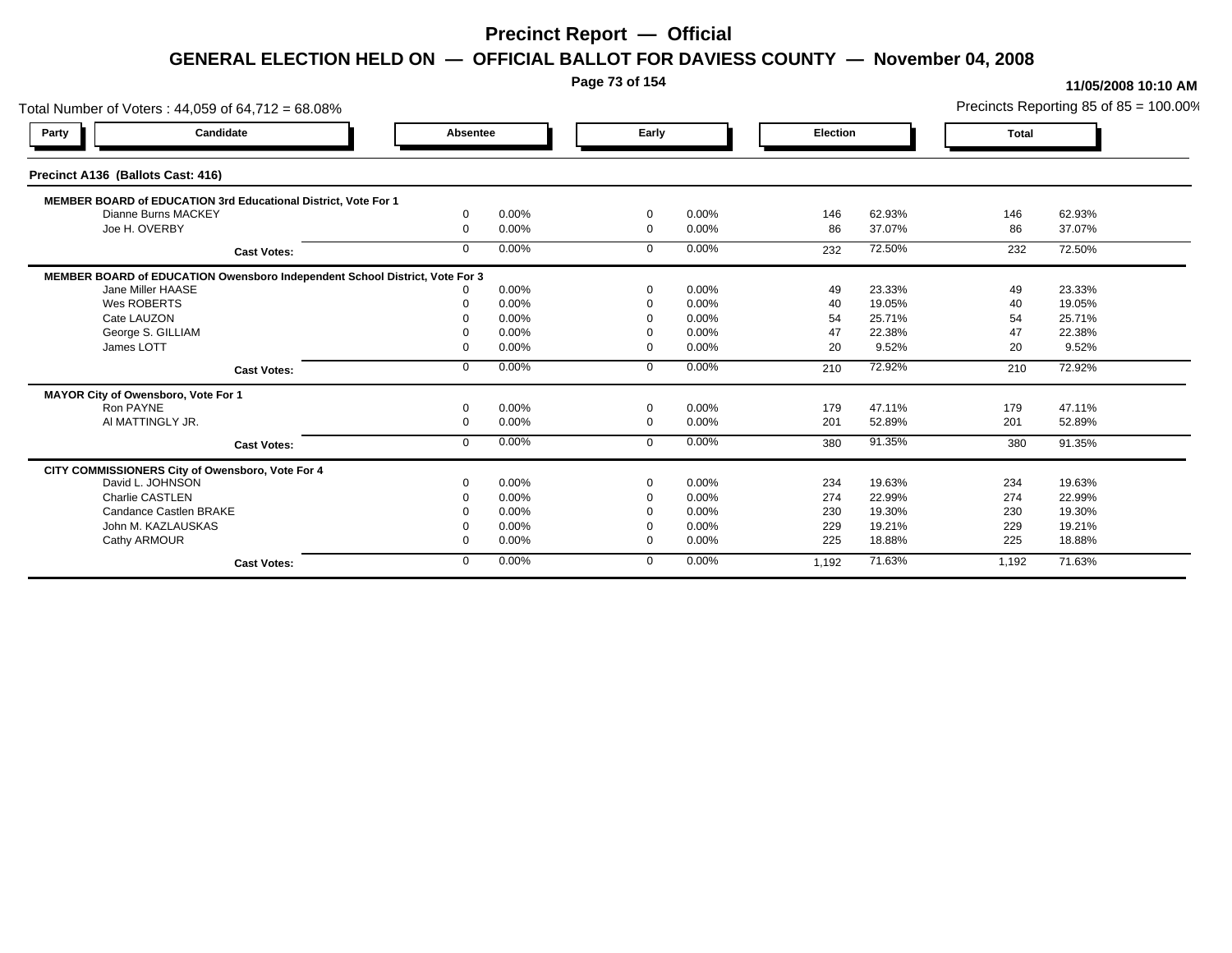**Page 74 of 154**

#### **11/05/2008 10:10 AM**

Total Number of Voters : 44,059 of 64,712 = 68.08% Precincts Reporting 85 of 85 = 100.00% **Party Candidate Absentee Early Election Total Precinct A137 (Ballots Cast: 417) STRAIGHT PARTY, Vote For 1** Republican Party 0 0.00% 0 0.00% 72 38.30% 72 38.30% Democratic Party 0 0.00% 0 0.00% 115 61.17% 115 61.17% Constitution Party 0 0.00% 0 0.00% 1 0.53% 1 0.53% Libertarian Party 0 0.00% 0 0.00% 0 0.00% 0 0.00% **Cast Votes:** 0 0.00% 0 0.00% 188 45.08% 188 45.08% **PRESIDENT and VICE PRESIDENT of the UNITED STATES, Vote For 1** John McCAIN Sarah PALIN John McCAIN Sarah PALIN 0 0.00% 0 0.00% 203 48.92% 203 48.92% Barack OBAMA Joe BIDEN 0 0.00% 0 0.00% 207 49.88% 207 49.88% Ralph NADER Matt GONZALEZ  $\begin{array}{cccc} 0 & 0.00\% & 0.00\% & 0.00\% & 4 & 0.96\% \end{array}$  4 0.96% 4 0.96% Chuck BALDWIN Robert E. THORNSBERRY 0 0.00% 0 0.00% 0 0.00% 0 0.00% Bob BARR Wayne A. ROOT **1** 0.24% **0 0.00%** 1 0.24% 1 0.24% 1 0.24% 1 0.24% 1 0.24% 1 0.24% 1 0.24% 1 0.24% 1 0.24% Brian Moore (W) 0 0.00% 0 0.00% 0 0.00% 0 0.00% Alan Keyes (W) 0 0.00% 0 0.00% 0 0.00% 0 0.00% **Cast Votes:** 0 0.00% 0 0.00% 415 99.52% 415 99.52% **UNITED STATES SENATOR, Vote For 1** Mitch McCONNELL 0 0.00% 0 0.00% 187 46.29% 187 46.29% Bruce LUNSFORD 0 0.00% 0 0.00% 217 53.71% 217 53.71% **Cast Votes:** 0 0.00% 0 0.00% 404 96.88% 404 96.88% **UNITED STATES REPRESENTATIVE in CONGRESS 2nd Congressional District, Vote For 1** S. Brett GUTHRIE 0 0.00% 0 0.00% 139 34.32% 139 34.32% David E. BOSWELL 0 0.00% 0 0.00% 266 65.68% 266 65.68% **Cast Votes:** 0 0.00% 0 0.00% 405 97.12% 405 97.12% **STATE REPRESENTATIVE 13th Representative District, Vote For 1** Ben BOARMAN 0 0.00% 0 0.00% 142 34.98% 142 34.98% Jim GLENN 0 0.00% 0 0.00% 264 65.02% 264 65.02% **Cast Votes:** 0 0.00% 0 0.00% 406 97.36% 406 97.36% **COMMONWEALTH'S ATTORNEY 6th Judicial Circuit, Vote For 1** Bruce E. KUEGEL 0 0.00% 0 0.00% 305 100.00% 305 100.00% **Cast Votes:** 0 0.00% 0 0.00% 305 73.14% 305 73.14% **CIRCUIT JUDGE 6th Judicial Circuit 2nd Division, Vote For 1** Joe CASTLEN 0 0.00% 0 0.00% 279 100.00% 279 100.00% **Cast Votes:** 0 0.00% 0 0.00% 279 66.91% 279 66.91% **SOIL and WATER CONSERVATION DISTRICT SUPERVISORS, Vote For 4** Thomas E. NEAL 0 0.00% 0 0.00% 169 35.28% 169 35.28% Richard STRODE 0 0.00% 0 0.00% 161 33.61% 161 33.61% C. A. PANTLE JR. 0 0.00% 0 0.00% 149 31.11% 149 31.11% Daniel R GOODWIN (W) 0 0.00% 0 0.00% 0 0.00% 0 0.00% **Cast Votes:** 0 0.00% 0 0.00% 479 28.72% 479 28.72%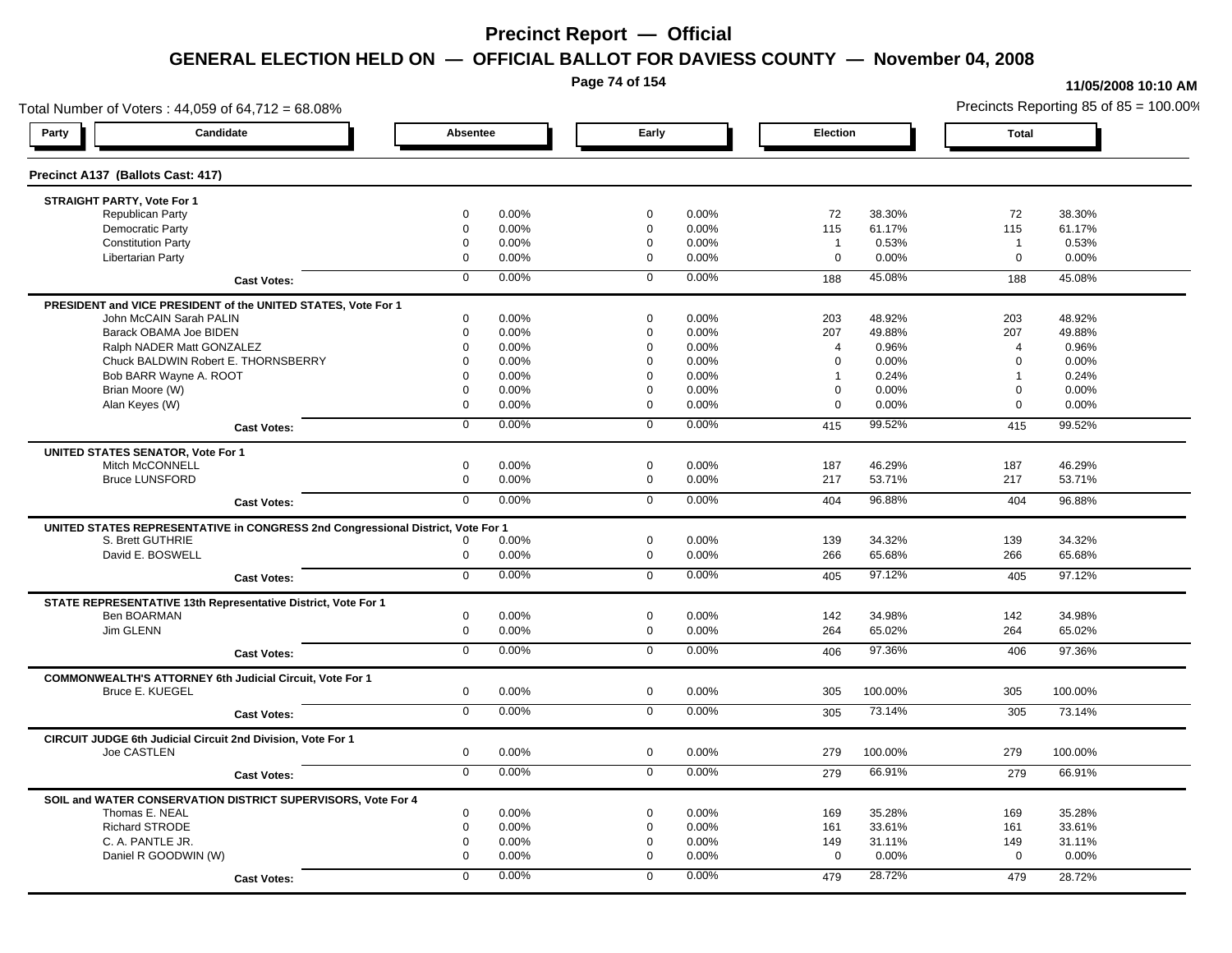**Page 75 of 154**

#### **11/05/2008 10:10 AM**

Total Number of Voters : 44,059 of 64,712 = 68.08% Precincts Reporting 85 of 85 = 100.00% **Party Candidate Absentee Early Election Total Precinct A137 (Ballots Cast: 417) MEMBER BOARD of EDUCATION 3rd Educational District, Vote For 1** Dianne Burns MACKEY Dianne Burns MACKEY 0 0.00% 0 0.00% 160 61.78% 160 61.78% Joe H. OVERBY 0 0.00% 0 0.00% 99 38.22% 99 38.22% **Cast Votes:** 0 0.00% 0 0.00% 259 68.70% 259 68.70% **MEMBER BOARD of EDUCATION Owensboro Independent School District, Vote For 3**<br>10.00% 0.00% Jane Miller HAASE 0 0.00% 0 0.00% 15 20.55% 15 20.55% Wes ROBERTS 0 0.00% 0 0.00% 16 21.92% 16 21.92% Cate LAUZON 0 0.00% 0 0.00% 16 21.92% 16 21.92% George S. GILLIAM 0 0.00% 0 0.00% 20 27.40% 20 27.40% James LOTT 0 0.00% 0 0.00% 6 8.22% 6 8.22% **Cast Votes:** 0 0.00% 0 0.00% 73 60.83% 73 60.83% **MAYOR City of Owensboro, Vote For 1** Ron PAYNE 0 0.00% 0 0.00% 200 54.95% 200 54.95% Al MATTINGLY JR. 0 0.00% 0 0.00% 164 45.05% 164 45.05% **Cast Votes:** 0 0.00% 0 0.00% 364 87.29% 364 87.29% **CITY COMMISSIONERS City of Owensboro, Vote For 4** David L. JOHNSON 0 0.00% 0 0.00% 213 18.68% 213 18.68% Charlie CASTLEN 0 0.00% 0 0.00% 248 21.75% 248 21.75% Candance Castlen BRAKE 0 0.00% 0 0.00% 222 19.47% 222 19.47% John M. KAZLAUSKAS 0 0.00% 0 0.00% 245 21.49% 245 21.49% Cathy ARMOUR 0 0.00% 0 0.00% 212 18.60% 212 18.60% **Cast Votes:** 0 0.00% 0 0.00% 1,140 68.35% 1,140 68.35%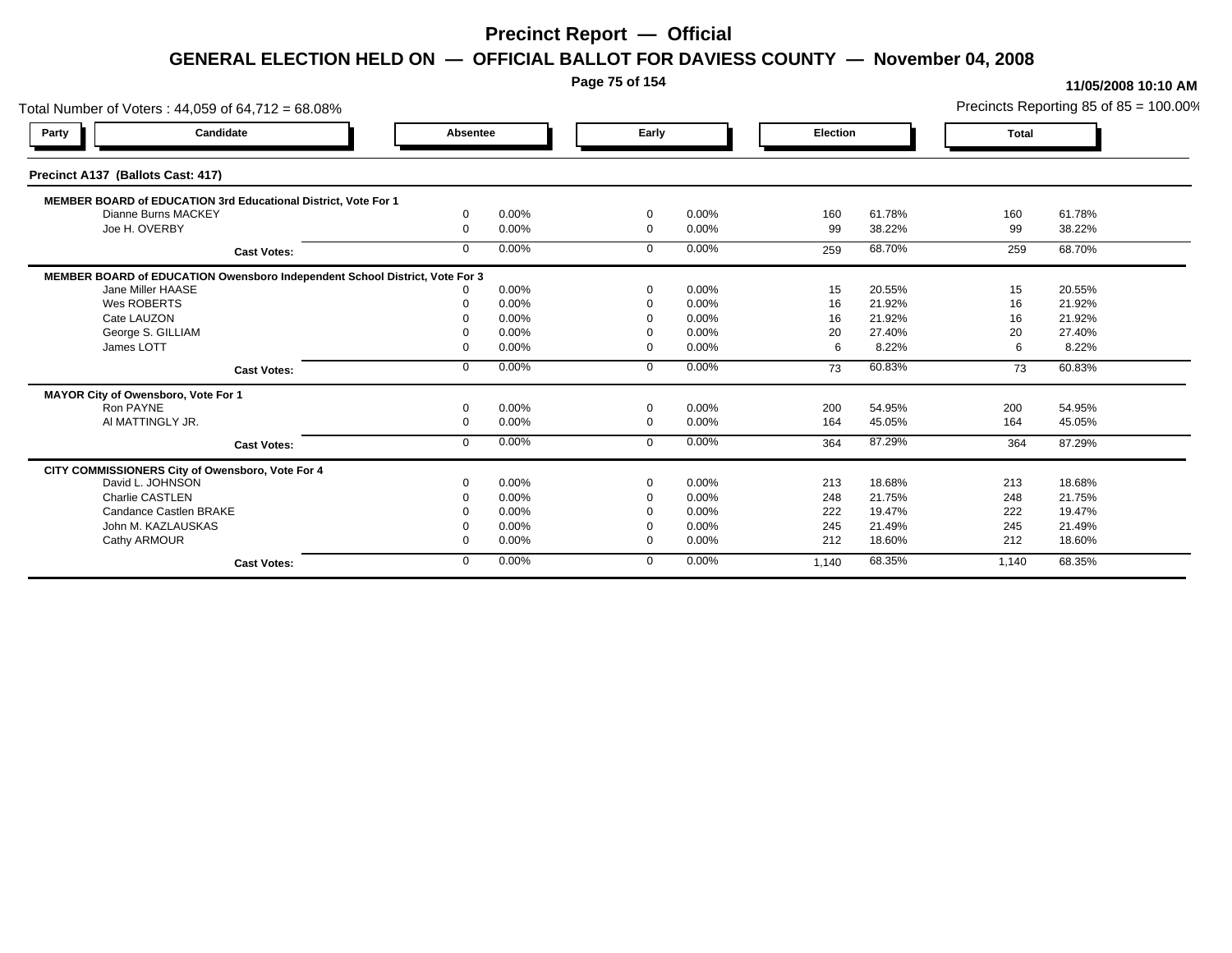**Page 76 of 154**

#### **11/05/2008 10:10 AM**

Total Number of Voters : 44,059 of 64,712 = 68.08% Precincts Reporting 85 of 85 = 100.00% **Party Candidate Absentee Early Election Total Precinct A138 (Ballots Cast: 400) STRAIGHT PARTY, Vote For 1** Republican Party 0 0.00% 0 0.00% 52 31.90% 52 31.90% Democratic Party 0 0.00% 0 0.00% 107 65.64% 107 65.64% Constitution Party 0 0.00% 0 0.00% 4 2.45% 4 2.45% Libertarian Party 0 0.00% 0 0.00% 0 0.00% 0 0.00% **Cast Votes:** 0 0.00% 0 0.00% 163 40.75% 163 40.75% **PRESIDENT and VICE PRESIDENT of the UNITED STATES, Vote For 1** John McCAIN Sarah PALIN John McCAIN Sarah PALIN 0 0.00% 0 0.00% 195 49.49% 195 49.49% Barack OBAMA Joe BIDEN 0 0.00% 0 0.00% 196 49.75% 196 49.75% Ralph NADER Matt GONZALEZ  $\begin{array}{cccc} 0 & 0.00\% & 0 & 0.00\% \end{array}$  0 0.00% 2 0.51% 2 0.51% Chuck BALDWIN Robert E. THORNSBERRY 0 0.00% 0 0.00% 0 0.00% 0 0.00% Bob BARR Wayne A. ROOT **1** 0.25% 0 0.00% 0 0.00% 0 0.00% 1 0.25% 1 0.25% 1 0.25% Brian Moore (W) 0 0.00% 0 0.00% 0 0.00% 0 0.00% Alan Keyes (W) 0 0.00% 0 0.00% 0 0.00% 0 0.00% **Cast Votes:** 0 0.00% 0 0.00% 394 98.50% 394 98.50% **UNITED STATES SENATOR, Vote For 1** Mitch McCONNELL 0 0.00% 0 0.00% 186 46.73% 186 46.73% Bruce LUNSFORD 0 0.00% 0 0.00% 212 53.27% 212 53.27% **Cast Votes:** 0 0.00% 0 0.00% 398 99.50% 398 99.50% **UNITED STATES REPRESENTATIVE in CONGRESS 2nd Congressional District, Vote For 1** S. Brett GUTHRIE 0 0.00% 0 0.00% 133 33.76% 133 33.76% David E. BOSWELL 0 0.00% 0 0.00% 261 66.24% 261 66.24% **Cast Votes:** 0 0.00% 0 0.00% 394 98.50% 394 98.50% **STATE REPRESENTATIVE 7th Representative District, Vote For 1** John A. ARNOLD JR. 0 0.00% 0 0.00% 300 100.00% 300 100.00% **Cast Votes:** 0 0.00% 0 0.00% 300 75.00% 300 75.00% **COMMONWEALTH'S ATTORNEY 6th Judicial Circuit, Vote For 1** Bruce E. KUEGEL 0 0.00% 0 0.00% 319 100.00% 319 100.00% **Cast Votes:** 0 0.00% 0 0.00% 319 79.75% 319 79.75% **CIRCUIT JUDGE 6th Judicial Circuit 2nd Division, Vote For 1** Joe CASTLEN 0 0.00% 0 0.00% 307 100.00% 307 100.00% **Cast Votes:** 0 0.00% 0 0.00% 307 76.75% 307 76.75% **SOIL and WATER CONSERVATION DISTRICT SUPERVISORS, Vote For 4** Thomas E. NEAL 0 0.00% 0 0.00% 188 37.52% 188 37.52% Richard STRODE 0 0.00% 0 0.00% 168 33.53% 168 33.53% C. A. PANTLE JR. 0 0.00% 0 0.00% 145 28.94% 145 28.94% Daniel R GOODWIN (W) 0 0.00% 0 0.00% 0 0.00% 0 0.00% **Cast Votes:** 0 0.00% 0 0.00% 501 31.31% 501 31.31%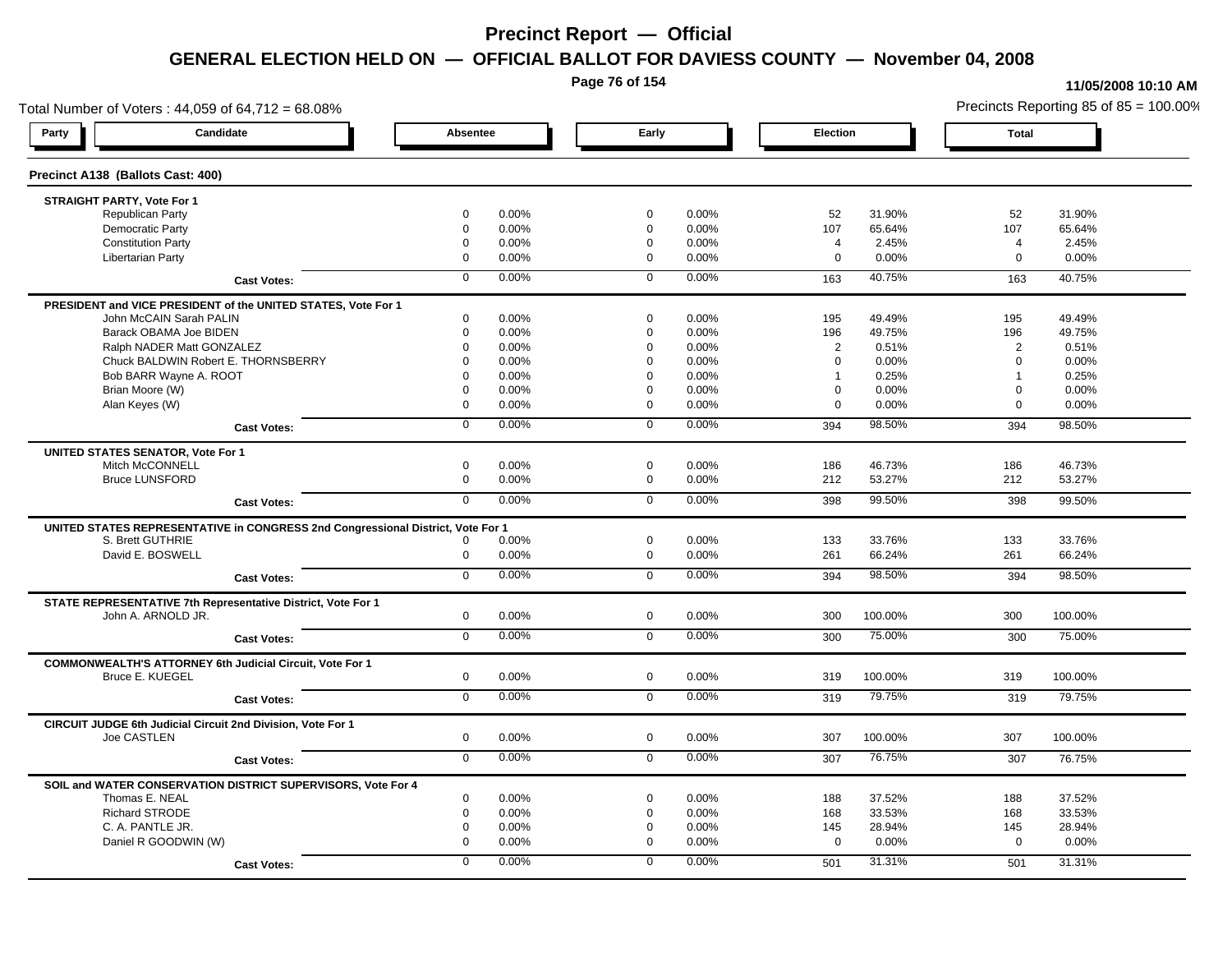### **Page 77 of 154**

| Total Number of Voters: 44,059 of 64,712 = 68.08%              |          |       |          |          |                 |        |              | Precincts Reporting 85 of $85 = 100.00\%$ |
|----------------------------------------------------------------|----------|-------|----------|----------|-----------------|--------|--------------|-------------------------------------------|
| Candidate<br><b>Party</b>                                      | Absentee |       | Early    |          | <b>Election</b> |        | <b>Total</b> |                                           |
| Precinct A138 (Ballots Cast: 400)                              |          |       |          |          |                 |        |              |                                           |
| MEMBER BOARD of EDUCATION 3rd Educational District, Vote For 1 |          |       |          |          |                 |        |              |                                           |
| Dianne Burns MACKEY                                            |          | 0.00% | $\Omega$ | 0.00%    | 182             | 60.87% | 182          | 60.87%                                    |
| Joe H. OVERBY                                                  |          | 0.00% | $\Omega$ | 0.00%    | 117             | 39.13% | 117          | 39.13%                                    |
| <b>Cast Votes:</b>                                             |          | 0.00% |          | 0.00%    | 299             | 74.75% | 299          | 74.75%                                    |
| MAYOR City of Owensboro, Vote For 1                            |          |       |          |          |                 |        |              |                                           |
| Ron PAYNE                                                      |          | 0.00% | $\Omega$ | 0.00%    | 165             | 45.58% | 165          | 45.58%                                    |
| AI MATTINGLY JR.                                               |          | 0.00% |          | 0.00%    | 197             | 54.42% | 197          | 54.42%                                    |
| <b>Cast Votes:</b>                                             |          | 0.00% |          | 0.00%    | 362             | 90.73% | 362          | 90.73%                                    |
| CITY COMMISSIONERS City of Owensboro, Vote For 4               |          |       |          |          |                 |        |              |                                           |
| David L. JOHNSON                                               |          | 0.00% | $\Omega$ | 0.00%    | 206             | 19.38% | 206          | 19.38%                                    |
| Charlie CASTLEN                                                |          | 0.00% |          | 0.00%    | 247             | 23.24% | 247          | 23.24%                                    |
| Candance Castlen BRAKE                                         |          | 0.00% |          | $0.00\%$ | 201             | 18.91% | 201          | 18.91%                                    |
| John M. KAZLAUSKAS                                             |          | 0.00% |          | 0.00%    | 216             | 20.32% | 216          | 20.32%                                    |
| Cathy ARMOUR                                                   |          | 0.00% | $\Omega$ | 0.00%    | 193             | 18.16% | 193          | 18.16%                                    |
| <b>Cast Votes:</b>                                             |          | 0.00% |          | 0.00%    | 1,063           | 66.60% | 1,063        | 66.60%                                    |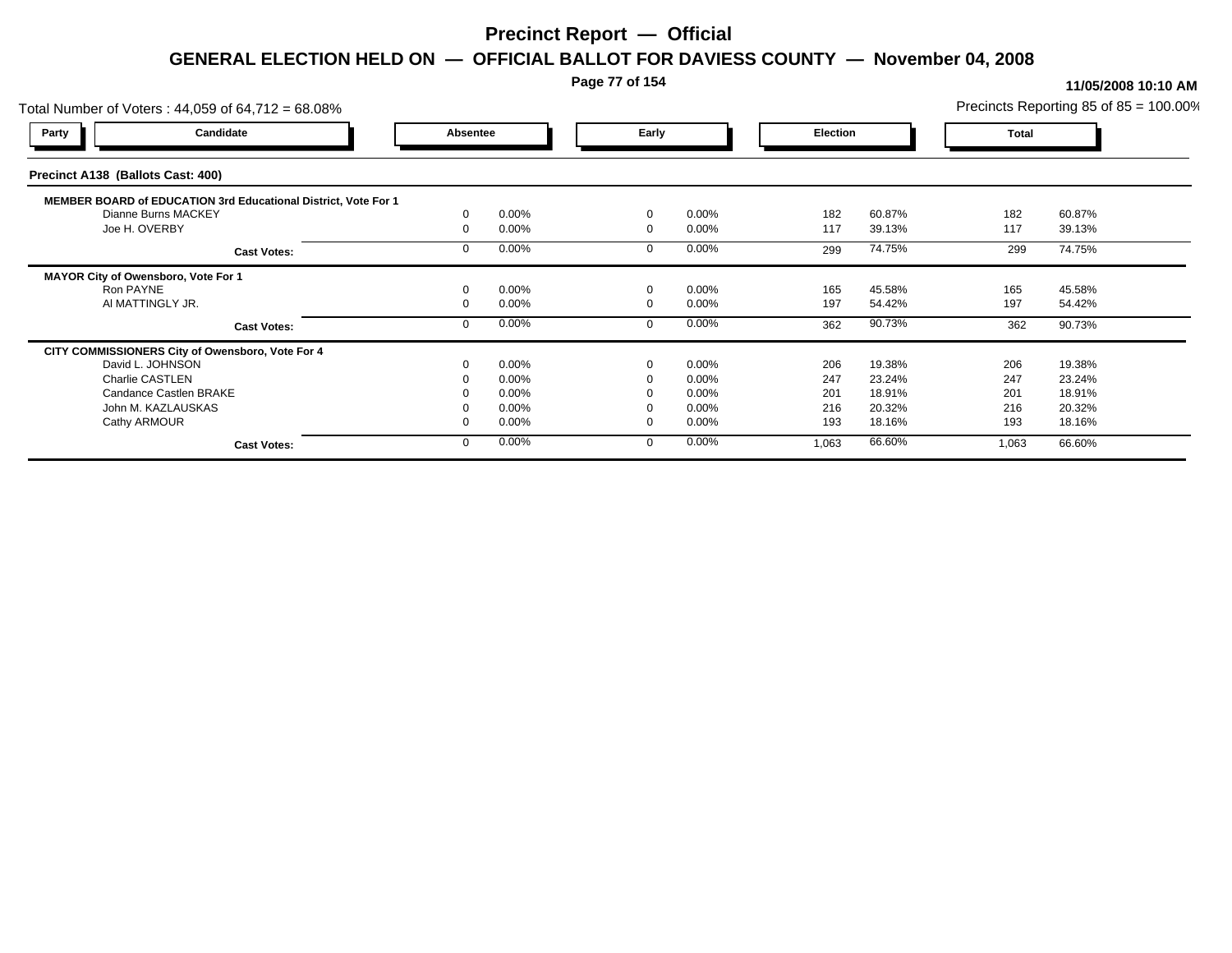**Page 78 of 154**

#### **11/05/2008 10:10 AM**

Total Number of Voters : 44,059 of 64,712 = 68.08% Precincts Reporting 85 of 85 = 100.00% **Party Candidate Absentee Early Election Total Precinct A139 (Ballots Cast: 717) STRAIGHT PARTY, Vote For 1** Republican Party 0 0.00% 0 0.00% 128 53.78% 128 53.78% Democratic Party 0 0.00% 0 0.00% 107 44.96% 107 44.96% Constitution Party 0 0.00% 0 0.00% 0 0.00% 0 0.00% Libertarian Party 0 0.00% 0 0.00% 3 1.26% 3 1.26% **Cast Votes:** 0 0.00% 0 0.00% 238 33.19% 238 33.19% **PRESIDENT and VICE PRESIDENT of the UNITED STATES, Vote For 1** John McCAIN Sarah PALIN John McCAIN Sarah PALIN 0 0.00% 0 0.00% 441 62.29% 441 62.29% Barack OBAMA Joe BIDEN 0 0.00% 0 0.00% 254 35.88% 254 35.88% Ralph NADER Matt GONZALEZ  $0$  0.00% 0 0.00% 5 0.71% 5 0.71% 5 0.71% Chuck BALDWIN Robert E. THORNSBERRY 0 0.00% 0 0.00% 2 0.28% 2 0.28% Bob BARR Wayne A. ROOT **12000 12000 12000 12000 12000** 12000 12000 12000 12000 12000 12000 12000 12000 12000 120<br>
and the contract of the contract of the contract of the contract of the contract of the contract of the cont Brian Moore (W) 0 0.00% 0 0.00% 1 0.14% 1 0.14% Alan Keyes (W) 0 0.00% 0 0.00% 0 0.00% 0 0.00% **Cast Votes:** 0 0.00% 0 0.00% 708 98.74% 708 98.74% **UNITED STATES SENATOR, Vote For 1** Mitch McCONNELL 0 0.00% 0 0.00% 421 59.80% 421 59.80% Bruce LUNSFORD 0 0.00% 0 0.00% 283 40.20% 283 40.20% **Cast Votes:** 0 0.00% 0 0.00% 704 98.19% 704 98.19% **UNITED STATES REPRESENTATIVE in CONGRESS 2nd Congressional District, Vote For 1** S. Brett GUTHRIE 0 0.00% 0 0.00% 285 40.43% 285 40.43% David E. BOSWELL 0 0.00% 0 0.00% 420 59.57% 420 59.57% **Cast Votes:** 0 0.00% 0 0.00% 705 98.33% 705 98.33% **STATE REPRESENTATIVE 13th Representative District, Vote For 1** Ben BOARMAN 0 0.00% 0 0.00% 308 44.13% 308 44.13% Jim GLENN 0 0.00% 0 0.00% 390 55.87% 390 55.87% **Cast Votes:** 0 0.00% 0 0.00% 698 97.35% 698 97.35% **COMMONWEALTH'S ATTORNEY 6th Judicial Circuit, Vote For 1** Bruce E. KUEGEL 0 0.00% 0 0.00% 528 100.00% 528 100.00% **Cast Votes:** 0 0.00% 0 0.00% 528 73.64% 528 73.64% **CIRCUIT JUDGE 6th Judicial Circuit 2nd Division, Vote For 1** Joe CASTLEN 0 0.00% 0 0.00% 525 100.00% 525 100.00% **Cast Votes:** 0 0.00% 0 0.00% 525 73.22% 525 73.22% **SOIL and WATER CONSERVATION DISTRICT SUPERVISORS, Vote For 4** Thomas E. NEAL 0 0.00% 0 0.00% 315 33.65% 315 33.65% Richard STRODE 0 0.00% 0 0.00% 335 35.79% 335 35.79% C. A. PANTLE JR. 0 0.00% 0 0.00% 286 30.56% 286 30.56% Daniel R GOODWIN (W) 0 0.00% 0 0.00% 0 0.00% 0 0.00% **Cast Votes:** 0 0.00% 0 0.00% 936 32.64% 936 32.64%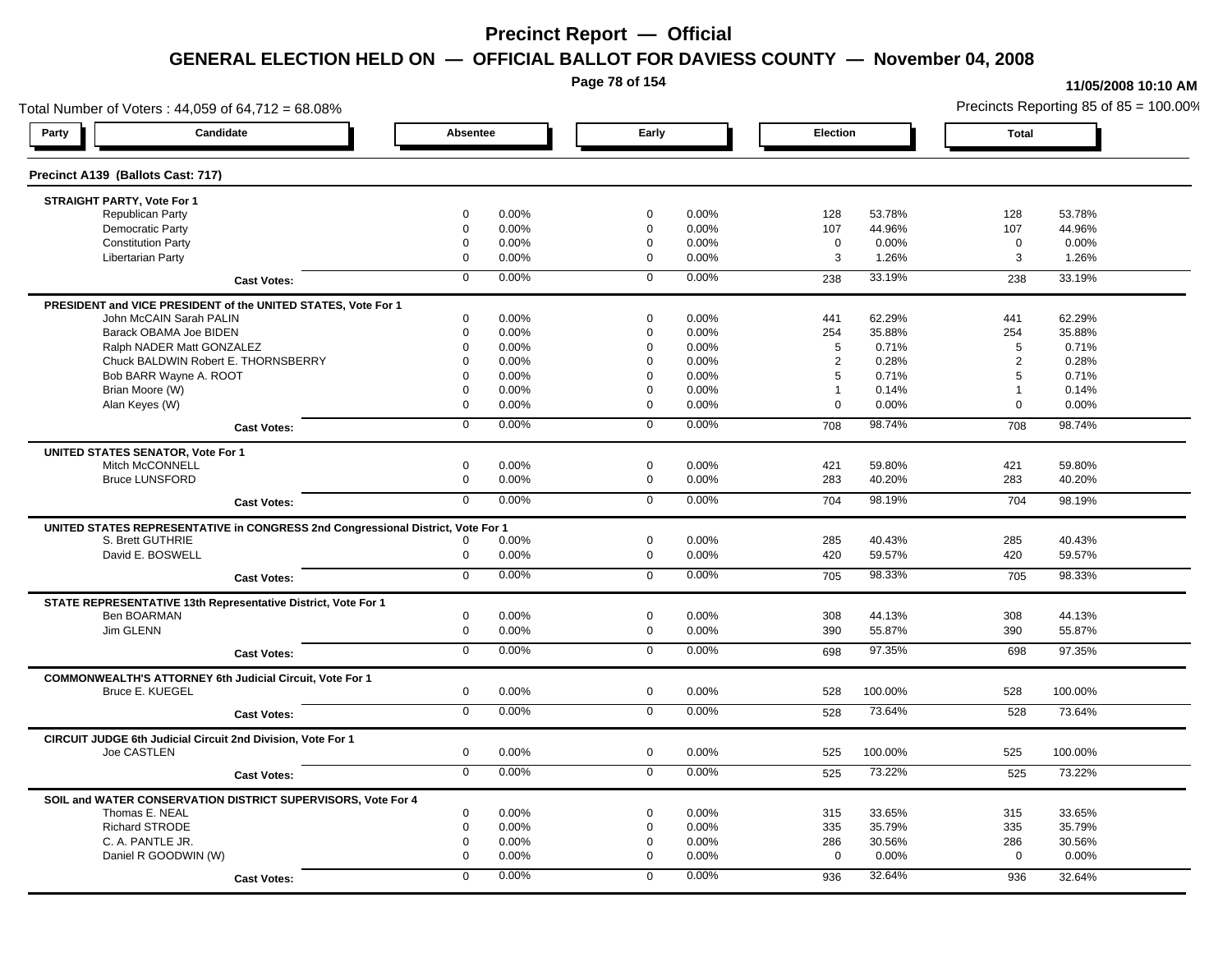### **Page 79 of 154**

| Total Number of Voters: 44,059 of 64,712 = 68.08%              |          |       |          |          |                 |         |              | Precincts Reporting 85 of 85 = 100.00% |
|----------------------------------------------------------------|----------|-------|----------|----------|-----------------|---------|--------------|----------------------------------------|
| Candidate<br>Party                                             | Absentee |       | Early    |          | <b>Election</b> |         | <b>Total</b> |                                        |
| Precinct A139 (Ballots Cast: 717)                              |          |       |          |          |                 |         |              |                                        |
| MEMBER BOARD of EDUCATION 5th Educational District, Vote For 1 |          |       |          |          |                 |         |              |                                        |
| Mary Tim GRIFFIN                                               |          | 0.00% | $\Omega$ | 0.00%    | 494             | 100.00% | 494          | 100.00%                                |
| <b>Cast Votes:</b>                                             |          | 0.00% |          | 0.00%    | 494             | 68.90%  | 494          | 68.90%                                 |
| MAYOR City of Owensboro, Vote For 1                            |          |       |          |          |                 |         |              |                                        |
| Ron PAYNE                                                      |          | 0.00% | $\Omega$ | 0.00%    | 324             | 48.65%  | 324          | 48.65%                                 |
| AI MATTINGLY JR.                                               |          | 0.00% |          | $0.00\%$ | 342             | 51.35%  | 342          | 51.35%                                 |
| <b>Cast Votes:</b>                                             |          | 0.00% | $\Omega$ | 0.00%    | 666             | 92.89%  | 666          | 92.89%                                 |
| CITY COMMISSIONERS City of Owensboro, Vote For 4               |          |       |          |          |                 |         |              |                                        |
| David L. JOHNSON                                               |          | 0.00% | $\Omega$ | $0.00\%$ | 423             | 19.80%  | 423          | 19.80%                                 |
| Charlie CASTLEN                                                |          | 0.00% |          | 0.00%    | 453             | 21.21%  | 453          | 21.21%                                 |
| Candance Castlen BRAKE                                         |          | 0.00% |          | 0.00%    | 415             | 19.43%  | 415          | 19.43%                                 |
| John M. KAZLAUSKAS                                             |          | 0.00% |          | 0.00%    | 437             | 20.46%  | 437          | 20.46%                                 |
| Cathy ARMOUR                                                   |          | 0.00% |          | 0.00%    | 408             | 19.10%  | 408          | 19.10%                                 |
| <b>Cast Votes:</b>                                             |          | 0.00% | $\Omega$ | 0.00%    | 2,136           | 74.48%  | 2,136        | 74.48%                                 |
|                                                                |          |       |          |          |                 |         |              |                                        |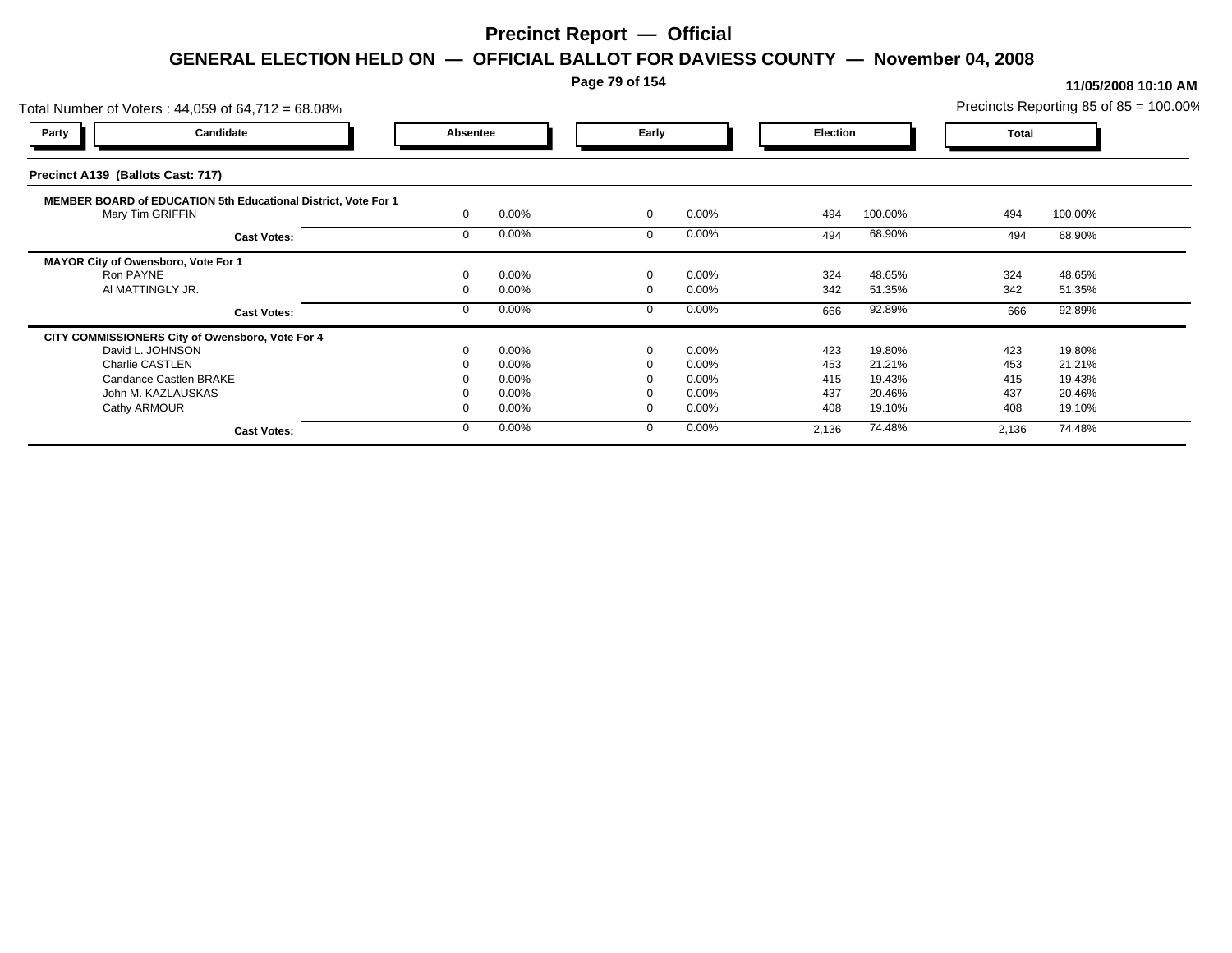**Page 80 of 154**

#### **11/05/2008 10:10 AM**

Total Number of Voters : 44,059 of 64,712 = 68.08% Precincts Reporting 85 of 85 = 100.00% **Party Candidate Absentee Early Election Total Precinct A140 (Ballots Cast: 452) STRAIGHT PARTY, Vote For 1** Republican Party 0 0.00% 0 0.00% 63 39.87% 63 39.87% Democratic Party 0 0.00% 0 0.00% 95 60.13% 95 60.13% Constitution Party 0 0.00% 0 0.00% 0 0.00% 0 0.00% Libertarian Party 0 0.00% 0 0.00% 0 0.00% 0 0.00% **Cast Votes:** 0 0.00% 0 0.00% 158 34.96% 158 34.96% **PRESIDENT and VICE PRESIDENT of the UNITED STATES, Vote For 1** John McCAIN Sarah PALIN John McCAIN Sarah PALIN 0 0.00% 0 0.00% 229 51.12% 229 51.12% Barack OBAMA Joe BIDEN 0 0.00% 0 0.00% 216 48.21% 216 48.21% Ralph NADER Matt GONZALEZ  $0$  0.00% 0 0.00% 0 0.00% 2 0.45% 2 0.45% Chuck BALDWIN Robert E. THORNSBERRY 0 0.00% 0 0.00% 0 0.00% 0 0.00% Bob BARR Wayne A. ROOT **1.2.2 PM CONTROVERSITY CONTROVERSITY OF A CONTROVERSITY OF A CONTROVERSITY OF A CONTROVERSITY OF A CONTROVERSITY OF A CONTROVERSITY OF A CONTROVERSITY OF A CONTROVERSITY OF A CONTROVERSITY OF A CONT** Brian Moore (W) 0 0.00% 0 0.00% 0 0.00% 0 0.00% Alan Keyes (W) 0 0.00% 0 0.00% 0 0.00% 0 0.00% **Cast Votes:** 0 0.00% 0 0.00% 448 99.12% 448 99.12% **UNITED STATES SENATOR, Vote For 1** Mitch McCONNELL 0 0.00% 0 0.00% 231 51.22% 231 51.22% Bruce LUNSFORD 0 0.00% 0 0.00% 220 48.78% 220 48.78% **Cast Votes:** 0 0.00% 0 0.00% 451 99.78% 451 99.78% **UNITED STATES REPRESENTATIVE in CONGRESS 2nd Congressional District, Vote For 1** S. Brett GUTHRIE 0 0.00% 0 0.00% 142 31.63% 142 31.63% David E. BOSWELL 0 0.00% 0 0.00% 307 68.37% 307 68.37% **Cast Votes:** 0 0.00% 0 0.00% 449 99.34% 449 99.34% **STATE REPRESENTATIVE 13th Representative District, Vote For 1** Ben BOARMAN 0 0.00% 0 0.00% 154 34.92% 154 34.92% Jim GLENN 0 0.00% 0 0.00% 287 65.08% 287 65.08% **Cast Votes:** 0 0.00% 0 0.00% 441 97.57% 441 97.57% **COMMONWEALTH'S ATTORNEY 6th Judicial Circuit, Vote For 1** Bruce E. KUEGEL 0 0.00% 0 0.00% 362 100.00% 362 100.00% **Cast Votes:** 0 0.00% 0 0.00% 362 80.09% 362 80.09% **CIRCUIT JUDGE 6th Judicial Circuit 2nd Division, Vote For 1** Joe CASTLEN 0 0.00% 0 0.00% 377 100.00% 377 100.00% **Cast Votes:** 0 0.00% 0 0.00% 377 83.41% 377 83.41% **SOIL and WATER CONSERVATION DISTRICT SUPERVISORS, Vote For 4** Thomas E. NEAL 0 0.00% 0 0.00% 231 34.07% 231 34.07% Richard STRODE 0 0.00% 0 0.00% 246 36.28% 246 36.28% C. A. PANTLE JR. 0 0.00% 0 0.00% 201 29.65% 201 29.65% Daniel R GOODWIN (W) 0 0.00% 0 0.00% 0 0.00% 0 0.00% **Cast Votes:** 0 0.00% 0 0.00% 678 37.50% 678 37.50%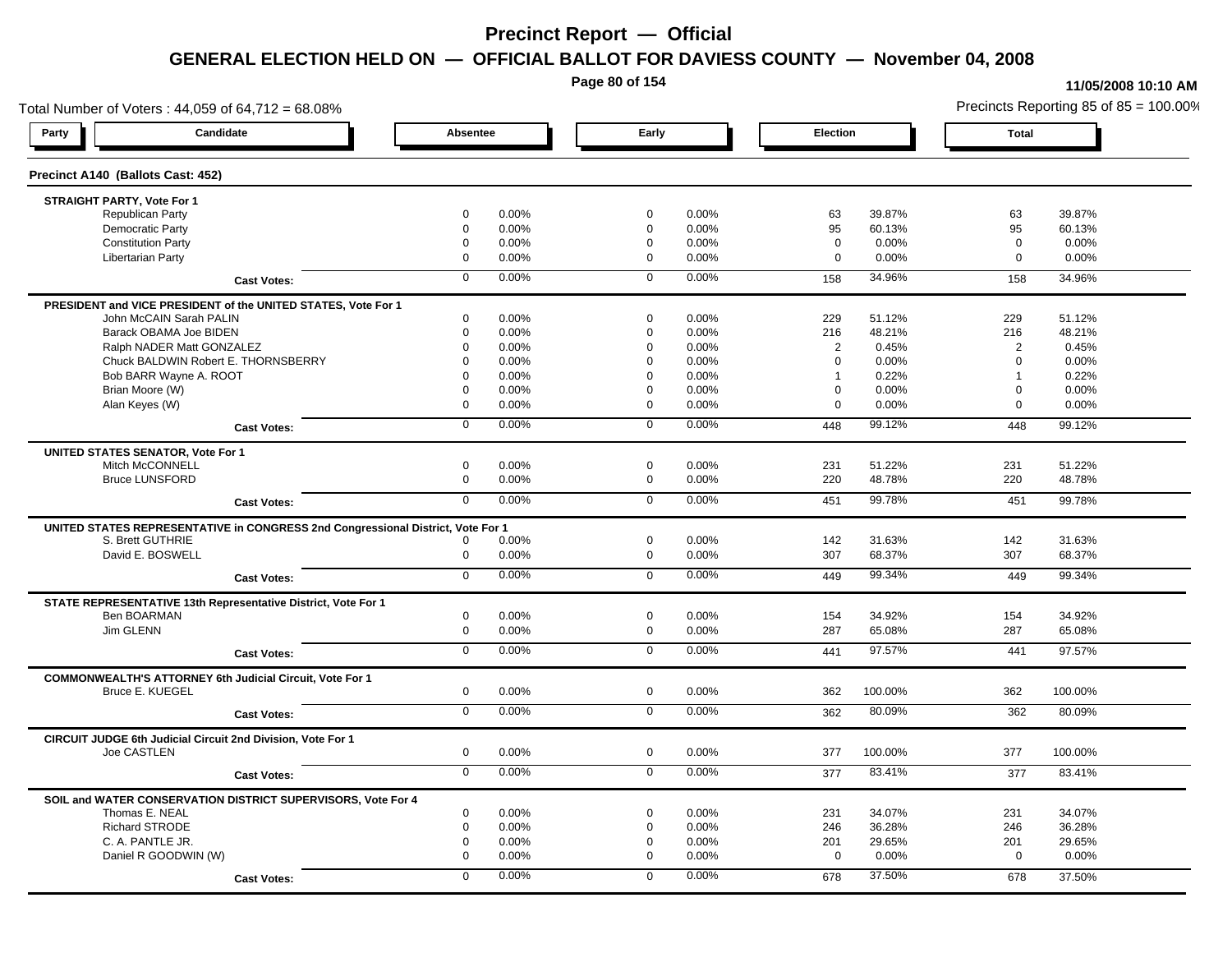**Page 81 of 154**

| Total Number of Voters: 44,059 of 64,712 = 68.08%                           |              |       |              |       |                 |         |              | Precincts Reporting 85 of 85 = 100.00% |
|-----------------------------------------------------------------------------|--------------|-------|--------------|-------|-----------------|---------|--------------|----------------------------------------|
| Candidate<br>Party                                                          | Absentee     |       | Early        |       | <b>Election</b> |         | <b>Total</b> |                                        |
| Precinct A140 (Ballots Cast: 452)                                           |              |       |              |       |                 |         |              |                                        |
| MEMBER BOARD of EDUCATION 5th Educational District, Vote For 1              |              |       |              |       |                 |         |              |                                        |
| Mary Tim GRIFFIN                                                            | $\mathbf{0}$ | 0.00% | $\mathbf{0}$ | 0.00% | 293             | 100.00% | 293          | 100.00%                                |
| <b>Cast Votes:</b>                                                          | $\mathbf{0}$ | 0.00% | $\mathbf 0$  | 0.00% | 293             | 70.26%  | 293          | 70.26%                                 |
| MEMBER BOARD of EDUCATION Owensboro Independent School District, Vote For 3 |              |       |              |       |                 |         |              |                                        |
| Jane Miller HAASE                                                           |              | 0.00% | $\Omega$     | 0.00% | 17              | 26.15%  | 17           | 26.15%                                 |
| Wes ROBERTS                                                                 |              | 0.00% | $\Omega$     | 0.00% | 11              | 16.92%  | 11           | 16.92%                                 |
| Cate LAUZON                                                                 |              | 0.00% |              | 0.00% | 12              | 18.46%  | 12           | 18.46%                                 |
| George S. GILLIAM                                                           |              | 0.00% | - 0          | 0.00% | 19              | 29.23%  | 19           | 29.23%                                 |
| James LOTT                                                                  |              | 0.00% | $\Omega$     | 0.00% | 6               | 9.23%   | 6            | 9.23%                                  |
| <b>Cast Votes:</b>                                                          | $\Omega$     | 0.00% | $\Omega$     | 0.00% | 65              | 61.90%  | 65           | 61.90%                                 |
| MAYOR City of Owensboro, Vote For 1                                         |              |       |              |       |                 |         |              |                                        |
| Ron PAYNE                                                                   |              | 0.00% | $\Omega$     | 0.00% | 199             | 46.06%  | 199          | 46.06%                                 |
| AI MATTINGLY JR.                                                            | $\Omega$     | 0.00% | $\Omega$     | 0.00% | 233             | 53.94%  | 233          | 53.94%                                 |
| <b>Cast Votes:</b>                                                          | $\Omega$     | 0.00% | $\mathbf 0$  | 0.00% | 432             | 95.58%  | 432          | 95.58%                                 |
| CITY COMMISSIONERS City of Owensboro, Vote For 4                            |              |       |              |       |                 |         |              |                                        |
| David L. JOHNSON                                                            |              | 0.00% | $\Omega$     | 0.00% | 269             | 19.23%  | 269          | 19.23%                                 |
| <b>Charlie CASTLEN</b>                                                      |              | 0.00% | $\Omega$     | 0.00% | 316             | 22.59%  | 316          | 22.59%                                 |
| Candance Castlen BRAKE                                                      |              | 0.00% | $\Omega$     | 0.00% | 271             | 19.37%  | 271          | 19.37%                                 |
| John M. KAZLAUSKAS                                                          |              | 0.00% |              | 0.00% | 288             | 20.59%  | 288          | 20.59%                                 |
| Cathy ARMOUR                                                                |              | 0.00% | $\Omega$     | 0.00% | 255             | 18.23%  | 255          | 18.23%                                 |
| <b>Cast Votes:</b>                                                          | 0            | 0.00% | $\Omega$     | 0.00% | 1,399           | 77.38%  | 1,399        | 77.38%                                 |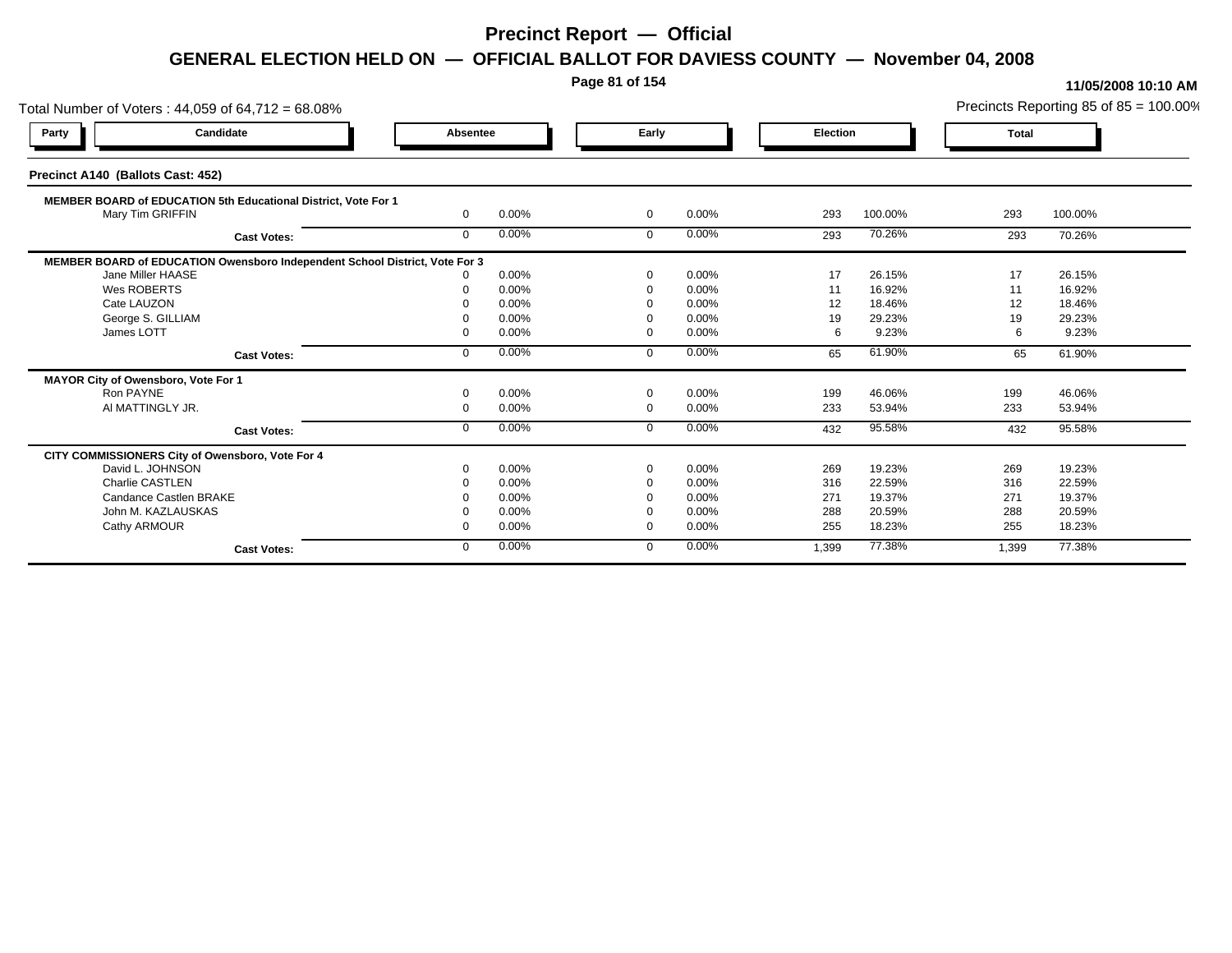**Page 82 of 154**

#### **11/05/2008 10:10 AM**

Total Number of Voters : 44,059 of 64,712 = 68.08% Precincts Reporting 85 of 85 = 100.00% **Party Candidate Absentee Early Election Total Precinct A141 (Ballots Cast: 479) STRAIGHT PARTY, Vote For 1** Republican Party 0 0.00% 0 0.00% 102 61.08% 102 61.08% Democratic Party 0 0.00% 0 0.00% 65 38.92% 65 38.92% Constitution Party 0 0.00% 0 0.00% 0 0.00% 0 0.00% Libertarian Party 0 0.00% 0 0.00% 0 0.00% 0 0.00% **Cast Votes:** 0 0.00% 0 0.00% 167 34.86% 167 34.86% **PRESIDENT and VICE PRESIDENT of the UNITED STATES, Vote For 1** John McCAIN Sarah PALIN John McCAIN Sarah PALIN 0 0.00% 0 0.00% 312 65.41% 312 65.41% Barack OBAMA Joe BIDEN 0 0.00% 0 0.00% 162 33.96% 162 33.96% Ralph NADER Matt GONZALEZ  $\begin{array}{cccc} 0 & 0.00\% & 0 & 0.00\% \end{array}$  0 0.00% 3 0.63% 3 0.63% Chuck BALDWIN Robert E. THORNSBERRY 0 0.00% 0 0.00% 0 0.00% 0 0.00%  $B$ ob BARR Wayne A. ROOT  $0.00\%$   $0.00\%$   $0.00\%$   $0.00\%$   $0.00\%$   $0.00\%$   $0.00\%$   $0.00\%$ Brian Moore (W) 0 0.00% 0 0.00% 0 0.00% 0 0.00% Alan Keyes (W) 0 0.00% 0 0.00% 0 0.00% 0 0.00% **Cast Votes:** 0 0.00% 0 0.00% 477 99.58% 477 99.58% **UNITED STATES SENATOR, Vote For 1** Mitch McCONNELL 0 0.00% 0 0.00% 312 66.10% 312 66.10% Bruce LUNSFORD 0 0.00% 0 0.00% 160 33.90% 160 33.90% **Cast Votes:** 0 0.00% 0 0.00% 472 98.54% 472 98.54% **UNITED STATES REPRESENTATIVE in CONGRESS 2nd Congressional District, Vote For 1** S. Brett GUTHRIE 0 0.00% 0 0.00% 227 48.09% 227 48.09% David E. BOSWELL 0 0.00% 0 0.00% 245 51.91% 245 51.91% **Cast Votes:** 0 0.00% 0 0.00% 472 98.54% 472 98.54% **STATE REPRESENTATIVE 13th Representative District, Vote For 1** Ben BOARMAN 0 0.00% 0 0.00% 236 51.19% 236 51.19% Jim GLENN 0 0.00% 0 0.00% 225 48.81% 225 48.81% **Cast Votes:** 0 0.00% 0 0.00% 461 96.24% 461 96.24% **COMMONWEALTH'S ATTORNEY 6th Judicial Circuit, Vote For 1** Bruce E. KUEGEL 0 0.00% 0 0.00% 339 100.00% 339 100.00% **Cast Votes:** 0 0.00% 0 0.00% 339 70.77% 339 70.77% **CIRCUIT JUDGE 6th Judicial Circuit 2nd Division, Vote For 1** Joe CASTLEN 0 0.00% 0 0.00% 337 100.00% 337 100.00% **Cast Votes:** 0 0.00% 0 0.00% 337 70.35% 337 70.35% **SOIL and WATER CONSERVATION DISTRICT SUPERVISORS, Vote For 4** Thomas E. NEAL 0 0.00% 0 0.00% 209 33.82% 209 33.82% Richard STRODE 0 0.00% 0 0.00% 206 33.33% 206 33.33% C. A. PANTLE JR. 0 0.00% 0 0.00% 203 32.85% 203 32.85% Daniel R GOODWIN (W) 0 0.00% 0 0.00% 0 0.00% 0 0.00% **Cast Votes:** 0 0.00% 0 0.00% 618 32.25% 618 32.25%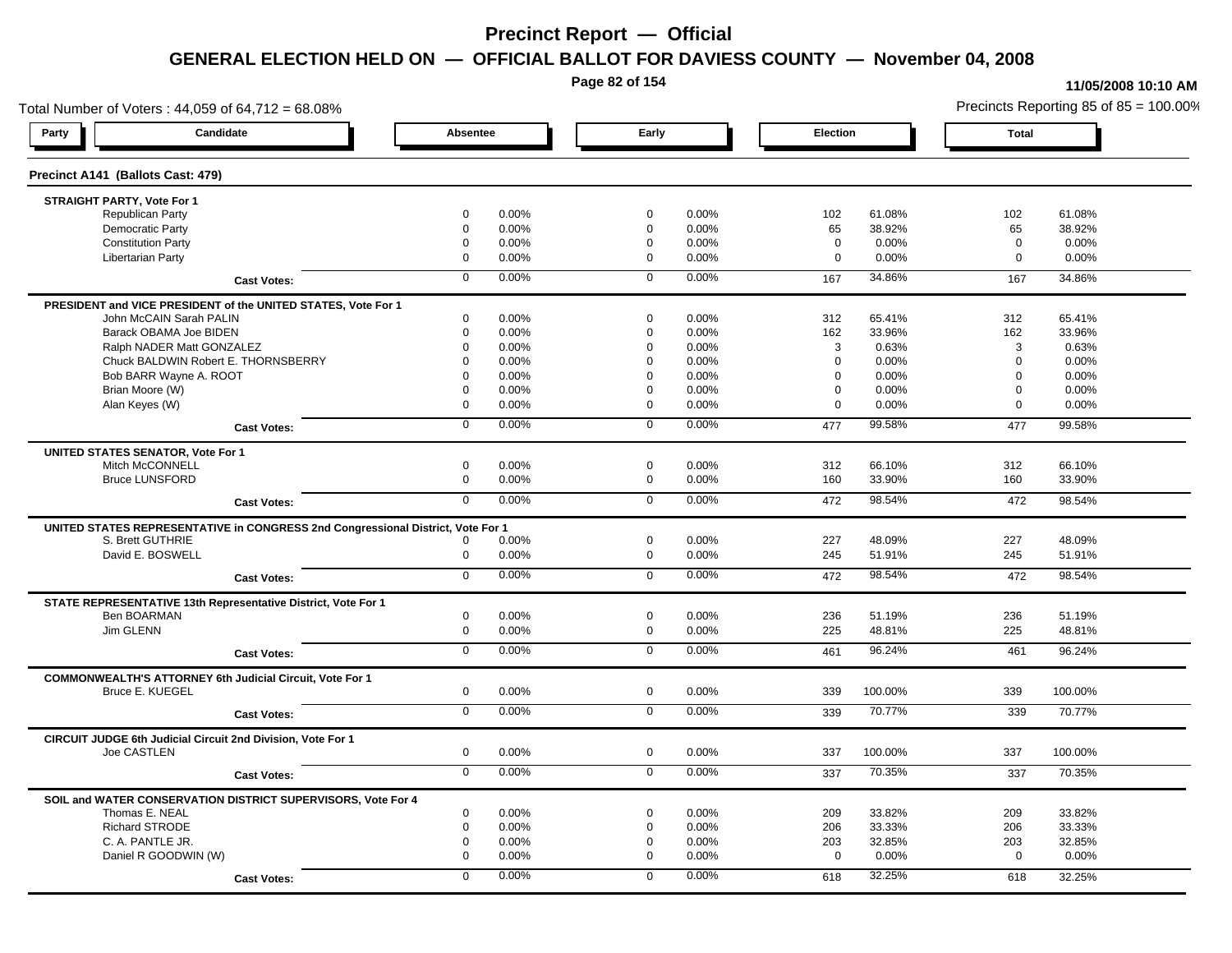### **Page 83 of 154**

| Total Number of Voters: 44,059 of 64,712 = 68.08%              |          |       |          |          |          |        |              | Precincts Reporting 85 of $85 = 100.00\%$ |
|----------------------------------------------------------------|----------|-------|----------|----------|----------|--------|--------------|-------------------------------------------|
| Candidate<br><b>Party</b>                                      | Absentee |       | Early    |          | Election |        | <b>Total</b> |                                           |
| Precinct A141 (Ballots Cast: 479)                              |          |       |          |          |          |        |              |                                           |
| MEMBER BOARD of EDUCATION 3rd Educational District, Vote For 1 |          |       |          |          |          |        |              |                                           |
| Dianne Burns MACKEY                                            |          | 0.00% | $\Omega$ | 0.00%    | 194      | 52.43% | 194          | 52.43%                                    |
| Joe H. OVERBY                                                  |          | 0.00% | $\Omega$ | 0.00%    | 176      | 47.57% | 176          | 47.57%                                    |
| <b>Cast Votes:</b>                                             |          | 0.00% |          | $0.00\%$ | 370      | 77.24% | 370          | 77.24%                                    |
| MAYOR City of Owensboro, Vote For 1                            |          |       |          |          |          |        |              |                                           |
| Ron PAYNE                                                      |          | 0.00% |          | $0.00\%$ | 232      | 53.70% | 232          | 53.70%                                    |
| AI MATTINGLY JR.                                               |          | 0.00% |          | 0.00%    | 200      | 46.30% | 200          | 46.30%                                    |
| <b>Cast Votes:</b>                                             |          | 0.00% |          | 0.00%    | 432      | 90.19% | 432          | 90.19%                                    |
| CITY COMMISSIONERS City of Owensboro, Vote For 4               |          |       |          |          |          |        |              |                                           |
| David L. JOHNSON                                               |          | 0.00% | $\Omega$ | 0.00%    | 278      | 20.28% | 278          | 20.28%                                    |
| Charlie CASTLEN                                                |          | 0.00% |          | 0.00%    | 281      | 20.50% | 281          | 20.50%                                    |
| Candance Castlen BRAKE                                         |          | 0.00% |          | $0.00\%$ | 258      | 18.82% | 258          | 18.82%                                    |
| John M. KAZLAUSKAS                                             |          | 0.00% |          | $0.00\%$ | 291      | 21.23% | 291          | 21.23%                                    |
| Cathy ARMOUR                                                   |          | 0.00% | $\Omega$ | $0.00\%$ | 263      | 19.18% | 263          | 19.18%                                    |
| <b>Cast Votes:</b>                                             |          | 0.00% |          | 0.00%    | 1,371    | 71.56% | 1,371        | 71.56%                                    |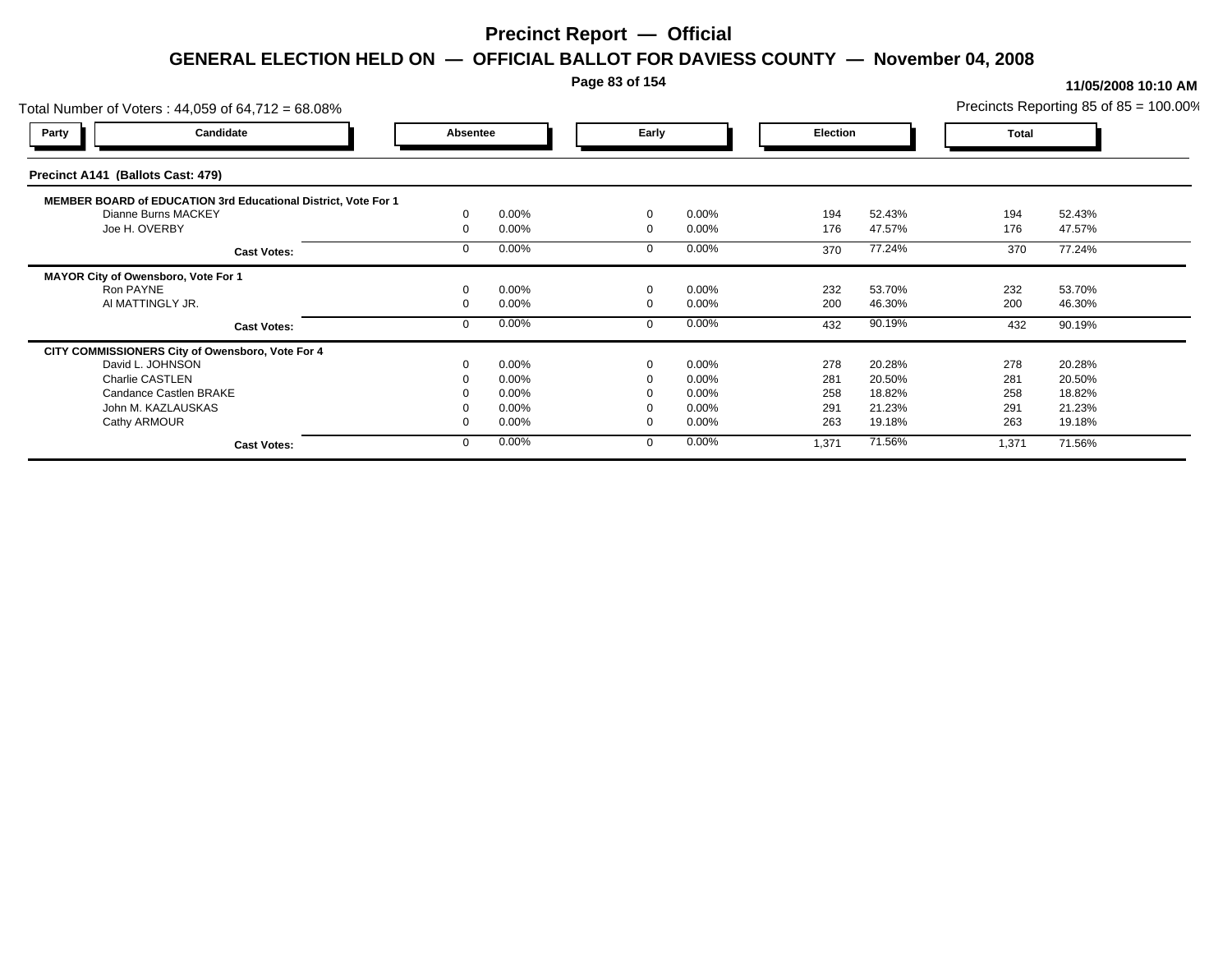**Page 84 of 154**

#### **11/05/2008 10:10 AM**

Total Number of Voters : 44,059 of 64,712 = 68.08% Precincts Reporting 85 of 85 = 100.00% **Party Candidate Absentee Early Election Total Precinct A142 (Ballots Cast: 569) STRAIGHT PARTY, Vote For 1** Republican Party 0 0.00% 0 0.00% 59 18.55% 59 18.55% Democratic Party 0 0.00% 0 0.00% 255 80.19% 255 80.19% Constitution Party 0 0.00% 0 0.00% 0 0.00% 0 0.00% Libertarian Party 0 0.00% 0 0.00% 4 1.26% 4 1.26% **Cast Votes:** 0 0.00% 0 0.00% 318 55.89% 318 55.89% **PRESIDENT and VICE PRESIDENT of the UNITED STATES, Vote For 1** John McCAIN Sarah PALIN John McCAIN Sarah PALIN 0 0.00% 0 0.00% 162 28.77% 162 28.77% Barack OBAMA Joe BIDEN 0 0.00% 0 0.00% 393 69.80% 393 69.80% Ralph NADER Matt GONZALEZ  $0$  0.00% 0 0.00% 7 1.24% 7 1.24% 7 1.24% Chuck BALDWIN Robert E. THORNSBERRY 0 0.00% 0 0.00% 1 0.18% 1 0.18%  $B$ ob BARR Wayne A. ROOT  $0.00\%$   $0.00\%$   $0.00\%$   $0.00\%$   $0.00\%$   $0.00\%$   $0.00\%$   $0.00\%$ Brian Moore (W) 0 0.00% 0 0.00% 0 0.00% 0 0.00% Alan Keyes (W) 0 0.00% 0 0.00% 0 0.00% 0 0.00% **Cast Votes:** 0 0.00% 0 0.00% 563 98.95% 563 98.95% **UNITED STATES SENATOR, Vote For 1** Mitch McCONNELL 0 0.00% 0 0.00% 167 29.93% 167 29.93% Bruce LUNSFORD 0 0.00% 0 0.00% 391 70.07% 391 70.07% **Cast Votes:** 0 0.00% 0 0.00% 558 98.07% 558 98.07% **UNITED STATES REPRESENTATIVE in CONGRESS 2nd Congressional District, Vote For 1** S. Brett GUTHRIE 0 0.00% 0 0.00% 111 20.00% 111 20.00% David E. BOSWELL 0 0.00% 0 0.00% 444 80.00% 444 80.00% **Cast Votes:** 0 0.00% 0 0.00% 555 97.54% 555 97.54% **STATE REPRESENTATIVE 7th Representative District, Vote For 1** John A. ARNOLD JR. 0 0.00% 0 0.00% 459 100.00% 459 100.00% **Cast Votes:** 0 0.00% 0 0.00% 459 80.67% 459 80.67% **COMMONWEALTH'S ATTORNEY 6th Judicial Circuit, Vote For 1** Bruce E. KUEGEL 0 0.00% 0 0.00% 476 100.00% 476 100.00% **Cast Votes:** 0 0.00% 0 0.00% 476 83.66% 476 83.66% **CIRCUIT JUDGE 6th Judicial Circuit 2nd Division, Vote For 1** Joe CASTLEN 0 0.00% 0 0.00% 425 100.00% 425 100.00% **Cast Votes:** 0 0.00% 0 0.00% 425 74.69% 425 74.69% **SOIL and WATER CONSERVATION DISTRICT SUPERVISORS, Vote For 4** Thomas E. NEAL 0 0.00% 0 0.00% 252 35.74% 252 35.74% Richard STRODE 0 0.00% 0 0.00% 245 34.75% 245 34.75% C. A. PANTLE JR. 0 0.00% 0 0.00% 208 29.50% 208 29.50% Daniel R GOODWIN (W) 0 0.00% 0 0.00% 0 0.00% 0 0.00% **Cast Votes:** 0 0.00% 0 0.00% 705 30.98% 705 30.98%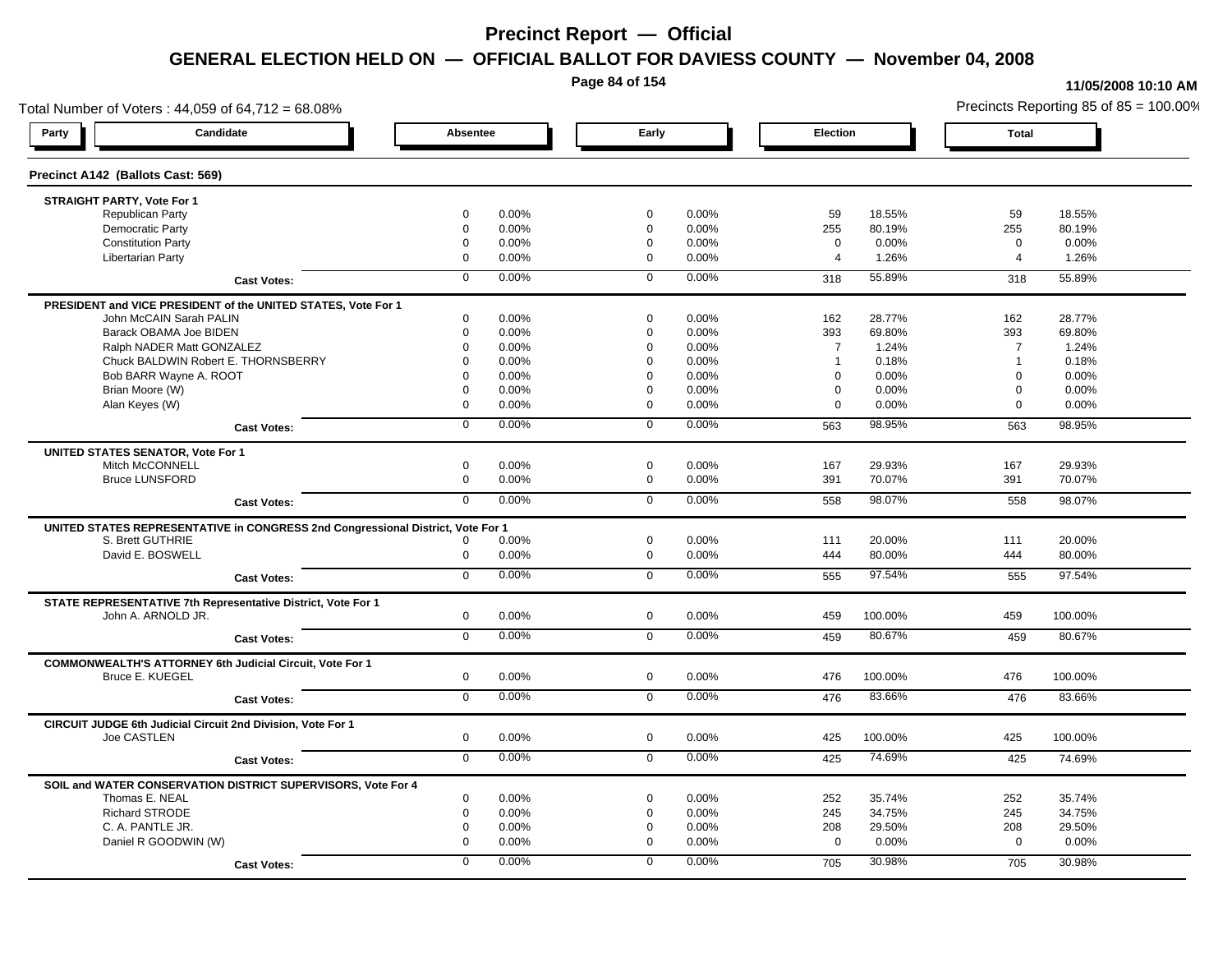**Page 85 of 154**

| Total Number of Voters: 44,059 of 64,712 = 68.08%                           |              |       |                |       |                 |         |              | Precincts Reporting 85 of 85 = 100.00% |
|-----------------------------------------------------------------------------|--------------|-------|----------------|-------|-----------------|---------|--------------|----------------------------------------|
| Candidate<br>Party                                                          | Absentee     |       | Early          |       | <b>Election</b> |         | <b>Total</b> |                                        |
| Precinct A142 (Ballots Cast: 569)                                           |              |       |                |       |                 |         |              |                                        |
| MEMBER BOARD of EDUCATION 5th Educational District, Vote For 1              |              |       |                |       |                 |         |              |                                        |
| Mary Tim GRIFFIN                                                            | $\mathbf{0}$ | 0.00% | $\mathbf{0}$   | 0.00% | 140             | 100.00% | 140          | 100.00%                                |
| <b>Cast Votes:</b>                                                          | $\Omega$     | 0.00% | $\Omega$       | 0.00% | 140             | 66.67%  | 140          | 66.67%                                 |
| MEMBER BOARD of EDUCATION Owensboro Independent School District, Vote For 3 |              |       |                |       |                 |         |              |                                        |
| Jane Miller HAASE                                                           |              | 0.00% | $\Omega$       | 0.00% | 153             | 24.13%  | 153          | 24.13%                                 |
| Wes ROBERTS                                                                 |              | 0.00% | $\Omega$       | 0.00% | 111             | 17.51%  | 111          | 17.51%                                 |
| Cate LAUZON                                                                 |              | 0.00% |                | 0.00% | 135             | 21.29%  | 135          | 21.29%                                 |
| George S. GILLIAM                                                           |              | 0.00% | $\Omega$       | 0.00% | 161             | 25.39%  | 161          | 25.39%                                 |
| James LOTT                                                                  |              | 0.00% | $\Omega$       | 0.00% | 74              | 11.67%  | 74           | 11.67%                                 |
| <b>Cast Votes:</b>                                                          | $\Omega$     | 0.00% | $\Omega$       | 0.00% | 634             | 58.87%  | 634          | 58.87%                                 |
| MAYOR City of Owensboro, Vote For 1                                         |              |       |                |       |                 |         |              |                                        |
| Ron PAYNE                                                                   |              | 0.00% | $\Omega$       | 0.00% | 238             | 47.13%  | 238          | 47.13%                                 |
| AI MATTINGLY JR.                                                            | $\Omega$     | 0.00% | $\overline{0}$ | 0.00% | 267             | 52.87%  | 267          | 52.87%                                 |
| <b>Cast Votes:</b>                                                          | $\Omega$     | 0.00% | $\Omega$       | 0.00% | 505             | 88.75%  | 505          | 88.75%                                 |
| CITY COMMISSIONERS City of Owensboro, Vote For 4                            |              |       |                |       |                 |         |              |                                        |
| David L. JOHNSON                                                            |              | 0.00% | $\Omega$       | 0.00% | 316             | 21.47%  | 316          | 21.47%                                 |
| Charlie CASTLEN                                                             |              | 0.00% |                | 0.00% | 322             | 21.88%  | 322          | 21.88%                                 |
| Candance Castlen BRAKE                                                      |              | 0.00% |                | 0.00% | 297             | 20.18%  | 297          | 20.18%                                 |
| John M. KAZLAUSKAS                                                          |              | 0.00% |                | 0.00% | 270             | 18.34%  | 270          | 18.34%                                 |
| Cathy ARMOUR                                                                |              | 0.00% | $\Omega$       | 0.00% | 267             | 18.14%  | 267          | 18.14%                                 |
| <b>Cast Votes:</b>                                                          | $\Omega$     | 0.00% | $\Omega$       | 0.00% | 1,472           | 64.67%  | 1,472        | 64.67%                                 |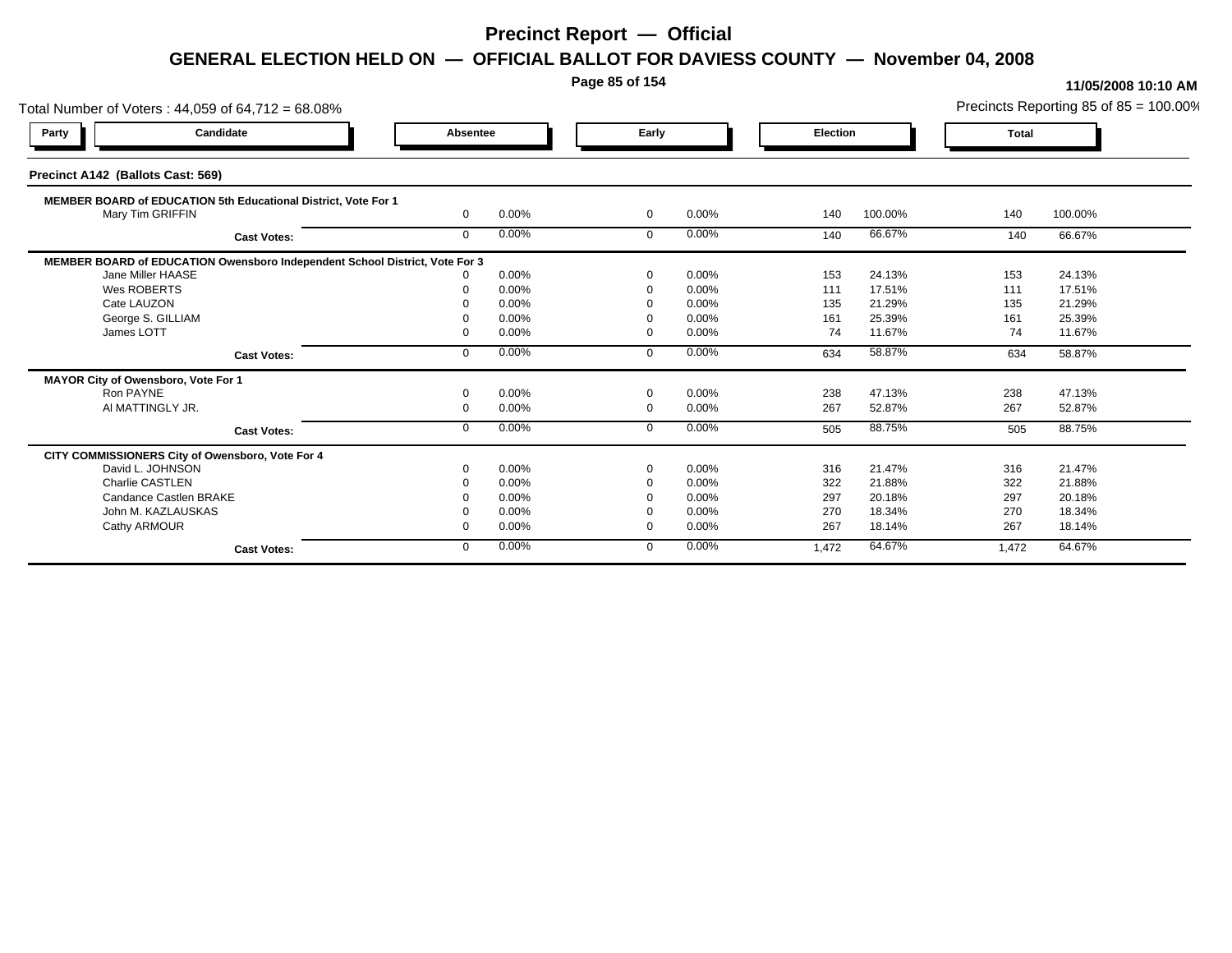**Page 86 of 154**

#### **11/05/2008 10:10 AM**

Total Number of Voters : 44,059 of 64,712 = 68.08% Precincts Reporting 85 of 85 = 100.00% **Party Candidate Absentee Early Election Total Precinct A143 (Ballots Cast: 495) STRAIGHT PARTY, Vote For 1** Republican Party 0 0.00% 0 0.00% 73 32.74% 73 32.74% Democratic Party 0 0.00% 0 0.00% 146 65.47% 146 65.47% Constitution Party 0 0.00% 0 0.00% 2 0.90% 2 0.90% Libertarian Party 0 0.00% 0 0.00% 2 0.90% 2 0.90% **Cast Votes:** 0 0.00% 0 0.00% 223 45.05% 223 45.05% **PRESIDENT and VICE PRESIDENT of the UNITED STATES, Vote For 1** John McCAIN Sarah PALIN John McCAIN Sarah PALIN 0 0.00% 0 0.00% 207 42.33% 207 42.33% Barack OBAMA Joe BIDEN 0 0.00% 0 0.00% 269 55.01% 269 55.01% Ralph NADER Matt GONZALEZ  $\begin{array}{cccc} 6 & 0.00\% & 0.00\% & 0.00\% & 5 & 1.02\% \end{array}$  5 1.02% 5 1.02% Chuck BALDWIN Robert E. THORNSBERRY 0 0.00% 0 0.00% 4 0.82% 4 0.82% Bob BARR Wayne A. ROOT 0 0.00% 0 0.00% 4 0.82% 4 0.82% Brian Moore (W) 0 0.00% 0 0.00% 0 0.00% 0 0.00% Alan Keyes (W) 0 0.00% 0 0.00% 0 0.00% 0 0.00% **Cast Votes:** 0 0.00% 0 0.00% 489 98.79% 489 98.79% **UNITED STATES SENATOR, Vote For 1** Mitch McCONNELL 0 0.00% 0 0.00% 222 45.31% 222 45.31% Bruce LUNSFORD 0 0.00% 0 0.00% 268 54.69% 268 54.69% **Cast Votes:** 0 0.00% 0 0.00% 490 98.99% 490 98.99% **UNITED STATES REPRESENTATIVE in CONGRESS 2nd Congressional District, Vote For 1** S. Brett GUTHRIE 0 0.00% 0 0.00% 142 29.22% 142 29.22% David E. BOSWELL 0 0.00% 0 0.00% 344 70.78% 344 70.78% **Cast Votes:** 0 0.00% 0 0.00% 486 98.18% 486 98.18% **STATE REPRESENTATIVE 7th Representative District, Vote For 1** John A. ARNOLD JR. 0 0.00% 0 0.00% 368 100.00% 368 100.00% **Cast Votes:** 0 0.00% 0 0.00% 368 74.34% 368 74.34% **COMMONWEALTH'S ATTORNEY 6th Judicial Circuit, Vote For 1** Bruce E. KUEGEL 0 0.00% 0 0.00% 389 100.00% 389 100.00% **Cast Votes:** 0 0.00% 0 0.00% 389 78.59% 389 78.59% **CIRCUIT JUDGE 6th Judicial Circuit 2nd Division, Vote For 1** Joe CASTLEN 0 0.00% 0 0.00% 363 100.00% 363 100.00% **Cast Votes:** 0 0.00% 0 0.00% 363 73.33% 363 73.33% **SOIL and WATER CONSERVATION DISTRICT SUPERVISORS, Vote For 4** Thomas E. NEAL 0 0.00% 0 0.00% 225 35.16% 225 35.16% Richard STRODE 0 0.00% 0 0.00% 222 34.69% 222 34.69% C. A. PANTLE JR. 0 0.00% 0 0.00% 193 30.16% 193 30.16% Daniel R GOODWIN (W) 0 0.00% 0 0.00% 0 0.00% 0 0.00% **Cast Votes:** 0 0.00% 0 0.00% 640 32.32% 640 32.32%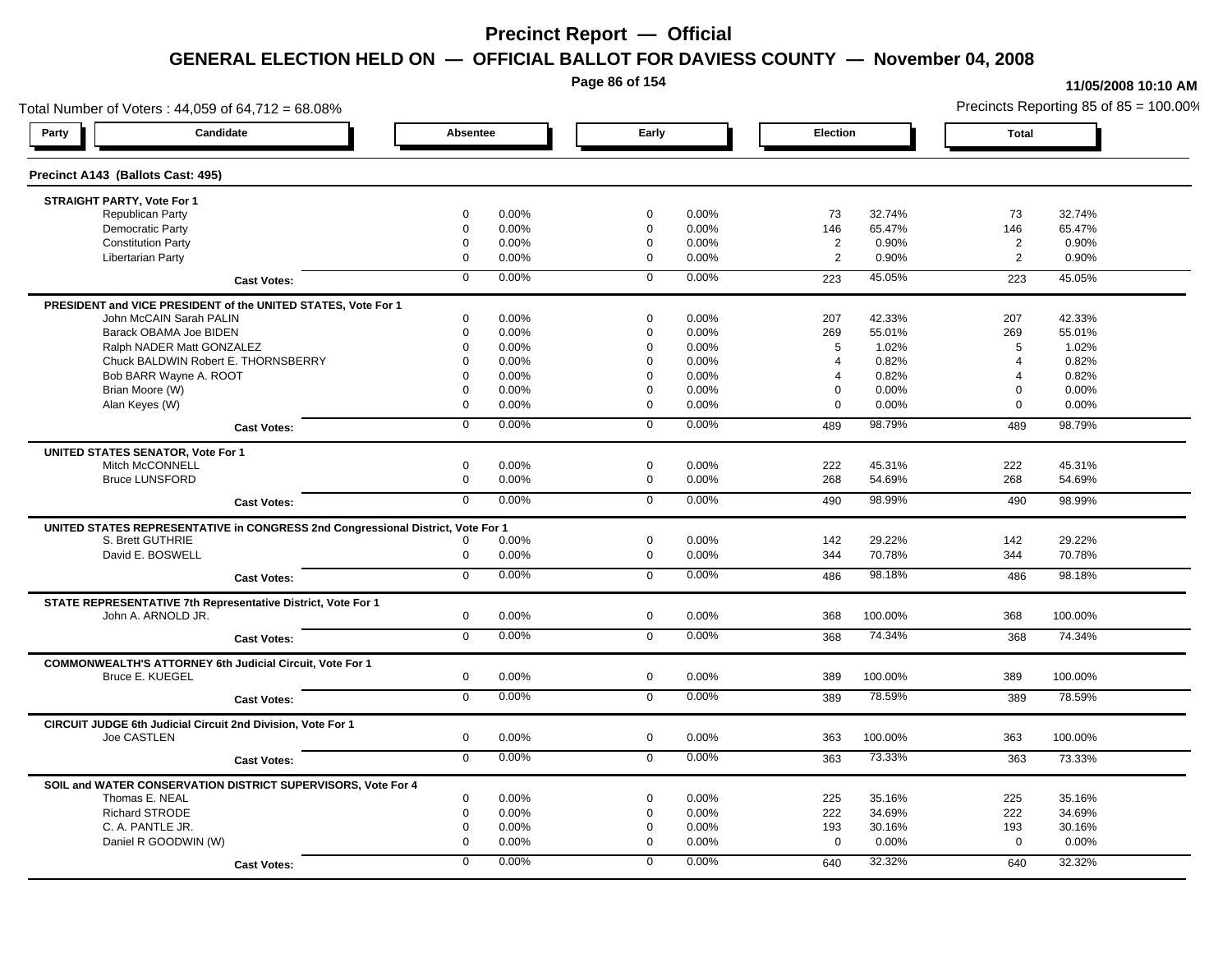### **Page 87 of 154**

|                                     | Total Number of Voters: 44,059 of 64,712 = 68.08%                     |          |                |             |                   |                 |                  |              | Precincts Reporting 85 of 85 = 100.00% |  |
|-------------------------------------|-----------------------------------------------------------------------|----------|----------------|-------------|-------------------|-----------------|------------------|--------------|----------------------------------------|--|
| <b>Party</b>                        | Candidate                                                             | Absentee |                | Early       |                   | <b>Election</b> |                  | <b>Total</b> |                                        |  |
| Precinct A143 (Ballots Cast: 495)   |                                                                       |          |                |             |                   |                 |                  |              |                                        |  |
| Mary Tim GRIFFIN                    | <b>MEMBER BOARD of EDUCATION 5th Educational District, Vote For 1</b> |          | 0.00%          | $\mathbf 0$ | 0.00%             | 321             | 100.00%          | 321          | 100.00%                                |  |
|                                     | <b>Cast Votes:</b>                                                    |          | 0.00%          |             | 0.00%             | 321             | 64.85%           | 321          | 64.85%                                 |  |
| MAYOR City of Owensboro, Vote For 1 |                                                                       |          |                |             |                   |                 |                  |              |                                        |  |
| Ron PAYNE<br>AI MATTINGLY JR.       |                                                                       |          | 0.00%<br>0.00% | $\Omega$    | 0.00%<br>$0.00\%$ | 234<br>180      | 56.52%<br>43.48% | 234<br>180   | 56.52%<br>43.48%                       |  |
|                                     | <b>Cast Votes:</b>                                                    |          | 0.00%          |             | 0.00%             | 414             | 85.19%           | 414          | 85.19%                                 |  |
|                                     | CITY COMMISSIONERS City of Owensboro, Vote For 4                      |          |                |             |                   |                 |                  |              |                                        |  |
| David L. JOHNSON                    |                                                                       |          | 0.00%          | $\mathbf 0$ | 0.00%             | 254             | 20.43%           | 254          | 20.43%                                 |  |
| Charlie CASTLEN                     |                                                                       |          | 0.00%          |             | 0.00%             | 270             | 21.72%           | 270          | 21.72%                                 |  |
|                                     | Candance Castlen BRAKE                                                |          | 0.00%          |             | $0.00\%$          | 236             | 18.99%           | 236          | 18.99%                                 |  |
| John M. KAZLAUSKAS                  |                                                                       |          | 0.00%          |             | 0.00%             | 237             | 19.07%           | 237          | 19.07%                                 |  |
| Cathy ARMOUR                        |                                                                       |          | 0.00%          |             | 0.00%             | 246             | 19.79%           | 246          | 19.79%                                 |  |
|                                     | <b>Cast Votes:</b>                                                    |          | 0.00%          | $\Omega$    | $0.00\%$          | 1,243           | 63.94%           | 1,243        | 63.94%                                 |  |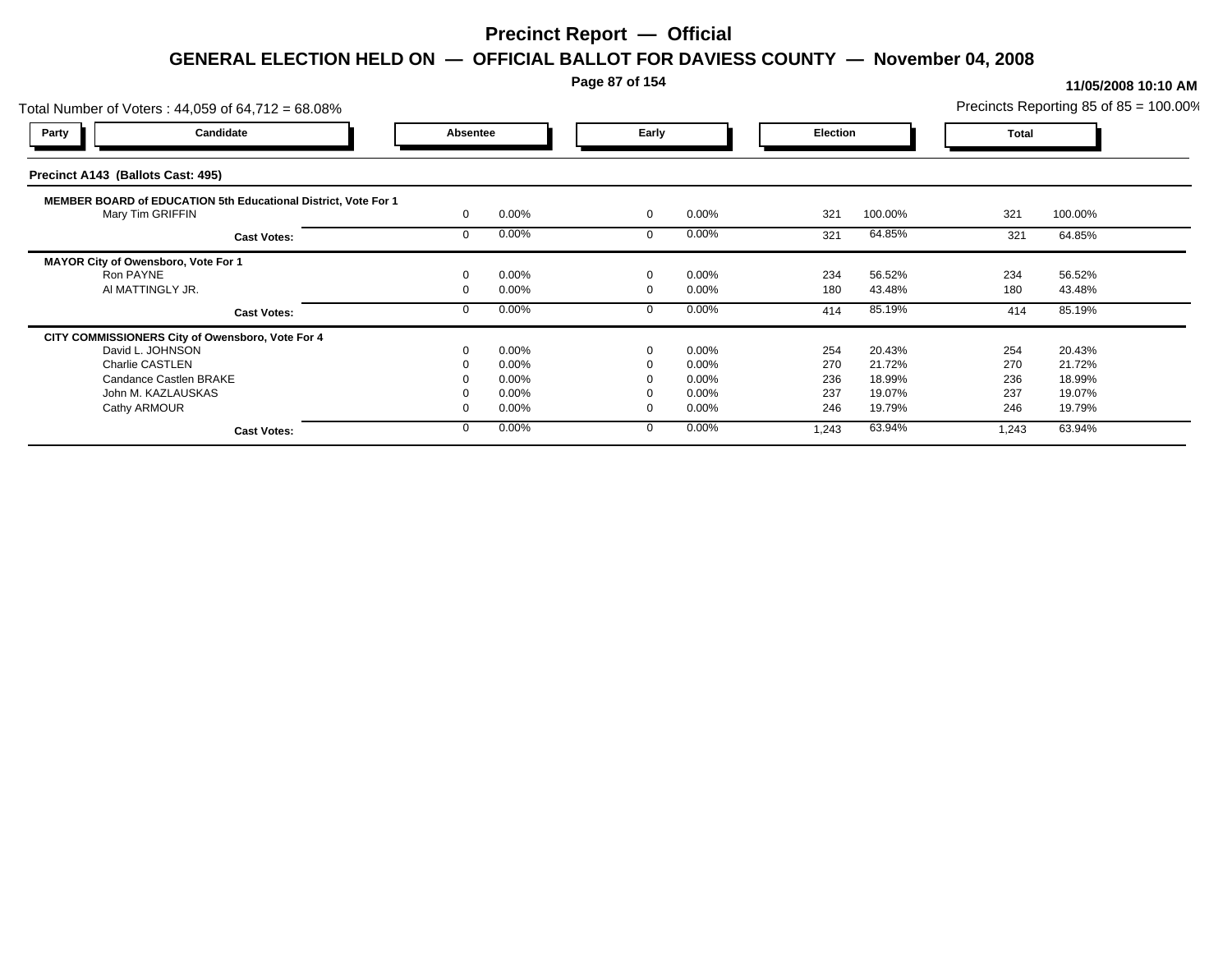**Page 88 of 154**

#### **11/05/2008 10:10 AM**

Total Number of Voters : 44,059 of 64,712 = 68.08% Precincts Reporting 85 of 85 = 100.00% **Party Candidate Absentee Early Election Total Precinct A144 (Ballots Cast: 432) STRAIGHT PARTY, Vote For 1** Republican Party 0 0.00% 0 0.00% 65 36.52% 65 36.52% Democratic Party 0 0.00% 0 0.00% 112 62.92% 112 62.92% Constitution Party 0 0.00% 0 0.00% 0 0.00% 0 0.00% Libertarian Party 0 0.00% 0 0.00% 1 0.56% 1 0.56% **Cast Votes:** 0 0.00% 0 0.00% 178 41.20% 178 41.20% **PRESIDENT and VICE PRESIDENT of the UNITED STATES, Vote For 1** John McCAIN Sarah PALIN John McCAIN Sarah PALIN 0 0.00% 0 0.00% 221 51.28% 221 51.28% Barack OBAMA Joe BIDEN 0 0.00% 0 0.00% 206 47.80% 206 47.80% Ralph NADER Matt GONZALEZ  $0$  0.00% 0 0.00% 3 0.70% 3 0.70% 3 0.70% Chuck BALDWIN Robert E. THORNSBERRY 0 0.00% 0 0.00% 0 0.00% 0 0.00% Bob BARR Wayne A. ROOT **12000 12000 12000 120000 120000 120000 1** 0.23% 1 0.23% 1 0.23% 1 0.23% Brian Moore (W) 0 0.00% 0 0.00% 0 0.00% 0 0.00% Alan Keyes (W) 0 0.00% 0 0.00% 0 0.00% 0 0.00% **Cast Votes:** 0 0.00% 0 0.00% 431 99.77% 431 99.77% **UNITED STATES SENATOR, Vote For 1** Mitch McCONNELL 0 0.00% 0 0.00% 203 47.54% 203 47.54% Bruce LUNSFORD 0 0.00% 0 0.00% 224 52.46% 224 52.46% **Cast Votes:** 0 0.00% 0 0.00% 427 98.84% 427 98.84% **UNITED STATES REPRESENTATIVE in CONGRESS 2nd Congressional District, Vote For 1** S. Brett GUTHRIE 0 0.00% 0 0.00% 137 32.08% 137 32.08% David E. BOSWELL 0 0.00% 0 0.00% 290 67.92% 290 67.92% **Cast Votes:** 0 0.00% 0 0.00% 427 98.84% 427 98.84% **STATE REPRESENTATIVE 13th Representative District, Vote For 1** Ben BOARMAN 0 0.00% 0 0.00% 161 38.52% 161 38.52% Jim GLENN 0 0.00% 0 0.00% 257 61.48% 257 61.48% **Cast Votes:** 0 0.00% 0 0.00% 418 96.76% 418 96.76% **COMMONWEALTH'S ATTORNEY 6th Judicial Circuit, Vote For 1** Bruce E. KUEGEL 0 0.00% 0 0.00% 339 100.00% 339 100.00% **Cast Votes:** 0 0.00% 0 0.00% 339 78.47% 339 78.47% **CIRCUIT JUDGE 6th Judicial Circuit 2nd Division, Vote For 1** Joe CASTLEN 0 0.00% 0 0.00% 337 100.00% 337 100.00% **Cast Votes:** 0 0.00% 0 0.00% 337 78.01% 337 78.01% **SOIL and WATER CONSERVATION DISTRICT SUPERVISORS, Vote For 4** Thomas E. NEAL 0 0.00% 0 0.00% 200 33.33% 200 33.33% Richard STRODE 0 0.00% 0 0.00% 220 36.67% 220 36.67% C. A. PANTLE JR. 0 0.00% 0 0.00% 180 30.00% 180 30.00% Daniel R GOODWIN (W) 0 0.00% 0 0.00% 0 0.00% 0 0.00% **Cast Votes:** 0 0.00% 0 0.00% 600 34.72% 600 34.72%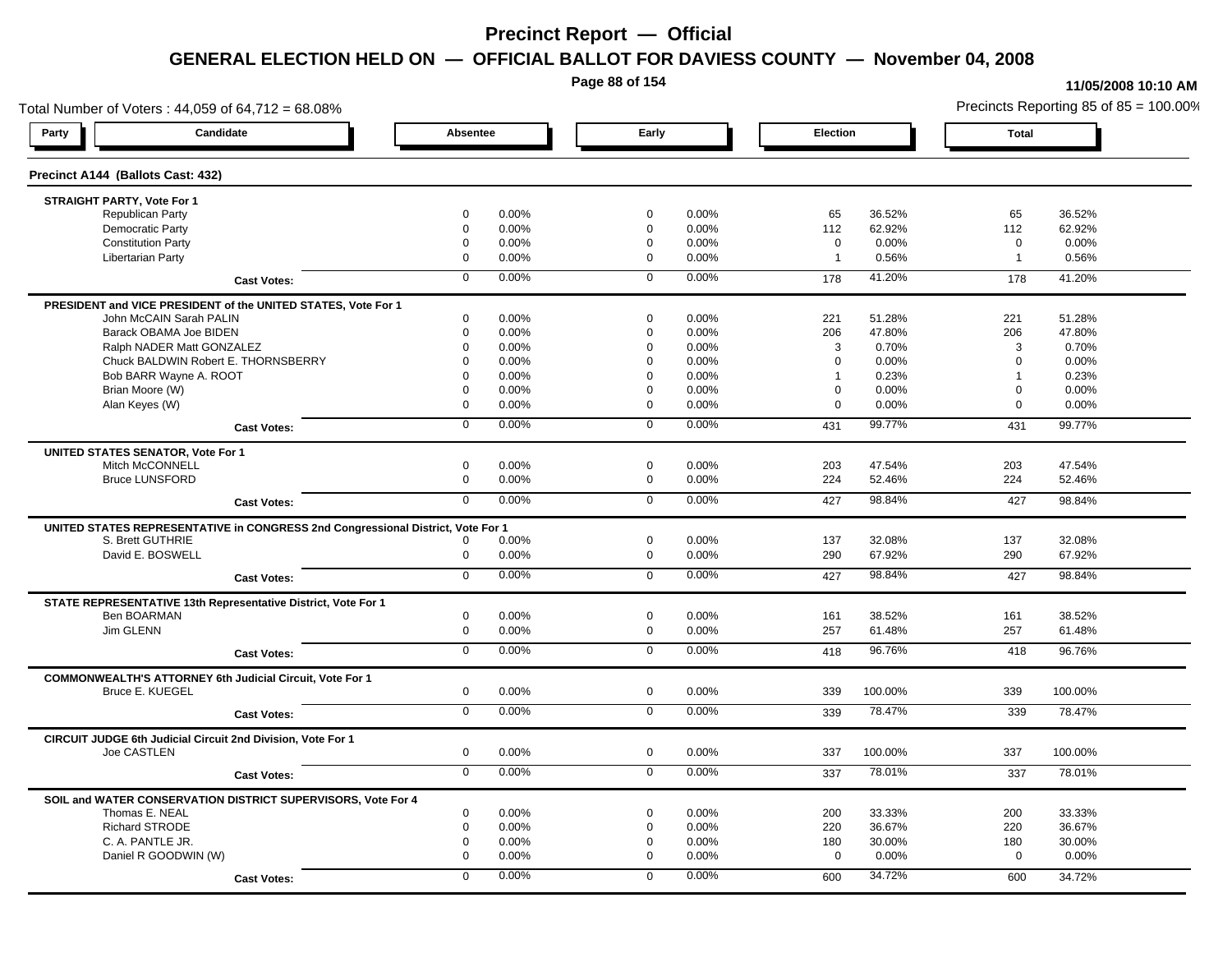**Page 89 of 154**

| Total Number of Voters: 44,059 of 64,712 = 68.08%                           |              |       |                |       |                 |         |              | Precincts Reporting 85 of 85 = 100.00% |
|-----------------------------------------------------------------------------|--------------|-------|----------------|-------|-----------------|---------|--------------|----------------------------------------|
| Candidate<br>Party                                                          | Absentee     |       | Early          |       | <b>Election</b> |         | <b>Total</b> |                                        |
| Precinct A144 (Ballots Cast: 432)                                           |              |       |                |       |                 |         |              |                                        |
| MEMBER BOARD of EDUCATION 5th Educational District, Vote For 1              |              |       |                |       |                 |         |              |                                        |
| Mary Tim GRIFFIN                                                            | $\Omega$     | 0.00% | $\mathbf 0$    | 0.00% | 260             | 100.00% | 260          | 100.00%                                |
| <b>Cast Votes:</b>                                                          | $\mathbf{0}$ | 0.00% | $\mathbf 0$    | 0.00% | 260             | 67.53%  | 260          | 67.53%                                 |
| MEMBER BOARD of EDUCATION Owensboro Independent School District, Vote For 3 |              |       |                |       |                 |         |              |                                        |
| Jane Miller HAASE                                                           |              | 0.00% | $\Omega$       | 0.00% | 18              | 22.50%  | 18           | 22.50%                                 |
| Wes ROBERTS                                                                 |              | 0.00% | $\Omega$       | 0.00% | 13              | 16.25%  | 13           | 16.25%                                 |
| Cate LAUZON                                                                 |              | 0.00% |                | 0.00% | 20              | 25.00%  | 20           | 25.00%                                 |
| George S. GILLIAM                                                           |              | 0.00% | - 0            | 0.00% | 25              | 31.25%  | 25           | 31.25%                                 |
| James LOTT                                                                  |              | 0.00% | $\Omega$       | 0.00% |                 | 5.00%   |              | 5.00%                                  |
| <b>Cast Votes:</b>                                                          | $\Omega$     | 0.00% | $\Omega$       | 0.00% | 80              | 56.74%  | 80           | 56.74%                                 |
| MAYOR City of Owensboro, Vote For 1                                         |              |       |                |       |                 |         |              |                                        |
| Ron PAYNE                                                                   |              | 0.00% | $\Omega$       | 0.00% | 209             | 52.64%  | 209          | 52.64%                                 |
| AI MATTINGLY JR.                                                            | $\Omega$     | 0.00% | $\overline{0}$ | 0.00% | 188             | 47.36%  | 188          | 47.36%                                 |
| <b>Cast Votes:</b>                                                          | $\Omega$     | 0.00% | $\Omega$       | 0.00% | 397             | 91.90%  | 397          | 91.90%                                 |
| CITY COMMISSIONERS City of Owensboro, Vote For 4                            |              |       |                |       |                 |         |              |                                        |
| David L. JOHNSON                                                            |              | 0.00% | $\Omega$       | 0.00% | 221             | 18.79%  | 221          | 18.79%                                 |
| Charlie CASTLEN                                                             |              | 0.00% | $\Omega$       | 0.00% | 259             | 22.02%  | 259          | 22.02%                                 |
| Candance Castlen BRAKE                                                      |              | 0.00% |                | 0.00% | 240             | 20.41%  | 240          | 20.41%                                 |
| John M. KAZLAUSKAS                                                          |              | 0.00% |                | 0.00% | 234             | 19.90%  | 234          | 19.90%                                 |
| Cathy ARMOUR                                                                |              | 0.00% | $\Omega$       | 0.00% | 222             | 18.88%  | 222          | 18.88%                                 |
| <b>Cast Votes:</b>                                                          | $\mathbf{0}$ | 0.00% | $\Omega$       | 0.00% | 1,176           | 68.06%  | 1,176        | 68.06%                                 |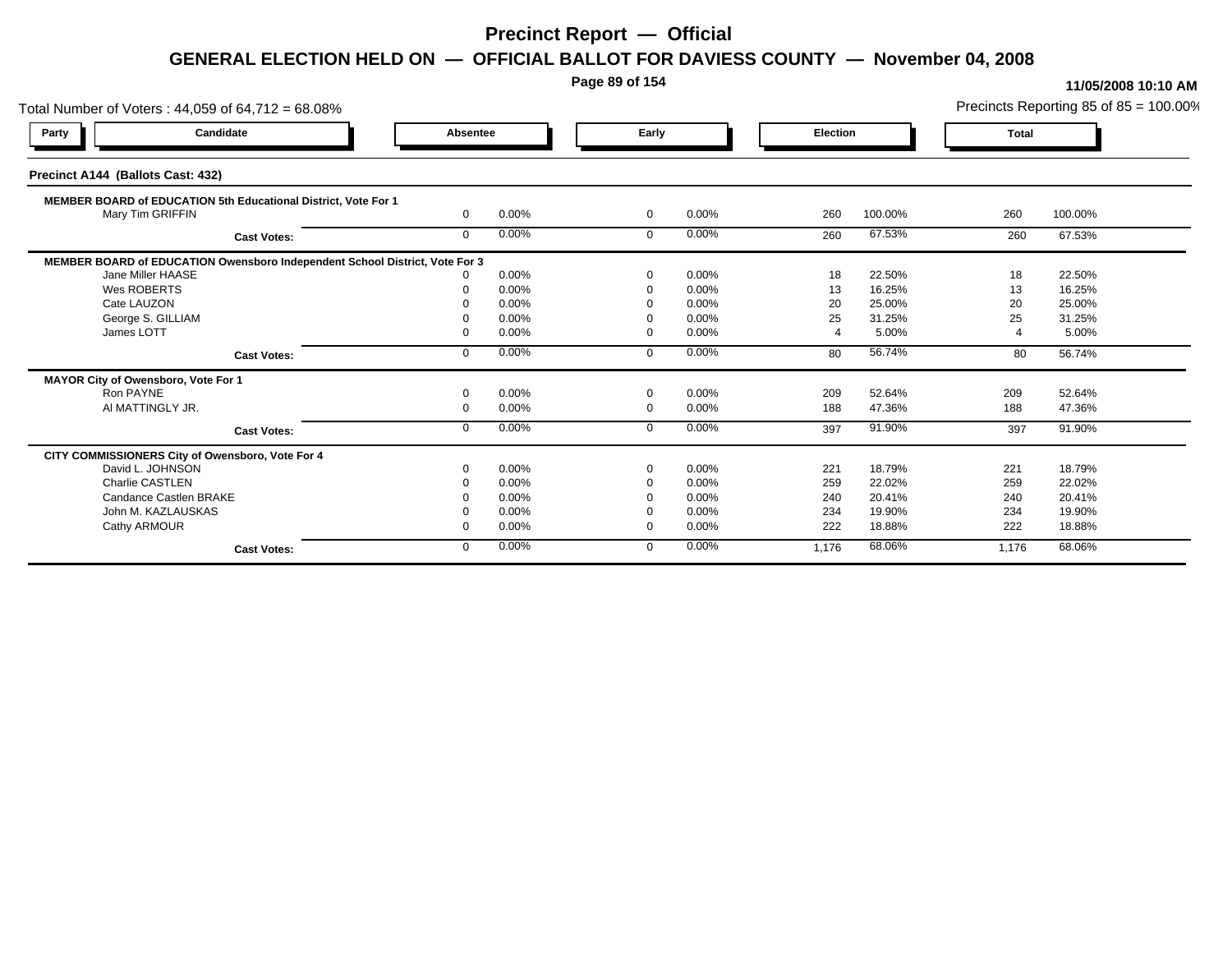**Page 90 of 154**

#### **11/05/2008 10:10 AM**

Total Number of Voters : 44,059 of 64,712 = 68.08% Precincts Reporting 85 of 85 = 100.00% **Party Candidate Absentee Early Election Total Precinct A145 (Ballots Cast: 273) STRAIGHT PARTY, Vote For 1** Republican Party 0 0.00% 0 0.00% 46 51.11% 46 51.11% Democratic Party 0 0.00% 0 0.00% 41 45.56% 41 45.56% Constitution Party 0 0.00% 0 0.00% 2 2.22% 2 2.22% Libertarian Party 0 0.00% 0 0.00% 1 1.11% 1 1.11% **Cast Votes:** 0 0.00% 0 0.00% 90 32.97% 90 32.97% **PRESIDENT and VICE PRESIDENT of the UNITED STATES, Vote For 1** John McCAIN Sarah PALIN John McCAIN Sarah PALIN 0 0.00% 0 0.00% 158 58.96% 158 58.96% Barack OBAMA Joe BIDEN 0 0.00% 0 0.00% 102 38.06% 102 38.06% Ralph NADER Matt GONZALEZ  $\begin{array}{cccc} 0 & 0.00\% & 0 & 0.00\% & 4 & 1.49\% \end{array}$  4 1.49% Chuck BALDWIN Robert E. THORNSBERRY 0 0.00% 0 0.00% 3 1.12% 3 1.12% Bob BARR Wayne A. ROOT **1** 0.37% 1 0.37% 1 0.37% 1 0.37% 1 0.37% 1 0.37% 1 0.37% 1 0.37% Brian Moore (W) 0 0.00% 0 0.00% 0 0.00% 0 0.00% Alan Keyes (W) 0 0.00% 0 0.00% 0 0.00% 0 0.00% **Cast Votes:** 0 0.00% 0 0.00% 268 98.17% 268 98.17% **UNITED STATES SENATOR, Vote For 1** Mitch McCONNELL 0 0.00% 0 0.00% 144 54.34% 144 54.34% Bruce LUNSFORD 0 0.00% 0 0.00% 121 45.66% 121 45.66% **Cast Votes:** 0 0.00% 0 0.00% 265 97.07% 265 97.07% **UNITED STATES REPRESENTATIVE in CONGRESS 2nd Congressional District, Vote For 1** S. Brett GUTHRIE 0 0.00% 0 0.00% 104 38.66% 104 38.66% David E. BOSWELL 0 0.00% 0 0.00% 165 61.34% 165 61.34% **Cast Votes:** 0 0.00% 0 0.00% 269 98.53% 269 98.53% **STATE REPRESENTATIVE 13th Representative District, Vote For 1** Ben BOARMAN 0 0.00% 0 0.00% 102 38.49% 102 38.49% Jim GLENN 0 0.00% 0 0.00% 163 61.51% 163 61.51% **Cast Votes:** 0 0.00% 0 0.00% 265 97.07% 265 97.07% **COMMONWEALTH'S ATTORNEY 6th Judicial Circuit, Vote For 1** Bruce E. KUEGEL 0 0.00% 0 0.00% 182 100.00% 182 100.00% **Cast Votes:** 0 0.00% 0 0.00% 182 66.67% 182 66.67% **CIRCUIT JUDGE 6th Judicial Circuit 2nd Division, Vote For 1** Joe CASTLEN 0 0.00% 0 0.00% 190 100.00% 190 100.00% **Cast Votes:** 0 0.00% 0 0.00% 190 69.60% 190 69.60% **SOIL and WATER CONSERVATION DISTRICT SUPERVISORS, Vote For 4** Thomas E. NEAL 0 0.00% 0 0.00% 127 35.08% 127 35.08% Richard STRODE 0 0.00% 0 0.00% 124 34.25% 124 34.25% C. A. PANTLE JR. 0 0.00% 0 0.00% 109 30.11% 109 30.11% Daniel R GOODWIN (W) 0 0.00% 0 0.00% 2 0.55% 2 0.55% **Cast Votes:** 0 0.00% 0 0.00% 362 33.15% 362 33.15%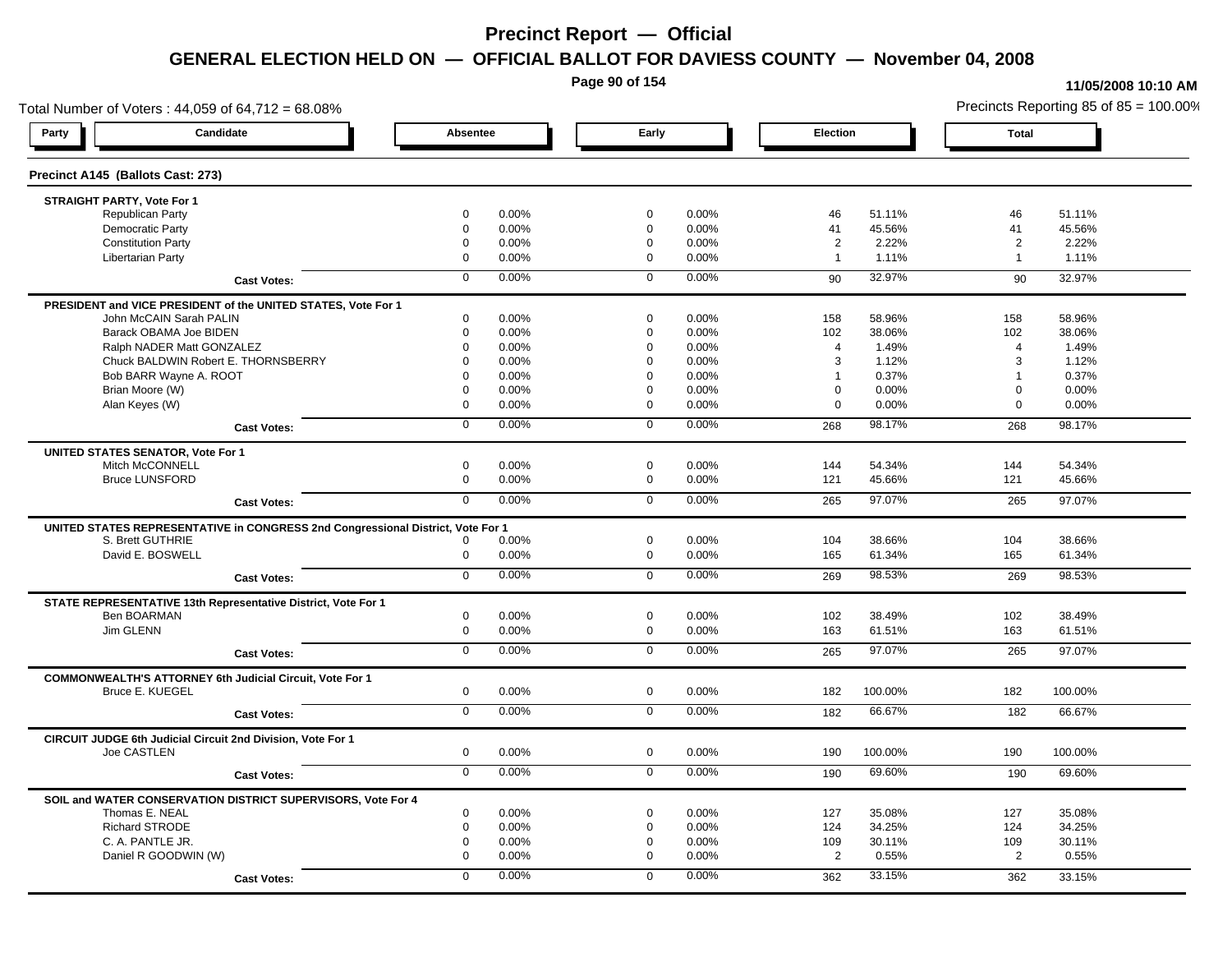### **Page 91 of 154**

| Total Number of Voters: 44,059 of 64,712 = 68.08%                           |          |       |          |          |          |        |       | Precincts Reporting 85 of $85 = 100.00\%$ |
|-----------------------------------------------------------------------------|----------|-------|----------|----------|----------|--------|-------|-------------------------------------------|
| Candidate<br>Party                                                          | Absentee |       | Early    |          | Election |        | Total |                                           |
| Precinct A145 (Ballots Cast: 273)                                           |          |       |          |          |          |        |       |                                           |
| MEMBER BOARD of EDUCATION Owensboro Independent School District, Vote For 3 |          |       |          |          |          |        |       |                                           |
| Jane Miller HAASE                                                           |          | 0.00% | $\Omega$ | $0.00\%$ | 138      | 24.04% | 138   | 24.04%                                    |
| Wes ROBERTS                                                                 |          | 0.00% |          | 0.00%    | 111      | 19.34% | 111   | 19.34%                                    |
| Cate LAUZON                                                                 |          | 0.00% |          | 0.00%    | 129      | 22.47% | 129   | 22.47%                                    |
| George S. GILLIAM                                                           |          | 0.00% |          | 0.00%    | 157      | 27.35% | 157   | 27.35%                                    |
| James LOTT                                                                  |          | 0.00% |          | 0.00%    | 39       | 6.79%  | 39    | 6.79%                                     |
| <b>Cast Votes:</b>                                                          |          | 0.00% | $\Omega$ | 0.00%    | 574      | 70.09% | 574   | 70.09%                                    |
| MAYOR City of Owensboro, Vote For 1                                         |          |       |          |          |          |        |       |                                           |
| Ron PAYNE                                                                   |          | 0.00% | $\Omega$ | 0.00%    | 125      | 50.81% | 125   | 50.81%                                    |
| AI MATTINGLY JR.                                                            |          | 0.00% | $\Omega$ | 0.00%    | 121      | 49.19% | 121   | 49.19%                                    |
| <b>Cast Votes:</b>                                                          |          | 0.00% | $\Omega$ | 0.00%    | 246      | 90.11% | 246   | 90.11%                                    |
| CITY COMMISSIONERS City of Owensboro, Vote For 4                            |          |       |          |          |          |        |       |                                           |
| David L. JOHNSON                                                            |          | 0.00% | $\Omega$ | 0.00%    | 154      | 19.72% | 154   | 19.72%                                    |
| Charlie CASTLEN                                                             |          | 0.00% |          | 0.00%    | 159      | 20.36% | 159   | 20.36%                                    |
| Candance Castlen BRAKE                                                      |          | 0.00% |          | 0.00%    | 146      | 18.69% | 146   | 18.69%                                    |
| John M. KAZLAUSKAS                                                          |          | 0.00% |          | 0.00%    | 168      | 21.51% | 168   | 21.51%                                    |
| Cathy ARMOUR                                                                |          | 0.00% | $\Omega$ | 0.00%    | 154      | 19.72% | 154   | 19.72%                                    |
| <b>Cast Votes:</b>                                                          |          | 0.00% | $\Omega$ | 0.00%    | 781      | 71.52% | 781   | 71.52%                                    |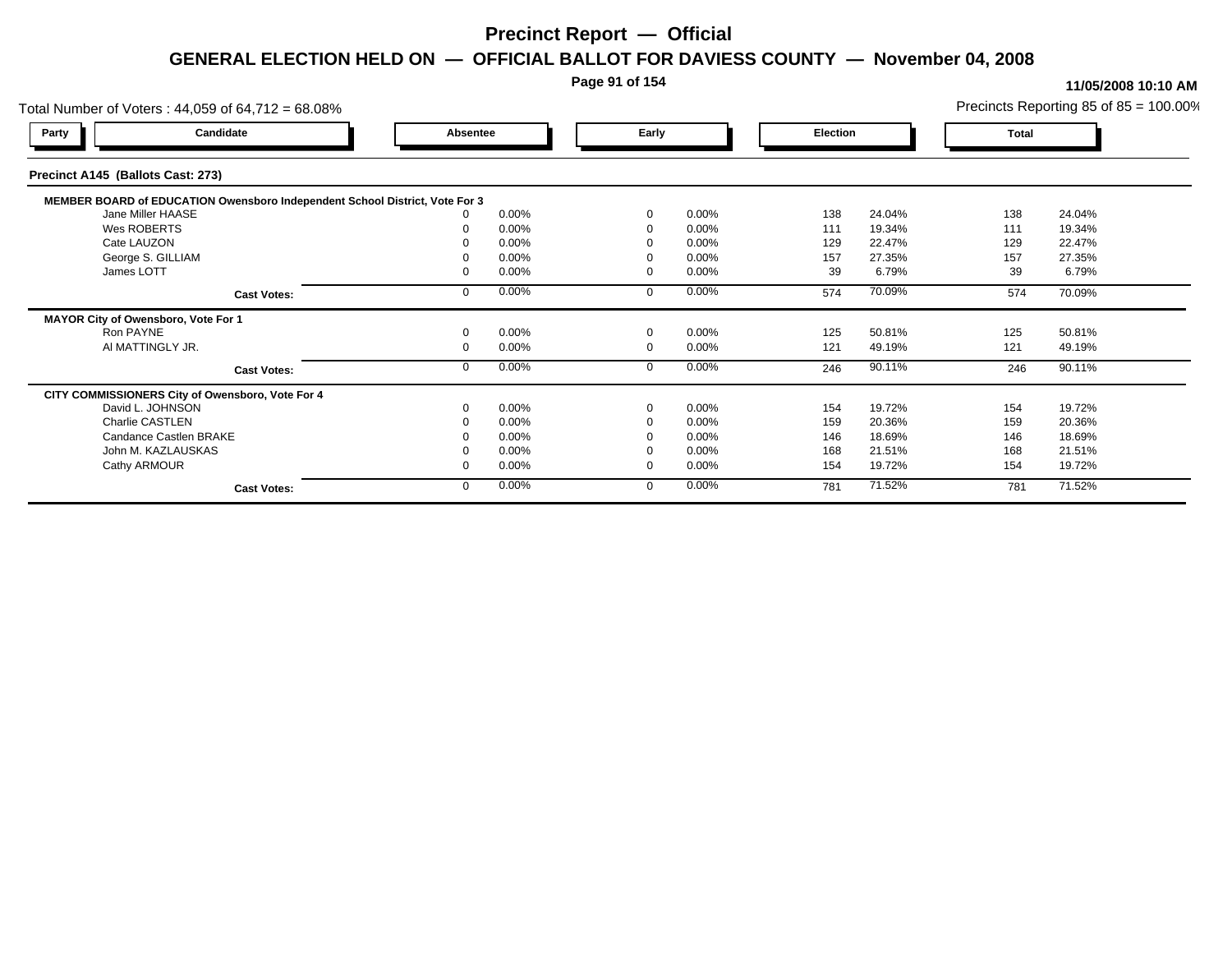**Page 92 of 154**

#### **11/05/2008 10:10 AM**

Total Number of Voters : 44,059 of 64,712 = 68.08% Precincts Reporting 85 of 85 = 100.00% **Party Candidate Absentee Early Election Total Precinct A146 (Ballots Cast: 551) STRAIGHT PARTY, Vote For 1** Republican Party 0 0.00% 0 0.00% 102 56.98% 102 56.98% Democratic Party 0 0.00% 0 0.00% 74 41.34% 74 41.34% Constitution Party 0 0.00% 0 0.00% 1 0.56% 1 0.56% Libertarian Party 0 0.00% 0 0.00% 2 1.12% 2 1.12% **Cast Votes:** 0 0.00% 0 0.00% 179 32.49% 179 32.49% **PRESIDENT and VICE PRESIDENT of the UNITED STATES, Vote For 1** John McCAIN Sarah PALIN John McCAIN Sarah PALIN 0 0.00% 0 0.00% 359 65.87% 359 65.87% Barack OBAMA Joe BIDEN 0 0.00% 0 0.00% 178 32.66% 178 32.66% Ralph NADER Matt GONZALEZ 0 0.00% 0 0.00% 7 1.28% 7 1.28% Chuck BALDWIN Robert E. THORNSBERRY 0 0.00% 0 0.00% 1 0.18% 1 0.18%  $B$ ob BARR Wayne A. ROOT  $0.00\%$   $0.00\%$   $0.00\%$   $0.00\%$   $0.00\%$   $0.00\%$   $0.00\%$   $0.00\%$ Brian Moore (W) 0 0.00% 0 0.00% 0 0.00% 0 0.00% Alan Keyes (W) 0 0.00% 0 0.00% 0 0.00% 0 0.00% **Cast Votes:** 0 0.00% 0 0.00% 545 98.91% 545 98.91% **UNITED STATES SENATOR, Vote For 1** Mitch McCONNELL 0 0.00% 0 0.00% 345 63.54% 345 63.54% Bruce LUNSFORD 0 0.00% 0 0.00% 198 36.46% 198 36.46% **Cast Votes:** 0 0.00% 0 0.00% 543 98.55% 543 98.55% **UNITED STATES REPRESENTATIVE in CONGRESS 2nd Congressional District, Vote For 1** S. Brett GUTHRIE 0 0.00% 0 0.00% 244 44.94% 244 44.94% David E. BOSWELL 0 0.00% 0 0.00% 299 55.06% 299 55.06% **Cast Votes:** 0 0.00% 0 0.00% 543 98.55% 543 98.55% **STATE REPRESENTATIVE 14th Representative District, Vote For 1** Tommy THOMPSON 0 0.00% 0 0.00% 388 100.00% 388 100.00% **Cast Votes:** 0 0.00% 0 0.00% 388 70.42% 388 70.42% **COMMONWEALTH'S ATTORNEY 6th Judicial Circuit, Vote For 1** Bruce E. KUEGEL 0 0.00% 0 0.00% 387 100.00% 387 100.00% **Cast Votes:** 0 0.00% 0 0.00% 387 70.24% 387 70.24% **CIRCUIT JUDGE 6th Judicial Circuit 2nd Division, Vote For 1** Joe CASTLEN 0 0.00% 0 0.00% 405 100.00% 405 100.00% **Cast Votes:** 0 0.00% 0 0.00% 405 73.50% 405 73.50% **SOIL and WATER CONSERVATION DISTRICT SUPERVISORS, Vote For 4** Thomas E. NEAL 0 0.00% 0 0.00% 254 35.67% 254 35.67% Richard STRODE 0 0.00% 0 0.00% 233 32.72% 233 32.72% C. A. PANTLE JR. 0 0.00% 0 0.00% 225 31.60% 225 31.60% Daniel R GOODWIN (W) 0 0.00% 0 0.00% 0 0.00% 0 0.00% **Cast Votes:** 0 0.00% 0 0.00% 712 32.30% 712 32.30%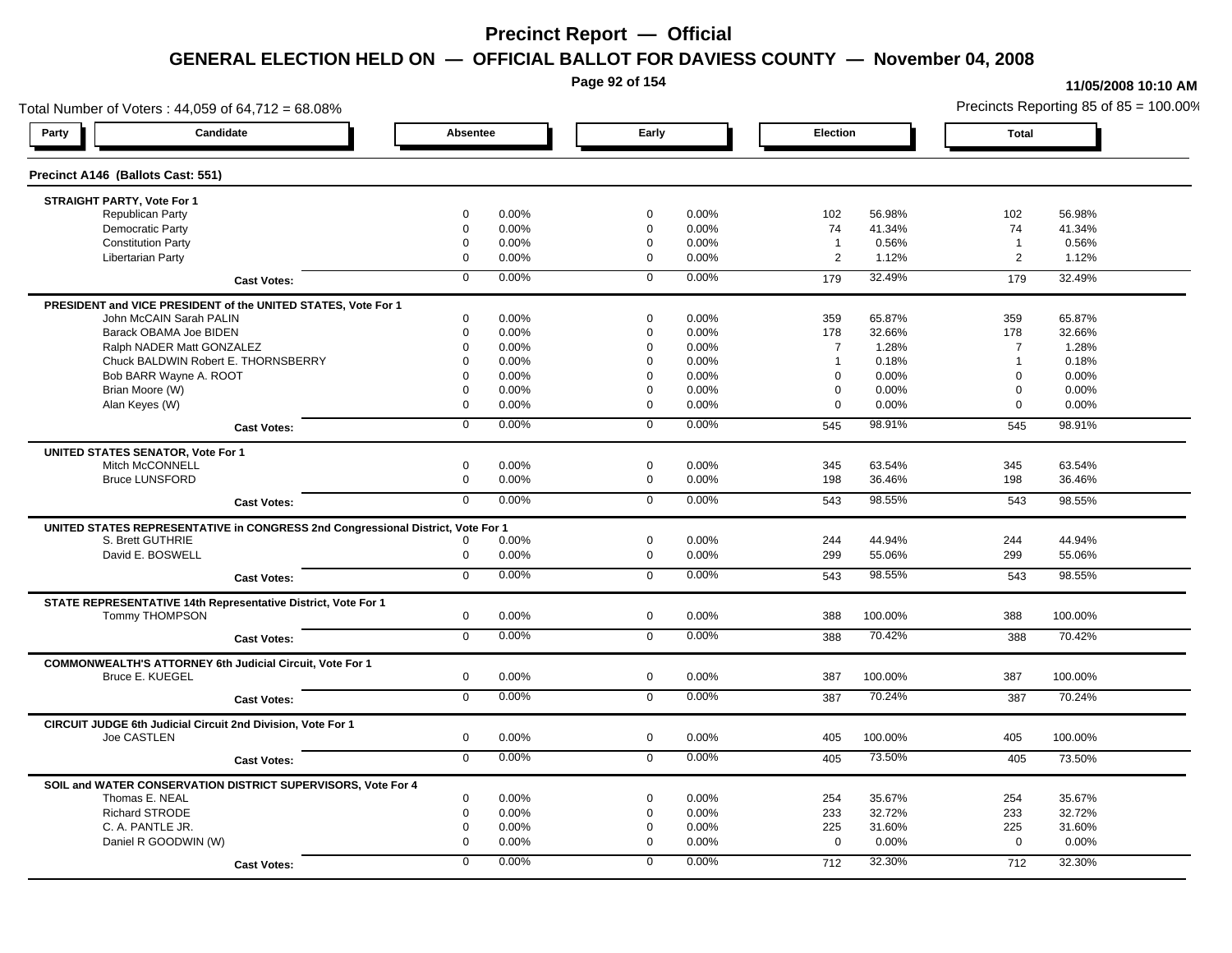**Page 93 of 154**

| Total Number of Voters: 44,059 of 64,712 = 68.08% |          |       |             |          |                 |        |              | Precincts Reporting 85 of $85 = 100.00\%$ |  |
|---------------------------------------------------|----------|-------|-------------|----------|-----------------|--------|--------------|-------------------------------------------|--|
| Candidate<br>Party                                | Absentee |       | Early       |          | <b>Election</b> |        | <b>Total</b> |                                           |  |
| Precinct A146 (Ballots Cast: 551)                 |          |       |             |          |                 |        |              |                                           |  |
| <b>MAYOR City of Owensboro, Vote For 1</b>        |          |       |             |          |                 |        |              |                                           |  |
| Ron PAYNE                                         |          | 0.00% | $\mathbf 0$ | 0.00%    | 259             | 52.32% | 259          | 52.32%                                    |  |
| AI MATTINGLY JR.                                  |          | 0.00% | $\Omega$    | $0.00\%$ | 236             | 47.68% | 236          | 47.68%                                    |  |
| <b>Cast Votes:</b>                                |          | 0.00% |             | $0.00\%$ | 495             | 89.84% | 495          | 89.84%                                    |  |
| CITY COMMISSIONERS City of Owensboro, Vote For 4  |          |       |             |          |                 |        |              |                                           |  |
| David L. JOHNSON                                  |          | 0.00% | $\Omega$    | 0.00%    | 331             | 19.66% | 331          | 19.66%                                    |  |
| Charlie CASTLEN                                   |          | 0.00% |             | $0.00\%$ | 368             | 21.85% | 368          | 21.85%                                    |  |
| Candance Castlen BRAKE                            |          | 0.00% |             | $0.00\%$ | 330             | 19.60% | 330          | 19.60%                                    |  |
| John M. KAZLAUSKAS                                |          | 0.00% |             | $0.00\%$ | 337             | 20.01% | 337          | 20.01%                                    |  |
| Cathy ARMOUR                                      |          | 0.00% | $\Omega$    | $0.00\%$ | 318             | 18.88% | 318          | 18.88%                                    |  |
| <b>Cast Votes:</b>                                |          | 0.00% |             | 0.00%    | 1,684           | 76.41% | 1,684        | 76.41%                                    |  |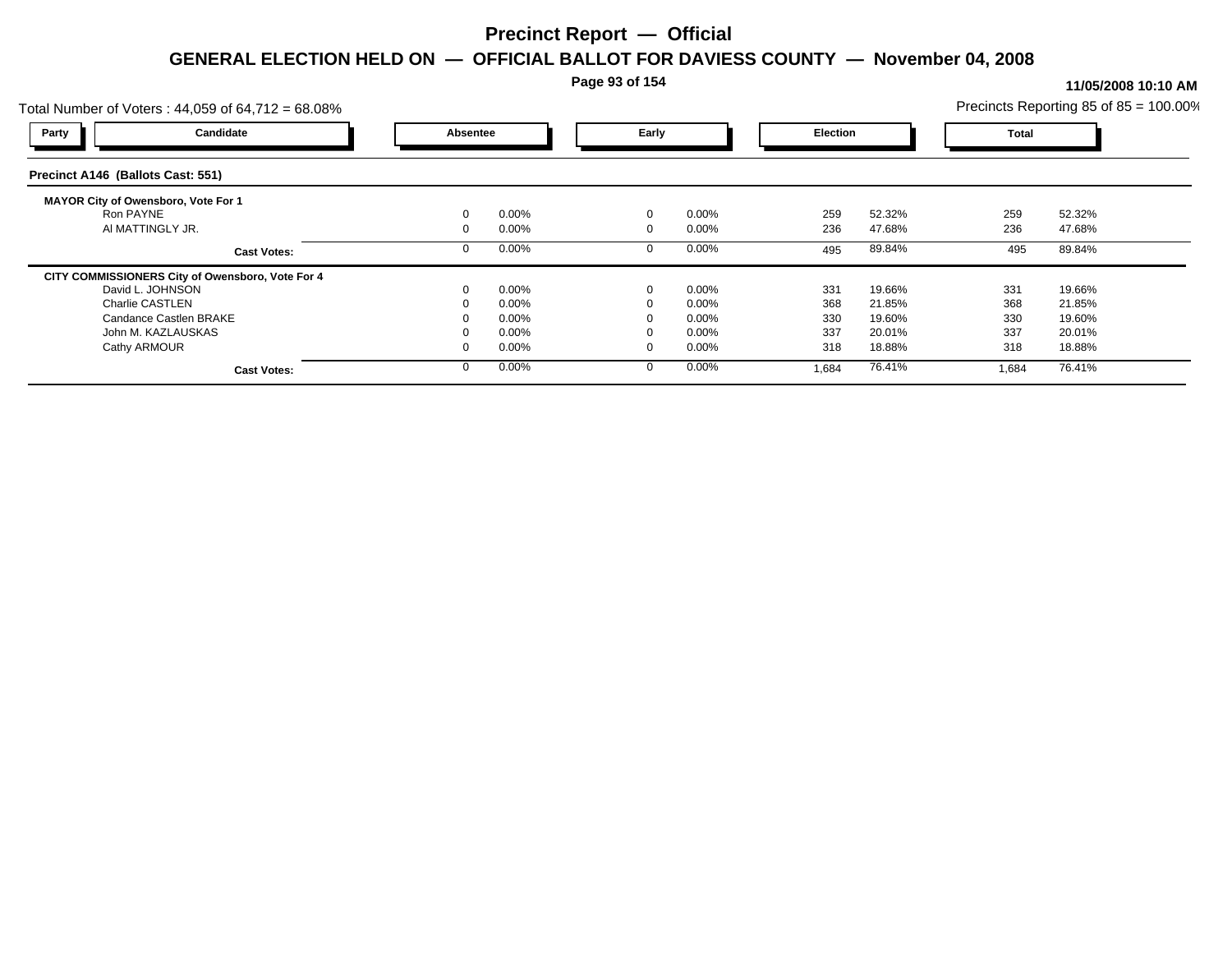**Page 94 of 154**

#### **11/05/2008 10:10 AM**

Total Number of Voters : 44,059 of 64,712 = 68.08% Precincts Reporting 85 of 85 = 100.00% **Party Candidate Absentee Early Election Total Precinct A147 (Ballots Cast: 531) STRAIGHT PARTY, Vote For 1** Republican Party 0 0.00% 0 0.00% 78 34.36% 78 34.36% Democratic Party 0 0.00% 0 0.00% 146 64.32% 146 64.32% Constitution Party 0 0.00% 0 0.00% 1 0.44% 1 0.44% Libertarian Party 0 0.00% 0 0.00% 2 0.88% 2 0.88% **Cast Votes:** 0 0.00% 0 0.00% 227 42.75% 227 42.75% **PRESIDENT and VICE PRESIDENT of the UNITED STATES, Vote For 1** John McCAIN Sarah PALIN John McCAIN Sarah PALIN 0 0.00% 0 0.00% 241 45.64% 241 45.64% Barack OBAMA Joe BIDEN 0 0.00% 0 0.00% 279 52.84% 279 52.84% Ralph NADER Matt GONZALEZ  $0$  0.00% 0 0.00% 5 0.95% 5 0.95% 5 0.95% Chuck BALDWIN Robert E. THORNSBERRY 0 0.00% 0 0.00% 2 0.38% 2 0.38% Bob BARR Wayne A. ROOT **1** 0.19% 0 0.00% 0 0.00% 0 0.00% 1 0.19% 1 0.19% 1 0.19% Brian Moore (W) 0 0.00% 0 0.00% 0 0.00% 0 0.00% Alan Keyes (W) 0 0.00% 0 0.00% 0 0.00% 0 0.00% **Cast Votes:** 0 0.00% 0 0.00% 528 99.44% 528 99.44% **UNITED STATES SENATOR, Vote For 1** Mitch McCONNELL 0 0.00% 0 0.00% 221 42.26% 221 42.26% Bruce LUNSFORD 0 0.00% 0 0.00% 302 57.74% 302 57.74% **Cast Votes:** 0 0.00% 0 0.00% 523 98.49% 523 98.49% **UNITED STATES REPRESENTATIVE in CONGRESS 2nd Congressional District, Vote For 1** S. Brett GUTHRIE 0 0.00% 0 0.00% 148 28.52% 148 28.52% David E. BOSWELL 0 0.00% 0 0.00% 371 71.48% 371 71.48% **Cast Votes:** 0 0.00% 0 0.00% 519 97.74% 519 97.74% **STATE REPRESENTATIVE 7th Representative District, Vote For 1** John A. ARNOLD JR. 0 0.00% 0 0.00% 400 100.00% 400 100.00% **Cast Votes:** 0 0.00% 0 0.00% 400 75.33% 400 75.33% **COMMONWEALTH'S ATTORNEY 6th Judicial Circuit, Vote For 1** Bruce E. KUEGEL 0 0.00% 0 0.00% 425 100.00% 425 100.00% **Cast Votes:** 0 0.00% 0 0.00% 425 80.04% 425 80.04% **CIRCUIT JUDGE 6th Judicial Circuit 2nd Division, Vote For 1** Joe CASTLEN 0 0.00% 0 0.00% 394 100.00% 394 100.00% **Cast Votes:** 0 0.00% 0 0.00% 394 74.20% 394 74.20% **SOIL and WATER CONSERVATION DISTRICT SUPERVISORS, Vote For 4** Thomas E. NEAL 0 0.00% 0 0.00% 248 34.02% 248 34.02% Richard STRODE 0 0.00% 0 0.00% 267 36.63% 267 36.63% C. A. PANTLE JR. 0 0.00% 0 0.00% 214 29.36% 214 29.36% Daniel R GOODWIN (W) 0 0.00% 0 0.00% 0 0.00% 0 0.00% **Cast Votes:** 0 0.00% 0 0.00% 729 34.32% 729 34.32%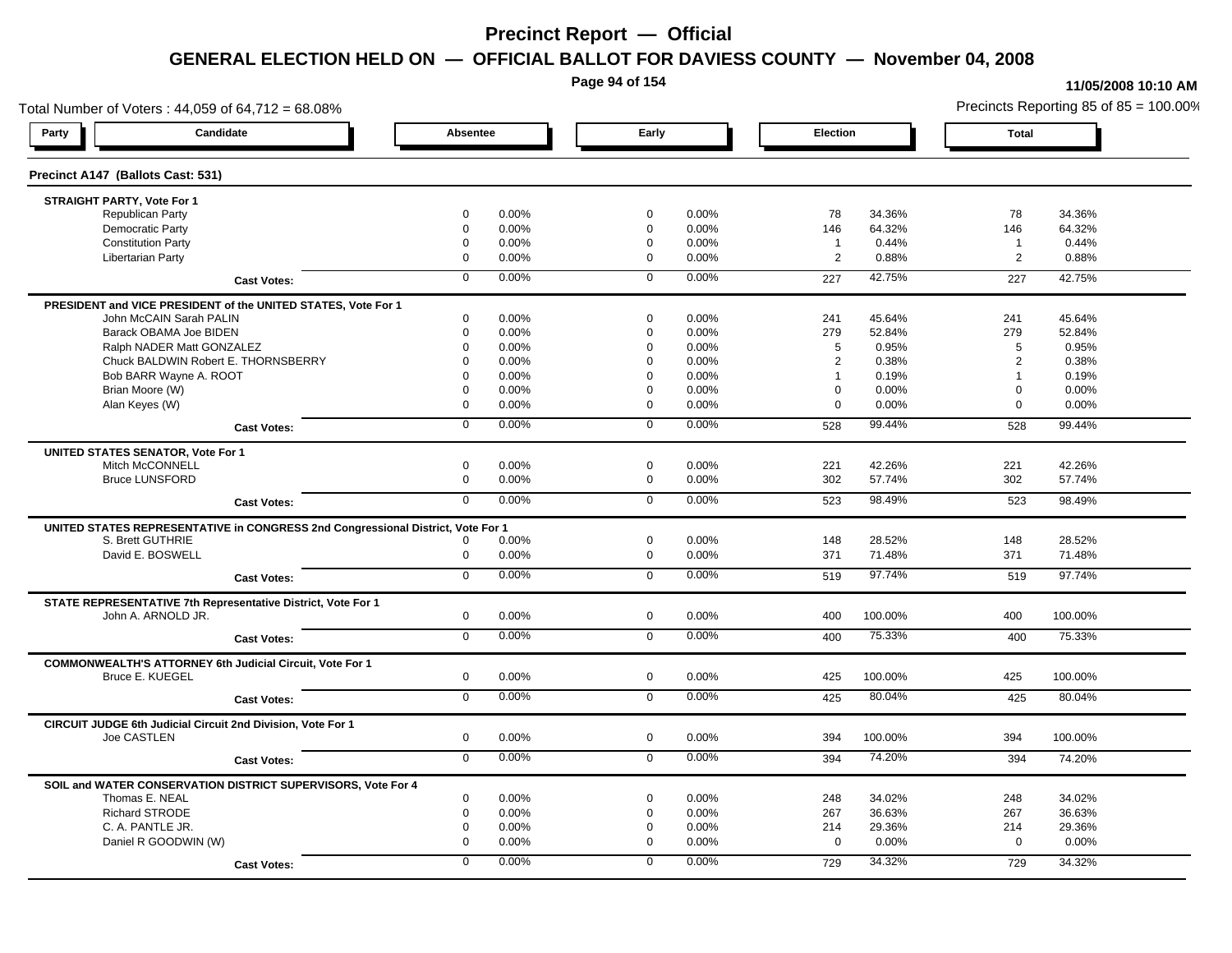### **Page 95 of 154**

| Candidate<br><b>Party</b><br>Early<br>Absentee<br><b>Election</b><br><b>Total</b>                                                                       |
|---------------------------------------------------------------------------------------------------------------------------------------------------------|
|                                                                                                                                                         |
| Precinct A147 (Ballots Cast: 531)                                                                                                                       |
| MEMBER BOARD of EDUCATION 5th Educational District, Vote For 1<br>0.00%<br>368<br>Mary Tim GRIFFIN<br>0.00%<br>$\mathbf 0$<br>368<br>100.00%<br>100.00% |
| 0.00%<br>$0.00\%$<br>69.30%<br>368<br>69.30%<br>368<br><b>Cast Votes:</b>                                                                               |
| MAYOR City of Owensboro, Vote For 1                                                                                                                     |
| 0.00%<br>0.00%<br>48.01%<br>229<br>48.01%<br>Ron PAYNE<br>229<br>$\Omega$                                                                               |
| 248<br>AI MATTINGLY JR.<br>0.00%<br>$0.00\%$<br>248<br>51.99%<br>51.99%                                                                                 |
| 0.00%<br>$0.00\%$<br>89.83%<br>477<br>89.83%<br>477<br><b>Cast Votes:</b>                                                                               |
| CITY COMMISSIONERS City of Owensboro, Vote For 4                                                                                                        |
| 289<br>0.00%<br>0.00%<br>289<br>19.45%<br>19.45%<br>David L. JOHNSON<br>$\Omega$                                                                        |
| Charlie CASTLEN<br>0.00%<br>21.20%<br>0.00%<br>315<br>21.20%<br>315                                                                                     |
| 20.52%<br>305<br>Candance Castlen BRAKE<br>0.00%<br>$0.00\%$<br>305<br>20.52%                                                                           |
| 299<br>20.12%<br>John M. KAZLAUSKAS<br>0.00%<br>$0.00\%$<br>299<br>20.12%                                                                               |
| Cathy ARMOUR<br>0.00%<br>0.00%<br>278<br>278<br>18.71%<br>18.71%                                                                                        |
| $0.00\%$<br>69.96%<br>0.00%<br>69.96%<br>1,486<br>1,486<br><b>Cast Votes:</b>                                                                           |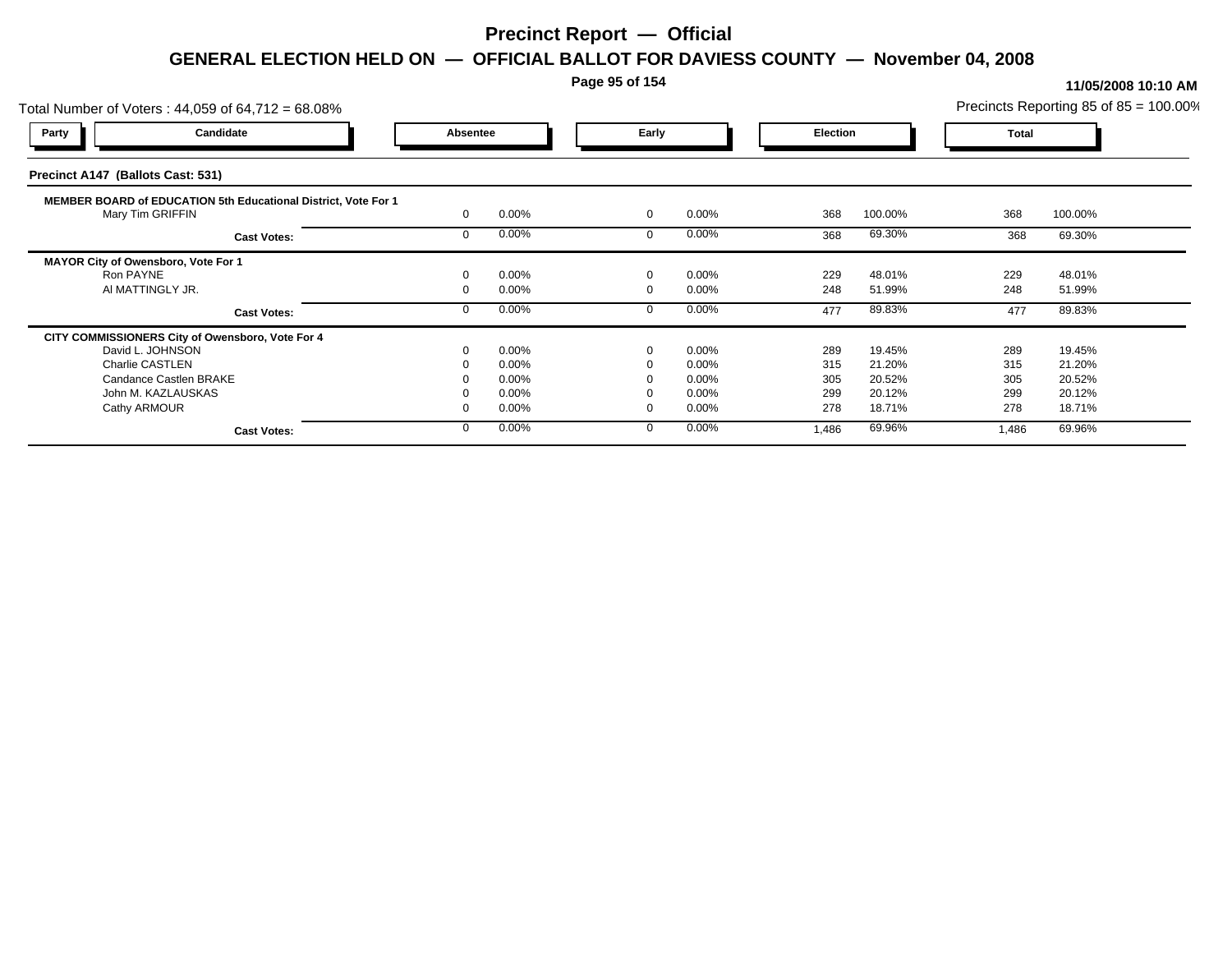**Page 96 of 154**

#### **11/05/2008 10:10 AM**

Total Number of Voters : 44,059 of 64,712 = 68.08% Precincts Reporting 85 of 85 = 100.00% **Party Candidate Absentee Early Election Total Precinct A148 (Ballots Cast: 460) STRAIGHT PARTY, Vote For 1** Republican Party 0 0.00% 0 0.00% 75 48.39% 75 48.39% Democratic Party 0 0.00% 0 0.00% 79 50.97% 79 50.97% Constitution Party 0 0.00% 0 0.00% 0 0.00% 0 0.00% Libertarian Party 0 0.00% 0 0.00% 1 0.65% 1 0.65% **Cast Votes:** 0 0.00% 0 0.00% 155 33.70% 155 33.70% **PRESIDENT and VICE PRESIDENT of the UNITED STATES, Vote For 1** John McCAIN Sarah PALIN John McCAIN Sarah PALIN 0 0.00% 0 0.00% 269 59.78% 269 59.78% Barack OBAMA Joe BIDEN 0 0.00% 0 0.00% 174 38.67% 174 38.67% Ralph NADER Matt GONZALEZ  $0$  0.00%  $0$  0.00%  $0$  0.00%  $3$  0.67%  $3$  0.67%  $3$  0.67% Chuck BALDWIN Robert E. THORNSBERRY 0 0.00% 0 0.00% 2 0.44% 2 0.44% Bob BARR Wayne A. ROOT **2** 0.44% **0 0.00% 0 0.00% 0 0.00% 0 0.00% 0 0.44%** 2 0.44% 2 0.44% Brian Moore (W) 0 0.00% 0 0.00% 0 0.00% 0 0.00% Alan Keyes (W) 0 0.00% 0 0.00% 0 0.00% 0 0.00% **Cast Votes:** 0 0.00% 0 0.00% 450 97.83% 450 97.83% **UNITED STATES SENATOR, Vote For 1** Mitch McCONNELL 0 0.00% 0 0.00% 260 57.14% 260 57.14% Bruce LUNSFORD 0 0.00% 0 0.00% 195 42.86% 195 42.86% **Cast Votes:** 0 0.00% 0 0.00% 455 98.91% 455 98.91% **UNITED STATES REPRESENTATIVE in CONGRESS 2nd Congressional District, Vote For 1** S. Brett GUTHRIE 0 0.00% 0 0.00% 179 39.87% 179 39.87% David E. BOSWELL 0 0.00% 0 0.00% 270 60.13% 270 60.13% **Cast Votes:** 0 0.00% 0 0.00% 449 97.61% 449 97.61% **STATE REPRESENTATIVE 13th Representative District, Vote For 1** Ben BOARMAN 0 0.00% 0 0.00% 170 38.03% 170 38.03% Jim GLENN 0 0.00% 0 0.00% 277 61.97% 277 61.97% **Cast Votes:** 0 0.00% 0 0.00% 447 97.17% 447 97.17% **COMMONWEALTH'S ATTORNEY 6th Judicial Circuit, Vote For 1** Bruce E. KUEGEL 0 0.00% 0 0.00% 333 100.00% 333 100.00% **Cast Votes:** 0 0.00% 0 0.00% 333 72.39% 333 72.39% **CIRCUIT JUDGE 6th Judicial Circuit 2nd Division, Vote For 1** Joe CASTLEN 0 0.00% 0 0.00% 337 100.00% 337 100.00% **Cast Votes:** 0 0.00% 0 0.00% 337 73.26% 337 73.26% **SOIL and WATER CONSERVATION DISTRICT SUPERVISORS, Vote For 4** Thomas E. NEAL 0 0.00% 0 0.00% 194 33.11% 194 33.11% Richard STRODE 0 0.00% 0 0.00% 199 33.96% 199 33.96% C. A. PANTLE JR. 0 0.00% 0 0.00% 193 32.94% 193 32.94% Daniel R GOODWIN (W) 0 0.00% 0 0.00% 0 0.00% 0 0.00% **Cast Votes:** 0 0.00% 0 0.00% 586 31.85% 586 31.85%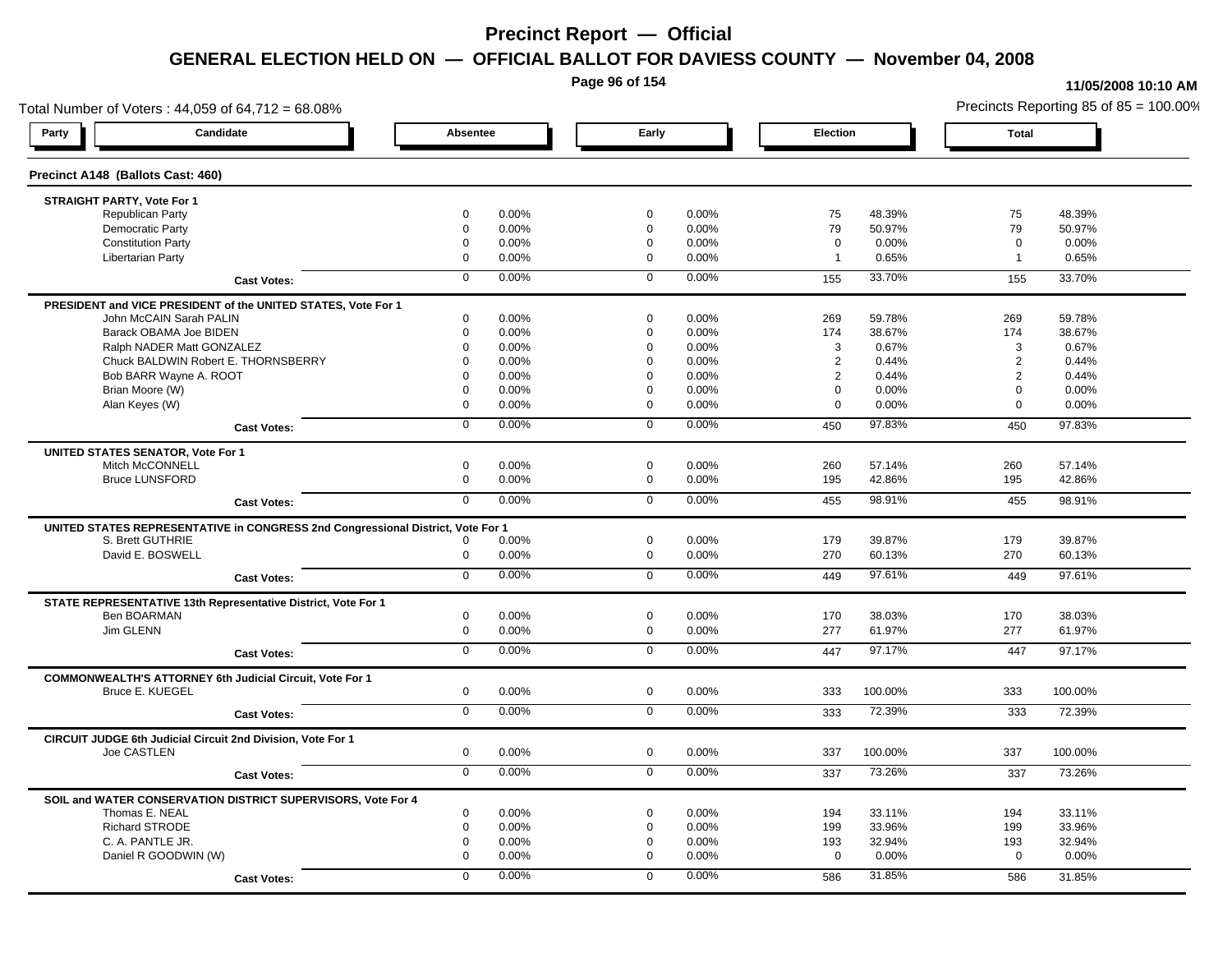**Page 97 of 154**

| Total Number of Voters: 44,059 of 64,712 = 68.08%                           |              |       |                |       |          |        |              | Precincts Reporting 85 of $85 = 100.00\%$ |
|-----------------------------------------------------------------------------|--------------|-------|----------------|-------|----------|--------|--------------|-------------------------------------------|
| Candidate<br>Party                                                          | Absentee     |       | Early          |       | Election |        | <b>Total</b> |                                           |
| Precinct A148 (Ballots Cast: 460)                                           |              |       |                |       |          |        |              |                                           |
| MEMBER BOARD of EDUCATION 3rd Educational District, Vote For 1              |              |       |                |       |          |        |              |                                           |
| Dianne Burns MACKEY                                                         | $\Omega$     | 0.00% | $\overline{0}$ | 0.00% | 193      | 56.10% | 193          | 56.10%                                    |
| Joe H. OVERBY                                                               | $\Omega$     | 0.00% | $\mathbf{0}$   | 0.00% | 151      | 43.90% | 151          | 43.90%                                    |
| <b>Cast Votes:</b>                                                          | $\Omega$     | 0.00% | $\Omega$       | 0.00% | 344      | 74.78% | 344          | 74.78%                                    |
| MEMBER BOARD of EDUCATION Owensboro Independent School District, Vote For 3 |              |       |                |       |          |        |              |                                           |
| Jane Miller HAASE                                                           |              | 0.00% | $\Omega$       | 0.00% | $\Omega$ | 0.00%  | റ            | 0.00%                                     |
| Wes ROBERTS                                                                 |              | 0.00% | $\Omega$       | 0.00% |          | 0.00%  |              | 0.00%                                     |
| Cate LAUZON                                                                 |              | 0.00% |                | 0.00% |          | 0.00%  |              | 0.00%                                     |
| George S. GILLIAM                                                           |              | 0.00% | - 0            | 0.00% |          | 0.00%  |              | 0.00%                                     |
| James LOTT                                                                  |              | 0.00% | $\Omega$       | 0.00% |          | 0.00%  | റ            | 0.00%                                     |
| <b>Cast Votes:</b>                                                          | $\mathbf{0}$ | 0.00% | $\mathbf 0$    | 0.00% | $\Omega$ | 0.00%  | $\mathbf{0}$ | 0.00%                                     |
| MAYOR City of Owensboro, Vote For 1                                         |              |       |                |       |          |        |              |                                           |
| Ron PAYNE                                                                   | $\Omega$     | 0.00% | $\Omega$       | 0.00% | 194      | 45.75% | 194          | 45.75%                                    |
| AI MATTINGLY JR.                                                            |              | 0.00% | $\Omega$       | 0.00% | 230      | 54.25% | 230          | 54.25%                                    |
| <b>Cast Votes:</b>                                                          | $\mathbf{0}$ | 0.00% | $\mathbf{0}$   | 0.00% | 424      | 92.78% | 424          | 92.78%                                    |
| CITY COMMISSIONERS City of Owensboro, Vote For 4                            |              |       |                |       |          |        |              |                                           |
| David L. JOHNSON                                                            |              | 0.00% | $\Omega$       | 0.00% | 276      | 20.16% | 276          | 20.16%                                    |
| <b>Charlie CASTLEN</b>                                                      |              | 0.00% | $\Omega$       | 0.00% | 274      | 20.01% | 274          | 20.01%                                    |
| Candance Castlen BRAKE                                                      |              | 0.00% |                | 0.00% | 272      | 19.87% | 272          | 19.87%                                    |
| John M. KAZLAUSKAS                                                          |              | 0.00% | 0              | 0.00% | 293      | 21.40% | 293          | 21.40%                                    |
| Cathy ARMOUR                                                                |              | 0.00% | $\Omega$       | 0.00% | 254      | 18.55% | 254          | 18.55%                                    |
| <b>Cast Votes:</b>                                                          | $\Omega$     | 0.00% | $\Omega$       | 0.00% | 1,369    | 74.89% | 1,369        | 74.89%                                    |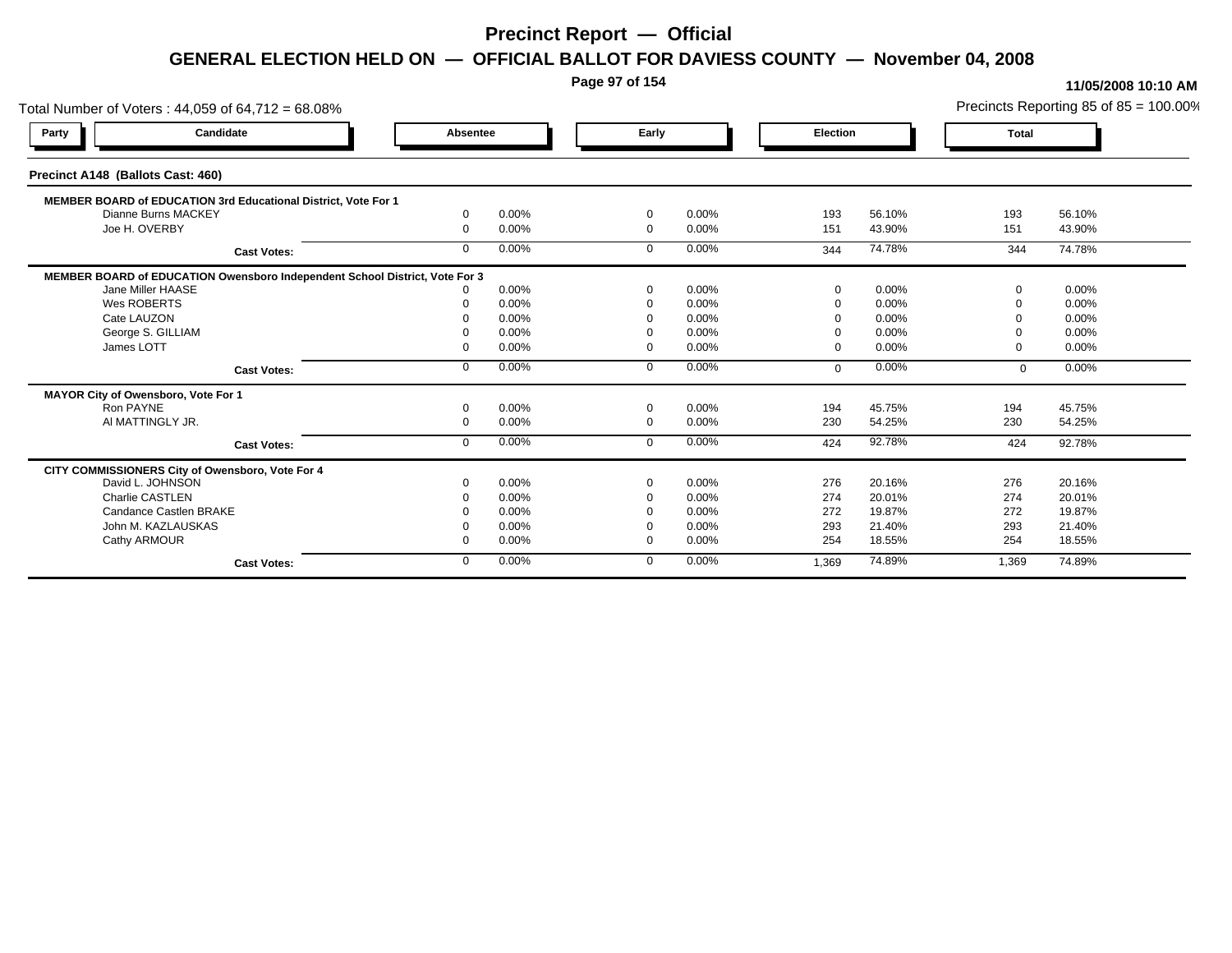**Page 98 of 154**

#### **11/05/2008 10:10 AM**

Total Number of Voters : 44,059 of 64,712 = 68.08% Precincts Reporting 85 of 85 = 100.00% **Party Candidate Absentee Early Election Total Precinct B101 (Ballots Cast: 651) STRAIGHT PARTY, Vote For 1** Republican Party 0 0.00% 0 0.00% 123 49.00% 123 49.00% Democratic Party 0 0.00% 0 0.00% 126 50.20% 126 50.20% Constitution Party 0 0.00% 0 0.00% 0 0.00% 0 0.00% Libertarian Party 0 0.00% 0 0.00% 2 0.80% 2 0.80% **Cast Votes:** 0 0.00% 0 0.00% 251 38.56% 251 38.56% **PRESIDENT and VICE PRESIDENT of the UNITED STATES, Vote For 1** John McCAIN Sarah PALIN John McCAIN Sarah PALIN 0 0.00% 0 0.00% 353 54.48% 353 54.48% Barack OBAMA Joe BIDEN 0 0.00% 0 0.00% 284 43.83% 284 43.83% Ralph NADER Matt GONZALEZ  $0$  0.00% 0 0.00% 5 0.77% 5 0.77% 5 0.77% Chuck BALDWIN Robert E. THORNSBERRY 0 0.00% 0 0.00% 2 0.31% 2 0.31% Bob BARR Wayne A. ROOT 0 0.00% 0 0.00% 4 0.62% 4 0.62% Brian Moore (W) 0 0.00% 0 0.00% 0 0.00% 0 0.00% Alan Keyes (W) 0 0.00% 0 0.00% 0 0.00% 0 0.00% **Cast Votes:** 0 0.00% 0 0.00% 648 99.54% 648 99.54% **UNITED STATES SENATOR, Vote For 1** Mitch McCONNELL 0 0.00% 0 0.00% 335 51.78% 335 51.78% Bruce LUNSFORD 0 0.00% 0 0.00% 312 48.22% 312 48.22% **Cast Votes:** 0 0.00% 0 0.00% 647 99.39% 647 99.39% **UNITED STATES REPRESENTATIVE in CONGRESS 2nd Congressional District, Vote For 1** S. Brett GUTHRIE 0 0.00% 0 0.00% 250 38.82% 250 38.82% David E. BOSWELL 0 0.00% 0 0.00% 394 61.18% 394 61.18% **Cast Votes:** 0 0.00% 0 0.00% 644 98.92% 644 98.92% **STATE REPRESENTATIVE 7th Representative District, Vote For 1** John A. ARNOLD JR. 0 0.00% 0 0.00% 463 100.00% 463 100.00% **Cast Votes:** 0 0.00% 0 0.00% 463 71.12% 463 71.12% **COMMONWEALTH'S ATTORNEY 6th Judicial Circuit, Vote For 1** Bruce E. KUEGEL 0 0.00% 0 0.00% 487 100.00% 487 100.00% **Cast Votes:** 0 0.00% 0 0.00% 487 74.81% 487 74.81% **CIRCUIT JUDGE 6th Judicial Circuit 2nd Division, Vote For 1** Joe CASTLEN 0 0.00% 0 0.00% 449 100.00% 449 100.00% **Cast Votes:** 0 0.00% 0 0.00% 449 68.97% 449 68.97% **SOIL and WATER CONSERVATION DISTRICT SUPERVISORS, Vote For 4** Thomas E. NEAL 0 0.00% 0 0.00% 276 34.33% 276 34.33% Richard STRODE 0 0.00% 0 0.00% 281 34.95% 281 34.95% C. A. PANTLE JR. 0 0.00% 0 0.00% 247 30.72% 247 30.72% Daniel R GOODWIN (W) 0 0.00% 0 0.00% 0 0.00% 0 0.00% **Cast Votes:** 0 0.00% 0 0.00% 804 30.88% 804 30.88%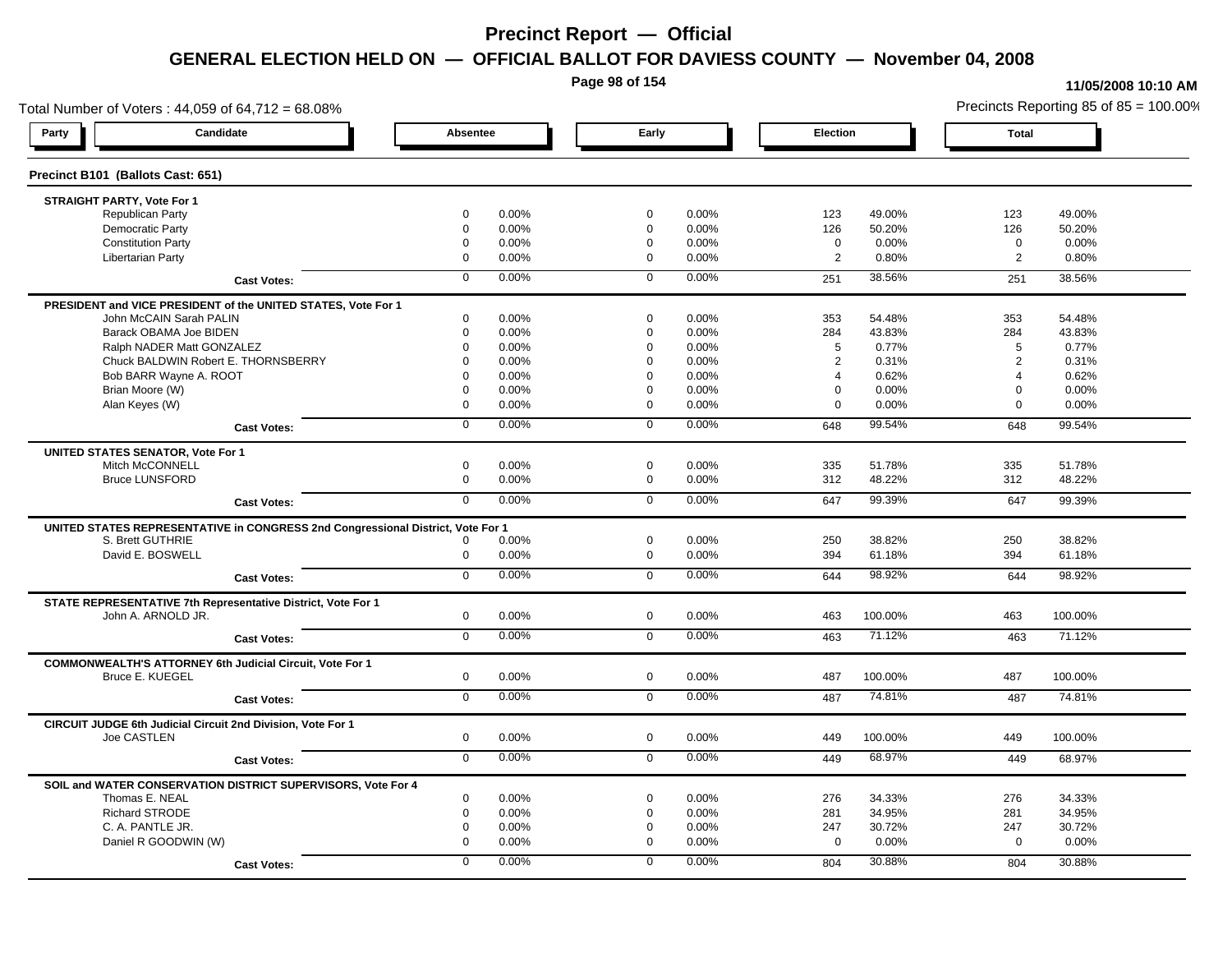### **Page 99 of 154**

| Total Number of Voters: 44,059 of 64,712 = 68.08%              |          |       |          |          |          |        |              | Precincts Reporting 85 of $85 = 100.00\%$ |
|----------------------------------------------------------------|----------|-------|----------|----------|----------|--------|--------------|-------------------------------------------|
| Candidate<br><b>Party</b>                                      | Absentee |       | Early    |          | Election |        | <b>Total</b> |                                           |
| Precinct B101 (Ballots Cast: 651)                              |          |       |          |          |          |        |              |                                           |
| MEMBER BOARD of EDUCATION 3rd Educational District, Vote For 1 |          |       |          |          |          |        |              |                                           |
| Dianne Burns MACKEY                                            |          | 0.00% | $\Omega$ | $0.00\%$ | 278      | 61.37% | 278          | 61.37%                                    |
| Joe H. OVERBY                                                  |          | 0.00% | $\Omega$ | 0.00%    | 175      | 38.63% | 175          | 38.63%                                    |
| <b>Cast Votes:</b>                                             |          | 0.00% |          | 0.00%    | 453      | 69.59% | 453          | 69.59%                                    |
| MAYOR City of Owensboro, Vote For 1                            |          |       |          |          |          |        |              |                                           |
| Ron PAYNE                                                      |          | 0.00% | $\Omega$ | 0.00%    | 200      | 54.79% | 200          | 54.79%                                    |
| AI MATTINGLY JR.                                               |          | 0.00% | $\Omega$ | $0.00\%$ | 165      | 45.21% | 165          | 45.21%                                    |
| <b>Cast Votes:</b>                                             |          | 0.00% |          | 0.00%    | 365      | 86.29% | 365          | 86.29%                                    |
| CITY COMMISSIONERS City of Owensboro, Vote For 4               |          |       |          |          |          |        |              |                                           |
| David L. JOHNSON                                               |          | 0.00% |          | 0.00%    | 211      | 18.36% | 211          | 18.36%                                    |
| Charlie CASTLEN                                                |          | 0.00% |          | 0.00%    | 242      | 21.06% | 242          | 21.06%                                    |
| Candance Castlen BRAKE                                         |          | 0.00% |          | 0.00%    | 243      | 21.15% | 243          | 21.15%                                    |
| John M. KAZLAUSKAS                                             |          | 0.00% |          | $0.00\%$ | 232      | 20.19% | 232          | 20.19%                                    |
| Cathy ARMOUR                                                   |          | 0.00% | $\Omega$ | 0.00%    | 221      | 19.23% | 221          | 19.23%                                    |
| <b>Cast Votes:</b>                                             |          | 0.00% | $\Omega$ | 0.00%    | 1,149    | 67.91% | 1,149        | 67.91%                                    |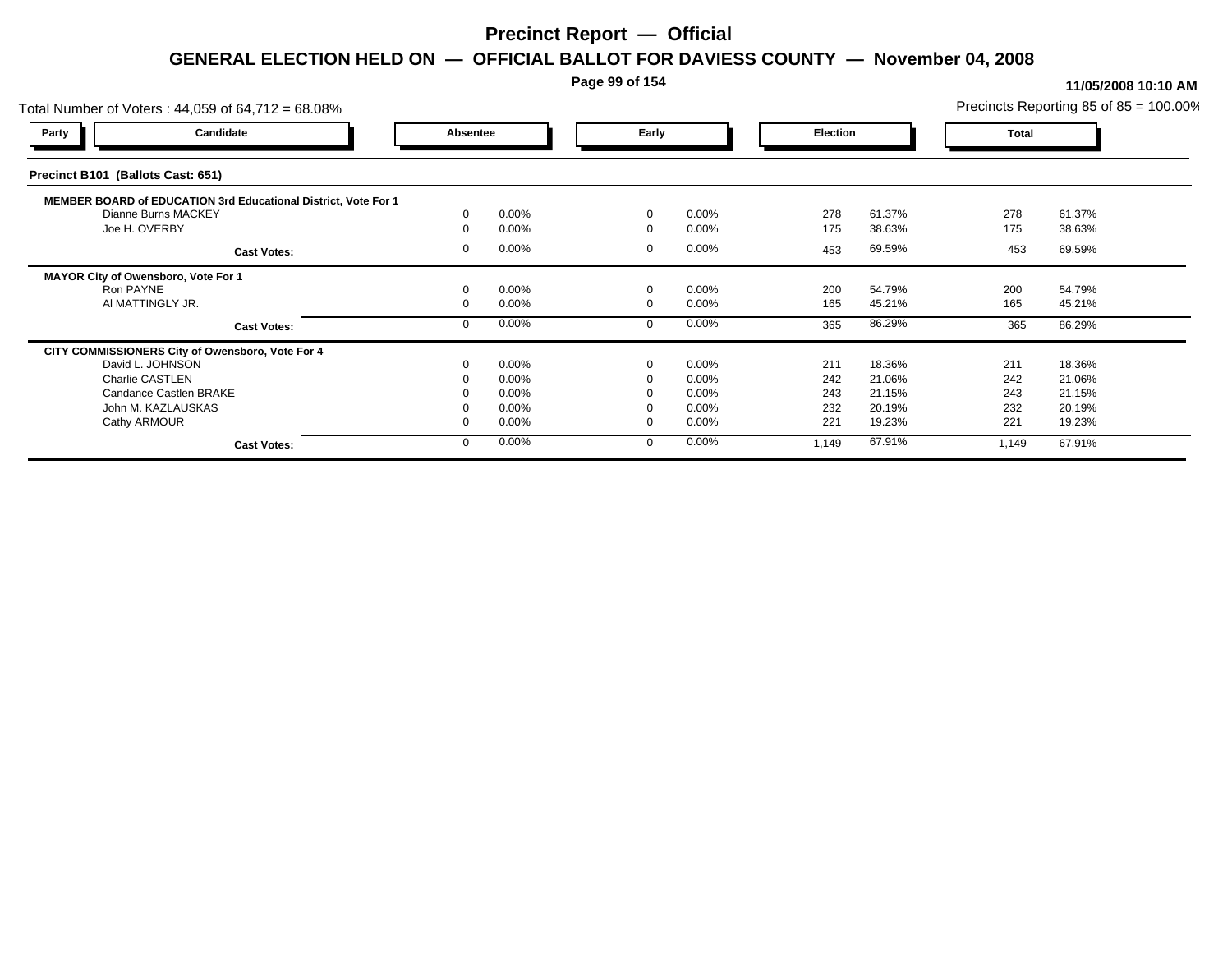**Page 100 of 154**

#### **11/05/2008 10:10 AM**

Total Number of Voters : 44,059 of 64,712 = 68.08% Precincts Reporting 85 of 85 = 100.00% **Party Candidate Absentee Early Election Total Precinct B102 (Ballots Cast: 907) STRAIGHT PARTY, Vote For 1** Republican Party 0 0.00% 0 0.00% 142 45.66% 142 45.66% Democratic Party 0 0.00% 0 0.00% 167 53.70% 167 53.70% Constitution Party 0 0.00% 0 0.00% 0 0.00% 0 0.00% Libertarian Party 0 0.00% 0 0.00% 2 0.64% 2 0.64% **Cast Votes:** 0 0.00% 0 0.00% 311 34.29% 311 34.29% **PRESIDENT and VICE PRESIDENT of the UNITED STATES, Vote For 1** John McCAIN Sarah PALIN John McCAIN Sarah PALIN 0 0.00% 0 0.00% 497 55.16% 497 55.16% Barack OBAMA Joe BIDEN 0 0.00% 0 0.00% 385 42.73% 385 42.73% Ralph NADER Matt GONZALEZ  $0$  0.00% 0 0.00% 7 0.78% 7 0.78% 7 0.78% Chuck BALDWIN Robert E. THORNSBERRY 0 0.00% 0 0.00% 3 0.33% 3 0.33% Bob BARR Wayne A. ROOT COME COME COME COME COME COME COME O 0.00% 0 0.00% 9 1.00% 9 1.00% 9 1.00% Brian Moore (W) 0 0.00% 0 0.00% 0 0.00% 0 0.00% Alan Keyes (W) 0 0.00% 0 0.00% 0 0.00% 0 0.00% **Cast Votes:** 0 0.00% 0 0.00% 901 99.34% 901 99.34% **UNITED STATES SENATOR, Vote For 1** Mitch McCONNELL 0 0.00% 0 0.00% 468 52.35% 468 52.35% Bruce LUNSFORD 0 0.00% 0 0.00% 426 47.65% 426 47.65% **Cast Votes:** 0 0.00% 0 0.00% 894 98.57% 894 98.57% **UNITED STATES REPRESENTATIVE in CONGRESS 2nd Congressional District, Vote For 1** S. Brett GUTHRIE 0 0.00% 0 0.00% 341 38.19% 341 38.19% David E. BOSWELL 0 0.00% 0 0.00% 552 61.81% 552 61.81% **Cast Votes:** 0 0.00% 0 0.00% 893 98.46% 893 98.46% **STATE REPRESENTATIVE 7th Representative District, Vote For 1** John A. ARNOLD JR. 0 0.00% 0 0.00% 628 100.00% 628 100.00% **Cast Votes:** 0 0.00% 0 0.00% 628 69.24% 628 69.24% **COMMONWEALTH'S ATTORNEY 6th Judicial Circuit, Vote For 1** Bruce E. KUEGEL 0 0.00% 0 0.00% 654 100.00% 654 100.00% **Cast Votes:** 0 0.00% 0 0.00% 654 72.11% 654 72.11% **CIRCUIT JUDGE 6th Judicial Circuit 2nd Division, Vote For 1** Joe CASTLEN 0 0.00% 0 0.00% 626 100.00% 626 100.00% **Cast Votes:** 0 0.00% 0 0.00% 626 69.02% 626 69.02% **SOIL and WATER CONSERVATION DISTRICT SUPERVISORS, Vote For 4** Thomas E. NEAL 0 0.00% 0 0.00% 406 33.86% 406 33.86% Richard STRODE 0 0.00% 0 0.00% 434 36.20% 434 36.20% C. A. PANTLE JR. 0 0.00% 0 0.00% 359 29.94% 359 29.94% Daniel R GOODWIN (W) 0 0.00% 0 0.00% 0 0.00% 0 0.00% **Cast Votes:** 0 0.00% 0 0.00% 1,199 33.05% 1,199 33.05%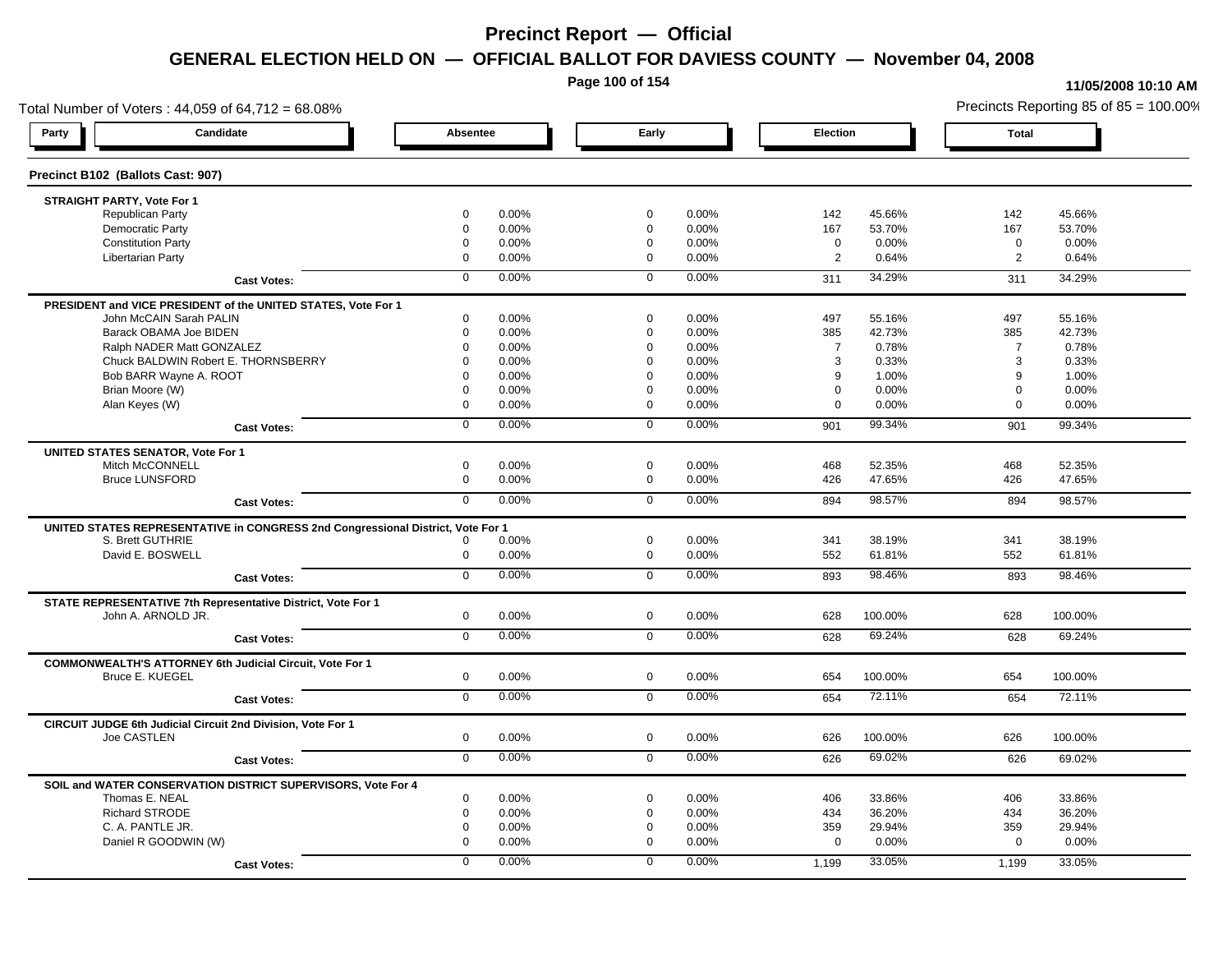### **Page 101 of 154**

| Total Number of Voters: 44,059 of 64,712 = 68.08%                                     |          |       |             |          |                 |         |              | Precincts Reporting 85 of 85 = 100.00% |  |
|---------------------------------------------------------------------------------------|----------|-------|-------------|----------|-----------------|---------|--------------|----------------------------------------|--|
| Candidate<br><b>Party</b>                                                             | Absentee |       | Early       |          | <b>Election</b> |         | <b>Total</b> |                                        |  |
| Precinct B102 (Ballots Cast: 907)                                                     |          |       |             |          |                 |         |              |                                        |  |
| MEMBER BOARD of EDUCATION 4th Educational District, Vote For 1<br>Frank G. RINEY III. |          | 0.00% | $\mathbf 0$ | 0.00%    | 567             | 100.00% | 567          | 100.00%                                |  |
| <b>Cast Votes:</b>                                                                    |          | 0.00% |             | $0.00\%$ | 567             | 62.51%  | 567          | 62.51%                                 |  |
| MAYOR City of Owensboro, Vote For 1                                                   |          |       |             |          |                 |         |              |                                        |  |
| Ron PAYNE                                                                             |          | 0.00% | $\Omega$    | 0.00%    | 173             | 53.73%  | 173          | 53.73%                                 |  |
| AI MATTINGLY JR.                                                                      |          | 0.00% |             | $0.00\%$ | 149             | 46.27%  | 149          | 46.27%                                 |  |
| <b>Cast Votes:</b>                                                                    |          | 0.00% |             | 0.00%    | 322             | 86.33%  | 322          | 86.33%                                 |  |
| CITY COMMISSIONERS City of Owensboro, Vote For 4                                      |          |       |             |          |                 |         |              |                                        |  |
| David L. JOHNSON                                                                      |          | 0.00% | $\Omega$    | 0.00%    | 211             | 20.43%  | 211          | 20.43%                                 |  |
| Charlie CASTLEN                                                                       |          | 0.00% |             | 0.00%    | 231             | 22.36%  | 231          | 22.36%                                 |  |
| Candance Castlen BRAKE                                                                |          | 0.00% |             | $0.00\%$ | 210             | 20.33%  | 210          | 20.33%                                 |  |
| John M. KAZLAUSKAS                                                                    |          | 0.00% |             | 0.00%    | 201             | 19.46%  | 201          | 19.46%                                 |  |
| Cathy ARMOUR                                                                          |          | 0.00% |             | $0.00\%$ | 180             | 17.42%  | 180          | 17.42%                                 |  |
| <b>Cast Votes:</b>                                                                    |          | 0.00% |             | $0.00\%$ | 1,033           | 69.24%  | 1,033        | 69.24%                                 |  |
|                                                                                       |          |       |             |          |                 |         |              |                                        |  |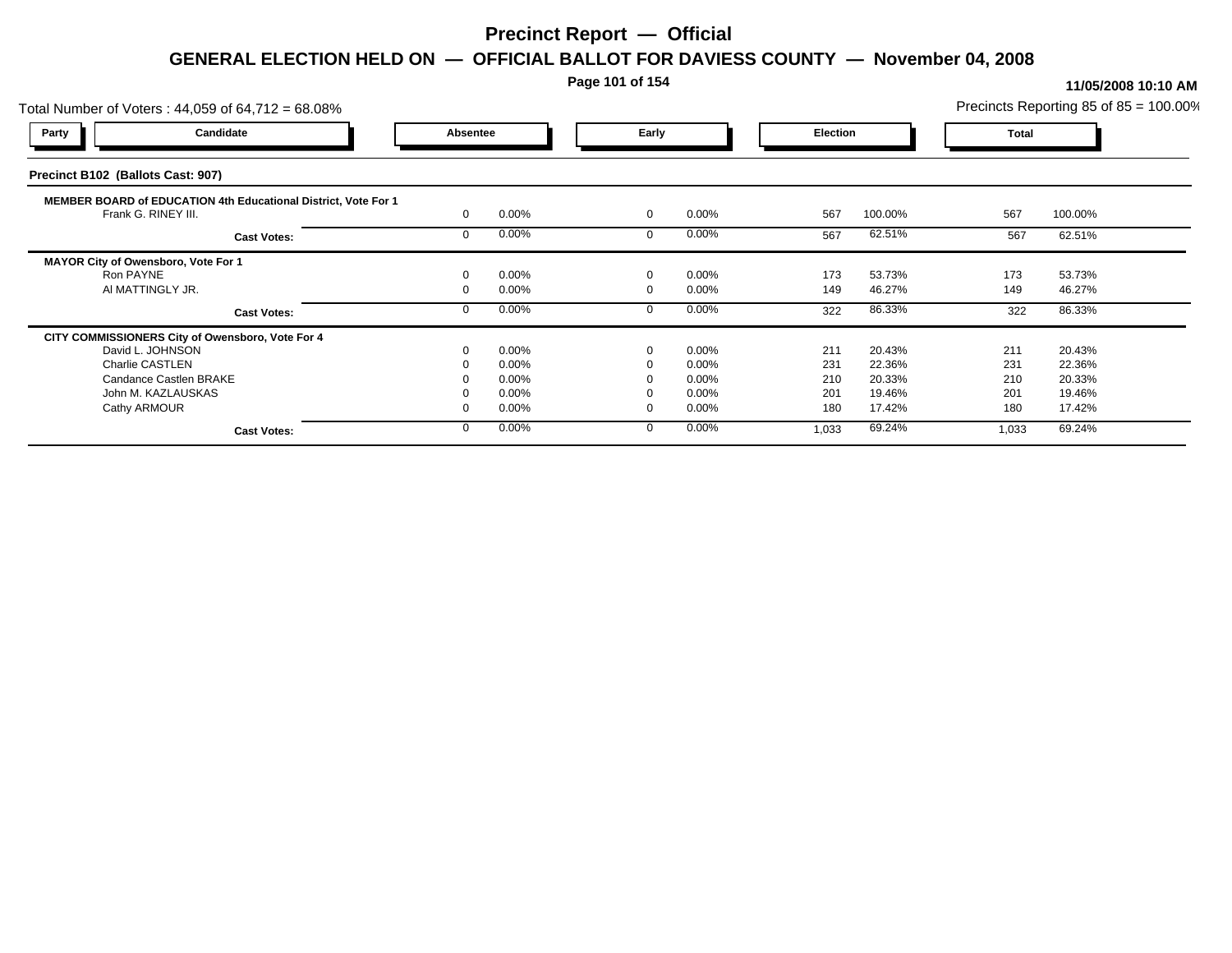**Page 102 of 154**

#### **11/05/2008 10:10 AM**

Total Number of Voters : 44,059 of 64,712 = 68.08% Precincts Reporting 85 of 85 = 100.00% **Party Candidate Absentee Early Election Total Precinct B103 (Ballots Cast: 344) STRAIGHT PARTY, Vote For 1** Republican Party 0 0.00% 0 0.00% 55 40.44% 55 40.44% Democratic Party 0 0.00% 0 0.00% 77 56.62% 77 56.62% Constitution Party 0 0.00% 0 0.00% 2 1.47% 2 1.47% Libertarian Party 0 0.00% 0 0.00% 2 1.47% 2 1.47% **Cast Votes:** 0 0.00% 0 0.00% 136 39.53% 136 39.53% **PRESIDENT and VICE PRESIDENT of the UNITED STATES, Vote For 1** John McCAIN Sarah PALIN John McCAIN Sarah PALIN 0 0.00% 0 0.00% 200 58.48% 200 58.48% Barack OBAMA Joe BIDEN 0 0.00% 0 0.00% 139 40.64% 139 40.64% Ralph NADER Matt GONZALEZ  $0$  0.00% 0 0.00% 0 0.00% 2 0.58% 2 0.58% Chuck BALDWIN Robert E. THORNSBERRY 0 0.00% 0 0.00% 1 0.29% 1 0.29%  $B$ ob BARR Wayne A. ROOT  $0.00\%$   $0.00\%$   $0.00\%$   $0.00\%$   $0.00\%$   $0.00\%$   $0.00\%$   $0.00\%$ Brian Moore (W) 0 0.00% 0 0.00% 0 0.00% 0 0.00% Alan Keyes (W) 0 0.00% 0 0.00% 0 0.00% 0 0.00% **Cast Votes:** 0 0.00% 0 0.00% 342 99.42% 342 99.42% **UNITED STATES SENATOR, Vote For 1** Mitch McCONNELL 0 0.00% 0 0.00% 181 53.39% 181 53.39% Bruce LUNSFORD 0 0.00% 0 0.00% 158 46.61% 158 46.61% **Cast Votes:** 0 0.00% 0 0.00% 339 98.55% 339 98.55% **UNITED STATES REPRESENTATIVE in CONGRESS 2nd Congressional District, Vote For 1** S. Brett GUTHRIE 0 0.00% 0 0.00% 113 33.14% 113 33.14% David E. BOSWELL 0 0.00% 0 0.00% 228 66.86% 228 66.86% **Cast Votes:** 0 0.00% 0 0.00% 341 99.13% 341 99.13% **STATE REPRESENTATIVE 12th Representative District, Vote For 1** Jim GOOCH JR. 0 0.00% 0 0.00% 249 100.00% 249 100.00% **Cast Votes:** 0 0.00% 0 0.00% 249 72.38% 249 72.38% **COMMONWEALTH'S ATTORNEY 6th Judicial Circuit, Vote For 1** Bruce E. KUEGEL 0 0.00% 0 0.00% 261 100.00% 261 100.00% **Cast Votes:** 0 0.00% 0 0.00% 261 75.87% 261 75.87% **CIRCUIT JUDGE 6th Judicial Circuit 2nd Division, Vote For 1** Joe CASTLEN 0 0.00% 0 0.00% 235 100.00% 235 100.00% **Cast Votes:** 0 0.00% 0 0.00% 235 68.31% 235 68.31% **SOIL and WATER CONSERVATION DISTRICT SUPERVISORS, Vote For 4** Thomas E. NEAL 0 0.00% 0 0.00% 114 31.93% 114 31.93% Richard STRODE 0 0.00% 0 0.00% 142 39.78% 142 39.78% C. A. PANTLE JR. 0 0.00% 0 0.00% 101 28.29% 101 28.29% Daniel R GOODWIN (W) 0 0.00% 0 0.00% 0 0.00% 0 0.00% **Cast Votes:** 0 0.00% 0 0.00% 357 25.94% 357 25.94%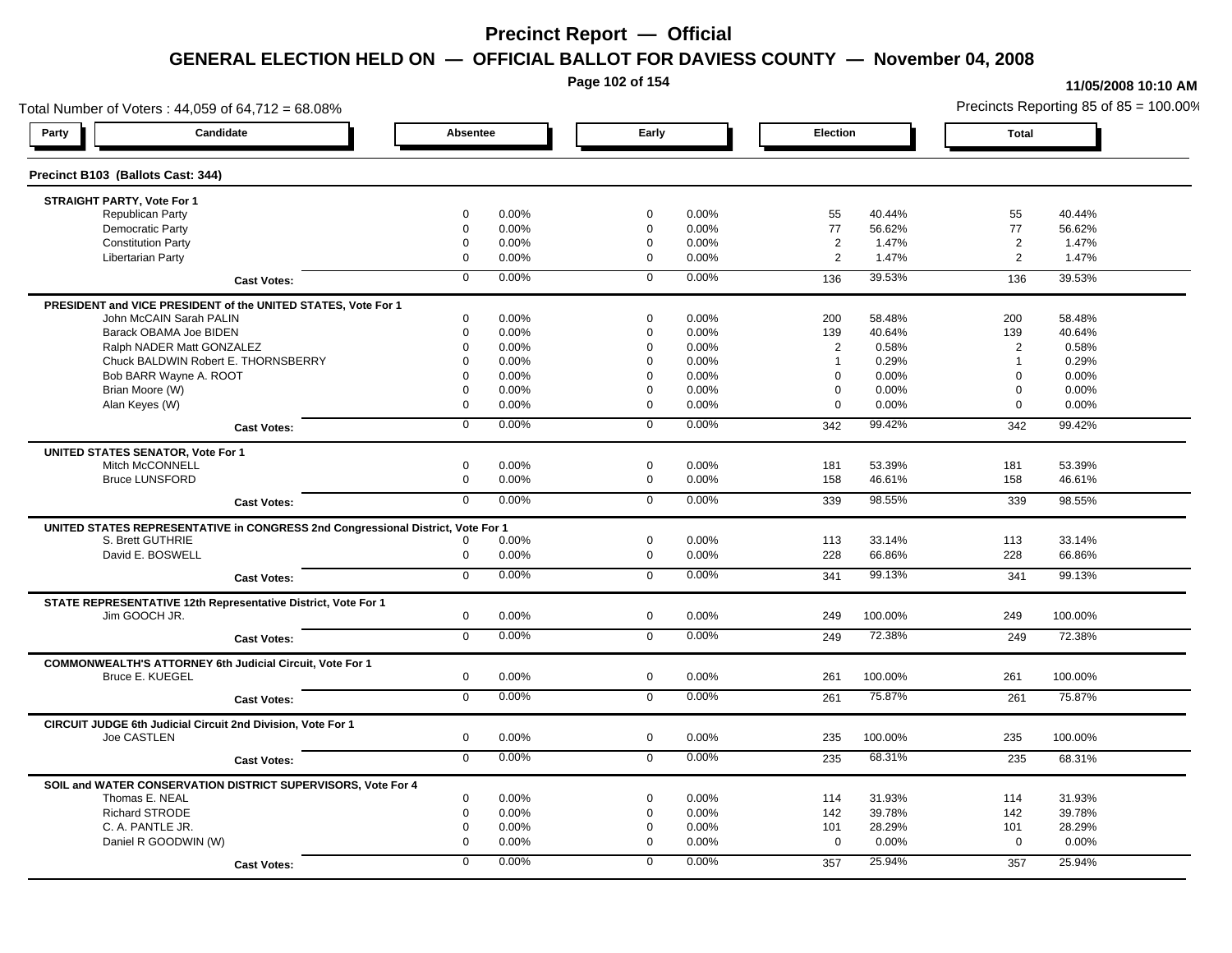|                                   |                                                                                       |          |       | Page 103 of 154 |          |                 |         |              |                                        | 11/05/2008 10:10 AM |
|-----------------------------------|---------------------------------------------------------------------------------------|----------|-------|-----------------|----------|-----------------|---------|--------------|----------------------------------------|---------------------|
|                                   | Total Number of Voters: $44,059$ of $64,712 = 68.08\%$                                |          |       |                 |          |                 |         |              | Precincts Reporting 85 of 85 = 100.00% |                     |
| Party                             | Candidate                                                                             | Absentee |       |                 | Early    | <b>Election</b> |         | <b>Total</b> |                                        |                     |
| Precinct B103 (Ballots Cast: 344) |                                                                                       |          |       |                 |          |                 |         |              |                                        |                     |
|                                   | MEMBER BOARD of EDUCATION 4th Educational District, Vote For 1<br>Frank G. RINEY III. |          | 0.00% |                 | $0.00\%$ | 235             | 100.00% | 235          | 100.00%                                |                     |
|                                   | <b>Cast Votes:</b>                                                                    |          | 0.00% |                 | $0.00\%$ | 235             | 68.31%  | 235          | 68.31%                                 |                     |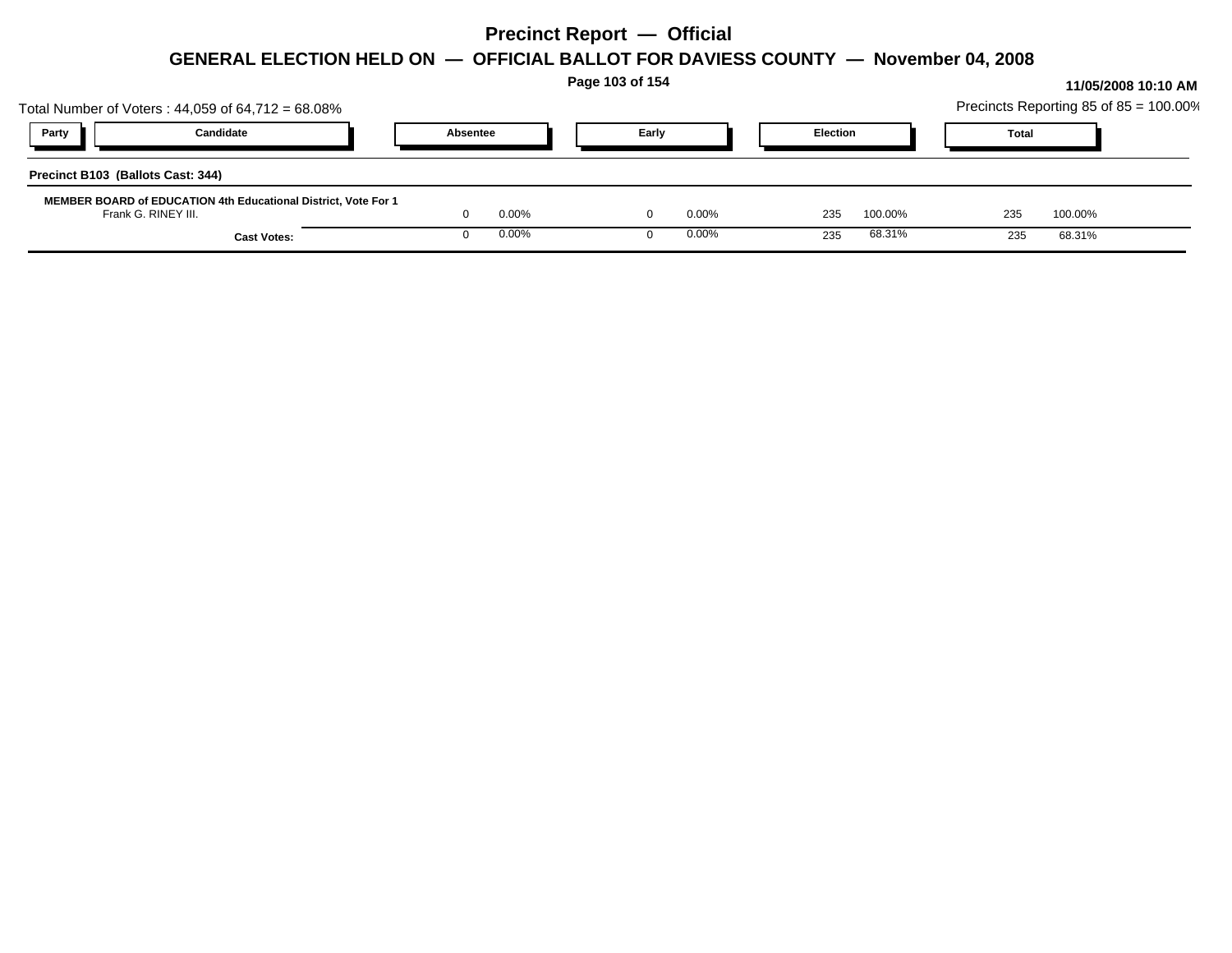**Page 104 of 154**

#### **11/05/2008 10:10 AM**

Total Number of Voters : 44,059 of 64,712 = 68.08% Precincts Reporting 85 of 85 = 100.00% **Party Candidate Absentee Early Election Total Precinct B104 (Ballots Cast: 608) STRAIGHT PARTY, Vote For 1** Republican Party 0 0.00% 0 0.00% 87 35.66% 87 35.66% Democratic Party 0 0.00% 0 0.00% 152 62.30% 152 62.30% Constitution Party 0 0.00% 0 0.00% 1 0.41% 1 0.41% Libertarian Party 0 0.00% 0 0.00% 4 1.64% 4 1.64% **Cast Votes:** 0 0.00% 0 0.00% 244 40.13% 244 40.13% **PRESIDENT and VICE PRESIDENT of the UNITED STATES, Vote For 1** John McCAIN Sarah PALIN John McCAIN Sarah PALIN 0 0.00% 0 0.00% 314 52.33% 314 52.33% Barack OBAMA Joe BIDEN 0 0.00% 0 0.00% 272 45.33% 272 45.33% Ralph NADER Matt GONZALEZ  $\begin{array}{cccc} 0 & 0.00\% & 0 & 0.00\% \end{array}$  0 0.00% 10 1.67% 10 1.67% Chuck BALDWIN Robert E. THORNSBERRY 0 0.00% 0 0.00% 1 0.17% 1 0.17% Bob BARR Wayne A. ROOT **2 2 0.33%** 2 0.33% 2 0.33% 2 0.33% 2 0.33% 2 0.33% Brian Moore (W) 0 0.00% 0 0.00% 0 0.00% 0 0.00% Alan Keyes (W) 0 0.00% 0 0.00% 1 0.17% 1 0.17% **Cast Votes:** 0 0.00% 0 0.00% 600 98.68% 600 98.68% **UNITED STATES SENATOR, Vote For 1** Mitch McCONNELL 0 0.00% 0 0.00% 300 50.08% 300 50.08% Bruce LUNSFORD 0 0.00% 0 0.00% 299 49.92% 299 49.92% **Cast Votes:** 0 0.00% 0 0.00% 599 98.52% 599 98.52% **UNITED STATES REPRESENTATIVE in CONGRESS 2nd Congressional District, Vote For 1** S. Brett GUTHRIE 0 0.00% 0 0.00% 194 32.12% 194 32.12% David E. BOSWELL 0 0.00% 0 0.00% 410 67.88% 410 67.88% **Cast Votes:** 0 0.00% 0 0.00% 604 99.34% 604 99.34% **STATE REPRESENTATIVE 7th Representative District, Vote For 1** John A. ARNOLD JR. 0 0.00% 0 0.00% 454 100.00% 454 100.00% **Cast Votes:** 0 0.00% 0 0.00% 454 74.67% 454 74.67% **COMMONWEALTH'S ATTORNEY 6th Judicial Circuit, Vote For 1** Bruce E. KUEGEL 0 0.00% 0 0.00% 479 100.00% 479 100.00% **Cast Votes:** 0 0.00% 0 0.00% 479 78.78% 479 78.78% **CIRCUIT JUDGE 6th Judicial Circuit 2nd Division, Vote For 1** Joe CASTLEN 0 0.00% 0 0.00% 447 100.00% 447 100.00% **Cast Votes:** 0 0.00% 0 0.00% 447 73.52% 447 73.52% **SOIL and WATER CONSERVATION DISTRICT SUPERVISORS, Vote For 4** Thomas E. NEAL 0 0.00% 0 0.00% 245 34.17% 245 34.17% Richard STRODE 0 0.00% 0 0.00% 264 36.82% 264 36.82% C. A. PANTLE JR. 0 0.00% 0 0.00% 206 28.73% 206 28.73% Daniel R GOODWIN (W) 0 0.00% 0 0.00% 2 0.28% 2 0.28% **Cast Votes:** 0 0.00% 0 0.00% 717 29.48% 717 29.48%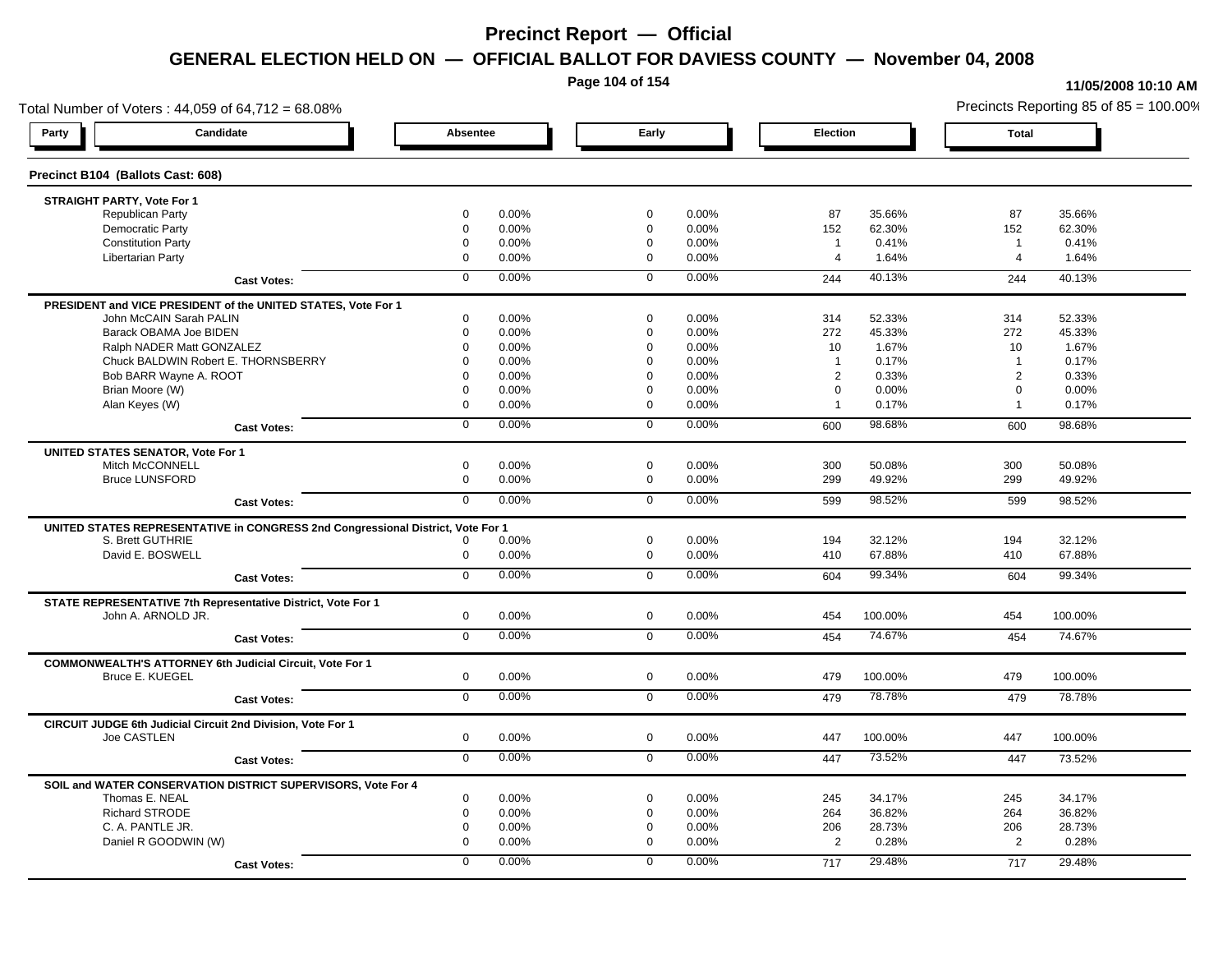|                                                                                       |                    |          |       | Page 105 of 154 |          |                 |         |              |         | 11/05/2008 10:10 AM                    |
|---------------------------------------------------------------------------------------|--------------------|----------|-------|-----------------|----------|-----------------|---------|--------------|---------|----------------------------------------|
| Total Number of Voters: $44,059$ of $64,712 = 68.08\%$                                |                    |          |       |                 |          |                 |         |              |         | Precincts Reporting 85 of 85 = 100.00% |
| Party<br>Candidate                                                                    |                    | Absentee |       | Early           |          | <b>Election</b> |         | <b>Total</b> |         |                                        |
| Precinct B104 (Ballots Cast: 608)                                                     |                    |          |       |                 |          |                 |         |              |         |                                        |
| MEMBER BOARD of EDUCATION 4th Educational District, Vote For 1<br>Frank G. RINEY III. |                    |          | 0.00% |                 | $0.00\%$ | 434             | 100.00% | 434          | 100.00% |                                        |
|                                                                                       | <b>Cast Votes:</b> |          | 0.00% |                 | $0.00\%$ | 434             | 71.38%  | 434          | 71.38%  |                                        |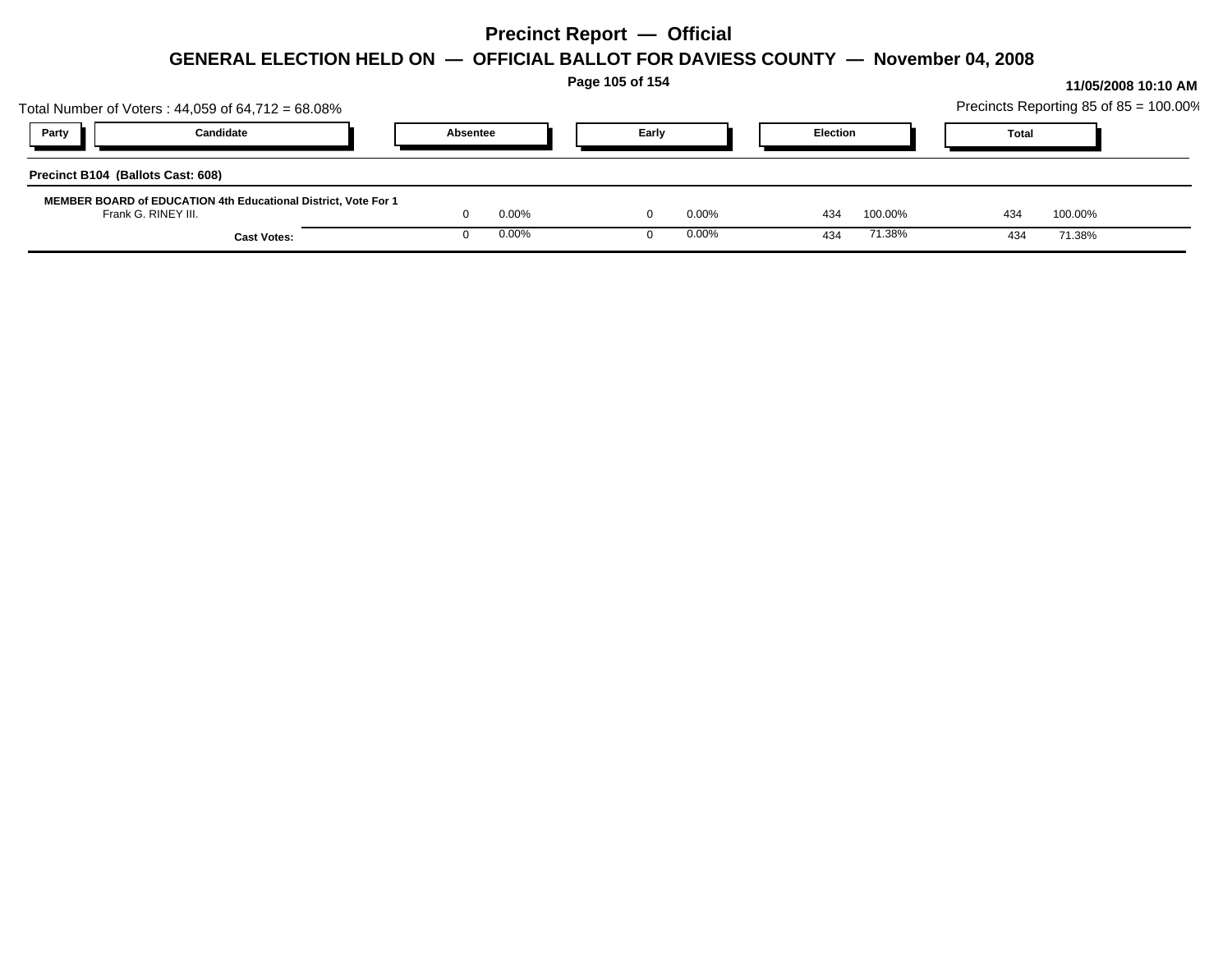**Page 106 of 154**

#### **11/05/2008 10:10 AM**

Total Number of Voters : 44,059 of 64,712 = 68.08% Precincts Reporting 85 of 85 = 100.00% **Party Candidate Absentee Early Election Total Precinct B105 (Ballots Cast: 134) STRAIGHT PARTY, Vote For 1** Republican Party 0 0.00% 0 0.00% 18 50.00% 18 50.00% Democratic Party 0 0.00% 0 0.00% 18 50.00% 18 50.00% Constitution Party 0 0.00% 0 0.00% 0 0.00% 0 0.00% Libertarian Party 0 0.00% 0 0.00% 0 0.00% 0 0.00% **Cast Votes:** 0 0.00% 0 0.00% 36 26.87% 36 26.87% **PRESIDENT and VICE PRESIDENT of the UNITED STATES, Vote For 1** John McCAIN Sarah PALIN John McCAIN Sarah PALIN 0 0.00% 0 0.00% 89 67.42% 89 67.42% Barack OBAMA Joe BIDEN 0 0.00% 0 0.00% 42 31.82% 42 31.82% Ralph NADER Matt GONZALEZ  $0$  0.00% 0 0.00% 1 0.76% 1 0.76% 1 0.76% Chuck BALDWIN Robert E. THORNSBERRY 0 0.00% 0 0.00% 0 0.00% 0 0.00%  $B$ ob BARR Wayne A. ROOT  $0.00\%$   $0.00\%$   $0.00\%$   $0.00\%$   $0.00\%$   $0.00\%$   $0.00\%$   $0.00\%$ Brian Moore (W) 0 0.00% 0 0.00% 0 0.00% 0 0.00% Alan Keyes (W) 0 0.00% 0 0.00% 0 0.00% 0 0.00% **Cast Votes:** 0 0.00% 0 0.00% 132 98.51% 132 98.51% **UNITED STATES SENATOR, Vote For 1** Mitch McCONNELL 0 0.00% 0 0.00% 82 61.65% 82 61.65% Bruce LUNSFORD 0 0.00% 0 0.00% 51 38.35% 51 38.35% **Cast Votes:** 0 0.00% 0 0.00% 133 99.25% 133 99.25% **UNITED STATES REPRESENTATIVE in CONGRESS 2nd Congressional District, Vote For 1** S. Brett GUTHRIE 0 0.00% 0 0.00% 46 34.59% 46 34.59% David E. BOSWELL 0 0.00% 0 0.00% 87 65.41% 87 65.41% **Cast Votes:** 0 0.00% 0 0.00% 133 99.25% 133 99.25% **STATE REPRESENTATIVE 7th Representative District, Vote For 1** John A. ARNOLD JR. 0 0.00% 0 0.00% 88 100.00% 88 100.00% **Cast Votes:** 0 0.00% 0 0.00% 88 65.67% 88 65.67% **COMMONWEALTH'S ATTORNEY 6th Judicial Circuit, Vote For 1** Bruce E. KUEGEL 0 0.00% 0 0.00% 105 100.00% 105 100.00% **Cast Votes:** 0 0.00% 0 0.00% 105 78.36% 105 78.36% **CIRCUIT JUDGE 6th Judicial Circuit 2nd Division, Vote For 1** Joe CASTLEN 0 0.00% 0 0.00% 95 100.00% 95 100.00% **Cast Votes:** 0 0.00% 0 0.00% 95 70.90% 95 70.90% **SOIL and WATER CONSERVATION DISTRICT SUPERVISORS, Vote For 4** Thomas E. NEAL 0 0.00% 0 0.00% 61 33.52% 61 33.52% Richard STRODE 0 0.00% 0 0.00% 69 37.91% 69 37.91% C. A. PANTLE JR. 0 0.00% 0 0.00% 52 28.57% 52 28.57% Daniel R GOODWIN (W) 0 0.00% 0 0.00% 0 0.00% 0 0.00% **Cast Votes:** 0 0.00% 0 0.00% 182 33.96% 182 33.96%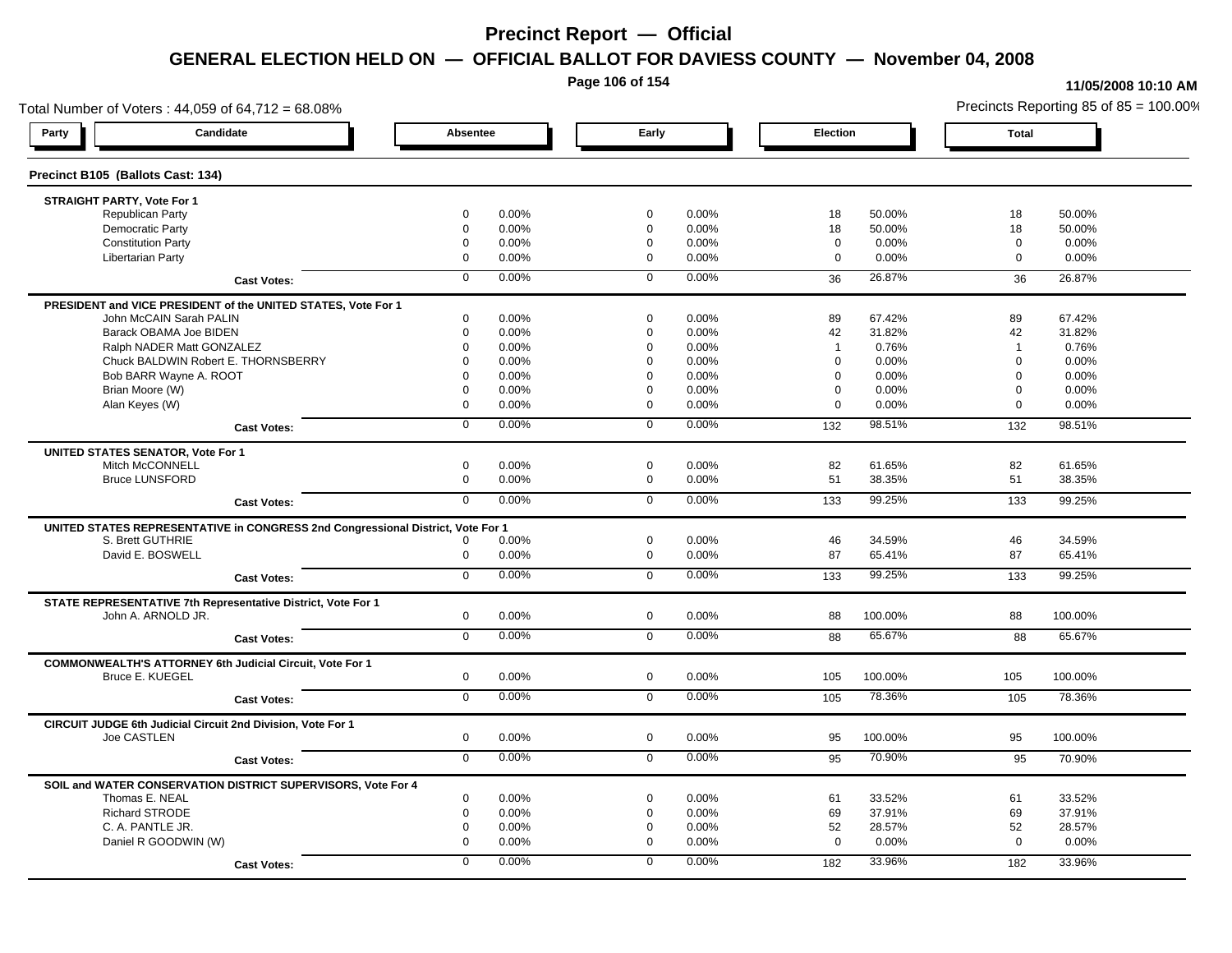|                                                                                              |                    |          |       | Page 107 of 154 |          |                 |         |              |         | 11/05/2008 10:10 AM                    |
|----------------------------------------------------------------------------------------------|--------------------|----------|-------|-----------------|----------|-----------------|---------|--------------|---------|----------------------------------------|
| Total Number of Voters: $44,059$ of $64,712 = 68.08\%$                                       |                    |          |       |                 |          |                 |         |              |         | Precincts Reporting 85 of 85 = 100.00% |
| <b>Party</b>                                                                                 | Candidate          | Absentee |       |                 | Early    | <b>Election</b> |         | <b>Total</b> |         |                                        |
| Precinct B105 (Ballots Cast: 134)                                                            |                    |          |       |                 |          |                 |         |              |         |                                        |
| <b>MEMBER BOARD of EDUCATION 4th Educational District, Vote For 1</b><br>Frank G. RINEY III. |                    |          | 0.00% |                 | $0.00\%$ | 98              | 100.00% | 98           | 100.00% |                                        |
|                                                                                              | <b>Cast Votes:</b> |          | 0.00% |                 | $0.00\%$ | 98              | 73.13%  | 98           | 73.13%  |                                        |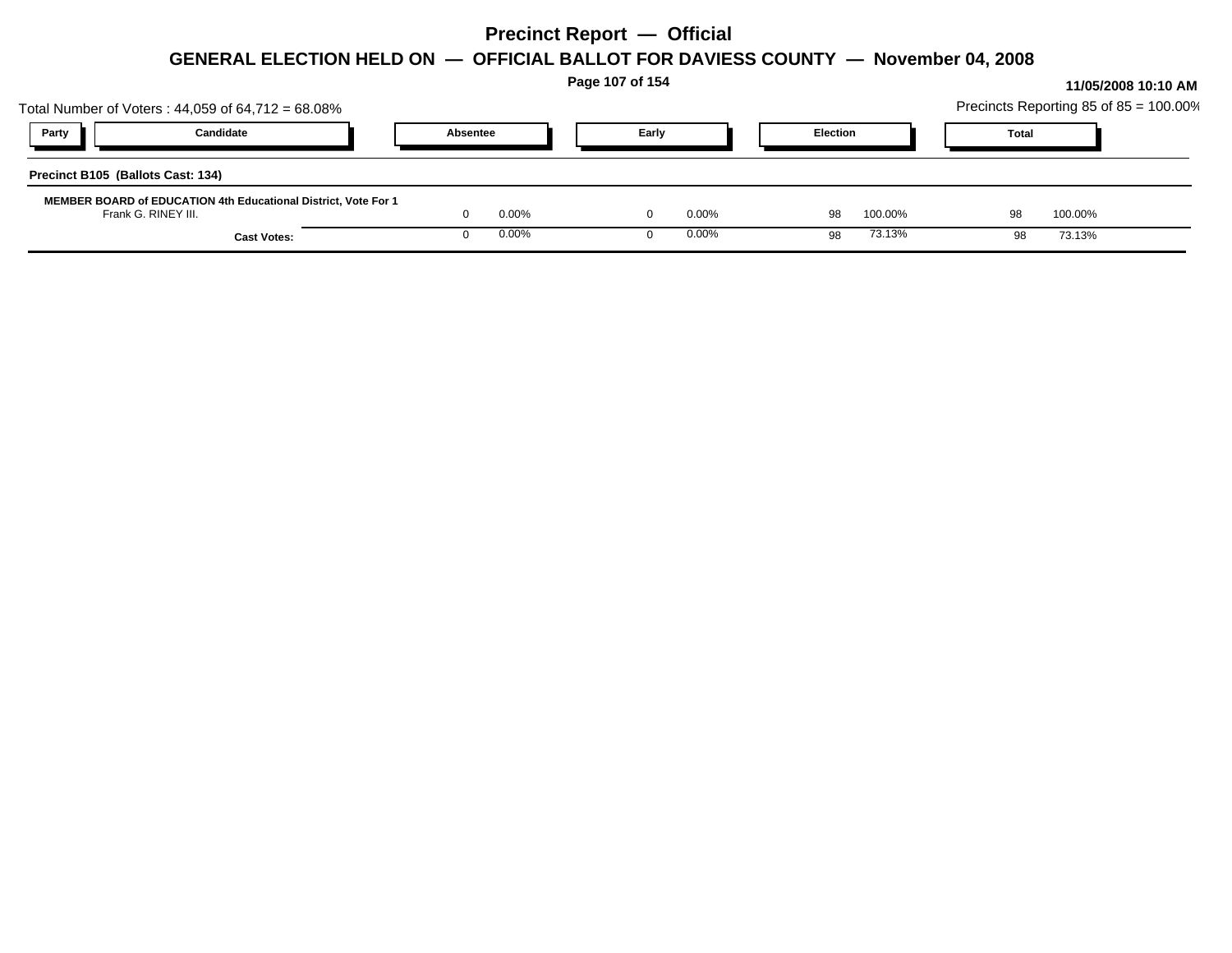**Page 108 of 154**

#### **11/05/2008 10:10 AM**

Total Number of Voters : 44,059 of 64,712 = 68.08% Precincts Reporting 85 of 85 = 100.00% **Party Candidate Absentee Early Election Total Precinct C101 (Ballots Cast: 726) STRAIGHT PARTY, Vote For 1** Republican Party 0 0.00% 0 0.00% 116 47.54% 116 47.54% Democratic Party 0 0.00% 0 0.00% 126 51.64% 126 51.64% Constitution Party 0 0.00% 0 0.00% 1 0.41% 1 0.41% Libertarian Party 0 0.00% 0 0.00% 1 0.41% 1 0.41% **Cast Votes:** 0 0.00% 0 0.00% 244 33.61% 244 33.61% **PRESIDENT and VICE PRESIDENT of the UNITED STATES, Vote For 1** John McCAIN Sarah PALIN John McCAIN Sarah PALIN 0 0.00% 0 0.00% 456 63.16% 456 63.16% Barack OBAMA Joe BIDEN 0 0.00% 0 0.00% 255 35.32% 255 35.32% Ralph NADER Matt GONZALEZ  $0$  0.00% 0 0.00% 7 0.97% 7 0.97% 7 0.97% Chuck BALDWIN Robert E. THORNSBERRY 0 0.00% 0 0.00% 0 0.00% 0 0.00% Bob BARR Wayne A. ROOT **12000 12000 12000 12000 12000** 12000 12000 12000 12000 12000 12000 12000 12000 12000 120<br>and the contract of the contract of the contract of the contract of the contract of the contract of the contr Brian Moore (W) 0 0.00% 0 0.00% 0 0.00% 0 0.00% Alan Keyes (W) 0 0.00% 0 0.00% 0 0.00% 0 0.00% **Cast Votes:** 0 0.00% 0 0.00% 722 99.45% 722 99.45% **UNITED STATES SENATOR, Vote For 1** Mitch McCONNELL 0 0.00% 0 0.00% 398 55.28% 398 55.28% Bruce LUNSFORD 0 0.00% 0 0.00% 322 44.72% 322 44.72% **Cast Votes:** 0 0.00% 0 0.00% 720 99.17% 720 99.17% **UNITED STATES REPRESENTATIVE in CONGRESS 2nd Congressional District, Vote For 1** S. Brett GUTHRIE 0 0.00% 0 0.00% 275 38.19% 275 38.19% David E. BOSWELL 0 0.00% 0 0.00% 445 61.81% 445 61.81% **Cast Votes:** 0 0.00% 0 0.00% 720 99.17% 720 99.17% **STATE REPRESENTATIVE 7th Representative District, Vote For 1** John A. ARNOLD JR. 0 0.00% 0 0.00% 474 100.00% 474 100.00% **Cast Votes:** 0 0.00% 0 0.00% 474 65.29% 474 65.29% **COMMONWEALTH'S ATTORNEY 6th Judicial Circuit, Vote For 1** Bruce E. KUEGEL 0 0.00% 0 0.00% 516 100.00% 516 100.00% **Cast Votes:** 0 0.00% 0 0.00% 516 71.07% 516 71.07% **CIRCUIT JUDGE 6th Judicial Circuit 2nd Division, Vote For 1** Joe CASTLEN 0 0.00% 0 0.00% 471 100.00% 471 100.00% **Cast Votes:** 0 0.00% 0 0.00% 471 64.88% 471 64.88% **SOIL and WATER CONSERVATION DISTRICT SUPERVISORS, Vote For 4** Thomas E. NEAL 0 0.00% 0 0.00% 247 31.03% 247 31.03% Richard STRODE 0 0.00% 0 0.00% 326 40.95% 326 40.95% C. A. PANTLE JR. 0 0.00% 0 0.00% 223 28.02% 223 28.02% Daniel R GOODWIN (W) 0 0.00% 0 0.00% 0 0.00% 0 0.00% **Cast Votes:** 0 0.00% 0 0.00% 796 27.41% 796 27.41%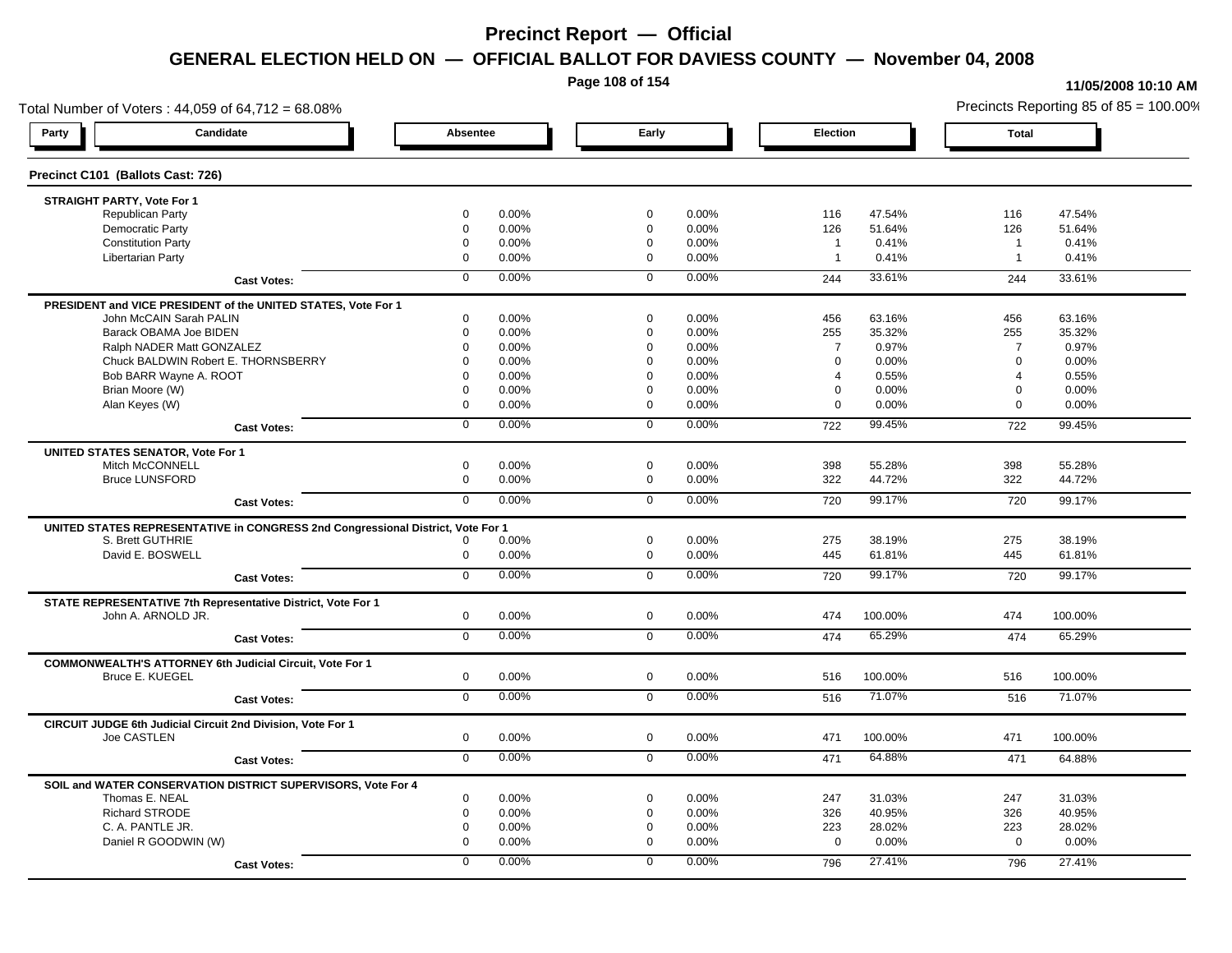|                                                                                              |          |       | Page 109 of 154 |          |                 |         |              |         | 11/05/2008 10:10 AM                    |
|----------------------------------------------------------------------------------------------|----------|-------|-----------------|----------|-----------------|---------|--------------|---------|----------------------------------------|
| Total Number of Voters: $44,059$ of $64,712 = 68.08\%$                                       |          |       |                 |          |                 |         |              |         | Precincts Reporting 85 of 85 = 100.00% |
| Candidate<br>Party                                                                           | Absentee |       |                 | Early    | <b>Election</b> |         | <b>Total</b> |         |                                        |
| Precinct C101 (Ballots Cast: 726)                                                            |          |       |                 |          |                 |         |              |         |                                        |
| <b>MEMBER BOARD of EDUCATION 4th Educational District, Vote For 1</b><br>Frank G. RINEY III. |          | 0.00% |                 | $0.00\%$ | 474             | 100.00% | 474          | 100.00% |                                        |
| <b>Cast Votes:</b>                                                                           |          | 0.00% |                 | 0.00%    | 474             | 65.29%  | 474          | 65.29%  |                                        |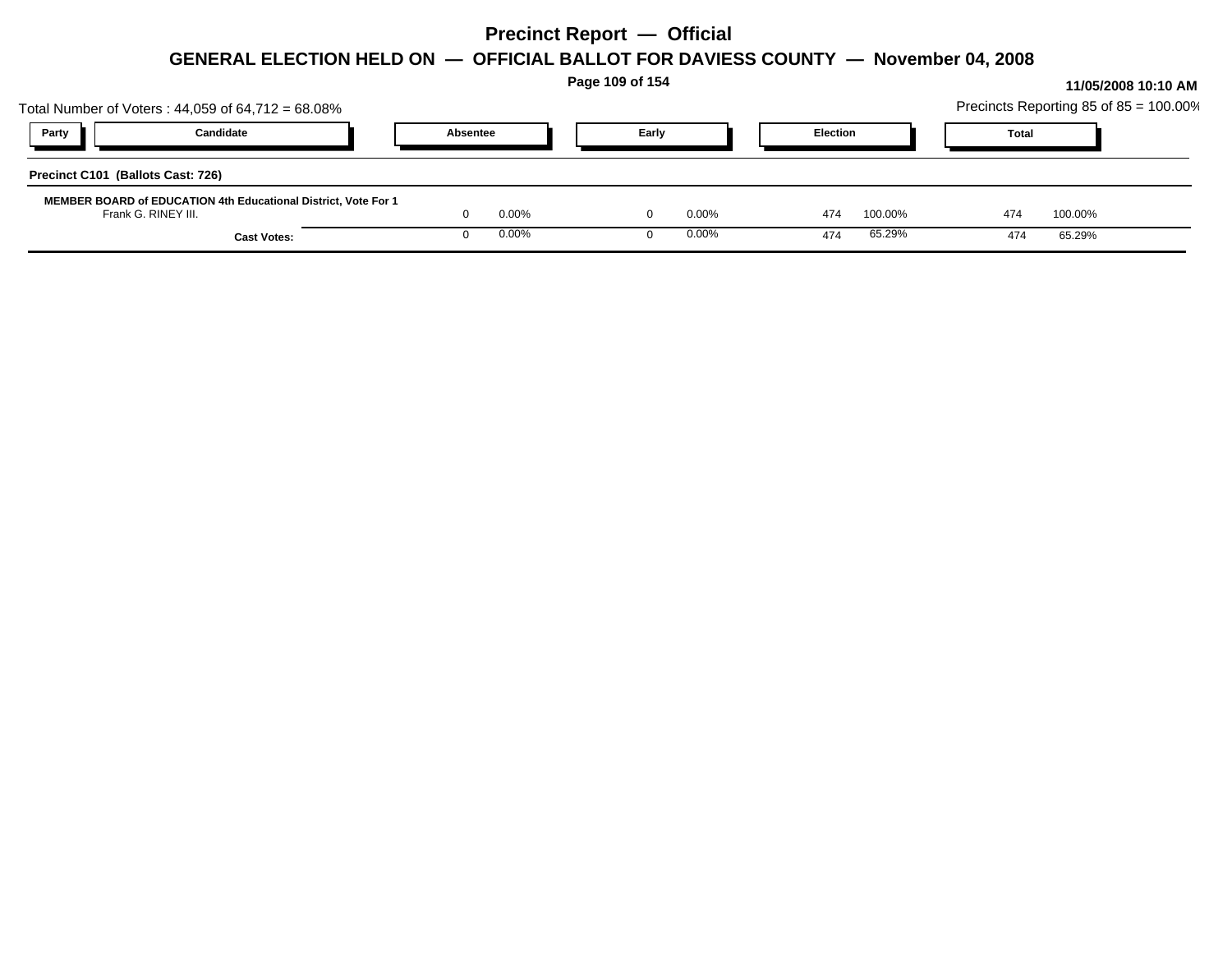**Page 110 of 154**

#### **11/05/2008 10:10 AM**

Total Number of Voters : 44,059 of 64,712 = 68.08% Precincts Reporting 85 of 85 = 100.00% **Party Candidate Absentee Early Election Total Precinct C102 (Ballots Cast: 533) STRAIGHT PARTY, Vote For 1** Republican Party 0 0.00% 0 0.00% 65 33.85% 65 33.85% Democratic Party 0 0.00% 0 0.00% 125 65.10% 125 65.10% Constitution Party 0 0.00% 0 0.00% 1 0.52% 1 0.52% Libertarian Party 0 0.00% 0 0.00% 1 0.52% 1 0.52% **Cast Votes:** 0 0.00% 0 0.00% 192 36.02% 192 36.02% **PRESIDENT and VICE PRESIDENT of the UNITED STATES, Vote For 1** John McCAIN Sarah PALIN John McCAIN Sarah PALIN 0 0.00% 0 0.00% 277 52.76% 277 52.76% Barack OBAMA Joe BIDEN 0 0.00% 0 0.00% 237 45.14% 237 45.14% Ralph NADER Matt GONZALEZ 0 0.00% 0 0.00% 9 1.71% 9 1.71% Chuck BALDWIN Robert E. THORNSBERRY 0 0.00% 0 0.00% 1 0.19% 1 0.19% Bob BARR Wayne A. ROOT **1** 0.19% 0 0.00% 0 0.00% 0 0.00% 1 0.19% 1 0.19% 1 0.19% Brian Moore (W) 0 0.00% 0 0.00% 0 0.00% 0 0.00% Alan Keyes (W) 0 0.00% 0 0.00% 0 0.00% 0 0.00% **Cast Votes:** 0 0.00% 0 0.00% 525 98.50% 525 98.50% **UNITED STATES SENATOR, Vote For 1** Mitch McCONNELL 0 0.00% 0 0.00% 254 48.20% 254 48.20% Bruce LUNSFORD 0 0.00% 0 0.00% 273 51.80% 273 51.80% **Cast Votes:** 0 0.00% 0 0.00% 527 98.87% 527 98.87% **UNITED STATES REPRESENTATIVE in CONGRESS 2nd Congressional District, Vote For 1** S. Brett GUTHRIE 0 0.00% 0 0.00% 167 31.57% 167 31.57% David E. BOSWELL 0 0.00% 0 0.00% 362 68.43% 362 68.43% **Cast Votes:** 0 0.00% 0 0.00% 529 99.25% 529 99.25% **STATE REPRESENTATIVE 7th Representative District, Vote For 1** John A. ARNOLD JR. 0 0.00% 0 0.00% 393 100.00% 393 100.00% **Cast Votes:** 0 0.00% 0 0.00% 393 73.73% 393 73.73% **COMMONWEALTH'S ATTORNEY 6th Judicial Circuit, Vote For 1** Bruce E. KUEGEL 0 0.00% 0 0.00% 410 100.00% 410 100.00% **Cast Votes:** 0 0.00% 0 0.00% 410 76.92% 410 76.92% **CIRCUIT JUDGE 6th Judicial Circuit 2nd Division, Vote For 1** Joe CASTLEN 0 0.00% 0 0.00% 383 100.00% 383 100.00% **Cast Votes:** 0 0.00% 0 0.00% 383 71.86% 383 71.86% **SOIL and WATER CONSERVATION DISTRICT SUPERVISORS, Vote For 4** Thomas E. NEAL 0 0.00% 0 0.00% 169 25.92% 169 25.92% Richard STRODE 0 0.00% 0 0.00% 338 51.84% 338 51.84% C. A. PANTLE JR. 0 0.00% 0 0.00% 145 22.24% 145 22.24% Daniel R GOODWIN (W) 0 0.00% 0 0.00% 0 0.00% 0 0.00% **Cast Votes:** 0 0.00% 0 0.00% 652 30.58% 652 30.58%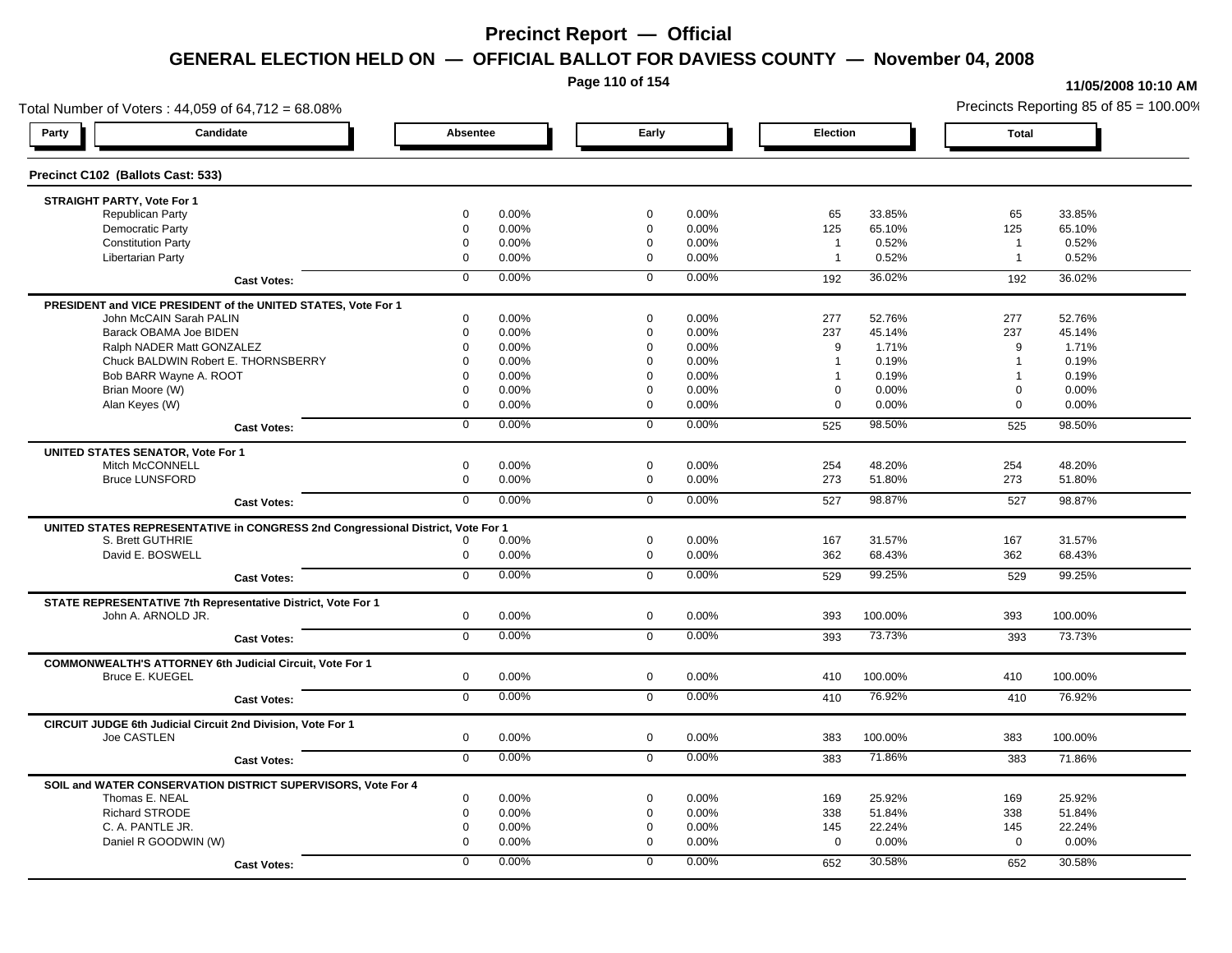|                                                                                       |          |       | Page 111 of 154 |          |                 |         |                                        |         | 11/05/2008 10:10 AM |
|---------------------------------------------------------------------------------------|----------|-------|-----------------|----------|-----------------|---------|----------------------------------------|---------|---------------------|
| Total Number of Voters: $44,059$ of $64,712 = 68.08\%$                                |          |       |                 |          |                 |         | Precincts Reporting 85 of 85 = 100.00% |         |                     |
| Candidate<br>Party                                                                    | Absentee |       | Early           |          | <b>Election</b> |         | <b>Total</b>                           |         |                     |
| Precinct C102 (Ballots Cast: 533)                                                     |          |       |                 |          |                 |         |                                        |         |                     |
| MEMBER BOARD of EDUCATION 4th Educational District, Vote For 1<br>Frank G. RINEY III. |          | 0.00% |                 | $0.00\%$ | 379             | 100.00% | 379                                    | 100.00% |                     |
| <b>Cast Votes:</b>                                                                    |          | 0.00% |                 | $0.00\%$ | 379             | 71.11%  | 379                                    | 71.11%  |                     |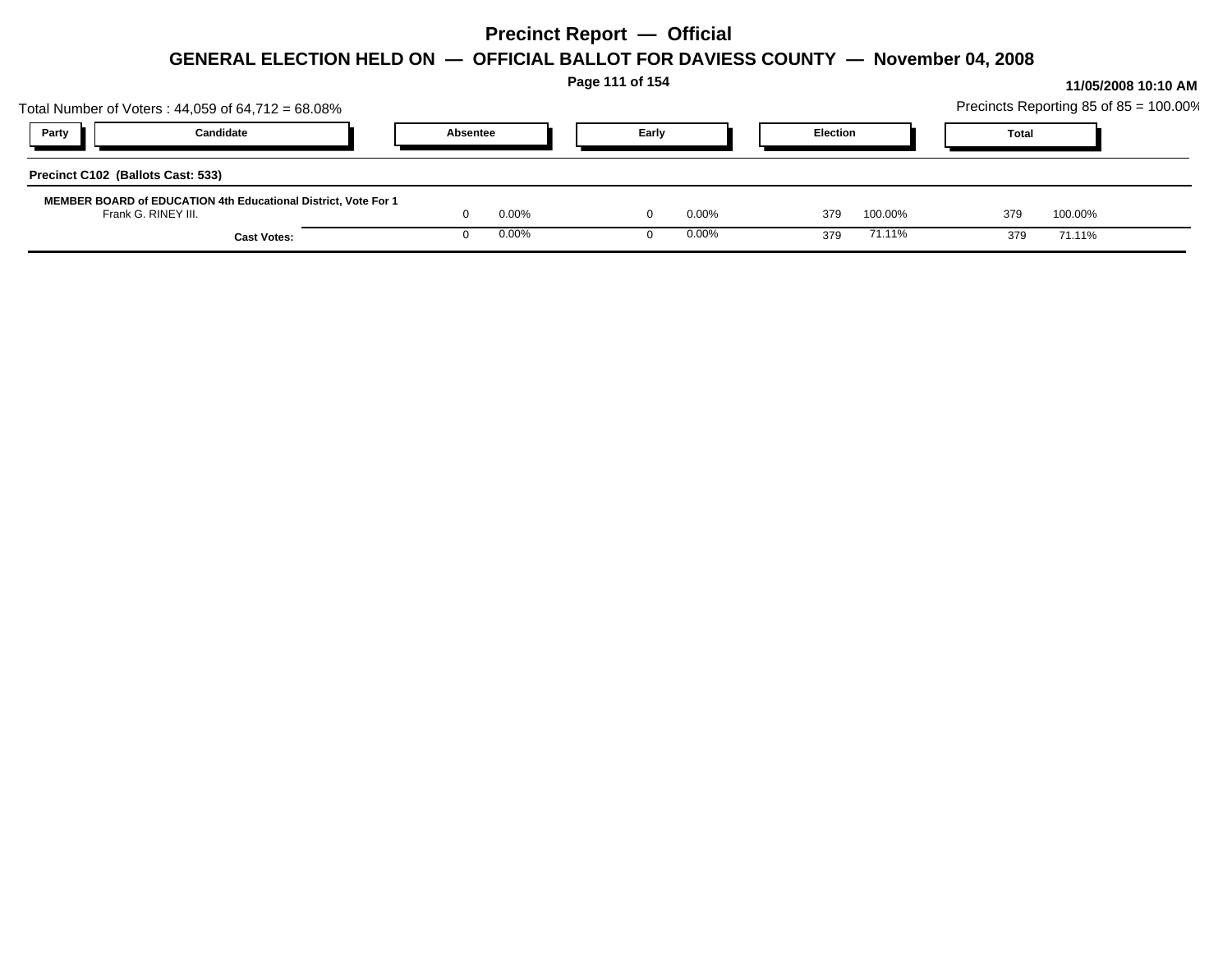**Page 112 of 154**

#### **11/05/2008 10:10 AM**

Total Number of Voters : 44,059 of 64,712 = 68.08% Precincts Reporting 85 of 85 = 100.00% **Party Candidate Absentee Early Election Total Precinct D102 (Ballots Cast: 467) STRAIGHT PARTY, Vote For 1** Republican Party 0 0.00% 0 0.00% 70 33.02% 70 33.02% Democratic Party 0 0.00% 0 0.00% 140 66.04% 140 66.04% Constitution Party 0 0.00% 0 0.00% 0 0.00% 0 0.00% Libertarian Party 0 0.00% 0 0.00% 2 0.94% 2 0.94% **Cast Votes:** 0 0.00% 0 0.00% 212 45.40% 212 45.40% **PRESIDENT and VICE PRESIDENT of the UNITED STATES, Vote For 1** John McCAIN Sarah PALIN John McCAIN Sarah PALIN 0 0.00% 0 0.00% 226 49.02% 226 49.02% Barack OBAMA Joe BIDEN 0 0.00% 0 0.00% 226 49.02% 226 49.02% Ralph NADER Matt GONZALEZ 0 0.00% 0 0.00% 8 1.74% 8 1.74% Chuck BALDWIN Robert E. THORNSBERRY 0 0.00% 0 0.00% 0 0.00% 0 0.00% Bob BARR Wayne A. ROOT **1** 0.22% 1 0.22% 1 0.22% 1 0.22% 1 0.22% 1 0.22% 1 0.22% 1 0.22% 1 0.22% 1 0.22% 1 0.22% 1 0.22% 1 0.22% 1 0.22% 1 0.22% 1 0.22% 1 0.22% 1 0.22% 1 0.22% 1 0.22% 1 0.22% 1 0.22% 1 0.22% 1 0.22% 1 0.2 Brian Moore (W) 0 0.00% 0 0.00% 0 0.00% 0 0.00% Alan Keyes (W) 0 0.00% 0 0.00% 0 0.00% 0 0.00% **Cast Votes:** 0 0.00% 0 0.00% 461 98.72% 461 98.72% **UNITED STATES SENATOR, Vote For 1** Mitch McCONNELL 0 0.00% 0 0.00% 220 48.03% 220 48.03% Bruce LUNSFORD 0 0.00% 0 0.00% 238 51.97% 238 51.97% **Cast Votes:** 0 0.00% 0 0.00% 458 98.07% 458 98.07% **UNITED STATES REPRESENTATIVE in CONGRESS 2nd Congressional District, Vote For 1** S. Brett GUTHRIE 0 0.00% 0 0.00% 125 27.11% 125 27.11% David E. BOSWELL 0 0.00% 0 0.00% 336 72.89% 336 72.89% **Cast Votes:** 0 0.00% 0 0.00% 461 98.72% 461 98.72% **STATE REPRESENTATIVE 7th Representative District, Vote For 1** John A. ARNOLD JR. 0 0.00% 0 0.00% 348 100.00% 348 100.00% **Cast Votes:** 0 0.00% 0 0.00% 348 74.52% 348 74.52% **COMMONWEALTH'S ATTORNEY 6th Judicial Circuit, Vote For 1** Bruce E. KUEGEL 0 0.00% 0 0.00% 362 100.00% 362 100.00% **Cast Votes:** 0 0.00% 0 0.00% 362 77.52% 362 77.52% **CIRCUIT JUDGE 6th Judicial Circuit 2nd Division, Vote For 1** Joe CASTLEN 0 0.00% 0 0.00% 319 100.00% 319 100.00% **Cast Votes:** 0 0.00% 0 0.00% 319 68.31% 319 68.31% **SOIL and WATER CONSERVATION DISTRICT SUPERVISORS, Vote For 4** Thomas E. NEAL 0 0.00% 0 0.00% 166 33.33% 166 33.33% Richard STRODE 0 0.00% 0 0.00% 201 40.36% 201 40.36% C. A. PANTLE JR. 0 0.00% 0 0.00% 131 26.31% 131 26.31% Daniel R GOODWIN (W) 0 0.00% 0 0.00% 0 0.00% 0 0.00% **Cast Votes:** 0 0.00% 0 0.00% 498 26.66% 498 26.66%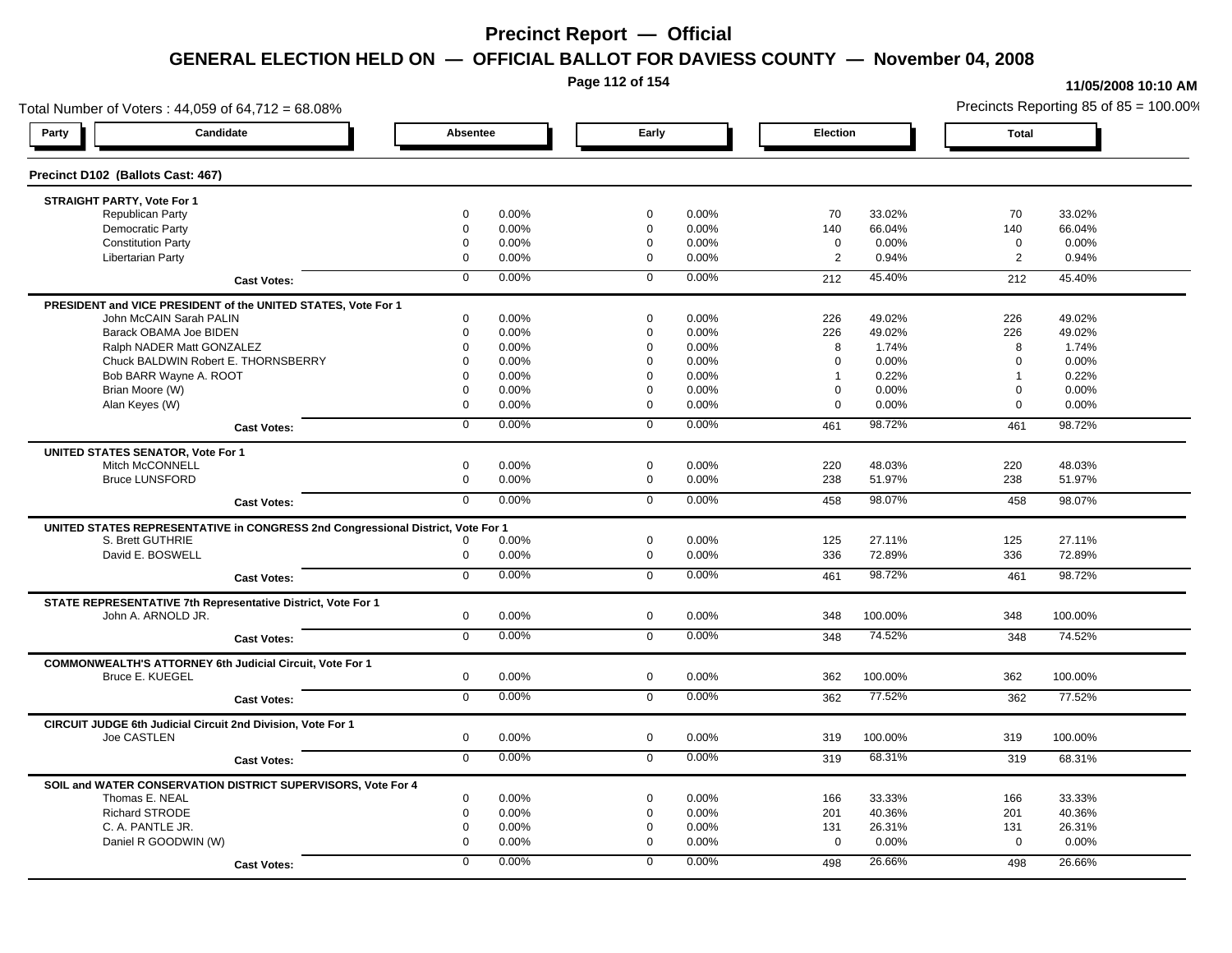|                                                                                       |          |       | Page 113 of 154 |          |                 |         |              |                                        | 11/05/2008 10:10 AM |
|---------------------------------------------------------------------------------------|----------|-------|-----------------|----------|-----------------|---------|--------------|----------------------------------------|---------------------|
| Total Number of Voters: $44,059$ of $64,712 = 68.08\%$                                |          |       |                 |          |                 |         |              | Precincts Reporting 85 of 85 = 100.00% |                     |
| Candidate<br>Party                                                                    | Absentee |       | Early           |          | <b>Election</b> |         | <b>Total</b> |                                        |                     |
| Precinct D102 (Ballots Cast: 467)                                                     |          |       |                 |          |                 |         |              |                                        |                     |
| MEMBER BOARD of EDUCATION 4th Educational District, Vote For 1<br>Frank G. RINEY III. |          | 0.00% |                 | $0.00\%$ | 320             | 100.00% | 320          | 100.00%                                |                     |
| <b>Cast Votes:</b>                                                                    |          | 0.00% |                 | $0.00\%$ | 320             | 68.52%  | 320          | 68.52%                                 |                     |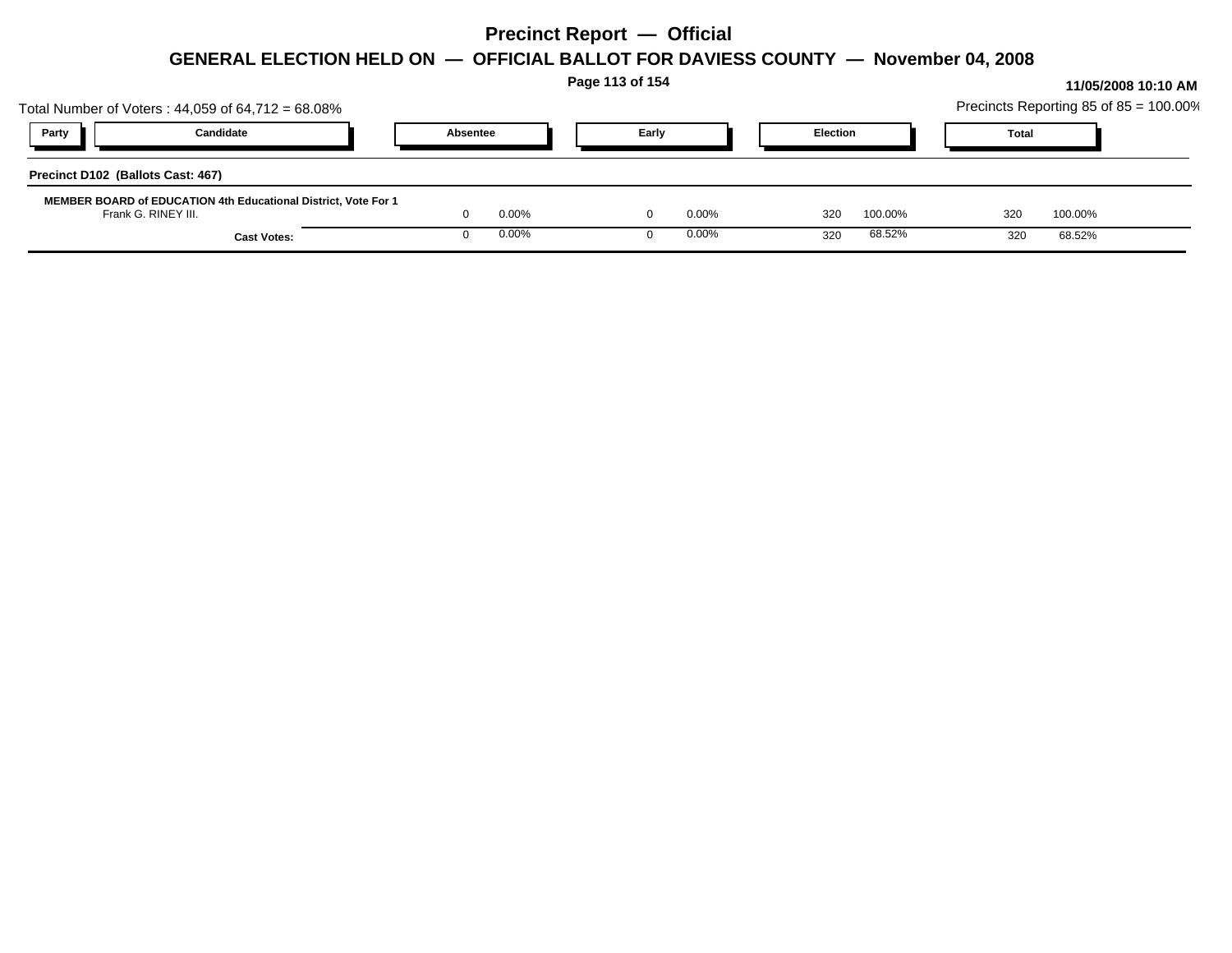**Page 114 of 154**

#### **11/05/2008 10:10 AM**

Total Number of Voters : 44,059 of 64,712 = 68.08% Precincts Reporting 85 of 85 = 100.00% **Party Candidate Absentee Early Election Total Precinct D103 (Ballots Cast: 282) STRAIGHT PARTY, Vote For 1** Republican Party 0 0.00% 0 0.00% 54 49.54% 54 49.54% Democratic Party 0 0.00% 0 0.00% 54 49.54% 54 49.54% Constitution Party 0 0.00% 0 0.00% 1 0.92% 1 0.92% Libertarian Party 0 0.00% 0 0.00% 0 0.00% 0 0.00% **Cast Votes:** 0 0.00% 0 0.00% 109 38.65% 109 38.65% **PRESIDENT and VICE PRESIDENT of the UNITED STATES, Vote For 1** John McCAIN Sarah PALIN John McCAIN Sarah PALIN 0 0.00% 0 0.00% 156 55.91% 156 55.91% Barack OBAMA Joe BIDEN 0 0.00% 0 0.00% 117 41.94% 117 41.94% Ralph NADER Matt GONZALEZ 0 0.00% 0 0.00% 4 1.43% 4 1.43% Chuck BALDWIN Robert E. THORNSBERRY 0 0.00% 0 0.00% 0 0.00% 0 0.00% Bob BARR Wayne A. ROOT **2 2 0.72% 2 0.72% 2 0.72% 2 0.72%** 2 0.72% 2 0.72% 2 0.72% 2 0.72% Brian Moore (W) 0 0.00% 0 0.00% 0 0.00% 0 0.00% Alan Keyes (W) 0 0.00% 0 0.00% 0 0.00% 0 0.00% **Cast Votes:** 0 0.00% 0 0.00% 279 98.94% 279 98.94% **UNITED STATES SENATOR, Vote For 1** Mitch McCONNELL 0 0.00% 0 0.00% 149 53.60% 149 53.60% Bruce LUNSFORD 0 0.00% 0 0.00% 129 46.40% 129 46.40% **Cast Votes:** 0 0.00% 0 0.00% 278 98.58% 278 98.58% **UNITED STATES REPRESENTATIVE in CONGRESS 2nd Congressional District, Vote For 1** S. Brett GUTHRIE 0 0.00% 0 0.00% 95 33.81% 95 33.81% David E. BOSWELL 0 0.00% 0 0.00% 186 66.19% 186 66.19% **Cast Votes:** 0 0.00% 0 0.00% 281 99.65% 281 99.65% **STATE REPRESENTATIVE 12th Representative District, Vote For 1** Jim GOOCH JR. 0 0.00% 0 0.00% 197 100.00% 197 100.00% **Cast Votes:** 0 0.00% 0 0.00% 197 69.86% 197 69.86% **COMMONWEALTH'S ATTORNEY 6th Judicial Circuit, Vote For 1** Bruce E. KUEGEL 0 0.00% 0 0.00% 221 100.00% 221 100.00% **Cast Votes:** 0 0.00% 0 0.00% 221 78.37% 221 78.37% **CIRCUIT JUDGE 6th Judicial Circuit 2nd Division, Vote For 1** Joe CASTLEN 0 0.00% 0 0.00% 195 100.00% 195 100.00% **Cast Votes:** 0 0.00% 0 0.00% 195 69.15% 195 69.15% **SOIL and WATER CONSERVATION DISTRICT SUPERVISORS, Vote For 4** Thomas E. NEAL 0 0.00% 0 0.00% 80 28.47% 80 28.47% Richard STRODE 0 0.00% 0 0.00% 124 44.13% 124 44.13% C. A. PANTLE JR. 0 0.00% 0 0.00% 77 27.40% 77 27.40% Daniel R GOODWIN (W) 0 0.00% 0 0.00% 0 0.00% 0 0.00% **Cast Votes:** 0 0.00% 0 0.00% 281 24.91% 281 24.91%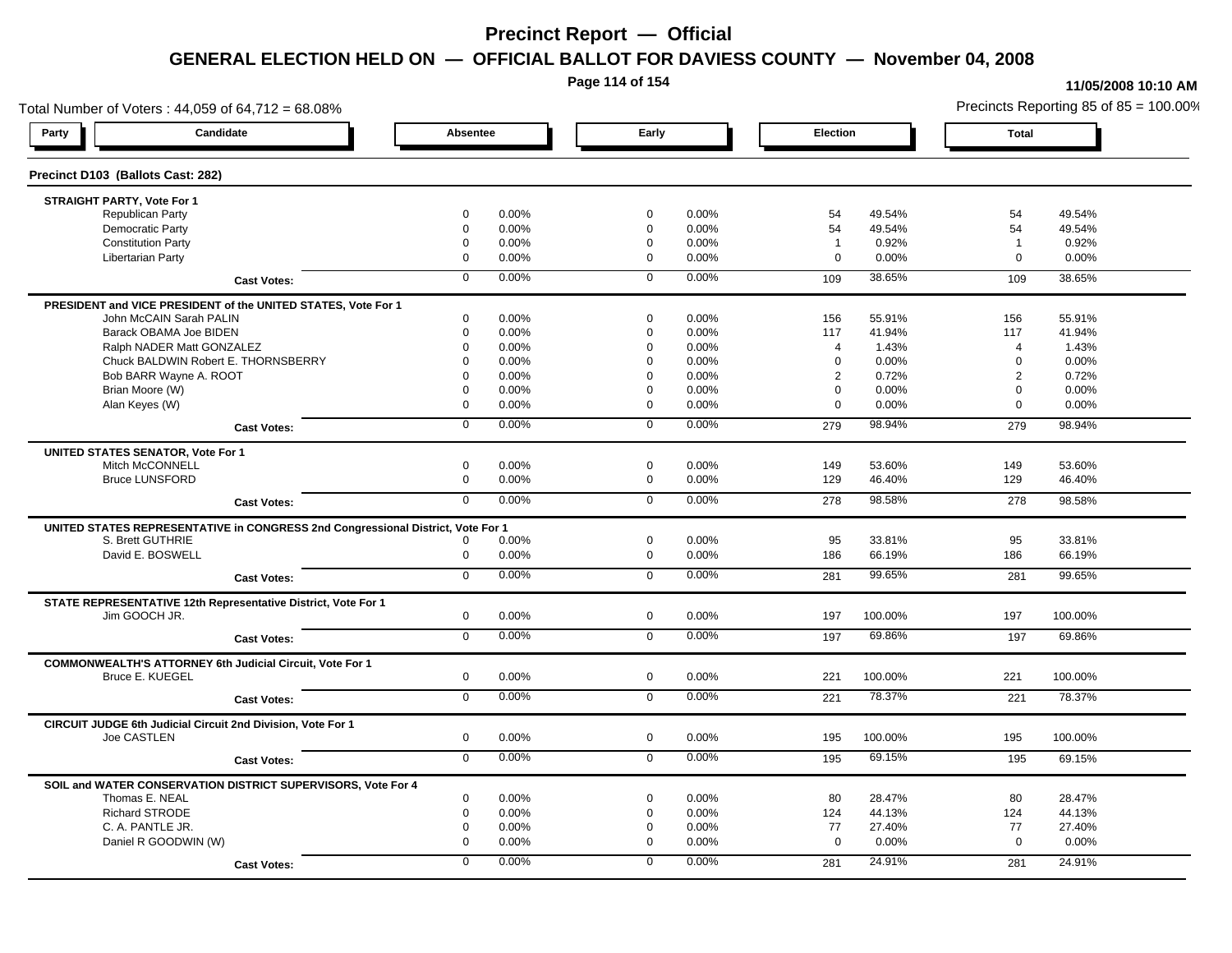|                                                                                                     |          |       | Page 115 of 154 |       | 11/05/2008 10:10 AM<br>Precincts Reporting 85 of 85 = 100.00% |                 |         |  |              |         |  |
|-----------------------------------------------------------------------------------------------------|----------|-------|-----------------|-------|---------------------------------------------------------------|-----------------|---------|--|--------------|---------|--|
| Total Number of Voters: $44,059$ of $64,712 = 68.08\%$                                              |          |       |                 |       |                                                               |                 |         |  |              |         |  |
| Party<br>Candidate                                                                                  | Absentee |       |                 | Early |                                                               | <b>Election</b> |         |  | <b>Total</b> |         |  |
| Precinct D103 (Ballots Cast: 282)<br>MEMBER BOARD of EDUCATION 4th Educational District, Vote For 1 |          |       |                 |       |                                                               |                 |         |  |              |         |  |
| Frank G. RINEY III.                                                                                 |          | 0.00% |                 |       | $0.00\%$                                                      | 201             | 100.00% |  | 201          | 100.00% |  |
| <b>Cast Votes:</b>                                                                                  |          | 0.00% |                 |       | $0.00\%$                                                      | 201             | 71.28%  |  | 201          | 71.28%  |  |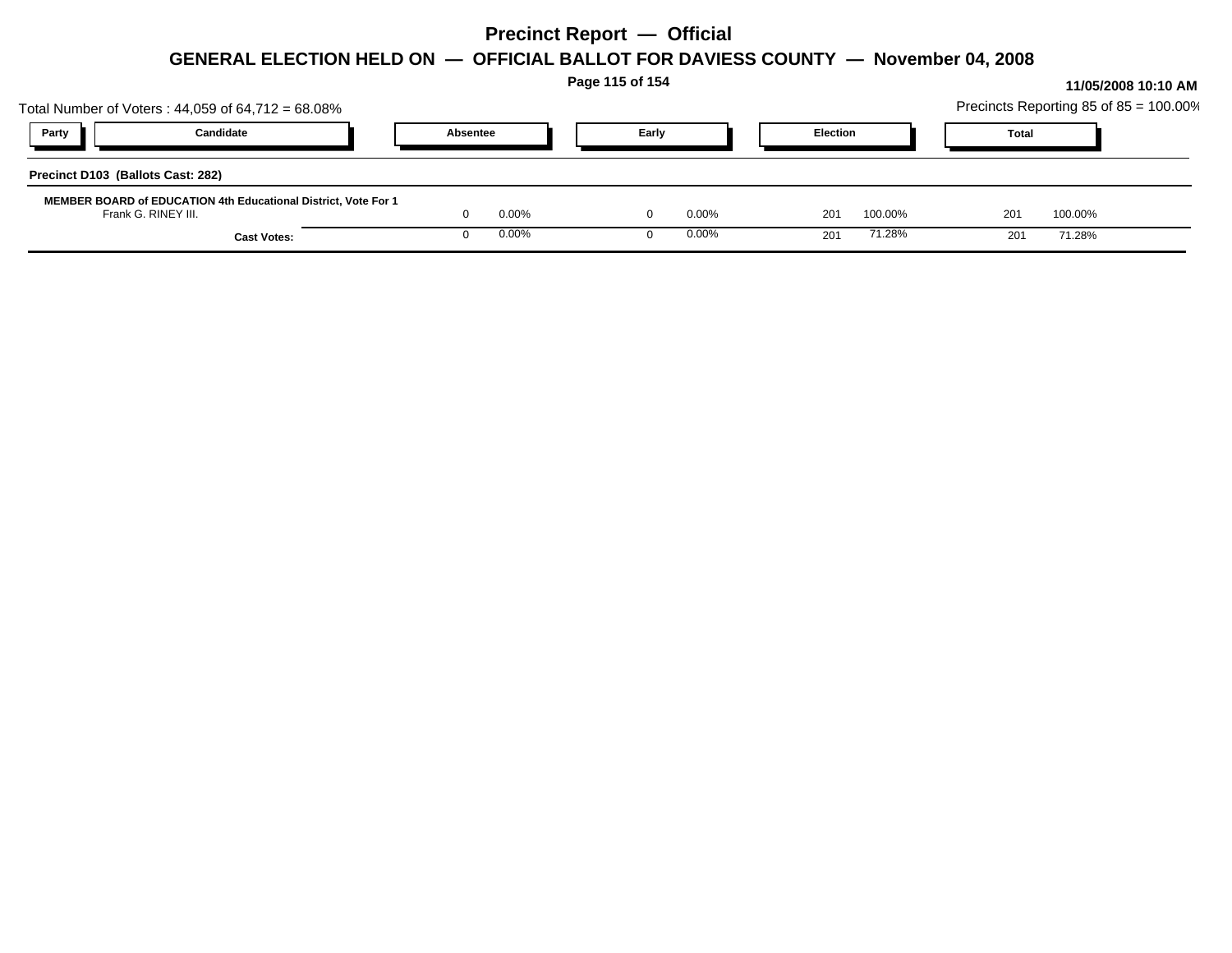**Page 116 of 154**

#### **11/05/2008 10:10 AM**

Total Number of Voters : 44,059 of 64,712 = 68.08% Precincts Reporting 85 of 85 = 100.00% **Party Candidate Absentee Early Election Total Precinct E101 (Ballots Cast: 618) STRAIGHT PARTY, Vote For 1** Republican Party 0 0.00% 0 0.00% 125 49.60% 125 49.60% Democratic Party 0 0.00% 0 0.00% 121 48.02% 121 48.02% Constitution Party 0 0.00% 0 0.00% 3 1.19% 3 1.19% Libertarian Party 0 0.00% 0 0.00% 3 1.19% 3 1.19% **Cast Votes:** 0 0.00% 0 0.00% 252 40.78% 252 40.78% **PRESIDENT and VICE PRESIDENT of the UNITED STATES, Vote For 1** John McCAIN Sarah PALIN John McCAIN Sarah PALIN 0 0.00% 0 0.00% 380 62.30% 380 62.30% Barack OBAMA Joe BIDEN 0 0.00% 0 0.00% 220 36.07% 220 36.07% Ralph NADER Matt GONZALEZ 0 0.00% 0 0.00% 7 1.15% 7 1.15% Chuck BALDWIN Robert E. THORNSBERRY 0 0.00% 0 0.00% 3 0.49% 3 0.49%  $Bob$  BARR Wayne A. ROOT  $0.00\%$   $0.00\%$   $0.00\%$   $0.00\%$   $0.00\%$   $0.00\%$   $0.00\%$   $0.00\%$ Brian Moore (W) 0 0.00% 0 0.00% 0 0.00% 0 0.00% Alan Keyes (W) 0 0.00% 0 0.00% 0 0.00% 0 0.00% **Cast Votes:** 0 0.00% 0 0.00% 610 98.71% 610 98.71% **UNITED STATES SENATOR, Vote For 1** Mitch McCONNELL 0 0.00% 0 0.00% 349 57.69% 349 57.69% Bruce LUNSFORD 0 0.00% 0 0.00% 256 42.31% 256 42.31% **Cast Votes:** 0 0.00% 0 0.00% 605 97.90% 605 97.90% **UNITED STATES REPRESENTATIVE in CONGRESS 2nd Congressional District, Vote For 1** S. Brett GUTHRIE 0 0.00% 0 0.00% 240 39.67% 240 39.67% David E. BOSWELL 0 0.00% 0 0.00% 365 60.33% 365 60.33% **Cast Votes:** 0 0.00% 0 0.00% 605 97.90% 605 97.90% **STATE REPRESENTATIVE 12th Representative District, Vote For 1** Jim GOOCH JR. 0 0.00% 0 0.00% 424 100.00% 424 100.00% **Cast Votes:** 0 0.00% 0 0.00% 424 68.61% 424 68.61% **COMMONWEALTH'S ATTORNEY 6th Judicial Circuit, Vote For 1** Bruce E. KUEGEL 0 0.00% 0 0.00% 451 100.00% 451 100.00% **Cast Votes:** 0 0.00% 0 0.00% 451 72.98% 451 72.98% **CIRCUIT JUDGE 6th Judicial Circuit 2nd Division, Vote For 1** Joe CASTLEN 0 0.00% 0 0.00% 420 100.00% 420 100.00% **Cast Votes:** 0 0.00% 0 0.00% 420 67.96% 420 67.96% **SOIL and WATER CONSERVATION DISTRICT SUPERVISORS, Vote For 4** Thomas E. NEAL 0 0.00% 0 0.00% 227 34.08% 227 34.08% Richard STRODE 0 0.00% 0 0.00% 255 38.29% 255 38.29% C. A. PANTLE JR. 0 0.00% 0 0.00% 184 27.63% 184 27.63% Daniel R GOODWIN (W) 0 0.00% 0 0.00% 0 0.00% 0 0.00% **Cast Votes:** 0 0.00% 0 0.00% 666 26.94% 666 26.94%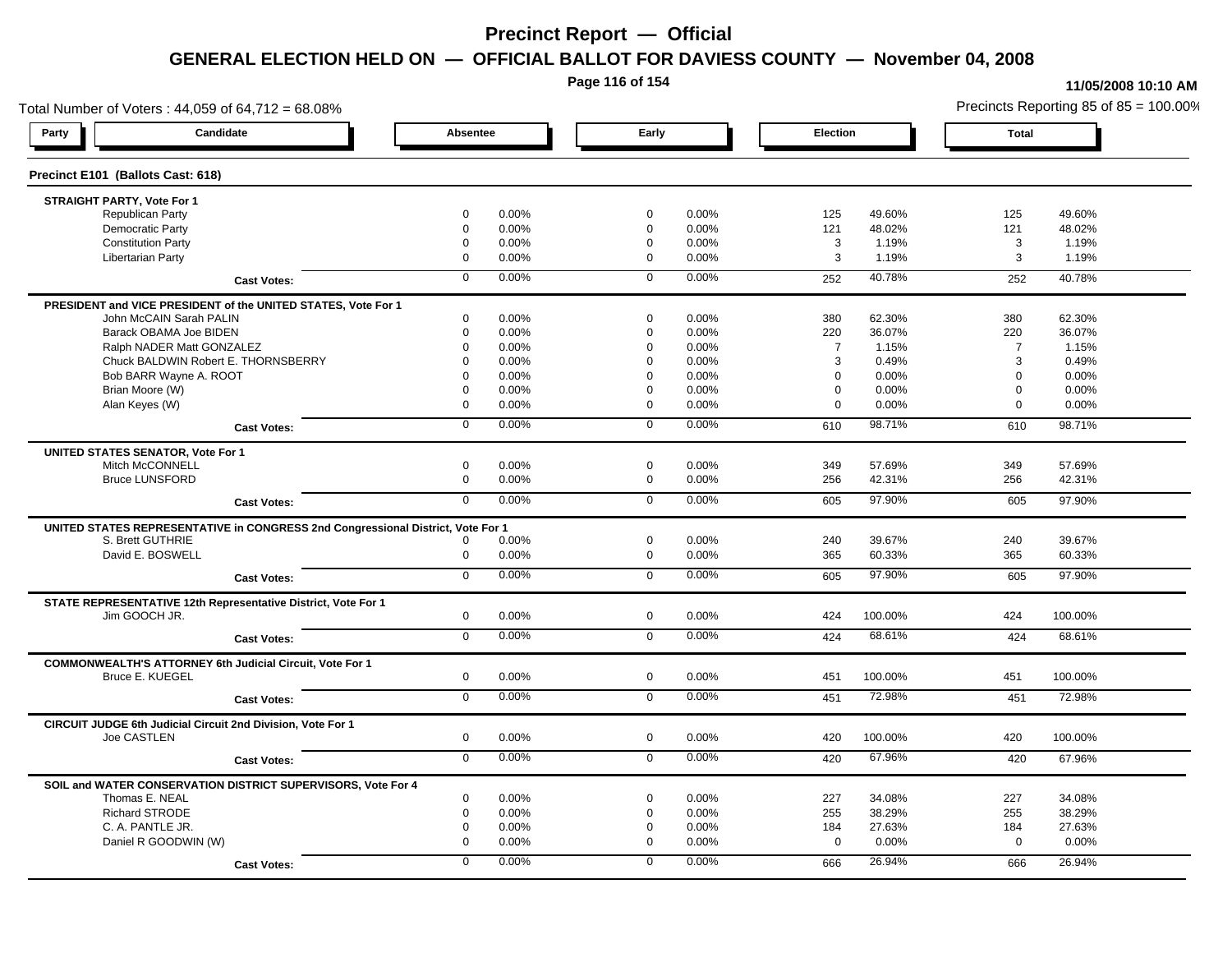|                                                                                       |                    |          |       | Page 117 of 154 | 11/05/2008 10:10 AM |                 |         |  |              |         |                                        |
|---------------------------------------------------------------------------------------|--------------------|----------|-------|-----------------|---------------------|-----------------|---------|--|--------------|---------|----------------------------------------|
| Total Number of Voters: $44,059$ of $64,712 = 68.08\%$                                |                    |          |       |                 |                     |                 |         |  |              |         | Precincts Reporting 85 of 85 = 100.00% |
| Party                                                                                 | Candidate          | Absentee |       | Early           |                     | <b>Election</b> |         |  | <b>Total</b> |         |                                        |
| Precinct E101 (Ballots Cast: 618)                                                     |                    |          |       |                 |                     |                 |         |  |              |         |                                        |
| MEMBER BOARD of EDUCATION 4th Educational District, Vote For 1<br>Frank G. RINEY III. |                    |          | 0.00% |                 | $0.00\%$            | 412             | 100.00% |  | 412          | 100.00% |                                        |
|                                                                                       | <b>Cast Votes:</b> |          | 0.00% |                 | $0.00\%$            | 412             | 66.67%  |  | 412          | 66.67%  |                                        |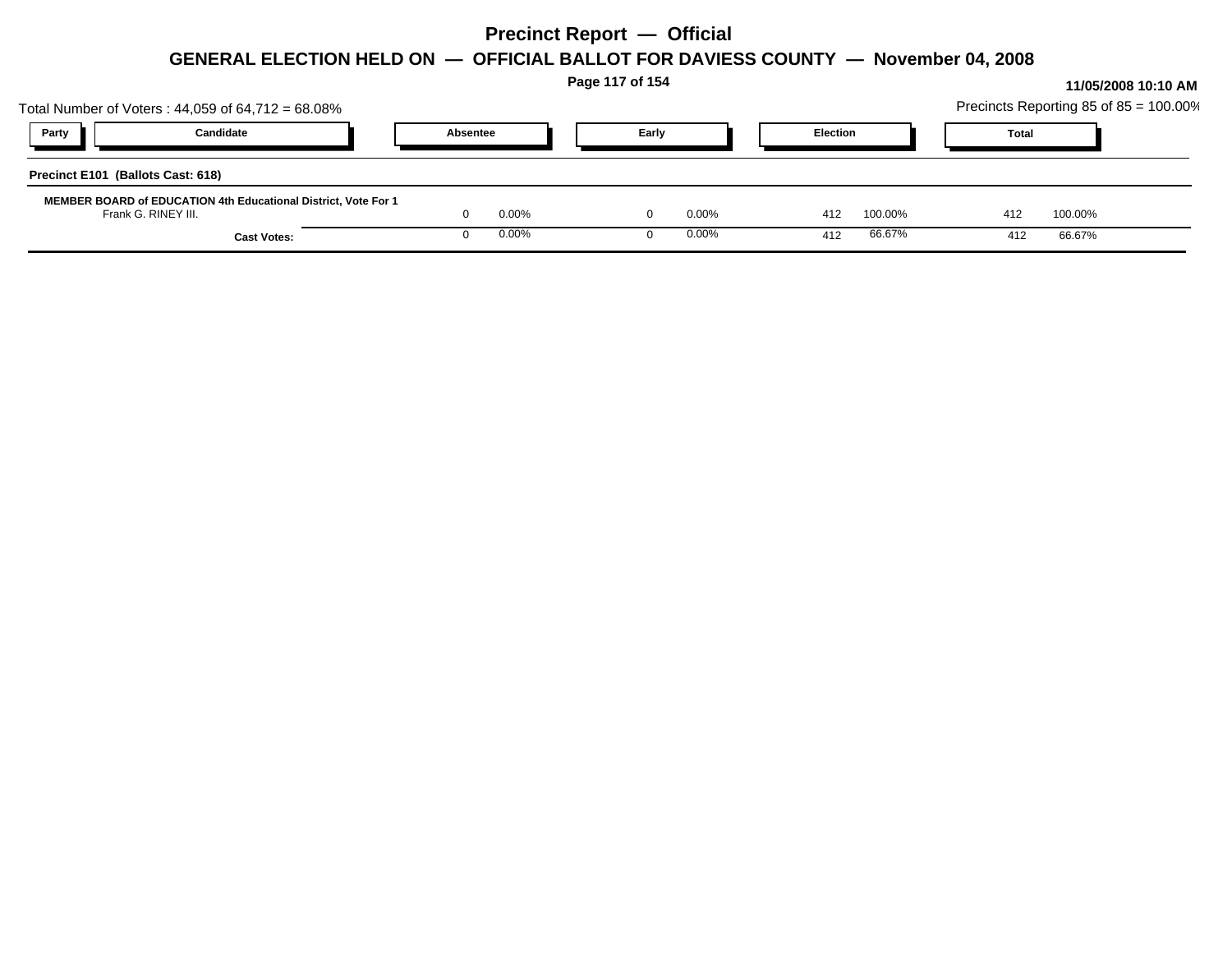**Page 118 of 154**

#### **11/05/2008 10:10 AM**

Total Number of Voters : 44,059 of 64,712 = 68.08% Precincts Reporting 85 of 85 = 100.00% **Party Candidate Absentee Early Election Total Precinct E102 (Ballots Cast: 645) STRAIGHT PARTY, Vote For 1** Republican Party 0 0.00% 0 0.00% 126 46.32% 126 46.32% Democratic Party 0 0.00% 0 0.00% 142 52.21% 142 52.21% Constitution Party 0 0.00% 0 0.00% 4 1.47% 4 1.47% Libertarian Party 0 0.00% 0 0.00% 0 0.00% 0 0.00% **Cast Votes:** 0 0.00% 0 0.00% 272 42.17% 272 42.17% **PRESIDENT and VICE PRESIDENT of the UNITED STATES, Vote For 1** John McCAIN Sarah PALIN John McCAIN Sarah PALIN 0 0.00% 0 0.00% 380 59.38% 380 59.38% Barack OBAMA Joe BIDEN 0 0.00% 0 0.00% 246 38.44% 246 38.44% Ralph NADER Matt GONZALEZ  $\begin{array}{cccc} 0 & 0.00\% & 0 & 0.00\% & 0.94\% & 6 & 0.94\% \end{array}$ Chuck BALDWIN Robert E. THORNSBERRY 0 0.00% 0 0.00% 5 0.78% 5 0.78% Bob BARR Wayne A. ROOT **8 2014 12:000 12:000 12:000 12:000** 10:00% 0 0.00% 3 0.47% 3 0.47% 3 0.47% Brian Moore (W) 0 0.00% 0 0.00% 0 0.00% 0 0.00% Alan Keyes (W) 0 0.00% 0 0.00% 0 0.00% 0 0.00% **Cast Votes:** 0 0.00% 0 0.00% 640 99.22% 640 99.22% **UNITED STATES SENATOR, Vote For 1** Mitch McCONNELL 0 0.00% 0 0.00% 363 56.72% 363 56.72% Bruce LUNSFORD 0 0.00% 0 0.00% 277 43.28% 277 43.28% **Cast Votes:** 0 0.00% 0 0.00% 640 99.22% 640 99.22% **UNITED STATES REPRESENTATIVE in CONGRESS 2nd Congressional District, Vote For 1** S. Brett GUTHRIE 0 0.00% 0 0.00% 282 44.27% 282 44.27% David E. BOSWELL 0 0.00% 0 0.00% 355 55.73% 355 55.73% **Cast Votes:** 0 0.00% 0 0.00% 637 98.76% 637 98.76% **STATE REPRESENTATIVE 12th Representative District, Vote For 1** Jim GOOCH JR. 0 0.00% 0 0.00% 436 100.00% 436 100.00% **Cast Votes:** 0 0.00% 0 0.00% 436 67.60% 436 67.60% **COMMONWEALTH'S ATTORNEY 6th Judicial Circuit, Vote For 1** Bruce E. KUEGEL 0 0.00% 0 0.00% 456 100.00% 456 100.00% **Cast Votes:** 0 0.00% 0 0.00% 456 70.70% 456 70.70% **CIRCUIT JUDGE 6th Judicial Circuit 2nd Division, Vote For 1** Joe CASTLEN 0 0.00% 0 0.00% 424 100.00% 424 100.00% **Cast Votes:** 0 0.00% 0 0.00% 424 65.74% 424 65.74% **SOIL and WATER CONSERVATION DISTRICT SUPERVISORS, Vote For 4** Thomas E. NEAL 0 0.00% 0 0.00% 239 34.14% 239 34.14% Richard STRODE 0 0.00% 0 0.00% 255 36.43% 255 36.43% C. A. PANTLE JR. 0 0.00% 0 0.00% 206 29.43% 206 29.43% Daniel R GOODWIN (W) 0 0.00% 0 0.00% 0 0.00% 0 0.00% **Cast Votes:** 0 0.00% 0 0.00% 700 27.13% 700 27.13%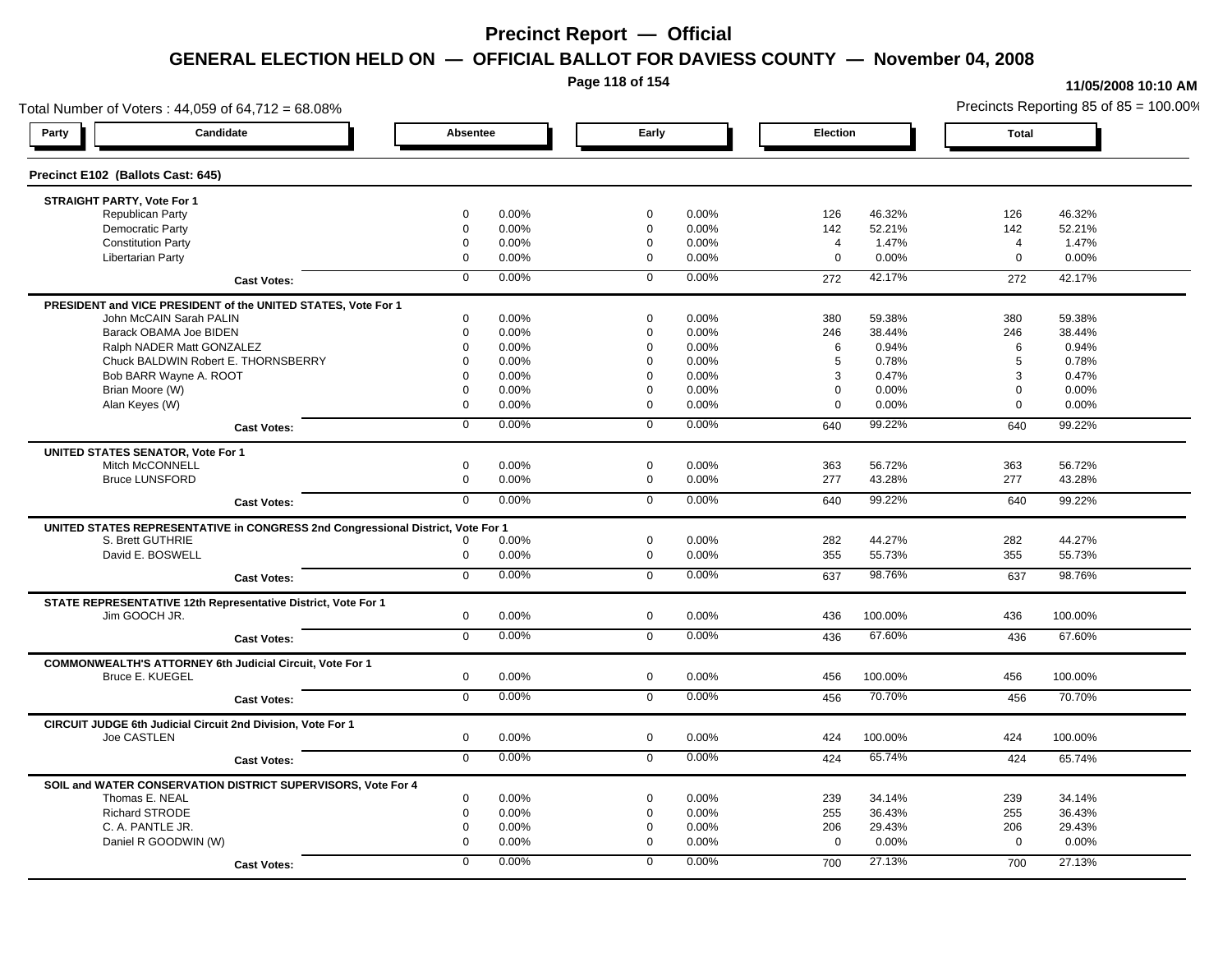| Total Number of Voters: $44,059$ of $64,712 = 68.08\%$                                                 |                    |          |                | Page 119 of 154 |                      |                 |                  |            |              |                  | 11/05/2008 10:10 AM<br>Precincts Reporting 85 of 85 = 100.00% |
|--------------------------------------------------------------------------------------------------------|--------------------|----------|----------------|-----------------|----------------------|-----------------|------------------|------------|--------------|------------------|---------------------------------------------------------------|
| Party<br>Candidate                                                                                     |                    | Absentee |                | Early           |                      | <b>Election</b> |                  |            | <b>Total</b> |                  |                                                               |
| Precinct E102 (Ballots Cast: 645)                                                                      |                    |          |                |                 |                      |                 |                  |            |              |                  |                                                               |
| MEMBER BOARD of EDUCATION 3rd Educational District, Vote For 1<br>Dianne Burns MACKEY<br>Joe H. OVERBY |                    |          | 0.00%<br>0.00% |                 | $0.00\%$<br>$0.00\%$ | 282<br>211      | 57.20%<br>42.80% | 282<br>211 |              | 57.20%<br>42.80% |                                                               |
|                                                                                                        | <b>Cast Votes:</b> |          | 0.00%          |                 | $0.00\%$             | 493             | 76.43%           |            | 493          | 76.43%           |                                                               |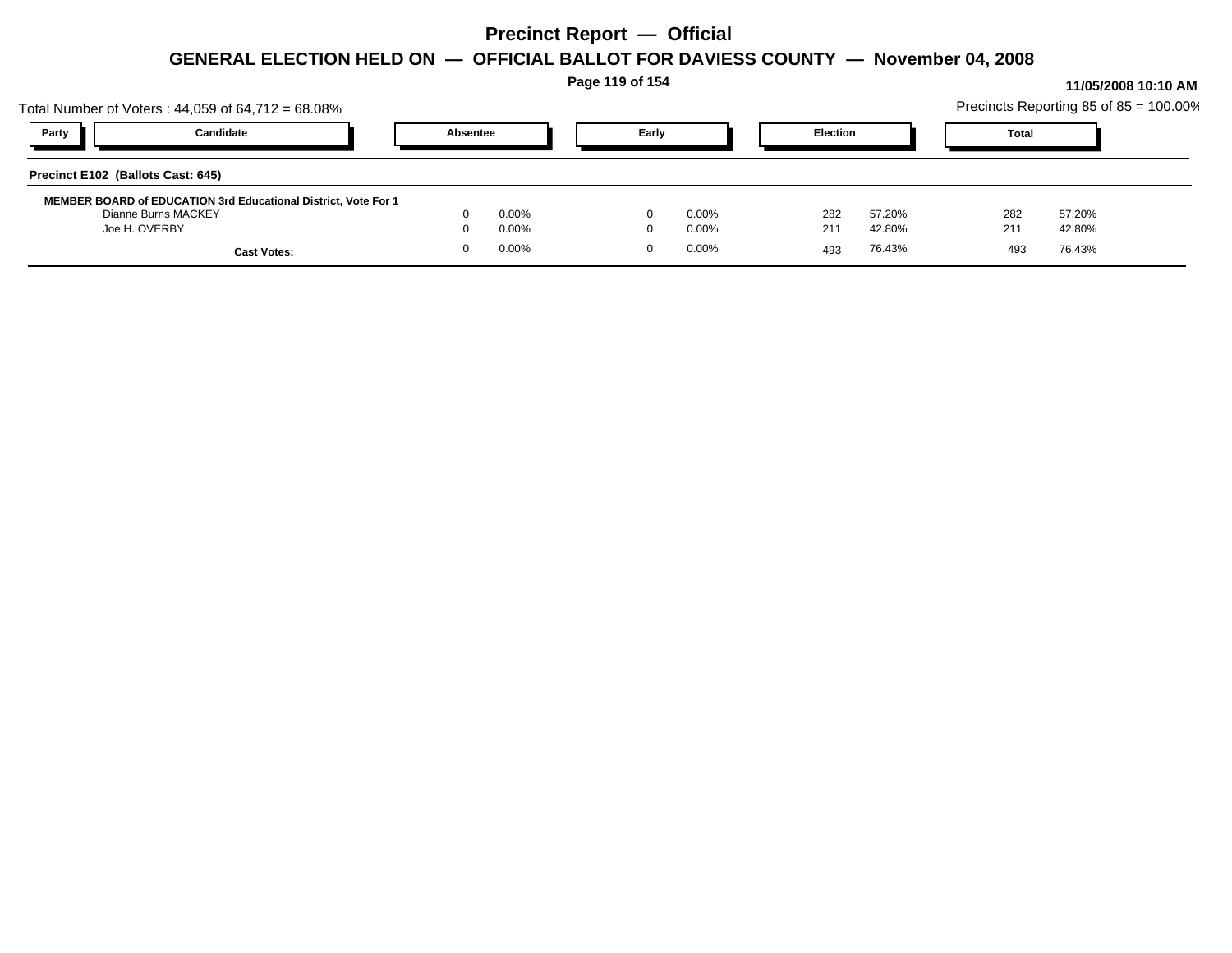**Page 120 of 154**

#### **11/05/2008 10:10 AM**

Total Number of Voters : 44,059 of 64,712 = 68.08% Precincts Reporting 85 of 85 = 100.00% **Party Candidate Absentee Early Election Total Precinct E103 (Ballots Cast: 444) STRAIGHT PARTY, Vote For 1** Republican Party 0 0.00% 0 0.00% 86 57.72% 86 57.72% Democratic Party 0 0.00% 0 0.00% 63 42.28% 63 42.28% Constitution Party 0 0.00% 0 0.00% 0 0.00% 0 0.00% Libertarian Party 0 0.00% 0 0.00% 0 0.00% 0 0.00% **Cast Votes:** 0 0.00% 0 0.00% 149 33.56% 149 33.56% **PRESIDENT and VICE PRESIDENT of the UNITED STATES, Vote For 1** John McCAIN Sarah PALIN John McCAIN Sarah PALIN 0 0.00% 0 0.00% 290 66.51% 290 66.51% Barack OBAMA Joe BIDEN 0 0.00% 0 0.00% 141 32.34% 141 32.34% Ralph NADER Matt GONZALEZ  $\begin{array}{cccc} 0 & 0.00\% & 0 & 0.00\% & 4 & 0.92\% \end{array}$  4 0.92% 4 0.92% Chuck BALDWIN Robert E. THORNSBERRY 0 0.00% 0 0.00% 1 0.23% 1 0.23%  $Bob$  BARR Wayne A. ROOT  $0.00\%$   $0.00\%$   $0.00\%$   $0.00\%$   $0.00\%$   $0.00\%$   $0.00\%$   $0.00\%$ Brian Moore (W) 0 0.00% 0 0.00% 0 0.00% 0 0.00% Alan Keyes (W) 0 0.00% 0 0.00% 0 0.00% 0 0.00% **Cast Votes:** 0 0.00% 0 0.00% 436 98.20% 436 98.20% **UNITED STATES SENATOR, Vote For 1** Mitch McCONNELL 0 0.00% 0 0.00% 270 61.93% 270 61.93% Bruce LUNSFORD 0 0.00% 0 0.00% 166 38.07% 166 38.07% **Cast Votes:** 0 0.00% 0 0.00% 436 98.20% 436 98.20% **UNITED STATES REPRESENTATIVE in CONGRESS 2nd Congressional District, Vote For 1** S. Brett GUTHRIE 0 0.00% 0 0.00% 187 42.60% 187 42.60% David E. BOSWELL 0 0.00% 0 0.00% 252 57.40% 252 57.40% **Cast Votes:** 0 0.00% 0 0.00% 439 98.87% 439 98.87% **STATE REPRESENTATIVE 12th Representative District, Vote For 1** Jim GOOCH JR. 0 0.00% 0 0.00% 280 100.00% 280 100.00% **Cast Votes:** 0 0.00% 0 0.00% 280 63.06% 280 63.06% **COMMONWEALTH'S ATTORNEY 6th Judicial Circuit, Vote For 1** Bruce E. KUEGEL 0 0.00% 0 0.00% 302 100.00% 302 100.00% **Cast Votes:** 0 0.00% 0 0.00% 302 68.02% 302 68.02% **CIRCUIT JUDGE 6th Judicial Circuit 2nd Division, Vote For 1** Joe CASTLEN 0 0.00% 0 0.00% 293 100.00% 293 100.00% **Cast Votes:** 0 0.00% 0 0.00% 293 65.99% 293 65.99% **SOIL and WATER CONSERVATION DISTRICT SUPERVISORS, Vote For 4** Thomas E. NEAL 0 0.00% 0 0.00% 156 31.01% 156 31.01% Richard STRODE 0 0.00% 0 0.00% 196 38.97% 196 38.97% C. A. PANTLE JR. 0 0.00% 0 0.00% 151 30.02% 151 30.02% Daniel R GOODWIN (W) 0 0.00% 0 0.00% 0 0.00% 0 0.00% **Cast Votes:** 0 0.00% 0 0.00% 503 28.32% 503 28.32%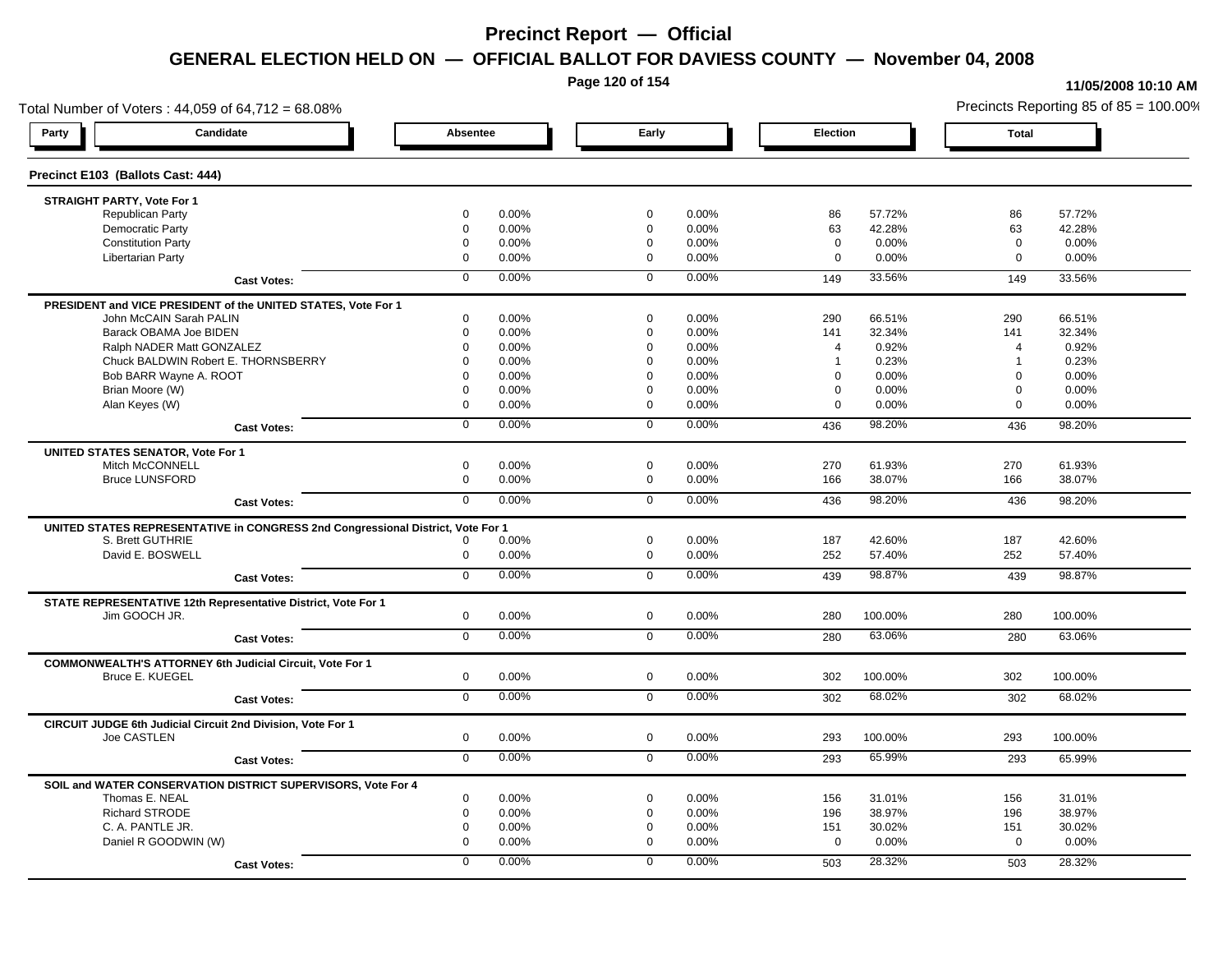| Total Number of Voters: $44,059$ of $64,712 = 68.08\%$                                                        |                    |  |                | Page 121 of 154 |                      |                 |                  |              |                  | 11/05/2008 10:10 AM<br>Precincts Reporting 85 of 85 = 100.00% |
|---------------------------------------------------------------------------------------------------------------|--------------------|--|----------------|-----------------|----------------------|-----------------|------------------|--------------|------------------|---------------------------------------------------------------|
| Candidate<br>Party                                                                                            |                    |  | Absentee       | Early           |                      | <b>Election</b> |                  | <b>Total</b> |                  |                                                               |
| Precinct E103 (Ballots Cast: 444)                                                                             |                    |  |                |                 |                      |                 |                  |              |                  |                                                               |
| <b>MEMBER BOARD of EDUCATION 3rd Educational District, Vote For 1</b><br>Dianne Burns MACKEY<br>Joe H. OVERBY |                    |  | 0.00%<br>0.00% |                 | $0.00\%$<br>$0.00\%$ | 183<br>164      | 52.74%<br>47.26% | 183<br>164   | 52.74%<br>47.26% |                                                               |
|                                                                                                               | <b>Cast Votes:</b> |  | 0.00%          |                 | $0.00\%$             | 347             | 78.15%           | 347          | 78.15%           |                                                               |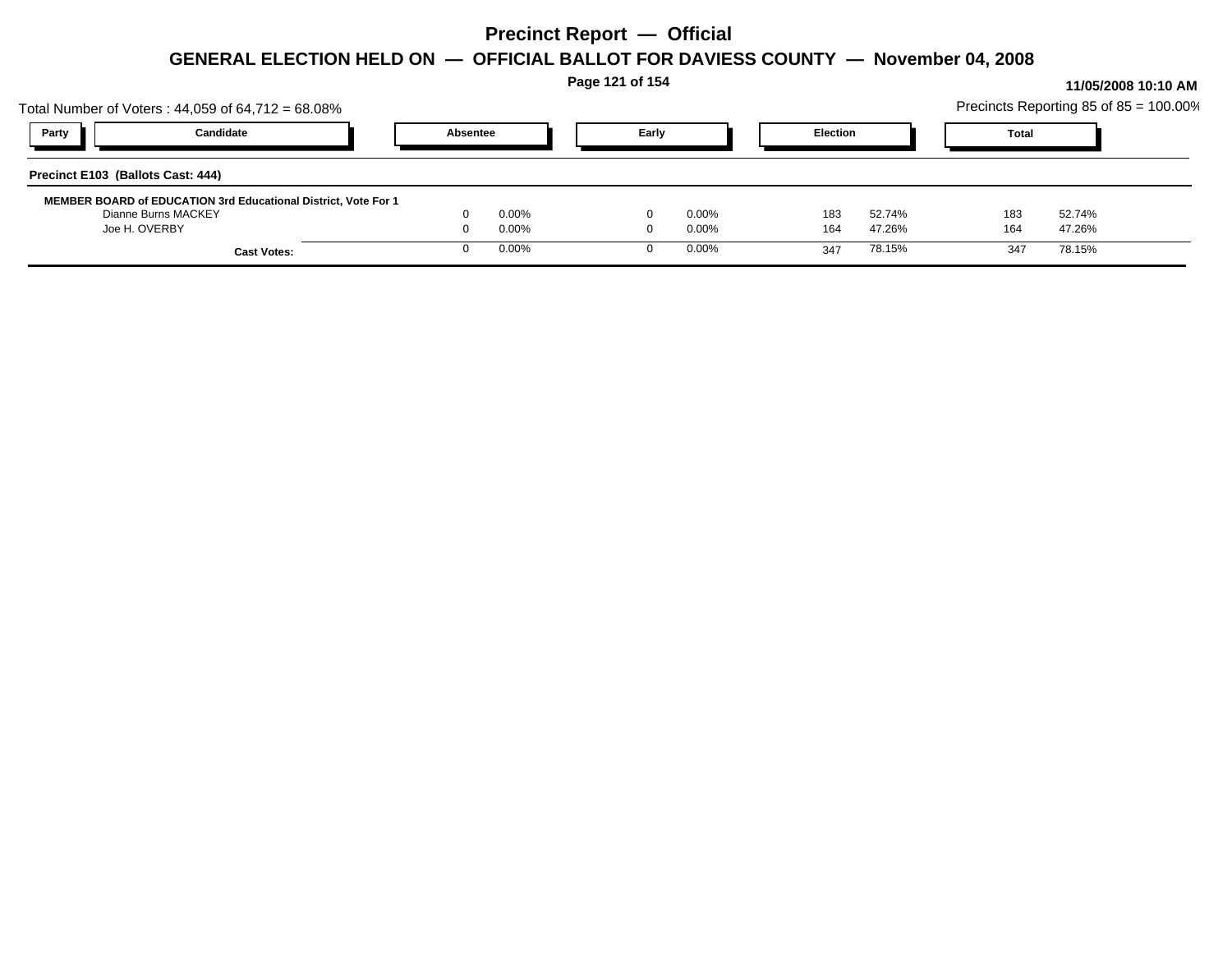**Page 122 of 154**

### **11/05/2008 10:10 AM**

Total Number of Voters : 44,059 of 64,712 = 68.08% Precincts Reporting 85 of 85 = 100.00% **Party Candidate Absentee Early Election Total Precinct E104 (Ballots Cast: 337) STRAIGHT PARTY, Vote For 1** Republican Party 0 0.00% 0 0.00% 61 47.29% 61 47.29% Democratic Party 0 0.00% 0 0.00% 68 52.71% 68 52.71% Constitution Party 0 0.00% 0 0.00% 0 0.00% 0 0.00% Libertarian Party 0 0.00% 0 0.00% 0 0.00% 0 0.00% **Cast Votes:** 0 0.00% 0 0.00% 129 38.28% 129 38.28% **PRESIDENT and VICE PRESIDENT of the UNITED STATES, Vote For 1** John McCAIN Sarah PALIN John McCAIN Sarah PALIN 0 0.00% 0 0.00% 203 60.78% 203 60.78% Barack OBAMA Joe BIDEN 0 0.00% 0 0.00% 125 37.43% 125 37.43% Ralph NADER Matt GONZALEZ  $\begin{array}{cccc} 0 & 0.00\% & 0 & 0.00\% \end{array}$  0 0.00% 3 0.90% 3 0.90% Chuck BALDWIN Robert E. THORNSBERRY 0 0.00% 0 0.00% 3 0.90% 3 0.90%  $Bob$  BARR Wayne A. ROOT  $0.00\%$   $0.00\%$   $0.00\%$   $0.00\%$   $0.00\%$   $0.00\%$   $0.00\%$   $0.00\%$ Brian Moore (W) 0 0.00% 0 0.00% 0 0.00% 0 0.00% Alan Keyes (W) 0 0.00% 0 0.00% 0 0.00% 0 0.00% **Cast Votes:** 0 0.00% 0 0.00% 334 99.11% 334 99.11% **UNITED STATES SENATOR, Vote For 1** Mitch McCONNELL 0 0.00% 0 0.00% 184 56.10% 184 56.10% Bruce LUNSFORD 0 0.00% 0 0.00% 144 43.90% 144 43.90% **Cast Votes:** 0 0.00% 0 0.00% 328 97.33% 328 97.33% **UNITED STATES REPRESENTATIVE in CONGRESS 2nd Congressional District, Vote For 1** S. Brett GUTHRIE 0 0.00% 0 0.00% 131 39.46% 131 39.46% David E. BOSWELL 0 0.00% 0 0.00% 201 60.54% 201 60.54% **Cast Votes:** 0 0.00% 0 0.00% 332 98.52% 332 98.52% **STATE REPRESENTATIVE 12th Representative District, Vote For 1** Jim GOOCH JR. 0 0.00% 0 0.00% 217 100.00% 217 100.00% **Cast Votes:** 0 0.00% 0 0.00% 217 64.39% 217 64.39% **COMMONWEALTH'S ATTORNEY 6th Judicial Circuit, Vote For 1** Bruce E. KUEGEL 0 0.00% 0 0.00% 240 100.00% 240 100.00% **Cast Votes:** 0 0.00% 0 0.00% 240 71.22% 240 71.22% **CIRCUIT JUDGE 6th Judicial Circuit 2nd Division, Vote For 1** Joe CASTLEN 0 0.00% 0 0.00% 223 100.00% 223 100.00% **Cast Votes:** 0 0.00% 0 0.00% 223 66.17% 223 66.17% **SOIL and WATER CONSERVATION DISTRICT SUPERVISORS, Vote For 4** Thomas E. NEAL 0 0.00% 0 0.00% 121 33.24% 121 33.24% Richard STRODE 0 0.00% 0 0.00% 136 37.36% 136 37.36% C. A. PANTLE JR. 0 0.00% 0 0.00% 107 29.40% 107 29.40% Daniel R GOODWIN (W) 0 0.00% 0 0.00% 0 0.00% 0 0.00% **Cast Votes:** 0 0.00% 0 0.00% 364 27.00% 364 27.00%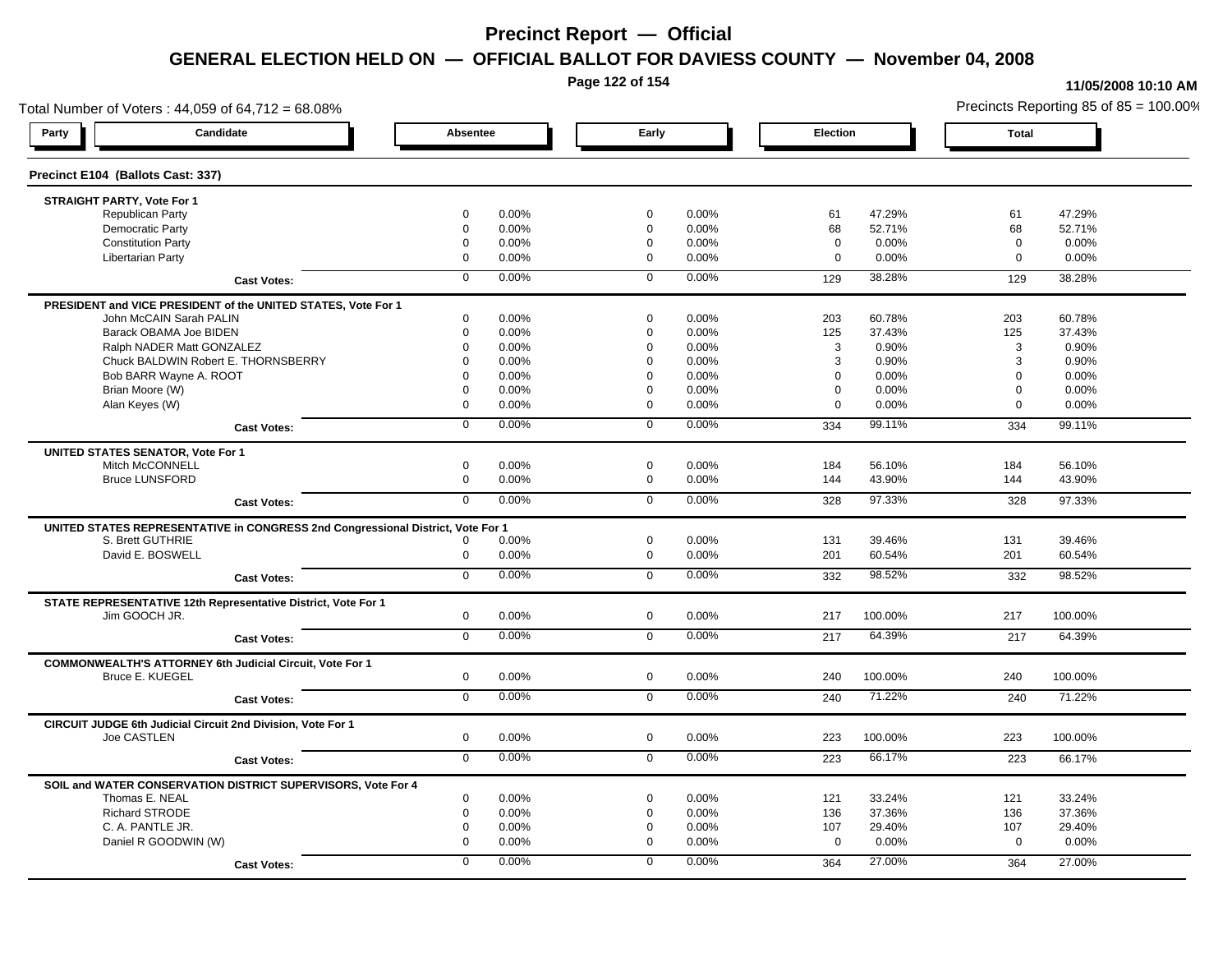| Total Number of Voters: $44,059$ of $64,712 = 68.08\%$                                                 |                    |          |                | Page 123 of 154 |                      |                 |                  |            |              |                  | 11/05/2008 10:10 AM<br>Precincts Reporting 85 of 85 = 100.00% |
|--------------------------------------------------------------------------------------------------------|--------------------|----------|----------------|-----------------|----------------------|-----------------|------------------|------------|--------------|------------------|---------------------------------------------------------------|
| Party<br>Candidate                                                                                     |                    | Absentee |                | Early           |                      | <b>Election</b> |                  |            | <b>Total</b> |                  |                                                               |
| Precinct E104 (Ballots Cast: 337)                                                                      |                    |          |                |                 |                      |                 |                  |            |              |                  |                                                               |
| MEMBER BOARD of EDUCATION 3rd Educational District, Vote For 1<br>Dianne Burns MACKEY<br>Joe H. OVERBY |                    |          | 0.00%<br>0.00% |                 | $0.00\%$<br>$0.00\%$ | 154<br>110      | 58.33%<br>41.67% | 154<br>110 |              | 58.33%<br>41.67% |                                                               |
|                                                                                                        | <b>Cast Votes:</b> |          | 0.00%          |                 | $0.00\%$             | 264             | 78.34%           |            | 264          | 78.34%           |                                                               |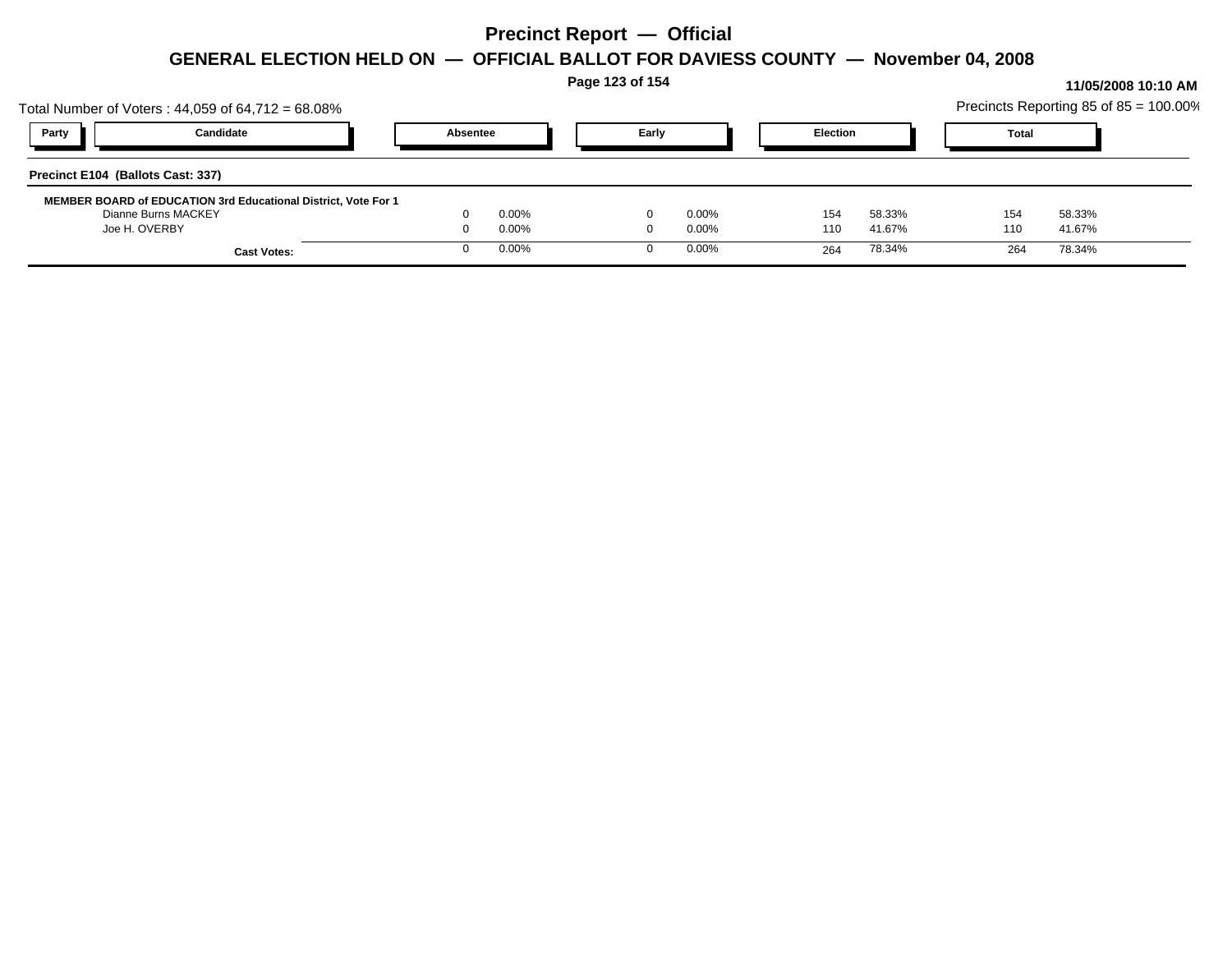**Page 124 of 154**

#### **11/05/2008 10:10 AM**

Total Number of Voters : 44,059 of 64,712 = 68.08% Precincts Reporting 85 of 85 = 100.00% **Party Candidate Absentee Early Election Total Precinct F101B (Ballots Cast: 670) STRAIGHT PARTY, Vote For 1** Republican Party 0 0.00% 0 0.00% 117 40.91% 117 40.91% Democratic Party 0 0.00% 0 0.00% 167 58.39% 167 58.39% Constitution Party 0 0.00% 0 0.00% 0 0.00% 0 0.00% Libertarian Party 0 0.00% 0 0.00% 2 0.70% 2 0.70% **Cast Votes:** 0 0.00% 0 0.00% 286 42.69% 286 42.69% **PRESIDENT and VICE PRESIDENT of the UNITED STATES, Vote For 1** John McCAIN Sarah PALIN John McCAIN Sarah PALIN 0 0.00% 0 0.00% 342 51.82% 342 51.82% Barack OBAMA Joe BIDEN 0 0.00% 0 0.00% 306 46.36% 306 46.36% Ralph NADER Matt GONZALEZ  $0$  0.00% 0 0.00% 5 0.76% 5 0.76% 5 0.76% Chuck BALDWIN Robert E. THORNSBERRY 0 0.00% 0 0.00% 4 0.61% 4 0.61% Bob BARR Wayne A. ROOT **8 20.45%** 0 0.00% 0 0.00% 0 0.00% 0 0.00% 3 0.45% 3 0.45% 3 0.45% Brian Moore (W) 0 0.00% 0 0.00% 0 0.00% 0 0.00% Alan Keyes (W) 0 0.00% 0 0.00% 0 0.00% 0 0.00% **Cast Votes:** 0 0.00% 0 0.00% 660 98.51% 660 98.51% **UNITED STATES SENATOR, Vote For 1** Mitch McCONNELL 0 0.00% 0 0.00% 316 48.54% 316 48.54% Bruce LUNSFORD 0 0.00% 0 0.00% 335 51.46% 335 51.46% **Cast Votes:** 0 0.00% 0 0.00% 651 97.16% 651 97.16% **UNITED STATES REPRESENTATIVE in CONGRESS 2nd Congressional District, Vote For 1** S. Brett GUTHRIE 0 0.00% 0 0.00% 225 34.78% 225 34.78% David E. BOSWELL 0 0.00% 0 0.00% 422 65.22% 422 65.22% **Cast Votes:** 0 0.00% 0 0.00% 647 96.57% 647 96.57% **STATE REPRESENTATIVE 14th Representative District, Vote For 1** Tommy THOMPSON 0 0.00% 0 0.00% 492 100.00% 492 100.00% **Cast Votes:** 0 0.00% 0 0.00% 492 73.43% 492 73.43% **COMMONWEALTH'S ATTORNEY 6th Judicial Circuit, Vote For 1** Bruce E. KUEGEL 0 0.00% 0 0.00% 461 100.00% 461 100.00% **Cast Votes:** 0 0.00% 0 0.00% 461 68.81% 461 68.81% **CIRCUIT JUDGE 6th Judicial Circuit 2nd Division, Vote For 1** Joe CASTLEN 0 0.00% 0 0.00% 395 100.00% 395 100.00% **Cast Votes:** 0 0.00% 0 0.00% 395 58.96% 395 58.96% **SOIL and WATER CONSERVATION DISTRICT SUPERVISORS, Vote For 4** Thomas E. NEAL 0 0.00% 0 0.00% 241 37.54% 241 37.54% Richard STRODE 0 0.00% 0 0.00% 210 32.71% 210 32.71% C. A. PANTLE JR. 0 0.00% 0 0.00% 191 29.75% 191 29.75% Daniel R GOODWIN (W) 0 0.00% 0 0.00% 0 0.00% 0 0.00% **Cast Votes:** 0 0.00% 0 0.00% 642 23.96% 642 23.96%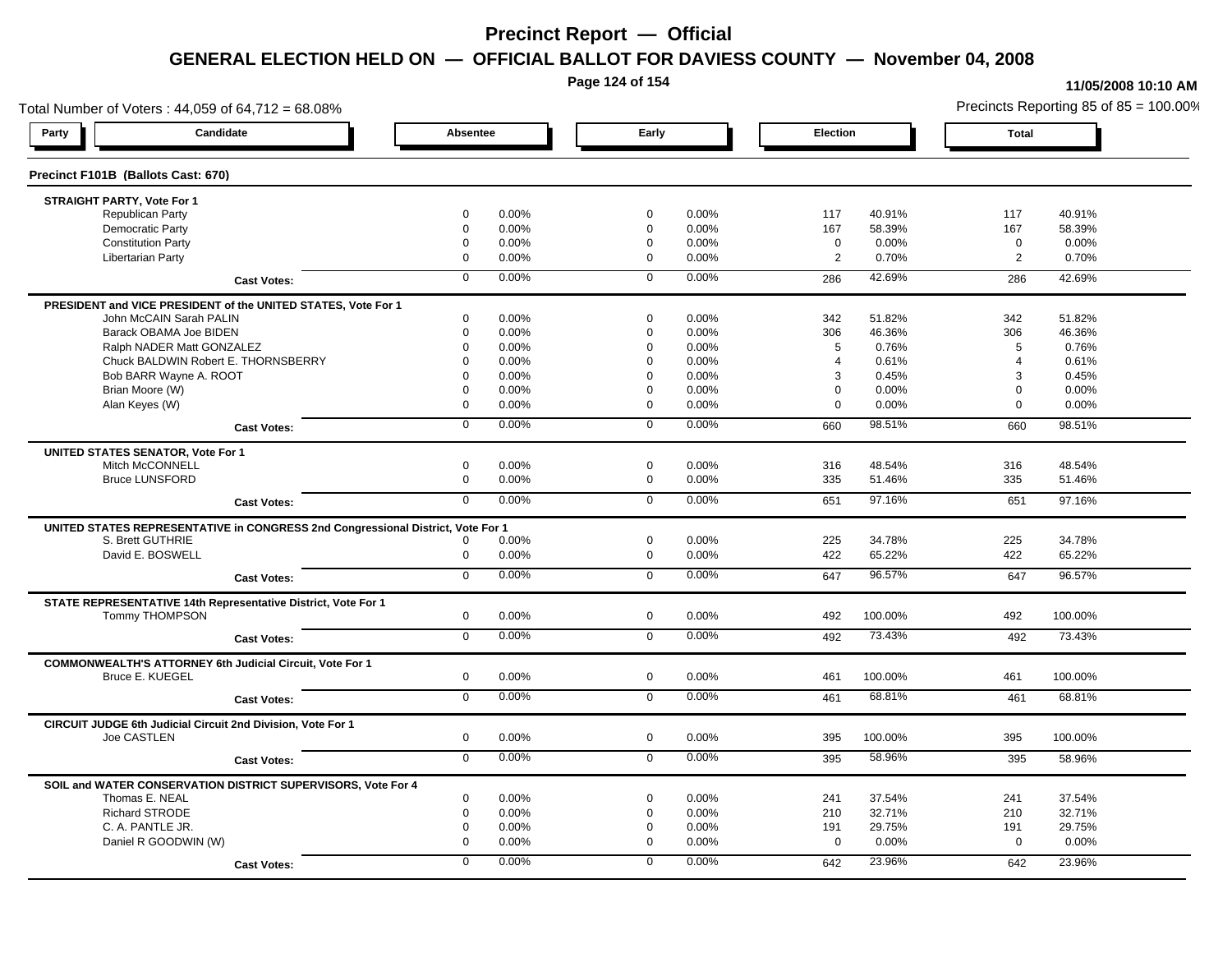**Page 125 of 154**

#### **11/05/2008 10:10 AM**

| Total Number of Voters : 44,059 of 64,712 = 68.08% |          |          |       |          |          |        |       | Precincts Reporting 85 of 85 = 100.00% |
|----------------------------------------------------|----------|----------|-------|----------|----------|--------|-------|----------------------------------------|
| Party<br>Candidate                                 | Absentee |          | Early |          | Election |        | Total |                                        |
| Precinct F101B (Ballots Cast: 670)                 |          |          |       |          |          |        |       |                                        |
| CITY COMMISSIONERS City of Whitesville, Vote For 4 |          |          |       |          |          |        |       |                                        |
| Stephen L. MORRIS                                  | $\Omega$ | $0.00\%$ |       | $0.00\%$ | 53       | 12.53% | 53    | 12.53%                                 |
| John "Bud" BOARMAN                                 |          | $0.00\%$ |       | $0.00\%$ | 70       | 16.55% | 70    | 16.55%                                 |
| Roger D. BELLAMY                                   |          | $0.00\%$ |       | $0.00\%$ | 62       | 14.66% | 62    | 14.66%                                 |
| Joseph BEATTY                                      |          | $0.00\%$ |       | $0.00\%$ | 73       | 17.26% | 73    | 17.26%                                 |
| <b>Keith MORRIS</b>                                |          | $0.00\%$ |       | $0.00\%$ | 76       | 17.97% | 76    | 17.97%                                 |
| Patsy MAYFIELD                                     | $\Omega$ | $0.00\%$ | 0     | $0.00\%$ | 89       | 21.04% | 89    | 21.04%                                 |
| <b>Cast Votes:</b>                                 | $\Omega$ | 0.00%    |       | $0.00\%$ | 423      | 73.95% | 423   | 73.95%                                 |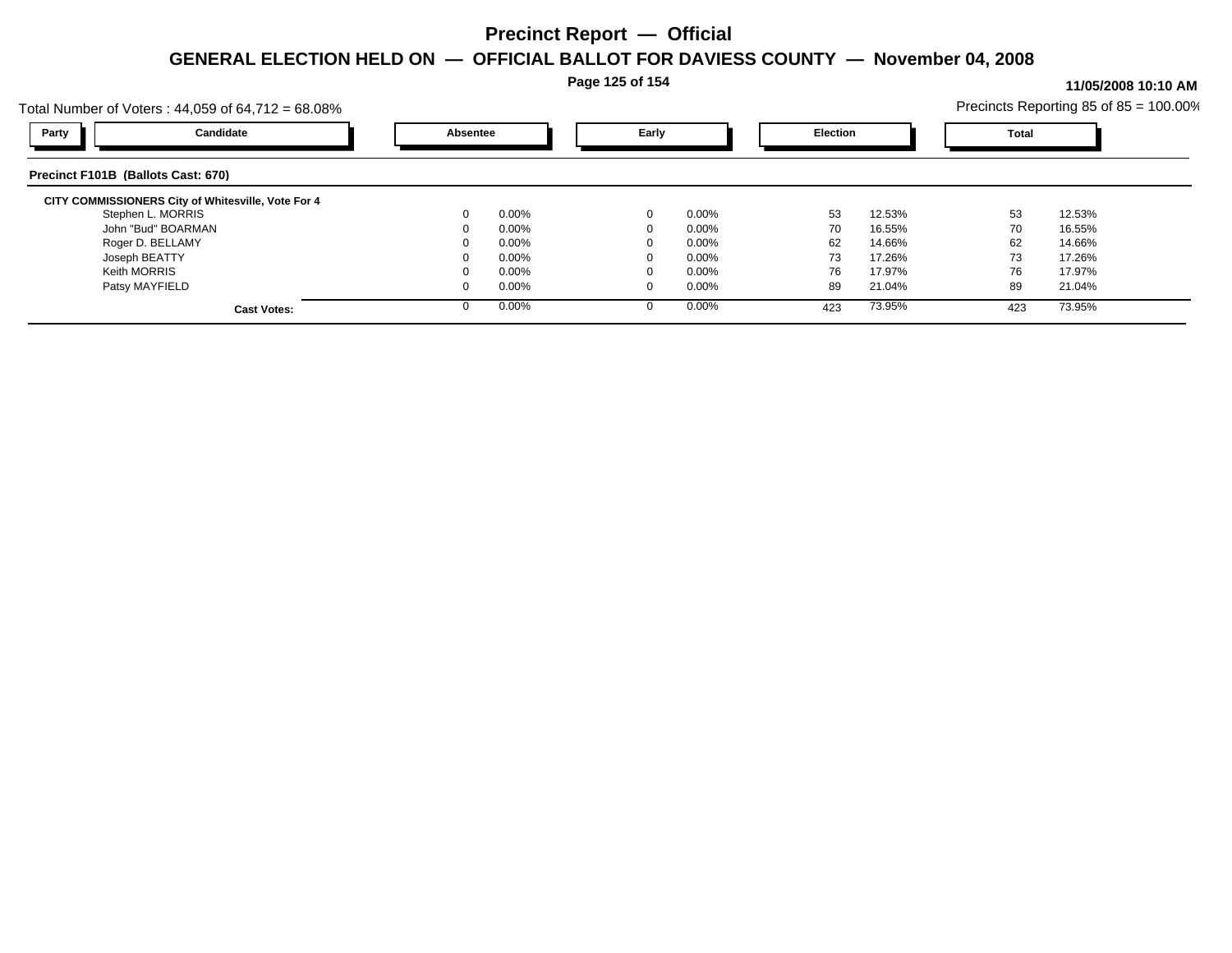**Page 126 of 154**

#### **11/05/2008 10:10 AM**

Total Number of Voters : 44,059 of 64,712 = 68.08% Precincts Reporting 85 of 85 = 100.00% **Party Candidate Absentee Early Election Total Precinct F102 (Ballots Cast: 688) STRAIGHT PARTY, Vote For 1** Republican Party 0 0.00% 0 0.00% 135 50.00% 135 50.00% Democratic Party 0 0.00% 0 0.00% 131 48.52% 131 48.52% Constitution Party 0 0.00% 0 0.00% 0 0.00% 0 0.00% Libertarian Party 0 0.00% 0 0.00% 4 1.48% 4 1.48% **Cast Votes:** 0 0.00% 0 0.00% 270 39.24% 270 39.24% **PRESIDENT and VICE PRESIDENT of the UNITED STATES, Vote For 1** John McCAIN Sarah PALIN John McCAIN Sarah PALIN 0 0.00% 0 0.00% 390 57.35% 390 57.35% Barack OBAMA Joe BIDEN 0 0.00% 0 0.00% 277 40.74% 277 40.74% Ralph NADER Matt GONZALEZ  $\begin{array}{cccc} 0 & 0.00\% & 0 & 0.00\% \end{array}$  0 0.00% 11 1.62% 11 1.62% Chuck BALDWIN Robert E. THORNSBERRY 0 0.00% 0 0.00% 1 0.15% 1 0.15% Bob BARR Wayne A. ROOT **1** 0.15% **0 0.00%** 1 0.00% 0 0.00% 1 0.15% 1 0.15% 1 0.15% Brian Moore (W) 0 0.00% 0 0.00% 0 0.00% 0 0.00% Alan Keyes (W) 0 0.00% 0 0.00% 0 0.00% 0 0.00% **Cast Votes:** 0 0.00% 0 0.00% 680 98.84% 680 98.84% **UNITED STATES SENATOR, Vote For 1** Mitch McCONNELL 0 0.00% 0 0.00% 341 50.74% 341 50.74% Bruce LUNSFORD 0 0.00% 0 0.00% 331 49.26% 331 49.26% **Cast Votes:** 0 0.00% 0 0.00% 672 97.67% 672 97.67% **UNITED STATES REPRESENTATIVE in CONGRESS 2nd Congressional District, Vote For 1** S. Brett GUTHRIE 0 0.00% 0 0.00% 295 43.90% 295 43.90% David E. BOSWELL 0 0.00% 0 0.00% 377 56.10% 377 56.10% **Cast Votes:** 0 0.00% 0 0.00% 672 97.67% 672 97.67% **STATE REPRESENTATIVE 12th Representative District, Vote For 1** Jim GOOCH JR. 0 0.00% 0 0.00% 426 100.00% 426 100.00% **Cast Votes:** 0 0.00% 0 0.00% 426 61.92% 426 61.92% **COMMONWEALTH'S ATTORNEY 6th Judicial Circuit, Vote For 1** Bruce E. KUEGEL 0 0.00% 0 0.00% 472 100.00% 472 100.00% **Cast Votes:** 0 0.00% 0 0.00% 472 68.60% 472 68.60% **CIRCUIT JUDGE 6th Judicial Circuit 2nd Division, Vote For 1** Joe CASTLEN 0 0.00% 0 0.00% 460 100.00% 460 100.00% **Cast Votes:** 0 0.00% 0 0.00% 460 66.86% 460 66.86% **SOIL and WATER CONSERVATION DISTRICT SUPERVISORS, Vote For 4** Thomas E. NEAL 0 0.00% 0 0.00% 248 33.88% 248 33.88% Richard STRODE 0 0.00% 0 0.00% 251 34.29% 251 34.29% C. A. PANTLE JR. 0 0.00% 0 0.00% 233 31.83% 233 31.83% Daniel R GOODWIN (W) 0 0.00% 0 0.00% 0 0.00% 0 0.00% **Cast Votes:** 0 0.00% 0 0.00% 732 26.60% 732 26.60%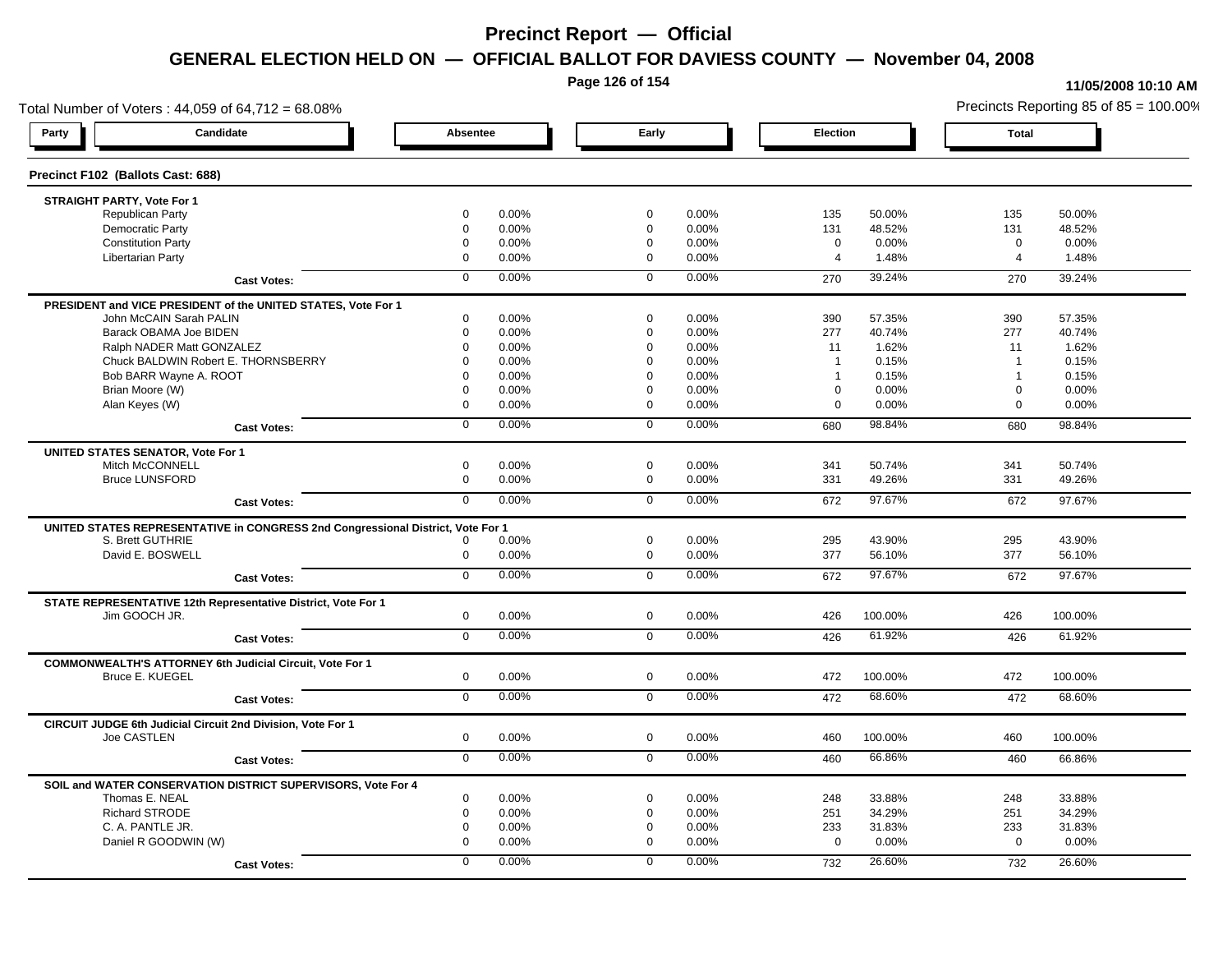| Total Number of Voters: $44,059$ of $64,712 = 68.08\%$                                       |                | Page 127 of 154 |                      |                 |                  | Precincts Reporting 85 of 85 = 100.00% |                  | 11/05/2008 10:10 AM |
|----------------------------------------------------------------------------------------------|----------------|-----------------|----------------------|-----------------|------------------|----------------------------------------|------------------|---------------------|
| Candidate<br>Party                                                                           | Absentee       | Early           |                      | <b>Election</b> |                  | <b>Total</b>                           |                  |                     |
| Precinct F102 (Ballots Cast: 688)                                                            |                |                 |                      |                 |                  |                                        |                  |                     |
| <b>MEMBER BOARD of EDUCATION 3rd Educational District, Vote For 1</b><br>Dianne Burns MACKEY | 0.00%          |                 | $0.00\%$             | 259             | 49.43%           | 259                                    | 49.43%           |                     |
| Joe H. OVERBY<br><b>Cast Votes:</b>                                                          | 0.00%<br>0.00% |                 | $0.00\%$<br>$0.00\%$ | 265<br>524      | 50.57%<br>76.16% | 265<br>524                             | 50.57%<br>76.16% |                     |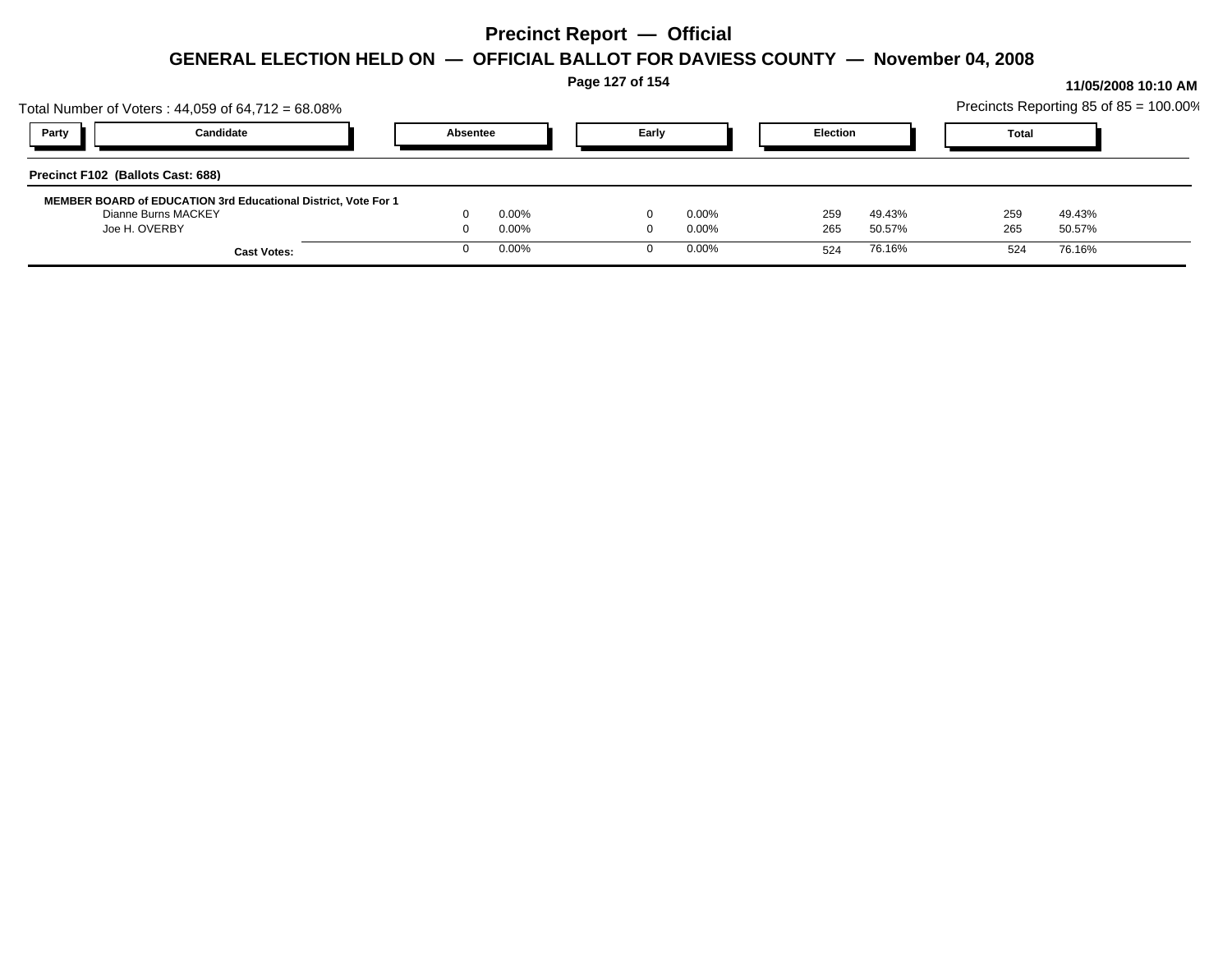**Page 128 of 154**

#### **11/05/2008 10:10 AM**

Total Number of Voters : 44,059 of 64,712 = 68.08% Precincts Reporting 85 of 85 = 100.00% **Party Candidate Absentee Early Election Total Precinct F103 (Ballots Cast: 680) STRAIGHT PARTY, Vote For 1** Republican Party 0 0.00% 0 0.00% 124 46.79% 124 46.79% Democratic Party 0 0.00% 0 0.00% 140 52.83% 140 52.83% Constitution Party 0 0.00% 0 0.00% 0 0.00% 0 0.00% Libertarian Party 0 0.00% 0 0.00% 1 0.38% 1 0.38% **Cast Votes:** 0 0.00% 0 0.00% 265 38.97% 265 38.97% **PRESIDENT and VICE PRESIDENT of the UNITED STATES, Vote For 1** John McCAIN Sarah PALIN John McCAIN Sarah PALIN 0 0.00% 0 0.00% 404 60.21% 404 60.21% Barack OBAMA Joe BIDEN 0 0.00% 0 0.00% 258 38.45% 258 38.45% Ralph NADER Matt GONZALEZ  $0$  0.00% 0 0.00% 7 1.04% 7 1.04% 7 1.04% Chuck BALDWIN Robert E. THORNSBERRY 0 0.00% 0 0.00% 0 0.00% 0 0.00% Bob BARR Wayne A. ROOT **2** 0.30% 0 0.00% 0 0.000% 0 0.00% 0 0.00% 2 0.30% 2 0.30% 2 0.30% Brian Moore (W) 0 0.00% 0 0.00% 0 0.00% 0 0.00% Alan Keyes (W) 0 0.00% 0 0.00% 0 0.00% 0 0.00% **Cast Votes:** 0 0.00% 0 0.00% 671 98.68% 671 98.68% **UNITED STATES SENATOR, Vote For 1** Mitch McCONNELL 0 0.00% 0 0.00% 368 54.84% 368 54.84% Bruce LUNSFORD 0 0.00% 0 0.00% 303 45.16% 303 45.16% **Cast Votes:** 0 0.00% 0 0.00% 671 98.68% 671 98.68% **UNITED STATES REPRESENTATIVE in CONGRESS 2nd Congressional District, Vote For 1** S. Brett GUTHRIE 0 0.00% 0 0.00% 273 40.69% 273 40.69% David E. BOSWELL 0 0.00% 0 0.00% 398 59.31% 398 59.31% **Cast Votes:** 0 0.00% 0 0.00% 671 98.68% 671 98.68% **STATE REPRESENTATIVE 12th Representative District, Vote For 1** Jim GOOCH JR. 0 0.00% 0 0.00% 457 100.00% 457 100.00% **Cast Votes:** 0 0.00% 0 0.00% 457 67.21% 457 67.21% **COMMONWEALTH'S ATTORNEY 6th Judicial Circuit, Vote For 1** Bruce E. KUEGEL 0 0.00% 0 0.00% 482 100.00% 482 100.00% **Cast Votes:** 0 0.00% 0 0.00% 482 70.88% 482 70.88% **CIRCUIT JUDGE 6th Judicial Circuit 2nd Division, Vote For 1** Joe CASTLEN 0 0.00% 0 0.00% 435 100.00% 435 100.00% **Cast Votes:** 0 0.00% 0 0.00% 435 63.97% 435 63.97% **SOIL and WATER CONSERVATION DISTRICT SUPERVISORS, Vote For 4** Thomas E. NEAL 0 0.00% 0 0.00% 227 33.09% 227 33.09% Richard STRODE 0 0.00% 0 0.00% 238 34.69% 238 34.69% C. A. PANTLE JR. 0 0.00% 0 0.00% 221 32.22% 221 32.22% Daniel R GOODWIN (W) 0 0.00% 0 0.00% 0 0.00% 0 0.00% **Cast Votes:** 0 0.00% 0 0.00% 686 25.22% 686 25.22%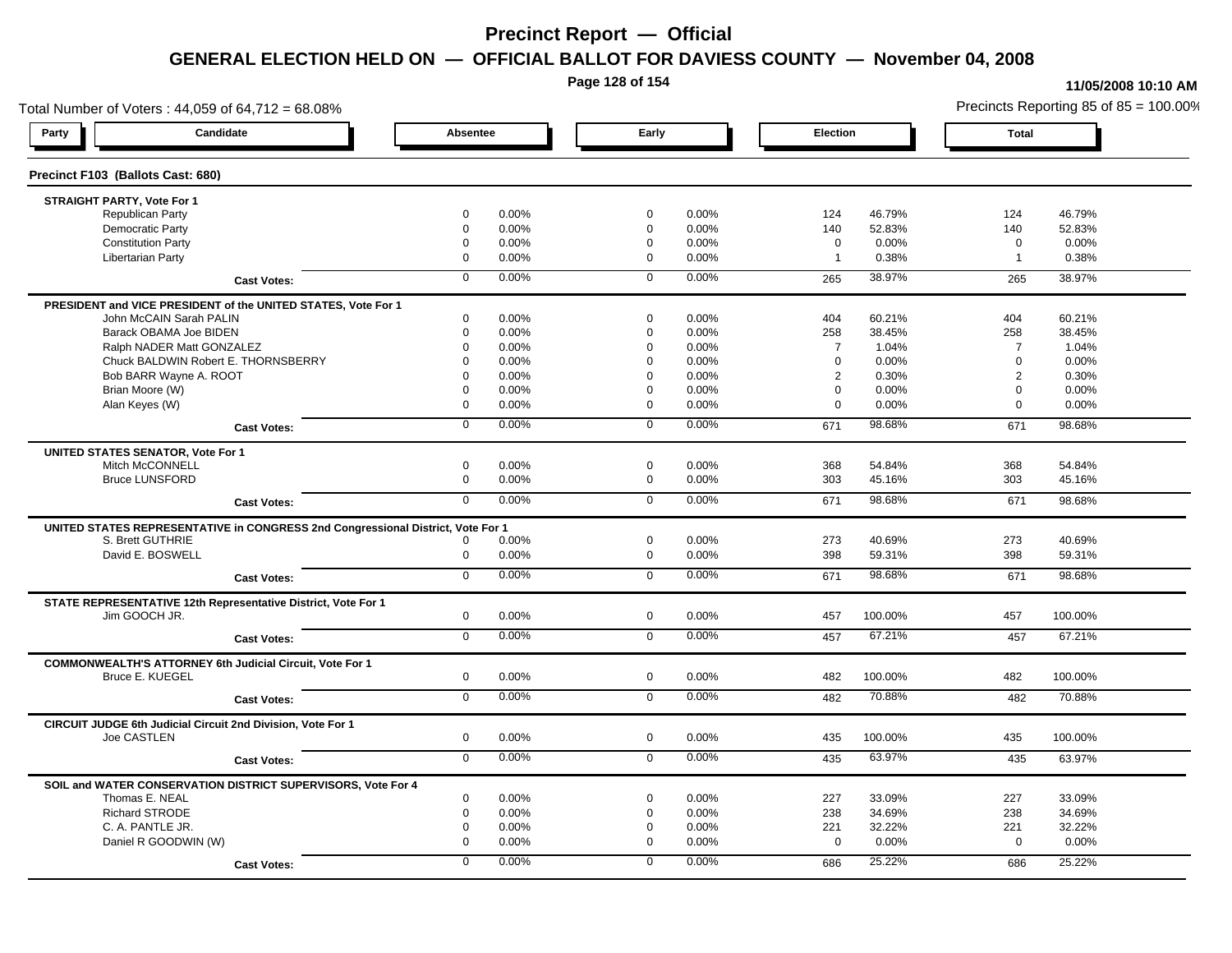**Page 129 of 154**

### **11/05/2008 10:10 AM**

Total Number of Voters : 44,059 of 64,712 = 68.08% Precincts Reporting 85 of 85 = 100.00% **Party Candidate Absentee Early Election Total Precinct F104B (Ballots Cast: 520) STRAIGHT PARTY, Vote For 1** Republican Party 0 0.00% 0 0.00% 117 46.43% 117 46.43% Democratic Party 0 0.00% 0 0.00% 133 52.78% 133 52.78% Constitution Party 0 0.00% 0 0.00% 0 0.00% 0 0.00% Libertarian Party 0 0.00% 0 0.00% 2 0.79% 2 0.79% **Cast Votes:** 0 0.00% 0 0.00% 252 48.46% 252 48.46% **PRESIDENT and VICE PRESIDENT of the UNITED STATES, Vote For 1** John McCAIN Sarah PALIN John McCAIN Sarah PALIN 0 0.00% 0 0.00% 278 54.51% 278 54.51% Barack OBAMA Joe BIDEN 0 0.00% 0 0.00% 221 43.33% 221 43.33% Ralph NADER Matt GONZALEZ  $0$  0.00% 0 0.00% 7 1.37% 7 1.37% 7 1.37% Chuck BALDWIN Robert E. THORNSBERRY 0 0.00% 0 0.00% 0 0.00% 0 0.00% Bob BARR Wayne A. ROOT **8 10.000 1.000 1.000 1.000 1.000 1.000** 1.000 1.000 1.000 1.000 1.000 1.000 1.000 1.000 1<br>a contract de la participation de la participation de la participation de la participation de la participati Brian Moore (W) 0 0.00% 0 0.00% 0 0.00% 0 0.00% Alan Keyes (W) 0 0.00% 0 0.00% 0 0.00% 0 0.00% **Cast Votes:** 0 0.00% 0 0.00% 510 98.08% 510 98.08% **UNITED STATES SENATOR, Vote For 1** Mitch McCONNELL 0 0.00% 0 0.00% 247 48.34% 247 48.34% Bruce LUNSFORD 0 0.00% 0 0.00% 264 51.66% 264 51.66% **Cast Votes:** 0 0.00% 0 0.00% 511 98.27% 511 98.27% **UNITED STATES REPRESENTATIVE in CONGRESS 2nd Congressional District, Vote For 1** S. Brett GUTHRIE 0 0.00% 0 0.00% 206 40.23% 206 40.23% David E. BOSWELL 0 0.00% 0 0.00% 306 59.77% 306 59.77% **Cast Votes:** 0 0.00% 0 0.00% 512 98.46% 512 98.46% **STATE REPRESENTATIVE 14th Representative District, Vote For 1** Tommy THOMPSON 0 0.00% 0 0.00% 374 100.00% 374 100.00% **Cast Votes:** 0 0.00% 0 0.00% 374 71.92% 374 71.92% **COMMONWEALTH'S ATTORNEY 6th Judicial Circuit, Vote For 1** Bruce E. KUEGEL 0 0.00% 0 0.00% 348 100.00% 348 100.00% **Cast Votes:** 0 0.00% 0 0.00% 348 66.92% 348 66.92% **CIRCUIT JUDGE 6th Judicial Circuit 2nd Division, Vote For 1** Joe CASTLEN 0 0.00% 0 0.00% 294 100.00% 294 100.00% **Cast Votes:** 0 0.00% 0 0.00% 294 56.54% 294 56.54% **SOIL and WATER CONSERVATION DISTRICT SUPERVISORS, Vote For 4** Thomas E. NEAL 0 0.00% 0 0.00% 163 35.82% 163 35.82% Richard STRODE 0 0.00% 0 0.00% 148 32.53% 148 32.53% C. A. PANTLE JR. 0 0.00% 0 0.00% 144 31.65% 144 31.65% Daniel R GOODWIN (W) 0 0.00% 0 0.00% 0 0.00% 0 0.00% **Cast Votes:** 0 0.00% 0 0.00% 455 21.88% 455 21.88%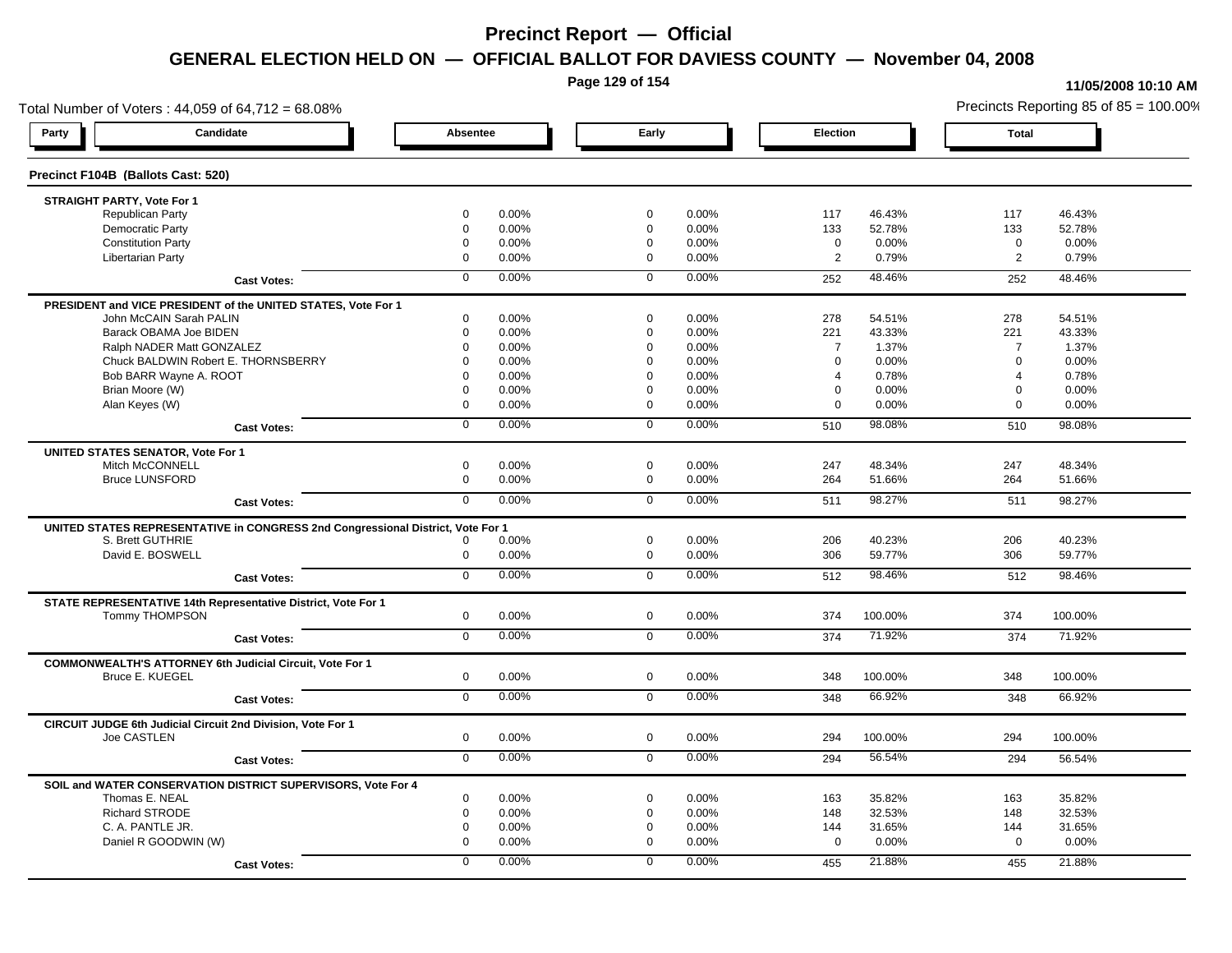**Page 130 of 154**

#### **11/05/2008 10:10 AM**

| Total Number of Voters : 44,059 of 64,712 = 68.08% |                      |               |                 | Precincts Reporting 85 of $85 = 100.00\%$ |
|----------------------------------------------------|----------------------|---------------|-----------------|-------------------------------------------|
| Candidate<br>Party                                 | Absentee             | Early         | <b>Election</b> | <b>Total</b>                              |
| Precinct F104B (Ballots Cast: 520)                 |                      |               |                 |                                           |
| CITY COMMISSIONERS City of Whitesville, Vote For 4 |                      |               |                 |                                           |
| Stephen L. MORRIS                                  | $0.00\%$<br>$\Omega$ | $0.00\%$<br>0 | 47<br>12.50%    | 47<br>12.50%                              |
| John "Bud" BOARMAN                                 | $0.00\%$             | $0.00\%$      | 55<br>14.63%    | 55<br>14.63%                              |
| Roger D. BELLAMY                                   | $0.00\%$             | $0.00\%$      | 48<br>12.77%    | 48<br>12.77%                              |
| Joseph BEATTY                                      | $0.00\%$<br>$\Omega$ | $0.00\%$      | 68<br>18.09%    | 68<br>18.09%                              |
| <b>Keith MORRIS</b>                                | $0.00\%$             | $0.00\%$      | 71<br>18.88%    | 71<br>18.88%                              |
| Patsy MAYFIELD                                     | $0.00\%$<br>$\Omega$ | $0.00\%$      | 87<br>23.14%    | 87<br>23.14%                              |
| <b>Cast Votes:</b>                                 | 0.00%<br>$\Omega$    | $0.00\%$      | 74.60%<br>376   | 74.60%<br>376                             |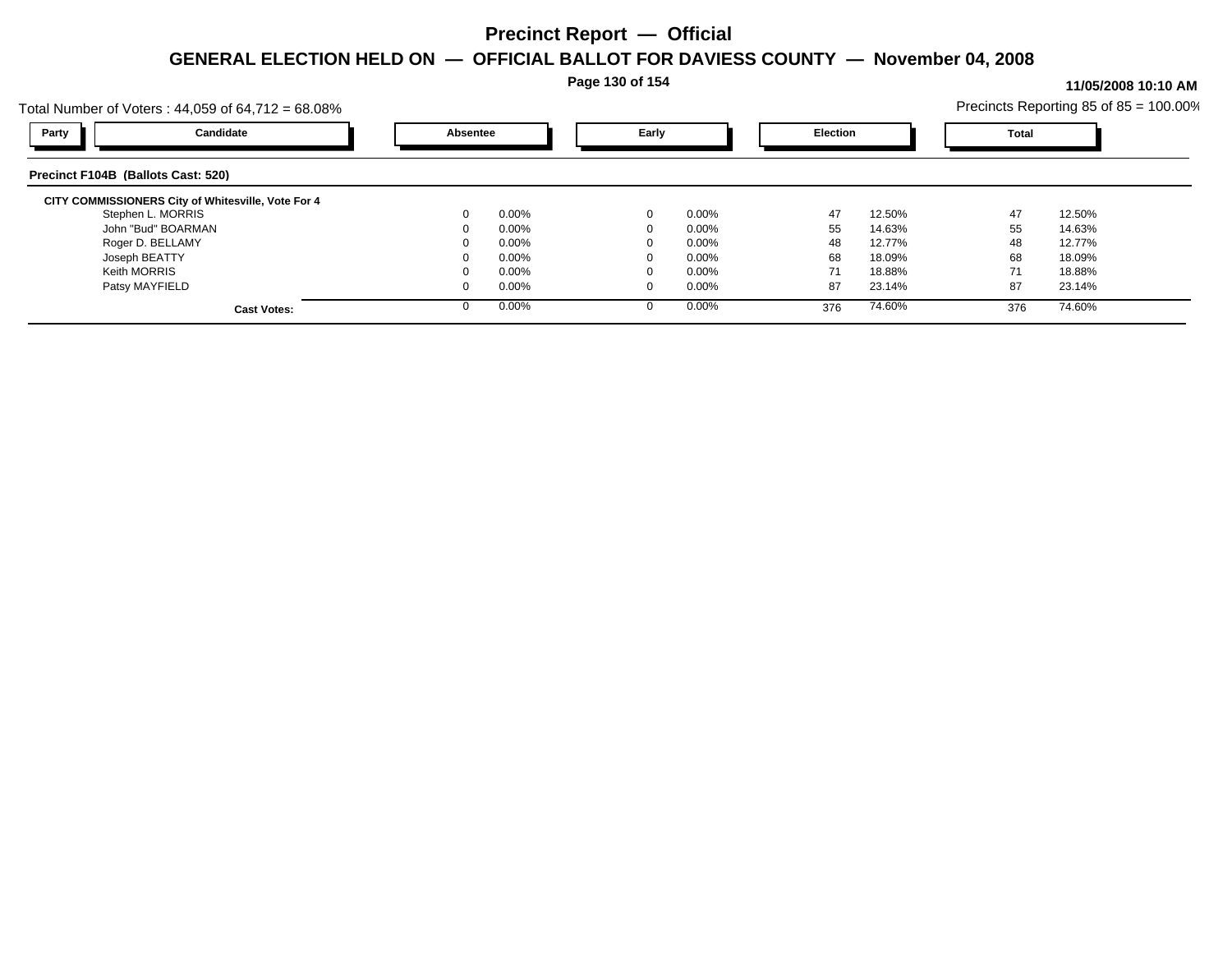**Page 131 of 154**

#### **11/05/2008 10:10 AM**

Total Number of Voters : 44,059 of 64,712 = 68.08% Precincts Reporting 85 of 85 = 100.00% **Party Candidate Absentee Early Election Total Precinct G101 (Ballots Cast: 432) STRAIGHT PARTY, Vote For 1** Republican Party 0 0.00% 0 0.00% 79 44.13% 79 44.13% Democratic Party 0 0.00% 0 0.00% 99 55.31% 99 55.31% Constitution Party 0 0.00% 0 0.00% 1 0.56% 1 0.56% Libertarian Party 0 0.00% 0 0.00% 0 0.00% 0 0.00% **Cast Votes:** 0 0.00% 0 0.00% 179 41.44% 179 41.44% **PRESIDENT and VICE PRESIDENT of the UNITED STATES, Vote For 1** John McCAIN Sarah PALIN John McCAIN Sarah PALIN 0 0.00% 0 0.00% 253 58.70% 253 58.70% Barack OBAMA Joe BIDEN 0 0.00% 0 0.00% 172 39.91% 172 39.91% Ralph NADER Matt GONZALEZ  $\begin{array}{cccc} 6 & 0.00\% & 0.00\% & 0.00\% & 5 & 1.16\% \end{array}$  5 1.16% 5 1.16% Chuck BALDWIN Robert E. THORNSBERRY 0 0.00% 0 0.00% 1 0.23% 1 0.23%  $B$ ob BARR Wayne A. ROOT  $0.00\%$   $0.00\%$   $0.00\%$   $0.00\%$   $0.00\%$   $0.00\%$   $0.00\%$   $0.00\%$ Brian Moore (W) 0 0.00% 0 0.00% 0 0.00% 0 0.00% Alan Keyes (W) 0 0.00% 0 0.00% 0 0.00% 0 0.00% **Cast Votes:** 0 0.00% 0 0.00% 431 99.77% 431 99.77% **UNITED STATES SENATOR, Vote For 1** Mitch McCONNELL 0 0.00% 0 0.00% 211 50.00% 211 50.00% Bruce LUNSFORD 0 0.00% 0 0.00% 211 50.00% 211 50.00% **Cast Votes:** 0 0.00% 0 0.00% 422 97.69% 422 97.69% **UNITED STATES REPRESENTATIVE in CONGRESS 2nd Congressional District, Vote For 1** S. Brett GUTHRIE 0 0.00% 0 0.00% 135 32.07% 135 32.07% David E. BOSWELL 0 0.00% 0 0.00% 286 67.93% 286 67.93% **Cast Votes:** 0 0.00% 0 0.00% 421 97.45% 421 97.45% **STATE REPRESENTATIVE 14th Representative District, Vote For 1** Tommy THOMPSON 0 0.00% 0 0.00% 311 100.00% 311 100.00% **Cast Votes:** 0 0.00% 0 0.00% 311 71.99% 311 71.99% **COMMONWEALTH'S ATTORNEY 6th Judicial Circuit, Vote For 1** Bruce E. KUEGEL 0 0.00% 0 0.00% 290 100.00% 290 100.00% **Cast Votes:** 0 0.00% 0 0.00% 290 67.13% 290 67.13% **CIRCUIT JUDGE 6th Judicial Circuit 2nd Division, Vote For 1** Joe CASTLEN 0 0.00% 0 0.00% 229 100.00% 229 100.00% **Cast Votes:** 0 0.00% 0 0.00% 229 53.01% 229 53.01% **SOIL and WATER CONSERVATION DISTRICT SUPERVISORS, Vote For 4** Thomas E. NEAL 0 0.00% 0 0.00% 110 34.92% 110 34.92% Richard STRODE 0 0.00% 0 0.00% 112 35.56% 112 35.56% C. A. PANTLE JR. 0 0.00% 0 0.00% 93 29.52% 93 29.52% Daniel R GOODWIN (W) 0 0.00% 0 0.00% 0 0.00% 0 0.00% **Cast Votes:** 0 0.00% 0 0.00% 315 18.23% 315 18.23%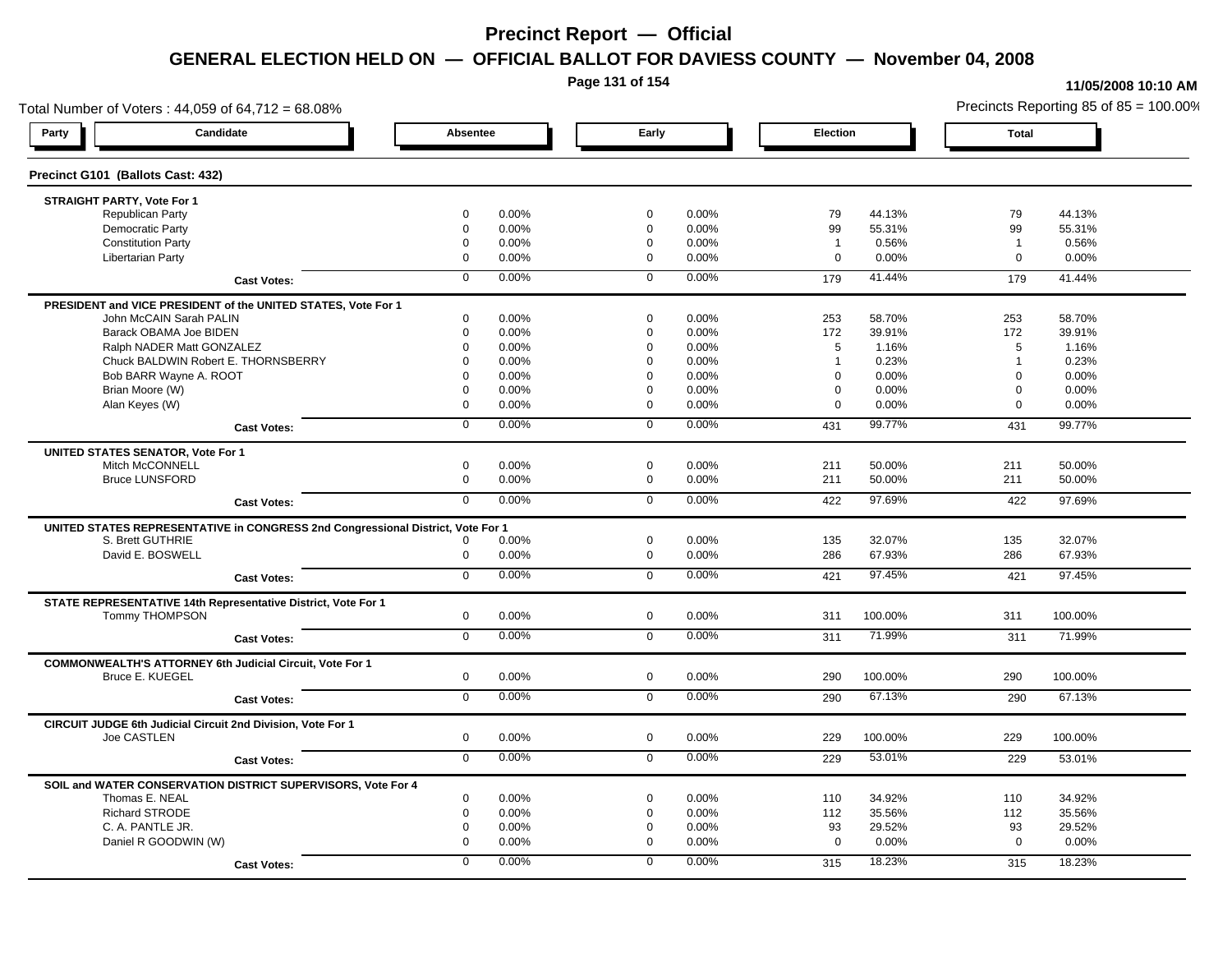**Page 132 of 154**

### **11/05/2008 10:10 AM**

Total Number of Voters : 44,059 of 64,712 = 68.08% Precincts Reporting 85 of 85 = 100.00% **Party Candidate Absentee Early Election Total Precinct G102 (Ballots Cast: 502) STRAIGHT PARTY, Vote For 1** Republican Party 0 0.00% 0 0.00% 71 33.02% 71 33.02% Democratic Party 0 0.00% 0 0.00% 141 65.58% 141 65.58% Constitution Party 0 0.00% 0 0.00% 1 0.47% 1 0.47% Libertarian Party 0 0.00% 0 0.00% 2 0.93% 2 0.93% **Cast Votes:** 0 0.00% 0 0.00% 215 42.83% 215 42.83% **PRESIDENT and VICE PRESIDENT of the UNITED STATES, Vote For 1** John McCAIN Sarah PALIN John McCAIN Sarah PALIN 0 0.00% 0 0.00% 238 47.70% 238 47.70% Barack OBAMA Joe BIDEN 0 0.00% 0 0.00% 254 50.90% 254 50.90% Ralph NADER Matt GONZALEZ  $\begin{array}{cccc} 6 & 0.00\% & 0.00\% & 0.00\% & 5 & 1.00\% \end{array}$  5 1.00% 5 1.00% Chuck BALDWIN Robert E. THORNSBERRY 0 0.00% 0 0.00% 1 0.20% 1 0.20% Bob BARR Wayne A. ROOT **1** 0.20% 0 0.00% 0 0.000% 0 0.00% 1 0.20% 1 0.20% 1 0.20% Brian Moore (W) 0 0.00% 0 0.00% 0 0.00% 0 0.00% Alan Keyes (W) 0 0.00% 0 0.00% 0 0.00% 0 0.00% **Cast Votes:** 0 0.00% 0 0.00% 499 99.40% 499 99.40% **UNITED STATES SENATOR, Vote For 1** Mitch McCONNELL 0 0.00% 0 0.00% 215 43.61% 215 43.61% Bruce LUNSFORD 0 0.00% 0 0.00% 278 56.39% 278 56.39% **Cast Votes:** 0 0.00% 0 0.00% 493 98.21% 493 98.21% **UNITED STATES REPRESENTATIVE in CONGRESS 2nd Congressional District, Vote For 1** S. Brett GUTHRIE 0 0.00% 0 0.00% 151 30.51% 151 30.51% David E. BOSWELL 0 0.00% 0 0.00% 344 69.49% 344 69.49% **Cast Votes:** 0 0.00% 0 0.00% 495 98.61% 495 98.61% **STATE REPRESENTATIVE 18th Representative District, Vote For 1** Dwight D. BUTLER 0 0.00% 0 0.00% 248 100.00% 248 100.00% **Cast Votes:** 0 0.00% 0 0.00% 248 49.40% 248 49.40% **COMMONWEALTH'S ATTORNEY 6th Judicial Circuit, Vote For 1** Bruce E. KUEGEL 0 0.00% 0 0.00% 316 100.00% 316 100.00% **Cast Votes:** 0 0.00% 0 0.00% 316 62.95% 316 62.95% **CIRCUIT JUDGE 6th Judicial Circuit 2nd Division, Vote For 1** Joe CASTLEN 0 0.00% 0 0.00% 217 100.00% 217 100.00% **Cast Votes:** 0 0.00% 0 0.00% 217 43.23% 217 43.23% **SOIL and WATER CONSERVATION DISTRICT SUPERVISORS, Vote For 4** Thomas E. NEAL 0 0.00% 0 0.00% 103 30.65% 103 30.65% Richard STRODE 0 0.00% 0 0.00% 116 34.52% 116 34.52% C. A. PANTLE JR. 0 0.00% 0 0.00% 117 34.82% 117 34.82% Daniel R GOODWIN (W) 0 0.00% 0 0.00% 0 0.00% 0 0.00% **Cast Votes:** 0 0.00% 0 0.00% 336 16.73% 336 16.73%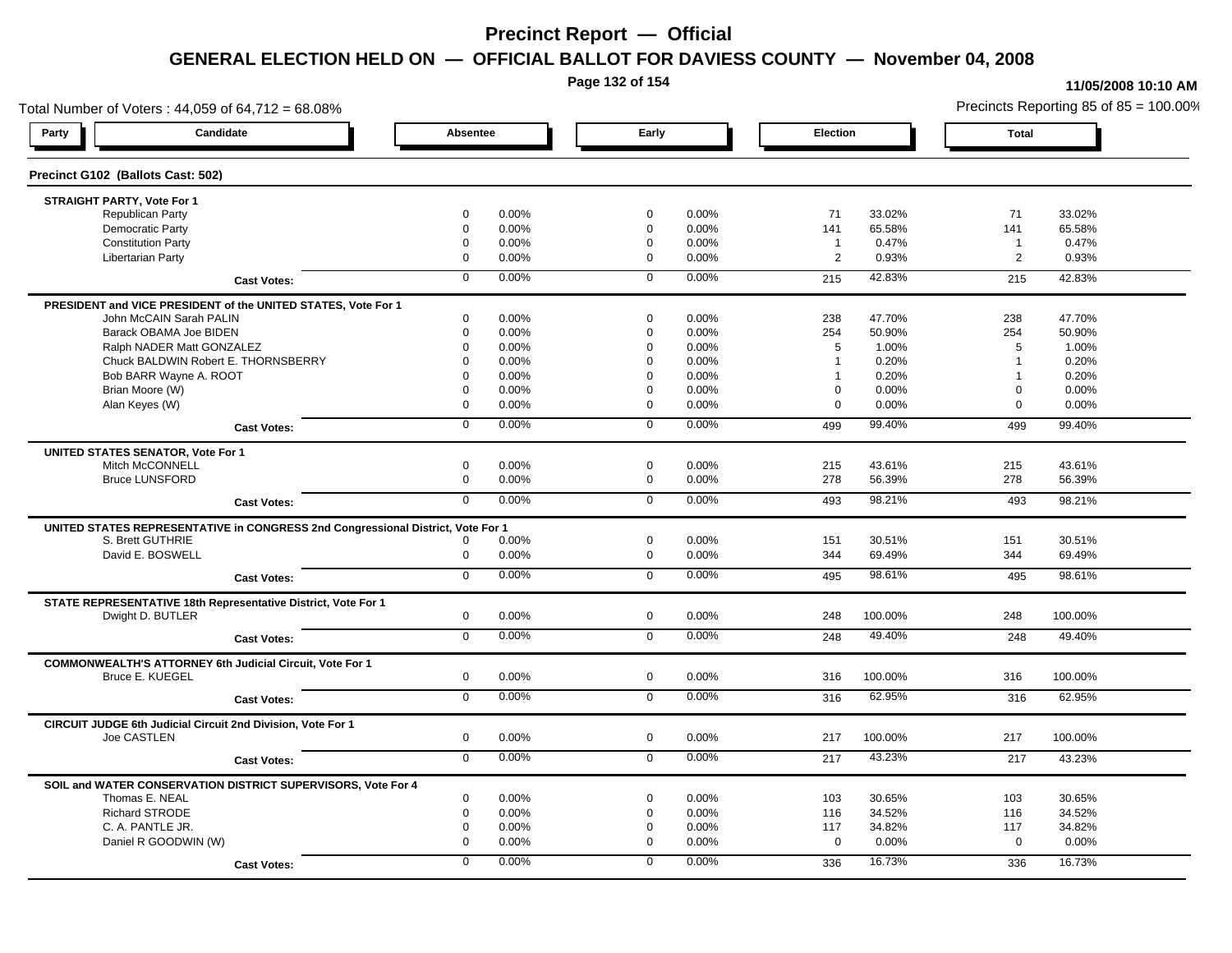**Page 133 of 154**

#### **11/05/2008 10:10 AM**

Total Number of Voters : 44,059 of 64,712 = 68.08% Precincts Reporting 85 of 85 = 100.00% **Party Candidate Absentee Early Election Total Precinct G103 (Ballots Cast: 466) STRAIGHT PARTY, Vote For 1** Republican Party 0 0.00% 0 0.00% 75 37.31% 75 37.31% Democratic Party 0 0.00% 0 0.00% 125 62.19% 125 62.19% Constitution Party 0 0.00% 0 0.00% 1 0.50% 1 0.50% Libertarian Party 0 0.00% 0 0.00% 0 0.00% 0 0.00% **Cast Votes:** 0 0.00% 0 0.00% 201 43.13% 201 43.13% **PRESIDENT and VICE PRESIDENT of the UNITED STATES, Vote For 1** John McCAIN Sarah PALIN John McCAIN Sarah PALIN 0 0.00% 0 0.00% 209 44.95% 209 44.95% Barack OBAMA Joe BIDEN 0 0.00% 0 0.00% 246 52.90% 246 52.90% Ralph NADER Matt GONZALEZ  $\begin{array}{cccc} 0 & 0.00\% & 0 & 0.00\% \end{array}$  0 0.00% 6 1.29% 6 1.29% 6 1.29% Chuck BALDWIN Robert E. THORNSBERRY 0 0.00% 0 0.00% 1 0.22% 1 0.22% Bob BARR Wayne A. ROOT **8 20.000 10.000 10.000 10.000 10.000 10.000** 10.00% 3 0.65% 3 0.65% 3 0.65% 3 0.65% 3 0.65% Brian Moore (W) 0 0.00% 0 0.00% 0 0.00% 0 0.00% Alan Keyes (W) 0 0.00% 0 0.00% 0 0.00% 0 0.00% **Cast Votes:** 0 0.00% 0 0.00% 465 99.79% 465 99.79% **UNITED STATES SENATOR, Vote For 1** Mitch McCONNELL 0 0.00% 0 0.00% 196 42.89% 196 42.89% Bruce LUNSFORD 0 0.00% 0 0.00% 261 57.11% 261 57.11% **Cast Votes:** 0 0.00% 0 0.00% 457 98.07% 457 98.07% **UNITED STATES REPRESENTATIVE in CONGRESS 2nd Congressional District, Vote For 1** S. Brett GUTHRIE 0 0.00% 0 0.00% 151 33.41% 151 33.41% David E. BOSWELL 0 0.00% 0 0.00% 301 66.59% 301 66.59% **Cast Votes:** 0 0.00% 0 0.00% 452 97.00% 452 97.00% **STATE REPRESENTATIVE 18th Representative District, Vote For 1** Dwight D. BUTLER 0 0.00% 0 0.00% 299 100.00% 299 100.00% **Cast Votes:** 0 0.00% 0 0.00% 299 64.16% 299 64.16% **COMMONWEALTH'S ATTORNEY 6th Judicial Circuit, Vote For 1** Bruce E. KUEGEL 0 0.00% 0 0.00% 357 100.00% 357 100.00% **Cast Votes:** 0 0.00% 0 0.00% 357 76.61% 357 76.61% **CIRCUIT JUDGE 6th Judicial Circuit 2nd Division, Vote For 1** Joe CASTLEN 0 0.00% 0 0.00% 299 100.00% 299 100.00% **Cast Votes:** 0 0.00% 0 0.00% 299 64.16% 299 64.16% **SOIL and WATER CONSERVATION DISTRICT SUPERVISORS, Vote For 4** Thomas E. NEAL 0 0.00% 0 0.00% 155 31.57% 155 31.57% Richard STRODE 0 0.00% 0 0.00% 157 31.98% 157 31.98% C. A. PANTLE JR. 0 0.00% 0 0.00% 179 36.46% 179 36.46% Daniel R GOODWIN (W) 0 0.00% 0 0.00% 0 0.00% 0 0.00% **Cast Votes:** 0 0.00% 0 0.00% 491 26.34% 491 26.34%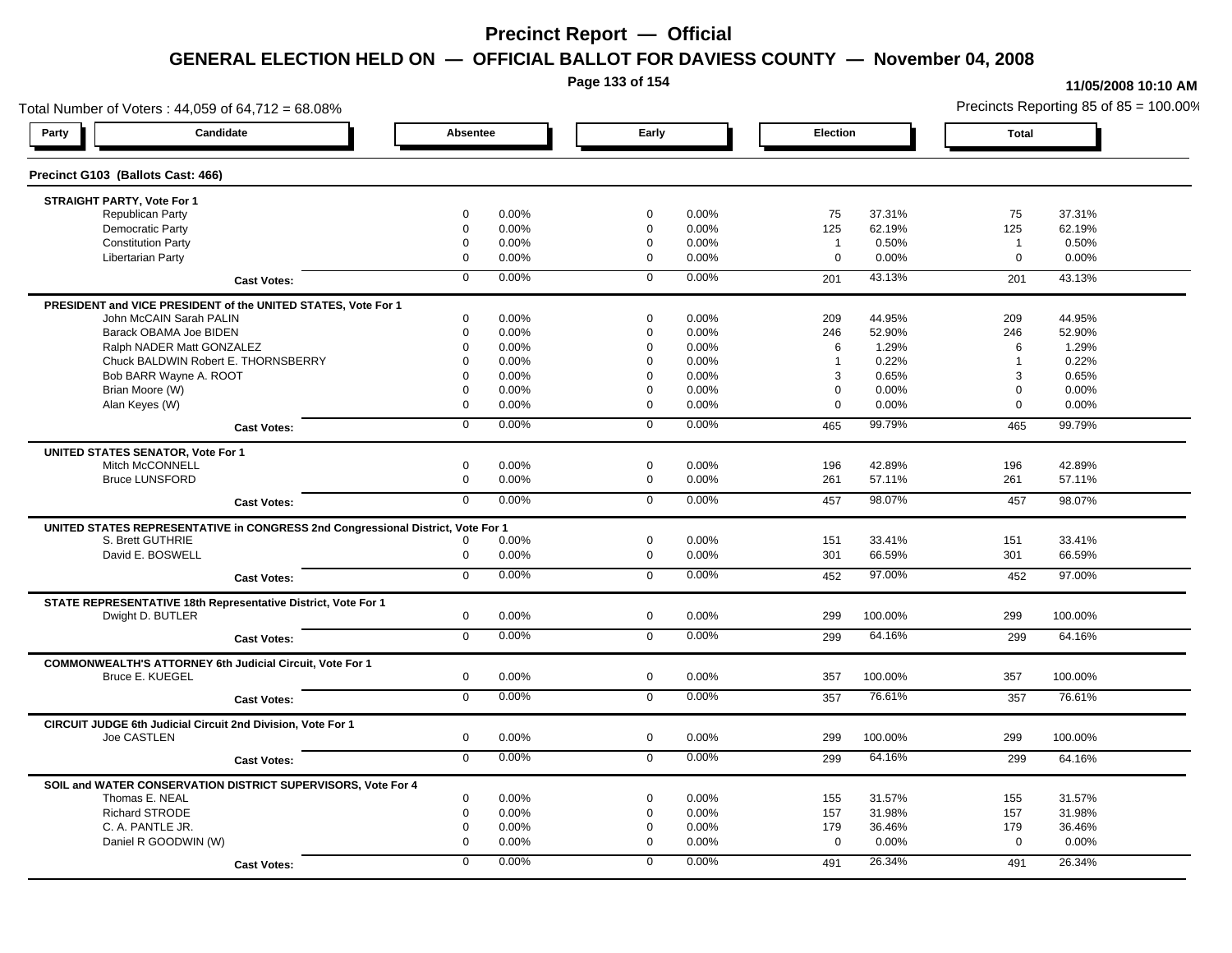**Page 134 of 154**

#### **11/05/2008 10:10 AM**

Total Number of Voters : 44,059 of 64,712 = 68.08% Precincts Reporting 85 of 85 = 100.00% **Party Candidate Absentee Early Election Total Precinct G104 (Ballots Cast: 555) STRAIGHT PARTY, Vote For 1** Republican Party 0 0.00% 0 0.00% 91 38.40% 91 38.40% Democratic Party 0 0.00% 0 0.00% 141 59.49% 141 59.49% Constitution Party 0 0.00% 0 0.00% 3 1.27% 3 1.27% Libertarian Party 0 0.00% 0 0.00% 2 0.84% 2 0.84% **Cast Votes:** 0 0.00% 0 0.00% 237 42.70% 237 42.70% **PRESIDENT and VICE PRESIDENT of the UNITED STATES, Vote For 1** John McCAIN Sarah PALIN John McCAIN Sarah PALIN 0 0.00% 0 0.00% 300 54.84% 300 54.84% Barack OBAMA Joe BIDEN 0 0.00% 0 0.00% 237 43.33% 237 43.33% Ralph NADER Matt GONZALEZ  $\begin{array}{cccc} 0 & 0.00\% & 0 & 0.00\% & 0.00\% & 6 & 1.10\% \end{array}$  6 1.10% Chuck BALDWIN Robert E. THORNSBERRY 0 0.00% 0 0.00% 2 0.37% 2 0.37% Bob BARR Wayne A. ROOT 0 0.00% 0 0.00% 2 0.37% 2 0.37% Brian Moore (W) 0 0.00% 0 0.00% 0 0.00% 0 0.00% Alan Keyes (W) 0 0.00% 0 0.00% 0 0.00% 0 0.00% **Cast Votes:** 0 0.00% 0 0.00% 547 98.56% 547 98.56% **UNITED STATES SENATOR, Vote For 1** Mitch McCONNELL 0 0.00% 0 0.00% 245 45.04% 245 45.04% Bruce LUNSFORD 0 0.00% 0 0.00% 299 54.96% 299 54.96% **Cast Votes:** 0 0.00% 0 0.00% 544 98.02% 544 98.02% **UNITED STATES REPRESENTATIVE in CONGRESS 2nd Congressional District, Vote For 1** S. Brett GUTHRIE 0 0.00% 0 0.00% 179 32.60% 179 32.60% David E. BOSWELL 0 0.00% 0 0.00% 370 67.40% 370 67.40% **Cast Votes:** 0 0.00% 0 0.00% 549 98.92% 549 98.92% **STATE REPRESENTATIVE 18th Representative District, Vote For 1** Dwight D. BUTLER 0 0.00% 0 0.00% 341 100.00% 341 100.00% **Cast Votes:** 0 0.00% 0 0.00% 341 61.44% 341 61.44% **COMMONWEALTH'S ATTORNEY 6th Judicial Circuit, Vote For 1** Bruce E. KUEGEL 0 0.00% 0 0.00% 411 100.00% 411 100.00% **Cast Votes:** 0 0.00% 0 0.00% 411 74.05% 411 74.05% **CIRCUIT JUDGE 6th Judicial Circuit 2nd Division, Vote For 1** Joe CASTLEN 0 0.00% 0 0.00% 315 100.00% 315 100.00% **Cast Votes:** 0 0.00% 0 0.00% 315 56.76% 315 56.76% **SOIL and WATER CONSERVATION DISTRICT SUPERVISORS, Vote For 4** Thomas E. NEAL 0 0.00% 0 0.00% 181 34.02% 181 34.02% Richard STRODE 0 0.00% 0 0.00% 185 34.77% 185 34.77% C. A. PANTLE JR. 0 0.00% 0 0.00% 166 31.20% 166 31.20% Daniel R GOODWIN (W) 0 0.00% 0 0.00% 0 0.00% 0 0.00% **Cast Votes:** 0 0.00% 0 0.00% 532 23.96% 532 23.96%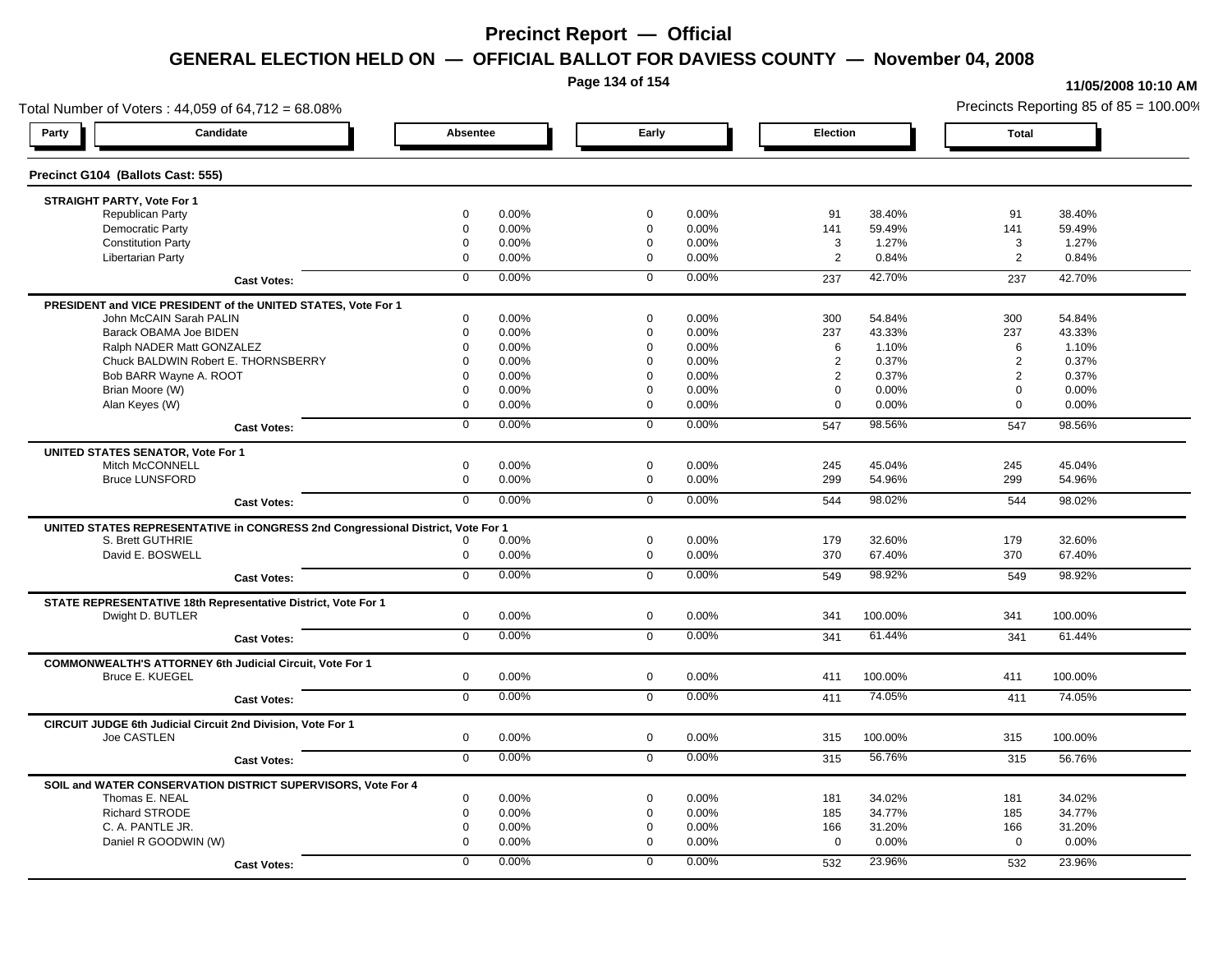**Page 135 of 154**

#### **11/05/2008 10:10 AM**

Total Number of Voters : 44,059 of 64,712 = 68.08% Precincts Reporting 85 of 85 = 100.00% **Party Candidate Absentee Early Election Total Precinct G105 (Ballots Cast: 308) STRAIGHT PARTY, Vote For 1** Republican Party 0 0.00% 0 0.00% 55 38.73% 55 38.73% Democratic Party 0 0.00% 0 0.00% 87 61.27% 87 61.27% Constitution Party 0 0.00% 0 0.00% 0 0.00% 0 0.00% Libertarian Party 0 0.00% 0 0.00% 0 0.00% 0 0.00% **Cast Votes:** 0 0.00% 0 0.00% 142 46.10% 142 46.10% **PRESIDENT and VICE PRESIDENT of the UNITED STATES, Vote For 1** John McCAIN Sarah PALIN John McCAIN Sarah PALIN 0 0.00% 0 0.00% 150 49.34% 150 49.34% Barack OBAMA Joe BIDEN 0 0.00% 0 0.00% 144 47.37% 144 47.37% Ralph NADER Matt GONZALEZ  $0$  0.00% 0 0.00% 5 1.64% 5 1.64% 5 1.64% Chuck BALDWIN Robert E. THORNSBERRY 0 0.00% 0 0.00% 1 0.33% 1 0.33% Bob BARR Wayne A. ROOT **8 1.32%** 0 0.00% 0 0.00% 0 0.00% 0 0.00% 0 1.32% 4 1.32% 4 1.32% 4 1.32% Brian Moore (W) 0 0.00% 0 0.00% 0 0.00% 0 0.00% Alan Keyes (W) 0 0.00% 0 0.00% 0 0.00% 0 0.00% **Cast Votes:** 0 0.00% 0 0.00% 304 98.70% 304 98.70% **UNITED STATES SENATOR, Vote For 1** Mitch McCONNELL 0 0.00% 0 0.00% 135 44.55% 135 44.55% Bruce LUNSFORD 0 0.00% 0 0.00% 168 55.45% 168 55.45% **Cast Votes:** 0 0.00% 0 0.00% 303 98.38% 303 98.38% **UNITED STATES REPRESENTATIVE in CONGRESS 2nd Congressional District, Vote For 1** S. Brett GUTHRIE 0 0.00% 0 0.00% 97 32.01% 97 32.01% David E. BOSWELL 0 0.00% 0 0.00% 206 67.99% 206 67.99% **Cast Votes:** 0 0.00% 0 0.00% 303 98.38% 303 98.38% **STATE REPRESENTATIVE 18th Representative District, Vote For 1** Dwight D. BUTLER 0 0.00% 0 0.00% 190 100.00% 190 100.00% **Cast Votes:** 0 0.00% 0 0.00% 190 61.69% 190 61.69% **COMMONWEALTH'S ATTORNEY 6th Judicial Circuit, Vote For 1** Bruce E. KUEGEL 0 0.00% 0 0.00% 240 100.00% 240 100.00% **Cast Votes:** 0 0.00% 0 0.00% 240 77.92% 240 77.92% **CIRCUIT JUDGE 6th Judicial Circuit 2nd Division, Vote For 1** Joe CASTLEN 0 0.00% 0 0.00% 178 100.00% 178 100.00% **Cast Votes:** 0 0.00% 0 0.00% 178 57.79% 178 57.79% **SOIL and WATER CONSERVATION DISTRICT SUPERVISORS, Vote For 4** Thomas E. NEAL 0 0.00% 0 0.00% 114 31.67% 114 31.67% Richard STRODE 0 0.00% 0 0.00% 125 34.72% 125 34.72% C. A. PANTLE JR. 0 0.00% 0 0.00% 121 33.61% 121 33.61% Daniel R GOODWIN (W) 0 0.00% 0 0.00% 0 0.00% 0 0.00% **Cast Votes:** 0 0.00% 0 0.00% 360 29.22% 360 29.22%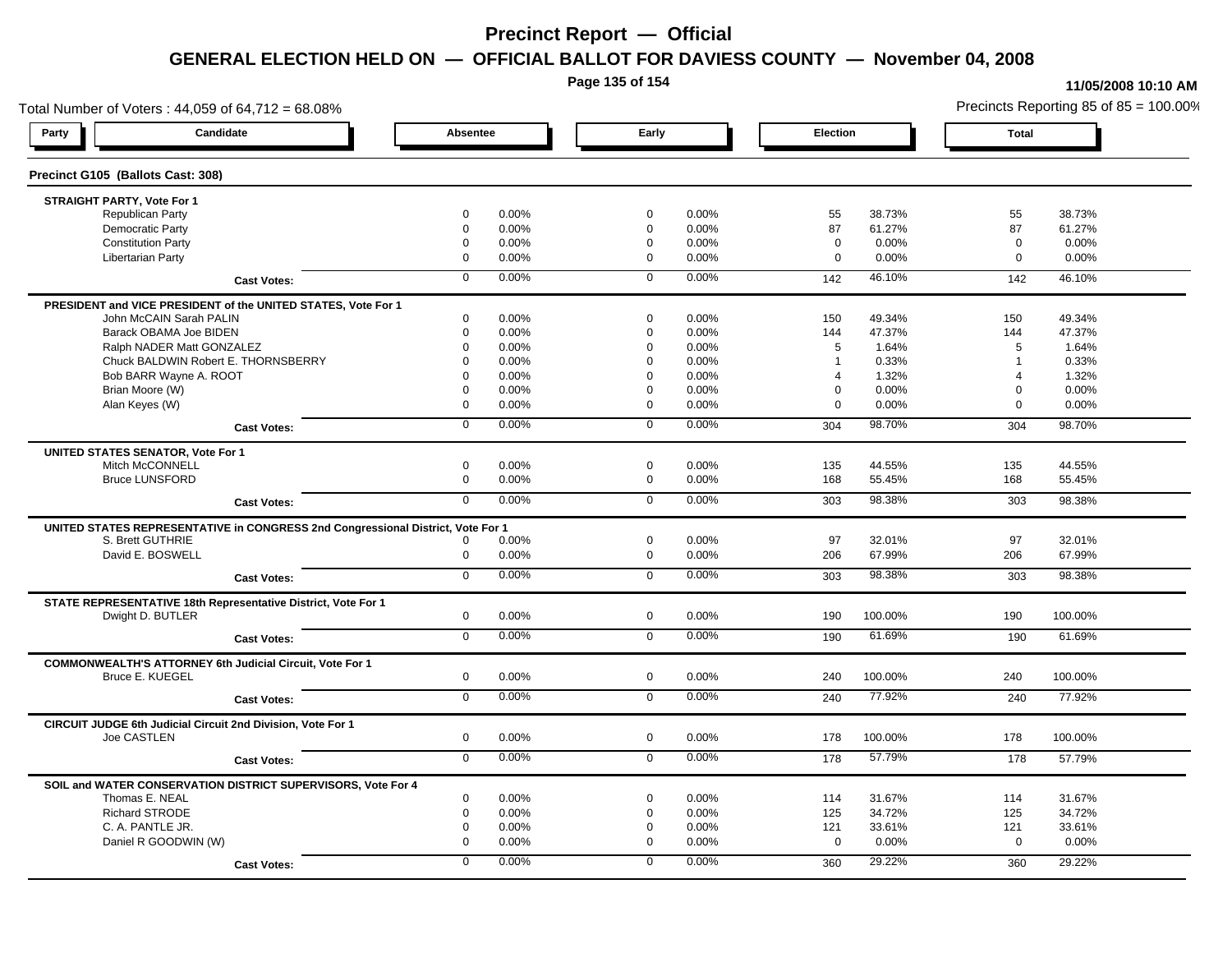**Page 136 of 154**

#### **11/05/2008 10:10 AM**

Total Number of Voters : 44,059 of 64,712 = 68.08% Precincts Reporting 85 of 85 = 100.00% **Party Candidate Absentee Early Election Total Precinct H101 (Ballots Cast: 512) STRAIGHT PARTY, Vote For 1** Republican Party 0 0.00% 0 0.00% 113 59.47% 113 59.47% Democratic Party 0 0.00% 0 0.00% 75 39.47% 75 39.47% Constitution Party 0 0.00% 0 0.00% 1 0.53% 1 0.53% Libertarian Party 0 0.00% 0 0.00% 1 0.53% 1 0.53% **Cast Votes:** 0 0.00% 0 0.00% 190 37.11% 190 37.11% **PRESIDENT and VICE PRESIDENT of the UNITED STATES, Vote For 1** John McCAIN Sarah PALIN John McCAIN Sarah PALIN 0 0.00% 0 0.00% 353 68.95% 353 68.95% Barack OBAMA Joe BIDEN 0 0.00% 0 0.00% 156 30.47% 156 30.47% Ralph NADER Matt GONZALEZ  $0$  0.00% 0 0.00% 0 0.00% 2 0.39% 2 0.39% Chuck BALDWIN Robert E. THORNSBERRY 0 0.00% 0 0.00% 0 0.00% 0 0.00% Bob BARR Wayne A. ROOT **1** 0.20% 0 0.00% 0 0.000% 0 0.00% 1 0.20% 1 0.20% 1 0.20% Brian Moore (W) 0 0.00% 0 0.00% 0 0.00% 0 0.00% Alan Keyes (W) 0 0.00% 0 0.00% 0 0.00% 0 0.00% **Cast Votes:** 0 0.00% 0 0.00% 512 100.00% 512 100.00% **UNITED STATES SENATOR, Vote For 1** Mitch McCONNELL 0 0.00% 0 0.00% 340 66.80% 340 66.80% Bruce LUNSFORD 0 0.00% 0 0.00% 169 33.20% 169 33.20% **Cast Votes:** 0 0.00% 0 0.00% 509 99.41% 509 99.41% **UNITED STATES REPRESENTATIVE in CONGRESS 2nd Congressional District, Vote For 1** S. Brett GUTHRIE 0 0.00% 0 0.00% 255 50.40% 255 50.40% David E. BOSWELL 0 0.00% 0 0.00% 251 49.60% 251 49.60% **Cast Votes:** 0 0.00% 0 0.00% 506 98.83% 506 98.83% **STATE REPRESENTATIVE 12th Representative District, Vote For 1** Jim GOOCH JR. 0 0.00% 0 0.00% 309 100.00% 309 100.00% **Cast Votes:** 0 0.00% 0 0.00% 309 60.35% 309 60.35% **COMMONWEALTH'S ATTORNEY 6th Judicial Circuit, Vote For 1** Bruce E. KUEGEL 0 0.00% 0 0.00% 351 100.00% 351 100.00% **Cast Votes:** 0 0.00% 0 0.00% 351 68.55% 351 68.55% **CIRCUIT JUDGE 6th Judicial Circuit 2nd Division, Vote For 1** Joe CASTLEN 0 0.00% 0 0.00% 349 100.00% 349 100.00% **Cast Votes:** 0 0.00% 0 0.00% 349 68.16% 349 68.16% **SOIL and WATER CONSERVATION DISTRICT SUPERVISORS, Vote For 4** Thomas E. NEAL 0 0.00% 0 0.00% 187 34.82% 187 34.82% Richard STRODE 0 0.00% 0 0.00% 179 33.33% 179 33.33% C. A. PANTLE JR. 0 0.00% 0 0.00% 171 31.84% 171 31.84% Daniel R GOODWIN (W) 0 0.00% 0 0.00% 0 0.00% 0 0.00% **Cast Votes:** 0 0.00% 0 0.00% 537 26.22% 537 26.22%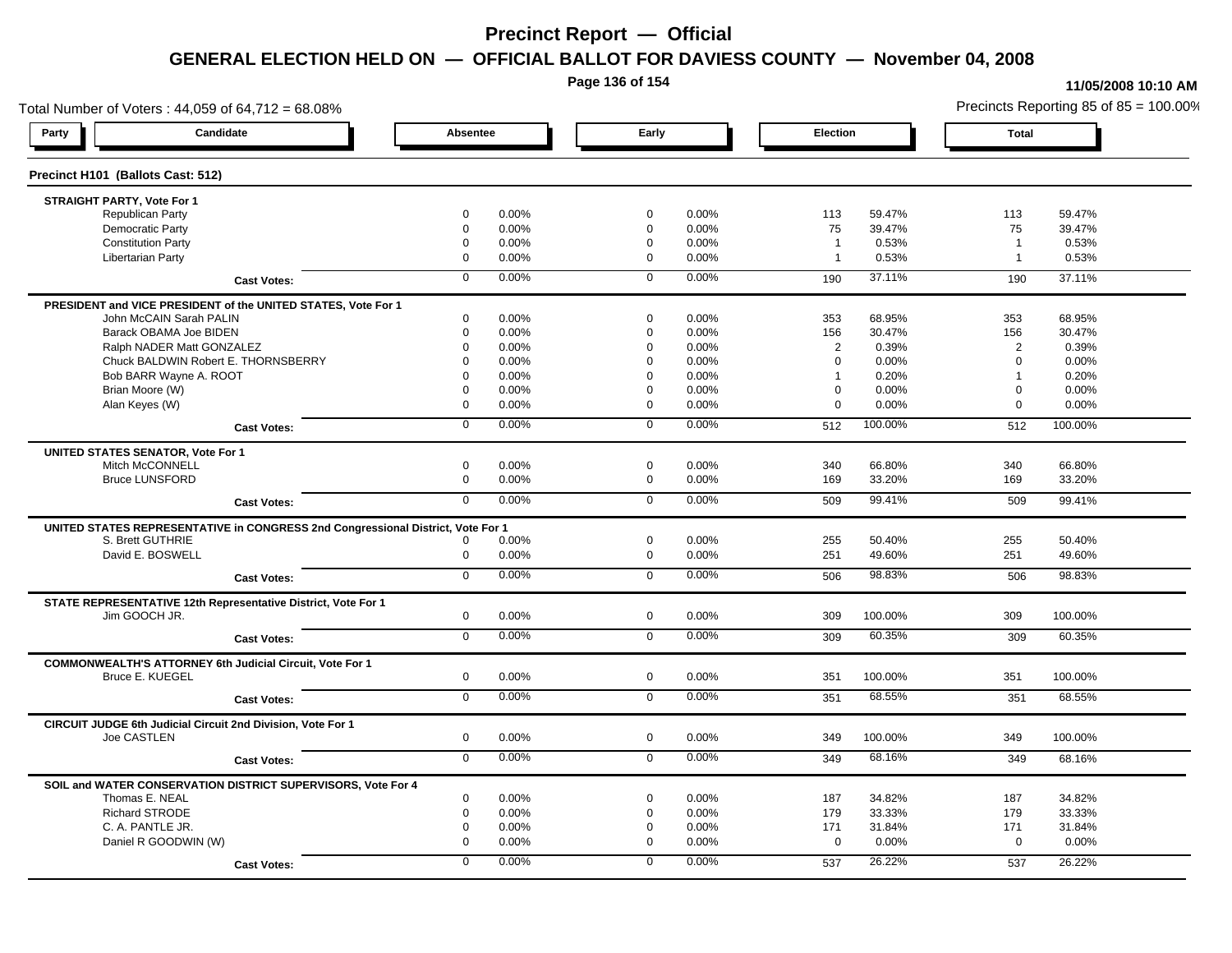### **Page 137 of 154**

### **11/05/2008 10:10 AM**

| Total Number of Voters: 44,059 of 64,712 = 68.08%              |          |       |          |          |                 |        |              | Precincts Reporting 85 of $85 = 100.00\%$ |
|----------------------------------------------------------------|----------|-------|----------|----------|-----------------|--------|--------------|-------------------------------------------|
| Candidate<br><b>Party</b>                                      | Absentee |       | Early    |          | <b>Election</b> |        | <b>Total</b> |                                           |
| Precinct H101 (Ballots Cast: 512)                              |          |       |          |          |                 |        |              |                                           |
| MEMBER BOARD of EDUCATION 3rd Educational District, Vote For 1 |          |       |          |          |                 |        |              |                                           |
| Dianne Burns MACKEY                                            |          | 0.00% | $\Omega$ | 0.00%    | 193             | 49.87% | 193          | 49.87%                                    |
| Joe H. OVERBY                                                  |          | 0.00% | $\Omega$ | 0.00%    | 194             | 50.13% | 194          | 50.13%                                    |
| <b>Cast Votes:</b>                                             |          | 0.00% |          | 0.00%    | 387             | 75.59% | 387          | 75.59%                                    |
| MAYOR City of Owensboro, Vote For 1                            |          |       |          |          |                 |        |              |                                           |
| Ron PAYNE                                                      |          | 0.00% | $\Omega$ | 0.00%    | 36              | 51.43% | 36           | 51.43%                                    |
| AI MATTINGLY JR.                                               |          | 0.00% |          | 0.00%    | 34              | 48.57% | 34           | 48.57%                                    |
| <b>Cast Votes:</b>                                             |          | 0.00% |          | 0.00%    | 70              | 95.89% | 70           | 95.89%                                    |
| CITY COMMISSIONERS City of Owensboro, Vote For 4               |          |       |          |          |                 |        |              |                                           |
| David L. JOHNSON                                               |          | 0.00% | $\Omega$ | 0.00%    | 54              | 22.59% | 54           | 22.59%                                    |
| Charlie CASTLEN                                                |          | 0.00% |          | 0.00%    | 44              | 18.41% | 44           | 18.41%                                    |
| Candance Castlen BRAKE                                         |          | 0.00% |          | $0.00\%$ | 49              | 20.50% | 49           | 20.50%                                    |
| John M. KAZLAUSKAS                                             |          | 0.00% |          | 0.00%    | 48              | 20.08% | 48           | 20.08%                                    |
| Cathy ARMOUR                                                   |          | 0.00% | $\Omega$ | 0.00%    | 44              | 18.41% | 44           | 18.41%                                    |
| <b>Cast Votes:</b>                                             |          | 0.00% |          | 0.00%    | 239             | 81.85% | 239          | 81.85%                                    |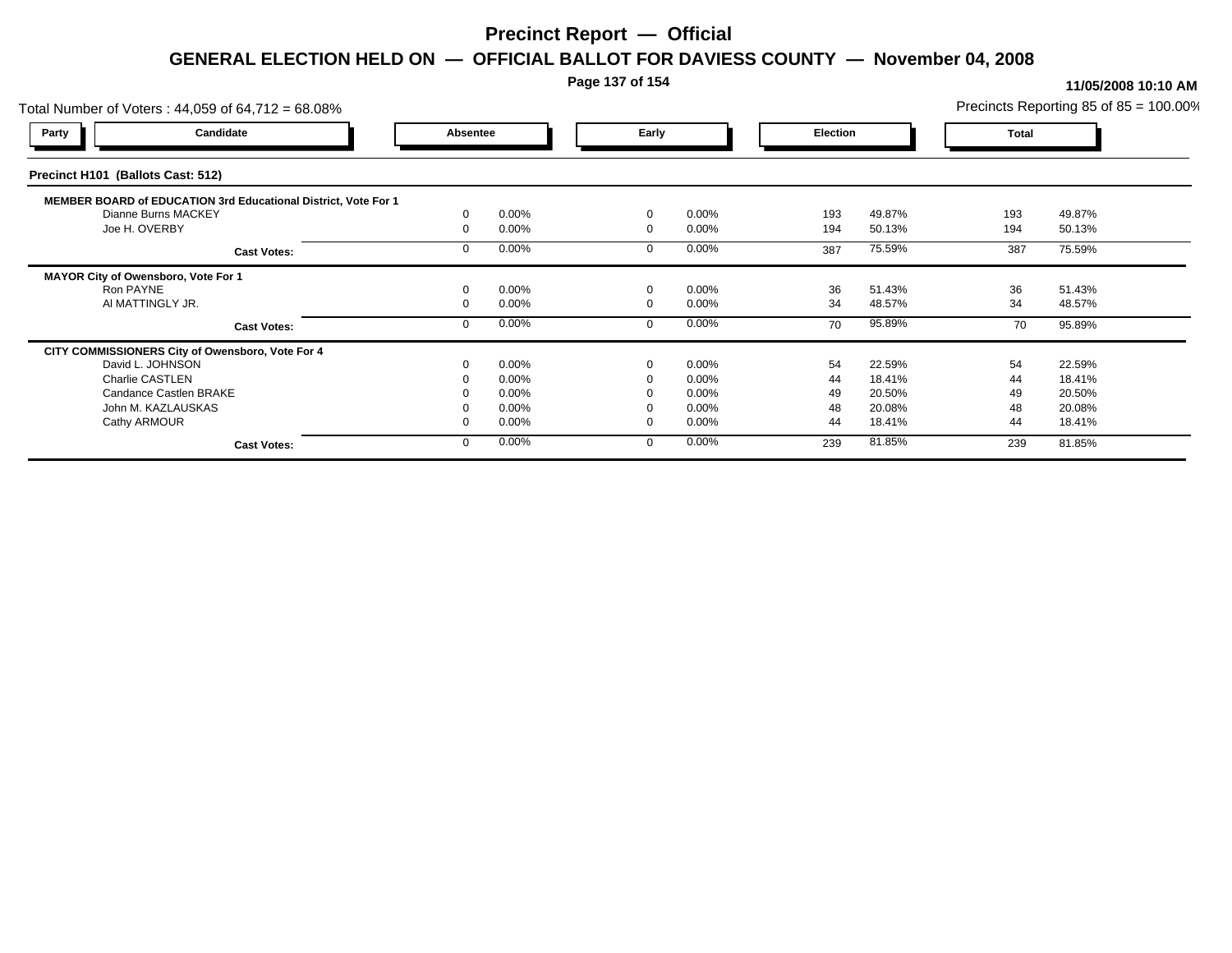**Page 138 of 154**

#### **11/05/2008 10:10 AM**

Total Number of Voters : 44,059 of 64,712 = 68.08% Precincts Reporting 85 of 85 = 100.00% **Party Candidate Absentee Early Election Total Precinct H102 (Ballots Cast: 742) STRAIGHT PARTY, Vote For 1** Republican Party 0 0.00% 0 0.00% 151 51.89% 151 51.89% Democratic Party 0 0.00% 0 0.00% 137 47.08% 137 47.08% Constitution Party 0 0.00% 0 0.00% 1 0.34% 1 0.34% Libertarian Party 0 0.00% 0 0.00% 2 0.69% 2 0.69% **Cast Votes:** 0 0.00% 0 0.00% 291 39.22% 291 39.22% **PRESIDENT and VICE PRESIDENT of the UNITED STATES, Vote For 1** John McCAIN Sarah PALIN John McCAIN Sarah PALIN 0 0.00% 0 0.00% 459 62.03% 459 62.03% Barack OBAMA Joe BIDEN 0 0.00% 0 0.00% 270 36.49% 270 36.49% Ralph NADER Matt GONZALEZ  $\begin{array}{cccc} 0 & 0.00\% & 0 & 0.00\% & 0.00\% & 8 & 1.08\% \end{array}$ Chuck BALDWIN Robert E. THORNSBERRY 0 0.00% 0 0.00% 0 0.00% 0 0.00% Bob BARR Wayne A. ROOT 0 0.00% 0 0.00% 3 0.41% 3 0.41% Brian Moore (W) 0 0.00% 0 0.00% 0 0.00% 0 0.00% Alan Keyes (W) 0 0.00% 0 0.00% 0 0.00% 0 0.00% **Cast Votes:** 0 0.00% 0 0.00% 740 99.73% 740 99.73% **UNITED STATES SENATOR, Vote For 1** Mitch McCONNELL 0 0.00% 0 0.00% 426 58.20% 426 58.20% Bruce LUNSFORD 0 0.00% 0 0.00% 306 41.80% 306 41.80% **Cast Votes:** 0 0.00% 0 0.00% 732 98.65% 732 98.65% **UNITED STATES REPRESENTATIVE in CONGRESS 2nd Congressional District, Vote For 1** S. Brett GUTHRIE 0 0.00% 0 0.00% 317 43.42% 317 43.42% David E. BOSWELL 0 0.00% 0 0.00% 413 56.58% 413 56.58% **Cast Votes:** 0 0.00% 0 0.00% 730 98.38% 730 98.38% **STATE REPRESENTATIVE 14th Representative District, Vote For 1** Tommy THOMPSON 0 0.00% 0 0.00% 522 100.00% 522 100.00% **Cast Votes:** 0 0.00% 0 0.00% 522 70.35% 522 70.35% **COMMONWEALTH'S ATTORNEY 6th Judicial Circuit, Vote For 1** Bruce E. KUEGEL 0 0.00% 0 0.00% 505 100.00% 505 100.00% **Cast Votes:** 0 0.00% 0 0.00% 505 68.06% 505 68.06% **CIRCUIT JUDGE 6th Judicial Circuit 2nd Division, Vote For 1** Joe CASTLEN 0 0.00% 0 0.00% 463 100.00% 463 100.00% **Cast Votes:** 0 0.00% 0 0.00% 463 62.40% 463 62.40% **SOIL and WATER CONSERVATION DISTRICT SUPERVISORS, Vote For 4** Thomas E. NEAL 0 0.00% 0 0.00% 266 35.09% 266 35.09% Richard STRODE 0 0.00% 0 0.00% 261 34.43% 261 34.43% C. A. PANTLE JR. 0 0.00% 0 0.00% 231 30.47% 231 30.47% Daniel R GOODWIN (W) 0 0.00% 0 0.00% 0 0.00% 0 0.00% **Cast Votes:** 0 0.00% 0 0.00% 758 25.54% 758 25.54%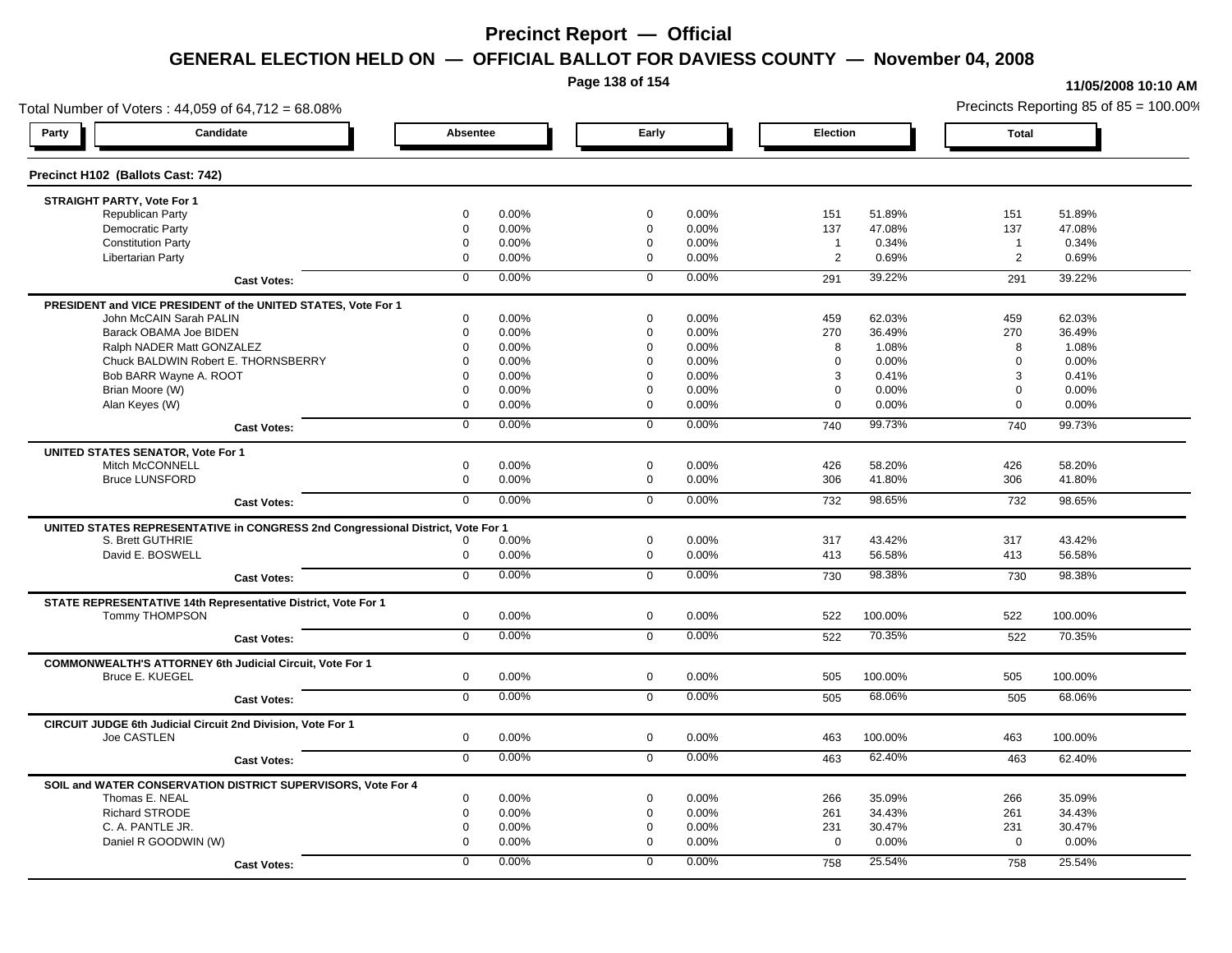**Page 139 of 154**

### **11/05/2008 10:10 AM**

Total Number of Voters : 44,059 of 64,712 = 68.08% Precincts Reporting 85 of 85 = 100.00% **Party Candidate Absentee Early Election Total Precinct H103 (Ballots Cast: 718) STRAIGHT PARTY, Vote For 1** Republican Party 0 0.00% 0 0.00% 141 55.29% 141 55.29% Democratic Party 0 0.00% 0 0.00% 113 44.31% 113 44.31% Constitution Party 0 0.00% 0 0.00% 0 0.00% 0 0.00% Libertarian Party 0 0.00% 0 0.00% 1 0.39% 1 0.39% **Cast Votes:** 0 0.00% 0 0.00% 255 35.52% 255 35.52% **PRESIDENT and VICE PRESIDENT of the UNITED STATES, Vote For 1** John McCAIN Sarah PALIN John McCAIN Sarah PALIN 0 0.00% 0 0.00% 457 64.19% 457 64.19% Barack OBAMA Joe BIDEN 0 0.00% 0 0.00% 245 34.41% 245 34.41% Ralph NADER Matt GONZALEZ  $0$  0.00% 0 0.00% 7 0.98% 7 0.98% 7 0.98% Chuck BALDWIN Robert E. THORNSBERRY 0 0.00% 0 0.00% 0 0.00% 0 0.00% Bob BARR Wayne A. ROOT 0 0.00% 0 0.00% 3 0.42% 3 0.42% Brian Moore (W) 0 0.00% 0 0.00% 0 0.00% 0 0.00% Alan Keyes (W) 0 0.00% 0 0.00% 0 0.00% 0 0.00% **Cast Votes:** 0 0.00% 0 0.00% 712 99.16% 712 99.16% **UNITED STATES SENATOR, Vote For 1** Mitch McCONNELL 0 0.00% 0 0.00% 422 59.52% 422 59.52% Bruce LUNSFORD 0 0.00% 0 0.00% 287 40.48% 287 40.48% **Cast Votes:** 0 0.00% 0 0.00% 709 98.75% 709 98.75% **UNITED STATES REPRESENTATIVE in CONGRESS 2nd Congressional District, Vote For 1** S. Brett GUTHRIE 0 0.00% 0 0.00% 307 43.18% 307 43.18% David E. BOSWELL 0 0.00% 0 0.00% 404 56.82% 404 56.82% **Cast Votes:** 0 0.00% 0 0.00% 711 99.03% 711 99.03% **STATE REPRESENTATIVE 14th Representative District, Vote For 1** Tommy THOMPSON 0 0.00% 0 0.00% 551 100.00% 551 100.00% **Cast Votes:** 0 0.00% 0 0.00% 551 76.74% 551 76.74% **COMMONWEALTH'S ATTORNEY 6th Judicial Circuit, Vote For 1** Bruce E. KUEGEL 0 0.00% 0 0.00% 511 100.00% 511 100.00% **Cast Votes:** 0 0.00% 0 0.00% 511 71.17% 511 71.17% **CIRCUIT JUDGE 6th Judicial Circuit 2nd Division, Vote For 1** Joe CASTLEN 0 0.00% 0 0.00% 480 100.00% 480 100.00% **Cast Votes:** 0 0.00% 0 0.00% 480 66.85% 480 66.85% **SOIL and WATER CONSERVATION DISTRICT SUPERVISORS, Vote For 4** Thomas E. NEAL 0 0.00% 0 0.00% 294 34.59% 294 34.59% Richard STRODE 0 0.00% 0 0.00% 279 32.82% 279 32.82% C. A. PANTLE JR. 0 0.00% 0 0.00% 277 32.59% 277 32.59% Daniel R GOODWIN (W) 0 0.00% 0 0.00% 0 0.00% 0 0.00% **Cast Votes:** 0 0.00% 0 0.00% 850 29.60% 850 29.60%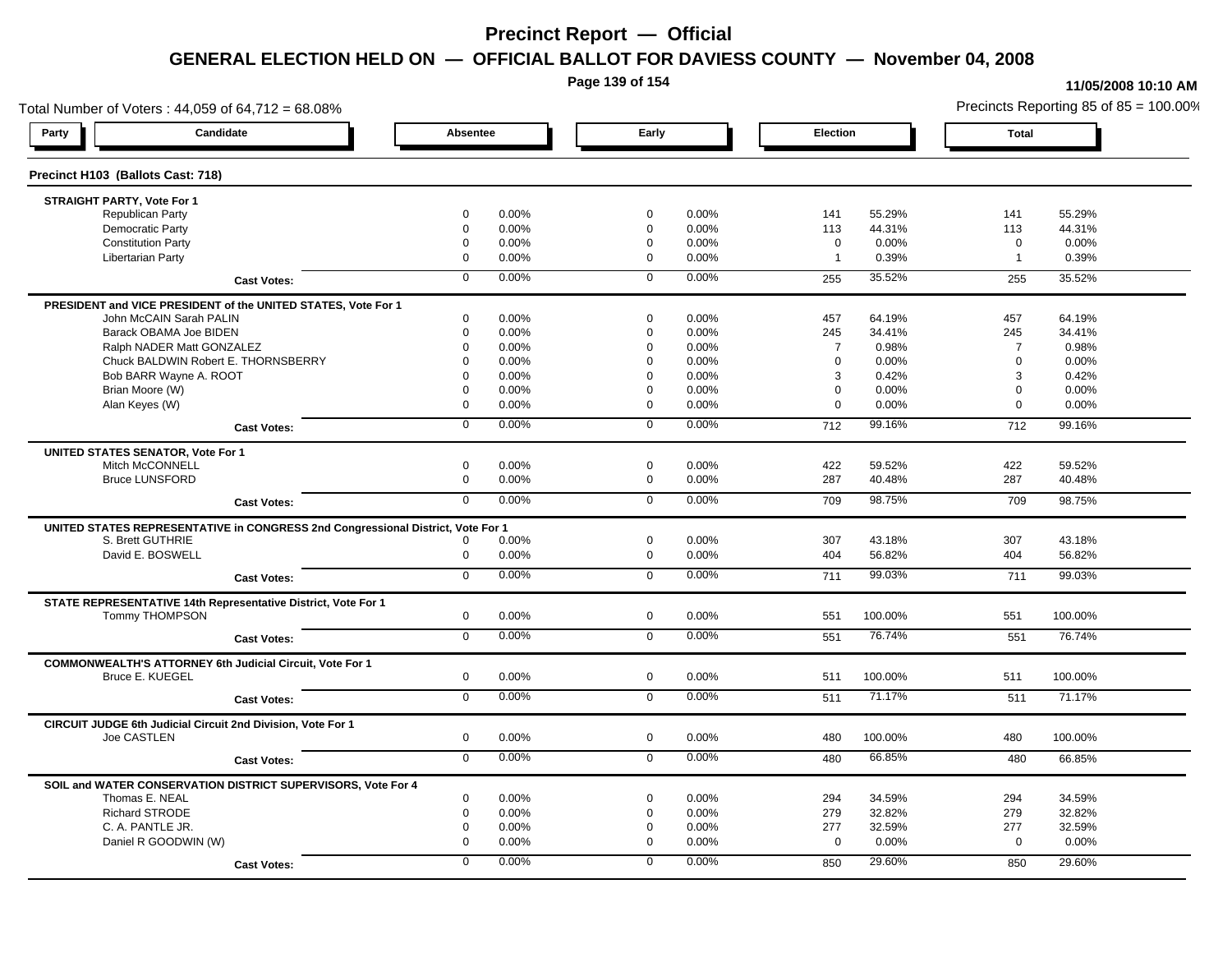**Page 140 of 154**

#### **11/05/2008 10:10 AM**

Total Number of Voters : 44,059 of 64,712 = 68.08% Precincts Reporting 85 of 85 = 100.00% **Party Candidate Absentee Early Election Total Precinct H104 (Ballots Cast: 499) STRAIGHT PARTY, Vote For 1** Republican Party 0 0.00% 0 0.00% 118 56.73% 118 56.73% Democratic Party 0 0.00% 0 0.00% 90 43.27% 90 43.27% Constitution Party 0 0.00% 0 0.00% 0 0.00% 0 0.00% Libertarian Party 0 0.00% 0 0.00% 0 0.00% 0 0.00% **Cast Votes:** 0 0.00% 0 0.00% 208 41.68% 208 41.68% **PRESIDENT and VICE PRESIDENT of the UNITED STATES, Vote For 1** John McCAIN Sarah PALIN John McCAIN Sarah PALIN 0 0.00% 0 0.00% 310 62.50% 310 62.50% Barack OBAMA Joe BIDEN 0 0.00% 0 0.00% 185 37.30% 185 37.30% Ralph NADER Matt GONZALEZ  $\begin{array}{cccc} 0 & 0.00\% & 0 & 0.00\% & 1 & 0.20\% \end{array}$  1 0.20% 1 0.20% Chuck BALDWIN Robert E. THORNSBERRY 0 0.00% 0 0.00% 0 0.00% 0 0.00%  $B$ ob BARR Wayne A. ROOT  $0.00\%$   $0.00\%$   $0.00\%$   $0.00\%$   $0.00\%$   $0.00\%$   $0.00\%$   $0.00\%$ Brian Moore (W) 0 0.00% 0 0.00% 0 0.00% 0 0.00% Alan Keyes (W) 0 0.00% 0 0.00% 0 0.00% 0 0.00% **Cast Votes:** 0 0.00% 0 0.00% 496 99.40% 496 99.40% **UNITED STATES SENATOR, Vote For 1** Mitch McCONNELL 0 0.00% 0 0.00% 291 58.79% 291 58.79% Bruce LUNSFORD 0 0.00% 0 0.00% 204 41.21% 204 41.21% **Cast Votes:** 0 0.00% 0 0.00% 495 99.20% 495 99.20% **UNITED STATES REPRESENTATIVE in CONGRESS 2nd Congressional District, Vote For 1** S. Brett GUTHRIE 0 0.00% 0 0.00% 235 47.57% 235 47.57% David E. BOSWELL 0 0.00% 0 0.00% 259 52.43% 259 52.43% **Cast Votes:** 0 0.00% 0 0.00% 494 99.00% 494 99.00% **STATE REPRESENTATIVE 14th Representative District, Vote For 1** Tommy THOMPSON 0 0.00% 0 0.00% 334 100.00% 334 100.00% **Cast Votes:** 0 0.00% 0 0.00% 334 66.93% 334 66.93% **COMMONWEALTH'S ATTORNEY 6th Judicial Circuit, Vote For 1** Bruce E. KUEGEL 0 0.00% 0 0.00% 327 100.00% 327 100.00% **Cast Votes:** 0 0.00% 0 0.00% 327 65.53% 327 65.53% **CIRCUIT JUDGE 6th Judicial Circuit 2nd Division, Vote For 1** Joe CASTLEN 0 0.00% 0 0.00% 280 100.00% 280 100.00% **Cast Votes:** 0 0.00% 0 0.00% 280 56.11% 280 56.11% **SOIL and WATER CONSERVATION DISTRICT SUPERVISORS, Vote For 4** Thomas E. NEAL 0 0.00% 0 0.00% 147 31.01% 147 31.01% Richard STRODE 0 0.00% 0 0.00% 166 35.02% 166 35.02% C. A. PANTLE JR. 0 0.00% 0 0.00% 161 33.97% 161 33.97% Daniel R GOODWIN (W) 0 0.00% 0 0.00% 0 0.00% 0 0.00% **Cast Votes:** 0 0.00% 0 0.00% 474 23.75% 474 23.75%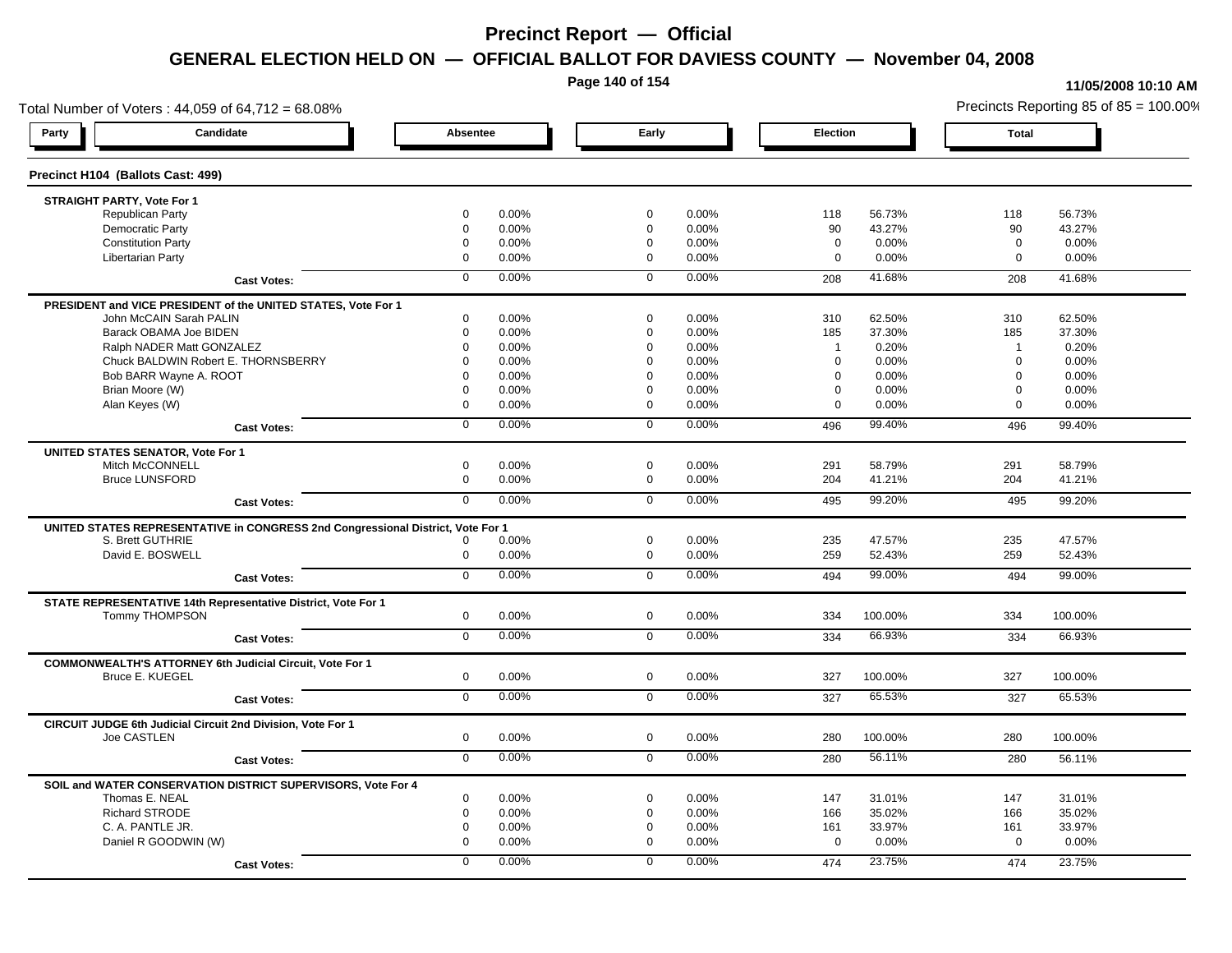**Page 141 of 154**

#### **11/05/2008 10:10 AM**

Total Number of Voters : 44,059 of 64,712 = 68.08% Precincts Reporting 85 of 85 = 100.00% **Party Candidate Absentee Early Election Total Precinct H105 (Ballots Cast: 552) STRAIGHT PARTY, Vote For 1** Republican Party 0 0.00% 0 0.00% 83 38.07% 83 38.07% Democratic Party 0 0.00% 0 0.00% 135 61.93% 135 61.93% Constitution Party 0 0.00% 0 0.00% 0 0.00% 0 0.00% Libertarian Party 0 0.00% 0 0.00% 0 0.00% 0 0.00% **Cast Votes:** 0 0.00% 0 0.00% 218 40.30% 218 40.30% **PRESIDENT and VICE PRESIDENT of the UNITED STATES, Vote For 1** John McCAIN Sarah PALIN John McCAIN Sarah PALIN 0 0.00% 0 0.00% 299 54.56% 299 54.56% Barack OBAMA Joe BIDEN 0 0.00% 0 0.00% 243 44.34% 243 44.34% Ralph NADER Matt GONZALEZ  $\begin{array}{cccc} 0 & 0.00\% & 0 & 0.00\% & 5 & 0.91\% \end{array}$  5 0.91% 5 0.91% Chuck BALDWIN Robert E. THORNSBERRY 0 0.00% 0 0.00% 0 0.00% 0 0.00% Bob BARR Wayne A. ROOT 0 0.00% 0 0.00% 1 0.18% 1 0.18% Brian Moore (W) 0 0.00% 0 0.00% 0 0.00% 0 0.00% Alan Keyes (W) 0 0.00% 0 0.00% 0 0.00% 0 0.00% **Cast Votes:** 0 0.00% 0 0.00% 548 99.28% 548 99.28% **UNITED STATES SENATOR, Vote For 1** Mitch McCONNELL 0 0.00% 0 0.00% 281 51.56% 281 51.56% Bruce LUNSFORD 0 0.00% 0 0.00% 264 48.44% 264 48.44% **Cast Votes:** 0 0.00% 0 0.00% 545 98.73% 545 98.73% **UNITED STATES REPRESENTATIVE in CONGRESS 2nd Congressional District, Vote For 1** S. Brett GUTHRIE 0 0.00% 0 0.00% 195 35.78% 195 35.78% David E. BOSWELL 0 0.00% 0 0.00% 350 64.22% 350 64.22% **Cast Votes:** 0 0.00% 0 0.00% 545 98.73% 545 98.73% **STATE REPRESENTATIVE 14th Representative District, Vote For 1** Tommy THOMPSON 0 0.00% 0 0.00% 424 100.00% 424 100.00% **Cast Votes:** 0 0.00% 0 0.00% 424 77.09% 424 77.09% **COMMONWEALTH'S ATTORNEY 6th Judicial Circuit, Vote For 1** Bruce E. KUEGEL 0 0.00% 0 0.00% 424 100.00% 424 100.00% **Cast Votes:** 0 0.00% 0 0.00% 424 77.09% 424 77.09% **CIRCUIT JUDGE 6th Judicial Circuit 2nd Division, Vote For 1** Joe CASTLEN 0 0.00% 0 0.00% 387 100.00% 387 100.00% **Cast Votes:** 0 0.00% 0 0.00% 387 70.75% 387 70.75% **SOIL and WATER CONSERVATION DISTRICT SUPERVISORS, Vote For 4** Thomas E. NEAL 0 0.00% 0 0.00% 211 32.51% 211 32.51% Richard STRODE 0 0.00% 0 0.00% 223 34.36% 223 34.36% C. A. PANTLE JR. 0 0.00% 0 0.00% 215 33.13% 215 33.13% Daniel R GOODWIN (W) 0 0.00% 0 0.00% 0 0.00% 0 0.00% **Cast Votes:** 0 0.00% 0 0.00% 649 30.09% 649 30.09%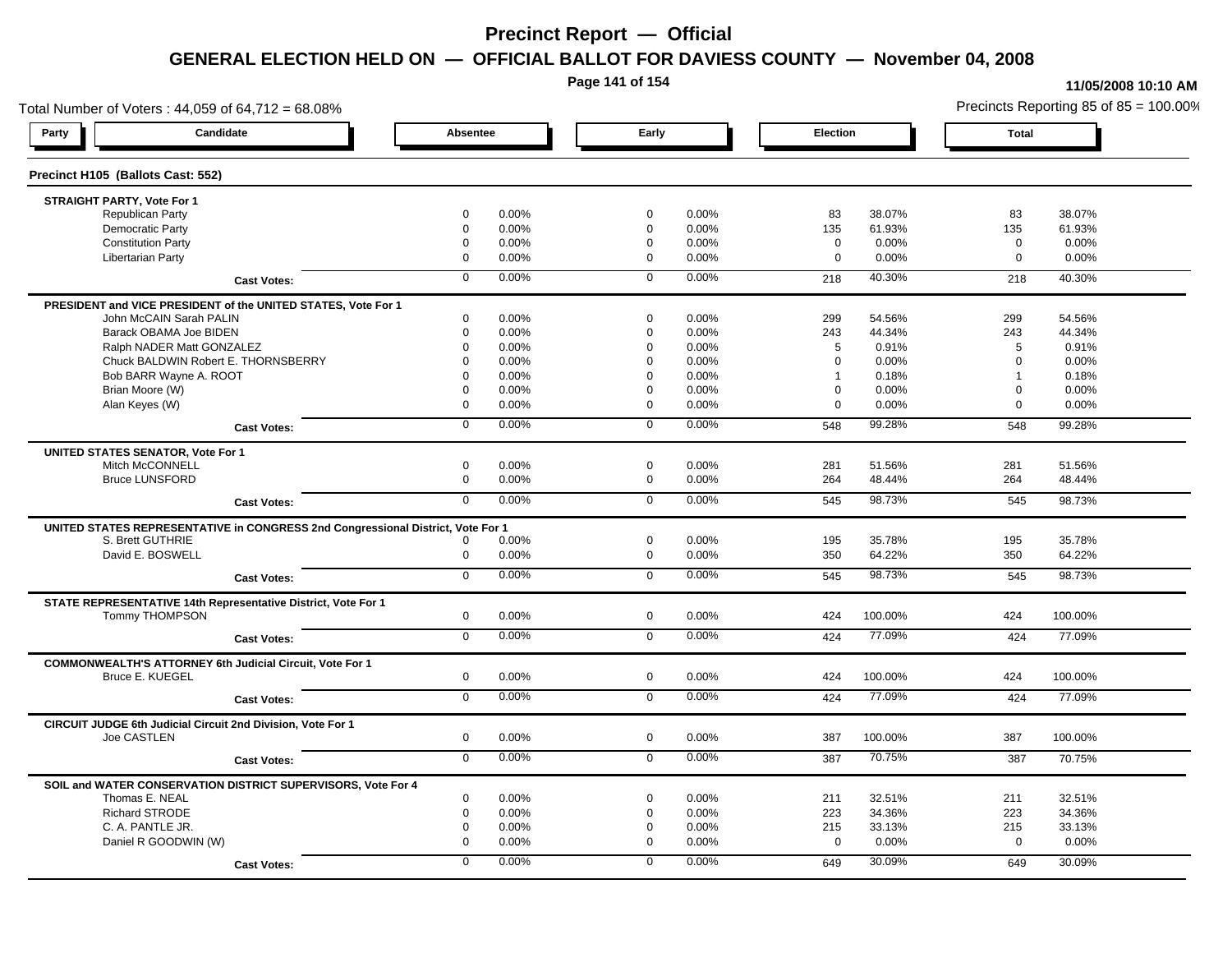**Page 142 of 154**

### **11/05/2008 10:10 AM**

Total Number of Voters : 44,059 of 64,712 = 68.08% Precincts Reporting 85 of 85 = 100.00% **Party Candidate Absentee Early Election Total Precinct H106 (Ballots Cast: 392) STRAIGHT PARTY, Vote For 1** Republican Party 0 0.00% 0 0.00% 77 43.75% 77 43.75% Democratic Party 0 0.00% 0 0.00% 98 55.68% 98 55.68% Constitution Party 0 0.00% 0 0.00% 1 0.57% 1 0.57% Libertarian Party 0 0.00% 0 0.00% 0 0.00% 0 0.00% **Cast Votes:** 0 0.00% 0 0.00% 176 44.90% 176 44.90% **PRESIDENT and VICE PRESIDENT of the UNITED STATES, Vote For 1** John McCAIN Sarah PALIN John McCAIN Sarah PALIN 0 0.00% 0 0.00% 196 50.52% 196 50.52% Barack OBAMA Joe BIDEN 0 0.00% 0 0.00% 182 46.91% 182 46.91% Ralph NADER Matt GONZALEZ  $\begin{array}{cccc} 6 & 1.55\% \\ 6 & 1.55\% \end{array}$  6 1.55% 6 1.55% Chuck BALDWIN Robert E. THORNSBERRY 0 0.00% 0 0.00% 2 0.52% 2 0.52% Bob BARR Wayne A. ROOT **2 2 0.52% 2 0.52% 2 0.52% 2 0.52%** 2 0.52% 2 0.52% 2 0.52% 2 0.52% Brian Moore (W) 0 0.00% 0 0.00% 0 0.00% 0 0.00% Alan Keyes (W) 0 0.00% 0 0.00% 0 0.00% 0 0.00% **Cast Votes:** 0 0.00% 0 0.00% 388 98.98% 388 98.98% **UNITED STATES SENATOR, Vote For 1** Mitch McCONNELL 0 0.00% 0 0.00% 174 44.96% 174 44.96% Bruce LUNSFORD 0 0.00% 0 0.00% 213 55.04% 213 55.04% **Cast Votes:** 0 0.00% 0 0.00% 387 98.72% 387 98.72% **UNITED STATES REPRESENTATIVE in CONGRESS 2nd Congressional District, Vote For 1** S. Brett GUTHRIE 0 0.00% 0 0.00% 131 33.94% 131 33.94% David E. BOSWELL 0 0.00% 0 0.00% 255 66.06% 255 66.06% **Cast Votes:** 0 0.00% 0 0.00% 386 98.47% 386 98.47% **STATE REPRESENTATIVE 13th Representative District, Vote For 1** Ben BOARMAN 0 0.00% 0 0.00% 161 42.15% 161 42.15% Jim GLENN 0 0.00% 0 0.00% 221 57.85% 221 57.85% **Cast Votes:** 0 0.00% 0 0.00% 382 97.45% 382 97.45% **COMMONWEALTH'S ATTORNEY 6th Judicial Circuit, Vote For 1** Bruce E. KUEGEL 0 0.00% 0 0.00% 288 100.00% 288 100.00% **Cast Votes:** 0 0.00% 0 0.00% 288 73.47% 288 73.47% **CIRCUIT JUDGE 6th Judicial Circuit 2nd Division, Vote For 1** Joe CASTLEN 0 0.00% 0 0.00% 270 100.00% 270 100.00% **Cast Votes:** 0 0.00% 0 0.00% 270 68.88% 270 68.88% **SOIL and WATER CONSERVATION DISTRICT SUPERVISORS, Vote For 4** Thomas E. NEAL 0 0.00% 0 0.00% 155 34.68% 155 34.68% Richard STRODE 0 0.00% 0 0.00% 141 31.54% 141 31.54% C. A. PANTLE JR. 0 0.00% 0 0.00% 151 33.78% 151 33.78% Daniel R GOODWIN (W) 0 0.00% 0 0.00% 0 0.00% 0 0.00% **Cast Votes:** 0 0.00% 0 0.00% 447 28.51% 447 28.51%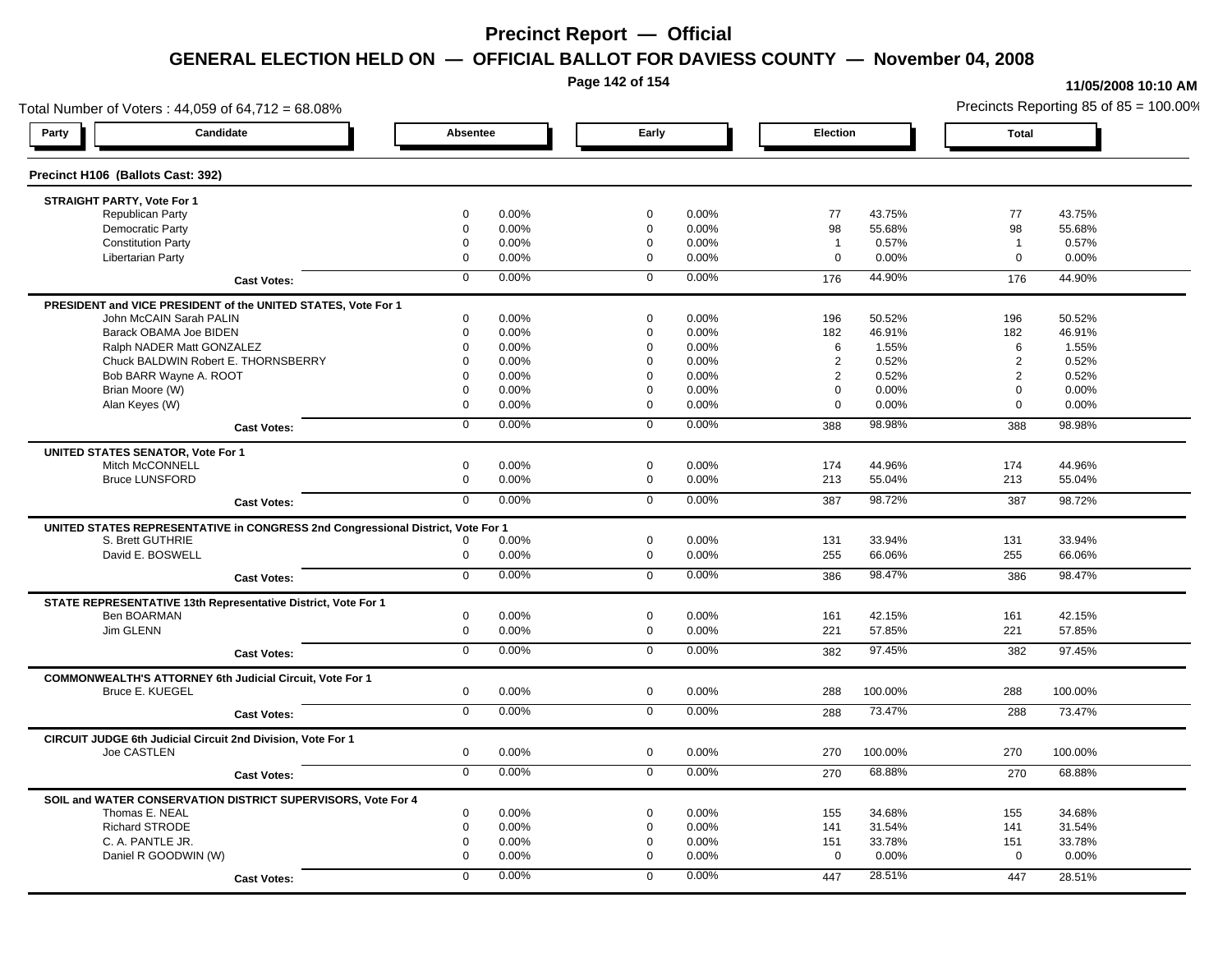**Page 143 of 154**

### **11/05/2008 10:10 AM**

| Total Number of Voters: 44,059 of 64,712 = 68.08% |          |       |             |          |    |                 | Precincts Reporting 85 of $85 = 100.00\%$ |              |  |
|---------------------------------------------------|----------|-------|-------------|----------|----|-----------------|-------------------------------------------|--------------|--|
| Candidate<br>Party                                | Absentee |       | Early       |          |    | <b>Election</b> |                                           | <b>Total</b> |  |
| Precinct H106 (Ballots Cast: 392)                 |          |       |             |          |    |                 |                                           |              |  |
| <b>MAYOR City of Owensboro, Vote For 1</b>        |          |       |             |          |    |                 |                                           |              |  |
| Ron PAYNE                                         |          | 0.00% | $\mathbf 0$ | 0.00%    | 3  | 42.86%          | 3                                         | 42.86%       |  |
| AI MATTINGLY JR.                                  |          | 0.00% | $\Omega$    | $0.00\%$ | 4  | 57.14%          |                                           | 57.14%       |  |
| <b>Cast Votes:</b>                                |          | 0.00% |             | $0.00\%$ |    | 100.00%         |                                           | 100.00%      |  |
| CITY COMMISSIONERS City of Owensboro, Vote For 4  |          |       |             |          |    |                 |                                           |              |  |
| David L. JOHNSON                                  |          | 0.00% | $\Omega$    | 0.00%    | 6  | 25.00%          | 6                                         | 25.00%       |  |
| <b>Charlie CASTLEN</b>                            |          | 0.00% |             | $0.00\%$ |    | 25.00%          |                                           | 25.00%       |  |
| Candance Castlen BRAKE                            |          | 0.00% |             | $0.00\%$ |    | 8.33%           |                                           | 8.33%        |  |
| John M. KAZLAUSKAS                                |          | 0.00% |             | $0.00\%$ |    | 20.83%          |                                           | 20.83%       |  |
| Cathy ARMOUR                                      |          | 0.00% | $\Omega$    | $0.00\%$ |    | 20.83%          |                                           | 20.83%       |  |
| <b>Cast Votes:</b>                                |          | 0.00% |             | 0.00%    | 24 | 85.71%          | 24                                        | 85.71%       |  |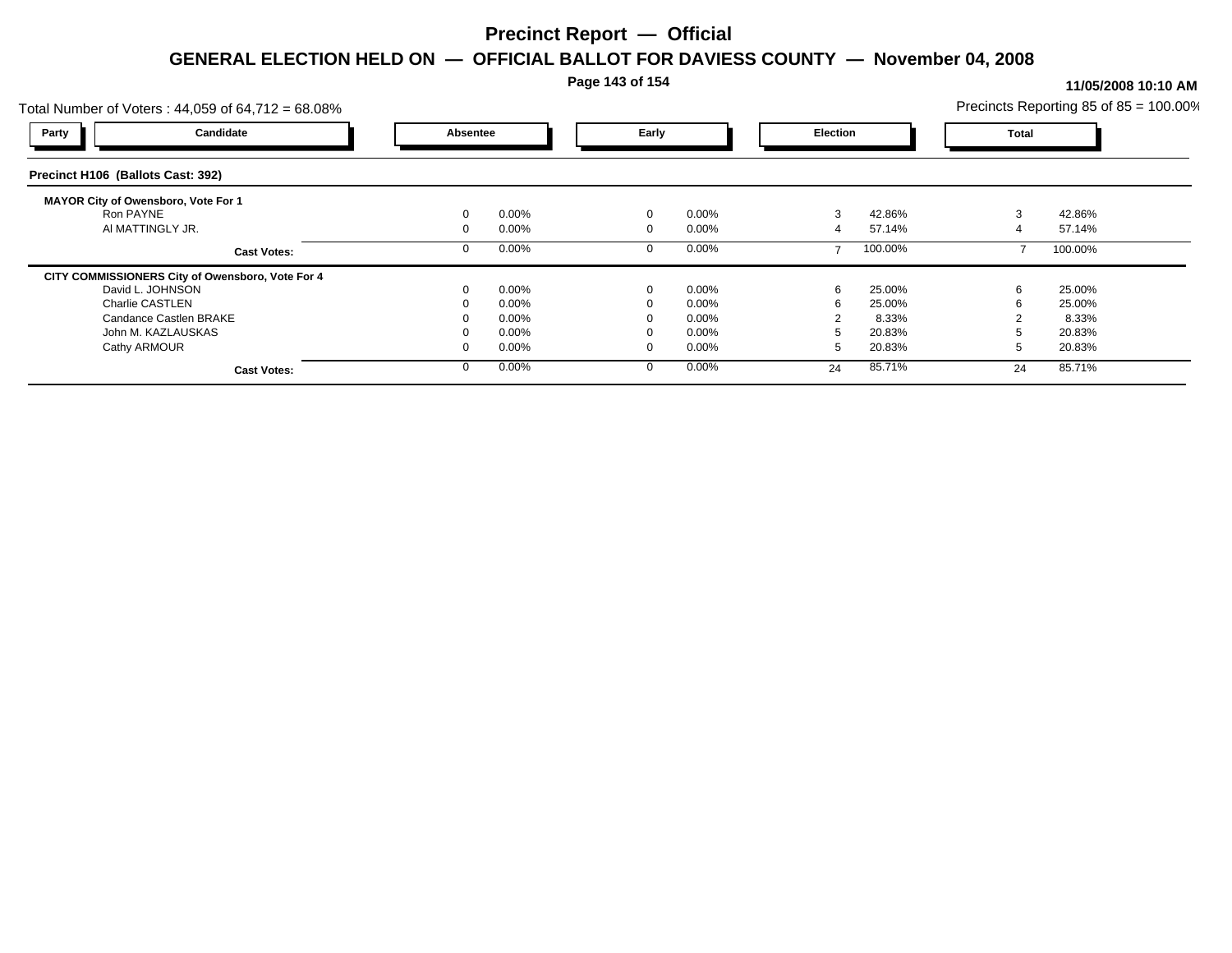**Page 144 of 154**

#### **11/05/2008 10:10 AM**

Total Number of Voters : 44,059 of 64,712 = 68.08% Precincts Reporting 85 of 85 = 100.00% **Party Candidate Absentee Early Election Total Precinct H107 (Ballots Cast: 583) STRAIGHT PARTY, Vote For 1** Republican Party 0 0.00% 0 0.00% 137 50.93% 137 50.93% Democratic Party 0 0.00% 0 0.00% 130 48.33% 130 48.33% Constitution Party 0 0.00% 0 0.00% 2 0.74% 2 0.74% Libertarian Party 0 0.00% 0 0.00% 0 0.00% 0 0.00% **Cast Votes:** 0 0.00% 0 0.00% 269 46.14% 269 46.14% **PRESIDENT and VICE PRESIDENT of the UNITED STATES, Vote For 1** John McCAIN Sarah PALIN John McCAIN Sarah PALIN 0 0.00% 0 0.00% 349 60.28% 349 60.28% Barack OBAMA Joe BIDEN 0 0.00% 0 0.00% 224 38.69% 224 38.69% Ralph NADER Matt GONZALEZ  $\begin{array}{cccc} 0 & 0.00\% & 0 & 0.00\% \end{array}$  0 0.00% 3 0.52% 3 0.52% Chuck BALDWIN Robert E. THORNSBERRY 0 0.00% 0 0.00% 2 0.35% 2 0.35% Bob BARR Wayne A. ROOT **1** 0.17% 1 0.17% 1 0.17% 1 0.17% 1 0.17% 1 0.17% 1 0.17% 1 0.17% Brian Moore (W) 0 0.00% 0 0.00% 0 0.00% 0 0.00% Alan Keyes (W) 0 0.00% 0 0.00% 0 0.00% 0 0.00% **Cast Votes:** 0 0.00% 0 0.00% 579 99.31% 579 99.31% **UNITED STATES SENATOR, Vote For 1** Mitch McCONNELL 0 0.00% 0 0.00% 326 56.50% 326 56.50% Bruce LUNSFORD 0 0.00% 0 0.00% 251 43.50% 251 43.50% **Cast Votes:** 0 0.00% 0 0.00% 577 98.97% 577 98.97% **UNITED STATES REPRESENTATIVE in CONGRESS 2nd Congressional District, Vote For 1** S. Brett GUTHRIE 0 0.00% 0 0.00% 259 44.97% 259 44.97% David E. BOSWELL 0 0.00% 0 0.00% 317 55.03% 317 55.03% **Cast Votes:** 0 0.00% 0 0.00% 576 98.80% 576 98.80% **STATE REPRESENTATIVE 14th Representative District, Vote For 1** Tommy THOMPSON 0 0.00% 0 0.00% 374 100.00% 374 100.00% **Cast Votes:** 0 0.00% 0 0.00% 374 64.15% 374 64.15% **COMMONWEALTH'S ATTORNEY 6th Judicial Circuit, Vote For 1** Bruce E. KUEGEL 0 0.00% 0 0.00% 409 100.00% 409 100.00% **Cast Votes:** 0 0.00% 0 0.00% 409 70.15% 409 70.15% **CIRCUIT JUDGE 6th Judicial Circuit 2nd Division, Vote For 1** Joe CASTLEN 0 0.00% 0 0.00% 370 100.00% 370 100.00% **Cast Votes:** 0 0.00% 0 0.00% 370 63.46% 370 63.46% **SOIL and WATER CONSERVATION DISTRICT SUPERVISORS, Vote For 4** Thomas E. NEAL 0 0.00% 0 0.00% 197 33.00% 197 33.00% Richard STRODE 0 0.00% 0 0.00% 197 33.00% 197 33.00% C. A. PANTLE JR. 0 0.00% 0 0.00% 203 34.00% 203 34.00% Daniel R GOODWIN (W) 0 0.00% 0 0.00% 0 0.00% 0 0.00% **Cast Votes:** 0 0.00% 0 0.00% 597 25.60% 597 25.60%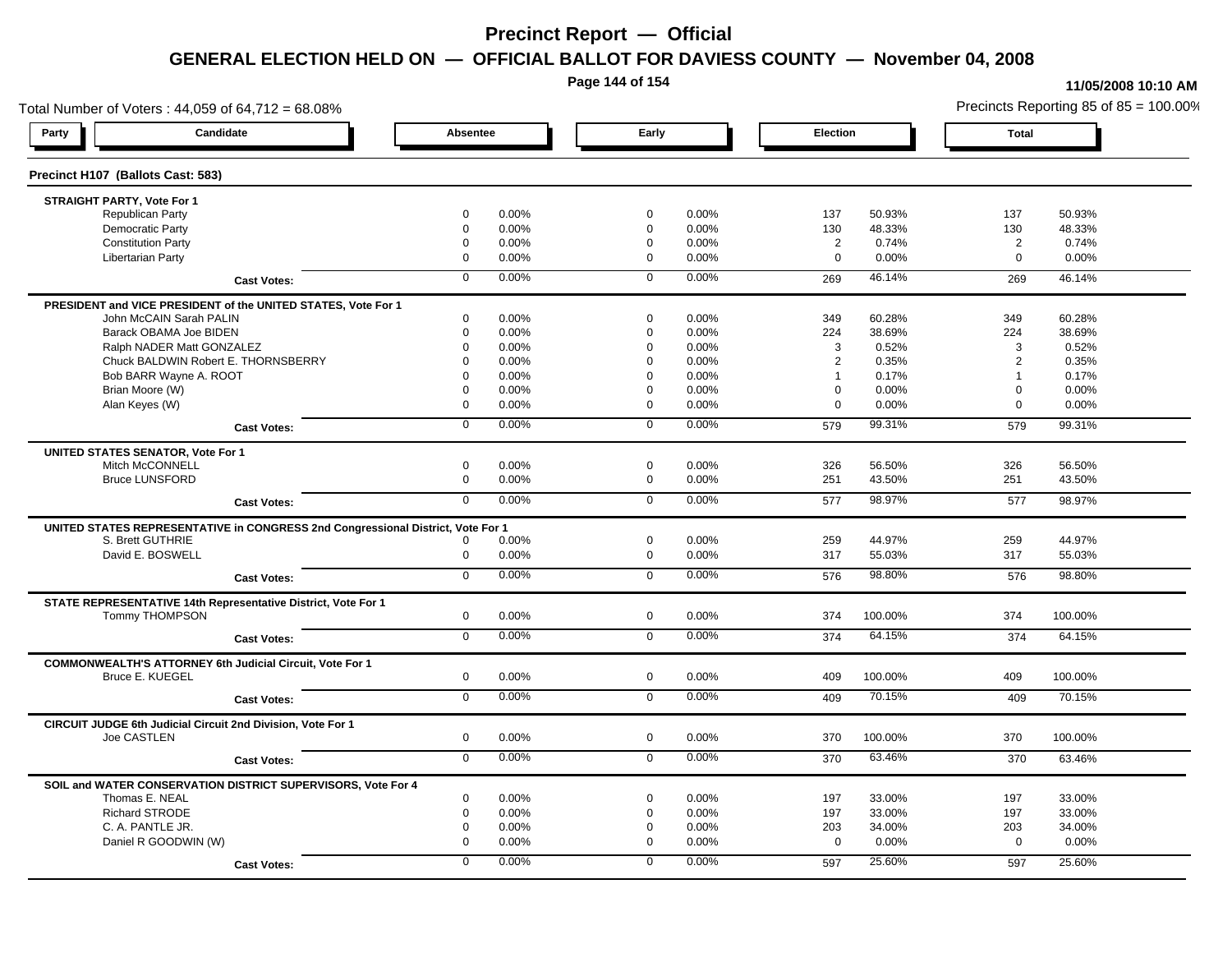**Page 145 of 154**

#### **11/05/2008 10:10 AM**

Total Number of Voters : 44,059 of 64,712 = 68.08% Precincts Reporting 85 of 85 = 100.00% **Party Candidate Absentee Early Election Total Precinct H108 (Ballots Cast: 985) STRAIGHT PARTY, Vote For 1** Republican Party 0 0.00% 0 0.00% 202 59.41% 202 59.41% Democratic Party 0 0.00% 0 0.00% 135 39.71% 135 39.71% Constitution Party 0 0.00% 0 0.00% 2 0.59% 2 0.59% Libertarian Party 0 0.00% 0 0.00% 1 0.29% 1 0.29% **Cast Votes:** 0 0.00% 0 0.00% 340 34.52% 340 34.52% **PRESIDENT and VICE PRESIDENT of the UNITED STATES, Vote For 1** John McCAIN Sarah PALIN John McCAIN Sarah PALIN 0 0.00% 0 0.00% 677 69.44% 677 69.44% Barack OBAMA Joe BIDEN 0 0.00% 0 0.00% 293 30.05% 293 30.05% Ralph NADER Matt GONZALEZ  $0$  0.00% 0 0.00% 0 0.00% 2 0.21% 2 0.21% Chuck BALDWIN Robert E. THORNSBERRY 0 0.00% 0 0.00% 0 0.00% 0 0.00% Bob BARR Wayne A. ROOT 0 0.00% 0 0.00% 3 0.31% 3 0.31% Brian Moore (W) 0 0.00% 0 0.00% 0 0.00% 0 0.00% Alan Keyes (W) 0 0.00% 0 0.00% 0 0.00% 0 0.00% **Cast Votes:** 0 0.00% 0 0.00% 975 98.98% 975 98.98% **UNITED STATES SENATOR, Vote For 1** Mitch McCONNELL 0 0.00% 0 0.00% 673 69.03% 673 69.03% Bruce LUNSFORD 0 0.00% 0 0.00% 302 30.97% 302 30.97% **Cast Votes:** 0 0.00% 0 0.00% 975 98.98% 975 98.98% **UNITED STATES REPRESENTATIVE in CONGRESS 2nd Congressional District, Vote For 1** S. Brett GUTHRIE 0 0.00% 0 0.00% 474 49.02% 474 49.02% David E. BOSWELL 0 0.00% 0 0.00% 493 50.98% 493 50.98% **Cast Votes:** 0 0.00% 0 0.00% 967 98.17% 967 98.17% **STATE REPRESENTATIVE 14th Representative District, Vote For 1** Tommy THOMPSON 0 0.00% 0 0.00% 696 100.00% 696 100.00% **Cast Votes:** 0 0.00% 0 0.00% 696 70.66% 696 70.66% **COMMONWEALTH'S ATTORNEY 6th Judicial Circuit, Vote For 1** Bruce E. KUEGEL 0 0.00% 0 0.00% 655 100.00% 655 100.00% **Cast Votes:** 0 0.00% 0 0.00% 655 66.50% 655 66.50% **CIRCUIT JUDGE 6th Judicial Circuit 2nd Division, Vote For 1** Joe CASTLEN 0 0.00% 0 0.00% 650 100.00% 650 100.00% **Cast Votes:** 0 0.00% 0 0.00% 650 65.99% 650 65.99% **SOIL and WATER CONSERVATION DISTRICT SUPERVISORS, Vote For 4** Thomas E. NEAL 0 0.00% 0 0.00% 371 33.45% 371 33.45% Richard STRODE 0 0.00% 0 0.00% 376 33.90% 376 33.90% C. A. PANTLE JR. 0 0.00% 0 0.00% 362 32.64% 362 32.64% Daniel R GOODWIN (W) 0 0.00% 0 0.00% 0 0.00% 0 0.00% **Cast Votes:** 0 0.00% 0 0.00% 1,109 28.15% 1,109 28.15%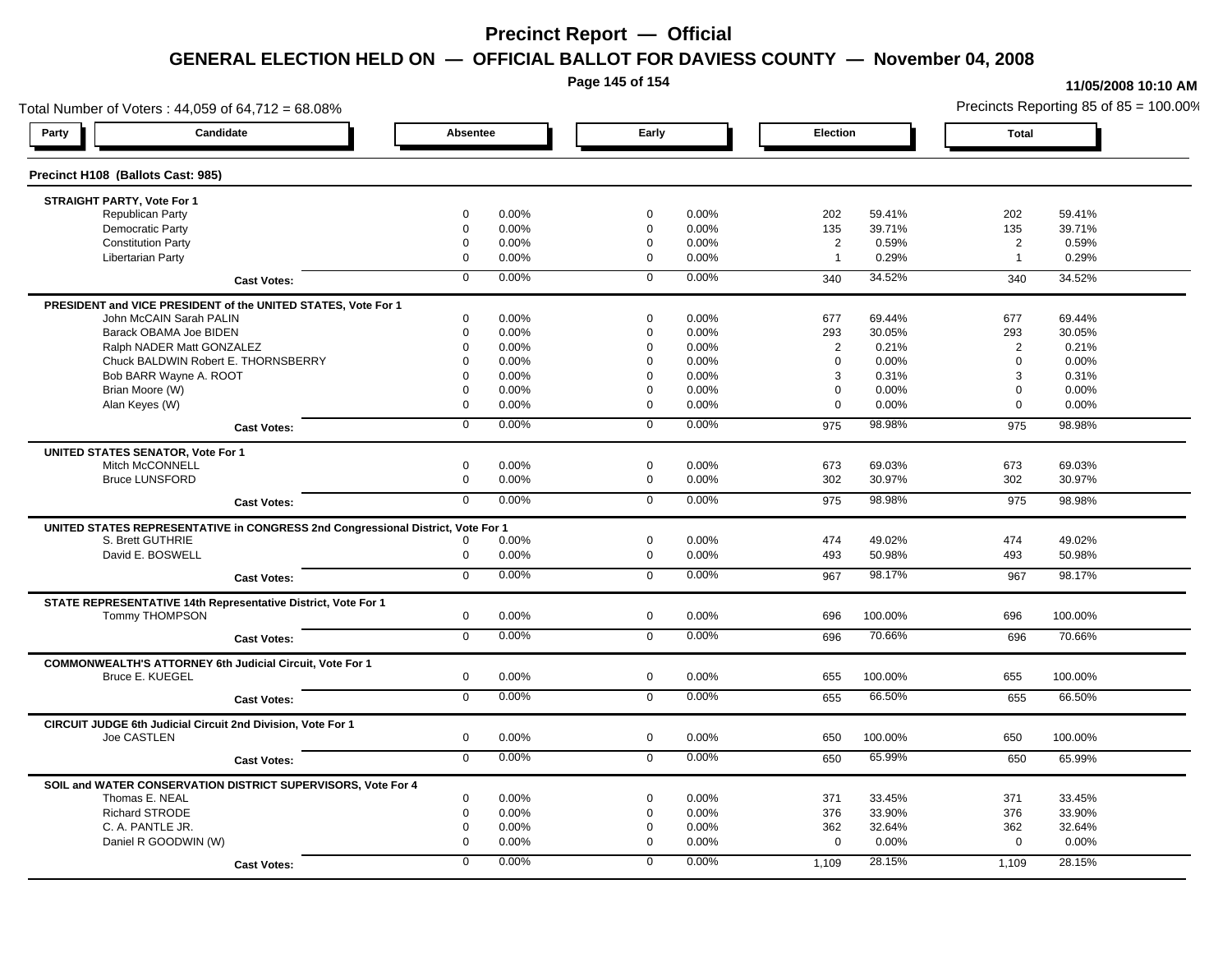**Page 146 of 154**

### **11/05/2008 10:10 AM**

| Total Number of Voters: 44,059 of 64,712 = 68.08% |          |       |             |          |     | Precincts Reporting 85 of $85 = 100.00\%$ |     |              |  |
|---------------------------------------------------|----------|-------|-------------|----------|-----|-------------------------------------------|-----|--------------|--|
| Candidate<br>Party                                | Absentee |       | Early       |          |     | <b>Election</b>                           |     | <b>Total</b> |  |
| Precinct H108 (Ballots Cast: 985)                 |          |       |             |          |     |                                           |     |              |  |
| <b>MAYOR City of Owensboro, Vote For 1</b>        |          |       |             |          |     |                                           |     |              |  |
| Ron PAYNE                                         |          | 0.00% | $\mathbf 0$ | 0.00%    | 44  | 45.36%                                    | 44  | 45.36%       |  |
| AI MATTINGLY JR.                                  |          | 0.00% | $\Omega$    | $0.00\%$ | 53  | 54.64%                                    | 53  | 54.64%       |  |
| <b>Cast Votes:</b>                                |          | 0.00% |             | 0.00%    | 97  | 90.65%                                    | 97  | 90.65%       |  |
| CITY COMMISSIONERS City of Owensboro, Vote For 4  |          |       |             |          |     |                                           |     |              |  |
| David L. JOHNSON                                  |          | 0.00% | $\Omega$    | 0.00%    | 55  | 19.71%                                    | 55  | 19.71%       |  |
| Charlie CASTLEN                                   |          | 0.00% |             | $0.00\%$ | 55  | 19.71%                                    | 55  | 19.71%       |  |
| Candance Castlen BRAKE                            |          | 0.00% |             | $0.00\%$ | 55  | 19.71%                                    | 55  | 19.71%       |  |
| John M. KAZLAUSKAS                                |          | 0.00% |             | $0.00\%$ | 56  | 20.07%                                    | 56  | 20.07%       |  |
| Cathy ARMOUR                                      |          | 0.00% | $\Omega$    | $0.00\%$ | 58  | 20.79%                                    | 58  | 20.79%       |  |
| <b>Cast Votes:</b>                                |          | 0.00% |             | 0.00%    | 279 | 65.19%                                    | 279 | 65.19%       |  |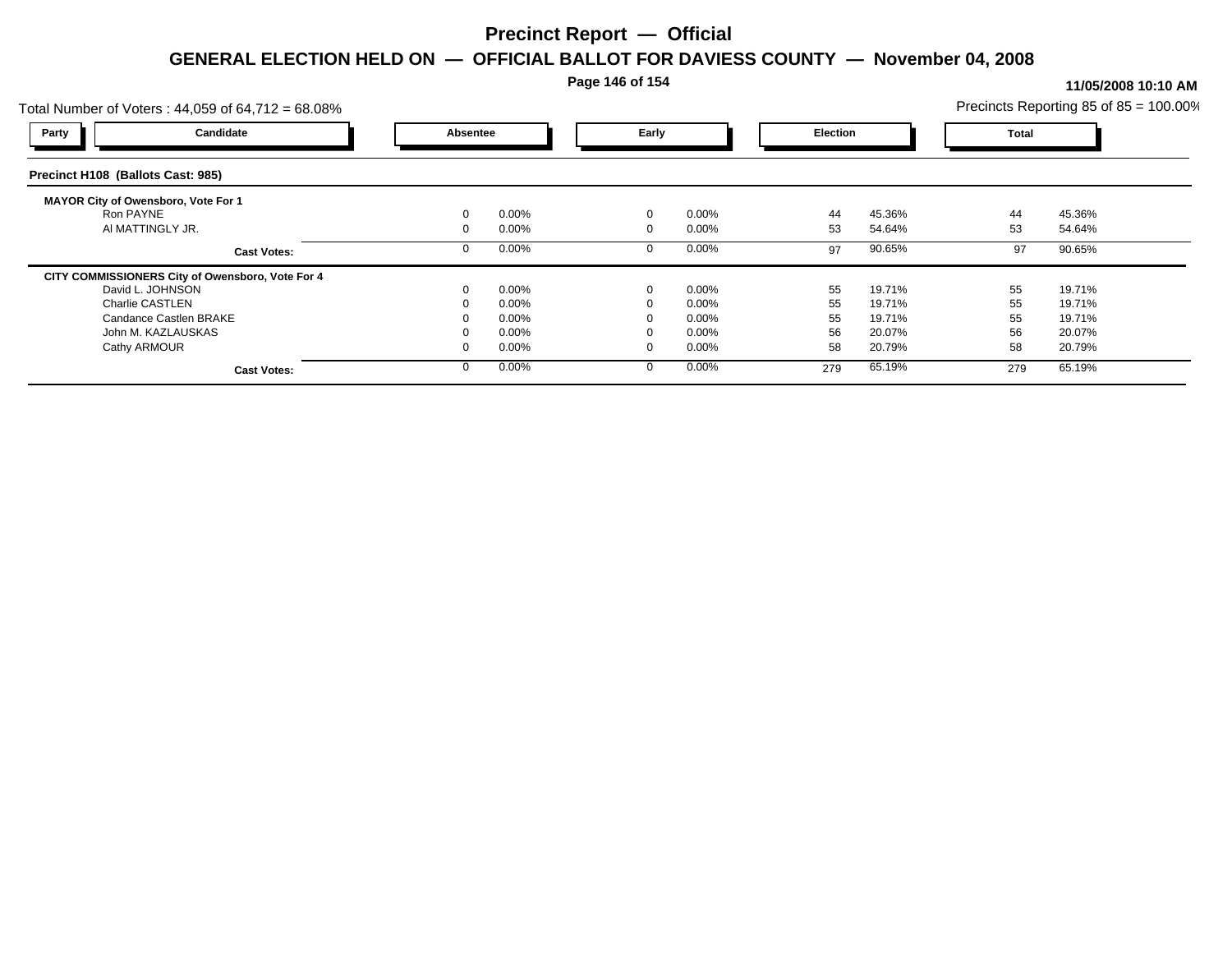**Page 147 of 154**

### **11/05/2008 10:10 AM**

Total Number of Voters : 44,059 of 64,712 = 68.08% Precincts Reporting 85 of 85 = 100.00% **Party Candidate Absentee Early Election Total Precinct H109 (Ballots Cast: 464) STRAIGHT PARTY, Vote For 1** Republican Party 0 0.00% 0 0.00% 105 62.50% 105 62.50% Democratic Party 0 0.00% 0 0.00% 62 36.90% 62 36.90% Constitution Party 0 0.00% 0 0.00% 0 0.00% 0 0.00% Libertarian Party 0 0.00% 0 0.00% 1 0.60% 1 0.60% **Cast Votes:** 0 0.00% 0 0.00% 168 36.21% 168 36.21% **PRESIDENT and VICE PRESIDENT of the UNITED STATES, Vote For 1** John McCAIN Sarah PALIN John McCAIN Sarah PALIN 0 0.00% 0 0.00% 285 61.56% 285 61.56% Barack OBAMA Joe BIDEN 0 0.00% 0 0.00% 173 37.37% 173 37.37% Ralph NADER Matt GONZALEZ  $0$  0.00% 0 0.00% 4 0.86% 4 0.86% 4 0.86% Chuck BALDWIN Robert E. THORNSBERRY 0 0.00% 0 0.00% 1 0.22% 1 0.22%  $B$ ob BARR Wayne A. ROOT  $0.00\%$   $0.00\%$   $0.00\%$   $0.00\%$   $0.00\%$   $0.00\%$   $0.00\%$   $0.00\%$ Brian Moore (W) 0 0.00% 0 0.00% 0 0.00% 0 0.00% Alan Keyes (W) 0 0.00% 0 0.00% 0 0.00% 0 0.00% **Cast Votes:** 0 0.00% 0 0.00% 463 99.78% 463 99.78% **UNITED STATES SENATOR, Vote For 1** Mitch McCONNELL 0 0.00% 0 0.00% 292 63.48% 292 63.48% Bruce LUNSFORD 0 0.00% 0 0.00% 168 36.52% 168 36.52% **Cast Votes:** 0 0.00% 0 0.00% 460 99.14% 460 99.14% **UNITED STATES REPRESENTATIVE in CONGRESS 2nd Congressional District, Vote For 1** S. Brett GUTHRIE 0 0.00% 0 0.00% 216 47.06% 216 47.06% David E. BOSWELL 0 0.00% 0 0.00% 243 52.94% 243 52.94% **Cast Votes:** 0 0.00% 0 0.00% 459 98.92% 459 98.92% **STATE REPRESENTATIVE 14th Representative District, Vote For 1** Tommy THOMPSON 0 0.00% 0 0.00% 317 100.00% 317 100.00% **Cast Votes:** 0 0.00% 0 0.00% 317 68.32% 317 68.32% **COMMONWEALTH'S ATTORNEY 6th Judicial Circuit, Vote For 1** Bruce E. KUEGEL 0 0.00% 0 0.00% 312 100.00% 312 100.00% **Cast Votes:** 0 0.00% 0 0.00% 312 67.24% 312 67.24% **CIRCUIT JUDGE 6th Judicial Circuit 2nd Division, Vote For 1** Joe CASTLEN 0 0.00% 0 0.00% 290 100.00% 290 100.00% **Cast Votes:** 0 0.00% 0 0.00% 290 62.50% 290 62.50% **SOIL and WATER CONSERVATION DISTRICT SUPERVISORS, Vote For 4** Thomas E. NEAL 0 0.00% 0 0.00% 180 34.48% 180 34.48% Richard STRODE 0 0.00% 0 0.00% 176 33.72% 176 33.72% C. A. PANTLE JR. 0 0.00% 0 0.00% 166 31.80% 166 31.80% Daniel R GOODWIN (W) 0 0.00% 0 0.00% 0 0.00% 0 0.00% **Cast Votes:** 0 0.00% 0 0.00% 522 28.13% 522 28.13%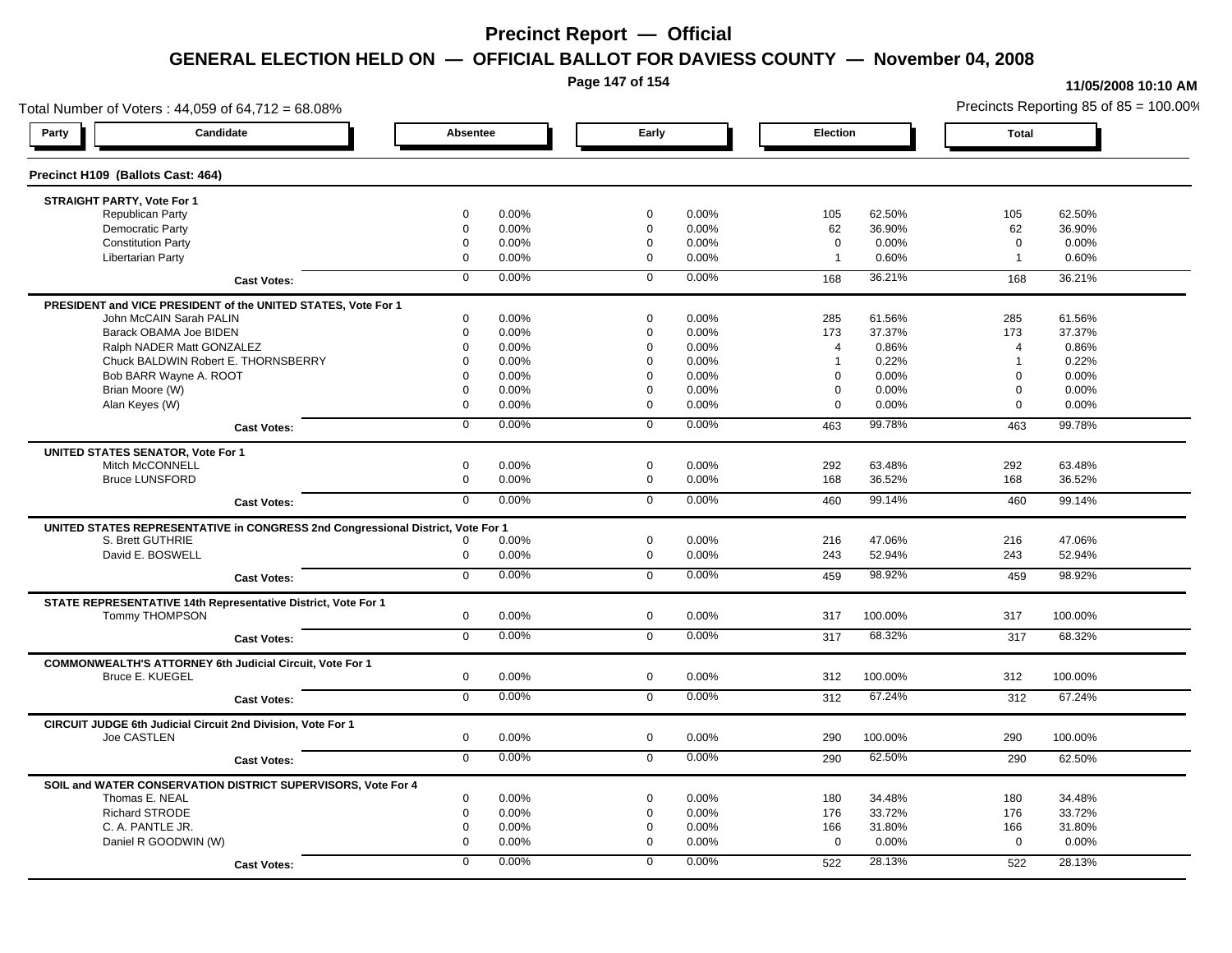**Page 148 of 154**

#### **11/05/2008 10:10 AM**

Total Number of Voters : 44,059 of 64,712 = 68.08% Precincts Reporting 85 of 85 = 100.00% **Party Candidate Absentee Early Election Total Precinct H110 (Ballots Cast: 319) STRAIGHT PARTY, Vote For 1** Republican Party 0 0.00% 0 0.00% 70 53.44% 70 53.44% Democratic Party 0 0.00% 0 0.00% 61 46.56% 61 46.56% Constitution Party 0 0.00% 0 0.00% 0 0.00% 0 0.00% Libertarian Party 0 0.00% 0 0.00% 0 0.00% 0 0.00% **Cast Votes:** 0 0.00% 0 0.00% 131 41.07% 131 41.07% **PRESIDENT and VICE PRESIDENT of the UNITED STATES, Vote For 1** John McCAIN Sarah PALIN John McCAIN Sarah PALIN 0 0.00% 0 0.00% 187 59.55% 187 59.55% Barack OBAMA Joe BIDEN 0 0.00% 0 0.00% 122 38.85% 122 38.85% Ralph NADER Matt GONZALEZ  $\begin{array}{cccc} 0 & 0.00\% & 0 & 0.00\% & 1 & 0.32\% \end{array}$  1 0.32% 1 0.32% Chuck BALDWIN Robert E. THORNSBERRY 0 0.00% 0 0.00% 1 0.32% 1 0.32% Bob BARR Wayne A. ROOT 0 0.00% 0 0.00% 3 0.96% 3 0.96% Brian Moore (W) 0 0.00% 0 0.00% 0 0.00% 0 0.00% Alan Keyes (W) 0 0.00% 0 0.00% 0 0.00% 0 0.00% **Cast Votes:** 0 0.00% 0 0.00% 314 98.43% 314 98.43% **UNITED STATES SENATOR, Vote For 1** Mitch McCONNELL 0 0.00% 0 0.00% 172 55.13% 172 55.13% Bruce LUNSFORD 0 0.00% 0 0.00% 140 44.87% 140 44.87% **Cast Votes:** 0 0.00% 0 0.00% 312 97.81% 312 97.81% **UNITED STATES REPRESENTATIVE in CONGRESS 2nd Congressional District, Vote For 1** S. Brett GUTHRIE 0 0.00% 0 0.00% 147 46.82% 147 46.82% David E. BOSWELL 0 0.00% 0 0.00% 167 53.18% 167 53.18% **Cast Votes:** 0 0.00% 0 0.00% 314 98.43% 314 98.43% **STATE REPRESENTATIVE 14th Representative District, Vote For 1** Tommy THOMPSON 0 0.00% 0 0.00% 235 100.00% 235 100.00% **Cast Votes:** 0 0.00% 0 0.00% 235 73.67% 235 73.67% **COMMONWEALTH'S ATTORNEY 6th Judicial Circuit, Vote For 1** Bruce E. KUEGEL 0 0.00% 0 0.00% 220 100.00% 220 100.00% **Cast Votes:** 0 0.00% 0 0.00% 220 68.97% 220 68.97% **CIRCUIT JUDGE 6th Judicial Circuit 2nd Division, Vote For 1** Joe CASTLEN 0 0.00% 0 0.00% 203 100.00% 203 100.00% **Cast Votes:** 0 0.00% 0 0.00% 203 63.64% 203 63.64% **SOIL and WATER CONSERVATION DISTRICT SUPERVISORS, Vote For 4** Thomas E. NEAL 0 0.00% 0 0.00% 95 30.74% 95 30.74% Richard STRODE 0 0.00% 0 0.00% 113 36.57% 113 36.57% C. A. PANTLE JR. 0 0.00% 0 0.00% 101 32.69% 101 32.69% Daniel R GOODWIN (W) 0 0.00% 0 0.00% 0 0.00% 0 0.00% **Cast Votes:** 0 0.00% 0 0.00% 309 24.22% 309 24.22%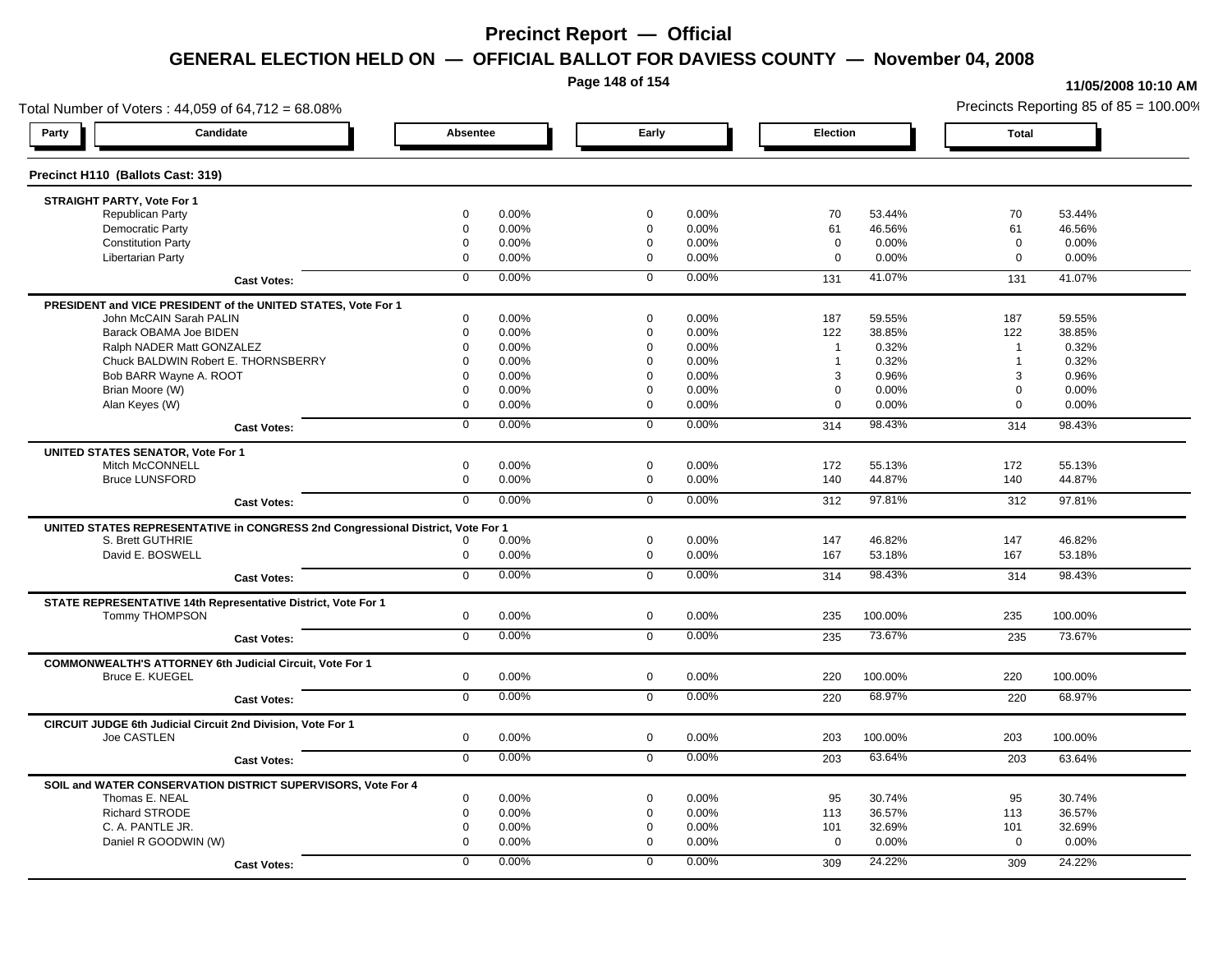**Page 149 of 154**

#### **11/05/2008 10:10 AM**

Total Number of Voters : 44,059 of 64,712 = 68.08% Precincts Reporting 85 of 85 = 100.00% **Party Candidate Absentee Early Election Total Precinct H111 (Ballots Cast: 663) STRAIGHT PARTY, Vote For 1** Republican Party 0 0.00% 0 0.00% 124 39.24% 124 39.24% Democratic Party 0 0.00% 0 0.00% 191 60.44% 191 60.44% Constitution Party 0 0.00% 0 0.00% 0 0.00% 0 0.00% Libertarian Party 0 0.00% 0 0.00% 1 0.32% 1 0.32% **Cast Votes:** 0 0.00% 0 0.00% 316 47.66% 316 47.66% **PRESIDENT and VICE PRESIDENT of the UNITED STATES, Vote For 1** John McCAIN Sarah PALIN John McCAIN Sarah PALIN 0 0.00% 0 0.00% 330 50.15% 330 50.15% Barack OBAMA Joe BIDEN 0 0.00% 0 0.00% 313 47.57% 313 47.57% Ralph NADER Matt GONZALEZ  $0$  0.00% 0 0.00% 14 2.13% 14 2.13% 14 2.13% Chuck BALDWIN Robert E. THORNSBERRY 0 0.00% 0 0.00% 0 0.00% 0 0.00% Bob BARR Wayne A. ROOT **1** 0.15% **0 0.00%** 1 0.00% 0 0.00% 1 0.15% 1 0.15% 1 0.15% Brian Moore (W) 0 0.00% 0 0.00% 0 0.00% 0 0.00% Alan Keyes (W) 0 0.00% 0 0.00% 0 0.00% 0 0.00% **Cast Votes:** 0 0.00% 0 0.00% 658 99.25% 658 99.25% **UNITED STATES SENATOR, Vote For 1** Mitch McCONNELL 0 0.00% 0 0.00% 296 45.12% 296 45.12% Bruce LUNSFORD 0 0.00% 0 0.00% 360 54.88% 360 54.88% **Cast Votes:** 0 0.00% 0 0.00% 656 98.94% 656 98.94% **UNITED STATES REPRESENTATIVE in CONGRESS 2nd Congressional District, Vote For 1** S. Brett GUTHRIE 0 0.00% 0 0.00% 212 32.47% 212 32.47% David E. BOSWELL 0 0.00% 0 0.00% 441 67.53% 441 67.53% **Cast Votes:** 0 0.00% 0 0.00% 653 98.49% 653 98.49% **STATE REPRESENTATIVE 14th Representative District, Vote For 1** Tommy THOMPSON 0 0.00% 0 0.00% 503 100.00% 503 100.00% **Cast Votes:** 0 0.00% 0 0.00% 503 75.87% 503 75.87% **COMMONWEALTH'S ATTORNEY 6th Judicial Circuit, Vote For 1** Bruce E. KUEGEL 0 0.00% 0 0.00% 517 100.00% 517 100.00% **Cast Votes:** 0 0.00% 0 0.00% 517 77.98% 517 77.98% **CIRCUIT JUDGE 6th Judicial Circuit 2nd Division, Vote For 1** Joe CASTLEN 0 0.00% 0 0.00% 433 100.00% 433 100.00% **Cast Votes:** 0 0.00% 0 0.00% 433 65.31% 433 65.31% **SOIL and WATER CONSERVATION DISTRICT SUPERVISORS, Vote For 4** Thomas E. NEAL 0 0.00% 0 0.00% 243 33.06% 243 33.06% Richard STRODE 0 0.00% 0 0.00% 254 34.56% 254 34.56% C. A. PANTLE JR. 0 0.00% 0 0.00% 238 32.38% 238 32.38% Daniel R GOODWIN (W) 0 0.00% 0 0.00% 0 0.00% 0 0.00% **Cast Votes:** 0 0.00% 0 0.00% 735 27.71% 735 27.71%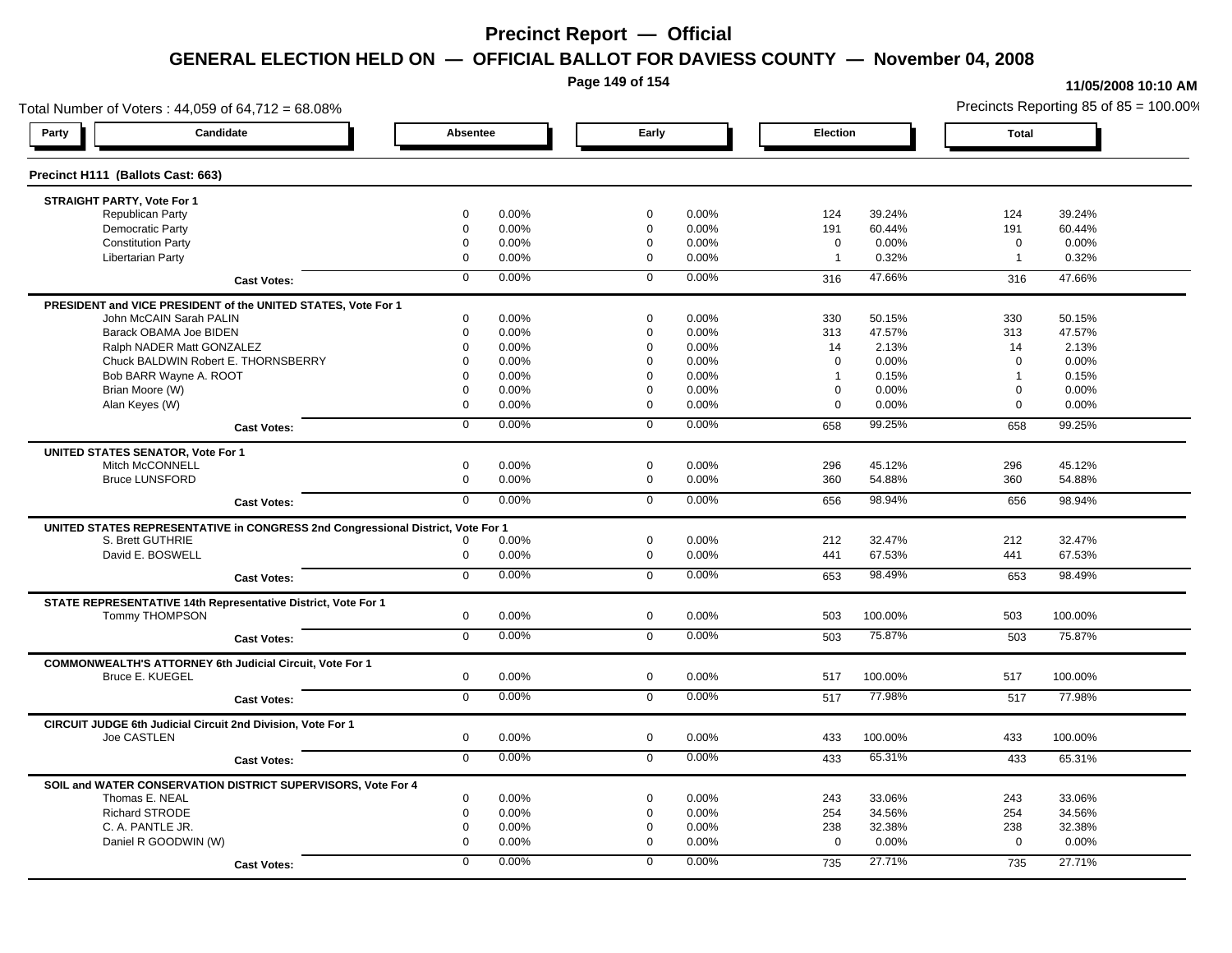**Page 150 of 154**

#### **11/05/2008 10:10 AM**

Total Number of Voters : 44,059 of 64,712 = 68.08% Precincts Reporting 85 of 85 = 100.00% **Party Candidate Absentee Early Election Total Precinct H112 (Ballots Cast: 681) STRAIGHT PARTY, Vote For 1** Republican Party 0 0.00% 0 0.00% 135 57.69% 135 57.69% Democratic Party 0 0.00% 0 0.00% 97 41.45% 97 41.45% Constitution Party 0 0.00% 0 0.00% 1 0.43% 1 0.43% Libertarian Party 0 0.00% 0 0.00% 1 0.43% 1 0.43% **Cast Votes:** 0 0.00% 0 0.00% 234 34.36% 234 34.36% **PRESIDENT and VICE PRESIDENT of the UNITED STATES, Vote For 1** John McCAIN Sarah PALIN John McCAIN Sarah PALIN 0 0.00% 0 0.00% 462 68.55% 462 68.55% Barack OBAMA Joe BIDEN 0 0.00% 0 0.00% 208 30.86% 208 30.86% Ralph NADER Matt GONZALEZ  $0$  0.00%  $0$  0.00%  $0$  0.00% 3 0.45% 3 0.45% Chuck BALDWIN Robert E. THORNSBERRY 0 0.00% 0 0.00% 1 0.15% 1 0.15%  $B$ ob BARR Wayne A. ROOT  $0.00\%$   $0.00\%$   $0.00\%$   $0.00\%$   $0.00\%$   $0.00\%$   $0.00\%$   $0.00\%$ Brian Moore (W) 0 0.00% 0 0.00% 0 0.00% 0 0.00% Alan Keyes (W) 0 0.00% 0 0.00% 0 0.00% 0 0.00% **Cast Votes:** 0 0.00% 0 0.00% 674 98.97% 674 98.97% **UNITED STATES SENATOR, Vote For 1** Mitch McCONNELL 0 0.00% 0 0.00% 427 63.45% 427 63.45% Bruce LUNSFORD 0 0.00% 0 0.00% 246 36.55% 246 36.55% **Cast Votes:** 0 0.00% 0 0.00% 673 98.83% 673 98.83% **UNITED STATES REPRESENTATIVE in CONGRESS 2nd Congressional District, Vote For 1** S. Brett GUTHRIE 0 0.00% 0 0.00% 325 48.08% 325 48.08% David E. BOSWELL 0 0.00% 0 0.00% 351 51.92% 351 51.92% **Cast Votes:** 0 0.00% 0 0.00% 676 99.27% 676 99.27% **STATE REPRESENTATIVE 14th Representative District, Vote For 1** Tommy THOMPSON 0 0.00% 0 0.00% 483 100.00% 483 100.00% **Cast Votes:** 0 0.00% 0 0.00% 483 70.93% 483 70.93% **COMMONWEALTH'S ATTORNEY 6th Judicial Circuit, Vote For 1** Bruce E. KUEGEL 0 0.00% 0 0.00% 475 100.00% 475 100.00% **Cast Votes:** 0 0.00% 0 0.00% 475 69.75% 475 69.75% **CIRCUIT JUDGE 6th Judicial Circuit 2nd Division, Vote For 1** Joe CASTLEN 0 0.00% 0 0.00% 459 100.00% 459 100.00% **Cast Votes:** 0 0.00% 0 0.00% 459 67.40% 459 67.40% **SOIL and WATER CONSERVATION DISTRICT SUPERVISORS, Vote For 4** Thomas E. NEAL 0 0.00% 0 0.00% 273 32.89% 273 32.89% Richard STRODE 0 0.00% 0 0.00% 270 32.53% 270 32.53% C. A. PANTLE JR. 0 0.00% 0 0.00% 287 34.58% 287 34.58% Daniel R GOODWIN (W) 0 0.00% 0 0.00% 0 0.00% 0 0.00% **Cast Votes:** 0 0.00% 0 0.00% 830 30.47% 830 30.47%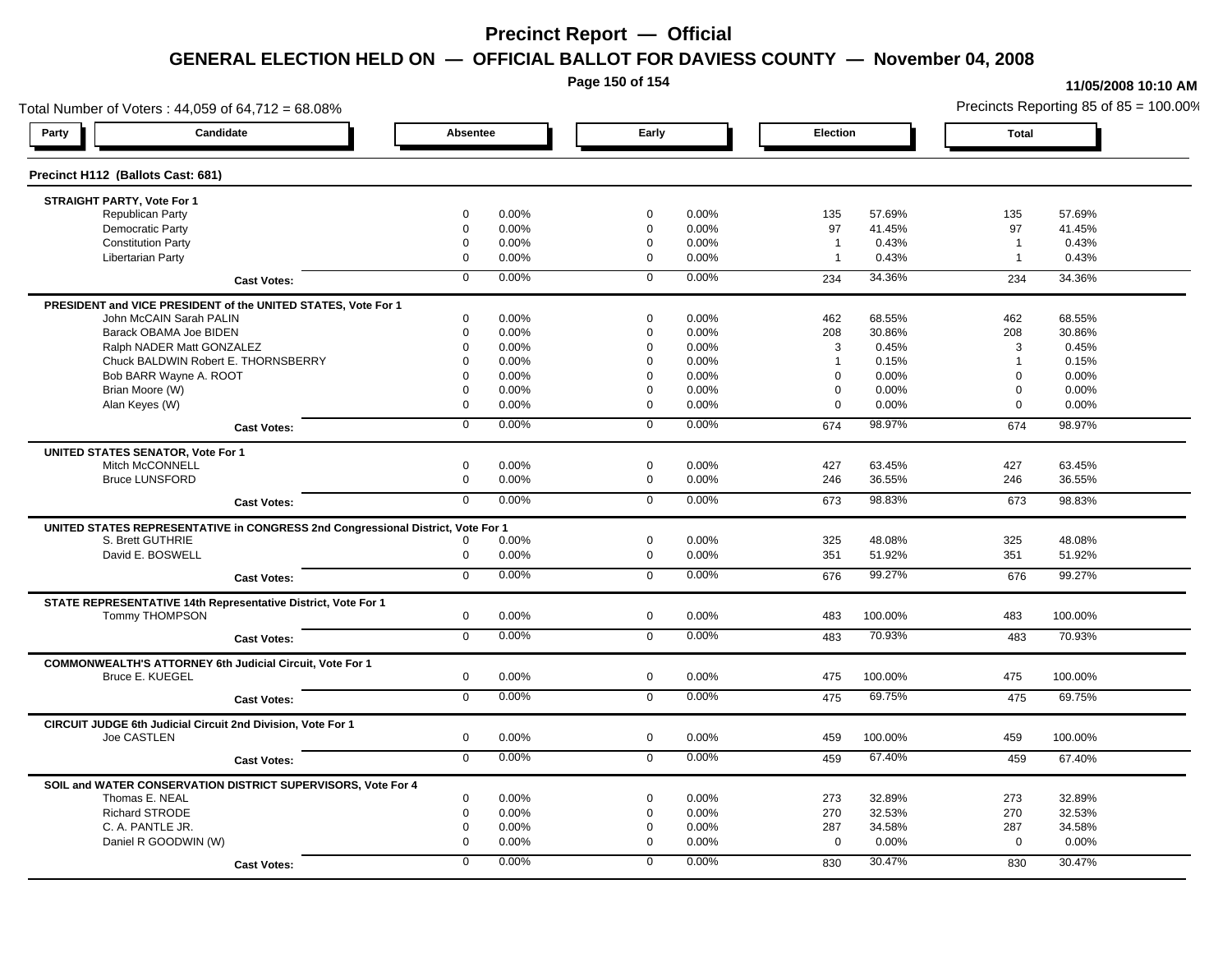**Page 151 of 154**

#### **11/05/2008 10:10 AM**

Total Number of Voters : 44,059 of 64,712 = 68.08% Precincts Reporting 85 of 85 = 100.00% **Party Candidate Absentee Early Election Total Precinct H113 (Ballots Cast: 362) STRAIGHT PARTY, Vote For 1** Republican Party 0 0.00% 0 0.00% 59 40.69% 59 40.69% Democratic Party 0 0.00% 0 0.00% 84 57.93% 84 57.93% Constitution Party 0 0.00% 0 0.00% 0 0.00% 0 0.00% Libertarian Party 0 0.00% 0 0.00% 2 1.38% 2 1.38% **Cast Votes:** 0 0.00% 0 0.00% 145 40.06% 145 40.06% **PRESIDENT and VICE PRESIDENT of the UNITED STATES, Vote For 1** John McCAIN Sarah PALIN John McCAIN Sarah PALIN 0 0.00% 0 0.00% 209 57.89% 209 57.89% Barack OBAMA Joe BIDEN 0 0.00% 0 0.00% 149 41.27% 149 41.27% Ralph NADER Matt GONZALEZ  $0$  0.00%  $0$  0.00%  $0$  0.00%  $3$  0.83% 3 0.83% Chuck BALDWIN Robert E. THORNSBERRY 0 0.00% 0 0.00% 0 0.00% 0 0.00%  $B$ ob BARR Wayne A. ROOT  $0.00\%$   $0.00\%$   $0.00\%$   $0.00\%$   $0.00\%$   $0.00\%$   $0.00\%$   $0.00\%$ Brian Moore (W) 0 0.00% 0 0.00% 0 0.00% 0 0.00% Alan Keyes (W) 0 0.00% 0 0.00% 0 0.00% 0 0.00% **Cast Votes:** 0 0.00% 0 0.00% 361 99.72% 361 99.72% **UNITED STATES SENATOR, Vote For 1** Mitch McCONNELL 0 0.00% 0 0.00% 188 52.66% 188 52.66% Bruce LUNSFORD 0 0.00% 0 0.00% 169 47.34% 169 47.34% **Cast Votes:** 0 0.00% 0 0.00% 357 98.62% 357 98.62% **UNITED STATES REPRESENTATIVE in CONGRESS 2nd Congressional District, Vote For 1** S. Brett GUTHRIE 0 0.00% 0 0.00% 128 35.65% 128 35.65% David E. BOSWELL 0 0.00% 0 0.00% 231 64.35% 231 64.35% **Cast Votes:** 0 0.00% 0 0.00% 359 99.17% 359 99.17% **STATE REPRESENTATIVE 14th Representative District, Vote For 1** Tommy THOMPSON 0 0.00% 0 0.00% 290 100.00% 290 100.00% **Cast Votes:** 0 0.00% 0 0.00% 290 80.11% 290 80.11% **COMMONWEALTH'S ATTORNEY 6th Judicial Circuit, Vote For 1** Bruce E. KUEGEL 0 0.00% 0 0.00% 280 100.00% 280 100.00% **Cast Votes:** 0 0.00% 0 0.00% 280 77.35% 280 77.35% **CIRCUIT JUDGE 6th Judicial Circuit 2nd Division, Vote For 1** Joe CASTLEN 0 0.00% 0 0.00% 250 100.00% 250 100.00% **Cast Votes:** 0 0.00% 0 0.00% 250 69.06% 250 69.06% **SOIL and WATER CONSERVATION DISTRICT SUPERVISORS, Vote For 4** Thomas E. NEAL 0 0.00% 0 0.00% 135 33.17% 135 33.17% Richard STRODE 0 0.00% 0 0.00% 152 37.35% 152 37.35% C. A. PANTLE JR. 0 0.00% 0 0.00% 120 29.48% 120 29.48% Daniel R GOODWIN (W) 0 0.00% 0 0.00% 0 0.00% 0 0.00% **Cast Votes:** 0 0.00% 0 0.00% 407 28.11% 407 28.11%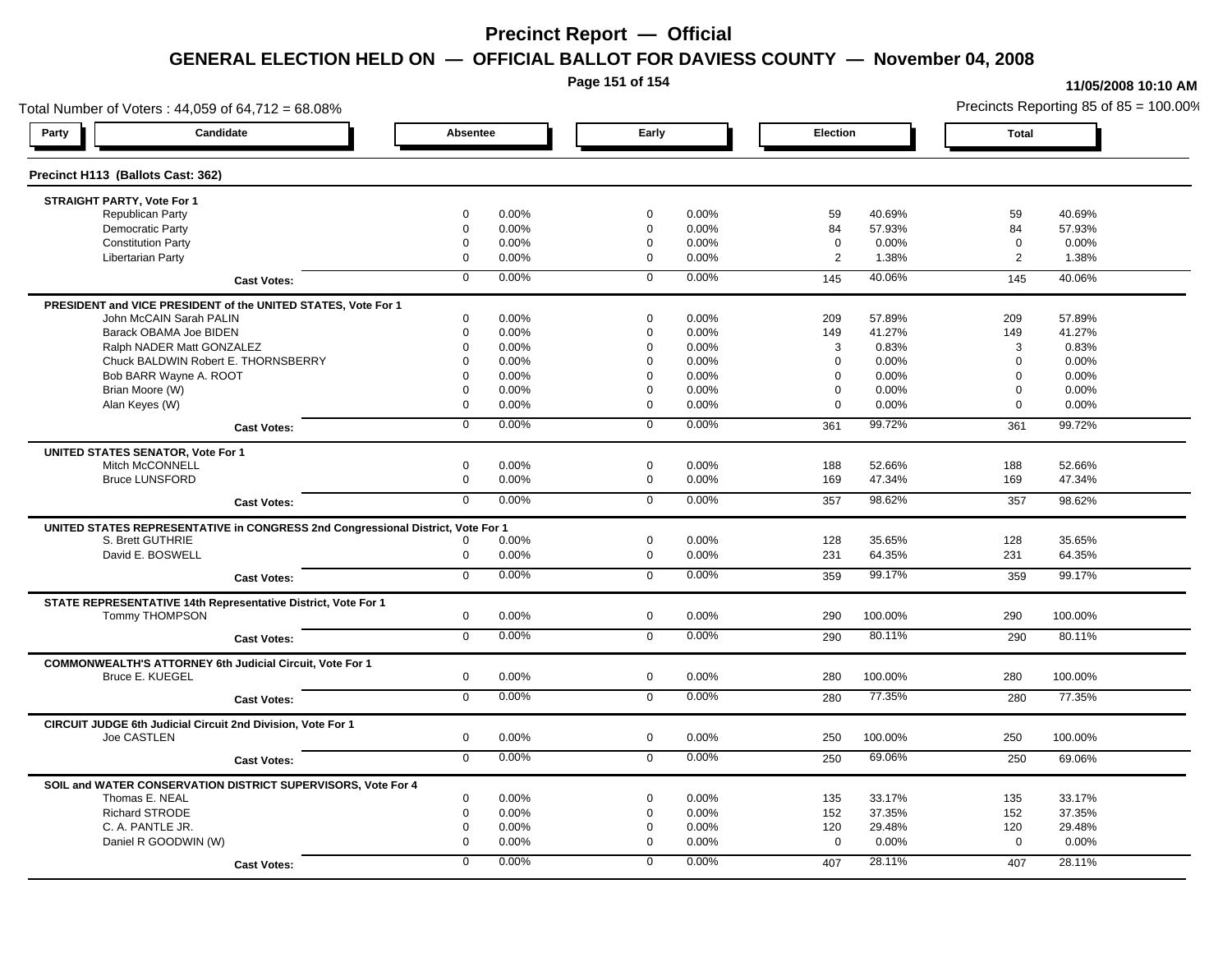**Page 152 of 154**

#### **11/05/2008 10:10 AM**

Total Number of Voters : 44,059 of 64,712 = 68.08% Precincts Reporting 85 of 85 = 100.00% **Party Candidate Absentee Early Election Total Precinct H114 (Ballots Cast: 337) STRAIGHT PARTY, Vote For 1** Republican Party 0 0.00% 0 0.00% 74 56.06% 74 56.06% Democratic Party 0 0.00% 0 0.00% 57 43.18% 57 43.18% Constitution Party 0 0.00% 0 0.00% 1 0.76% 1 0.76% Libertarian Party 0 0.00% 0 0.00% 0 0.00% 0 0.00% **Cast Votes:** 0 0.00% 0 0.00% 132 39.17% 132 39.17% **PRESIDENT and VICE PRESIDENT of the UNITED STATES, Vote For 1** John McCAIN Sarah PALIN John McCAIN Sarah PALIN 0 0.00% 0 0.00% 211 62.99% 211 62.99% Barack OBAMA Joe BIDEN 0 0.00% 0 0.00% 121 36.12% 121 36.12% Ralph NADER Matt GONZALEZ  $\begin{array}{cccc} 0 & 0.00\% & 0 & 0.00\% \end{array}$  0 0.00% 3 0.90% 3 0.90% Chuck BALDWIN Robert E. THORNSBERRY 0 0.00% 0 0.00% 0 0.00% 0 0.00%  $B$ ob BARR Wayne A. ROOT  $0.00\%$   $0.00\%$   $0.00\%$   $0.00\%$   $0.00\%$   $0.00\%$   $0.00\%$   $0.00\%$ Brian Moore (W) 0 0.00% 0 0.00% 0 0.00% 0 0.00% Alan Keyes (W) 0 0.00% 0 0.00% 0 0.00% 0 0.00% **Cast Votes:** 0 0.00% 0 0.00% 335 99.41% 335 99.41% **UNITED STATES SENATOR, Vote For 1** Mitch McCONNELL 0 0.00% 0 0.00% 196 58.51% 196 58.51% Bruce LUNSFORD 0 0.00% 0 0.00% 139 41.49% 139 41.49% **Cast Votes:** 0 0.00% 0 0.00% 335 99.41% 335 99.41% **UNITED STATES REPRESENTATIVE in CONGRESS 2nd Congressional District, Vote For 1** S. Brett GUTHRIE 0 0.00% 0 0.00% 154 46.39% 154 46.39% David E. BOSWELL 0 0.00% 0 0.00% 178 53.61% 178 53.61% **Cast Votes:** 0 0.00% 0 0.00% 332 98.52% 332 98.52% **STATE REPRESENTATIVE 14th Representative District, Vote For 1** Tommy THOMPSON 0 0.00% 0 0.00% 245 100.00% 245 100.00% **Cast Votes:** 0 0.00% 0 0.00% 245 72.70% 245 72.70% **COMMONWEALTH'S ATTORNEY 6th Judicial Circuit, Vote For 1** Bruce E. KUEGEL 0 0.00% 0 0.00% 252 100.00% 252 100.00% **Cast Votes:** 0 0.00% 0 0.00% 252 74.78% 252 74.78% **CIRCUIT JUDGE 6th Judicial Circuit 2nd Division, Vote For 1** Joe CASTLEN 0 0.00% 0 0.00% 230 100.00% 230 100.00% **Cast Votes:** 0 0.00% 0 0.00% 230 68.25% 230 68.25% **SOIL and WATER CONSERVATION DISTRICT SUPERVISORS, Vote For 4** Thomas E. NEAL 0 0.00% 0 0.00% 119 32.87% 119 32.87% Richard STRODE 0 0.00% 0 0.00% 128 35.36% 128 35.36% C. A. PANTLE JR. 0 0.00% 0 0.00% 115 31.77% 115 31.77% Daniel R GOODWIN (W) 0 0.00% 0 0.00% 0 0.00% 0 0.00% **Cast Votes:** 0 0.00% 0 0.00% 362 26.85% 362 26.85%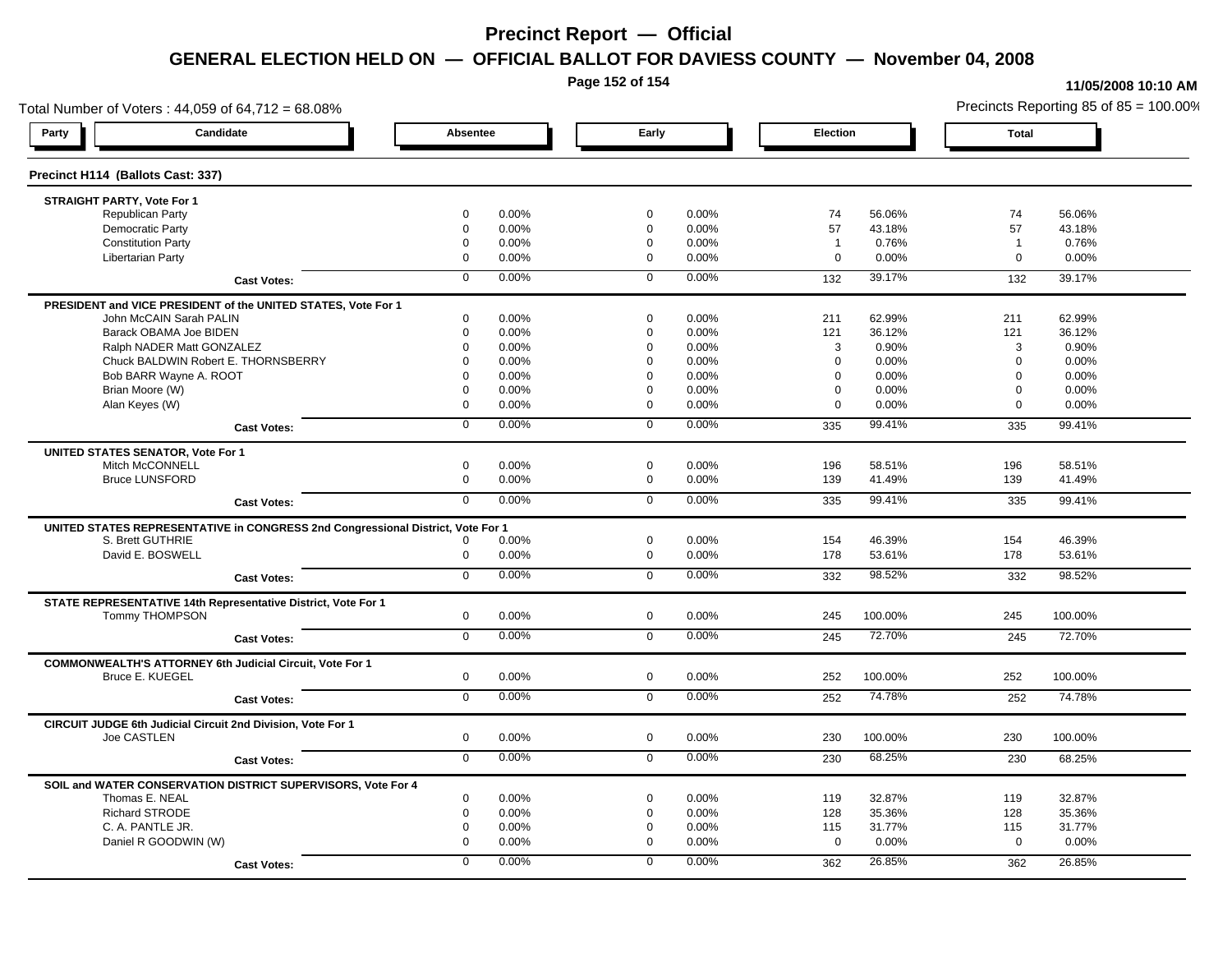**Page 153 of 154**

#### **11/05/2008 10:10 AM**

Total Number of Voters : 44,059 of 64,712 = 68.08% Precincts Reporting 85 of 85 = 100.00% **Party Candidate Absentee Early Election Total Precinct H115 (Ballots Cast: 774) STRAIGHT PARTY, Vote For 1** Republican Party 0 0.00% 0 0.00% 142 52.99% 142 52.99% Democratic Party 0 0.00% 0 0.00% 124 46.27% 124 46.27% Constitution Party 0 0.00% 0 0.00% 1 0.37% 1 0.37% Libertarian Party 0 0.00% 0 0.00% 1 0.37% 1 0.37% **Cast Votes:** 0 0.00% 0 0.00% 268 34.63% 268 34.63% **PRESIDENT and VICE PRESIDENT of the UNITED STATES, Vote For 1** John McCAIN Sarah PALIN John McCAIN Sarah PALIN 0 0.00% 0 0.00% 474 61.40% 474 61.40% Barack OBAMA Joe BIDEN 0 0.00% 0 0.00% 288 37.31% 288 37.31% Ralph NADER Matt GONZALEZ  $\begin{array}{cccc} 0 & 0.00\% & 0 & 0.00\% & 8 & 1.04\% \end{array}$  8 1.04% 8 1.04% Chuck BALDWIN Robert E. THORNSBERRY 0 0.00% 0 0.00% 0 0.00% 0 0.00% Bob BARR Wayne A. ROOT **2 2 0.26% 0 0.00% 0 0.00% 0 0.00% 0 0.00%** 2 0.26% 2 0.26% 2 0.26% Brian Moore (W) 0 0.00% 0 0.00% 0 0.00% 0 0.00% Alan Keyes (W) 0 0.00% 0 0.00% 0 0.00% 0 0.00% **Cast Votes:** 0 0.00% 0 0.00% 772 99.74% 772 99.74% **UNITED STATES SENATOR, Vote For 1** Mitch McCONNELL 0 0.00% 0 0.00% 448 58.64% 448 58.64% Bruce LUNSFORD 0 0.00% 0 0.00% 316 41.36% 316 41.36% **Cast Votes:** 0 0.00% 0 0.00% 764 98.71% 764 98.71% **UNITED STATES REPRESENTATIVE in CONGRESS 2nd Congressional District, Vote For 1** S. Brett GUTHRIE 0 0.00% 0 0.00% 350 45.93% 350 45.93% David E. BOSWELL 0 0.00% 0 0.00% 412 54.07% 412 54.07% **Cast Votes:** 0 0.00% 0 0.00% 762 98.45% 762 98.45% **STATE REPRESENTATIVE 14th Representative District, Vote For 1** Tommy THOMPSON 0 0.00% 0 0.00% 589 100.00% 589 100.00% **Cast Votes:** 0 0.00% 0 0.00% 589 76.10% 589 76.10% **COMMONWEALTH'S ATTORNEY 6th Judicial Circuit, Vote For 1** Bruce E. KUEGEL 0 0.00% 0 0.00% 582 100.00% 582 100.00% **Cast Votes:** 0 0.00% 0 0.00% 582 75.19% 582 75.19% **CIRCUIT JUDGE 6th Judicial Circuit 2nd Division, Vote For 1** Joe CASTLEN 0 0.00% 0 0.00% 592 100.00% 592 100.00% **Cast Votes:** 0 0.00% 0 0.00% 592 76.49% 592 76.49% **SOIL and WATER CONSERVATION DISTRICT SUPERVISORS, Vote For 4** Thomas E. NEAL 0 0.00% 0 0.00% 367 33.76% 367 33.76% Richard STRODE 0 0.00% 0 0.00% 376 34.59% 376 34.59% C. A. PANTLE JR. 0 0.00% 0 0.00% 344 31.65% 344 31.65% Daniel R GOODWIN (W) 0 0.00% 0 0.00% 0 0.00% 0 0.00% **Cast Votes:** 0 0.00% 0 0.00% 1,087 35.11% 1,087 35.11%